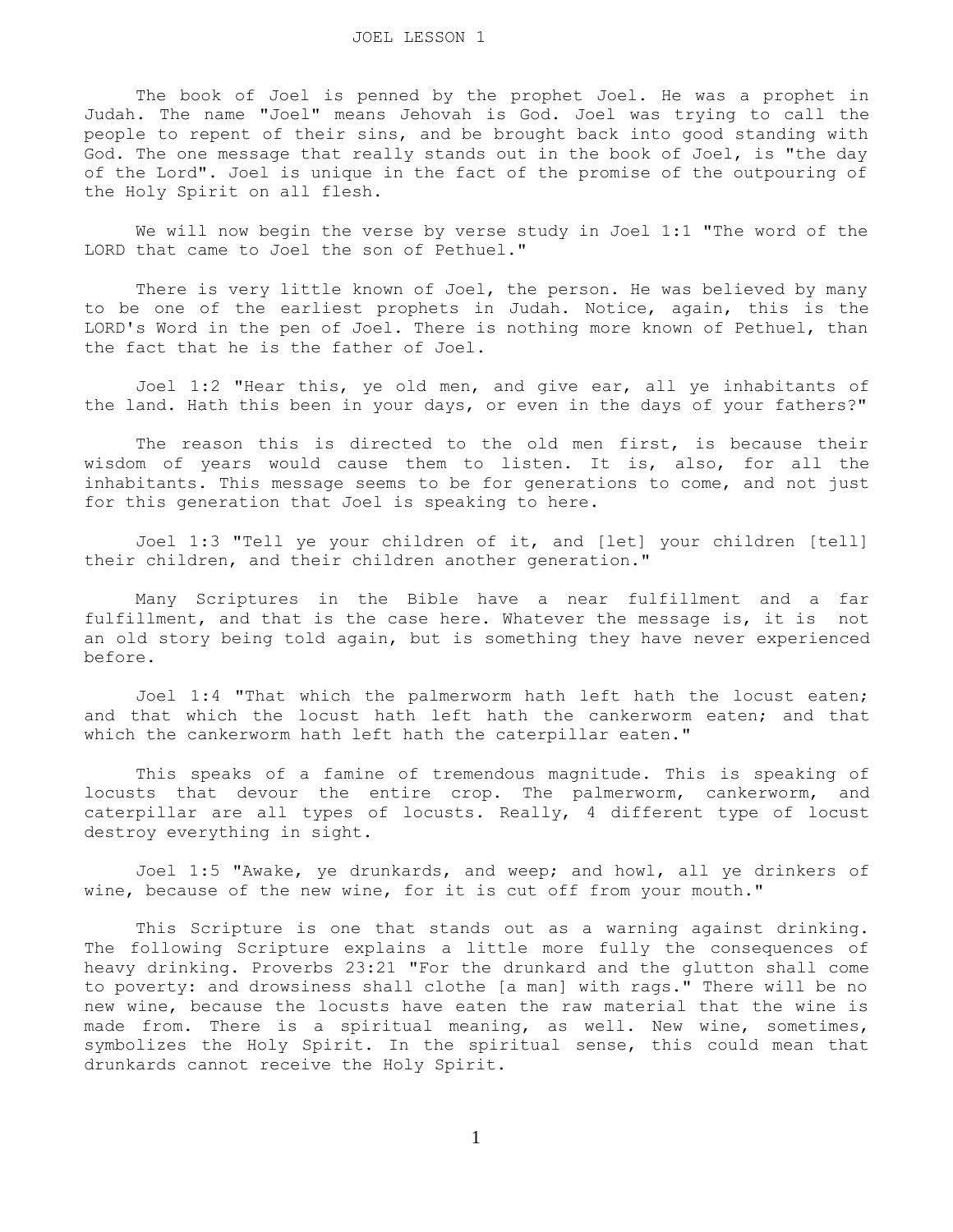Joel 1:6 "For a nation is come up upon my land, strong, and without number, whose teeth [are] the teeth of a lion, and he hath the cheek teeth of a great lion."

 The key word in this verse is "my". Judah were His people. This nation could not come against God's land, except God ordained it. God sent this vicious nation against His people and land. The "teeth of a lion" speaks of the great destruction. Proverbs 30:14 "[There is] a generation, whose teeth [are as] swords, and their jaw teeth [as] knives, to devour the poor from off the earth, and the needy from [among] men."

 Joel 1:7 "He hath laid my vine waste, and barked my fig tree: he hath made it clean bare, and cast [it] away; the branches thereof are made white."

 The fig tree symbolizes Israel, including Judah. This is speaking of the devastation that comes to Judah. Locusts would debark every tree. This is speaking of them being totally cut off from God. Their protection {bark} is gone. The tree was actually stripped of all the leaves, fruit, and bark. The tree left would have a hard time living. This is exactly what does happen to Judah. They are left barren and helpless.

 Joel 1:8 "Lament like a virgin girded with sackcloth for the husband of her youth."

 This is speaking of their sorrow, when God has removed Himself from them. This is a time of mourning. Israel was the wife of God spiritually. The groom has left them helpless and destitute. He has left them, because of their spiritual adultery {unfaithfulness to Him}.

 Joel 1:9 "The meat offering and the drink offering is cut off from the house of the LORD; the priests, the LORD'S ministers, mourn."

 These offerings had been a time of fellowship with God. These accompanied the morning and evening sacrifices. Suddenly, all of this is stopped. They have lost contact with their God. The priests "the LORD"S ministers" mourn, because they had lived of these offerings. Their livelihood is completely gone.

 Joel 1:10 " The field is wasted, the land mourneth; for the corn is wasted: the new wine is dried up, the oil languisheth."

 The offering stopped, because of the failure of the crops. We studied in the book of Isaiah, that much of the devastation was from natural causes. The people were killed by the sword and by famine, as well. Isaiah 24:3 "The land shall be utterly emptied, and utterly spoiled: for the LORD hath spoken this word." Isaiah 51:19 "These two [things] are come unto thee; who shall be sorry for thee? desolation, and destruction, and the famine, and the sword: by whom shall I comfort thee?" The land is devastated by war and by famine.

 Joel 1:11 "Be ye ashamed, O ye husbandmen; howl, O ye vinedressers, for the wheat and for the barley; because the harvest of the field is perished."

It is not the fault of the vinedressers, or the husbandmen that the locust has come and eaten the crops. This is speaking from a spiritual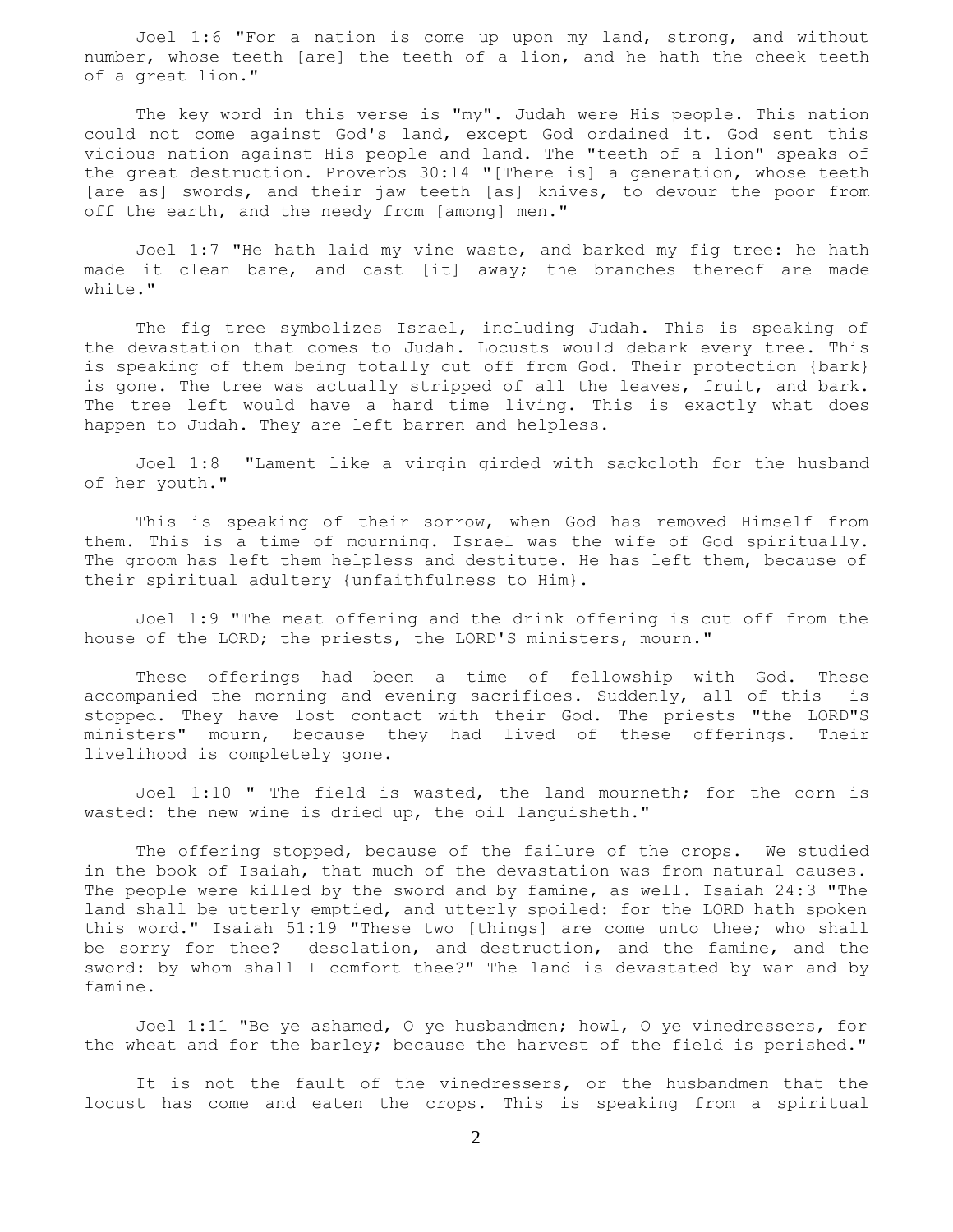standpoint. The vinedressers and the husbandmen were those who cared for the souls of the people. This is saying, that those who were supposed to be watching for the souls of the people have fallen down on their job. The "wheat" symbolizes the believers in Christ. It would be a terrible shame for those who had accepted Christ as their Saviour to be lost, because they had not been guided correctly by their ministers. The fall of Judah could be lain at the feet of the spiritual leaders. They did not teach their people the terrible dangers of falling away from God. They not only, allowed their people to fall into false worship, but were guilty themselves. Ministers now, and priests then, were supposed to watch and warn of any danger. They should have preached about the danger of worshipping false gods.

 Joel 1:12 "The vine is dried up, and the fig tree languisheth; the pomegranate tree, the palm tree also, and the apple tree, [even] all the trees of the field, are withered: because joy is withered away from the sons of men."

This is speaking of a time, when the joy of the people has withered away. None of the fruit trees produce. There is a curse upon the fruit and vegetables, as well as on the people. The judgment of God has fallen upon them. There is no fruit on the vine. All of the above trees have symbolized God's people at some time, when the blessings of God was upon them. The trees with no fruit, also, symbolize the fact that God has taken His blessings away.

 Joel 1:13 "Gird yourselves, and lament, ye priests: howl, ye ministers of the altar: come, lie all night in sackcloth, ye ministers of my God: for the meat offering and the drink offering is withholden from the house of your God."

 They were to gird themselves with the sackcloth of mourning. Being gird with sackcloth was an outward expression of the sorrow of their hearts. They were to pray night and day. The daily sacrifice has been taken away. In their time, this meant the loss of daily fellowship with their God. In our day, this means that all symbols of Christianity has been taken away. Notice the mention of ministers here, which makes me believe these warnings are for their immediate future, and for our day, as well.

 Joel 1:14 "Sanctify ye a fast, call a solemn assembly, gather the elders [and] all the inhabitants of the land [into] the house of the LORD your God, and cry unto the LORD."

 The fast was used to show the LORD the sincerity of the prayer being prayed. The assembly was not to be one of joy, but sorrow. This is a call of prayer by all of the inhabitants of the land to reach God. The leaders and the ministers were, probably, remembering the following Scripture. II Chronicles 7:14 "If my people, which are called by my name, shall humble themselves, and pray, and seek my face, and turn from their wicked ways; then will I hear from heaven, and will forgive their sin, and will heal their land."

 Joel 1:15 "Alas for the day! for the day of the LORD [is] at hand, and as a destruction from the Almighty shall it come."

 Again, this had a near fulfillment. There is, also, coming a day of the Lord at the end of the Gentile age. The judgment of God was upon them for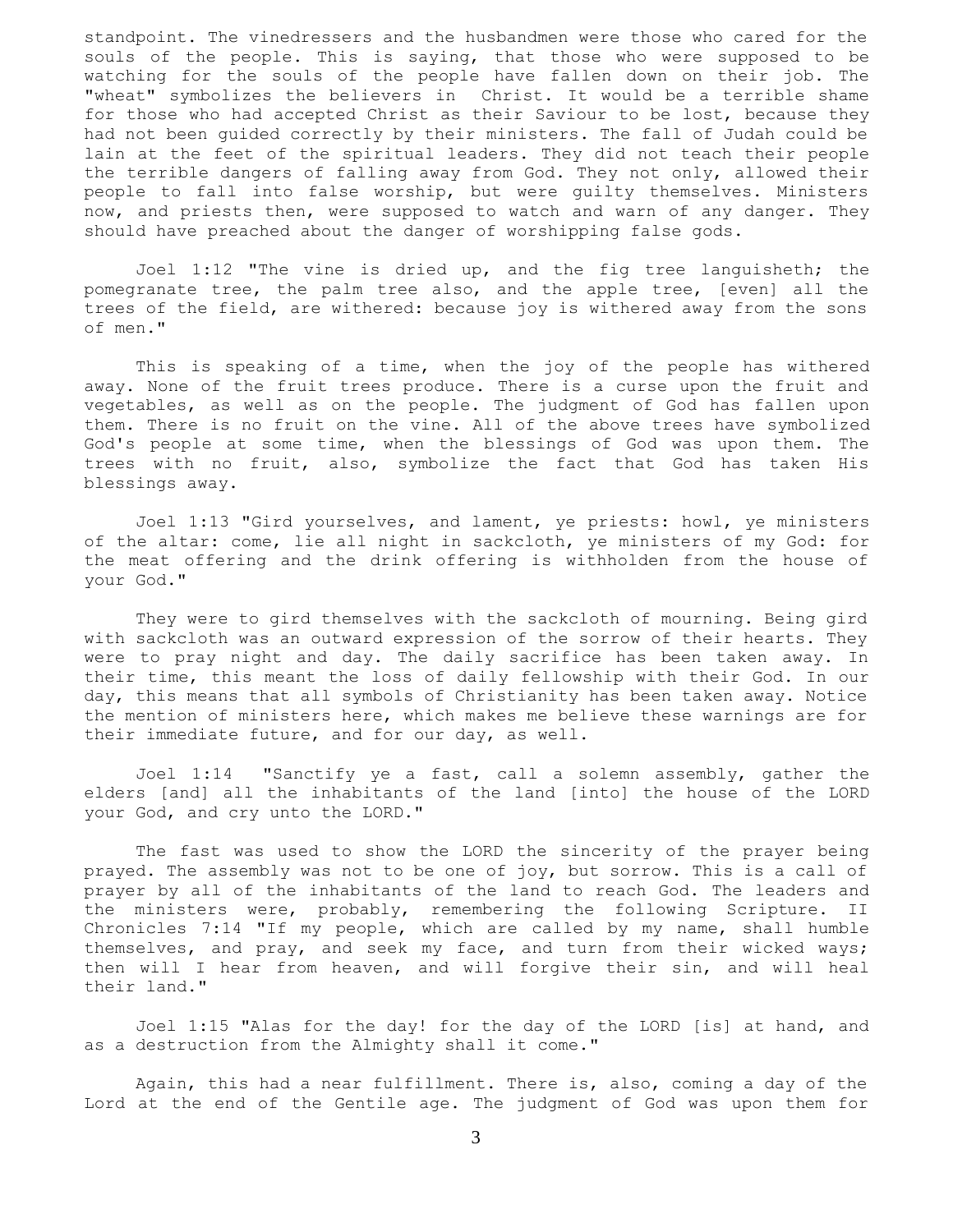the sins in their lives. The wrath of God will fall upon the disobedient in our generation, as well. It is bad to fall into the hands of the devil or Satan, but it is much worse to fall into the hands of God, when He pours out His wrath.

 Joel 1:16 "Is not the meat cut off before our eyes, [yea], joy and gladness from the house of our God?"

 The meat, corn, and fruit were all cut off. There was famine in the land. There were no sacrifices, because there was nothing left to sacrifice. This destruction really comes from God. He may use some country to finalize the destruction, but it is truly from God who is angry. The loss of foodstuff is a direct judgment from God. The war is indirect, but it comes from God, too.

 Joel 1:17 "The seed is rotten under their clods, the garners are laid desolate, the barns are broken down; for the corn is withered."

 This speaks of a time, when the farmers have given up. The seed rots in the ground, and does not produce. There is nothing to put in the barn, so the farmer has let it run down.

 Joel 1:18 "How do the beasts groan! the herds of cattle are perplexed, because they have no pasture; yea, the flocks of sheep are made desolate."

 Not only are the people out of food, but even the grass of the field is not producing, and the cattle and sheep are starving. The drought and the locusts have destroyed everything that even resembles grain.

 Joel 1:19 "O LORD, to thee will I cry: for the fire hath devoured the pastures of the wilderness, and the flame hath burned all the trees of the field."

 This is the same problem we read about in Isaiah. There was a drought. There was fire that burned what did spring up, and there were swords which killed, as well. It seems that all of nature was in opposition to them. The truth is that God has sent a curse upon man, and beast, and the crops of the field.

 Joel 1:20 "The beasts of the field cry also unto thee: for the rivers of waters are dried up, and the fire hath devoured the pastures of the wilderness."

 This drought has been so severe, that the rivers and streams have dried up. There is no water for the crops. There is no water for the people, or the cattle either. Their only chance for help is to cry out to God. We read in Jeremiah of a drought where the cows had their calves early and lost them. This was no ordinary dry period. This was a drought so great that nothing could live. This speaks of horror beyond our imagination.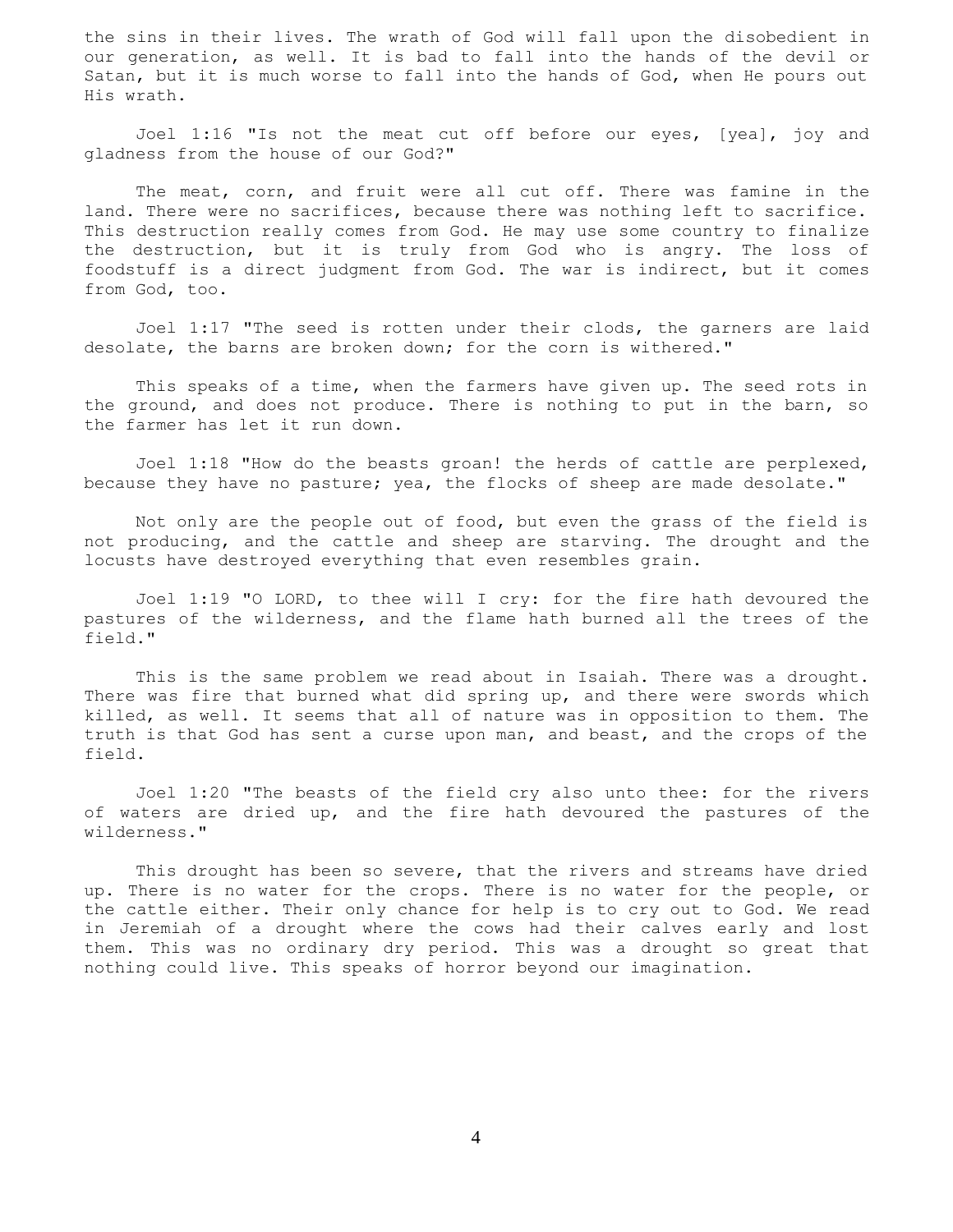```
Joel 1 Questions
```
1. Where was Joel a prophet? 2. What does the name "Joel" mean? 3. What was the purpose of his prophecy? 4. What one message stands out in Joel? 5. How were Joel's prophecies unique? 6. Who was Joel's father? 7. This is the  $N$  and in the pen of Joel. 8. Who was this prophecy directed to? 9. How long was this prophecy to be told? 10. What is verse 4 speaking of? 11. What do the palmerworm, caterpillar, and cankerworm have in common? 12. Awake ye \_\_\_\_\_\_\_\_\_\_\_\_\_, and weep, and howl. 13. Why were they to weep? 14. Quote Proverbs chapter 23 verse 21. 15. New Wine, sometimes, symbolizes the \_\_\_\_\_\_\_\_\_ \_\_\_\_\_\_\_\_. 16. What is the key word in verse 6? 17. What does "teeth of a lion" speak of? 18. The fig tree symbolizes 19. What does the fact that the tree is debarked show us? 20. Lament like a  $q$ irded with sackcloth for the husband of her youth. 21. The meat offering and the drink offering accompanied the and \_\_\_\_\_\_ sacrifices. 22. Why are the priests mourning? 23. Quote Isaiah chapter 24 verse 3. 24. From the spiritual standpoint, who were the vinedressers and the husbandmen? 25. The wheat symbolizes the 26. The fall of Judah could be lain at whose feet? 27. They should have preached about the danger of \_\_\_\_\_\_\_\_\_\_. 28. What has happened to the joy of the people? 29. In verse 13, what are the priests told to do? 30. How does the fast differ from normal prayer? 31. Quote 2 Chronicles chapter 7 verse 14? 32. When is the day of the LORD? 33. What can be even worse than falling into the hands of Satan? 34. Why were the sacrifices stopped? 35. What is verse 17 speaking of? 36. What gets hurt, besides the people? 37. What happened to the trees? 38. What happened to the rivers? 40. This was a drought so great, that \_\_\_\_\_\_\_\_\_\_ could live.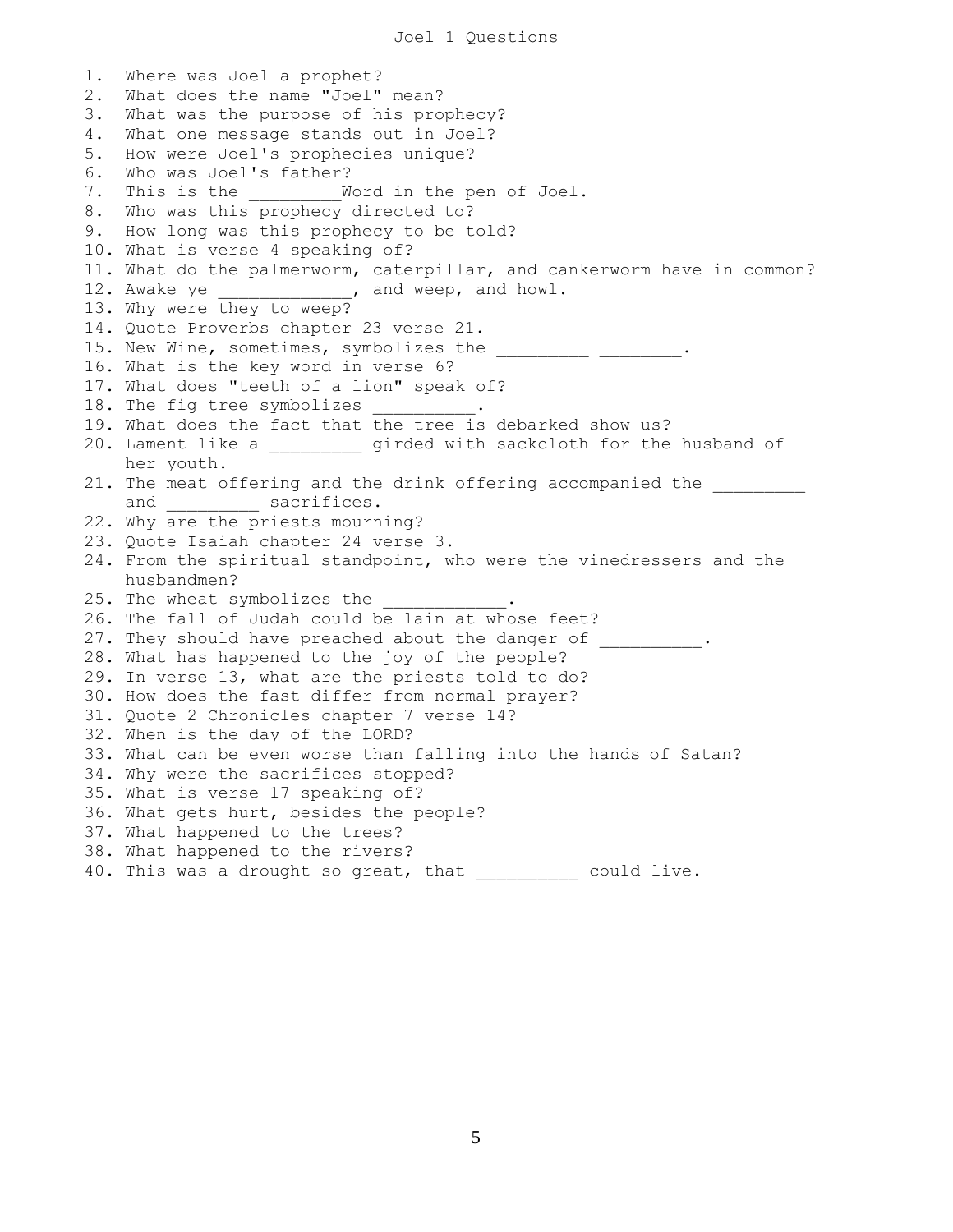We will begin this lesson in Joel 2:1 "Blow ye the trumpet in Zion, and sound an alarm in my holy mountain: let all the inhabitants of the land tremble: for the day of the LORD cometh, for [it is] nigh at hand;"

 This is the call to worship with the blowing of the trumpet here. The trumpet blowing is an alarm, that they must gather and repent of their sins. Zion, many times, symbolizes the church. I would say it is time today to blow the warning trumpet in the church. God will not always look the other way for the abominable sins that are going on in our nation today. Homosexuality, which God speaks of as an abomination, is an accepted lifestyle in our land. Profanity is so commonplace, even little children know the words. I could go on and on, but you get the picture. Their trembling was because of the sins they had committed. Our trembling should be for the same reason. Just as John the Baptist shouted, Repent, for the Lord is coming, it should be the cry of every Christian today. The Lord is coming. The "day of the LORD" speaks of a time of judgment.

 Joel 2:2 "A day of darkness and of gloominess, a day of clouds and of thick darkness, as the morning spread upon the mountains: a great people and a strong; there hath not been ever the like, neither shall be any more after it, [even] to the years of many generations."

 This darkness can be of a spiritual nature, or it could be dark because of the number of locusts. There is a third possibility as well. Matthew 24:29 "Immediately after the tribulation of those days shall the sun be darkened, and the moon shall not give her light, and the stars shall fall from heaven, and the powers of the heavens shall be shaken:" Perhaps, all three of these things are spoken of here. In the physical sense, the locusts are so thick that it is dark as night. The fact that they had eaten all vegetation would bring great gloominess. Perhaps, the fact that there were 4 different types of locusts at once was unique to this area. Darkness, both physical and spiritual, comes with judgment from God. We must remember this is a judgment from God.

 Joel 2:3 "A fire devoureth before them; and behind them a flame burneth: the land [is] as the garden of Eden before them, and behind them a desolate wilderness; yea, and nothing shall escape them."

 The magnitude of locusts, spoken of here, would easily turn a garden of Eden into a very desolate place, as if it had burned. Perhaps, the farmers tried to burn the locusts out, and the fire came from there. It is possible, also, that God sent fire on the crops and burned them up.

 Joel 2:4 "The appearance of them [is] as the appearance of horses; and as horsemen, so shall they run."

 The noise these locusts would make would sound like many horse hooves. They can destroy an entire farm in just a few minutes. Revelation 9:7 "And the shapes of the locusts [were] like unto horses prepared unto battle; and on their heads [were] as it were crowns like gold, and their faces [were] as the faces of men."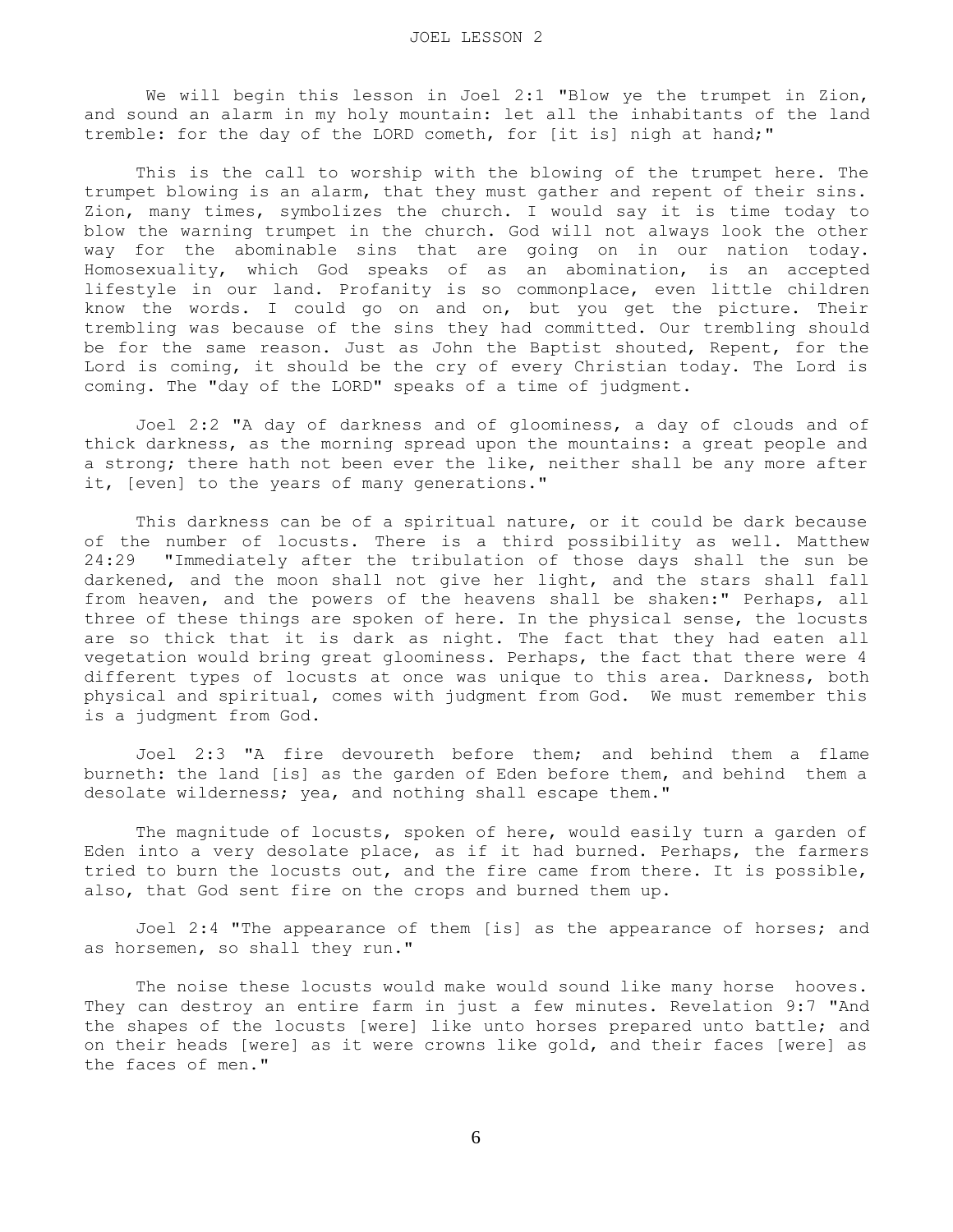Joel 2:5 "Like the noise of chariots on the tops of mountains shall they leap, like the noise of a flame of fire that devoureth the stubble, as a strong people set in battle array."

There will not even be stubble left, because the 4 types of locusts even destroy the stubble. This is speaking of literally millions of locusts. There would be a deafening roar from their wings. This would leave the land in terrible shape, as if it had been devastated by a fire.

 Joel 2:6 "Before their face the people shall be much pained: all faces shall gather blackness."

 Some of the translators say this is speaking of a paleness that comes over the face, when the blood runs out. Their hearts would fail them for fear of things coming upon the earth. Thinking of it as blackness, it could mean that smoke from the fire blackened their face. It could very well be speaking of mourning, to the extent that the face became black with death.

 Joel 2:7 "They shall run like mighty men; they shall climb the wall like men of war; and they shall march every one on his ways, and they shall not break their ranks:"

 This is speaking of them being in swarms that do not separate out, but move as a unit. A wall would be nothing to them. They would just go over it and destroy behind it. The wall might slow down a natural army, but not these locusts. The movement across the land is swift, and their destruction is total.

 Joel 2:8 "Neither shall one thrust another; they shall walk every one in his path: and [when] they fall upon the sword, they shall not be wounded."

 Normal weapons of war will be no help against these locusts. They are so well organized, they do not destroy each other in their conquest.

 Joel 2:9 "They shall run to and fro in the city; they shall run upon the wall, they shall climb up upon the houses; they shall enter in at the windows like a thief."

Their houses were not airtight, and these locusts got into the houses, as well. There will be nothing safe before them.

 Joel 2:10 "The earth shall quake before them; the heavens shall tremble: the sun and the moon shall be dark, and the stars shall withdraw their shining:"

 This is still speaking of the terror the locusts put into the hearts of men. It is, also, speaking of the time of the end, when the sun and the moon do not shine. At that time, there will be an earthquake felt around the entire world. This near devastation that Joel is speaking of, here, is a type and a shadow of that great and terrible day at the end of the age. Mark 13:24 "But in those days, after that tribulation, the sun shall be darkened, and the moon shall not give her light," Mark 13:25 "And the stars of heaven shall fall, and the powers that are in heaven shall be shaken." Luke 21:25 "And there shall be signs in the sun, and in the moon, and in the stars; and upon the earth distress of nations, with perplexity; the sea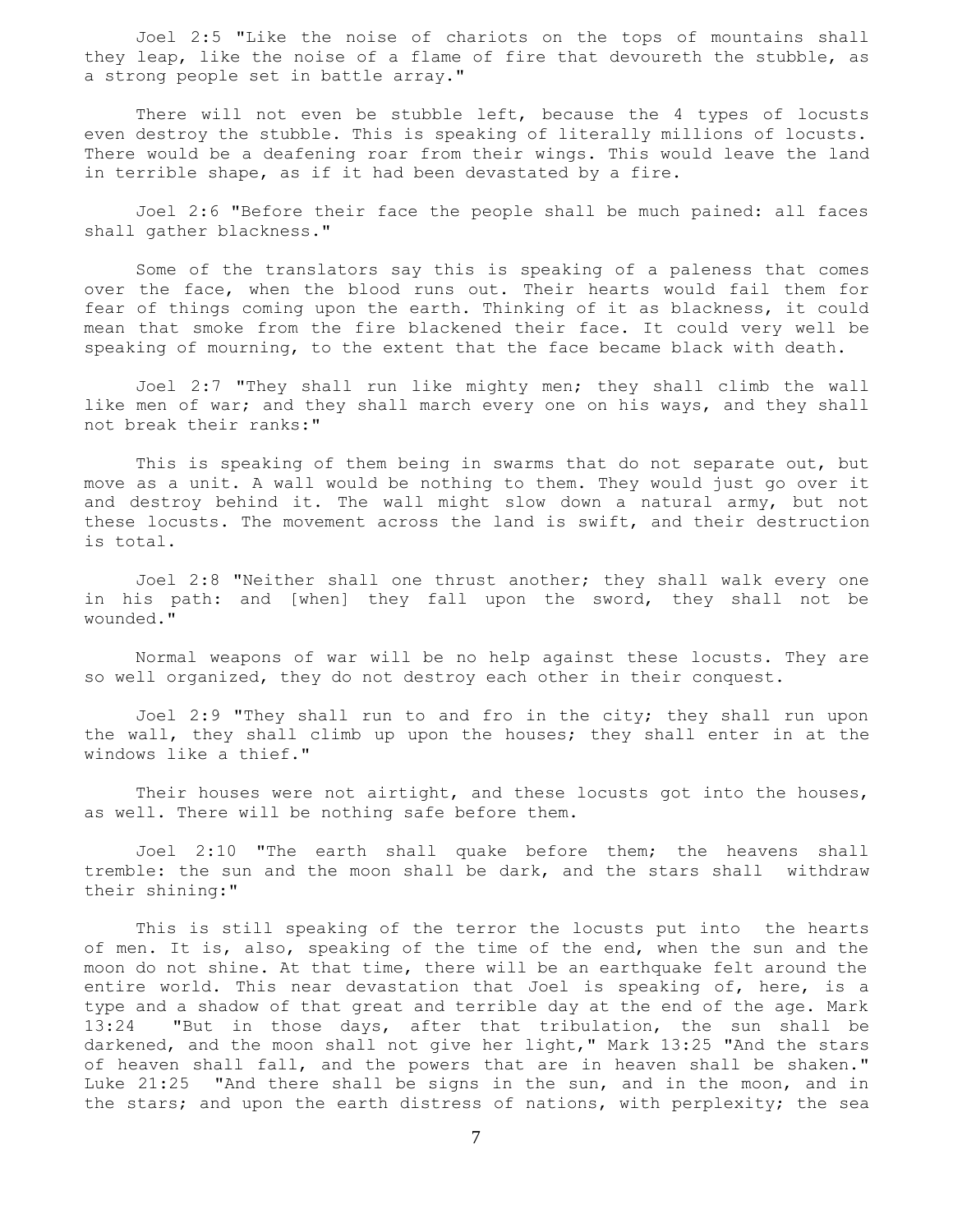and the waves roaring;" Luke 21:26 "Men's hearts failing them for fear, and for looking after those things which are coming on the earth: for the powers of heaven shall be shaken."

 Joel 2:11 "And the LORD shall utter his voice before his army: for his camp [is] very great: for [he is] strong that executeth his word: for the day of the LORD [is] great and very terrible; and who can abide it?"

 This could be the army of the locusts, or the army of the LORD that is made up of all the believers in Christ. The weapon that each of them use, is the Word of God {two-edged sword}. This army is obedient to the wishes of the LORD. The answer is, no one can abide against God. Revelation 17:14 These shall make war with the Lamb, and the Lamb shall overcome them: for he is Lord of lords, and King of kings: and they that are with him [are] called, and chosen, and faithful. Revelation 19:11 "And I saw heaven opened, and behold a white horse; and he that sat upon him [was] called Faithful and True, and in righteousness he doth judge and make war."

 Joel 2:12 "Therefore also now, saith the LORD, turn ye [even] to me with all your heart, and with fasting, and with weeping, and with mourning:"

This is for the near time of Joel, and for now, as well. God's people must fast and pray in sincerity. The prayers must come from our hearts, and God will hear and answer our prayers. There is such a spread of A.I.D.S, that it threatens to wipe out many of our children and grandchildren. This, in my opinion, is a judgment of God upon a society that has gone mad. Only God can stop it. We must call our nation to true repentance now.

 Joel 2:13 "And rend your heart, and not your garments, and turn unto the LORD your God: for he [is] gracious and merciful, slow to anger, and of great kindness, and repenteth him of the evil."

 There are several instances in the Bible, where God changed His mind and reversed a curse. True repentance would bring this for Joel's day and for ours. Exodus 32:14 "And the LORD repented of the evil which he thought to do unto his people." Micah 7:18 Who [is] a God like unto thee, that pardoneth iniquity, and passeth by the transgression of the remnant of his heritage? he retaineth not his anger for ever, because he delighteth [in] mercy.

 Joel 2:14 "Who knoweth [if] he will return and repent, and leave a blessing behind him; [even] a meat offering and a drink offering unto the LORD your God?"

 God, perhaps, will stay His judgment, and instead of placing a curse on them for their sins, will bless them mightly. He will restore their food supply greatly. They will be able to, again, offer the meat offering and drink offering daily.

 Joel 2:15 "Blow the trumpet in Zion, sanctify a fast, call a solemn assembly:"

 If there is a possibility of the plague of locusts being stopped, blow the trumpet and gather the people to repent. This is just as true today. We must blow the trumpet, and cause revival to sweep across our land, if we expect God to stay the plague of A.I.D.S.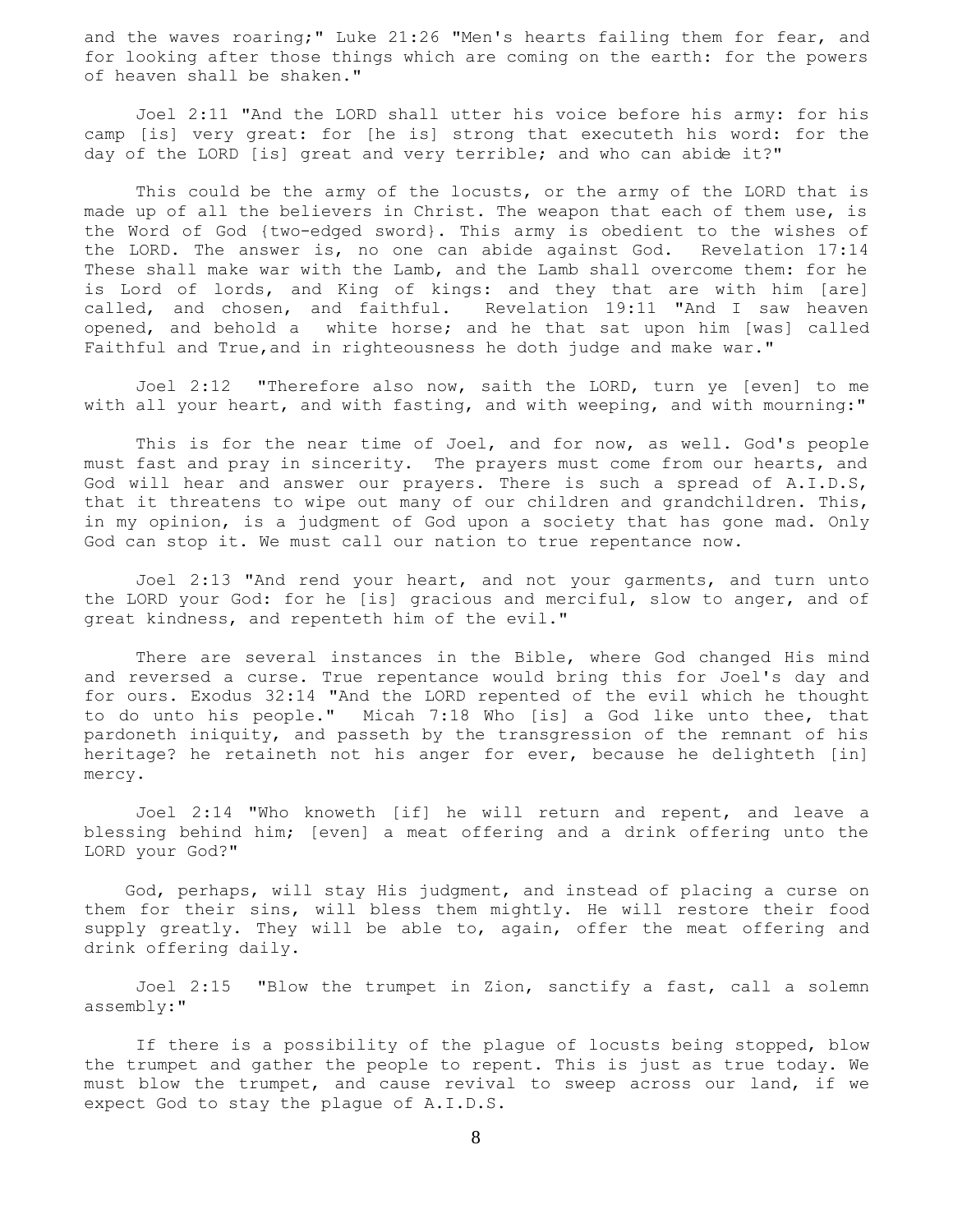Joel 2:16 "Gather the people, sanctify the congregation, assemble the elders, gather the children, and those that suck the breasts: let the bridegroom go forth of his chamber, and the bride out of her closet."

 At this gathering, there would be no excuses accepted. Everyone must repent. Even the babies and little children must come, and be set aside for God's purpose.

 Joel 2:17 "Let the priests, the ministers of the LORD, weep between the porch and the altar, and let them say, Spare thy people, O LORD, and give not thine heritage to reproach, that the heathen should rule over them: wherefore should they say among the people, Where [is] their God?"

 In this giant prayer service, the ministers should lead the prayers. They must plead with God to show mercy on the people. This is the same message Moses gave God at the mount, when the people had made the golden calf. Exodus 32:12 "Wherefore should the Egyptians speak, and say, For mischief did he bring them out, to slay them in the mountains, and to consume them from the face of the earth? Turn from thy fierce wrath, and repent of this evil against thy people." Exodus 32:13 "Remember Abraham, Isaac, and Israel, thy servants, to whom thou swarest by thine own self, and saidst unto them, I will multiply your seed as the stars of heaven, and all this land that I have spoken of will I give unto your seed, and they shall inherit [it] for ever." Exodus 33:13 "Now therefore, I pray thee, if I have found grace in thy sight, shew me now thy way, that I may know thee, that I may find grace in thy sight: and consider that this nation [is] thy people."

 Joel 2:18 "Then will the LORD be jealous for his land, and pity his people."

 This is forgiveness on the way. This reminds me of the following Scripture. Luke 15:20 "And he arose, and came to his father. But when he was yet a great way off, his father saw him, and had compassion, and ran, and fell on his neck, and kissed him."

 Joel 2:19 "Yea, the LORD will answer and say unto his people, Behold, I will send you corn, and wine, and oil, and ye shall be satisfied therewith: and I will no more make you a reproach among the heathen:"

They did not deserve it, but God forgave them, and restored their land.

 Joel 2:20 "But I will remove far off from you the northern [army], and will drive him into a land barren and desolate, with his face toward the east sea, and his hinder part toward the utmost sea, and his stink shall come up, and his ill savour shall come up, because he hath done great things."

God drives the enemy out, and the curse is over.

 Joel 2:21 "Fear not, O land; be glad and rejoice: for the LORD will do great things."

 With the blessings of God upon the land, it will bloom again. The crops will be abundant. It will rain at the needed time, and they will prosper.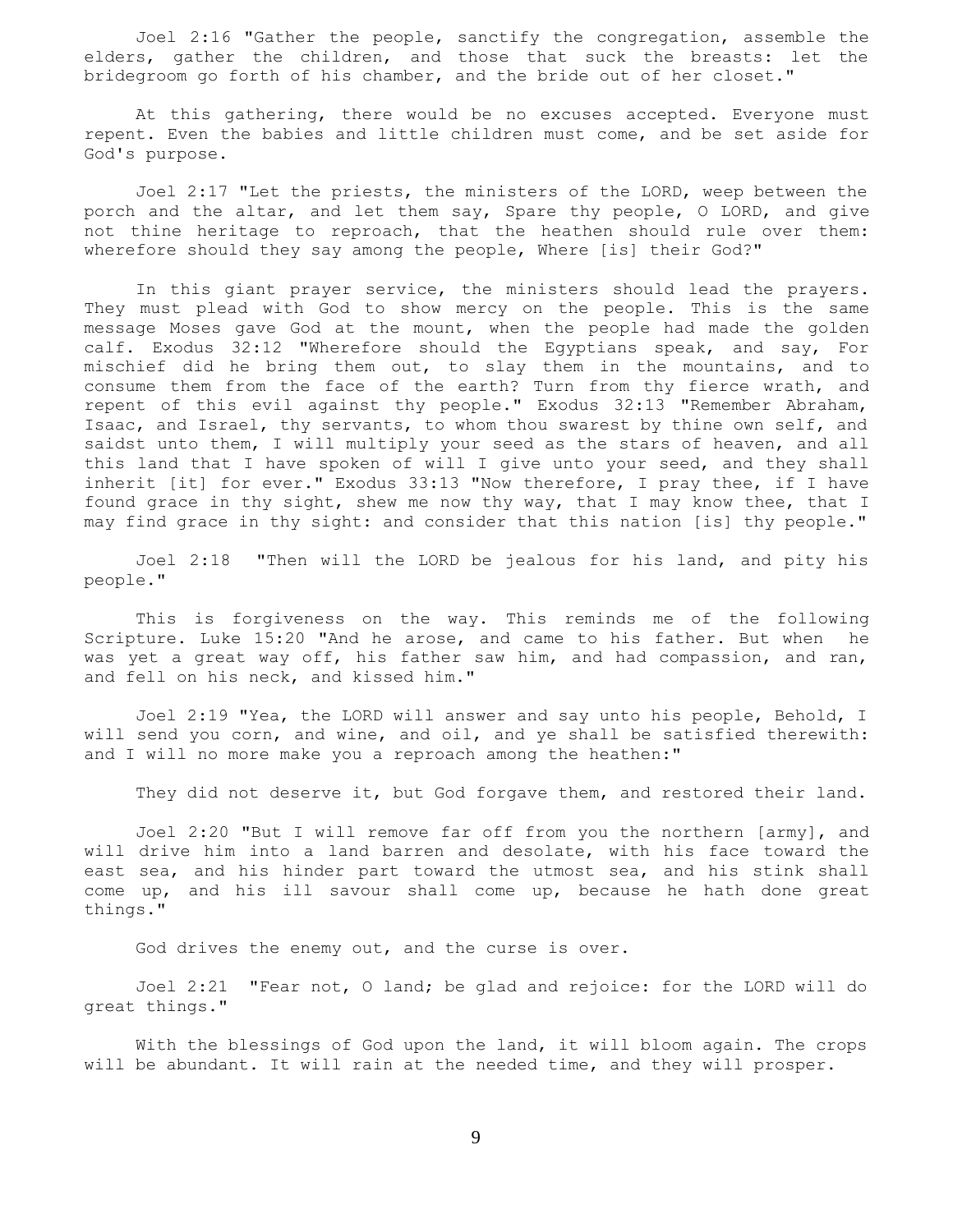Joel 2:22 "Be not afraid, ye beasts of the field: for the pastures of the wilderness do spring, for the tree beareth her fruit, the fig tree and the vine do yield their strength."

 All natural vegetation springs forth to feed the beasts of the field. The fruit trees will abundantly produce fruit, and the vines will bring forth in strength.

 Joel 2:23 "Be glad then, ye children of Zion, and rejoice in the LORD your God: for he hath given you the former rain moderately, and he will cause to come down for you the rain, the former rain, and the latter rain in the first [month]."

 There is a double meaning here. In the natural, there will be two rains to make the crops grow. This, however, is, also, speaking to the church {Zion}. The former rain was the outpouring of the Spirit at Pentecost. The latter rain happens at the end of the age. This is a mightier outpouring of the Holy Spirit on all flesh.

 Joel 2:24 "And the floors shall be full of wheat, and the vats shall overflow with wine and oil."

 In this, we see the results of the abundant rain on the crops. This is, also, speaking of the abundance of the Spirit bringing many into the kingdom of God. Wheat symbolizes the Christians. Wine and oil symbolize the Holy Spirit of God.

 Joel 2:25 "And I will restore to you the years that the locust hath eaten, the cankerworm, and the caterpillar, and the palmerworm, my great army which I sent among you."

 This is speaking of all that the locusts destroyed, being restored. God miraculously does it.

 Joel 2:26 "And ye shall eat in plenty, and be satisfied, and praise the name of the LORD your God, that hath dealt wondrously with you: and my people shall never be ashamed."

 Romans 5:5 "And hope maketh not ashamed; because the love of God is shed abroad in our hearts by the Holy Ghost which is given unto us." Philippians 4:19 "But my God shall supply all your need according to his riches in glory by Christ Jesus."

 Joel 2:27 "And ye shall know that I [am] in the midst of Israel, and [that] I [am] the LORD your God, and none else: and my people shall never be ashamed."

 Revelation 21:3 "And I heard a great voice out of heaven saying, Behold, the tabernacle of God [is] with men, and he will dwell with them, and they shall be his people, and God himself shall be with them, [and be] their God."

 Joel 2:28 "And it shall come to pass afterward, [that] I will pour out my spirit upon all flesh; and your sons and your daughters shall prophesy, your old men shall dream dreams, your young men shall see visions:"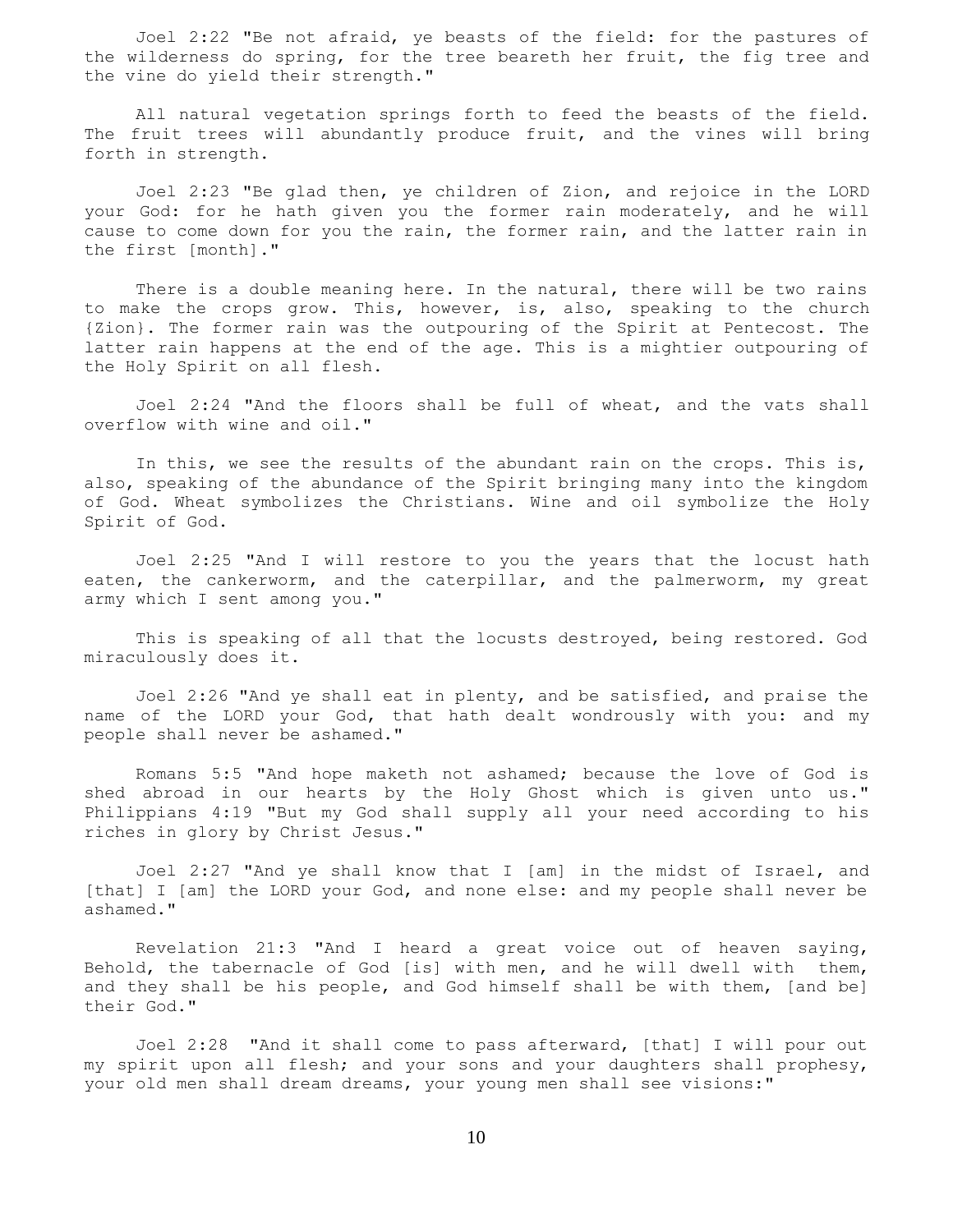The following is a confirmation of this very Scripture. Acts 2:16 "But this is that which was spoken by the prophet Joel;" Acts 2:17 " And it shall come to pass in the last days, saith God, I will pour out of my Spirit upon all flesh: and your sons and your daughters shall prophesy, and your young men shall see visions, and your old men shall dream dreams:" It was very important for this to be in two different Scriptures, because by two a thing is established. The word that prophecy was translated from means to speak by inspiration. This is made available to all flesh, male and female. We can see from this that spiritual dreams and visions are, also, from God.

 Joel 2:29 "And also upon the servants and upon the handmaids in those days will I pour out my spirit."

 Notice the word "pour". This is speaking of an abundace, not just a few drops. It is a gift from God to His followers.

 Joel 2:30 "And I will shew wonders in the heavens and in the earth, blood, and fire, and pillars of smoke."

 Matthew 24:7 "For nation shall rise against nation, and kingdom against kingdom: and there shall be famines, and pestilences, and earthquakes, in divers places." Matthew 24:29 "Immediately after the tribulation of those days shall the sun be darkened, and the moon shall not give her light, and the stars shall fall from heaven, and the powers of the heavens shall be shaken:"

 Joel 2:31 "The sun shall be turned into darkness, and the moon into blood, before the great and the terrible day of the LORD come."

 Mark 13:24 "But in those days, after that tribulation, the sun shall be darkened, and the moon shall not give her light," Mark 13:25 "And the stars of heaven shall fall, and the powers that are in heaven shall be shaken." The very best thing a Christian can do, is be ready to meet their Lord. We are not to fear these things, but rejoice when they happen, because our redemption is near. Luke 21:28 "And when these things begin to come to pass, then look up, and lift up your heads; for your redemption draweth nigh."

 Joel 2:32 "And it shall come to pass, [that] whosoever shall call on the name of the LORD shall be delivered: for in mount Zion and in Jerusalem shall be deliverance, as the LORD hath said, and in the remnant whom the LORD shall call."

 What a wonderful promise, that God will save everyone who calls upon His name. Notice Zion, which is the church. It is spoken of separately from Jerusalem, which represents the physical house of Israel. The remnant, here, is the 144,000 natural Jews that turn to the LORD. The Christians are the large number beyond counting.

 Revelation 14:1 "And I looked, and, lo, a Lamb stood on the mount Sion, and with him an hundred forty [and] four thousand, having his Father's name written in their foreheads."

 Notice, the Father's name is written in the foreheads of natural Israel, who have turned to the Lamb.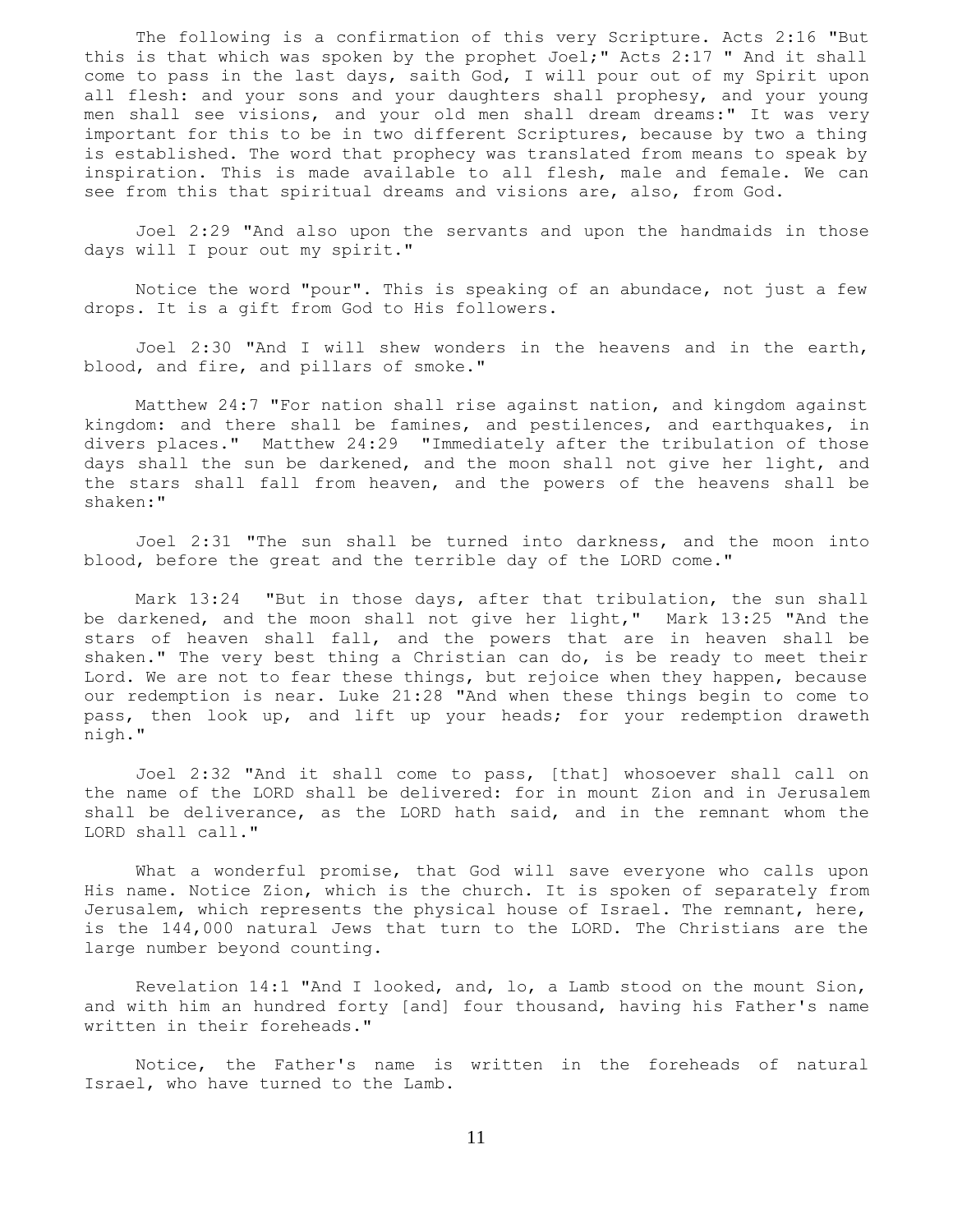Revelation 7:9 "After this I beheld, and, lo, a great multitude, which no man could number, of all nations, and kindreds, and people, and tongues, stood before the throne, and before the Lamb, clothed with white robes, and palms in their hands;"

 These are the Christians {spiritual Israel}. They are dressed in white robes washed in the blood of the Lamb. Revelation 7:14 "And I said unto him, Sir, thou knowest. And he said to me, These are they which came out of great tribulation, and have washed their robes, and made them white in the blood of the Lamb."

Praise God! there is hope.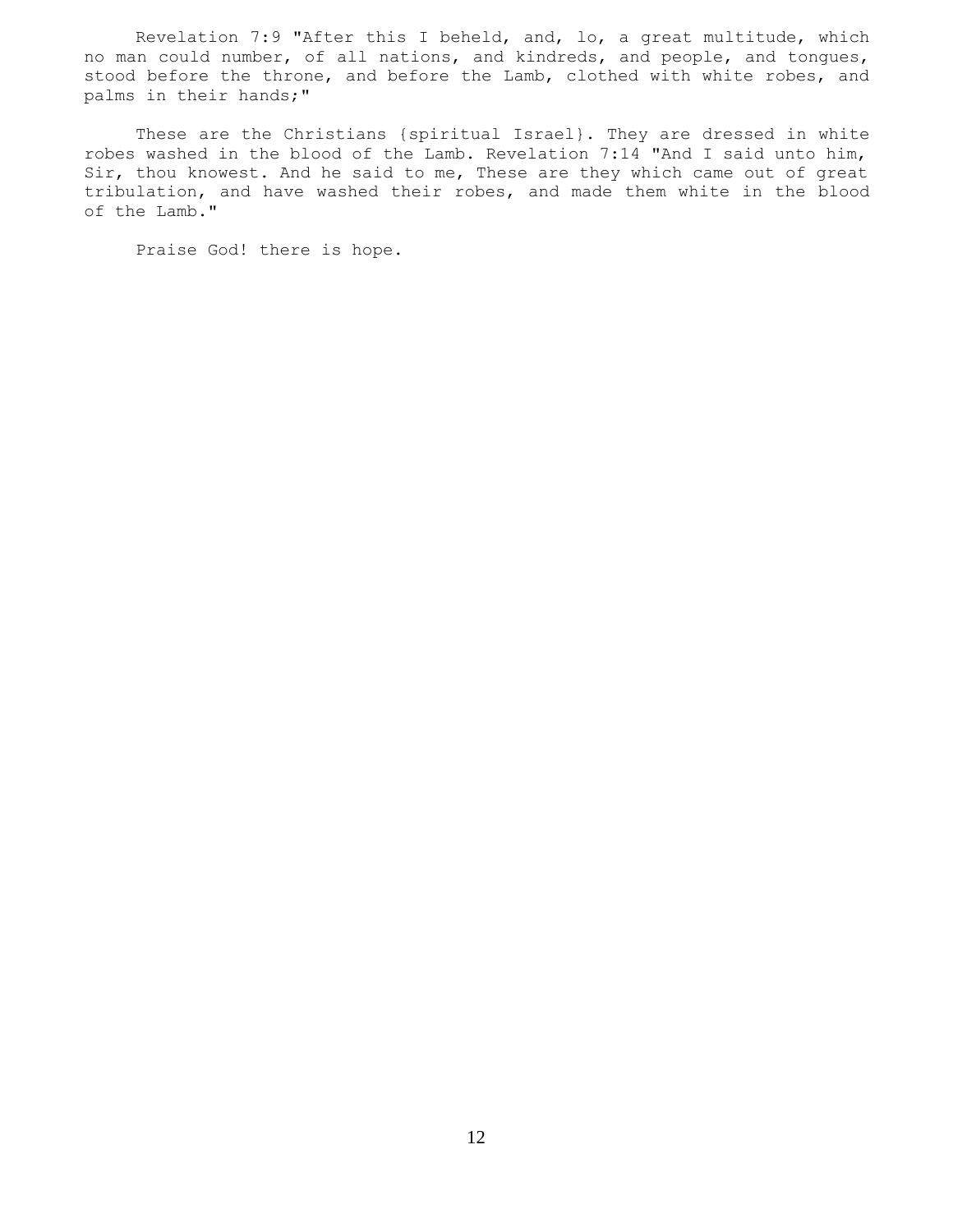```
Joel 2 Questions
```
1. Quote verse 1 of Joel chapter 2. 2. What is this a call to do? 3. Zion, many times, symbolizes the \_\_\_\_\_\_\_\_\_. 4. God classifies homosexuality as an 5. Why were they trembling? 6. What should be the cry of every Christian today? 7. What does the "day of the LORD" speak of? 8. What is this day like? 9. Quote Matthew chapter 24 verse 29. 10. Darkness, both physical and spiritual, comes with from God. 11. What is verse 4 speaking of? 12. Quote Revelation chapter 9 verse 7. 13. What was like the noise of chariots? 14. Describe the faces of the people. 15. Quote Joel chapter 2 verse 10. 16. Quote Mark chapter 13 verses 24 and 25. 17. Quote Luke chapter 21 verses 25 and 26. 18. Who makes up the army of the LORD? 19. What are their weapons? 20. Quote Revelation chapter 17 verse 14. 21. Quote Revelation chapter 19 verse 11. 22. What must God's people do? 23. How bad is the disease A.I.D.S.? 24. Rend your , and not your garments. 25. Where do we find that God repented and forgave His people? 26. If God repents and turns again to the people, what will He leave them? 27. Quote Joel chapter 2 verse 15. 28. Who must repent? 29. Quote Luke chapter 15 verse 20. 30. Why are the beasts of the field told not to be afraid? 31. What does verse 23 promise God will do? 32. What are the two meanings of this Scripture? 33. When was the former rain fulfilled? 34. Wheat symbolizes the \_\_\_\_\_\_\_\_. 35. Wine and oil symbolize the 36. Quote Romans chapter 5 verse 5. 37. Quote Revelation chapter 21 verse 3. 38. God will pour out of His Spirit upon flesh. 39. Why was it important for there to be a confirmation of this Scripture? 40. What does the word that prophecy was translated from, mean? 41. Quote Joel chapter 2 verse 30. 42. When will the sun turn into darkness and the moon into blood? 43. What attitude should the Christian have at this time? 44. What promise did God make about who would be saved in verse 32? 45. Who are the multitude in verse 9 of Revelation chapter 7?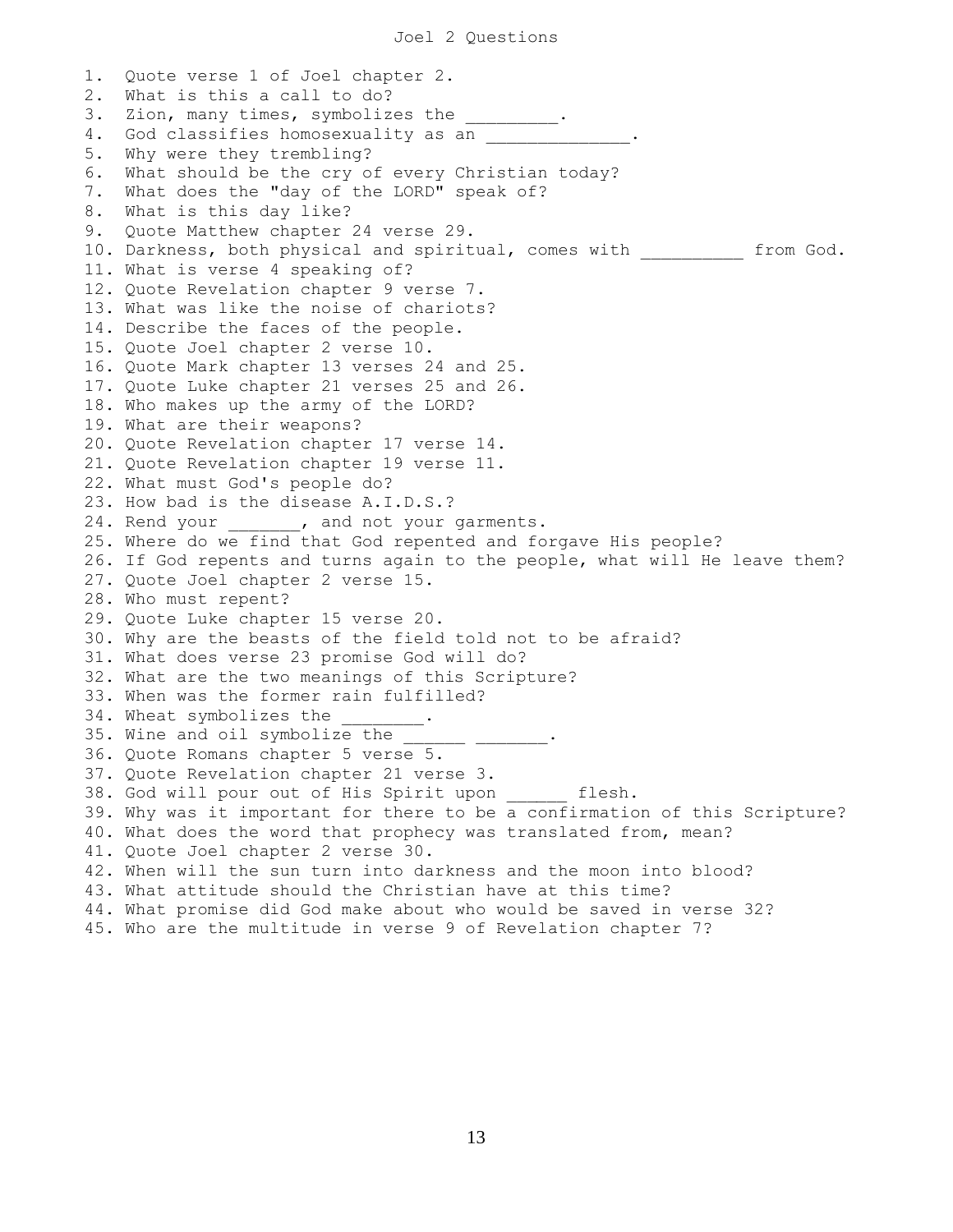We will begin this lesson in Joel 3:1 "For, behold, in those days, and in that time, when I shall bring again the captivity of Judah and Jerusalem,"

The days that are spoken of, here, are the same as the day of the Lord in the last lesson, when God would pour out of His Spirit on all flesh. I believe the time when Jerusalem and Judah were brought, again, to their land, is in our times. In 1948, Israel became a nation, and Jerusalem is the spiritual city, again.

 Joel 3:2 "I will also gather all nations, and will bring them down into the valley of Jehoshaphat, and will plead with them there for my people and [for] my heritage Israel, whom they have scattered among the nations, and parted my land."

 I believe this is speaking of the great battle of Armageddon. There has never been a time in history before, when all nations were gathered in battle here in Israel. This is the same as the battle we dealt with in the 39th chapter of Ezekiel. God fights the battle for Israel in this valley of Jehoshaphat. Israel was promised this land back in Abraham's time. It was, also, promised that there would be a King that would rule on the throne in Jerusalem, who would be like unto David. The physical house of Israel is, even now, returning to the land of Israel. They have been scattered in all the countries of the world. God's plan all along was to restore Israel.

 Joel 3:3 "And they have cast lots for my people; and have given a boy for an harlot, and sold a girl for wine, that they might drink."

 The people of Israel have been treated with very little respect, since the time of the prophets. They went into slavery, and were sold for a very small amount. The worst thing that happened to them was, possibly, in Adolph Hitler's time, when he killed so many Jews, and even made soap out of some of them.

 Joel 3:4 "Yea, and what have ye to do with me, O Tyre, and Zidon, and all the coasts of Palestine? will ye render me a recompence? And if ye recompence me, swiftly [and] speedily will I return your recompence upon your own head;"

 II Thessalonians 1:6 "Seeing [it is] a righteous thing with God to recompense tribulation to them that trouble you;" Vengeance is the Lord's. Tyre and Zidon, along with the coastal area of Palestine, were well known for oppressing the people of God. They will, now, taste of the very same injury they had done to God's people. They had allied with the evil nations that came against Judah, instead of helping Judah.

 Joel 3:5 "Because ye have taken my silver and my gold, and have carried into your temples my goodly pleasant things:"

 They had taken the silver and gold in the temple, and also, robbed the people of their silver and gold. They worshipped false gods, and used God's precious metals in that false worship.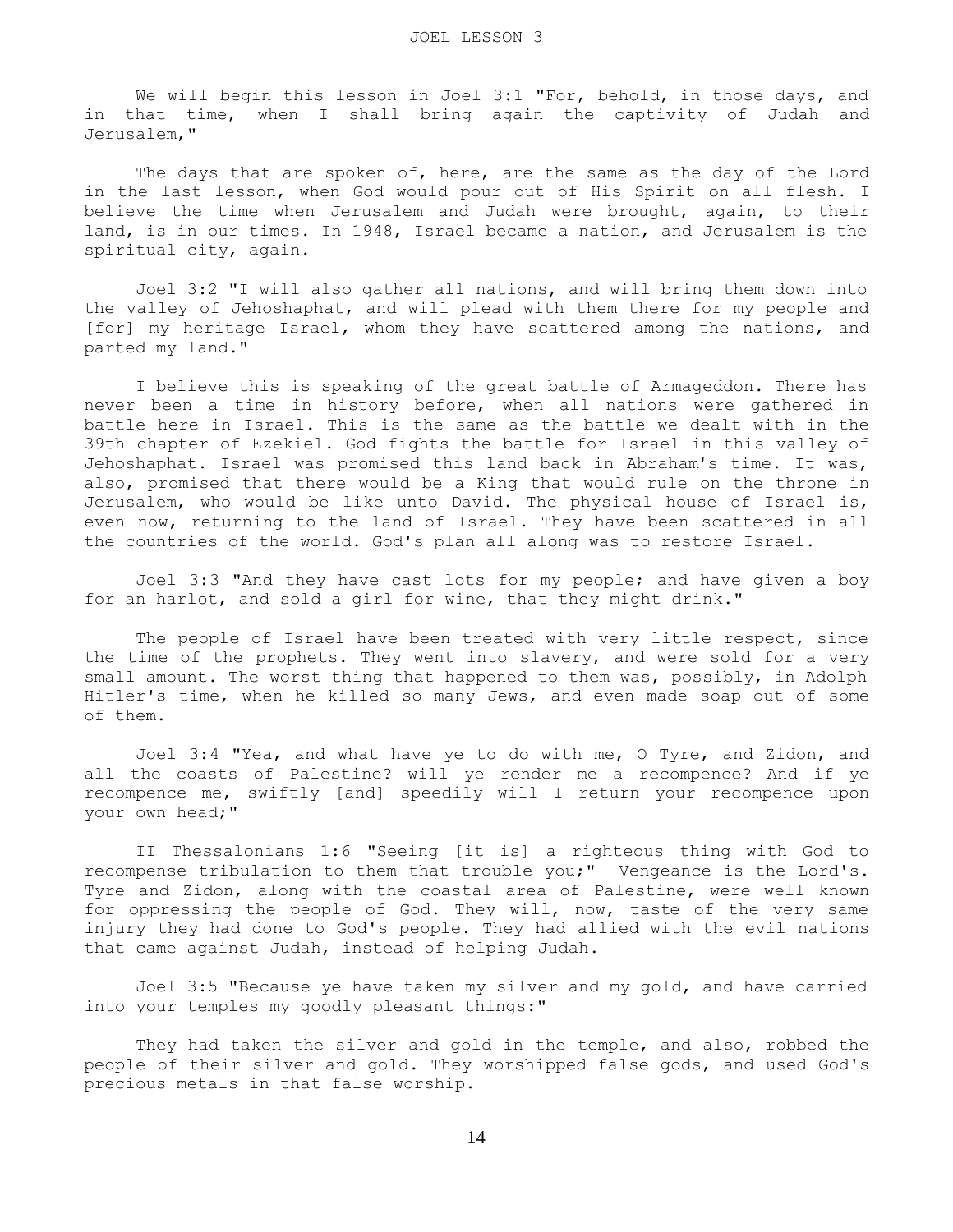Joel 3:6 "The children also of Judah and the children of Jerusalem have ye sold unto the Grecians, that ye might remove them far from their border."

 They had sold them to the Greeks to get them further away from their homeland, so there would be less chance of them returning. This speaks in the past tense, and is not connected to the end time prophecy, except that God had not forgotten what they had done.

 Joel 3:7 "Behold, I will raise them out of the place whither ye have sold them, and will return your recompence upon your own head:"

God will restore them to their land, and punish those who sold them.

 Joel 3:8 "And I will sell your sons and your daughters into the hand of the children of Judah, and they shall sell them to the Sabeans, to a people far off: for the LORD hath spoken [it]."

 Whatever they did to Judah, happened to them in return. God is just in His judgment. These Sabeans were Arab traders.

 Joel 3:9 "Proclaim ye this among the Gentiles; Prepare war, wake up the mighty men, let all the men of war draw near; let them come up:"

 The Gentiles, here, would be speaking of the unbelieving world. Whatever their rights were before they went to war, is what is spoken of here. The Hebrews had prayer and made sacrifices to God before war. Revelation 16:16 "And he gathered them together into a place called in the Hebrew tongue Armageddon."

 Joel 3:10 "Beat your plowshares into swords, and your pruninghooks into spears: let the weak say, I [am] strong."

 This is the opposite of beat your swords into plowshares. They are to prepare for the great battle. This war would be so great, that all the farmers and husbandmen would have to fight, too.

 Joel 3:11 "Assemble yourselves, and come, all ye heathen, and gather yourselves together round about: thither cause thy mighty ones to come down, O LORD."

They are rushing to their doom. The mighty ones could come to battle, but they are no match for God. God, Himself, fights for Israel.

 Joel 3:12 "Let the heathen be wakened, and come up to the valley of Jehoshaphat: for there will I sit to judge all the heathen round about."

 This is the same battle where 5/6 of Gog in the land of Magog will die in battle. So many die in this battle, that people on the Mediterranean Sea must put clothes pins on their noses to stop the death odor. All Israel will be 7 months burying the dead. Ezekiel 39:12 "And seven months shall the house of Israel be burying of them, that they may cleanse the land." This plainly says, that the deaths in this great battle are a judgment of God against the heathen people.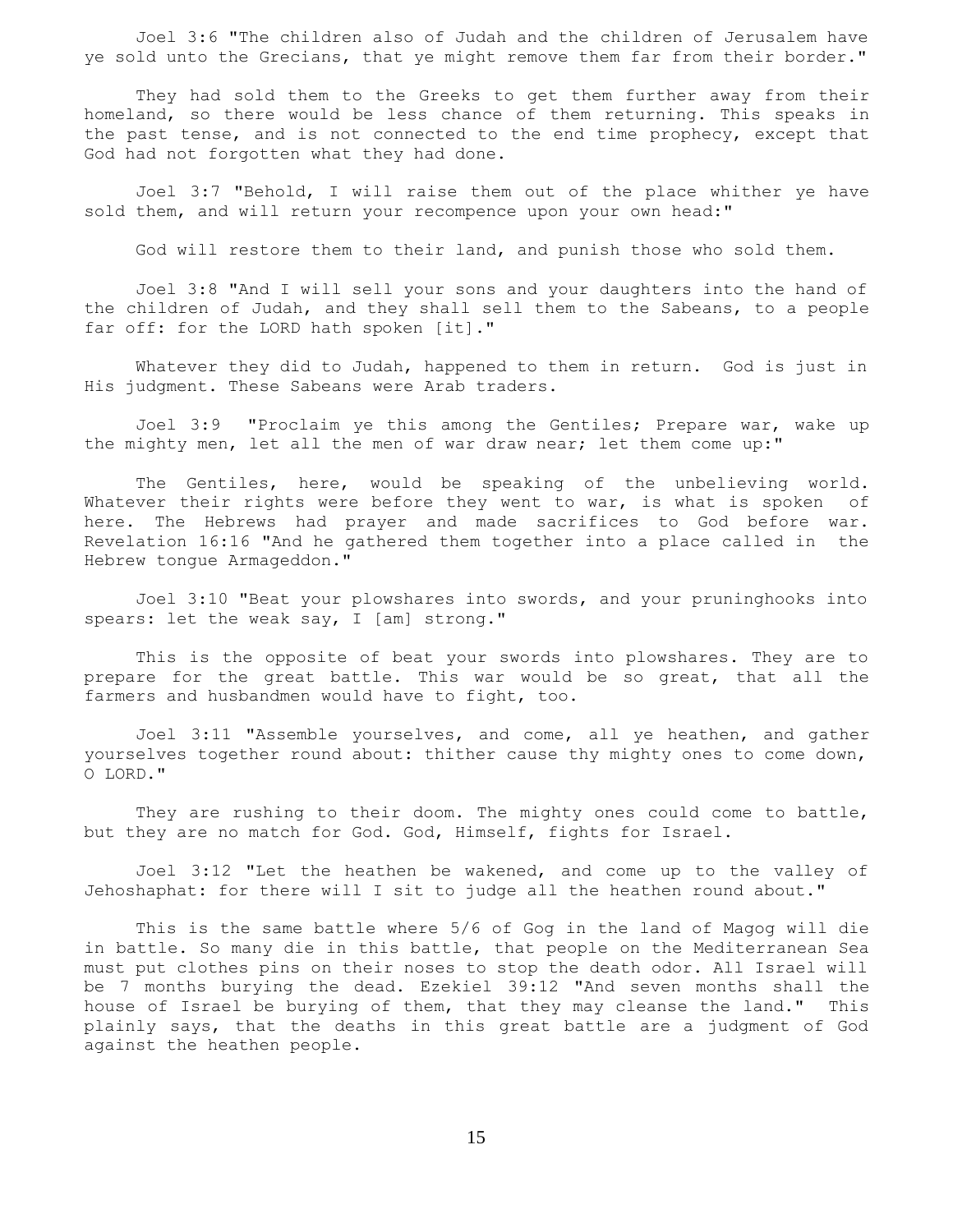Joel 3:13 "Put ye in the sickle, for the harvest is ripe: come, get you down; for the press is full, the vats overflow; for their wickedness [is] great."

 Revelation 14:14 "And I looked, and behold a white cloud, and upon the cloud [one] sat like unto the Son of man, having on his head a golden crown, and in his hand a sharp sickle." Revelation 14:15 " And another angel came out of the temple, crying with a loud voice to him that sat on the cloud, Thrust in thy sickle, and reap: for the time is come for thee to reap; for the harvest of the earth is ripe." Revelation 14:16 "And he that sat on the cloud thrust in his sickle on the earth; and the earth was reaped."

 Joel 3:14 "Multitudes, multitudes in the valley of decision: for the day of the LORD [is] near in the valley of decision."

 These multitudes are the heathen armies of many nations, that are judged in the valley, and found guilty as charged. God, Himself, destroys them. This is speaking of that day of judgment.

 Joel 3:15 "The sun and the moon shall be darkened, and the stars shall withdraw their shining."

 Matthew 24:29 "Immediately after the tribulation of those days shall the sun be darkened, and the moon shall not give her light, and the stars shall fall from heaven, and the powers of the heavens shall be shaken:"

 Joel 3:16 "The LORD also shall roar out of Zion, and utter his voice from Jerusalem; and the heavens and the earth shall shake: but the LORD [will be] the hope of his people, and the strength of the children of Israel."

 Zion is the church. When Jesus comes to the earth as King of kings and Lord of lords, He will set His feet on the mount of Olives, and it will cleave in two. Zechariah 14:4 "And his feet shall stand in that day upon the mount of Olives, which [is] before Jerusalem on the east, and the mount of Olives shall cleave in the midst thereof toward the east and toward the west, [and there shall be] a very great valley; and half of the mountain shall remove toward the north, and half of it toward the south." Jesus will enter the eastern gate, and set up His reign in Jerusalem. Acts 4:12 "Neither is there salvation in any other: for there is none other name under heaven given among men, whereby we must be saved." Jesus will reign as King. He is our Salvation.

 Joel 3:17 "So shall ye know that I [am] the LORD your God dwelling in Zion, my holy mountain: then shall Jerusalem be holy, and there shall no strangers pass through her any more."

 Revelation 21:27 "And there shall in no wise enter into it any thing that defileth, neither [whatsoever] worketh abomination, or [maketh] a lie: but they which are written in the Lamb's book of life." He is LORD, and there is no other. Zion, again, is the church. This is New Jerusalem which comes down from God out of heaven. He will be our God, and we will be His people. Jesus will reign as King.

 Joel 3:18 "And it shall come to pass in that day, [that] the mountains shall drop down new wine, and the hills shall flow with milk, and all the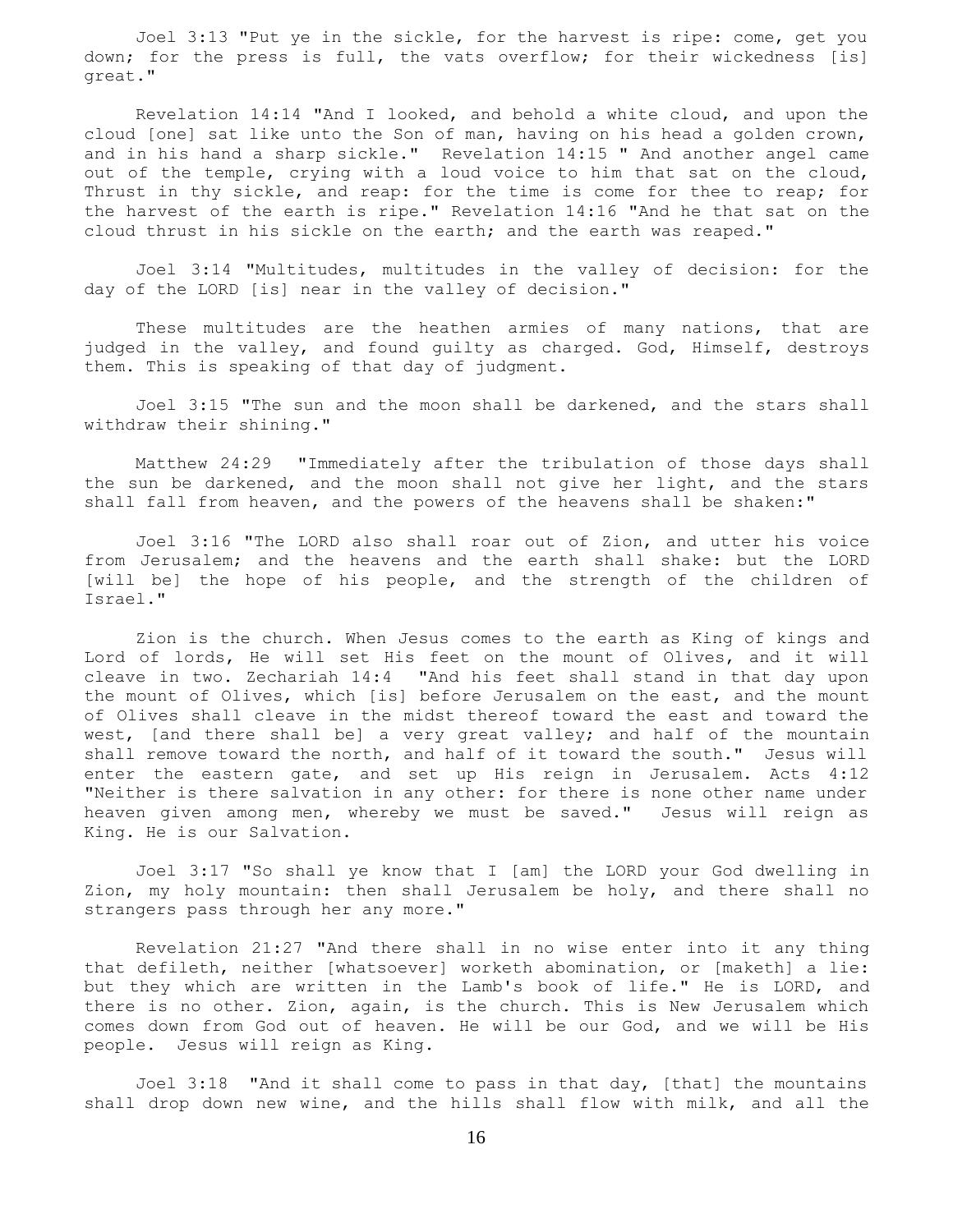rivers of Judah shall flow with waters, and a fountain shall come forth of the house of the LORD, and shall water the valley of Shittim."

 Psalms 46:4 "[There is] a river, the streams whereof shall make glad the city of God, the holy [place] of the tabernacles of the most High." Revelation 22:1 "And he shewed me a pure river of water of life, clear as crystal, proceeding out of the throne of God and of the Lamb." This is speaking of that perfect time, when there is perfect peace, and God provides for all the needs of His people.

 Joel 3:19 "Egypt shall be a desolation, and Edom shall be a desolate wilderness, for the violence [against] the children of Judah, because they have shed innocent blood in their land."

 Egypt symbolizes the evil world. Edom was opposed to God from the beginning. This is a curse spoken against the enemies of God and His people.

 Joel 3:20 "But Judah shall dwell for ever, and Jerusalem from generation to generation."

 Zechariah 8:8 "And I will bring them, and they shall dwell in the midst of Jerusalem: and they shall be my people, and I will be their God, in truth and in righteousness." Revelation 21:3 "And I heard a great voice out of heaven saying, Behold, the tabernacle of God [is] with men, and he will dwell with them, and they shall be his people, and God himself shall be with them, [and be] their God."

 Joel 3:21 "For I will cleanse their blood [that] I have not cleansed: for the LORD dwelleth in Zion."

 The world had shed the blood of God's people, and God will punish them for it. It will be enough when they are destroyed, and Judah established forever. The LORD dwelleth in His church.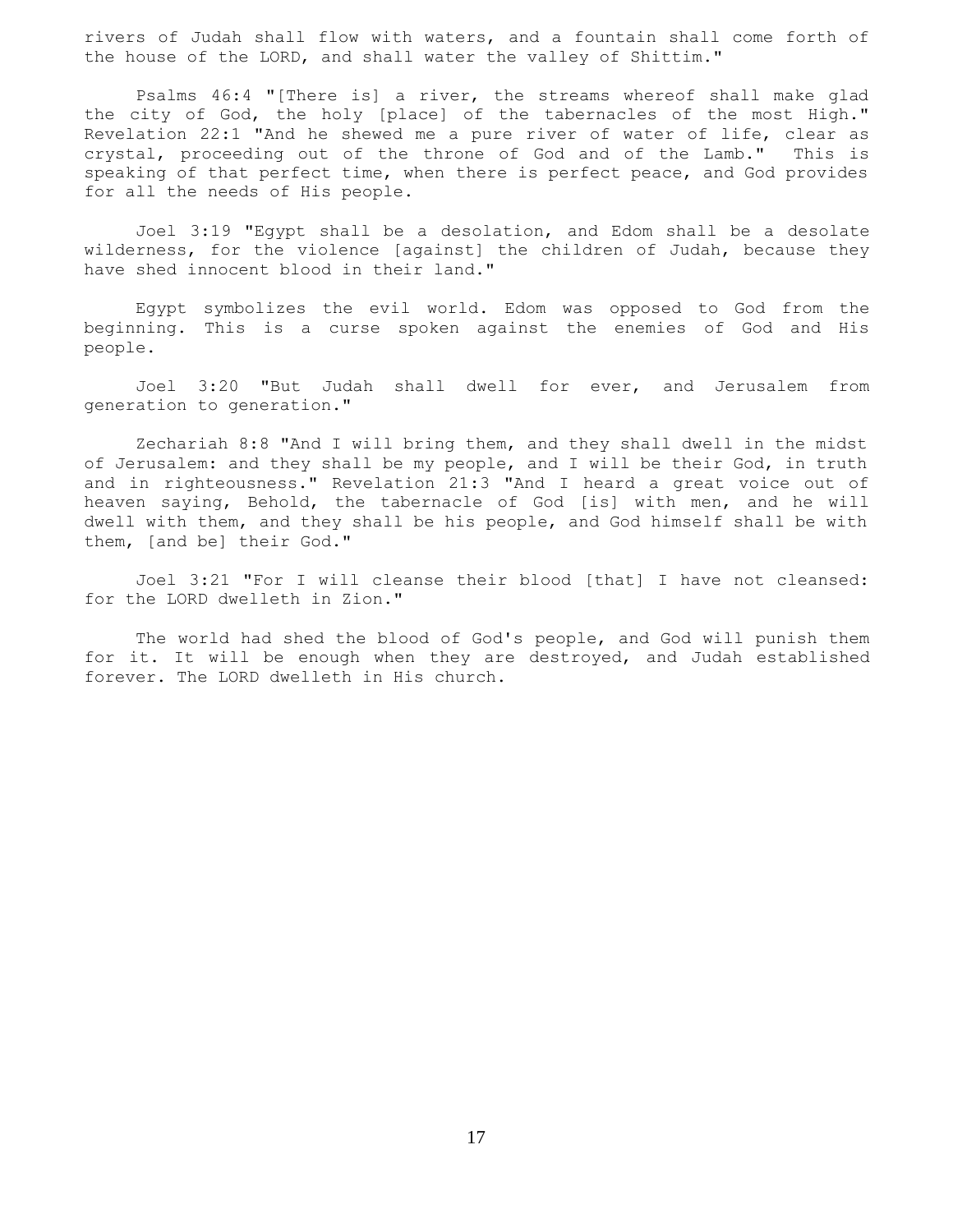## Joel 3 Questions

1. When is the day spoken of in verse 1? 2. In , Israel became a nation. 3. What does the author believe verse 2 is speaking of? 4. We dealt with this same battle in what other book? 5. Who fights the battle for Israel? 6. How had the people of Israel been treated by the heathen world? 7. Who did the very worst to the Israelites? 8. Quote 2 Thessalonians chapter 1 verse 6. 9. What had Tyre and Zidon done to Israel? 10. What silver and gold had they taken? 11. Why had they sold the children to the Grecians? 12. Who were the Sabeans? 13. Who were the Gentiles speaking of? 14. Quote Revelation chapter 16 verse 16. 15. Beat your plowshares into 16. Verse 11 tells the heathen to do what? 17. Where were they to gather? 18. What will God do in that place? 19. How many of Gog die in this valley? 20. Quote Ezekiel chapter 39 verse 12. 21. Quote Revelation chapter 14 verses 14, 15, and 16. 22. Who are the multitudes in verse 14? 23. What Scripture, in Matthew, is the same as Joel chapter 3 verse 15. 24. Zion is the 25. Quote Zechariah chapter 14 verse 4. 26. Quote Acts chapter 4 verse 12. 27. What Scripture, in Revelation, is the same as Joel chapter 3 verse 17? 28. Quote Psalms chapter 46 verse 4. 29. What happens to Egypt and Edom? 30. Quote Zechariah chapter 8 verse 8. 31. The tabernacle of God is with \_\_\_\_\_\_.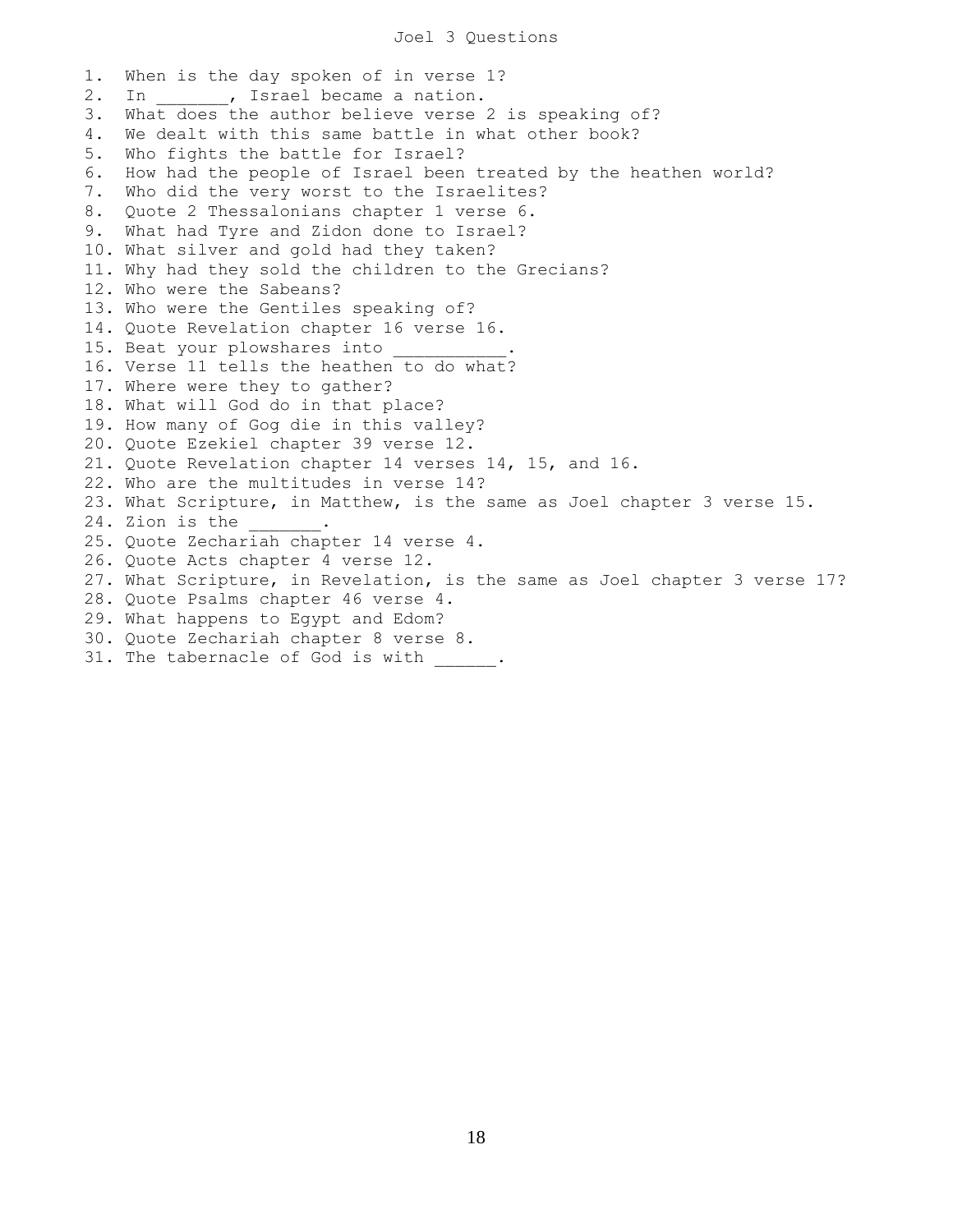The book of Amos was penned by the prophet Amos. He was a shepherd, and a dresser of sycamore trees by trade. His prophecy was by inspiration of God, and lasted a very short time. Some scholars believe he prophesied just a few days. He prophesied during the reigns of Jereboam the second in Israel, and Uzziah in Judah. He used the expression "thus saith the Lord" 40 times. He did not claim to be a professional prophet, but actually admitted his lowly beginning. The name "Amos" means burden, or burden-bearer. He was of the tribe of Judah. He condemned the luxurious living of the wealthy. He prophesied about 750 B.C. This was a time of much affluence in their land. Amos' message of coming punishment was not very well accepted.

 Now, we will begin with Amos 1:1 "The words of Amos, who was among the herdmen of Tekoa, which he saw concerning Israel in the days of Uzziah king of Judah, and in the days of Jeroboam the son of Joash king of Israel, two years before the earthquake."

 Tekoa was a town about 12 miles south of Jerusalem. It was in a very rough area. The words came from the mouth of Amos, but he had seen this miraculously. The Words, then, were from God spoken through the mouth of Amos. An earthquake is God dealing in judgment toward man. The following is another reference to this earthquake, even though the historical books have not mentioned it. Zechariah 14:5 "And ye shall flee [to] the valley of the mountains; for the valley of the mountains shall reach unto Azal: yea, ye shall flee, like as ye fled from before the earthquake in the days of Uzziah king of Judah: and the LORD my God shall come, [and] all the saints with thee."

 Amos 1:2 "And he said, The LORD will roar from Zion, and utter his voice from Jerusalem; and the habitations of the shepherds shall mourn, and the top of Carmel shall wither."

 Notice, this voice comes from Jerusalem, and from The church {Zion}. The "roar of the voice" is speaking of a thunderous voice. This is a warning from Jerusalem, even to Carmel, that judgment is coming. Mount Carmel was a beautiful green pastureland. It had been the sight of Elijah calling down fire from heaven, to prove that God is God. Now, even Carmel will not be spared.

 Amos 1:3 "Thus saith the LORD; For three transgressions of Damascus, and for four, I will not turn away [the punishment] thereof; because they have threshed Gilead with threshing instruments of iron:"

 Damascus was a large city in Syria. They were opposed to Israel, and took advantage of every opportunity to destroy them. They are enemies of God, because of their foul treatment of God's people.

 Amos 1:4 "But I will send a fire into the house of Hazael, which shall devour the palaces of Ben-hadad."

 The name "Ben-hadad" means son of the sun. Hazael was father of Benhadad the third. Syria fell from its place of prominence during his reign. The palaces were speaking of the palaces in Damascus. This fire was, probably, a literal fire that destroyed them.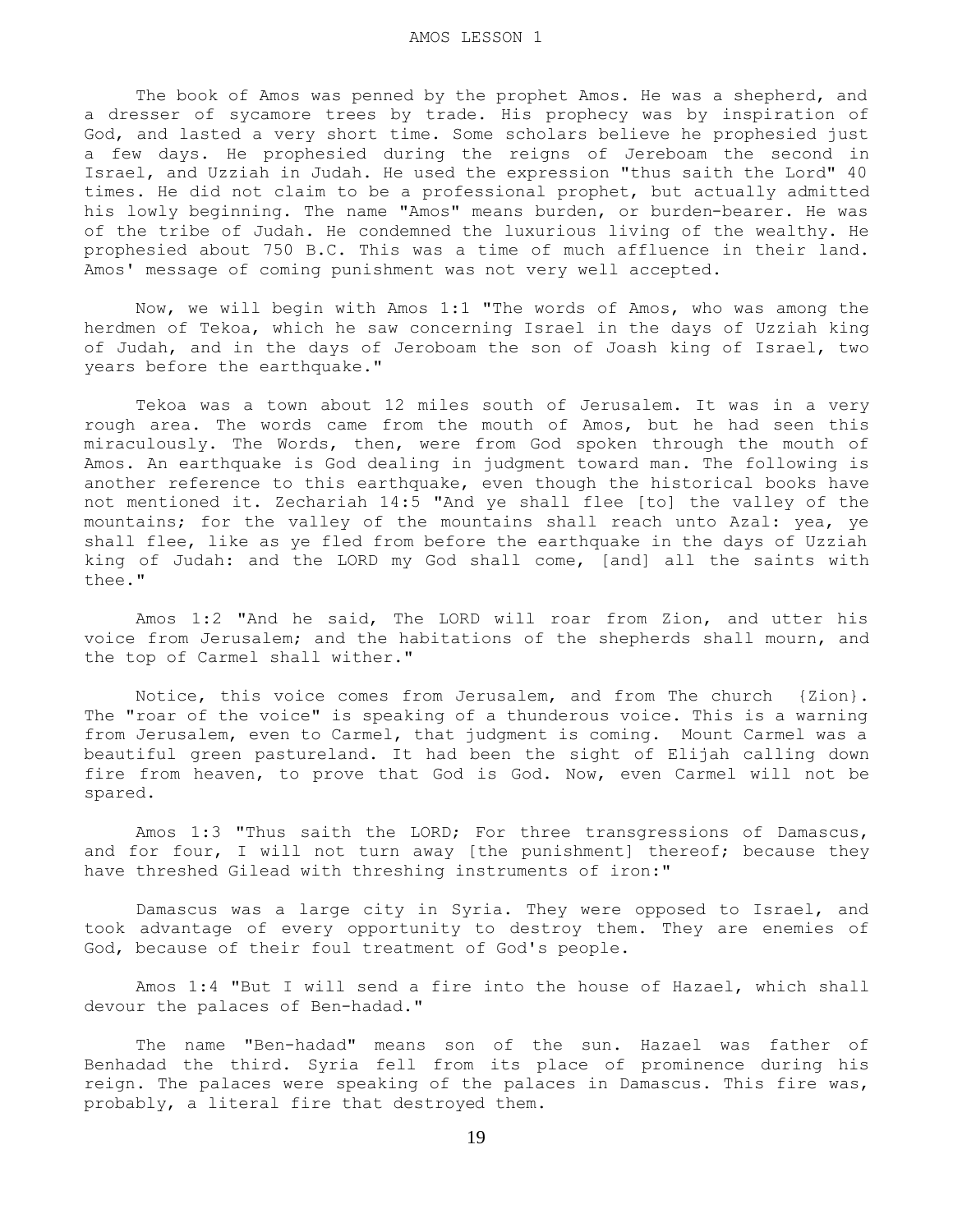Amos 1:5 "I will break also the bar of Damascus, and cut off the inhabitant from the plain of Aven, and him that holdeth the scepter from the house of Eden: and the people of Syria shall go into captivity unto Kir, saith the LORD."

The bar mentioned here, is, possibly, the bar closing the gate. If it were gone, it would make easy entrance into the city. There seemed to be worship of the sun going on at Aven. Eden will be included in this area that is cut off. This is speaking doom and desolation from God on Aven, Eden, and Syria. God is angry with them, because of their constant conflict with Israel.

 Amos 1:6 "Thus saith the LORD; For three transgressions of Gaza, and for four, I will not turn away [the punishment] thereof; because they carried away captive the whole captivity, to deliver [them] up to Edom:"

 These lands were so opposed to Judah and Israel, that they would have done anything to help their enemies destroy them. Gaza is an area that contained five Philistine cities. The Philistines had always been enemies of God's people. The giant, Goliath, was representing the Philistines, when he came against God.

 Amos 1:7 "But I will send a fire on the wall of Gaza, which shall devour the palaces thereof:"

 This fire occurs during one of the wars that came against this area. It seemed as if, God had a special punishment for each area, according to the injury they had done to others.

 Amos 1:8 "And I will cut off the inhabitant from Ashdod, and him that holdeth the sceptre from Ashkelon, and I will turn mine hand against Ekron: and the remnant of the Philistines shall perish, saith the Lord GOD."

 Ashdod was a city about 35 miles from Gaza. The Philistines had been a strong enemy of Israel and Judah. They were an idolatrous people. Ashteroth was their most prominent false god. Samson won great victories for Israel over these same Philistines. God had ample reason to destroy them. We see again, "saith the LORD God". Ashkelon was a city near Gaza. Ekron was a city about 11 miles from Bath. All of these were Philistine cities. God is taking vengeance Himself for the Israelites.

 Amos 1:9 "Thus saith the LORD; For three transgressions of Tyrus, and for four, I will not turn away [the punishment] thereof; because they delivered up the whole captivity to Edom, and remembered not the brotherly covenant:"

 Tyrus is the Greek form of Tyre. This was the great Phoenecian city of trade that was under siege 13 years by Nebuchadnezzar. They were into many types of false worship. Much of it was of the sensual type. They were very wealthy from their trade center here. They were greatly opposed to God's people. The condemnation that came upon them was for their worship of false gods, but also, because they were opposed so fiercely to God's people.

 Amos 1:10 "But I will send a fire on the wall of Tyrus, which shall devour the palaces thereof."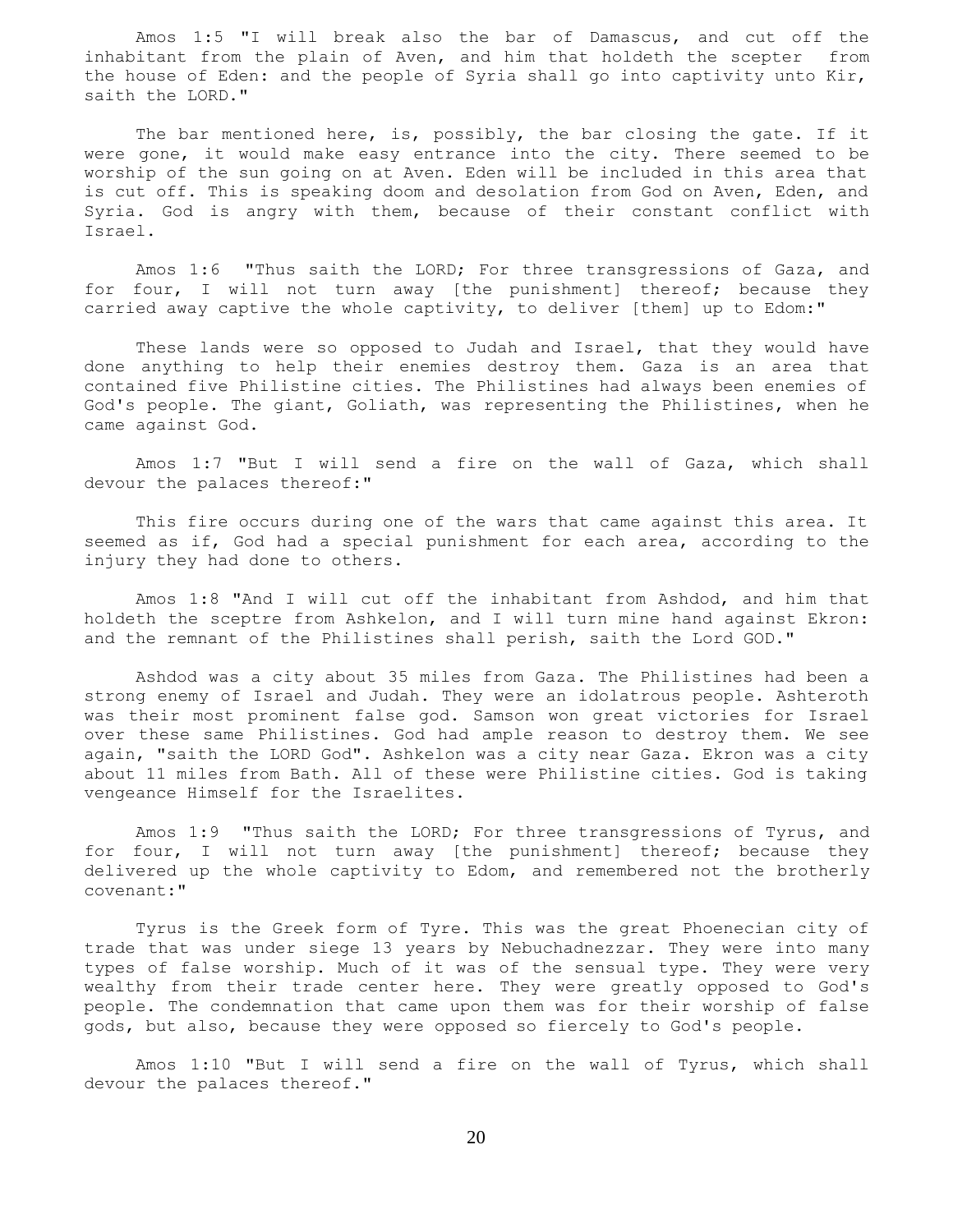This city was great in its architecture. They were very wealthy, and their homes were like palaces. Their palaces were some of the most magnificent. They could not withstand the judgment of God, and they were burned.

 Amos 1:11 "Thus saith the LORD; For three transgressions of Edom, and for four, I will not turn away [the punishment] thereof; because he did pursue his brother with the sword, and did cast off all pity, and his anger did tear perpetually, and he kept his wrath for ever:"

 Esau was the founder of Edom. Esau had never forgiven Jacob for getting his birthright. He held anger in his heart, and this anger descended to his children and grandchildren. Edom is accused of their inhuman treatment of their relatives, the Hebrews of the 12 tribes of Israel. The bitterness he felt for his brother lived on, and had never diminished. Soon after Amos wrote this, the Edomites, as a separate people, vanish from the pages of history.

 Amos 1:12 "But I will send a fire upon Teman, which shall devour the palaces of Bozrah."

 Teman is the southern portion of Edom, and Bozrah was its capital. This is destroyed as well by God, Himself.

 Amos 1:13 "Thus saith the LORD; For three transgressions of the children of Ammon, and for four, I will not turn away [the punishment] thereof; because they have ripped up the women with child of Gilead, that they might enlarge their border:"

 It seemed, the Ammonites were extremely cruel in battle toward the women and children of Israel. Ammon was descended from Lot. The Ammonites and the Moabites were descended from Lot and his 2 daughters. They were, also, accused of removing the sacred marker of the land.

 Amos 1:14 "But I will kindle a fire in the wall of Rabbah, and it shall devour the palaces thereof, with shouting in the day of battle, with a tempest in the day of the whirlwind:"

 Rabbah was the capital of Ammon. This fire, even though from God, is during a battle. We studied in another book, how the war came against the tents like a great whirlwind and destroyed them. Jeremiah 23:19 "Behold, a whirlwind of the LORD is gone forth in fury, even a grievous whirlwind: it shall fall grievously upon the head of the wicked." This speaks of a judgment of God. Jeremiah 49:2 "Therefore, behold, the days come, saith the LORD, that I will cause an alarm of war to be heard in Rabbah of the Ammonites; and it shall be a desolate heap, and her daughters shall be burned with fire: then shall Israel be heir unto them that were his heirs, saith the LORD."

 Amos 1:15 "And their king shall go into captivity, he and his princes together, saith the LORD."

 Jeremiah 49:3 "Howl, O Heshbon, for Ai is spoiled: cry, ye daughters of Rabbah, gird you with sackcloth; lament, and run to and fro by the hedges; for their king shall go into captivity, [and] his priests and his princes together." We see from these two Scriptures, that the king was taken. Some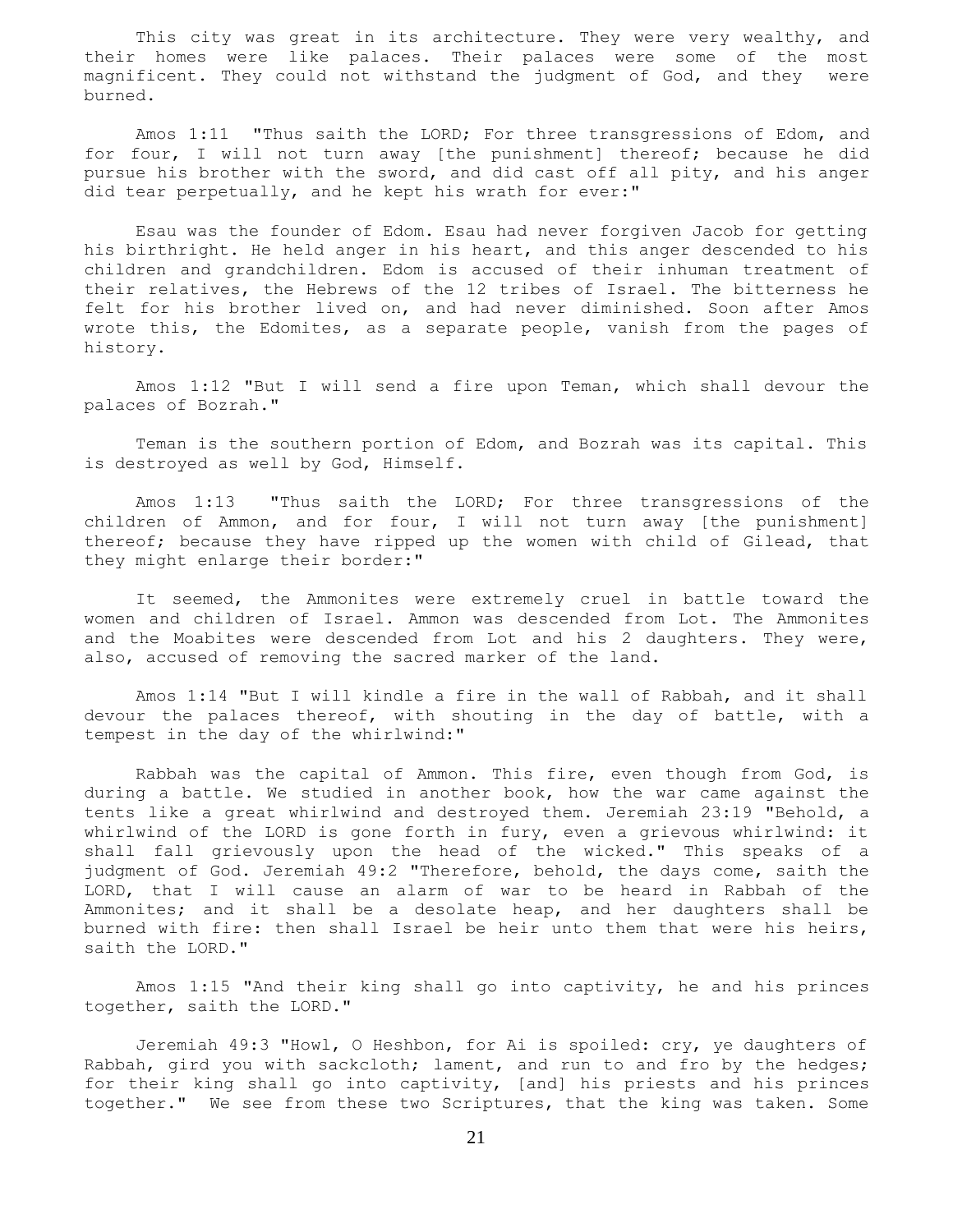believe this is, also, speaking of their false god being taken, as well as the king. It does not matter. God passed judgment on them, and they fell.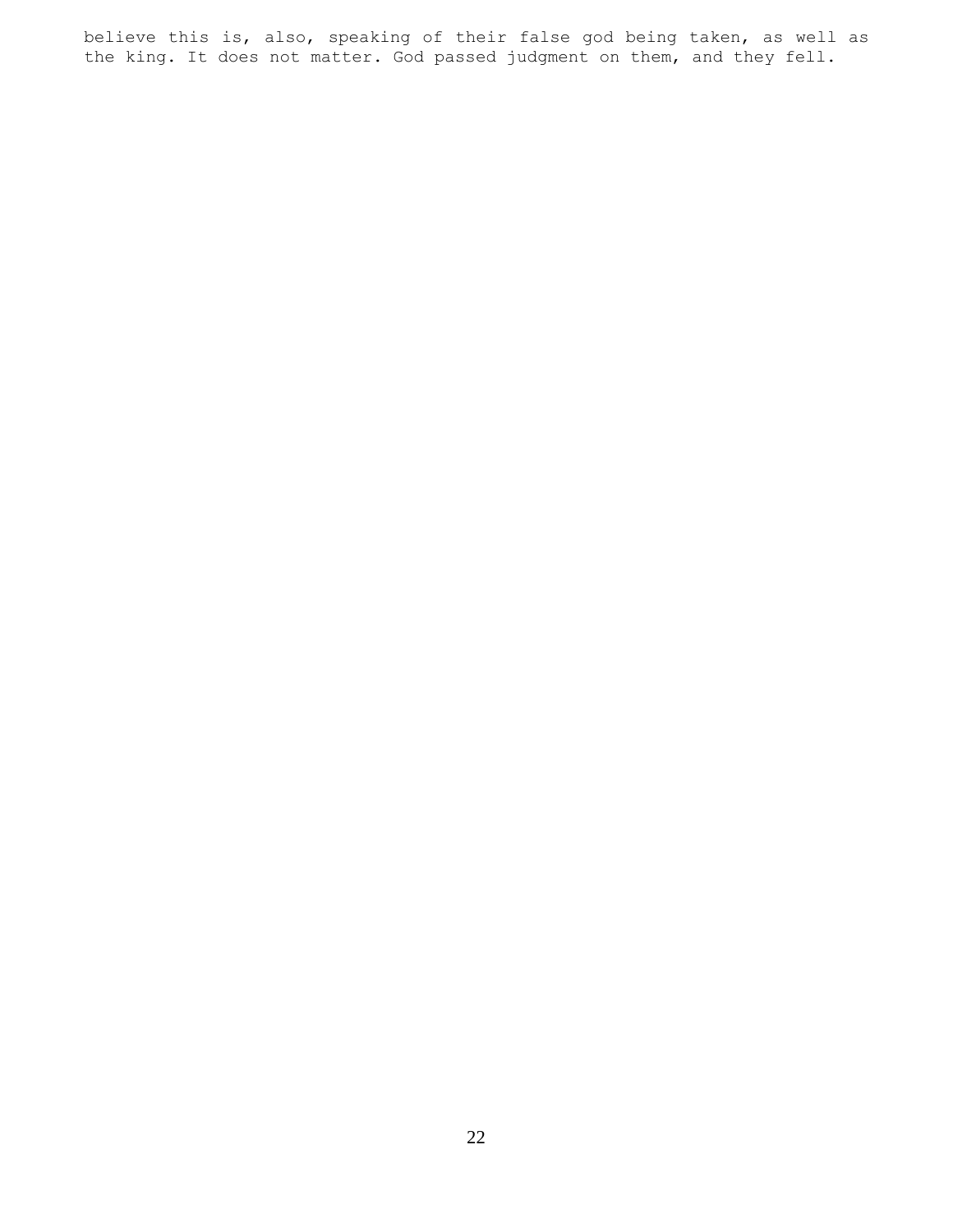## Amos 1 Questions

1. What did Amos do to make a living? 2. How long do most people believe Amos prophesied? 3. Who were the kings of Judah and Israel when he prophesied? 4. How many times does he use the expression "thus saith the Lord"? 5. What does "Amos" mean? 6. When did he prophesy? 7. Where was Tekoa? 8. An earthquake is for what? 9. Quote Zechariah chapter 14 verse 5. 10. What is the "roar of the voice"? 11. What wonderful thing had happened at mount Carmel? 12. Where was Damascus? 13. What does the name "Ben-hadad" mean? 14. Who was the father of Benhadad the third? 15. What is the bar mentioned in verse 5? 16. Who were the Philistines always enemies of? 17. Where is Gaza? 18. Where was Asdod? 19. What were the names of some of the Philistine cities? 20. What was another name of Tyrus? 21. How many years was Tyrus under siege? 22. How was Tyrus destroyed? 23. Was the founder of Edom. 24. Who were the enemies of Edom? 25. Why was Esau continuously with his wrath against the Israelites? 26. Who were the Ammonites? 27. Was the capital of Ammon. 28. Quote Jeremiah chapter 23 verse 19. 29. Quote Jeremiah chapter 49 verse 3? 30. Who passed judgment on them?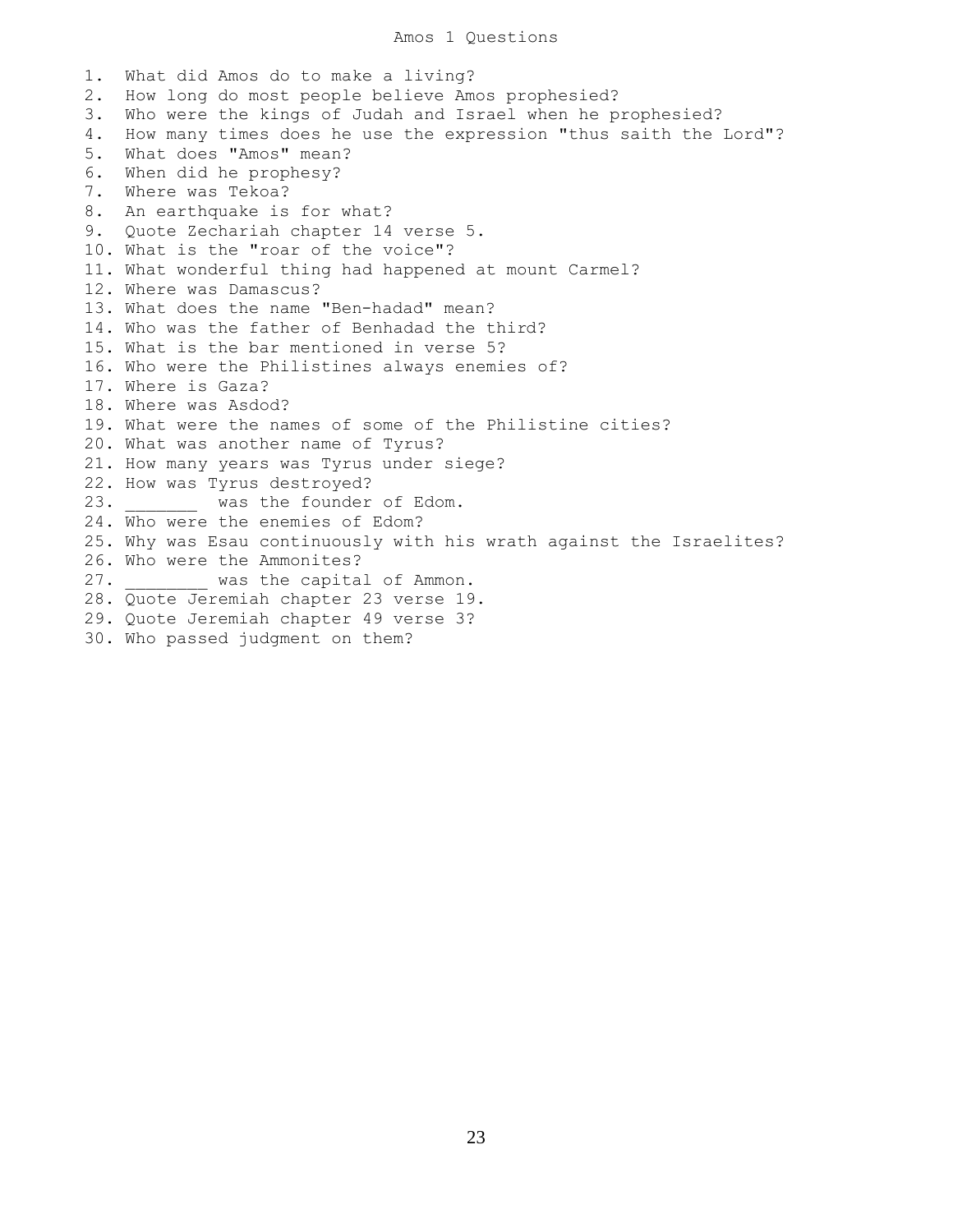We will begin this lesson in Amos 2:1 "Thus saith the LORD; For three transgressions of Moab, and for four, I will not turn away [the punishment] thereof; because he burned the bones of the king of Edom into lime:"

 The Moabites were descended from Lot and his daughter. They, and the Ammonites, were not friends with Israel. They were very vicious in some of their battles. They were blood related to Israel, but they were enemies. It was the Moabites that hired Baalam to curse the Israelites. II Kings 23:16 "And as Josiah turned himself, he spied the sepulchres that [were] there in the mount, and sent, and took the bones out of the sepulchres, and burned [them] upon the altar, and polluted it, according to the word of the LORD which the man of God proclaimed, who proclaimed these words." God will not allow such sin to go unnoticed.

 Amos 2:2 "But I will send a fire upon Moab, and it shall devour the palaces of Kirioth: and Moab shall die with tumult, with shouting, [and] with the sound of the trumpet:"

 The following companion Scripture shows that God gives the same message to more than one prophet. Jeremiah 48:41 "Kerioth is taken, and the strong holds are surprised, and the mighty men's hearts in Moab at that day shall be as the heart of a woman in her pangs." The fire that came on Moab was in war. The trumpet was blowing, and they were destroyed. Kirioth is a city. It could even be a double city, since it is a plural word.

 Amos 2:3 "And I will cut off the judge from the midst thereof, and will slay all the princes thereof with him, saith the LORD."

 "Judge" was translated from shophet, which could, also, mean king. The king and his sons will all be slain.

 Amos 2:4 "Thus saith the LORD; For three transgressions of Judah, and for four, I will not turn away [the punishment] thereof; because they have despised the law of the LORD, and have not kept his commandments, and their lies caused them to err, after the which their fathers have walked:"

 Judah's enemies were dealt with first, but God does not overlook the sins of Judah either. The main reason, that their enemies had been punished by God, was because of their cruelty toward God's people. We see that Judah was punished for her unfaithfulness to God. They worshipped false gods along with their worship of the One True God, and He was jealous. We studied in Hosea about the harlot wife of God. His chosen people were unto Him as a wife. God had given them His law. They had not kept that law. They did not keep His commandments either. They had become liars. They sought the false gods of the heathen around them. God gave them ample time to repent, and they did not.

 Amos 2:5 "But I will send a fire upon Judah, and it shall devour the palaces of Jerusalem."

 We studied in some other prophetic books, how the Babylonians took Jerusalem and Judah and burned them. Jeremiah dealt with this more fully than Amos. Jeremiah 17:27 "But if ye will not hearken unto me to hallow the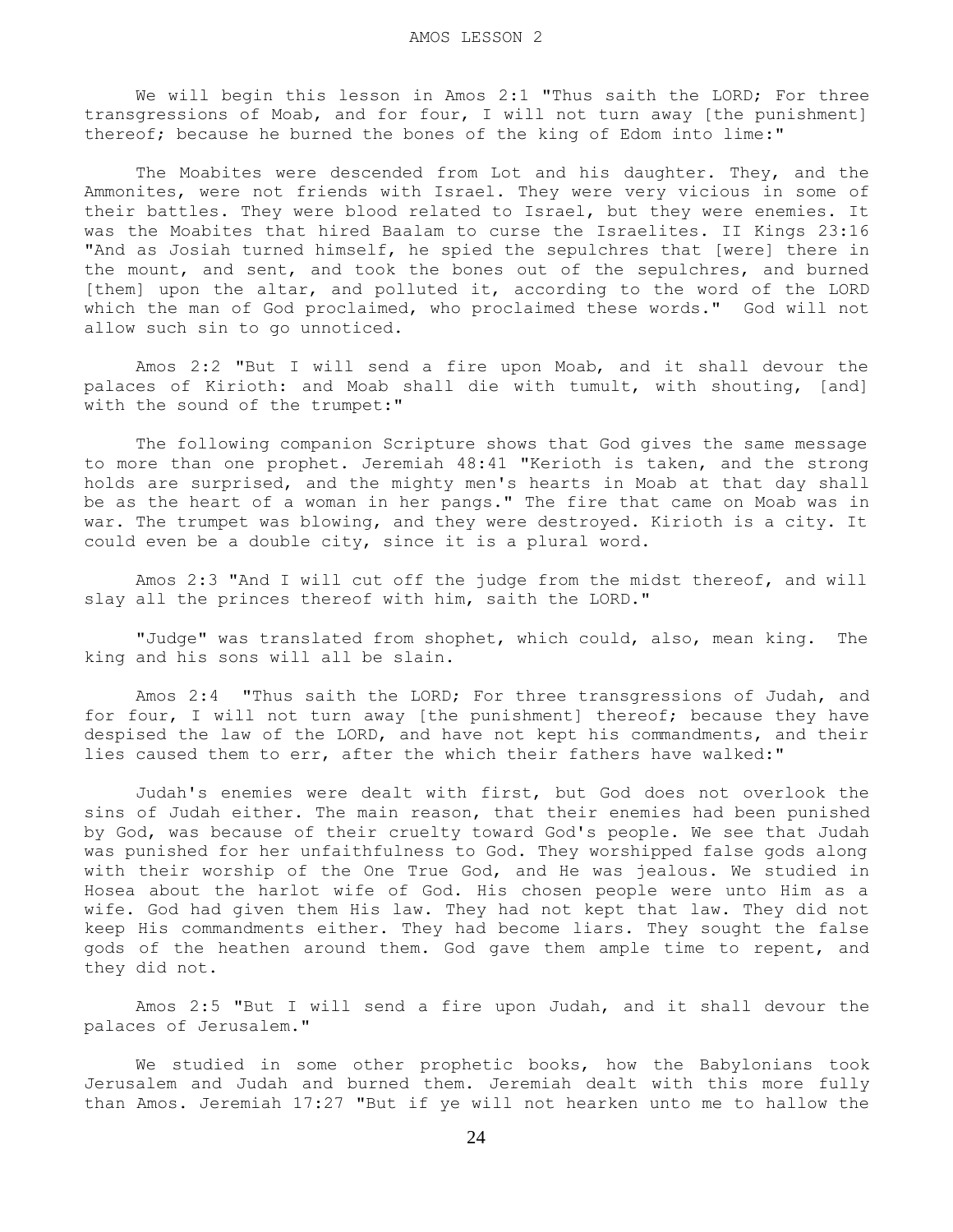sabbath day, and not to bear a burden, even entering in at the gates of Jerusalem on the sabbath day; then will I kindle a fire in the gates thereof, and it shall devour the palaces of Jerusalem, and it shall not be quenched."

 Amos 2:6 "Thus saith the LORD; For three transgressions of Israel, and for four, I will not turn away [the punishment] thereof; because they sold the righteous for silver, and the poor for a pair of shoes;"

 This is speaking of the judges taking bribes and condemning the innocent. The sandals were very important in their land. For a man to take your shoes, was cruel and unusual punishment.

 Amos 2:7 "That pant after the dust of the earth on the head of the poor, and turn aside the way of the meek: and a man and his father will go in unto the [same] maid, to profane my holy name:"

 It is difficult to determine who the maid belonged to, but the following Scriptures cover the sin. Leviticus 18:8 "The nakedness of thy father's wife shalt thou not uncover: it [is] thy father's nakedness." Leviticus 18:15 "Thou shalt not uncover the nakedness of thy daughter in law: she [is] thy son's wife; thou shalt not uncover her nakedness." The needy were to be cared for, and not abused. We see in the following Scriptures, they did sin against the poor. Job 24:4 "They turn the needy out of the way: the poor of the earth hide themselves together." Job 24:10 "They cause [him] to go naked without clothing, and they take away the sheaf [from] the hungry;" These people have rebelled against God and His law.

 Amos 2:8 "And they lay [themselves] down upon clothes laid to pledge by every altar, and they drink the wine of the condemned [in] the house of their god."

 We see they had no compassion at all for the poor. They took the things away from the poor, that were necessary for them to live, and used them. They did not need these things, but they took them from the poor anyway. The poor had pledged them, and the rich took the clothes away. Notice, the word god is not capitalized. This is speaking of their worship of false gods. They were a greedy self-indulgent society. They hated the authority of God.

 Amos 2:9 "Yet destroyed I the Amorite before them, whose height [was] like the height of the cedars, and he [was] strong as the oaks; yet I destroyed his fruit from above, and his roots from beneath."

 These had been God's people, and He had been with them in battle against the Amorites. The Amorites were like giants, yet God helped Israel defeat the Amorites. God had been faithful to them in every way. They had not been faithful to God. They disobeyed God, and ran after false gods.

 Amos 2:10 "Also I brought you up from the land of Egypt, and led you forty years through the wilderness, to possess the land of the Amorite."

 God had miraculously delivered them from the rule of Egypt, and fed, and protected them for 40 years in the wilderness. They had need for nothing. He even took the land from the evil Amorites, and gave it to them. They are a very ungrateful people.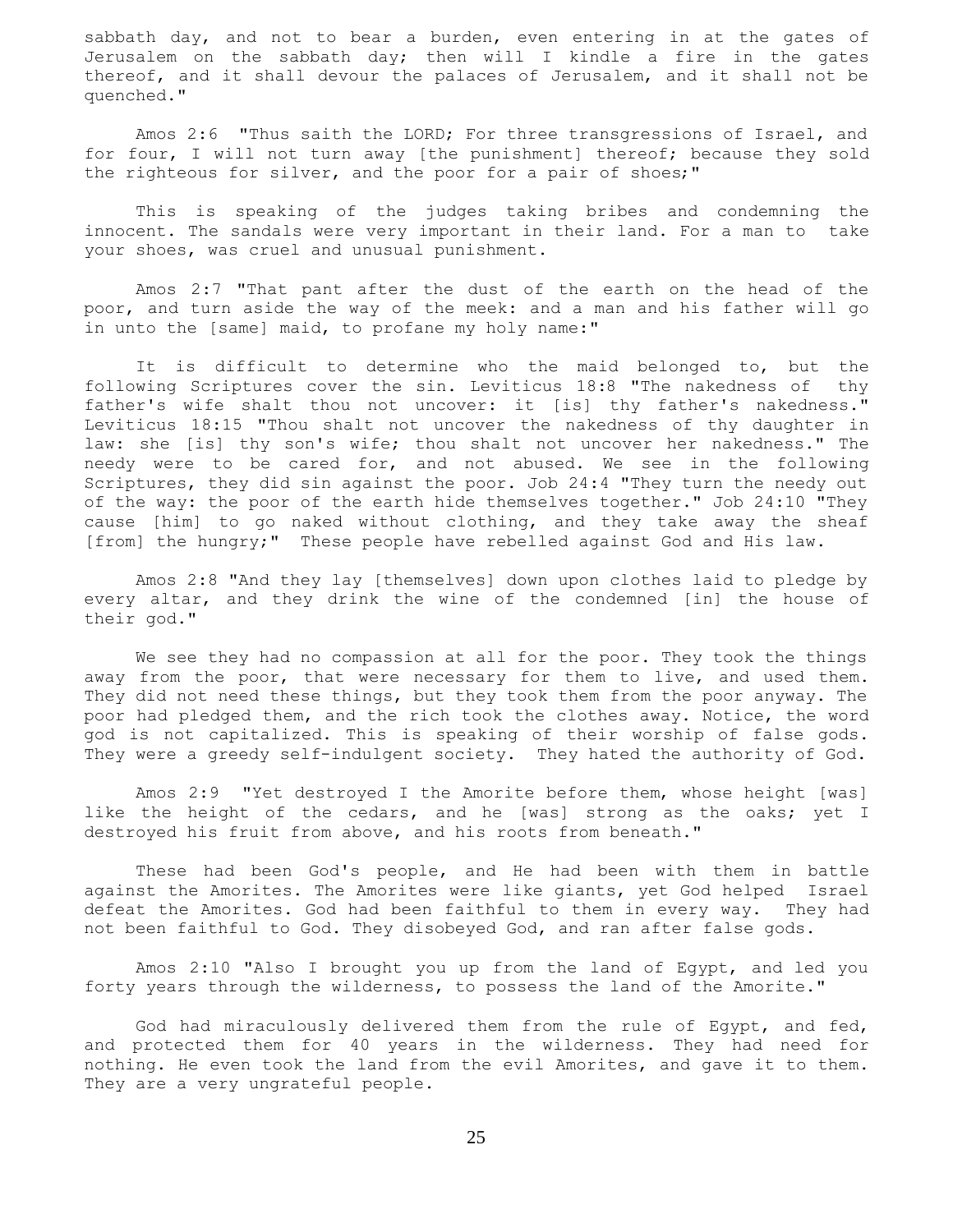Amos 2:11 "And I raised up of your sons for prophets, and of your young men for Nazarites. [Is it] not even thus, O ye children of Israel? saith the LORD."

 They were God's chosen people. They were to be the religious standard for all the heathen nations. God communicated with them regularly. God had endowed some of their people to speak to them the wishes of God. On occasion, God had spoken directly to them Himself. "Nazarites" are those who have taken a special vow to God. They had paid no attention to the messages these prophets had brought them. The prophets were chosen of God for this special purpose, and were actually speaking words that God placed in their mouths. The Nazarite was chosen to live an example for the others to follow. The question here, is saying have you forgotten all of this?

 Amos 2:12 "But ye gave the Nazarites wine to drink; and commanded the prophets, saying, Prophesy not."

 One of the requirements of the Nazarite vow was, they were to drink no strong drink. They tried to tempt the Nazarites to be like them. The holy life the Nazarite lived was a constant reminder of their sins. They had ears to hear, but they paid no attention to the messages the true prophets brought them from God.

 Amos 2:13 "Behold, I am pressed under you, as a cart is pressed [that is] full of sheaves."

 The heaviness this has placed on God's heart, is almost more than He could bear. They have greatly disappointed God.

 Amos 2:14 "Therefore the flight shall perish from the swift, and the strong shall not strengthen his force, neither shall the mighty deliver himself:"

 There will be no escape for the punishment God must bring to them for their sinful ways. There is no place to run and hide from God who is angry. Their strength was in the Lord, and now that He has left, their strength left with Him.

 Amos 2:15 "Neither shall he stand that handleth the bow; and [he that is] swift of foot shall not deliver [himself]: neither shall he that rideth the horse deliver himself."

 There will be no fight in them. The following Scriptures shows the futility of trying to run, or fight, without God's help. Psalms 33:16 "There is no king saved by the multitude of an host: a mighty man is not delivered by much strength." Psalms 33:17 "An horse [is] a vain thing for safety: neither shall he deliver [any] by his great strength." We can take a lesson from this. To depend on one's self, or the things we possess, is an action in futility. We must depend upon the God who created us.

 Amos 2:16 "And [he that is] courageous among the mighty shall flee away naked in that day, saith the LORD."

 Even if a person were to get away in such a heated battle, it is certain they could carry nothing with them. He would have to leave all behind to hurry away. Again I say, to depend on things of this earth to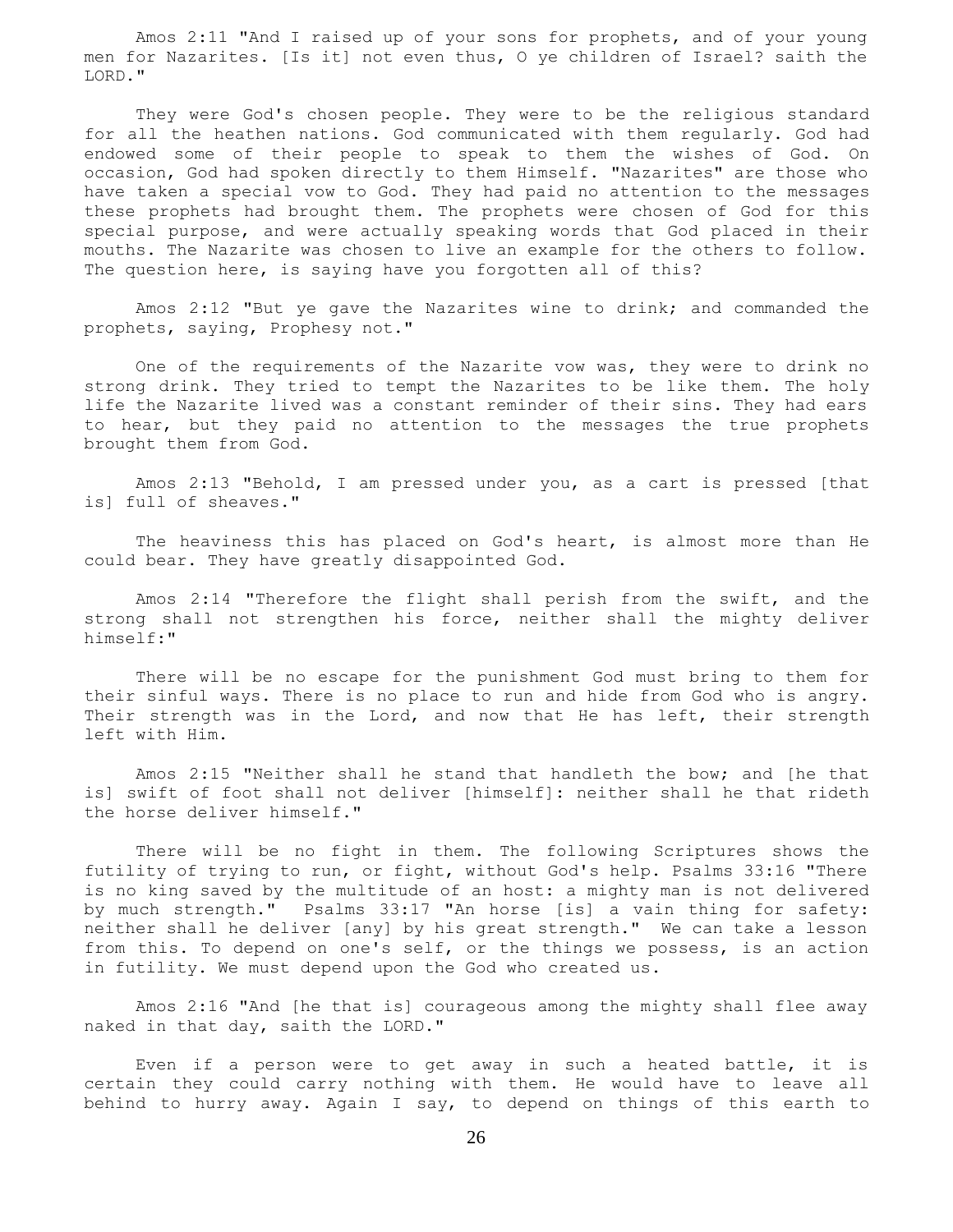help, brings destruction. Colossians 3:1 "If ye then be risen with Christ, seek those things which are above, where Christ sitteth on the right hand of God." Colossians 3:2 "Set your affection on things above, not on things on the earth." To depend on things of the earth, brings heartache and failure, as these Israelites found out. Their only help was God.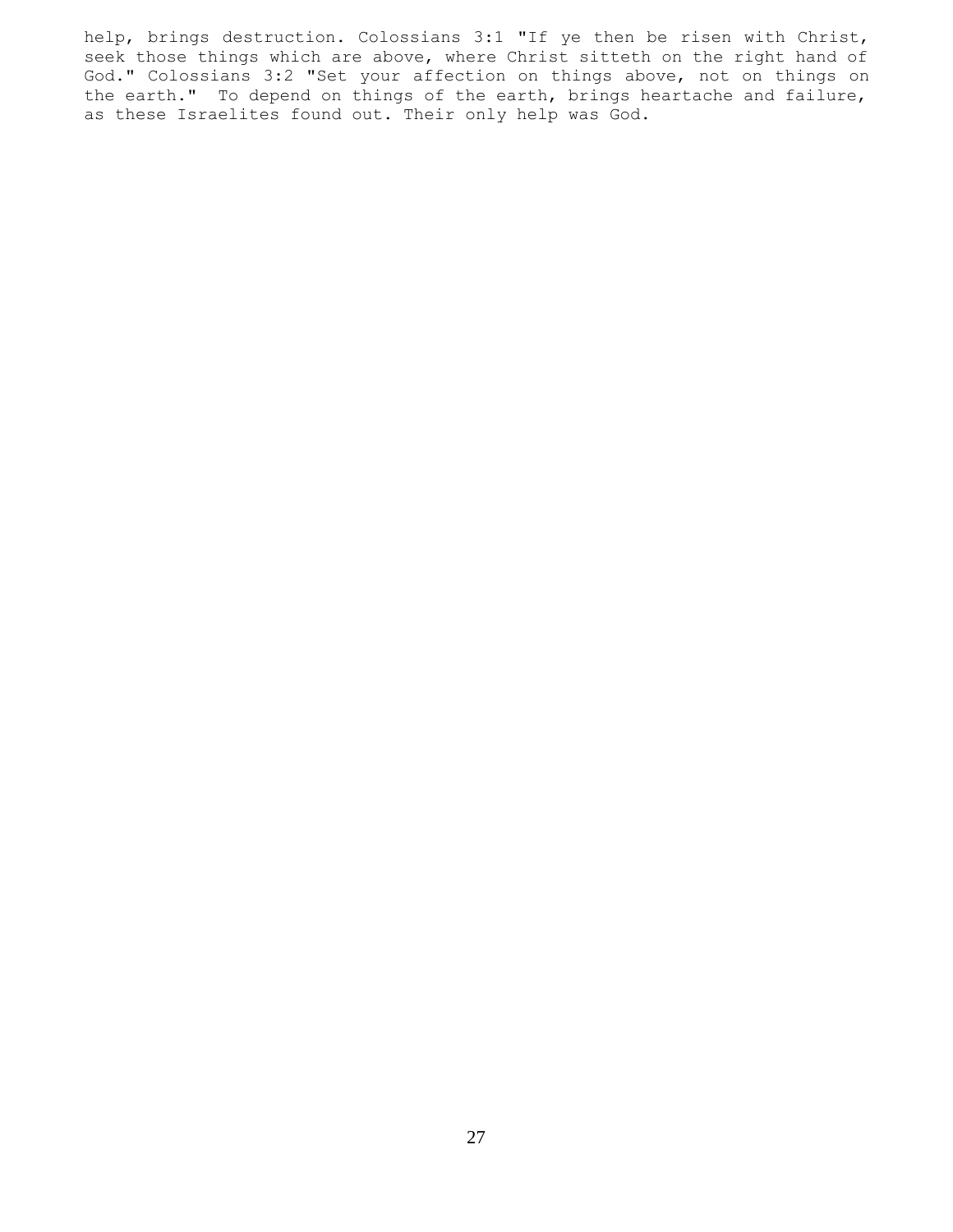## Amos 2 Questions

1. What terrible thing had Moab done against Edom? 2. Who were these Moabites descended from? 3. They were blood related to Israel, but they were \_\_\_\_\_\_\_\_. 4. What had the Moabites hired Baalam to do? 5. What did God send on Moab? 6. Quote Jeremiah chapter 48 verse 41. 7. What does the word "judge" in verse 3, probably, mean? 8. Why had God determined to punish Judah? 9. Why had God punished their enemies? 10. They sought the \_\_\_\_\_\_\_\_\_ \_\_\_\_\_\_\_ of the heathen around them. 11. Who took Jerusalem and Judah? 12. Quote Jeremiah chapter 17 verse 27. 13. The Israelites had done what terrible sin? 14. What is verse 6 speaking of? 15. Give the two laws in Leviticus, that forbid a man and his son sleeping with the same maid? 16. What did God say, that sin did to the name of God? 17. Quote Job chapter 24 verse 4. 18. They had no \_\_\_\_\_\_\_\_\_\_\_\_\_\_\_\_\_\_ for the poor. 19. Why is god not capitalized in verse 8? 20. They were a \_\_\_\_\_\_ \_\_\_\_\_\_\_\_\_\_\_\_\_\_ society. 21. The Amorite was so tall, they were compared to 22. How many years did He lead them through the wilderness? 23. God had raised up \_\_\_\_\_\_\_\_\_\_\_\_\_\_, and of their young men for  $\overline{\phantom{a}}$  ,  $\overline{\phantom{a}}$  ,  $\overline{\phantom{a}}$  ,  $\overline{\phantom{a}}$  ,  $\overline{\phantom{a}}$  ,  $\overline{\phantom{a}}$  ,  $\overline{\phantom{a}}$  ,  $\overline{\phantom{a}}$  ,  $\overline{\phantom{a}}$  ,  $\overline{\phantom{a}}$  ,  $\overline{\phantom{a}}$  ,  $\overline{\phantom{a}}$  ,  $\overline{\phantom{a}}$  ,  $\overline{\phantom{a}}$  ,  $\overline{\phantom{a}}$  ,  $\overline{\phantom{a}}$ 24. What was the prophet to speak? 25. What was a "Nazarite"? 26. They had given the Nazarites to drink. 27. They had ears to hear, but they did not \_\_\_\_\_\_\_\_ the message of the prophet. 28. What heaviness is spoken of in verse 13? 29. Where can they escape to? 30. Quote Psalms chapter 33 verse 17? 31. The courageous shall flee away 32. Quote Colossians chapter 3 verses 1 and 2. 33. To depend on things of the earth, brings \_\_\_\_\_\_\_\_\_ and \_\_\_\_\_\_\_\_.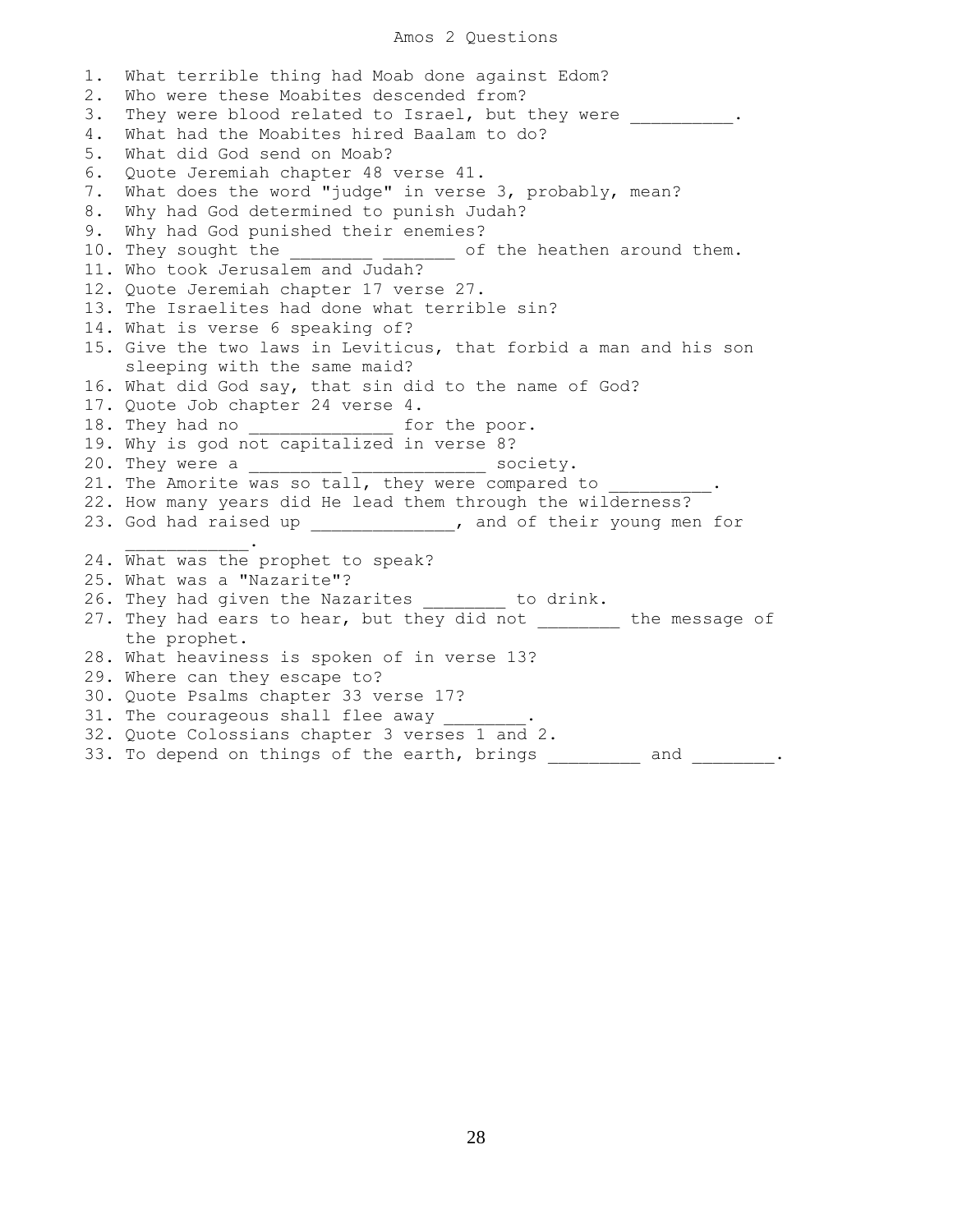We will begin this lesson in Amos 3:1 "Hear this word that the LORD hath spoken against you, O children of Israel, against the whole family which I brought up from the land of Egypt, saying,"

 This is speaking of all the twelve tribes of Israel, that God brought to the promised land out of Egypt. They were not thankful for the fact that God had brought them out of great darkness into His marvellous Light. Because God had entrusted them with His law, and He had done that with no other nation, they were more responsible for their sins. Notice, it is the Word of the LORD coming from the mouth of Amos that has spoken against them,

 Amos 3:2 "You only have I known of all the families of the earth: therefore I will punish you for all your iniquities."

 They had known God, and yet, they had turned from Him to the worship of false gods. The very first commandment that He had given them had forbidden this very thing. God had accepted them as His wife during the wilderness wanderings. Their unfaithfulness to Him has not been overlooked. He still loves them, but He is just, and He must punish them for their sins. The agreement God had made with them was; He would bless them, as long as they were obedient to Him. He, also, promised to curse them, if they turned from Him and did not obey His voice.

Amos 3:3 "Can two walk together, except they be agreed?"

 In this Scripture, Amos is saying, the message he brings is in total agreement with the wishes of God. The answer to the question above, of course, is no. They would stumble and fall.

 Amos 3:4 "Will a lion roar in the forest, when he hath no prey? will a young lion cry out of his den, if he have taken nothing?"

The comparison, here, is that a lion, who is about to attack, roars. The young lion cries out from the den, because he does have the prey. Amos is crying out like this lion. Israel is like this prey. They are helpless to get away from this threatening roar from God, that comes through Amos.

 Amos 3:5 "Can a bird fall in a snare upon the earth, where no gin [is] for him? shall [one] take up a snare from the earth, and have taken nothing at all?"

 A "gin" is a noose for catching animals. The trap that all sinners set for themselves is sin. These Israelites are no different. They have worshipped false gods, now they are caught in a net of their own making.

 Amos 3:6 "Shall a trumpet be blown in the city, and the people not be afraid? shall there be evil in a city, and the LORD hath not done [it]?"

 The trumpet being blown is a warning of impending danger. Amos' message from God to these people is like the trumpet blowing. It is warning of impending danger. The trumpet blowing causes terror to rise in the hearts of the people. The warning from Amos should do the same thing.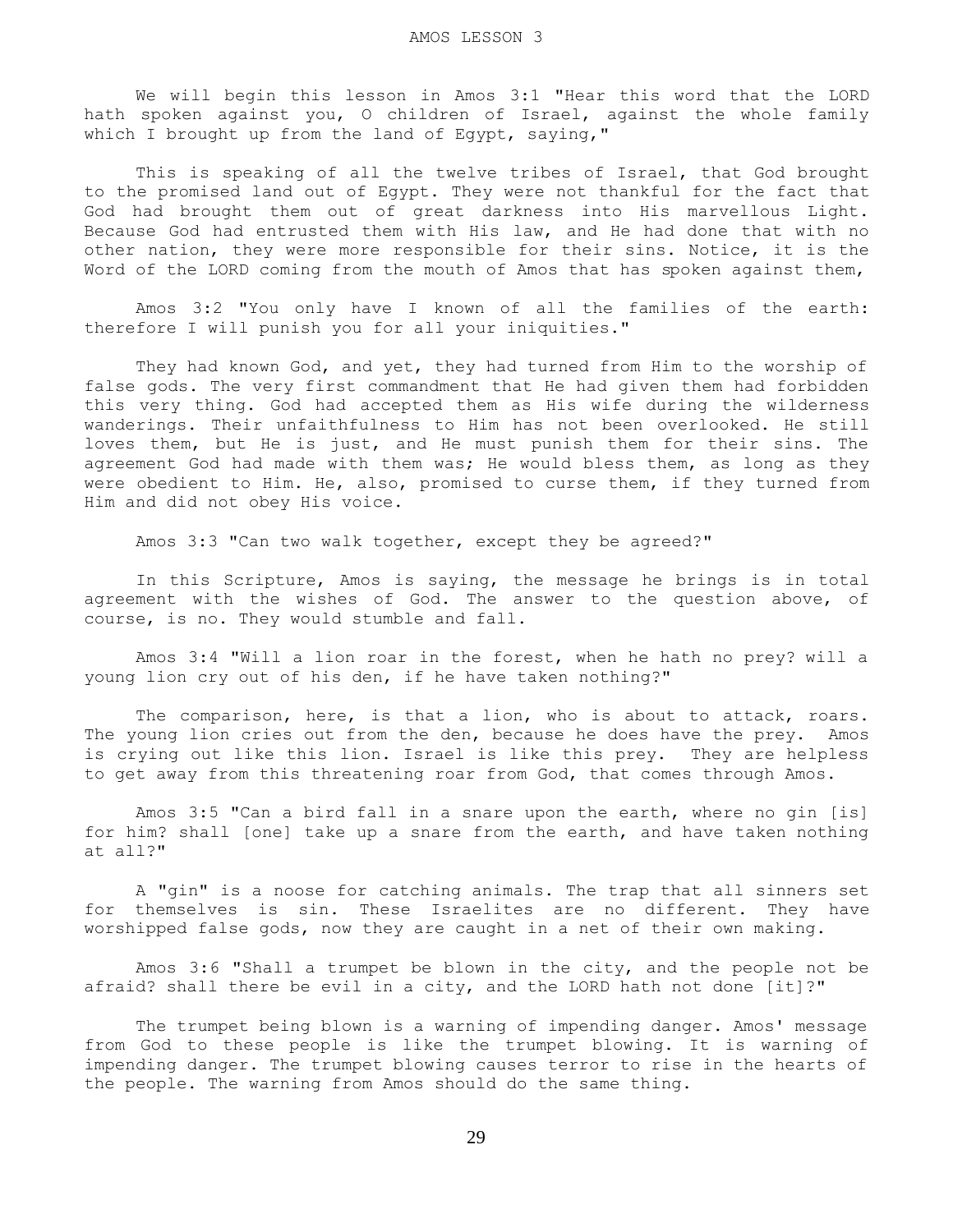Amos 3:7 "Surely the Lord GOD will do nothing, but he revealeth his secret unto his servants the prophets."

 Before God acts in judgment against His people, He tells the prophet what He is going to do. The prophet tells the people, so they will have time to repent, and not be punished. God gives them every opportunity to repent, and they do not.

 Amos 3:8 "The lion hath roared, who will not fear? the Lord GOD hath spoken, who can but prophesy?"

When the lion roars, it strikes terror in his prey. God has spoken through the prophet. It would be impossible for the prophet to withhold this message.

 Amos 3:9 "Publish in the palaces at Ashdod, and in the palaces in the land of Egypt, and say, Assemble yourselves upon the mountains of Samaria, and behold the great tumults in the midst thereof, and the oppressed in the midst thereof."

 The Philistines and the Egyptians were both to be witnesses to the happenings in Israel. The Israelites had sought treaties with them. God had called them Israel's lovers. God was their only true help. Even the heathen would have condemned some of the terrible things they had been doing. God has turned His back on them. God wants the heathen to see that He is just, and punishes His own when they do evil.

 Amos 3:10 "For they know not to do right, saith the LORD, who store up violence and robbery in their palaces."

 They have turned against the righteous teachings of their God, and gone for false gods. They have turned completely away from a life of justice and righteousness. They are doing what is right in their own sight. The office that goes with living in a palace is, also, one of great responsibility. It seems justice has been forgotten. They are violent robbers. They are even worse than the heathen who live around them.

 Amos 3:11 "Therefore thus saith the Lord GOD; An adversary [there shall be] even round about the land; and he shall bring down thy strength from thee, and thy palaces shall be spoiled."

 Their adversary is really the LORD. Their land will be desolate around them. God has spoken judgment upon them. God will send an army against them, that will destroy the palaces and take all the goodly things home.

 Amos 3:12 "Thus saith the LORD; As the shepherd taketh out of the mouth of the lion two legs, or a piece of an ear; so shall the children of Israel be taken out that dwell in Samaria in the corner of a bed, and in Damascus [in] a couch."

 There will be only a very few saved in all of this. That is what is intended by finding a leg or an ear left in the lion's mouth. They will be carried away with none of their wealth. This is speaking of the remnant of the twelve tribes being very small, and scattered in the lands around them. There are so many lost, that they are spoken of today by some as the 10 lost tribes of Israel. They are scattered in other lands.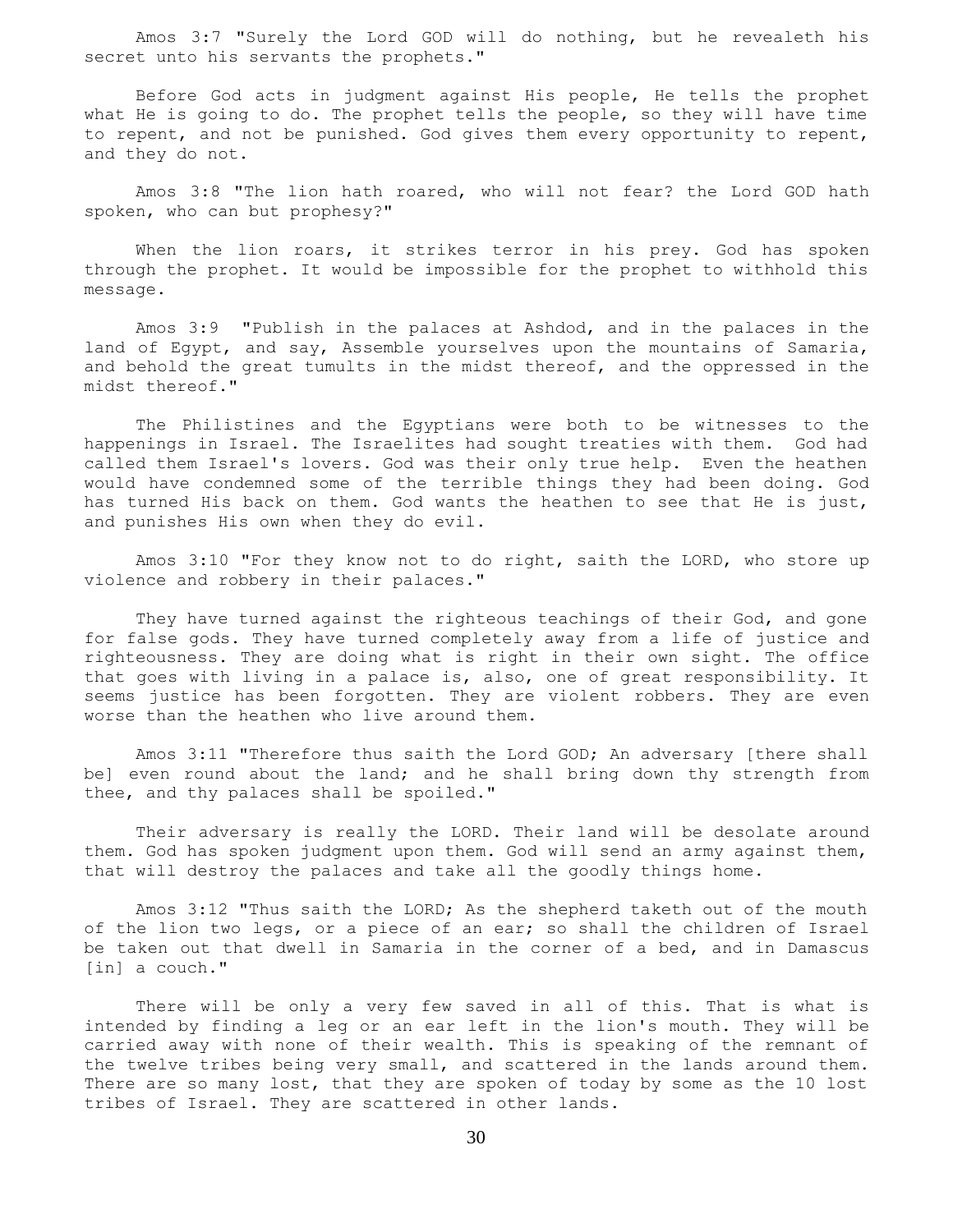Amos 3:13 "Hear ye, and testify in the house of Jacob, saith the Lord GOD, the God of hosts,"

 This is a call to hear and understand. They must tell this in the house of Jacob. The house of Jacob speaks of all 12 tribes of Israel. This double announcement of this being from God is the fact of God's great power in the heavens and in the earth to execute judgment on whomever He will. This is speaking of the self-existent, Eternal One.

 Amos 3:14 "That in the day that I shall visit the transgressions of Israel upon him I will also visit the altars of Beth-el: and the horns of the altar shall be cut off, and fall to the ground."

The horns of the altar were cut off, because that was where the blood had been applied. God will not allow them to sacrifice the blood of the lamb on the altar again. Judgment has come from God. They had greatly angered God, when they brought a calf into His house to be worshipped. This happened at Bethel. The idol worshippers and their idols are destroyed.

 Amos 3:15 "And I will smite the winter house with the summer house; and the houses of ivory shall perish, and the great houses shall have an end, saith the LORD."

 They were so affluent, that the kings and princes had winter and summer homes. They had pampered themselves to the extent, that they had put walls of ivory in these palaces. God will destroy all of this finery, they have made to spoil themselves. God said it, it will be done.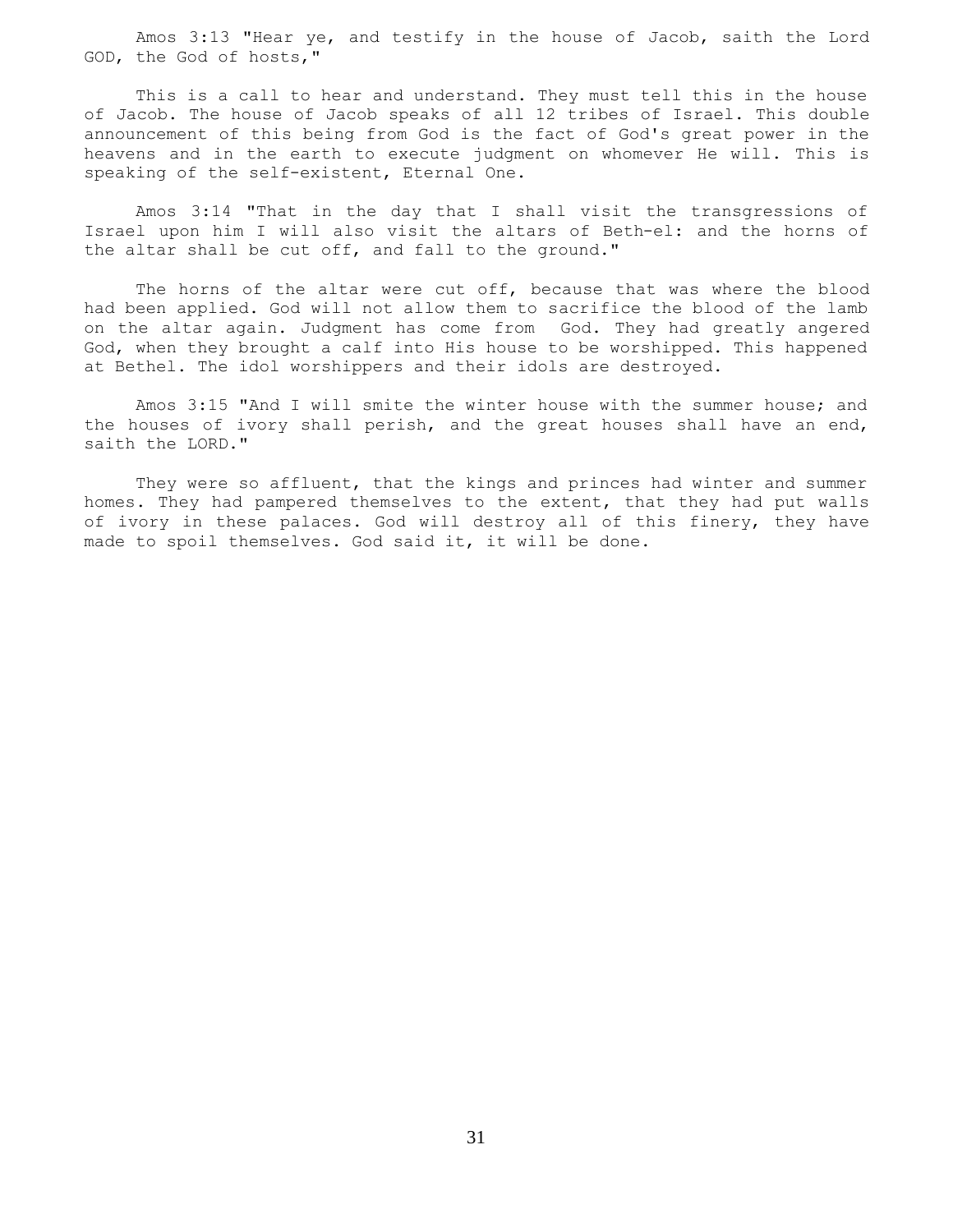## Amos 3 Questions

1. Who had God spoken against in verse 1? 2. Who had brought them out of Egypt? 3. Why were the Israelites more responsible for their sins? 4. They had known God, and yet, they had done what? 5. God had accepted them as His 6. What agreement had God made with them? 7. Can two walk together, except they be agreed? 8. What is the comparison of the lion and its prey with what was happening to them? 9. What is a "gin"? 10. The trap that all sinners have set for themselves is \_\_\_\_\_\_. 11. What was the trumpet in the city blown for? 12. Amos' message from God to these people was like the 13. What had God done, prior to sending judgment upon His people? 14. When the lion roars, it strikes \_\_\_\_\_\_\_\_\_ in its prey. 15. Who were to witness this action of God? 16. Why did God call them to be witnesses? 17. They had turned against the teachings of their God. 18. They are doing what is right in their own . 19. Who is their true adversary? 20. Who will God send against them? 21. What is meant by verse 12? 22. What happens to the remnant? 23. What is verse 13 a call to do? 24. Where does God cut off the horns of the altar? 25. What terrible thing had they brought into worship in God's house? 26. Who is the God of hosts? 27. Quote Amos chapter 3 verse 15.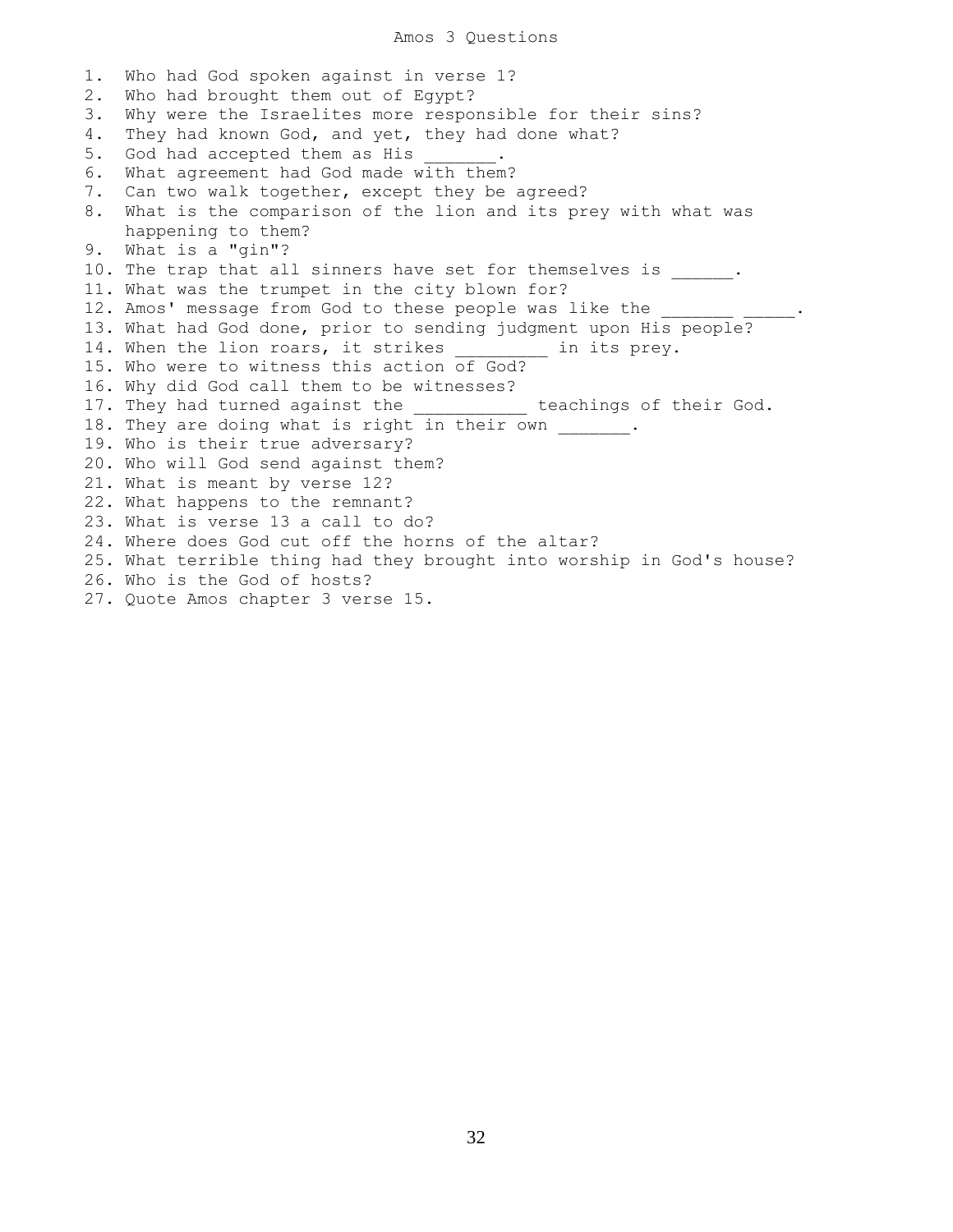We will begin this lesson in Amos 4:1 "Hear this word, ye kine of Bashan, that [are] in the mountain of Samaria, which oppress the poor, which crush the needy, which say to their masters, Bring, and let us drink."

"Kine", in the verse above, means a heifer. This is not a female cow, but speaking of women. It is terrible, when a woman has no compassion on the poor. In the 31st chapter of Proverbs, there is a description of a virtuous woman. Read it all. I will give one verse here. Proverbs 31:20 "She stretcheth out her hand to the poor; yea, she reacheth forth her hands to the needy." The woman, in verse 1 of this lesson, is the opposite of a virtuous woman. The woman, in verse 1 of this lesson, is a disgrace to womanhood. She is not only greedy and hurtful to the poor, but it appears she is a drinker, as well. It is bad enough to see an evil man, but an evil woman, no one can bear.

 Amos 4:2 "The Lord GOD hath sworn by his holiness, that, lo, the days shall come upon you, that he will take you away with hooks, and your posterity with fishhooks."

 God swears by Himself, because there is no one above Him. He is Holiness. God is absolute Truth and Holiness. The mention of the "hooks" means that the people will be helpless to save themselves. God will take them away, as if they had a hook in their mouth. A fish is helpless, when he has a fishhook in his mouth.

 Amos 4:3 "And ye shall go out at the breaches, every [cow at that which is] before her; and ye shall cast [them] into the palace, saith the LORD."

 Cattle find a hole in the fence, and go through it. These women will find a break in the wall, and go out at it. They will be carried away by the enemy to their stronghold.

 Amos 4:4 "Come to Beth-el, and transgress; at Gilgal multiply transgression; and bring your sacrifices every morning, [and] your tithes after three years:"

 Beth-el and Gilgal had been places of true worship in the past. These of Israel had turned both places into a place for false worship. They, both, were places where idols were worshipped. It is so strange that all the time the Israelites were worshipping false gods, they were still going through the motion of worshipping God. They were still sacrificing every day, as they had before they started worshipping false gods. There was a tithe that took place every third year, but most believe this is speaking of a tithe every three weeks which is not the law. This tithe had to be associated with their worship of false gods. In 2nd Timothy chapter 3, we read that even in our day, people will have a form of godliness, but deny the power thereof.

 Amos 4:5 "And offer a sacrifice of thanksgiving with leaven, and proclaim [and] publish the free offerings: for this liketh you, O ye children of Israel, saith the Lord GOD."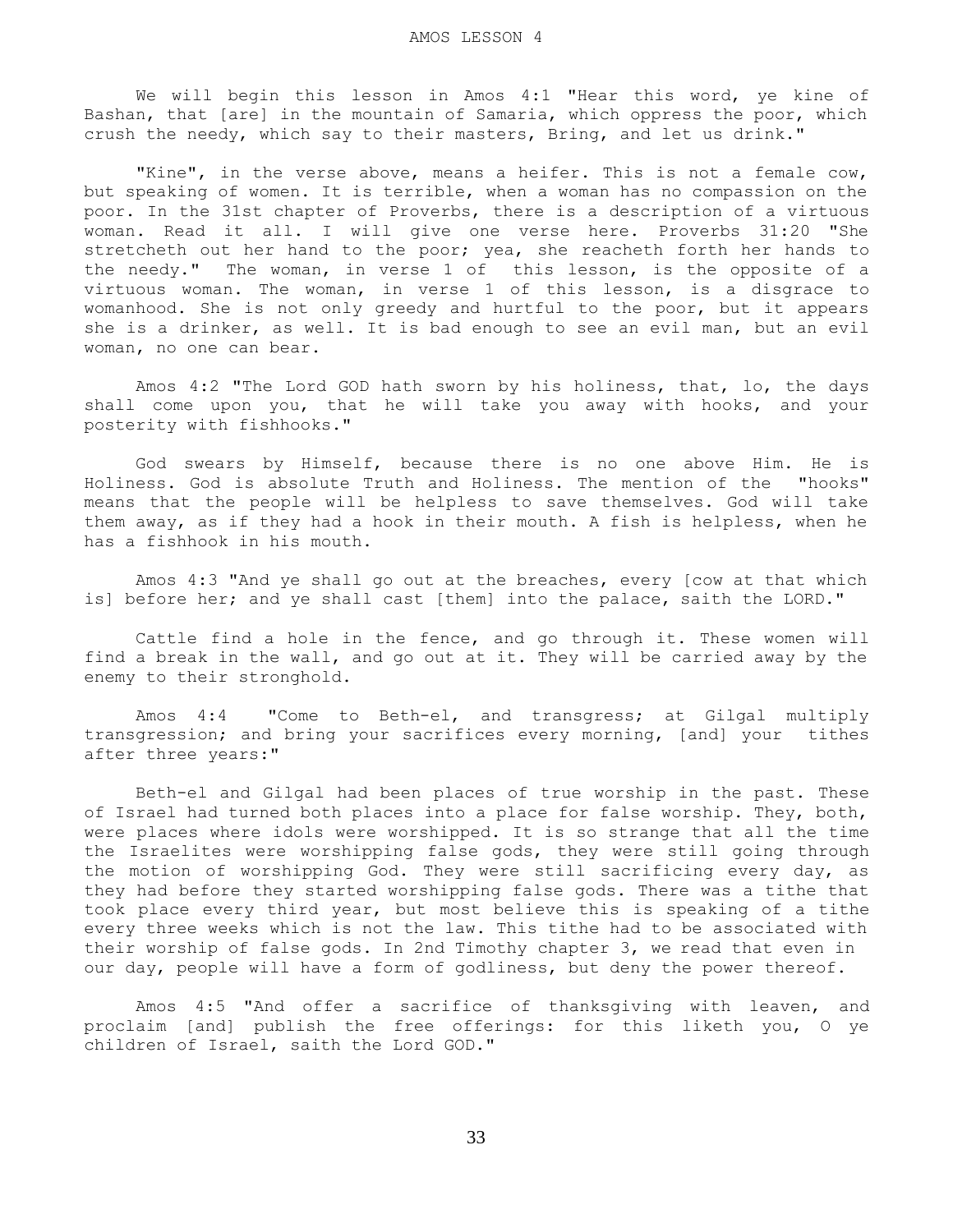Leaven symbolizes sin. The law forbidS any leaven in any meat offering consumed by fire. Leavened bread was never to touch the altar. We see, they had strayed very far from the law of their fathers.

 Amos 4:6 "And I also have given you cleanness of teeth in all your cities, and want of bread in all your places: yet have ye not returned unto me, saith the LORD."

 The fact that their teeth were clean indicates a famine in the land. God brought the famine to cause them to repent and return to Him. Even the famine did not cause them to repent of their sins.

 Amos 4:7 "And also I have withholden the rain from you, when [there were] yet three months to the harvest: and I caused it to rain upon one city, and caused it not to rain upon another city: one piece was rained upon, and the piece whereupon it rained not withered."

 This is speaking of a drought coming. Again, God did this to get them to repent and turn back to Him, and they did not. He caused such selective places to rain, that it should have been obvious that this was a judgment of God upon them.

 Amos 4:8 "So two [or] three cities wandered unto one city, to drink water; but they were not satisfied: yet have ye not returned unto me, saith the LORD."

 Sometimes, the drought was so bad, they had to go to another city to get water. They still did not recognize God's hand in this, and did not repent.

 Amos 4:9 "I have smitten you with blasting and mildew: when your gardens and your vineyards and your fig trees and your olive trees increased, the palmerworm devoured [them]: yet have ye not returned unto me, saith the LORD."

 Even when they did make a crop, God sent mildew and ruined the fruit and vegetables. They still did not realize, they were being punished for sin in their lives, and they did not repent and turn to God. Even the palmerworm {a type of locust} did not cause them to repent. God's promise had been to bless them, if they obeyed Him, and to curse them, if they did not. If they had known His Word, they should have understood what was happening. It was within their own power to stop all of this. They just needed to repent and return to God.

 Amos 4:10 "I have sent among you the pestilence after the manner of Egypt: your young men have I slain with the sword, and have taken away your horses; and I have made the stink of your camps to come up unto your nostrils: yet have ye not returned unto me, saith the LORD."

 Each punishment that God sent on them became a little worse, but it did no good at all. They did not repent. Even the loss of their sons to the sword, did not cause them to repent. The loss of their horses did not affect them either. The stink comes from the unburied dead bodies, possibly, from some battle.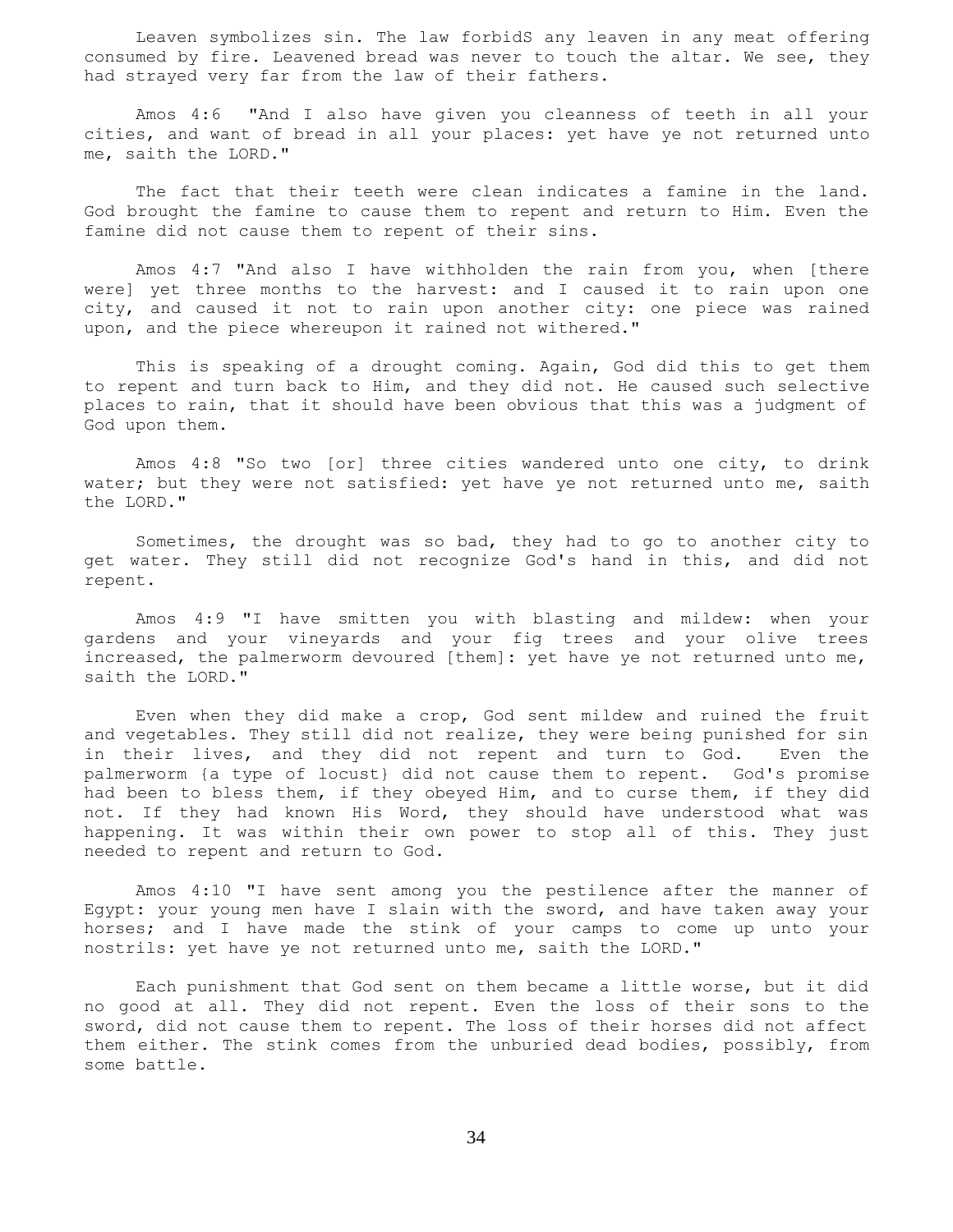Amos 4:11 "I have overthrown [some] of you, as God overthrew Sodom and Gomorrah, and ye were as a firebrand plucked out of the burning: yet have ye not returned unto me, saith the LORD."

 Sodom and Gomorrah were destroyed by fire and brimstone falling from God in heaven. A very similar thing had happened to some of them, but they were not moved enough to repent and return to God.

 Amos 4:12 "Therefore thus will I do unto thee, O Israel: [and] because I will do this unto thee, prepare to meet thy God, O Israel."

 This last punishment will be so great, that they will die. All of the plagues God had sent before to warn them, had not caused them to repent. God does not tell them exactly what this next punishment is, but frightens them by telling them to prepare to meet their God.

 Amos 4:13 "For, lo, he that formeth the mountains, and createth the wind, and declareth unto man what [is] his thought, that maketh the morning darkness, and treadeth upon the high places of the earth, The LORD, The God of hosts, [is] his name."

 This is a declaration that Creator God will bring this punishment on them. This is no idle threat, but is made by the Ruler of the universe. The mountains are from generation to generation, and are one of the most permanent of His creations. No one knows where the wind comes from, but God created it, too. God is God of all His creation. The Lord, Jehovah, the Eternal One , Alpha and Omega, the One who exists, the All Powerful, is still in control of all. He can do with any of it whatever He chooses. It all belongs to God.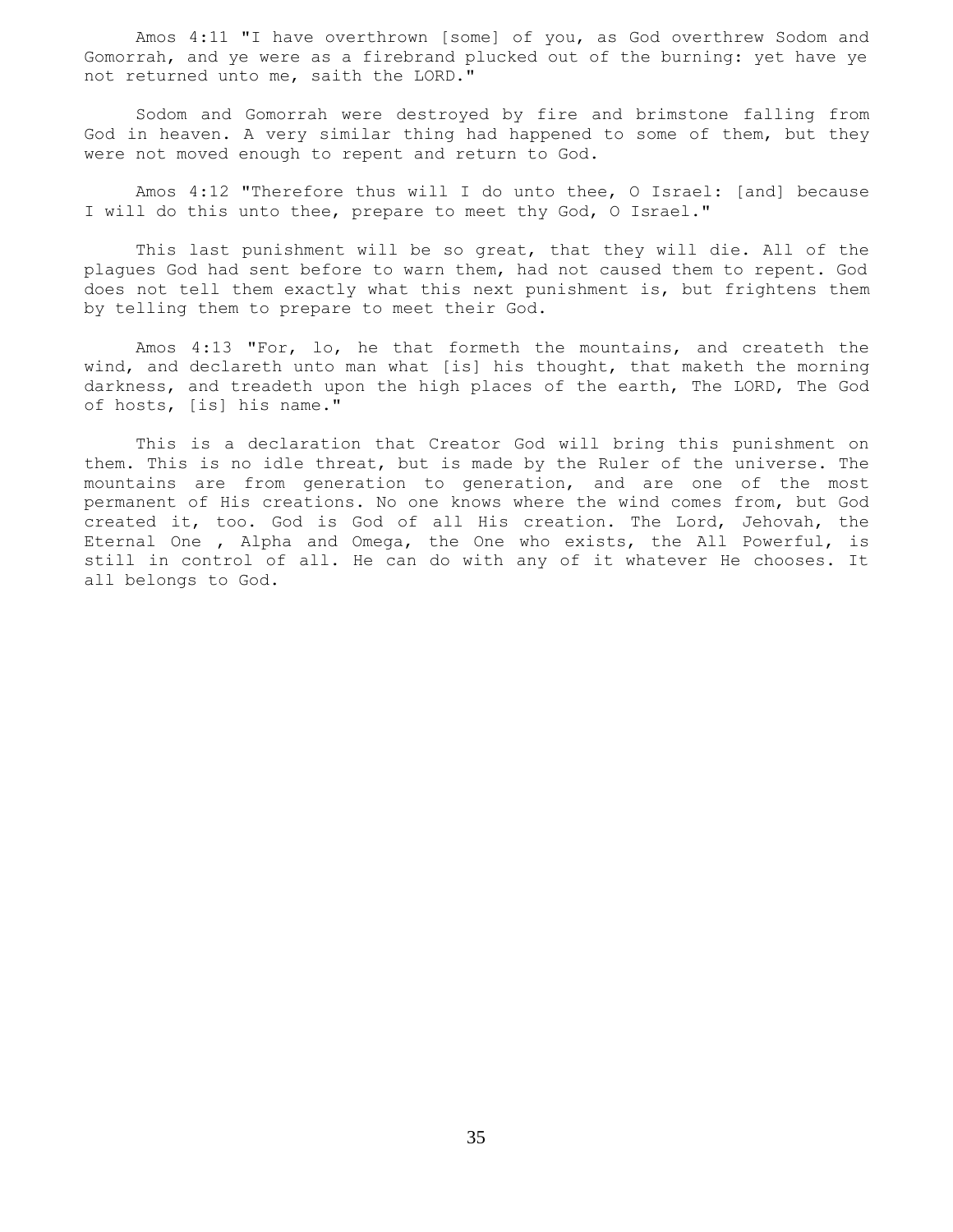1. What does "kine" mean? 2. Who are the kine in verse 1? 3. Where, in Proverbs, do we read about the virtuous woman? 4. Quote Proverbs chapter 31 verse 20. 5. This woman, in verse 1, is a disgrace to  $\hspace{1cm}$ . 6. What had God sworn by? 7. Why did He swear by that? 8. What does the mention of the "hooks" mean? 9. Where do the women go to find a way of escape? 10. What did Beth-el and Gilgal have in common? 11. What terrible thing had happened to them? 12. What do we read about, in 2nd Timothy chapter 3, that is similar to their problem? 13. Leaven symbolizes 14. The law forbids leaven in what offering? 15. Why were their teeth clean? 16. Why had God allowed this to happen to them? 17. What is verse 7 speaking of? 18. How bad was the drought? 19. When they did make a crop, what did God do to destroy it? 20. Each punishment that God sent on them became a little \_\_\_\_\_\_. 21. What did the stink come from? 22. How were Sodom and Gomorrah destroyed? 23. What did God tell them to prepare to do? 24. What is verse 13 a declaration of? 25. Why can God do this?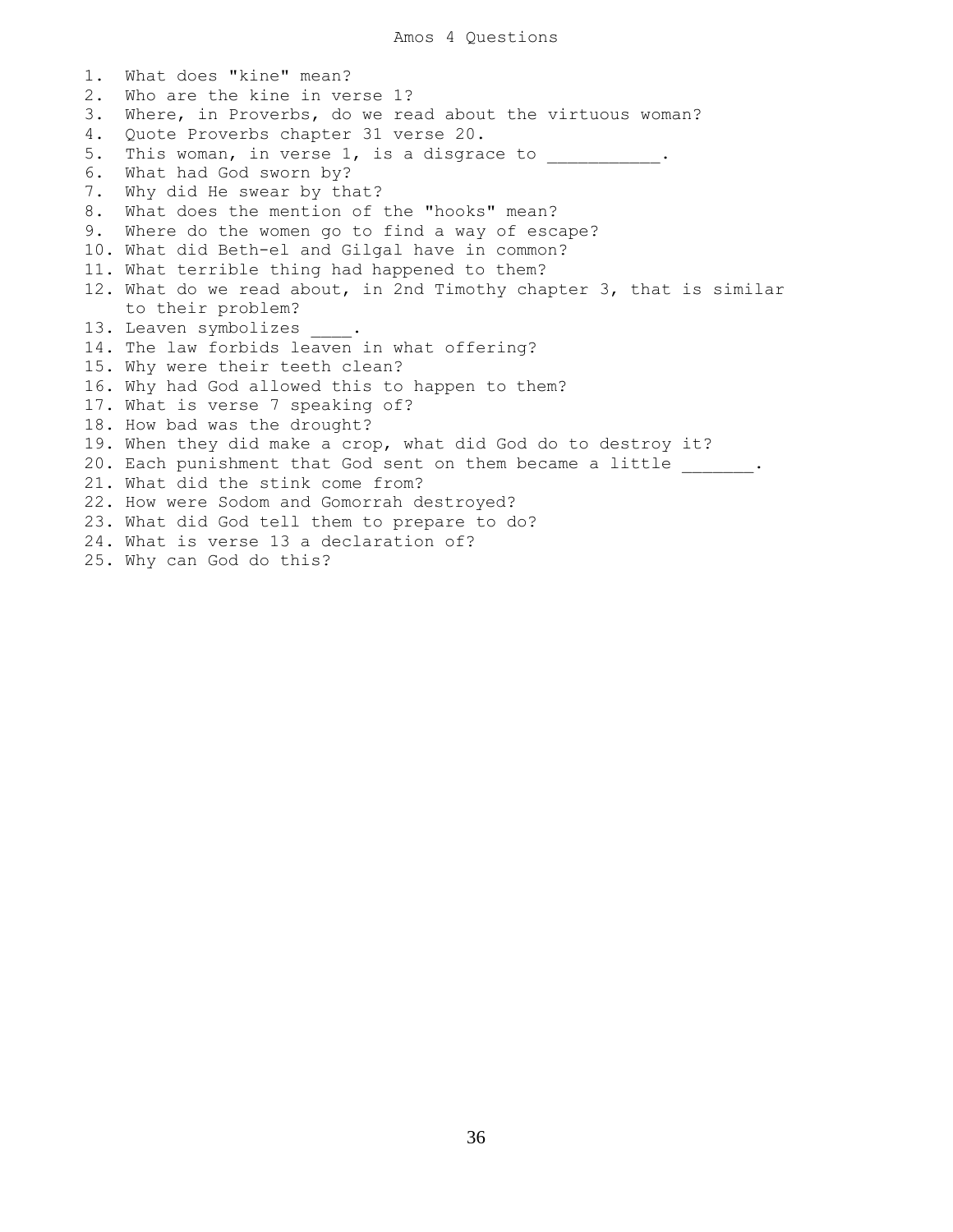We will begin this lesson in Amos 5:1 "Hear ye this word which I take up against you, [even] a lamentation, O house of Israel."

 Amos is so sure this is going to happen, that he brings a funeral message of mourning against the house of Israel.

 Amos 5:2 "The virgin of Israel is fallen; she shall no more rise: she is forsaken upon her land; [there is] none to raise her up."

 Israel had been God's love. Israel did not give love in return to God. Even though God had protected and taken care of all of Israel's needs, they were not loyal to God. They went after strange gods. This is as if God has forsaken Israel. This is like a bill of divorcement. God was the only One for Israel. Now, there is no one to lift her up.

 Amos 5:3 "For thus saith the Lord GOD; The city that went out [by] a thousand shall leave an hundred, and that which went forth [by] an hundred shall leave ten, to the house of Israel."

 Only one out of ten will be saved. The rest are totally destroyed. It will not matter whether the city is small, or large. Only 1/10 of those will return.

 Amos 5:4 "For thus saith the LORD unto the house of Israel, Seek ye me, and ye shall live:"

 We see one more plea for them to repent and turn to God. If they would heed the warning and turn to God, even now, they would live.

 Amos 5:5 "But seek not Beth-el, nor enter into Gilgal, and pass not to Beer-sheba: for Gilgal shall surely go into captivity, and Beth-el shall come to nought."

 In a previous lesson, we saw these cities mentioned, here, were changed into evil cities, where worship of their false gods was practiced. Both Gilgal and Beth-el are already condemned of God.

 Amos 5:6 "Seek the LORD, and ye shall live; lest he break out like fire in the house of Joseph, and devour [it], and [there be] none to quench [it] in Beth-el."

 The false gods of Beth-el would not be able to help them. Hebrews 12:29 "For our God [is] a consuming fire." Deuteronomy 9:3 "Understand therefore this day, that the LORD thy God [is] he which goeth over before thee; [as] a consuming fire he shall destroy them, and he shall bring them down before thy face: so shalt thou drive them out, and destroy them quickly, as the LORD hath said unto thee." God needs no assistance. He can destroy by fire whatever He chooses. God was always fond of Joseph, but even Joseph's descendents could not get away with worship of false gods.

 Amos 5:7 "Ye who turn judgment to wormwood, and leave off righteousness in the earth,"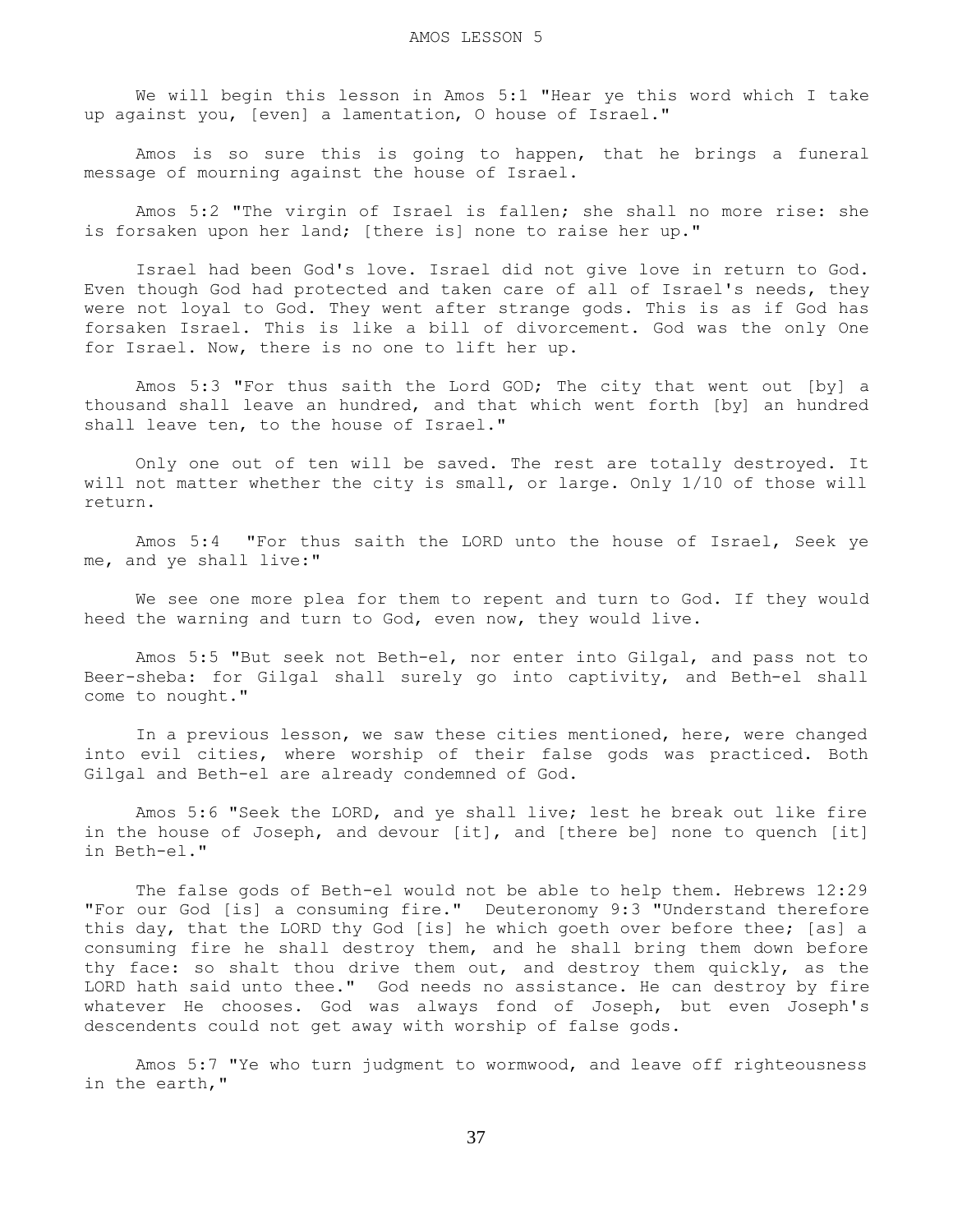The word "wormwood" means bad water. Even their judgment was corrupted. The wormwood plant gave a terribly bitter taste. Their judgment, then, was bitter, instead of being righteous.

 Amos 5:8 "[Seek him] that maketh the seven stars and Orion, and turneth the shadow of death into the morning, and maketh the day dark with night: that calleth for the waters of the sea, and poureth them out upon the face of the earth: The LORD [is] his name:"

The seven stars are, possibly, the constellation of the Pleiades. I really believe the number seven is not to be taken literally, but speaks of the completeness of the stars that God created. Probably, this shepherd was used to seeing the ones mentioned here. The mention of "death turning into the morning" has to do with darkness being turned into the Light that God provides. We are all condemned to death, until the Light of God shines into our lives and brings us everlasting life. We remember, that God turned the day into darkness at the crucifixion of Jesus. God can bring a flood, or a drought, at His call. The LORD is Ruler of it all.

 Amos 5:9 "That strengtheneth the spoiled against the strong, so that the spoiled shall come against the fortress."

 God can stop the strong, and give them over to the spoiled in the fraction of a second. He speaks, and it becomes. God caused a little shepherd boy to kill the giant, Goliath. It is nothing for God to cause the oppressed to win over the oppressor.

 Amos 5:10 "They hate him that rebuketh in the gate, and they abhor him that speaketh uprightly."

 The one who rebuketh in the gate was, probably, the prophet. They did not want to hear his message, so they hated him. They felt they were above rebuke.

 Amos 5:11 "Forasmuch therefore as your treading [is] upon the poor, and ye take from him burdens of wheat: ye have built houses of hewn stone, but ye shall not dwell in them; ye have planted pleasant vineyards, but ye shall not drink wine of them."

 They had no compassion for the poor, so God had no compassion on them. They had literally robbed from the poor, by the tribute they required them to pay. Stone houses were the sign of wealth. They had lived in luxury, and took no thought for the poor. God will take it away from them. They will not have a chance to live in those houses.

 Amos 5:12 "For I know your manifold transgressions, and your mighty sins: they afflict the just, they take a bribe, and they turn aside the poor in the gate [from their right]."

 Their sins were against their fellowman, as well as against God. They were not honest. They took bribes, and had their judgment tainted by those bribes. They oppressed the poor every chance they had. They were respecters of those who could bribe them.

 Amos 5:13 "Therefore the prudent shall keep silence in that time; for it [is] an evil time."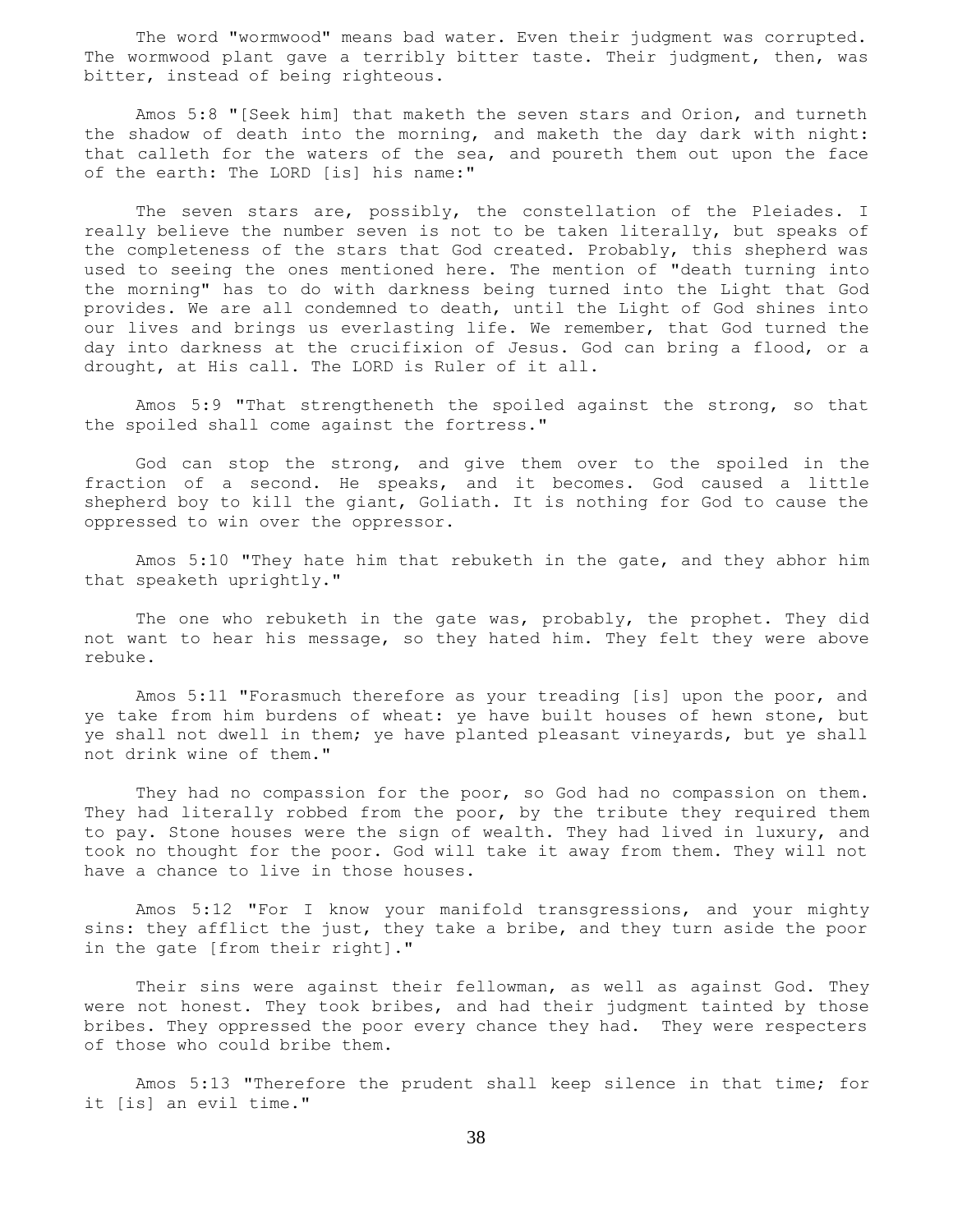This is a time of such moral decay, that even the prophets could not sway them away from their sins. It was no use to try to warn them. It was wise to just say nothing.

 Amos 5:14 "Seek good, and not evil, that ye may live: and so the LORD, the God of hosts, shall be with you, as ye have spoken."

 Amos did not take his own advice. He kept trying to reach all that he could. He continued to tell them to seek good, and not evil. He was warning them, so they could save their own lives. They thought, because of their covenant relationship with God, they could do whatever they wanted to do, and get away with it.

 Amos 5:15 "Hate the evil, and love the good, and establish judgment in the gate: it may be that the LORD God of hosts will be gracious unto the remnant of Joseph."

 Hate for evil, and love for good, was a condition of their hearts. This would be having your heart right with God. Their judgment should be based upon truth. The descendents of Joseph were Ephraim and Manassah, or the 10 tribes of Israel. Acts 8:22 "Repent therefore of this thy wickedness, and pray God, if perhaps the thought of thine heart may be forgiven thee." Hebrews 1:9 "Thou hast loved righteousness, and hated iniquity; therefore God, [even] thy God, hath anointed thee with the oil of gladness above thy fellows."

 Amos 5:16 "Therefore the LORD, the God of hosts, the Lord, saith thus; Wailing [shall be] in all streets; and they shall say in all the highways, Alas! alas! and they shall call the husbandman to mourning, and such as are skilful of lamentation to wailing."

 The LORD prefers to bless them. They will not do as Amos has told them from God, and therefore, God has no choice but to punish them. God has punished them in several ways to get them to repent. They repented not. God has no choice, but to allow His judgment to come upon them. They will feel great sorrow and despair, but they have gone too far.

 Amos 5:17 "And in all vineyards [shall be] wailing: for I will pass through thee, saith the LORD."

 Generally, the vineyard brought great joy to the owner of the vineyard. Now, there is great despair. They will weep for the failure of the vineyard.

 Amos 5:18 "Woe unto you that desire the day of the LORD! to what end [is] it for you? the day of the LORD [is] darkness, and not light."

 They thought "the day of the LORD" would be a restoration to them. They thought the punishment would be against their enemies. They had never imagined the punishment would have been on them, for their sins. Amos explains to them, here, this judgment is against them. It is not a day of the Light coming to them, but a day when God withdraws from them and darkness prevails. This darkness is a spiritual darkness, when the Light of the world is gone from them.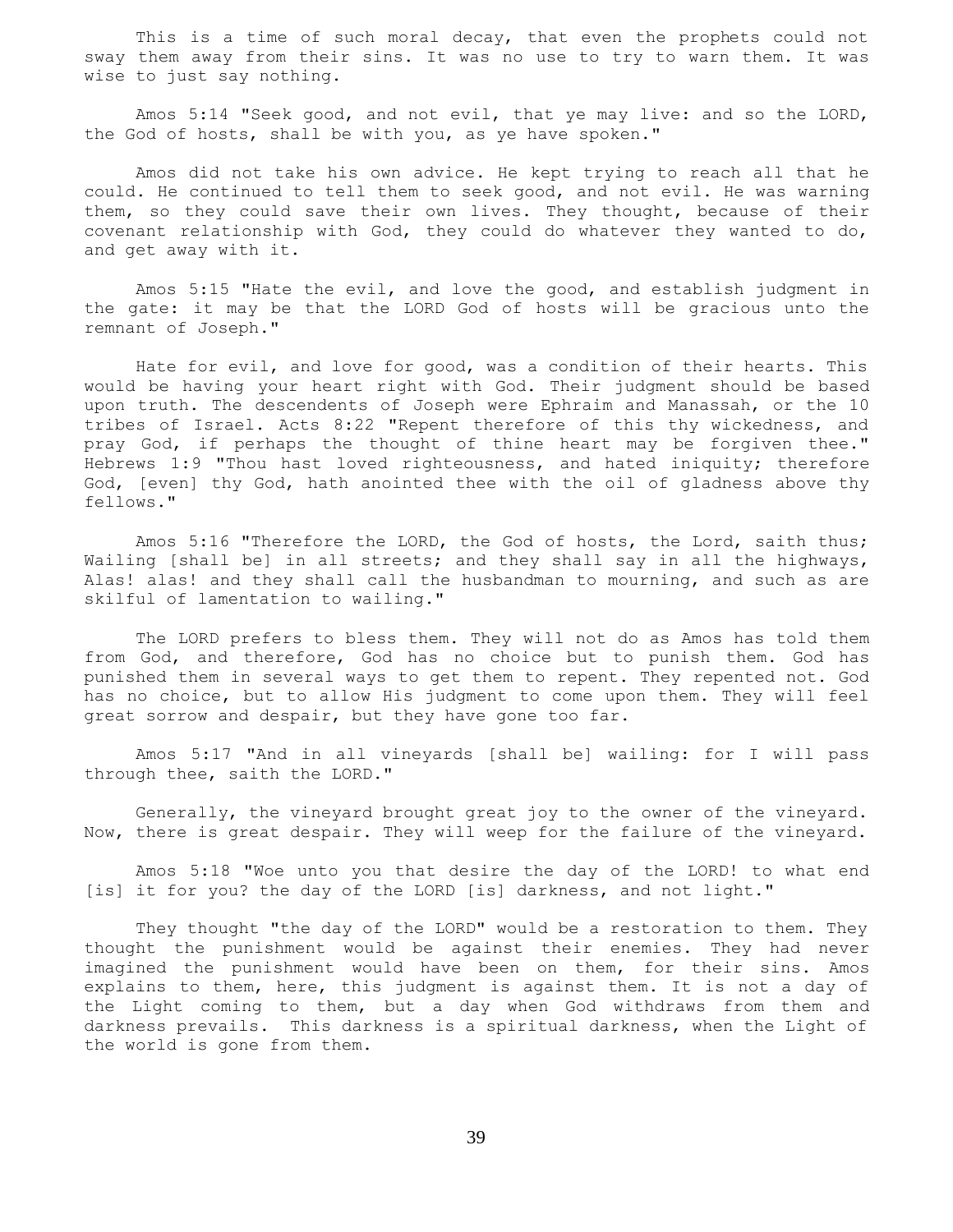Amos 5:19 "As if a man did flee from a lion, and a bear met him; or went into the house, and leaned his hand on the wall, and a serpent bit him."

 They felt secure in the fact that they were God's chosen. They felt sure, they had been freed from all danger, when in fact, the danger to them had increased. They were like the man, thinking he was safe from the lion, and was destroyed by the bear. He was, also, like the man that went into the safety of his house, and then was bitten by a serpent. There was no safe place to hide from the judgment of God.

 Amos 5:20 "[Shall] not the day of the LORD [be] darkness, and not light? even very dark, and no brightness in it?"

 Matthew 24:29 "Immediately after the tribulation of those days shall the sun be darkened, and the moon shall not give her light, and the stars shall fall from heaven, and the powers of the heavens shall be shaken:" Any time a person, or a nation, has gone completely away from God, is a day of darkness.

 Amos 5:21 "I hate, I despise your feast days, and I will not smell in your solemn assemblies."

 God was very aware, that their worship of Him had fallen to just a formality. They were not in love with God at all. The desire of their hearts was to follow after false gods. God hated their form of religion. I Samuel 15:22 "And Samuel said, Hath the LORD [as great] delight in burnt offerings and sacrifices, as in obeying the voice of the LORD? Behold, to obey [is] better than sacrifice, [and] to hearken than the fat of rams." God did not want their sacrifices, He wanted their loyalty and love. The fact that he would not smell, meant that He would not accept their sweet smelling savour. The following Scripture is what He really wants. Mark 12:33 "And to love him with all the heart, and with all the understanding, and with all the soul, and with all the strength, and to love [his] neighbour as himself, is more than all whole burnt offerings and sacrifices."

 Amos 5:22 "Though ye offer me burnt offerings and your meat offerings, I will not accept [them]: neither will I regard the peace offerings of your fat beasts."

 They had mixed their idolatry with the worship with sacrifices and burnt offerings. This was an abomination to God. Luke 16:15 "And he said unto them, Ye are they which justify yourselves before men; but God knoweth your hearts: for that which is highly esteemed among men is abomination in the sight of God."

 Amos 5:23 "Take thou away from me the noise of thy songs; for I will not hear the melody of thy viols."

 Songs which were sung to God were a sweet, sweet sound in His ear. They were another way of praising God. Songs that did not come from the heart, were noise to the Lord. A "viol" was like a lyre.

 Amos 5:24 "But let judgment run down as waters, and righteousness as a mighty stream."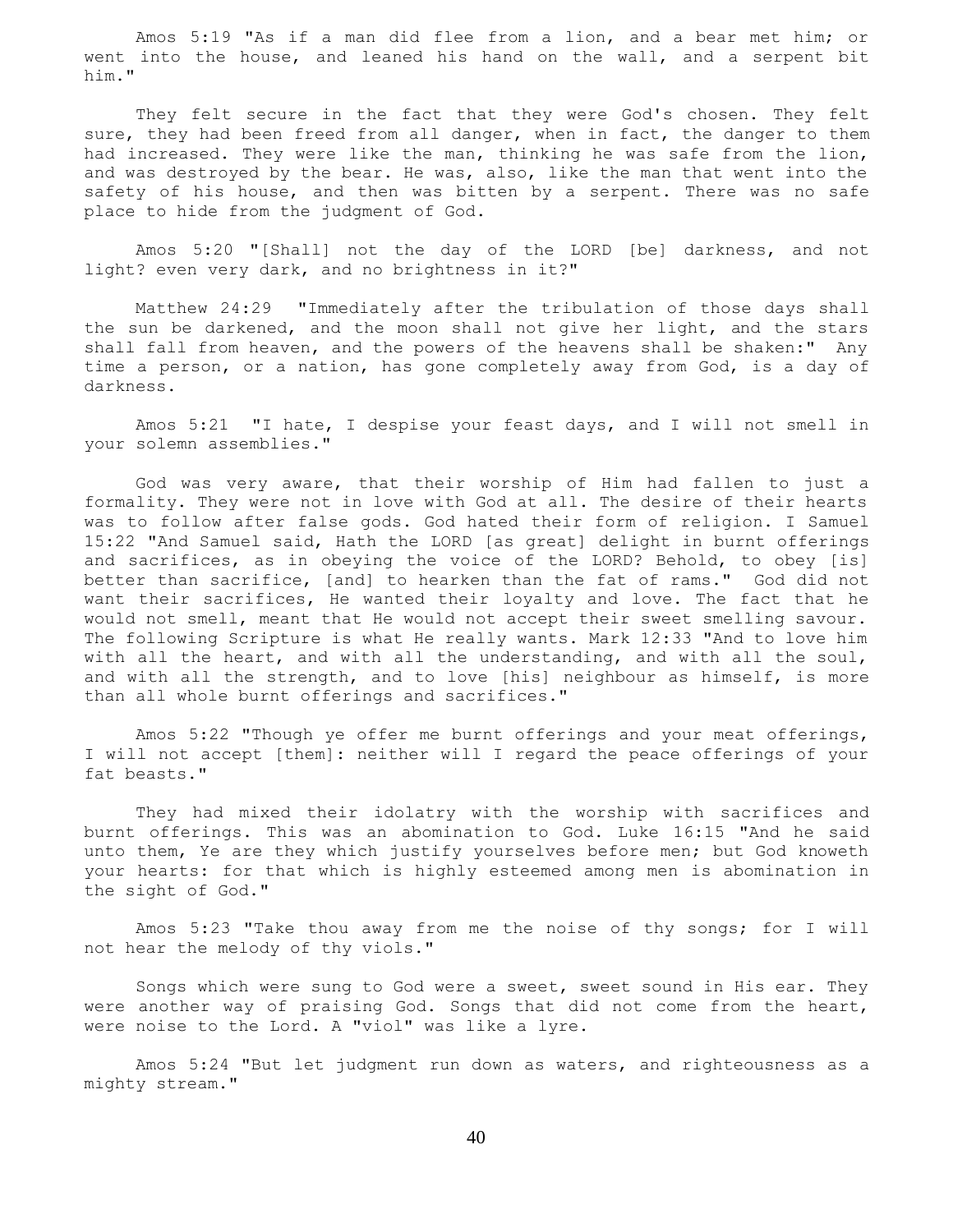Judgment will come as rain falls from heaven. God's judgment will be under His control alone. God's judgment is, also, righteous.

 Amos 5:25 "Have ye offered unto me sacrifices and offerings in the wilderness forty years, O house of Israel?"

 God is showing them, that even from the very beginning, they did not worship God in sincerity. Their worship, even then, was out of obligation, instead of because of their pure love for God. They have never changed.

 Amos 5:26 "But ye have borne the tabernacle of your Moloch and Chiun your images, the star of your god, which ye made to yourselves."

 They had worshipped false gods all along. They physically carried these idols with them wherever they went. God was carried in their hearts, but they would not accept God as their only Lord. The star is, possibly, Saturn. There was much worship of false gods associated with stars. Moloch was, also, a false god, as were these images {chium}. We have said it over many times, that things you can create with your own hands are not Gods. God is Spirit. If you can see Him with physical eyes, it is not God. The True God is Spirit, and is taken on faith.

 Amos 5:27 "Therefore will I cause you to go into captivity beyond Damascus, saith the LORD, whose name [is] The God of hosts."

 Now, we see the punishment for their unfaithfulness to God for worshipping false gods. They were taken to Damascus as captives. This happens, because God has judged them, and found them guilty of worshipping false gods. God brings the captivity.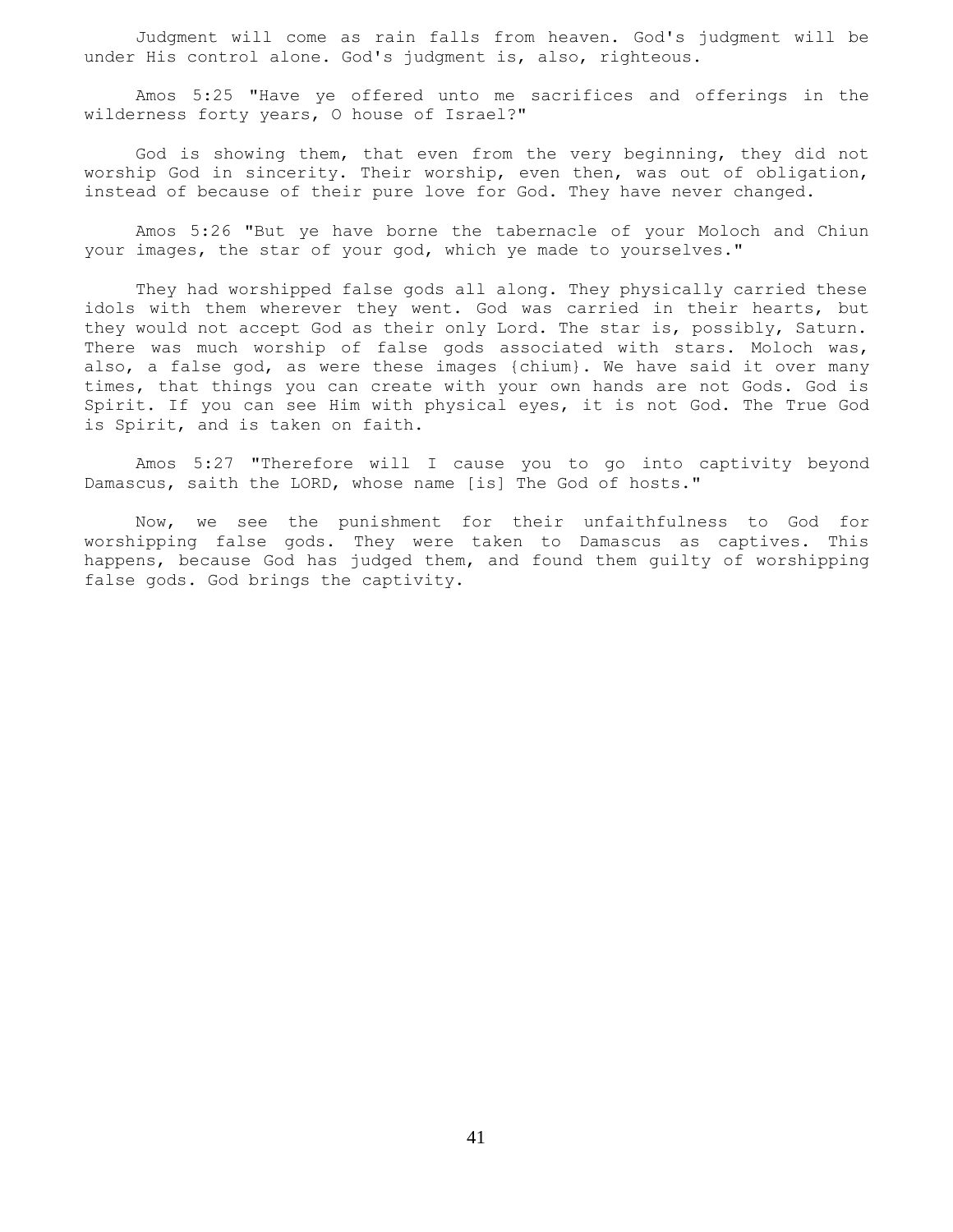1. What type of message does Amos bring? 2. Why does he bring this type of message? 3. Quote Amos chapter 5 verse 2. 4. What is verse 2 saying? 5. The city that went in by the thousand shall leave an \_\_\_\_\_\_\_\_. 6. What is verse 4 pleading with them to do? 7. What do Beth-el and Gilgal have in common? 8. Quote Hebrews chapter 12 verse 29. 9. What sin had Joseph's descendents committed, that God would not overlook? 10. What does "wormwood" mean? 11. The wormwood plant gave off a \_\_\_\_\_\_\_\_ taste. 12. What are the seven stars, possibly? 13. What does the author believe about the seven stars? 14. What does "death turning into the morning" have to do with? 15. When is a specific time, when God turned the day into darkness? 16. God caused a \_\_\_\_\_\_\_\_\_ \_\_\_\_ to kill the giant, Goliath. 17. Who was the one who rebuked in the gate? 18. Who lived in houses of hewn stone? 19. What were some of their transgressions? 20. Why was it wise to just say nothing? 21. Seek \_\_\_\_\_, and not \_\_\_\_\_\_, that ye may live. 22. Hate for evil, and love for good, was a condition of their \_\_\_\_\_\_\_\_\_. 23. Who were the descendents of Joseph? 24. Quote Acts chapter 8 verse 22. 25. In all the vineyards shall be \_\_\_\_\_\_\_\_. 26. The day of the Lord is  $\qquad \qquad$ , and not  $\qquad \qquad$ . 27. There was no safe place to hide from the entirely of God. 28. What had their worship of God become? 29. Quote 1 Samuel chapter 15 verse 22. 30. God did not want their sacrifices, He wanted their \_\_\_\_\_\_ and  $\mathcal{L}=\mathcal{L}^{\mathcal{L}}$ 31. Quote Mark chapter 12 verse 33. 32. Why would God not accept their offerings? 33. Songs are another way of \_\_\_\_\_\_\_\_\_\_\_\_\_\_ God. 34. What is a "viol"? 35. What will God's judgment on them be like? 36. Their worship of God, even in the wilderness, had been out of  $\mathcal{L}=\mathcal{L}=\mathcal{L}=\mathcal{L}=\mathcal{L}=\mathcal{L}=\mathcal{L}$ 37. Things you can create with your own hands are not . 38. The True God is \_\_\_\_\_\_\_\_, and is taken on \_\_\_\_ 39. What will happen to them in punishment for their sins? 40. What was their sin?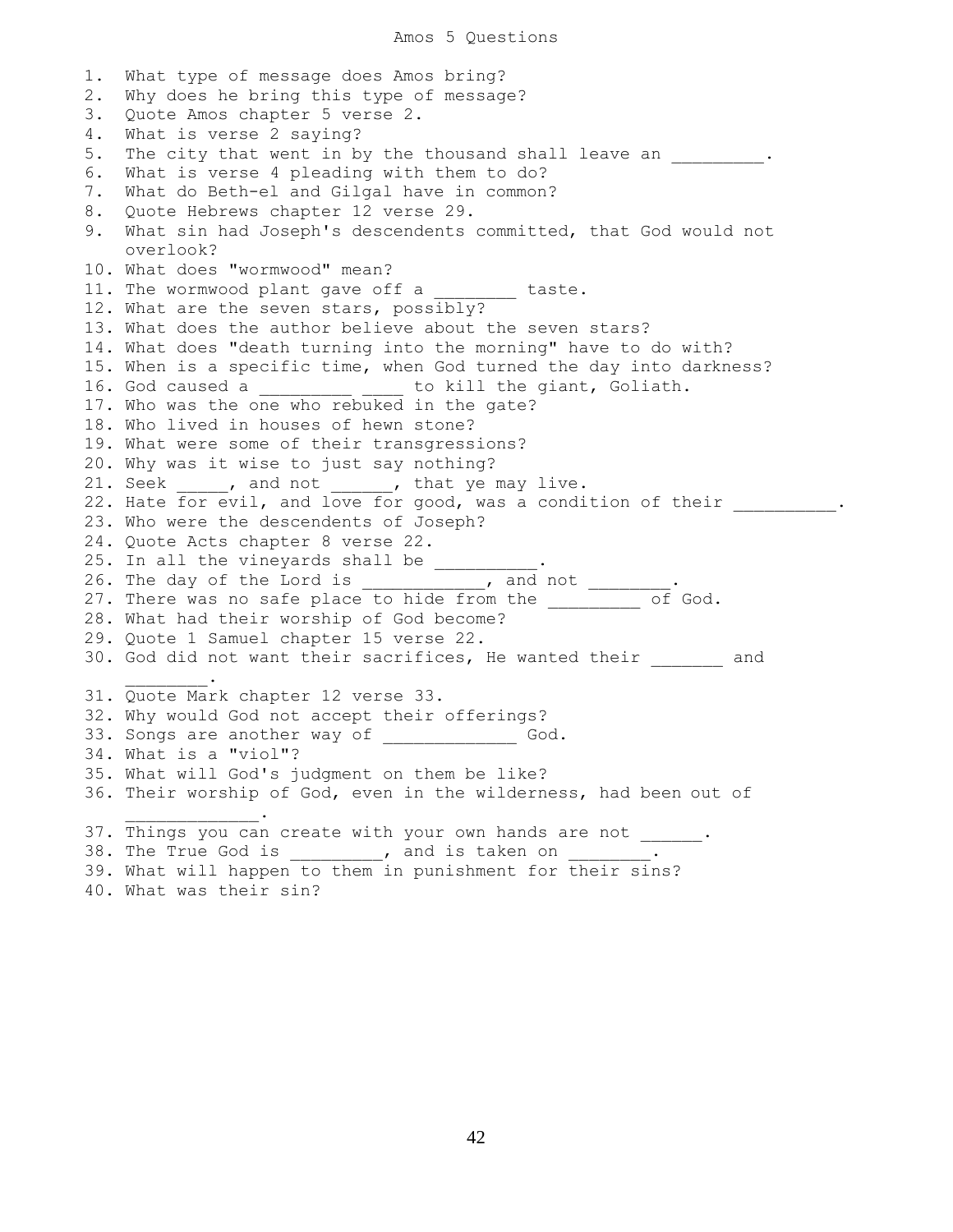We will begin this lesson in Amos 6:1 "Woe to them [that are] at ease in Zion, and trust in the mountain of Samaria, [which are] named chief of the nations, to whom the house of Israel came!"

 They were living in an affluent time, and also, felt that they were secure. They were doing things pleasing in their own sight. Samaria seemed to be perfectly safe, where no one would dare attack them. The very first word in the warning above is, woe. This is a warning that things will change for the worse. "Zion" speaks spiritually of the church. The church is dwelling at ease today. It is a dangerous thing to get satisfied with self.

 Amos 6:2 "Pass ye unto Calneh, and see; and from thence go ye to Hamath the great: then go down to Gath of the Philistines: [be they] better than these kingdoms? or their border greater than your border?"

 God invites them to go, and compare the countries around them, and see that God has blessed them far above their neighbors. Calneh is one of the five great Babylonian cities. It is an ancient city pertaining to Nimrod's kingdom. This specific mention of Calneh may be speaking of modern Kullanhu. Hamath was the principle city of Syria. Gath is a Philistine city. They were great cities, but not as blessed as Samaria.

 Amos 6:3 "Ye that put far away the evil day, and cause the seat of violence to come near;"

 Wickedness and oppression ruled in their land, as if they were king. They did not feel that the judgment Amos spoke of was near. They felt it was somewhere in the far distant future, when in fact, it was to happen very soon.

 Amos 6:4 "That lie upon beds of ivory, and stretch themselves upon their couches, and eat the lambs out of the flock, and the calves out of the midst of the stall;"

 They were living in luxury. These beds seemed to have ivory inlay in them. Stretching themselves on their couch makes them appear to be lazy. They are indulging themselves with every pleasure. This speaks of a people who are pampering and petting themselves. They are eating the lambs and the calves. This speaks of someone who lies around doing nothing except stuffing themselves. They indulged themselves in every way.

 Amos 6:5 "That chant to the sound of the viol, [and] invent to themselves instruments of music, like David;"

 Chanting is not the same thing as singing songs of praise to God. This could be worldly songs, they are singing just to pass the time, or it could be chants made to a false god. They have turned the use of the beautiful instruments of music to instruments used for the wrong purpose. David used His instruments of music to worship and praise God. That is not the purpose of the instruments of music these people were using. They were part of their self-indulgence.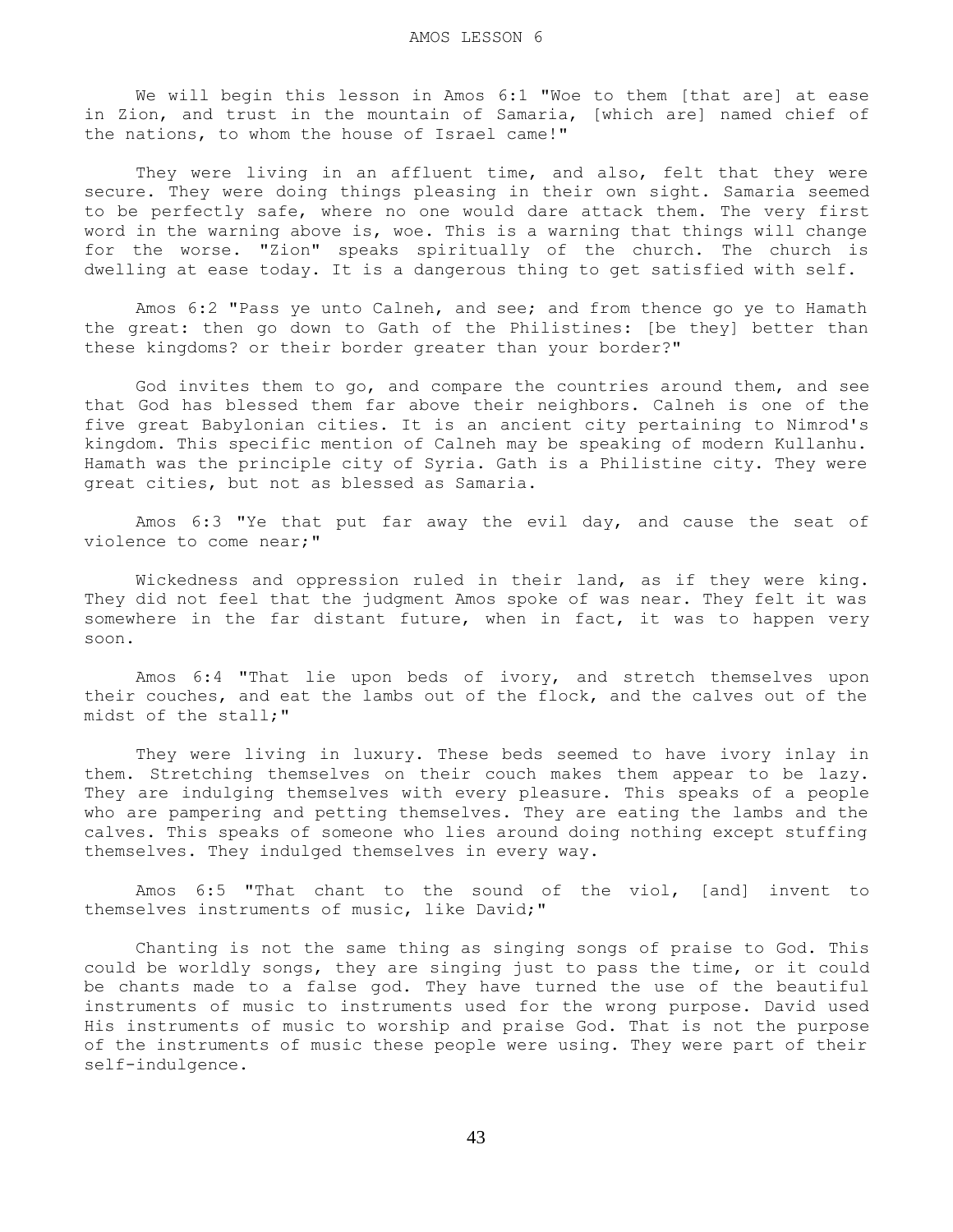Amos 6:6 "That drink wine in bowls, and anoint themselves with the chief ointments: but they are not grieved for the affliction of Joseph."

 As if lying around eating and singing idle songs are not enough, they drink along with it. The "drinking wine in bowls" had to do with the worship of false gods. I believe the chanting was to false gods, as well. They used the beautiful perfume for themselves. They are not even interested in the coming fall of the ten tribes of Israel. First of all, they did not even believe it would happen.

 Amos 6:7 "Therefore now shall they go captive with the first that go captive, and the banquet of them that stretched themselves shall be removed."

 They will go into captivity, even before Judah and Jerusalem. In the very first of the captives, these who have indulged themselves will be taken. There will be no more banquets for them.

 Amos 6:8 "The Lord GOD hath sworn by himself, saith the LORD the God of hosts, I abhor the excellency of Jacob, and hate his palaces: therefore will I deliver up the city with all that is therein."

 They had become something, that God did not like. He did not bless them, for them to oppress others. He intended for all of His people to be blessed, not just those in power. God swears by Himself, because there is no greater to swear by. This punishment will come upon them, because God has spoken it. God will break the arrogant attitude of Israel. They have put their confidence in things, rather than in God.

 Amos 6:9 "And it shall come to pass, if there remain ten men in one house, that they shall die."

This is, probably, speaking of the ten men living in luxury. If they are not killed by war, they will be killed by a famine.

 Amos 6:10 "And a man's uncle shall take him up, and he that burneth him, to bring out the bones out of the house, and shall say unto him that [is] by the sides of the house, [Is there] yet [any] with thee? and he shall say, No. Then shall he say, Hold thy tongue: for we may not make mention of the name of the LORD."

 We see in this, the terribleness of the siege on Samaria. It lasts for 3 years. The uncle, here, is speaking of the near kinsman that comes to bury the body of the deceased. There are so many dead, they burn them, instead of putting them in graves. They cannot call upon the name of the LORD, because His judgment has already come.

 Amos 6:11 "For, behold, the LORD commandeth, and he will smite the great house with breaches, and the little house with clefts."

 The futility of praying now, is what was spoken of in the previous verse. Whatever God commands, He does. The houses will be destroyed.

 Amos 6:12 "Shall horses run upon the rock? will [one] plow [there] with oxen? for ye have turned judgment into gall, and the fruit of righteousness into hemlock:"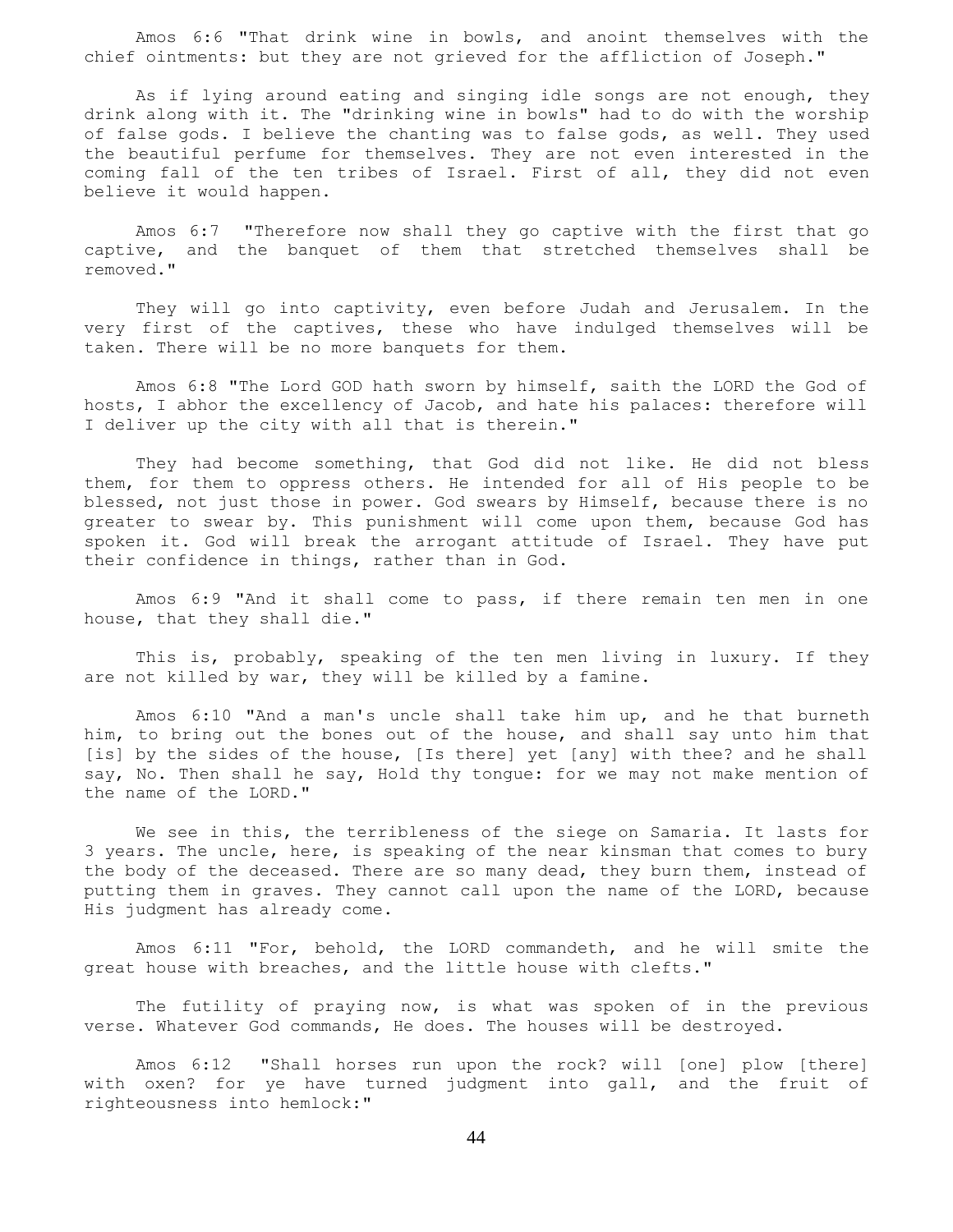Horses cannot walk very fast on rock strewn roads. The oxen cannot plow a field full of rocks either. They have turned judgment into bitterness. This is just an explanation of the foolish things they had done. Hemlock is the same as wormwood. Their righteousness was as filthy rags. Their righteousness was polluted.

 Amos 6:13 "Ye which rejoice in a thing of nought, which say, Have we not taken to us horns by our own strength?"

 They had rejoiced in the unimportant things of this world. They were not depending on God's strength, but upon their own strength {horns}. They could not depend upon themselves.

 Amos 6:14 "But, behold, I will raise up against you a nation, O house of Israel, saith the LORD the God of hosts; and they shall afflict you from the entering in of Hemath unto the river of the wilderness."

 This is speaking of the Assyrians coming against Israel. The Assyrians do the fighting, but it is actually judgment of God against these people. This just means the whole land is under attack.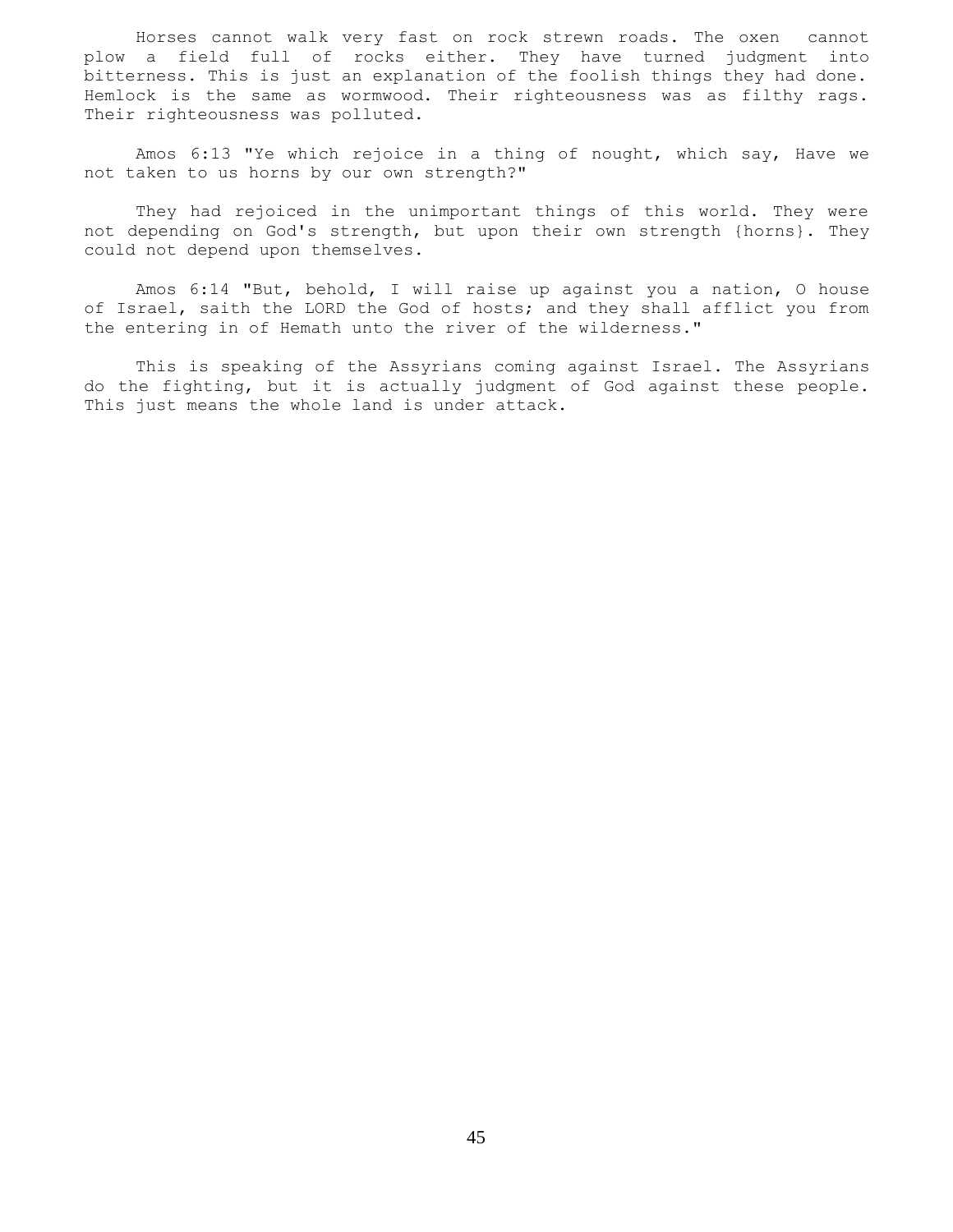## Amos 6 Questions

1. Woe to them that are at ease in 2. What was named chief among nations? 3. What does "Zion" speak of spiritually? 4. Why did God invite them to compare themselves to their neighbors? 5. Calneh is one of five great \_\_\_\_\_\_\_\_ cities. 6. Hamath was the principle city of  $\qquad \qquad$ . 7. Gath is a \_\_\_\_\_\_\_\_\_\_\_\_ city. 8. \_\_\_\_\_\_\_\_\_\_\_\_ and \_\_\_\_\_\_\_\_\_ ruled in their land. 9. Why did they not take more heed to Amos? 10. That lie upon beds of 10. 11. They were living in \_\_\_\_\_\_\_\_\_\_\_\_. 12. Stretching themselves on their couch makes them appear to be  $\hspace{1cm} .$ 13. What is the chanting in verse 5? 14. What had David used his instruments of music for? 15. "The drinking wine in bowls" had to do with what? 16. What will happen to these self-indulgent people? 17. Why does God swear by Himself? 18. Where had Israel placed their confidence? 19. Quote Amos chapter 6 verse 9. 20. What does verse 10 show us? 21. How long did the siege last on Samaria? 22. Why did the near kinsman burn their bodies. 23. What is intended by "shall the horses run upon the rock?" 24. Hemlock is the same as \_\_\_\_\_\_\_\_\_\_\_\_\_. 25. Their righteousness was as \_\_\_\_\_\_\_\_\_\_\_ 26. Whose strength were they depending on? 27. Who is the nation God raises up against them?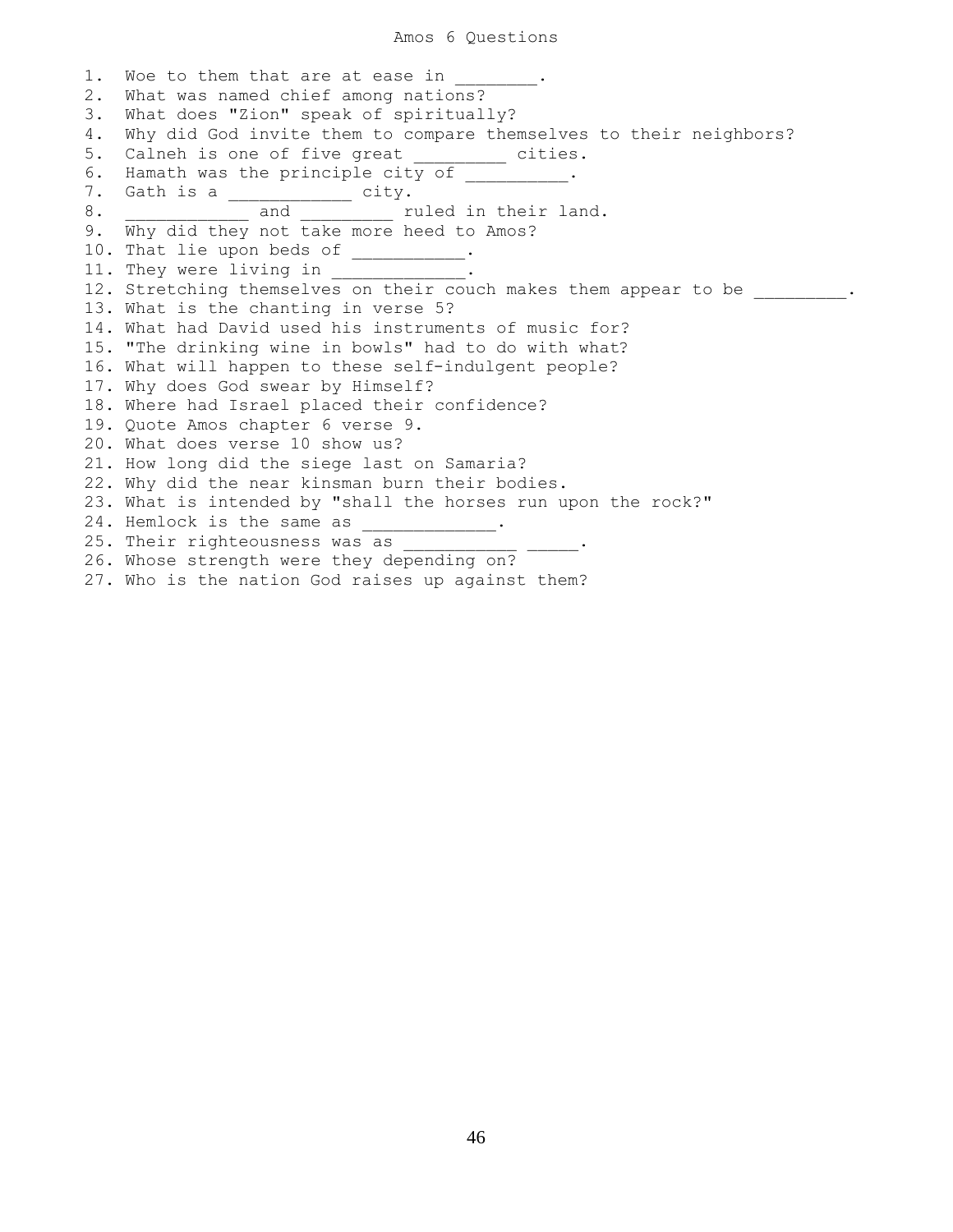We will begin this lesson in Amos 7:1 "Thus hath the Lord GOD shewed unto me; and, behold, he formed grasshoppers in the beginning of the shooting up of the latter growth; and, lo, [it was] the latter growth after the king's mowings."

 This is like a vision, or either a knowing within Amos. We do know that God showed this to Amos, regardless of how it came. God uses things like grasshoppers to carry out His judgment. Everything and everyone are in the control of God. It appears, there was some sort of taxation on the crop. We see this comes after the king has his portion of it. Grasshoppers are like locusts that devour the crops.

 Amos 7:2 " And it came to pass, [that] when they had made an end of eating the grass of the land, then I said, O Lord GOD, forgive, I beseech thee: by whom shall Jacob arise? for he [is] small."

 We see Amos intercedes for the people, after he has this vision. He pleads with God to lift this judgment on the people. He does not know how they will live, if God does not. He is afraid this plague of grasshoppers would totally destroy the family of Jacob {Israel}.

Amos 7:3 "The LORD repented for this: It shall not be, saith the LORD."

 God heard the prayers of Amos, and did not bring this last plague on Israel. To say the "LORD repented", means that He changed His mind about this punishment.

 Amos 7:4 "Thus hath the Lord GOD shewed unto me: and, behold, the Lord GOD called to contend by fire, and it devoured the great deep, and did eat up a part."

 Now, we see the prophet is shown a vision, or a knowing within himself, of another, more devastating plague that God will bring upon Israel. This fire would, also, be a judgment from God. It appears, this fire was on the ocean, and would dry up a portion of the ocean itself.

 Amos 7:5 "Then said I, O Lord GOD, cease, I beseech thee: by whom shall Jacob arise? for he [is] small."

 We see Amos praying for Israel, again. He reminds God that He might destroy all of them with this judgment, and they would not be able to overcome this.

 Amos 7:6 "The LORD repented for this: This also shall not be, saith the Lord GOD."

 Again, God heard the prayer of Amos, and changed His mind. He decided not to do this terrible thing to His people.

 Amos 7:7 "Thus he shewed me: and, behold, the Lord stood upon a wall [made] by a plumbline, with a plumbline in his hand."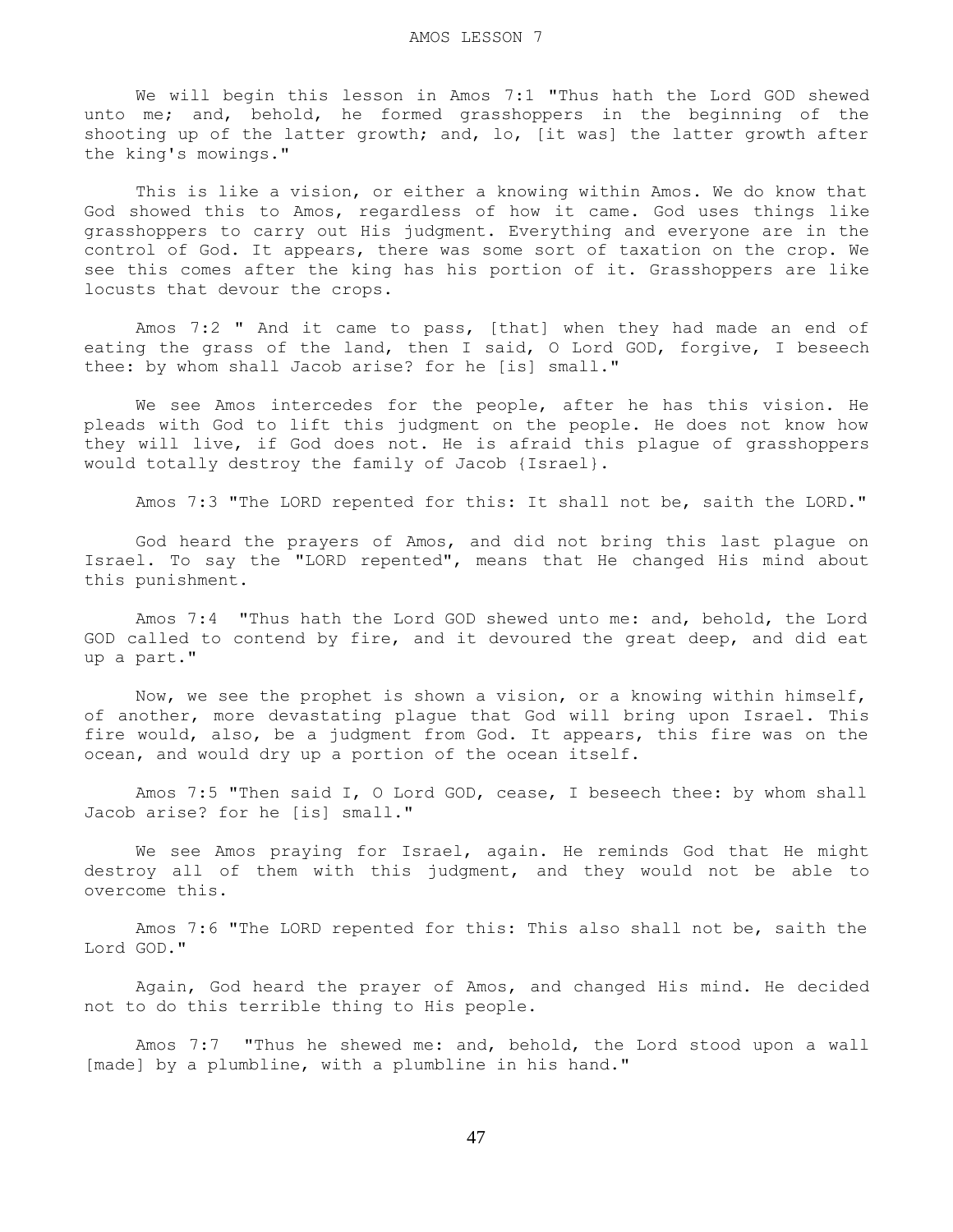This "plumbline" is a measuring device. This means that God has come, and examined them Himself. He has measured their sinfulness.

 Amos 7:8 "And the LORD said unto me, Amos, what seest thou? And I said, A plumbline. Then said the Lord, Behold, I will set a plumbline in the midst of my people Israel: I will not again pass by them any more:"

 This measurement has proved that God's judgment of them is correct. God is exacting with His building, and He is exacting with His destruction. He measured Israel's conduct, and found them out of line. God needs no further evidence of their inconsistency.

 Amos 7:9 "And the high places of Isaac shall be desolate, and the sanctuaries of Israel shall be laid waste; and I will rise against the house of Jeroboam with the sword."

 The high places were associated with idol worship. They were all over Israel. Even in the sanctuary, they had set a calf up to be worshipped as God. Jereboam was the king, when this happened. In fact, he did it. God will punish this to the utmost. This is the breaking of the first commandment. One thing God would not overlook, was the worship of false gods.

 Amos 7:10 "Then Amaziah the priest of Beth-el sent to Jeroboam king of Israel, saying, Amos hath conspired against thee in the midst of the house of Israel: the land is not able to bear all his words."

 We see that Amaziah, the priest in Beth-el, has suddenly realized that Amos is prophesying against them. He sends word to king Jereboam, that they must stop these words of Amos, before he stirs up the people. He tells Jereboam, that the prophesies are directly against him, to get Amos in trouble.

 Amos 7:11 "For thus Amos saith, Jeroboam shall die by the sword, and Israel shall surely be led away captive out of their own land."

 Amaziah does not recognize Amos as bringing a message from God to the people. He speaks, as if the message that Amos brings, is a fabrication of his own imagination. Amaziah believes that Jereboam will have Amos killed and get him hushed up, when Jereboam hears that he prophesied of his death by the sword. Jereboam is a self-centered man, and Amaziah is depending on that to get Amos stopped. He speaks of Amos prophesying the land will be taken captive, but fails to mention that it is a judgment of God upon them.

 Amos 7:12 "Also Amaziah said unto Amos, O thou seer, go, flee thee away into the land of Judah, and there eat bread, and prophesy there:"

 Amaziah tries to frighten Amos into leaving Israel and going to Judah to prophesy. We do not hear that Jereboam followed Amaziah's advice. Jereboam could have been fearful of a revolt of the people, if he came against this prophet. He just did not do anything. Even the evil kings feared the prophets.

 Amos 7:13 "But prophesy not again any more at Beth-el: for it [is] the king's chapel, and it [is] the king's court."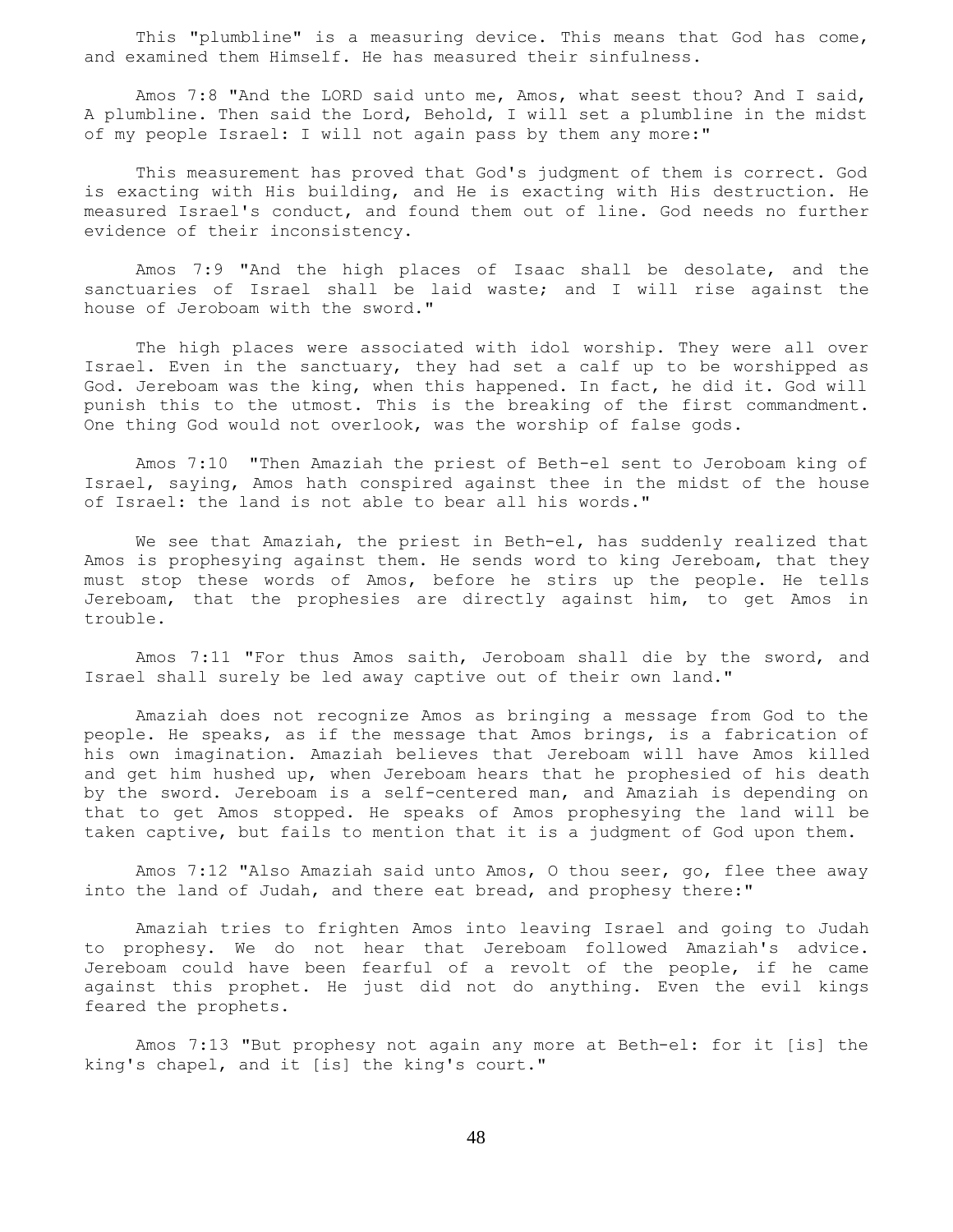We see from this, that the worship of this calf as God is the king's preference. He worshipped the calf, instead of God. This is all too familiar today. The compromise that is going on in some churches, to please the wealthier and more powerful of its members, is very similar to this. Nevertheless, this type worship displeases God. They are preaching to itching ears.

 Amos 7:14 "Then answered Amos, and said to Amaziah, I [was] no prophet, neither [was] I a prophet's son; but I [was] an herdsman, and a gatherer of sycomore fruit:"

 Amos reminds Amaziah that he did not train to be a prophet. He is called of God to prophesy. He was a herdsman by trade, and made his living that way. God sent him to prophesy. If Amaziah does not accept the message, he is actually coming against God.

 Amos 7:15 "And the LORD took me as I followed the flock, and the LORD said unto me, Go, prophesy unto my people Israel."

 Amos was not a professional prophet. It is interesting to note, that those that should have been speaking of the sin in the land, had fallen down in their duties. God picked up an unknown, and sent him with a message to these people. He was not influenced by position of power. He spoke the Words God put in his mouth.

 Amos 7:16 "Now therefore hear thou the word of the LORD: Thou sayest, Prophesy not against Israel, and drop not [thy word] against the house of Isaac."

 It is as if, Amos is telling this supposed man of God, that he had better listen. Amos expresses, again, that this is the Word of the LORD, not Amos' words. The priest has not done his duty, and is trying to stop Amos. Amos says, I will listen to God, and not to you.

 Amos 7:17 "Therefore thus saith the LORD; Thy wife shall be an harlot in the city, and thy sons and thy daughters shall fall by the sword, and thy land shall be divided by line; and thou shalt die in a polluted land: and Israel shall surely go into captivity forth of his land."

 Priests were supposed to have wives that were pure. To tell a priest his wife would be a harlot, is more than he can comprehend. When the city is taken, they will suffer all of these things. This is a judgment of God against a people who are far from God. The priests were even more guilty than the people, because they should have known better.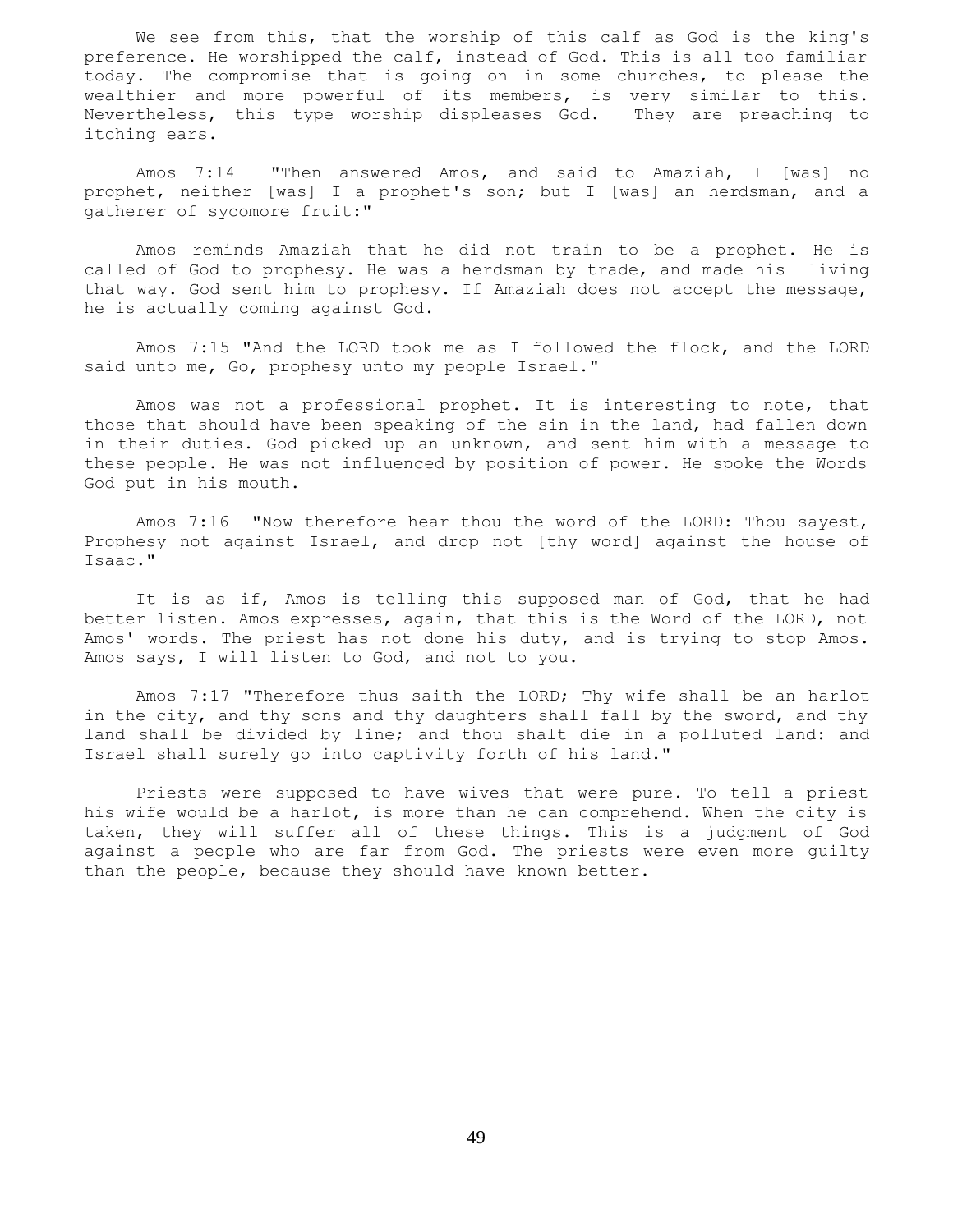1. How did God make Amos aware of this prophecy? 2. Where did the grasshoppers come from? 3. What was meant by "after the king's mowings"? 4. What does God control? 5. What are the grasshoppers like? 6. What is Amos doing in verse 2? 7. Who does Amos call Israel in verse 2? 8. Did the LORD listen to Amos? 9. What is meant by the "LORD repented"? 10. What was the next thing God showed Amos? 11. What would happen with this fire in the deep? 12. What was Amos' reaction to the plague of fire? 13. What did God do about this second plague? 14. What is a "plumbline"? 15. What did God measure? 16. What did the measurement prove? 17. What will happen to the high places? 18. What had they put in the sanctuary to worship? 19. Who was king at this time? 20. Who was the priest at Beth-el, when Amos prophesied? 21. What was the priest's opinion of Amos? 22. What does he tell Jereboam, to get Amos in trouble? 23. What does Amaziah say, that Amos said about the king? 24. What does the priest fail to mention to the king? 25. Where did Amaziah tell Amos to go? 26. Did Jereboam do anything about Amos' prophesying? 27. Why did the priest tell Amos not to prophesy at Beth-el? 28. What was Amos' reply to Amaziah? 29. What did Amos speak? 30. Amos expresses, again, that these are not his words, but . 31. What prophecy did Amos make against Amaziah?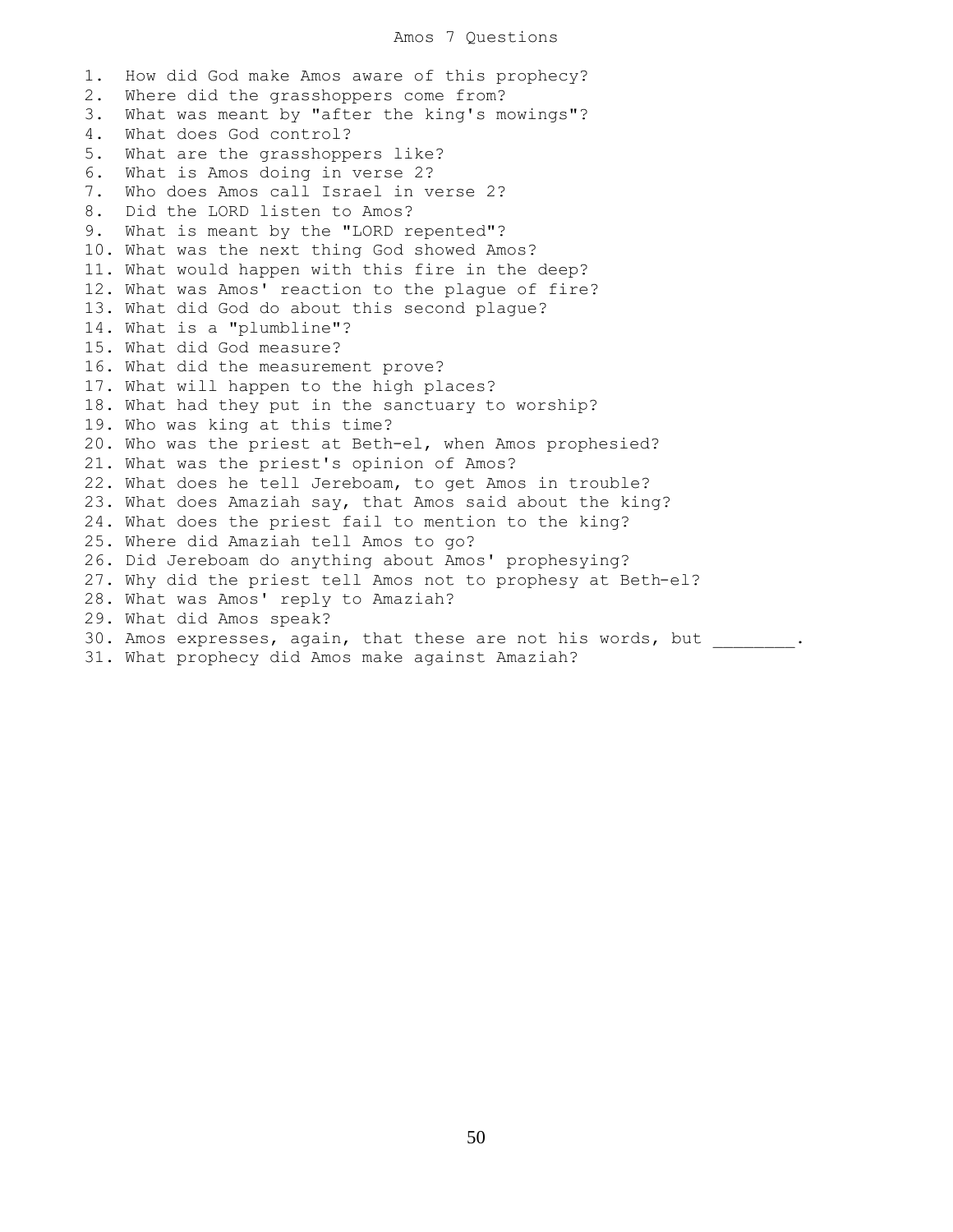We will begin this lesson in Amos 8:1 "Thus hath the Lord GOD shewed unto me: and behold a basket of summer fruit."

 This basket of summer fruit is speaking of the fact that the people are ripe and ready to be condemned of God. Again, this is like a vision that God has given Amos. Their sins are like this ripe fruit.

 Amos 8:2 "And he said, Amos, what seest thou? And I said, A basket of summer fruit. Then said the LORD unto me, The end is come upon my people of Israel; I will not again pass by them any more."

 There is a time, when God will not go any further and that is what He is saying to Amos, here, and to Noah in the next Scripture. Genesis 6:13 "And God said unto Noah, The end of all flesh is come before me; for the earth is filled with violence through them; and, behold, I will destroy them with the earth." Notice, God still calls them His people. His indignation is full.

 Amos 8:3 "And the songs of the temple shall be howlings in that day, saith the Lord GOD: [there shall be] many dead bodies in every place; they shall cast [them] forth with silence."

 In this time of the end for the house of Israel, there will be great sorrow and crying. Dead bodies will be everywhere. We studied earlier, how the near kinsman burned the bodies, because there were too many to bury. There will be no more singing and laughter in the temple. There will be a silence that accompanies death. God will not hear their cries anymore.

 Amos 8:4 "Hear this, O ye that swallow up the needy, even to make the poor of the land to fail,"

This is just one of the sins they committed, that brought them to this judgment. This sin was a direct disobedience of God's Word, which taught to help the poor.

 Amos 8:5 "Saying, When will the new moon be gone, that we may sell corn? and the sabbath, that we may set forth wheat, making the ephah small, and the shekel great, and falsifying the balances by deceit?"

 They ritualistically kept the sabbath and the new moon, but their hearts were not in it. They were wishing for them to be over, so they could get back to the things of commerce they were really interested in. To keep the sabbath, or new moon, out of obligation, was unacceptable of God. He wanted them to love these times . He wanted them to keep these days for love of Him, not for obligation. They even had dishonest weights, which were strictly forbidden.

 Amos 8:6 "That we may buy the poor for silver, and the needy for a pair of shoes; [yea], and sell the refuse of the wheat?"

 They had no regard for others at all. They only liked the wealth they acquired from others. They took advantage of the poor, and bought them for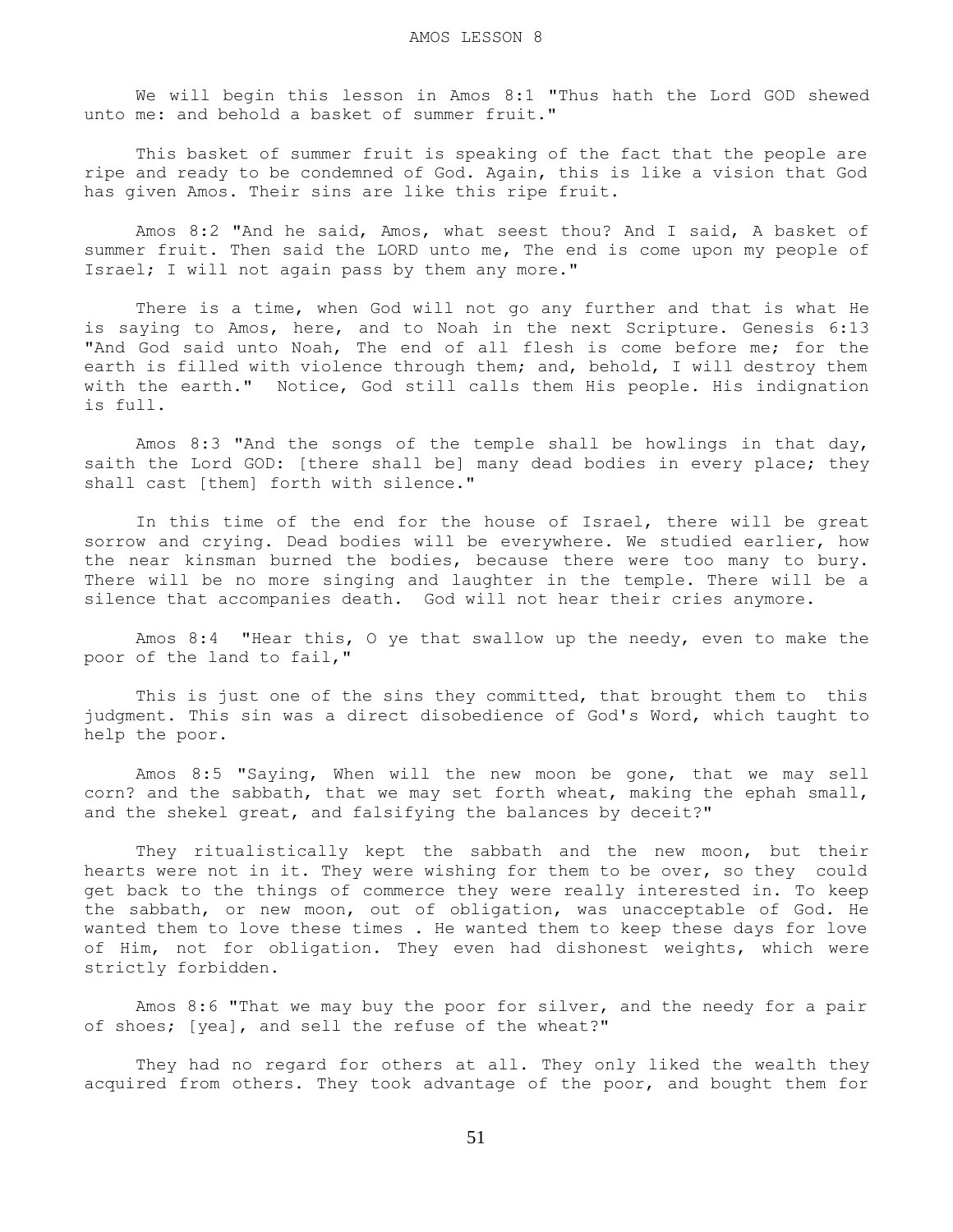silver and a pair of shoes. They sold the extra wheat, instead of feeding the hungry.

 Amos 8:7 "The LORD hath sworn by the excellency of Jacob, Surely I will never forget any of their works."

 Such total disregard for the covenant God had made with Jacob, will ruin the structure of their relationship with God. God had never overlooked any of their work.

 Amos 8:8 "Shall not the land tremble for this, and every one mourn that dwelleth therein? and it shall rise up wholly as a flood; and it shall be cast out and drowned, as [by] the flood of Egypt."

 God had promised to bless them, if they kept His commandments. He, also, told them He would curse them, if they did not keep His commandments. The whole land should tremble in fear of the curse of God. They know they have not kept God's commandments. There will be an earthquake, when the Lord comes against them in judgment, and the land will truly tremble. The whole land will be covered with the judgment, as the sea rises in a flood.

 Amos 8:9 "And it shall come to pass in that day, saith the Lord GOD, that I will cause the sun to go down at noon, and I will darken the earth in the clear day:"

 This speaks of the time, when the sun will not give its light. This, also, speaks of a time of great calamity coming upon the people. It is a time, when they will no longer have the Light of God. This very thing happened at the crucifixion of Jesus. It was dark for three hours in the middle of the day. This removing of the light, here, is a judgment against these people.

 Amos 8:10 "And I will turn your feasts into mourning, and all your songs into lamentation; and I will bring up sackcloth upon all loins, and baldness upon every head; and I will make it as the mourning of an only [son], and the end thereof as a bitter day."

 A "lamentation" is like the mourning that goes on at a funeral. This will be the death of Israel. This will be the saddest day of their lives, because they have no God to call upon. He has removed Himself from them. "Sackcloth and baldness" had to do with great mourning. Baldness on a woman indicated she was a harlot. The whole country, who had been the wife of God, are now harlots. They had committed spiritual adultery by worshipping false gods. The bitterness of this day of judgment will live on.

 Amos 8:11 "Behold, the days come, saith the Lord GOD, that I will send a famine in the land, not a famine of bread, nor a thirst for water, but of hearing the words of the LORD:"

 There will be no more prophets bringing them Words from God. They would long to hear from God, but He will not send them His Word. In our nation today, there is a famine of the True Word of God. The Word that we get is watered down and compromised, to the extent that it is hardly recognizable. As many prophecies, this is for their day and our day, as well. There must be people of God who are willing to speak the Word of God at any cost, if our land is to be saved.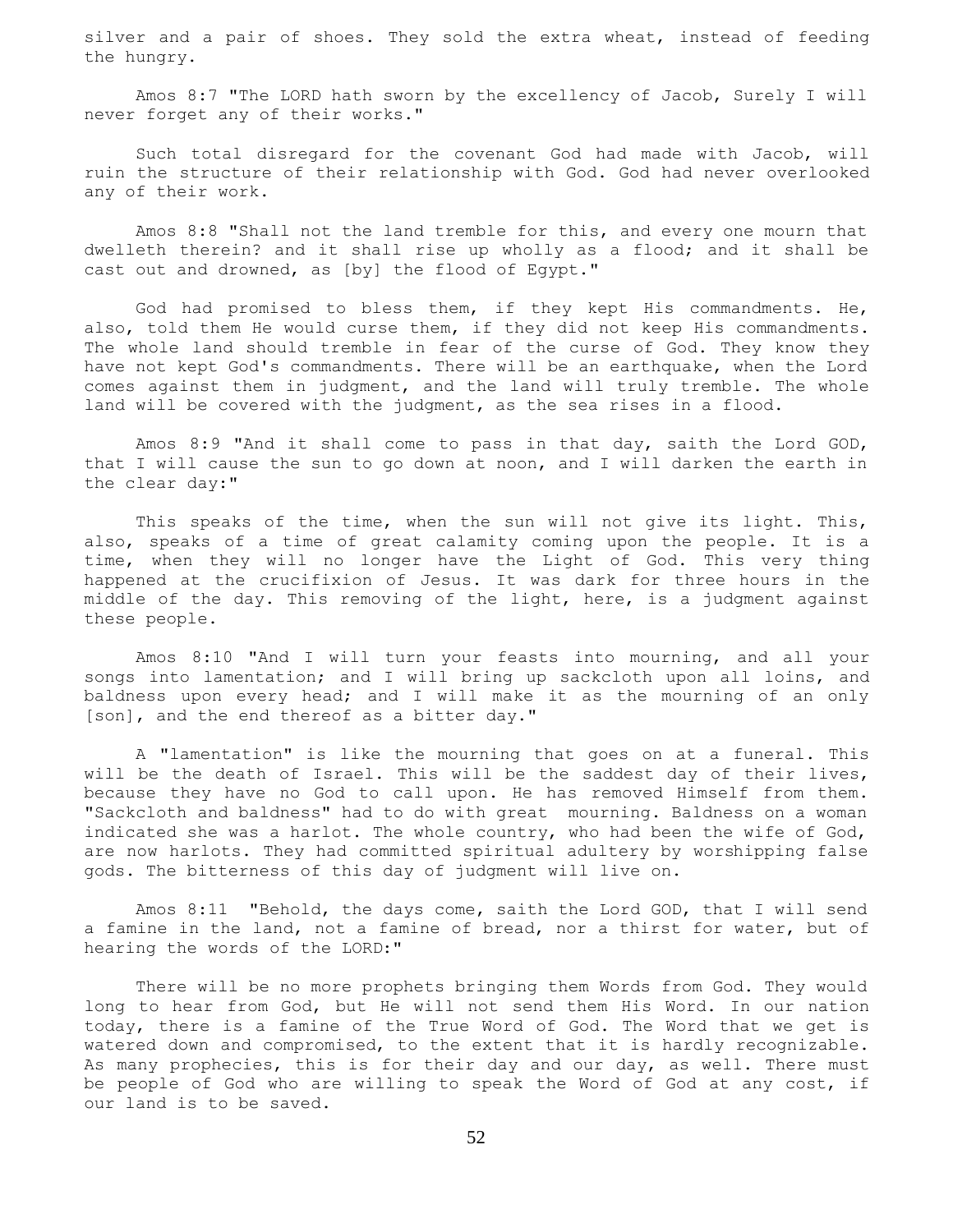Amos 8:12 "And they shall wander from sea to sea, and from the north even to the east, they shall run to and fro to seek the word of the LORD, and shall not find [it]."

 The following Scripture reminds me of this. II Timothy 3:7 "Ever learning, and never able to come to the knowledge of the truth." This is spoken of as the last days. The only truth is found in God's Word and is understood by the Holy Spirit of God teaching us the meaning of that Word. Jesus Christ is the Word of God. He cautioned us not to go looking for Him. He will appear in the eastern sky. Read His Word {Bible} every day, and pray the Holy Spirit will reveal its meaning to you. Hide His Word away in your heart, then nothing can take it away from you.

 Amos 8:13 "In that day shall the fair virgins and young men faint for thirst."

 This is a physical and a spiritual thirst. Matthew 5:6 "Blessed [are] they which do hunger and thirst after righteousness: for they shall be filled." Look, with me, at what Jesus said about this. John 4:14 "But whosoever drinketh of the water that I shall give him shall never thirst; but the water that I shall give him shall be in him a well of water springing up into everlasting life."

 Amos 8:14 "They that swear by the sin of Samaria, and say, Thy god, O Dan, liveth; and, The manner of Beer-sheba liveth; even they shall fall, and never rise up again."

 This is speaking of those false gods they worshipped. Those who persist in following false gods, will die in their sins. This is primarily speaking of that golden calf at Samaria they worshipped. There was another false god erected at Dan, and it is included in this damnation. The road from Dan to Beersheba was a 140 miles long. It seemed, the way to this false god was evil. God has judged them guilty, and will not allow them to rise again.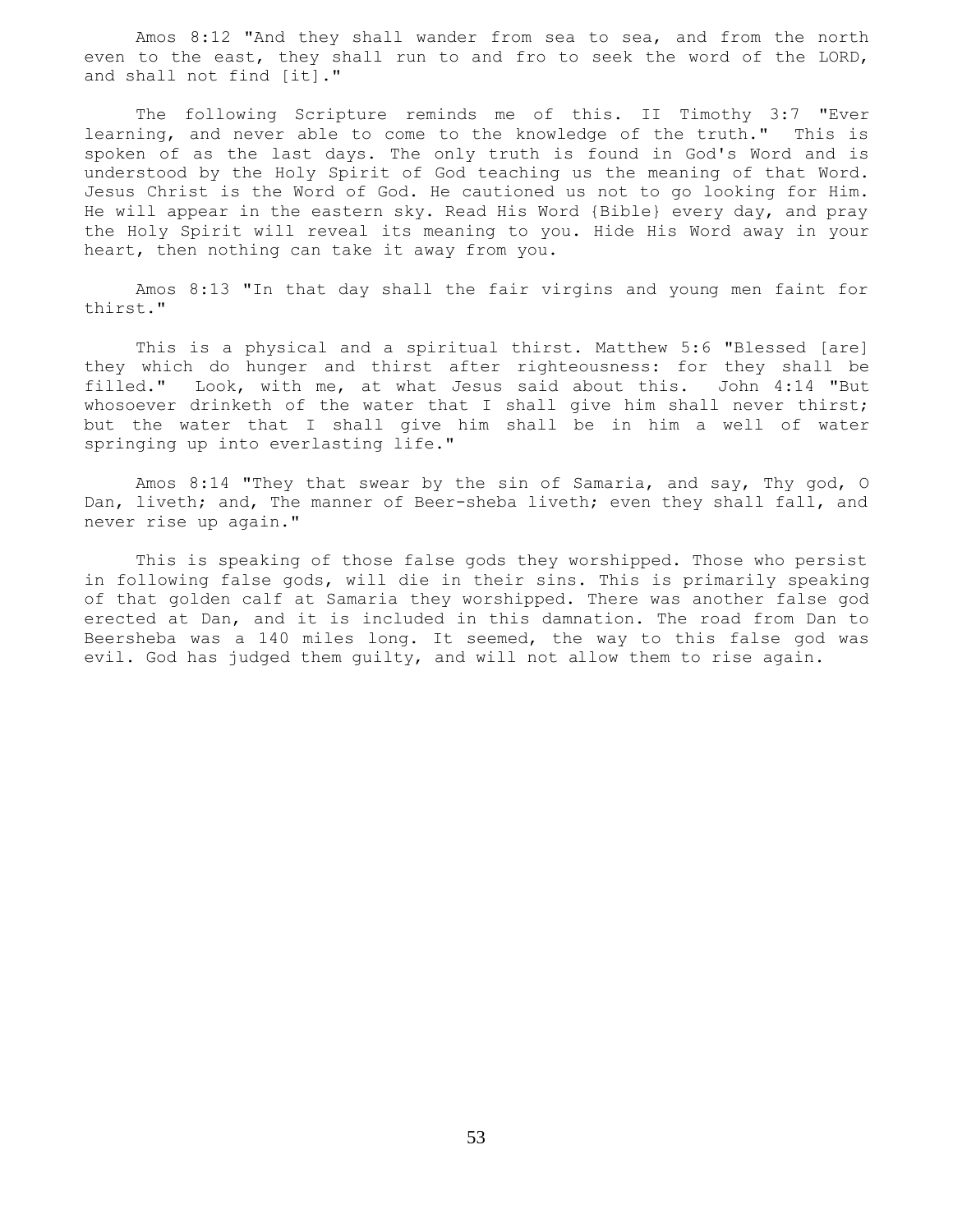## Amos 8 Questions

1. What did the Lord show Amos in verse 1? 2. What is this speaking of? 3. Quote Genesis chapter 6 verse 13. 4. The songs of the temple shall be 5. Why had the near kinsman burned the bodies, instead of burying them? 6. What was their sin in verse 4? 7. The \_\_\_\_\_\_\_\_\_\_\_\_\_\_\_\_\_ kept the new moon and the sabbath. 8. Why were they wishing for them to be over? 9. God wanted them to keep these days for love of Him, not from  $\mathcal{L}_\text{max}$  and  $\mathcal{L}_\text{max}$  and  $\mathcal{L}_\text{max}$ 10. They even had \_\_\_\_\_\_\_\_\_\_\_ weights. 11. They bought the poor for 12. What did they do with the extra wheat? 13. The LORD hath sworn by the excellency of . 14. What was meant by the land trembling? 15. What is compared to the sea, that rises over the land? 16. The sun will go down at 17. What two things is this speaking of? 18. I will turn your feasts into 19. What is a "lamentation"? 20. "Sackcloth and baldness" symbolize what? 21. Baldness on a woman indicated what? 22. How had they committed spiritual adultery? 23. What was the famine in verse 11?<br>24. There is a famine of the **22. There is a famine of God in our land today.** 25. What must happen, if our land is to be saved? 26. Quote 2 Timothy chapter 3 verse 7. 27. Where is the only Truth found? 28. How can you avoid having the Word of God taken away from you? 29. What type of thirst is verse 13 speaking of? 30. Quote John chapter 4 verse 14. 31. What is verse 14 primarily speaking of? 32. Where was another false god erected? 33. How long was the road from Dan to Beersheba?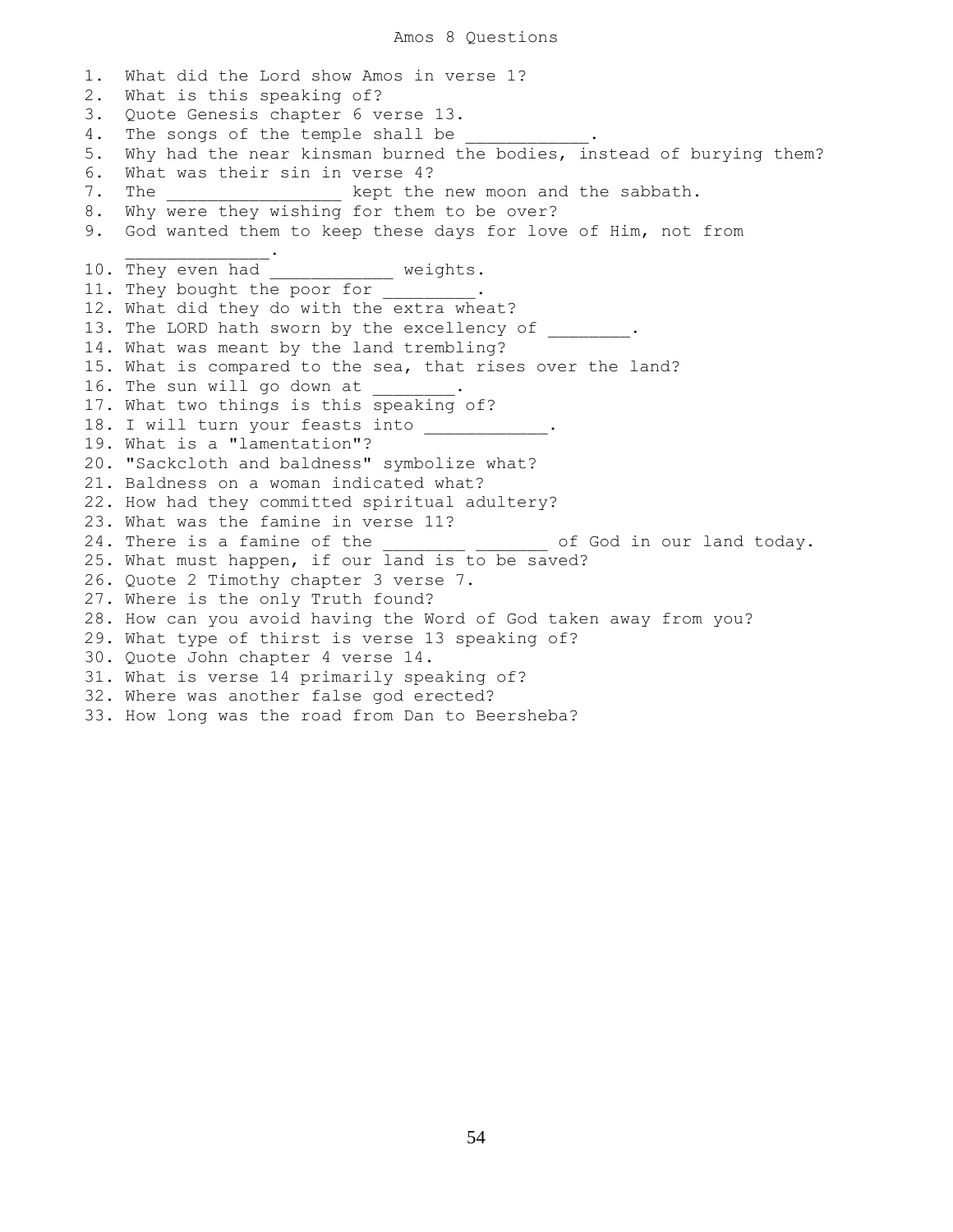We will begin this lesson in Amos 9:1 "I saw the Lord standing upon the altar: and he said, Smite the lintel of the door, that the posts may shake: and cut them in the head, all of them; and I will slay the last of them with the sword: he that fleeth of them shall not flee away, and he that escapeth of them shall not be delivered."

 Now, Amos sees the destruction coming on Israel. The altar had been a place of forgiveness. The standing on the altar, here, shows He has risen in judgment against these people. This striking of the lentel is as if God has smitten the temple, so that it did shake. God has broken off fellowship with these people. Cutting them in the head shows they are no longer in communion with their God. God will slay them with the sword. Someone else may strike the blow, but it is truly from God. They can run, if they want to, but they will not escape the judgment of God.

 Amos 9:2 "Though they dig into hell, thence shall mine hand take them; though they climb up to heaven, thence will I bring them down:"

This just goes to the extreme, showing there is no place far enough away that they can be delivered from the wrath of God. Luke 10:15 "And thou, Capernaum, which art exalted to heaven, shalt be thrust down to hell." Luke 10:18 "And he said unto them, I beheld Satan as lightning fall from heaven."

 Amos 9:3 "And though they hide themselves in the top of Carmel, I will search and take them out thence; and though they be hid from my sight in the bottom of the sea, thence will I command the serpent, and he shall bite them:"

 Even the serpent is at the command of God. When God commands him to bite someone, he is compelled to do it. There were woods and thickets on Carmel, but they could not go deep enough into the woods to get away from God. Be sure, He will find you.

 Amos 9:4 "And though they go into captivity before their enemies, thence will I command the sword, and it shall slay them: and I will set mine eyes upon them for evil, and not for good."

 Their captivity is not a safe haven either. God will see that the sword of the enemy comes and brings judgment upon them. God is, now, not looking for good in them. Their sin blots out any good they might do.

 Amos 9:5 "And the Lord GOD of hosts [is] he that toucheth the land, and it shall melt, and all that dwell therein shall mourn: and it shall rise up wholly like a flood; and shall be drowned, as [by] the flood of Egypt."

 God is all powerful. He can send fire so hot it would actually melt the earth. He can, also, send a flood that would drown everyone. God is in control of all of nature. The earth shakes at His command. The wind blows at His command. God is omnipotent. He is all power.

 Amos 9:6 "[It is] he that buildeth his stories in the heaven, and hath founded his troop in the earth; he that calleth for the waters of the sea, and poureth them out upon the face of the earth: The LORD [is] his name."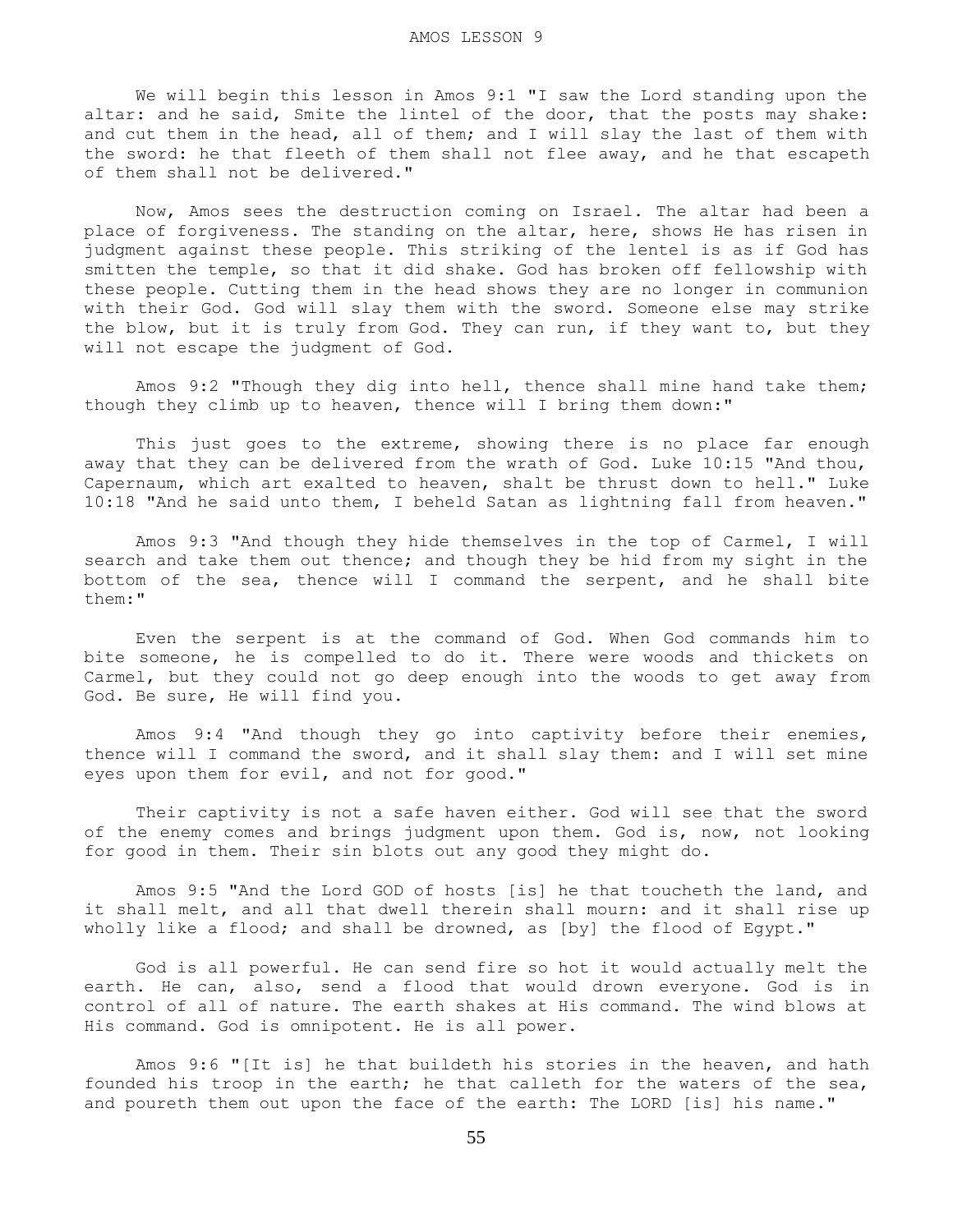We know that Paul went to the third heaven. This indicates there are stories, like in a hotel, in the heavens. We read in an earlier Prophetic book of the holy place having chambers. We do not know what heaven is really like, because we have not been there. Look, with me, at the following Scripture about heaven. John 14:2 "In my Father's house are many mansions: if [it were] not [so], I would have told you. I go to prepare a place for you." It was God who created the heavens and the earth. During the Noah flood, not only did it rain from above, but the water came up from beneath, as well. God can do with His creation whatever He chooses. He is God.

 Amos 9:7 "[Are] ye not as children of the Ethiopians unto me, O children of Israel? saith the LORD. Have not I brought up Israel out of the land of Egypt? and the Philistines from Caphtor, and the Syrians from Kir?"

 Ethiopians are mentioned, here, in connection with them being a heathen nation. The disobedient children {Israel} were no better off, than the heathen. God would punish them, as if they were not His own. God had brought Israel out of Egypt, and made covenant with them, but they did not keep the covenant. The Syrians were saved from the ditch {Kir}. The Philistines from Caphtor are, probably, speaking of the Phoenicians. The important lesson in this, is God's children would be punished the same as the heathen world, if they broke covenant with God.

 Amos 9:8 "Behold, the eyes of the Lord GOD [are] upon the sinful kingdom, and I will destroy it from off the face of the earth; saving that I will not utterly destroy the house of Jacob, saith the LORD."

 After the Assyrians took them, the ten tribes of Israel were never a kingdom as such, even unto this day. God kept a remnant of thepeople, however. He would never utterly destroy His family. They havebeen scattered among the other nations, but they are still His. Thehouse of Jacob includes the two tribes of Benjamin and Judah, as well.

 Amos 9:9 "For, lo, I will command, and I will sift the house of Israel among all nations, like as [corn] is sifted in a sieve, yet shall not the least grain fall upon the earth."

 Now, we see they were dispersed into many nations. They have really never come back together even yet. They will be persecuted, but will live. Some will cling to the Lord, no matter how many trials they face. My personal belief is, that many of them receive the Lord Jesus Christ as Saviour.

 Amos 9:10 "All the sinners of my people shall die by the sword, which say, The evil shall not overtake nor prevent us."

Those who do not repent and renounce their false gods will die.

 Amos 9:11 "In that day will I raise up the tabernacle of David that is fallen, and close up the breaches thereof; and I will raise up his ruins, and I will build it as in the days of old:"

 The church of the living God is open to Jew and Gentile. All who accept Jesus as their Saviour, shall be saved. The tabernacle of David that is raised, is the church of the Lord Jesus Christ, who will reign as King forever. God brings their redemption through the shed blood of Jesus Christ.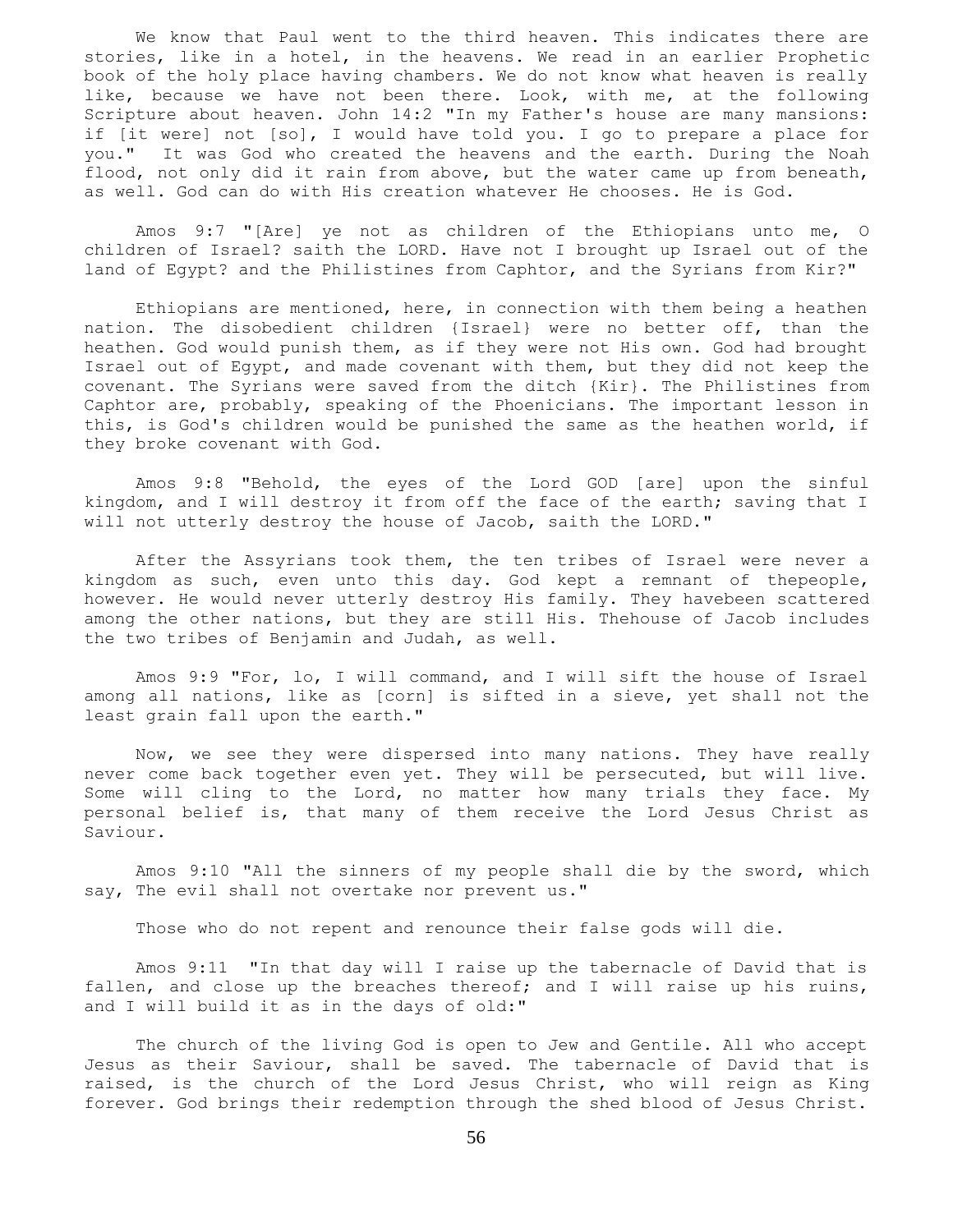God provides their redemption. It is a free gift of grace offered to all. All who will accept it, shall be saved. A gift becomes real to us, when we accept it. God restores His kingdom. Jesus gave His body on the cross at Calvary for whosoever will receive Him.

 Amos 9:12 "That they may possess the remnant of Edom, and of all the heathen, which are called by my name, saith the LORD that doeth this."

 The heathen that are called by His name are the Christians. Luke 1:32 "He shall be great, and shall be called the Son of the Highest: and the Lord God shall give unto him the throne of his father David:" Colossians 3:11 "Where there is neither Greek nor Jew, circumcision nor uncircumcision, Barbarian, Scythian, bond [nor] free: but Christ [is] all, and in all."

 Amos 9:13 "Behold, the days come, saith the LORD, that the plowman shall overtake the reaper, and the treader of grapes him that soweth seed; and the mountains shall drop sweet wine, and all the hills shall melt."

 This speaks of a time when the curse is off of the land, and one crop is not fully eaten, until another crop is ready to be picked. There will be an abundance of food in that day. No one will be in want. When Jesus sets up His kingdom here on this earth, there will be no need at all. Everyone will have all their needs taken care of. This will be that sabbath of rest for the believers in Christ.

 Amos 9:14 "And I will bring again the captivity of my people of Israel, and they shall build the waste cities, and inhabit [them]; and they shall plant vineyards, and drink the wine thereof; they shall also make gardens, and eat the fruit of them."

 This is actually taking place in the land of Israel today on a small scale. This will become more and more productive, when the Lord Jesus comes back and reigns as King of kings and Lord of lords. Old Satan, and all of his problems, will be locked away for a thousand years. There will be no negative influence in the earth during that time.

 Amos 9:15 "And I will plant them upon their land, and they shall no more be pulled up out of their land which I have given them, saith the LORD thy God."

 Their promise of eternal inheritance of the promised land will be fulfilled. God will not allow them to ever be overrun again. This was ever true of the literal Israel, but it will be true of spiritual Israel. All of those who believe in the Lord Jesus Christ make up spiritual Israel. God said it, it is so. Romans 11:26 "And so all Israel shall be saved: as it is written, There shall come out of Sion the Deliverer, and shall turn away ungodliness from Jacob:" Romans 11:27 "For this [is] my covenant unto them, when I shall take away their sins." Galatians 3:29 "And if ye [be] Christ's, then are ye Abraham's seed, and heirs according to the promise."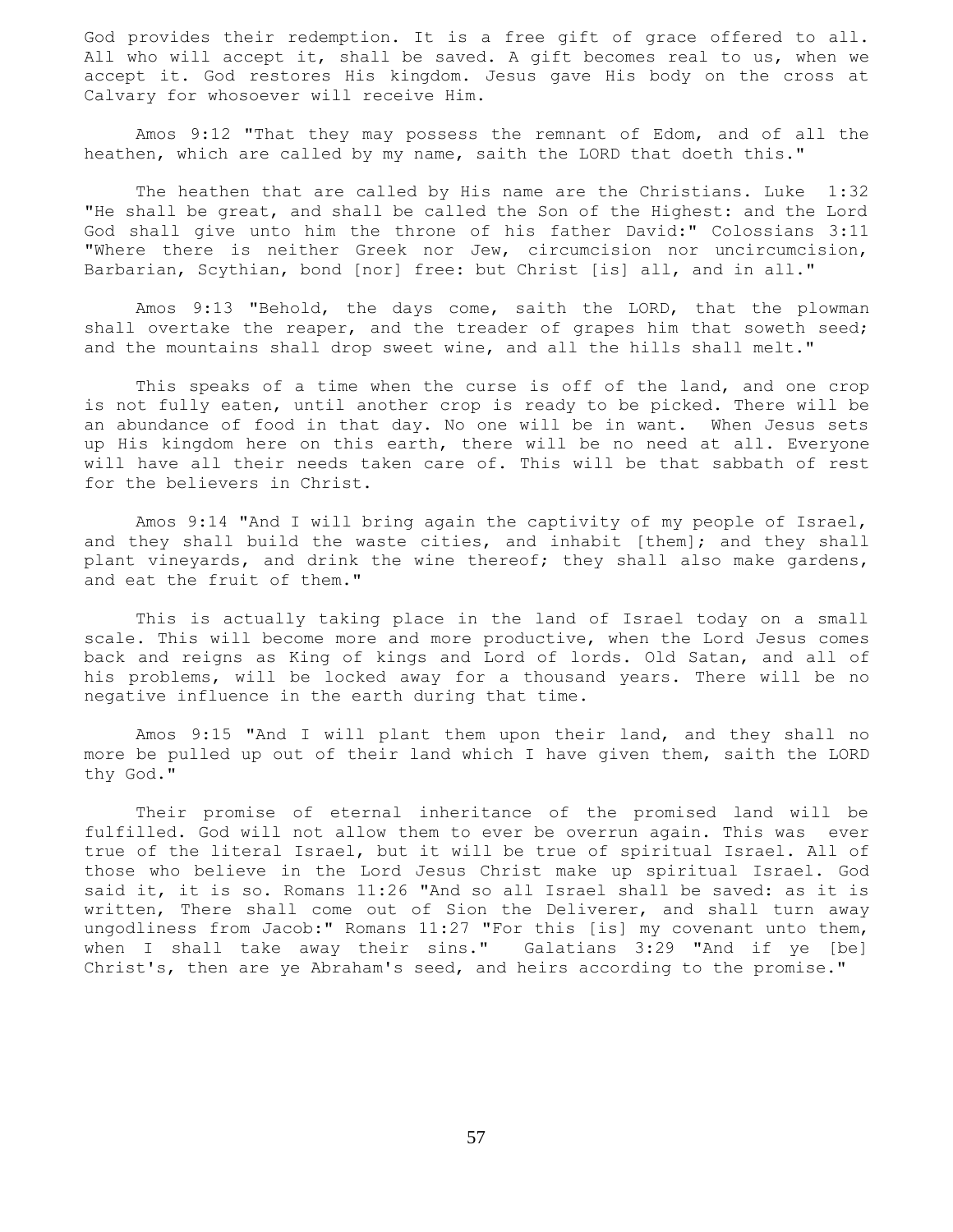1. I saw the Lord \_\_\_\_\_\_\_\_\_\_ upon the altar. 2. What causes the posts to shake? 3. What is He showing Amos in verse 1? 4. How can they escape the judgment of God? 5. What does verse 2 mean about heaven and hell? 6. Quote Luke chapter 10 verse 15. 7. Quote Luke chapter 10 verse 18. 8. What unusual thing does God punish those in the sea with? 9. There were  $\qquad \qquad \text{and} \qquad \qquad \text{on } \text{Carmel.}$ 10. Their captivity is not a safe \_\_\_\_\_\_\_\_ either. 11. When God touches the land, it \_\_\_\_\_\_\_\_. 12. God is omnipotent, all \_\_\_\_\_\_\_\_\_\_\_\_. 13. We know that Paul went to the \_\_\_\_\_\_\_\_ heaven. 14. Quote John chapter 14 verse 2. 15. Where did the water come from in the flood of Noah? 16. Why are the Ethiopians specifically mentioned? 17. The disobedient children {Israel} were no better off than the  $\overline{\phantom{a}}$  ,  $\overline{\phantom{a}}$  ,  $\overline{\phantom{a}}$  ,  $\overline{\phantom{a}}$  ,  $\overline{\phantom{a}}$  ,  $\overline{\phantom{a}}$  ,  $\overline{\phantom{a}}$  ,  $\overline{\phantom{a}}$  ,  $\overline{\phantom{a}}$  ,  $\overline{\phantom{a}}$  ,  $\overline{\phantom{a}}$  ,  $\overline{\phantom{a}}$  ,  $\overline{\phantom{a}}$  ,  $\overline{\phantom{a}}$  ,  $\overline{\phantom{a}}$  ,  $\overline{\phantom{a}}$ 18. What is the important lesson in verse 7? 19. What will happen to the sinful kingdom? 20. Does this mean that every Israelite will die? 21. Where have they been? 22. Who does the house of Jacob include? 23. They were **we** into many nations. 24. All the sinners of my people shall die by the 25. The church of the living God is open to \_\_\_\_\_\_ and \_\_\_\_\_\_\_\_\_\_\_. 26. What saves everyone who will accept it? 27. The heathen that are called by His name are \_\_\_\_\_\_\_\_\_\_\_\_. 28. Quote Luke chapter 1 verse 32. 29. Quote Colossians chapter 3 verse 11. What is meant in verse 13? 30. Where will Satan be during the reign of Jesus? 31. Quote Romans chapter 11 verse 26. 32. If ye be Christ's, then are ye \_\_\_\_\_\_\_\_\_\_\_\_\_\_\_ seed, and heirs according to the promise.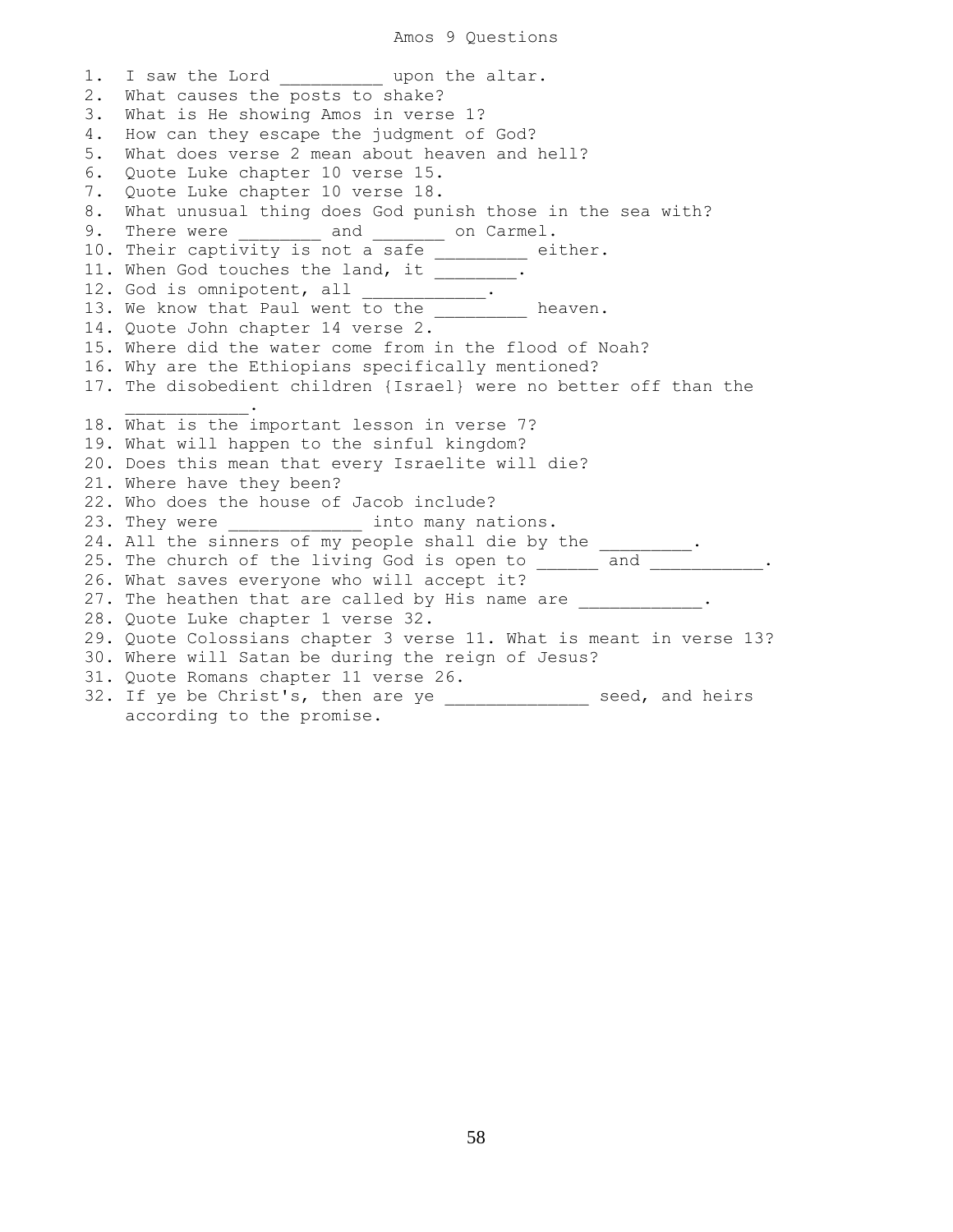Obadiah is the shortest book in the Old Testament. It is primarily speaking of the condemnation and destruction of Edom from God. The prophet Obadiah was the penman. The name "Obadiah" meansservant of Yahweh. It was penned about 586 B.C. The Herods of the New Testament are of Edomite .<br>heritage. Edom was enemies of Israel, even though they were related by blood. Their hatred for them went back to Esau losing his birth right to Jacob.

 Obadiah 1:1 "The vision of Obadiah. Thus saith the Lord GOD concerning Edom; We have heard a rumour from the LORD, and an ambassador is sent among the heathen, Arise ye, and let us rise up against her in battle."

 The one message that Obadiah was sent to deliver was actually sent to Israel, but was about Edom. Obadiah had a vision from God which revealed this to him. The heathen nations are called to battle against Edom. When God gives someone a vision of this nature, he is compelled to tell it. Notice, "Thus saith the Lord GOD". The words that Obadiah speaks are not his own, but the Words of God in Obadiah's mouth. Edom, in the spiritual sense, is representing the power of the world that are in opposition to true religion. It appears in the vision, that Obadiah actually saw the heathen world summoned to come against Edom.

 Obadiah 1:2 "Behold, I have made thee small among the heathen: thou art greatly despised."

They were physically small, but perhaps, this goes further than that. The world around had observed their bitter hatred for their relatives the Israelites, and especially Judah. They had even sided against Judah when the Babylonians attacked. It seemed, they took every opportunity to do evil to Israel.

 Obadiah 1:3 "The pride of thine heart hath deceived thee, thou that dwellest in the clefts of the rock, whose habitation [is] high; that saith in his heart, Who shall bring me down to the ground?"

 Their pride went back to their belief, that the birthright was theirs through Esau. They forgot that Esau had no regard for his birthright, and sold it to his brother Jacob for a bowl of soup. They were deceived with their hatred. They dwelled in the mountains where they thought they were safe from the enemy. The word that "clefts" was translated from means refuge. They arrogantly thought they were impossible to defeat. They had forgotten the power of Almighty God. No one can defend against a judgment of God.

 Obadiah 1:4 "Though thou exalt [thyself] as the eagle, and though thou set thy nest among the stars, thence will I bring thee down, saith the LORD."

 An eagle makes his nest in the highest place he can find. There is no place so high, that God cannot bring it down. Even the eagle's nest can be reached, if it is God who wants it.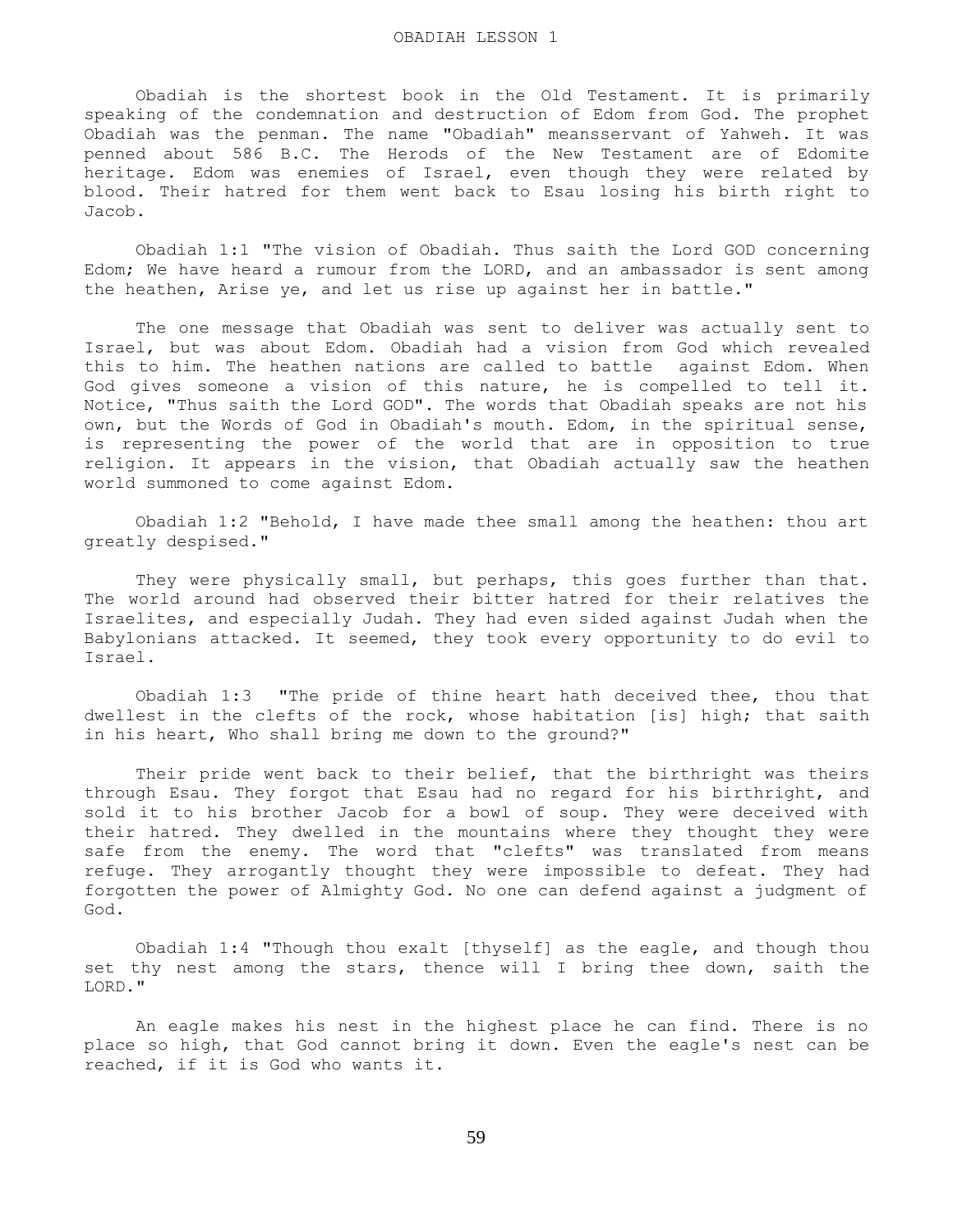Obadiah 1:5 "If thieves came to thee, if robbers by night, (how art thou cut off!) would they not have stolen till they had enough? If the grapegatherers came to thee, would they not leave [some] grapes?"

 In this verse, Obadiah is showing that in a raid, the robbers do not take everything. They just take what they want and run. When grasshoppers come on the crop, it is the same thing. They do not destroy the root of the plant, just the vegetation on top. They would even leave some grapes on the vine, if it were just a plague of grasshoppers. This is given to contrast the greatness of the destruction that will come on Edom, as a judgment of God.

 Obadiah 1:6 "How are [the things] of Esau searched out! [how] are his hidden things sought up!"

 The natural enemy might not find the secret places, where Esau had hidden things, but God is aware of all those secret places.

 Obadiah 1:7 "All the men of thy confederacy have brought thee [even] to the border: the men that were at peace with thee have deceived thee, [and] prevailed against thee; [they that eat] thy bread have laid a wound under thee: [there is] none understanding in him."

 The people, who Edom thought to be their friends, will, now, be their enemies. Edom was a treacherous country itself and it would reap that same treachery. The allies, spoken of here, are probably countries like Moab and Ammon. The Ammonites and the Moabites were very evil themselves.

 Obadiah 1:8 "Shall I not in that day, saith the LORD, even destroy the wise [men] out of Edom, and understanding out of the mount of Esau?"

 Wisdom is a gift from God. It is God who destroys the wise in Edom. Their counsel is of no use anymore. When God removes their wisdom, they make terrible decisions. This judgment is spoken of God.

 Obadiah 1:9 "And thy mighty [men], O Teman, shall be dismayed, to the end that every one of the mount of Esau may be cut off by slaughter."

 Teman was the southern part of Idumea {Edom}. One of Job's friends was a Temanite. Generally speaking, the men of Teman would have stopped the attacking army, before it got to the mountain stronghold. Nothing will stop this destroying army, that the Lord sends against Edom. They will be slaughtered.

 Obadiah 1:10 "For [thy] violence against thy brother Jacob shame shall cover thee, and thou shalt be cut off for ever."

 The bitter feelings of Edom went back to Esau's hate for his brother Jacob. They had even refused the Israelites passage through their land into the promised land. They even sided in with Babylon against Judah. They were eager to destroy their relative Judah, anytime they could. God did not look kindly upon them for this hatred. After this battle, Edom, as a nation, fades from history and is heard from no more.

 Obadiah 1:11 "In the day that thou stoodest on the other side, in the day that the strangers carried away captive his forces, and foreigners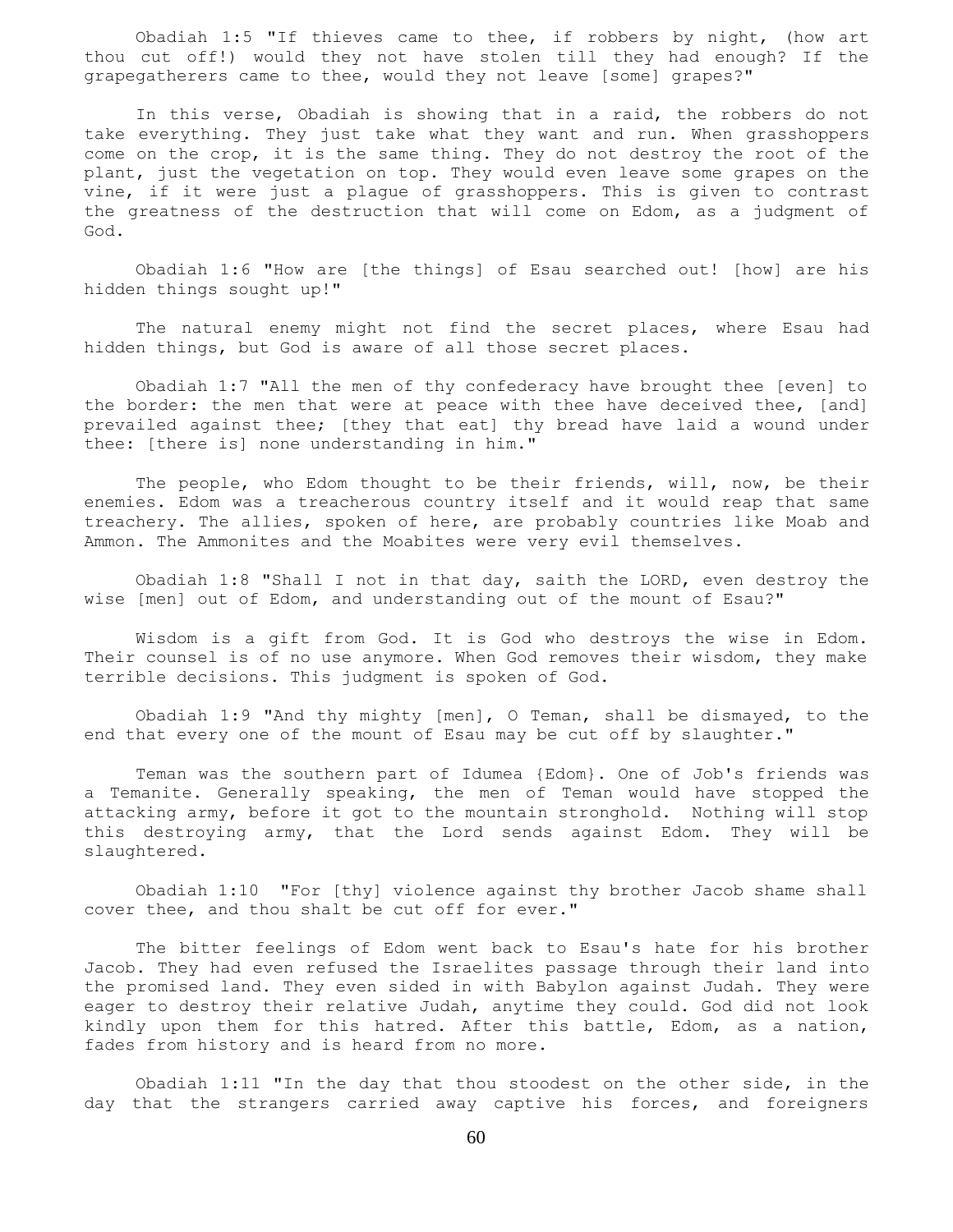entered into his gates, and cast lots upon Jerusalem, even thou [wast] as one of them."

 This, again, is speaking of their joining in with Babylon to destroy Judah.

 Obadiah 1:12 "But thou shouldest not have looked on the day of thy brother in the day that he became a stranger; neither shouldest thou have rejoiced over the children of Judah in the day of their destruction; neither shouldest thou have spoken proudly in the day of distress."

 They should have mourned over the problems that Judah had, instead of being glad. Matthew 5:22 "But I say unto you, That whosoever is angry with his brother without a cause shall be in danger of the judgment: and whosoever shall say to his brother, Raca, shall be in danger of the council: but whosoever shall say, Thou fool, shall be in danger of hell fire." God will not overlook their hatred against Judah.

 Obadiah 1:13 "Thou shouldest not have entered into the gate of my people in the day of their calamity; yea, thou shouldest not have looked on their affliction in the day of their calamity, nor have laid [hands] on their substance in the day of their calamity;"

 Not only had they gone in, after Babylon destroyed Jerusalem and Judah, but they actually took things belonging to Judah home with them. They looted Jerusalem and Judah.

 Obadiah 1:14 "Neither shouldest thou have stood in the crossway, to cut off those of his that did escape; neither shouldest thou have delivered up those of his that did remain in the day of distress."

 They lay in wait for those of Judah and Jerusalem, who were fleeing to safety. They did not help them, as a near relative should have done. They actually turned them back to their Babylonians.

 Obadiah 1:15 "For the day of the LORD [is] near upon all the heathen: as thou hast done, it shall be done unto thee: thy reward shall return upon thine own head."

 Since they sided in with the heathen nations to destroy Judah and Jerusalem, they will suffer the same punishment as the heathen nations. They deserve their destruction God has spoken upon them.

 Obadiah 1:16 "For as ye have drunk upon my holy mountain, [so] shall all the heathen drink continually, yea, they shall drink, and they shall swallow down, and they shall be as though they had not been."

 These heathen nations, they had sided with against God's people, are the very ones God will send to destroy them. They had drunk on God's holy mountain in Jerusalem. Now, God will send destruction to them. They drink of the cup of the wrath of God, and are destroyed.

 Obadiah 1:17 "But upon mount Zion shall be deliverance, and there shall be holiness; and the house of Jacob shall possess their possessions."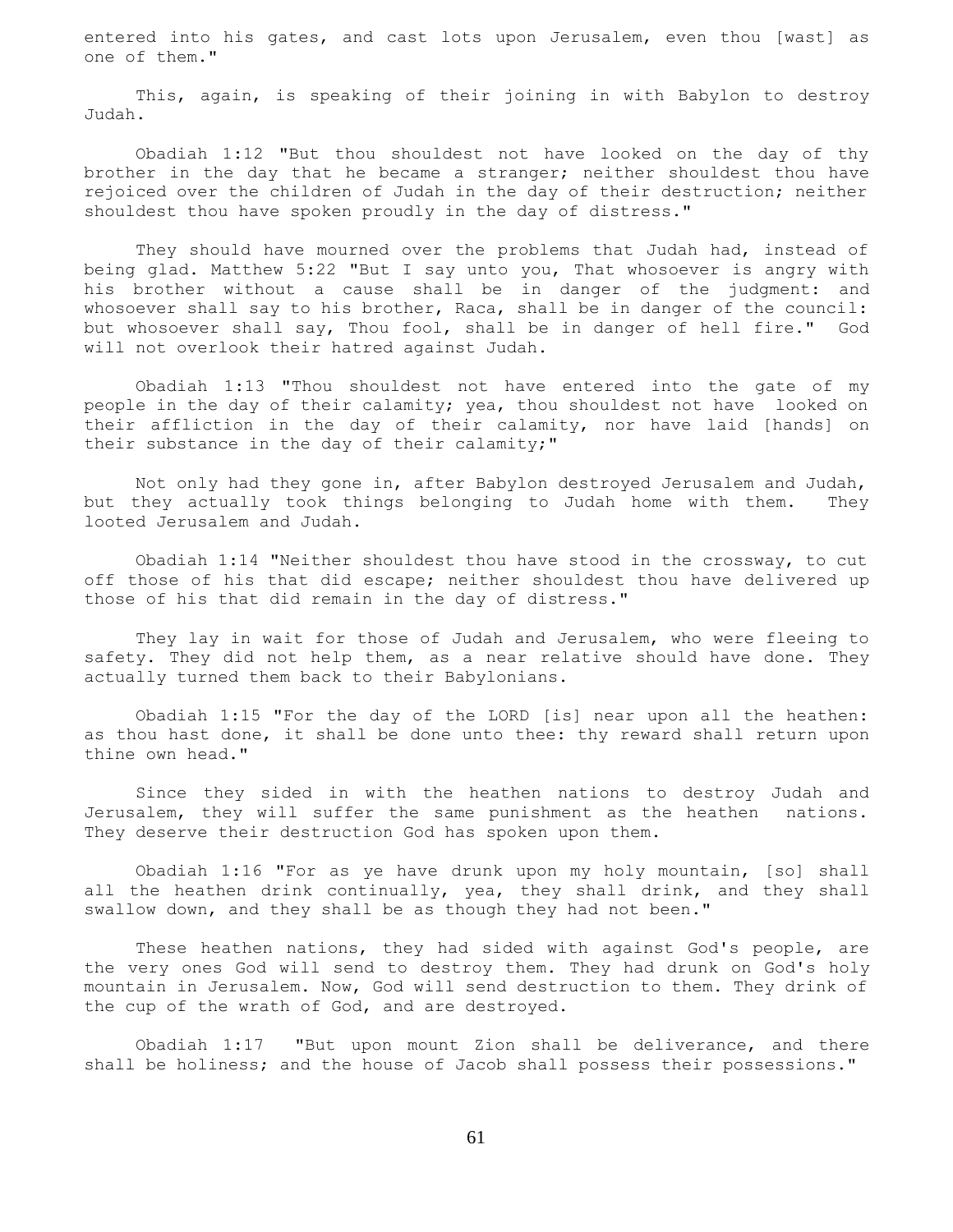This is a complete change from the message against Edom. This speaks of restoration to God's people. Israel shall come home to Jerusalem and the holy mountain of Zion. Zion, also, speaks of the church, spiritually. This speaks of a spiritual restoration through Jesus Christ, which comes from God's holy mountain. Deliverance comes through the shed blood of Jesus Christ.

 Obadiah 1:18 "And the house of Jacob shall be a fire, and the house of Joseph a flame, and the house of Esau for stubble, and they shall kindle in them, and devour them; and there shall not be [any] remaining of the house of Esau; for the LORD hath spoken [it]."

 In a spiritual sense, the house of Esau speaks of the world who is opposed to God and His people. The fire of the house of Jacob is speaking of Israel being full of the fire of God. When the house of Joseph is spoken of together with the house of Jacob, I believe it is speaking of physical Israel {Jews} and spiritual Israel {Christians}. This fire of God will destroy the enemy of God. God, Himself, destroys the enemy of His people.

 Obadiah 1:19 "And [they of] the south shall possess the mount of Esau; and [they of] the plain the Philistines: and they shall possess the fields of Ephraim, and the fields of Samaria: and Benjamin [shall possess] Gilead."

 This is speaking of the land of Edom {Idumea} being turned over to Judah for a possession. The land of Ephraim will be possessed by the Judeans. Benjamin will possess the other side of the Jordan. This is a reapportioning of the land.

 Obadiah 1:20 "And the captivity of this host of the children of Israel [shall possess] that of the Canaanites, [even] unto Zarephath; and the captivity of Jerusalem, which [is] in Sepharad, shall possess the cities of the south."

 This is speaking of the Ephraimites coming back and possessing the land of Canaan. This is happening in Israel today. God restores His chosen people to their land and to their God.

 Obadiah 1:21 "And saviours shall come up on mount Zion to judge the mount of Esau; and the kingdom shall be the LORD'S."

 Saviours, in the verse above, is from a word that means they that are saved. This speaks of a time when God's children will take over this land. This could be looking into the far future, when Jesus will reign as King of kings, and His followers will reign with Him. This is speaking of that Lion of the tribe of Judah, who will come and reign upon this earth for one thousand years. He will be headquartered in Jerusalem at that time. This is that throne of David, which will be established forever. This is that King of Peace, which rules the whole earth. Our prayer should be, even now, Come quickly Lord Jesus. Thy kingdom come. Thy will be done on earth, as it is in heaven. The One we know as Jesus will be KING of kings and LORD of lords. He will have absolute rule. Philippians 2:10 "That at the name of Jesus every knee should bow, of [things] in heaven, and [things] in earth, and [things] under the earth;" Philippians 2:11 "And [that] every tongue should confess that Jesus Christ [is] Lord, to the glory of God the Father."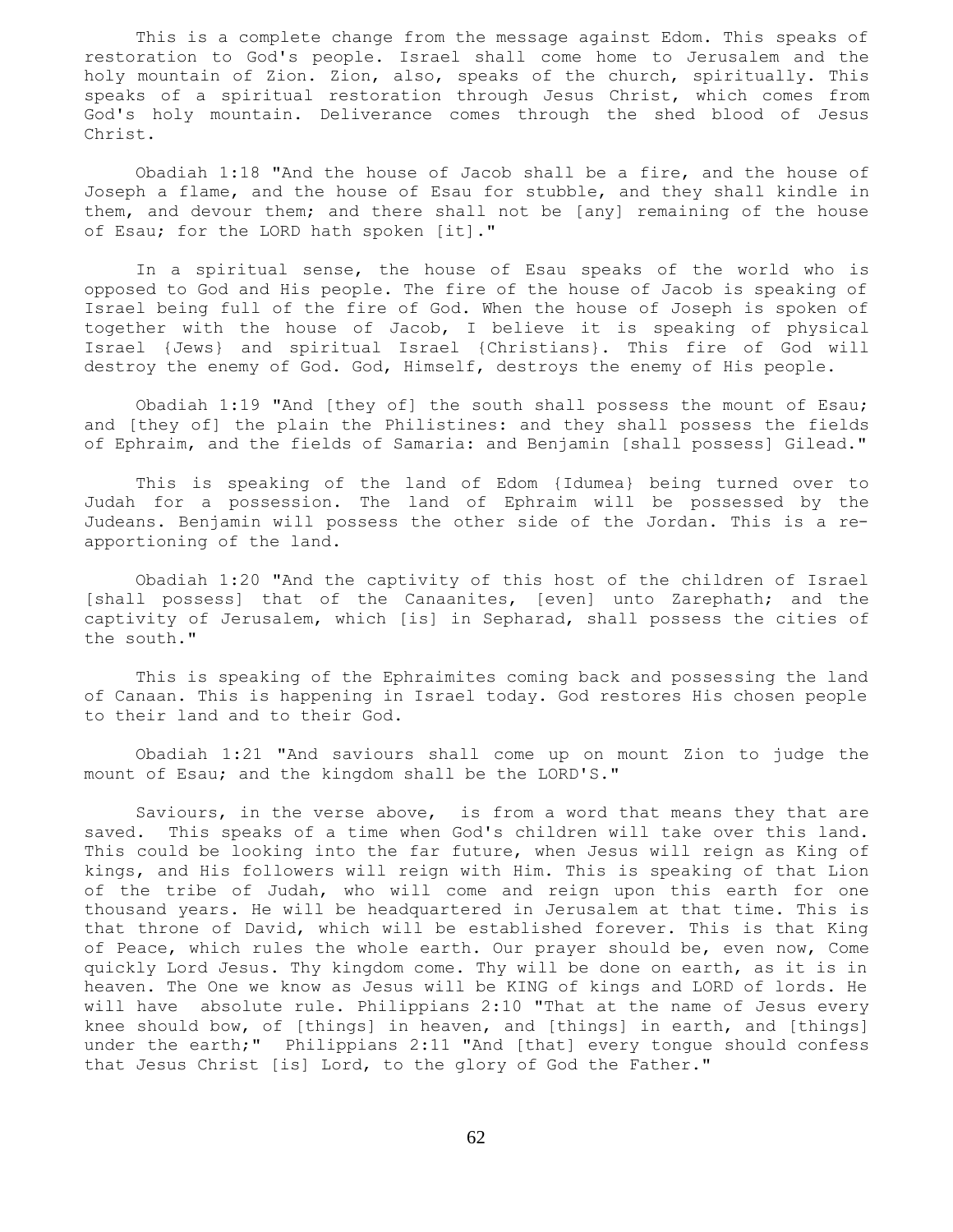1. Obadiah is the book in the Old Testament. 2. What is this book primarily about? 3. Who was the penman? 4. Approximately, when was it penned? 5. The  $\qquad$  in the New Testament were of Edomite heritage? 6. How far back did their hatred of Israel extend? 7. How did Obadiah get the message from God? 8. Who was the message sent to? 9. How do we know this message is from God? 10. Edom, in the spiritual sense, is representing whom? 11. Who would come against Edom? 12. Who had they sided with against Judah? 13. The of thine heart hath deceived thee. 14. What does "clefts" mean? 15. Where does an eagle build his nest? 16. What is verse 5 given in contrast to? 17. Why did Edom not fear the people who came against them? 18. Wisdom is a \_\_\_\_\_\_\_ from God. 19. Where was Teman located? 20. Why will Edom be cut off forever? 21. Quote Matthew chapter 5 verse 22. 22. What had they done, after Babylon took Judah? 23. What had they done to those that fled for safety? 24. Upon mount Zion shall be 25. What is verse 17 speaking of? 26. What is the fire speaking of in verse 18? 27. Who are the saviours in verse 21? 28. How long will Jesus reign upon the earth? 29. Who will reign with Him? 30. Quote Philippians chapter 2 verses 10 and 11.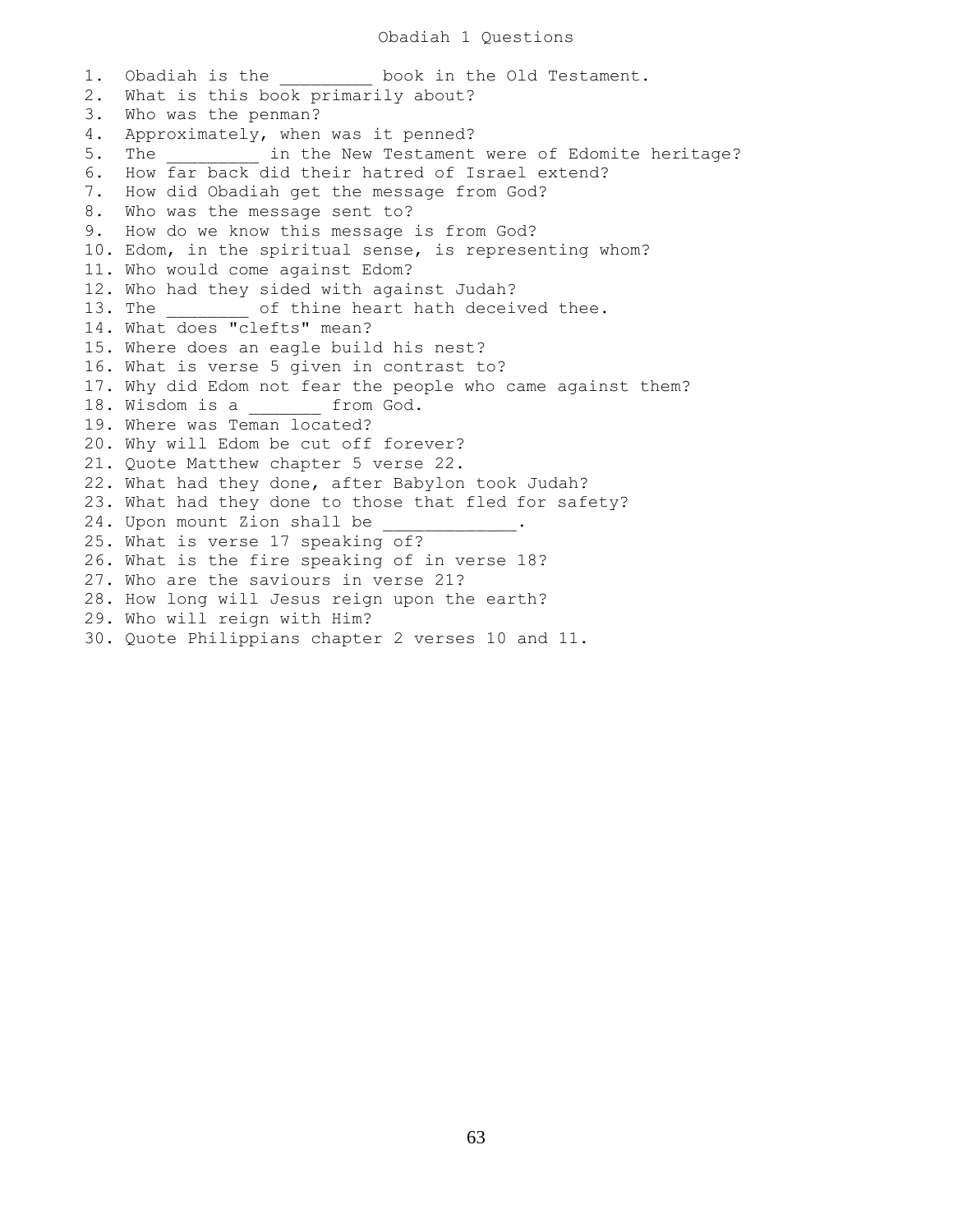The book of Jonah is not prophecy, as the books we have been studying. This is an account of Jonah's call to minister at Nineveh, and his reaction to that call. He really did not want to answer God's call to minister in Nineveh. We find that God has ways of getting him to answer His call. Jonah was from Galilee. He ministered during the reign of Jereboam the second. The name "Jonah" means dove. The lesson we can learn from this is the danger that lies ahead for us, when we do not do the will of God for our lives. We can, also, receive the message, in God's sight all men are worth saving, not just the ones we choose. Jesus said it best in the following Scripture. Mark 16:15 "And he said unto them, Go ye into all the world, and preach the gospel to every creature."

 Jonah 1:1 "Now the word of the LORD came unto Jonah the son of Amittai, saying,"

 Many believe the account of Jonah was not an actual happening, but Jesus mentions it in the New Testament and verifies it. Amittai was of the tribe of Zebulun.

Jonah 1:2 "Arise, go to Nineveh, that great city, and cry against it; for their wickedness is come up before me."

 This is a call of God to Jonah, to go and minister in Nineveh. Nineveh was the capital of Assyria. Nineveh was founded by Nimrod. It is believed the city had well over 100,000 people living there, so it was a large city. This city was not part of the family of Jacob, and was thought of as a Gentile city. Even though they are not from the family of Jacob, God is aware of the evil going on there. This shows us that all the earth actually belongs to God. He is interested in Gentile people, the same as He is the Hebrews. Jonah was to cry against the evil going on in the city.

 Jonah 1:3 "But Jonah rose up to flee unto Tarshish from the presence of the LORD, and went down to Joppa; and he found a ship going to Tarshish: so he paid the fare thereof, and went down into it, to go with them unto Tarshish from the presence of the LORD."

 Jonah wanted nothing to do with these Gentiles, and he fled from God, so he would not have to go. In fact, he went away from Nineveh, instead of toward it. He has turned his back on the call of God. He was sent to the far east, and he fled to the west. He was running from the face of God. He should have known, there was no place far enough to go to get away from God. He booked passage on a ship to get himself away from this call of God. Many of us have run from the call of God. We should pay special attention to this book.

 Jonah 1:4 "But the LORD sent out a great wind into the sea, and there was a mighty tempest in the sea, so that the ship was like to be broken."

 God is in control of the wind and the sea. He controls all natural elements of the earth. God causes the wind to come up so strong, that the ship is about to break up and sink.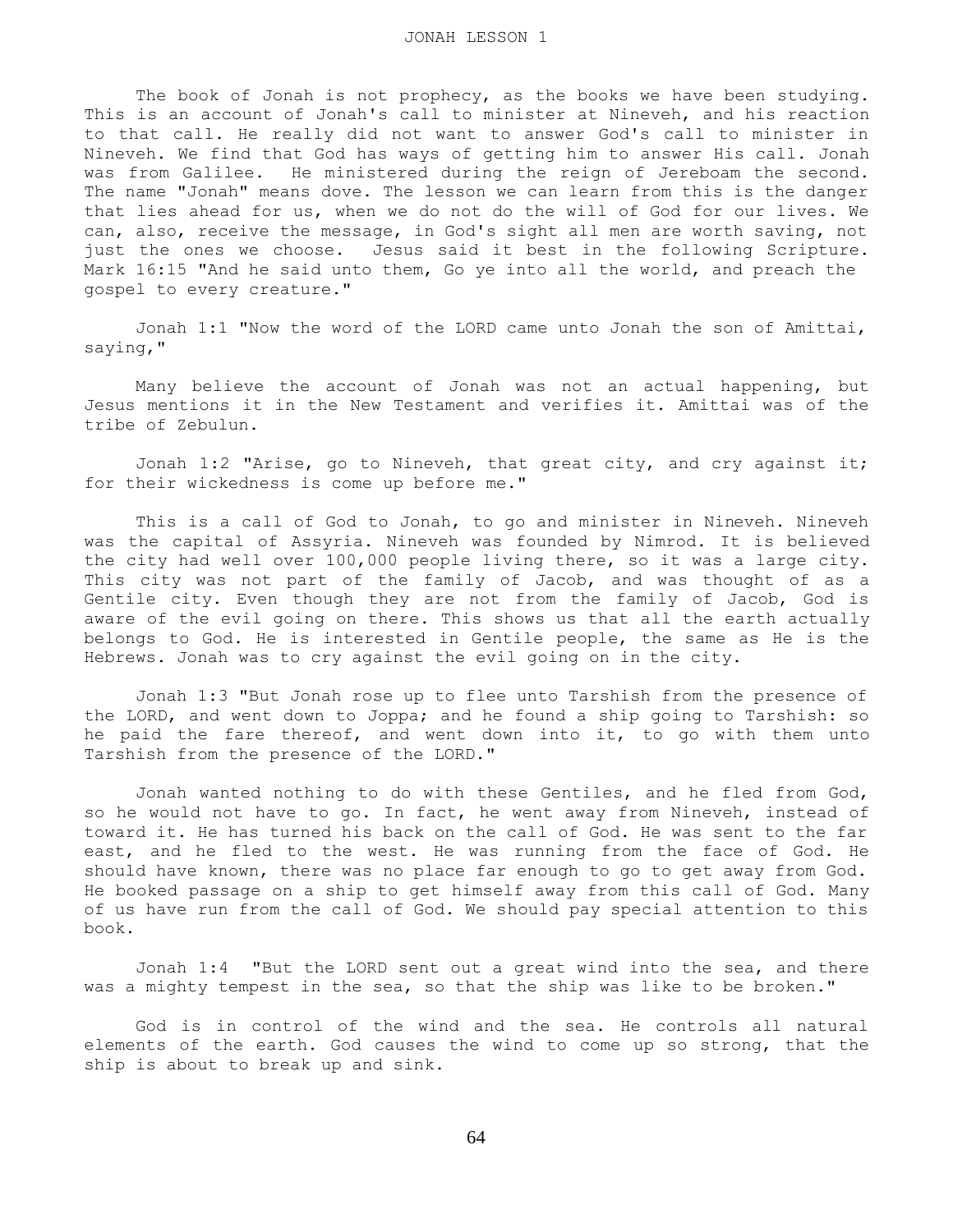Jonah 1:5 "Then the mariners were afraid, and cried every man unto his god, and cast forth the wares that [were] in the ship into the sea, to lighten [it] of them. But Jonah was gone down into the sides of the ship; and he lay, and was fast asleep."

 These mariners were used to storms on the sea. This had to be an unusually bad storm, to cause them to fear for their lives. They threw out the cargo, and began to pray to their gods. Gods is plural here, because they were of different cultures, and they worshipped the gods of their country. They did not know the True God. Jonah had slipped to the bottom of the ship and was sound asleep. He was exhausted from running from God, and slept very deeply. He felt as if he had safely gotten away from the call of God.

 Jonah 1:6 "So the shipmaster came to him, and said unto him, What meanest thou, O sleeper? arise, call upon thy God, if so be that God will think upon us, that we perish not."

 Everyone was praying but Jonah, and the ship was in so much danger of sinking, that the shipmaster woke Jonah to help pray. It is interesting that even though these people did not know the True God, they were aware that this was a judgment of God.

 Jonah 1:7 "And they said every one to his fellow, Come, and let us cast lots, that we may know for whose cause this evil [is] upon us. So they cast lots, and the lot fell upon Jonah."

 They felt this sudden storm of such great magnitude was punishment from God on someone aboard the ship. They cast lots to find out who it was, and God revealed to them that it was Jonah.

 Jonah 1:8 "Then said they unto him, Tell us, we pray thee, for whose cause this evil [is] upon us; What [is] thine occupation? And whence comest thou? what [is] thy country? and of what people [art] thou?"

 They were extremely frightened for their lives, and when the lot fell on Jonah, they began to question him. They thought he might speak for himself, and perhaps, repent of whatever he was guilty of, so as to appease God. They gave him an opportunity to explain, by answering these questions.

 Jonah 1:9 "And he said unto them, I [am] an Hebrew; and I fear the LORD, the God of heaven, which hath made the sea and the dry [land]."

 Jonah was proud of the fact he was an Hebrew. He even says, he fears the LORD. One thing in his favor, he does acknowledge God. He even explains that God created the sea and the dry land.

 Jonah 1:10 "Then were the men exceedingly afraid, and said unto him, Why hast thou done this? For the men knew that he fled from the presence of the LORD, because he had told them."

 It appears, when he booked passage, he had admitted to some of the sailors that he was running from God. Now, they want to know why he had brought this terrible storm upon them.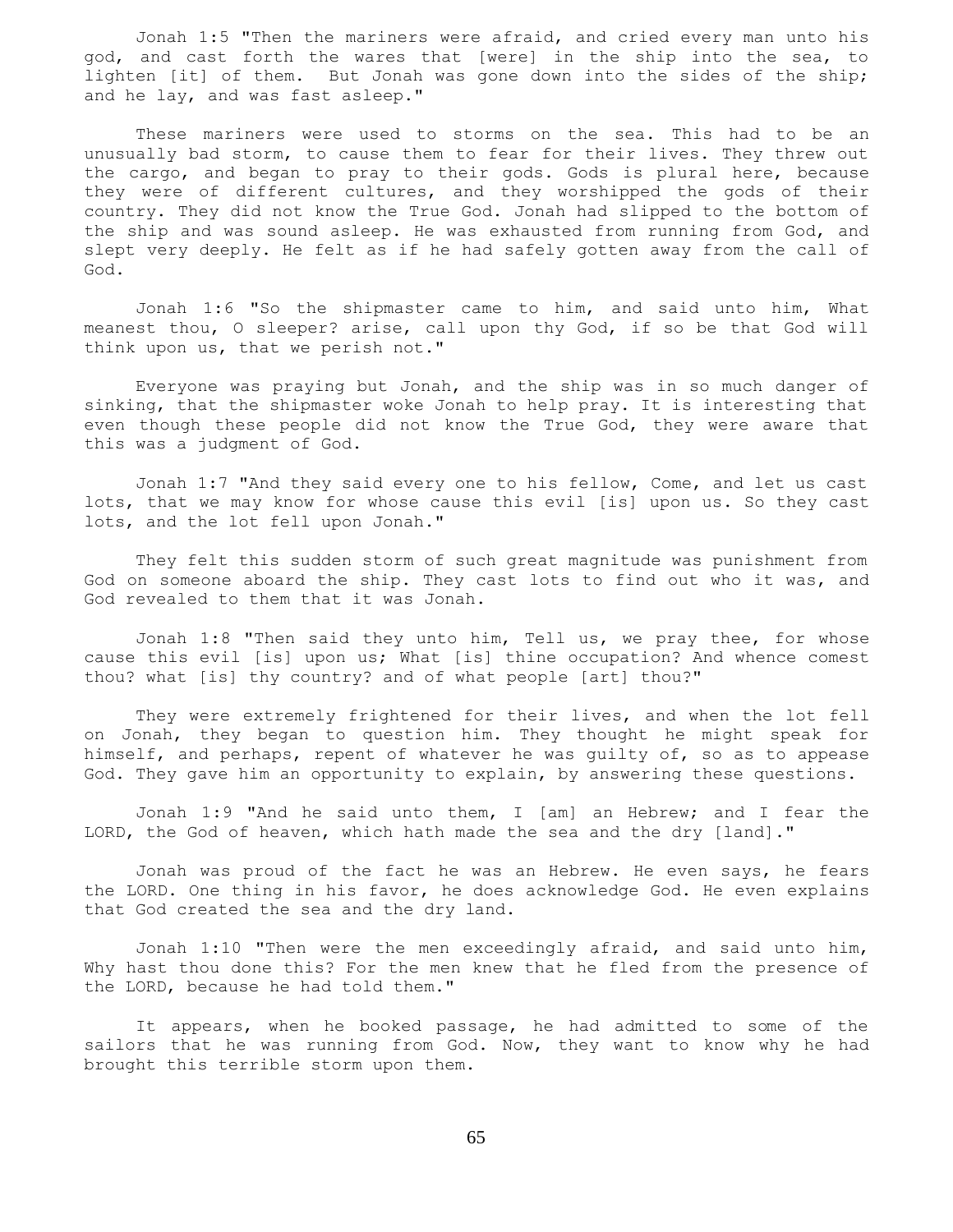Jonah 1:11 "Then said they unto him, What shall we do unto thee, that the sea may be calm unto us? for the sea wrought, and was tempestuous."

 It is interesting to me, that they had enough respect for Jonah's God, that they asked Jonah to speak his own punishment. They knew something must be done to save their lives.

 Jonah 1:12 "And he said unto them, Take me up, and cast me forth into the sea; so shall the sea be calm unto you: for I know that for my sake this great tempest [is] upon you."

 Jonah was aware that God had brought this storm, because of his disobedience. He, also, realizes if he stays on board, they will all perish. He offers to give his life to save the sailors. He will not take his own life, but will take the rightful punishment for disobeying God. He asks them to throw him into the sea.

 Jonah 1:13 "Nevertheless the men rowed hard to bring [it] to the land; but they could not: for the sea wrought, and was tempestuous against them."

 Simply, they tried to save Jonah, but they could not. They rowed as hard as they could, but the wind God had sent was stronger, and they could do nothing.

 Jonah 1:14 "Wherefore they cried unto the LORD, and said, We beseech thee, O LORD, we beseech thee, let us not perish for this man's life, and lay not upon us innocent blood: for thou, O LORD, hast done as it pleased thee."

 They really did not want to kill Jonah. They had to do something to save their own lives, however. They did not want to be guilty of murder either. They begged God to not hold them responsible for his death. They even remind God, that He brought the storm up.

 Jonah 1:15 "So they took up Jonah, and cast him forth into the sea: and the sea ceased from her raging."

 The fact that the sea stopped raging suddenly, showed them they had done the right thing by throwing Jonah overboard. They had not thrown him over in anger, but to save all of them from drowning. The suddenness is like the sea ceasing to roar, when Jesus spoke and told the sea to be still. God controls the sea and the wind.

 Jonah 1:16 "Then the men feared the LORD exceedingly, and offered a sacrifice unto the LORD, and made vows."

 This is like many conversions in the churches today. They came to the LORD, because of fear of death. They recognized the supernatural event that had taken place, and they recognized the power of Jonah's God. They even sacrificed to the LORD to show their sincerity. They even made promises to God, as well.

 Jonah 1:17 "Now the LORD had prepared a great fish to swallow up Jonah. And Jonah was in the belly of the fish three days and three nights."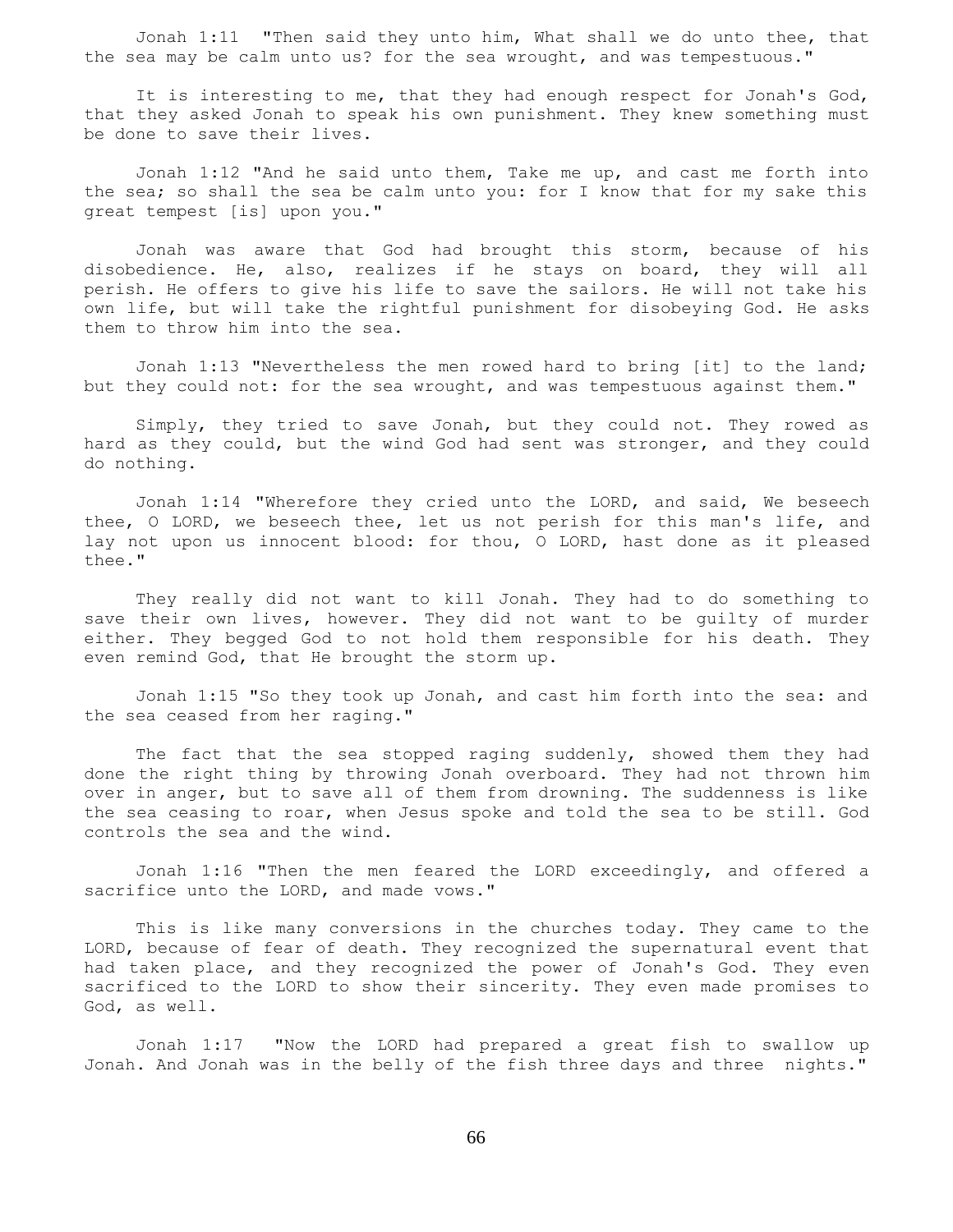This fish was not an ordinary fish. God had prepared a special fish, so that Jonah could live in the fish's belly. This entombment in the belly of the fish is a type and shadow of the three days Jesus would be in the belly of the earth. Notice, God did not save Jonah from the fish. He saves him in the fish. There had to be a continuous prayer coming from that fish, while Jonah was in its belly. This will give Jonah time to reconsider about running from God.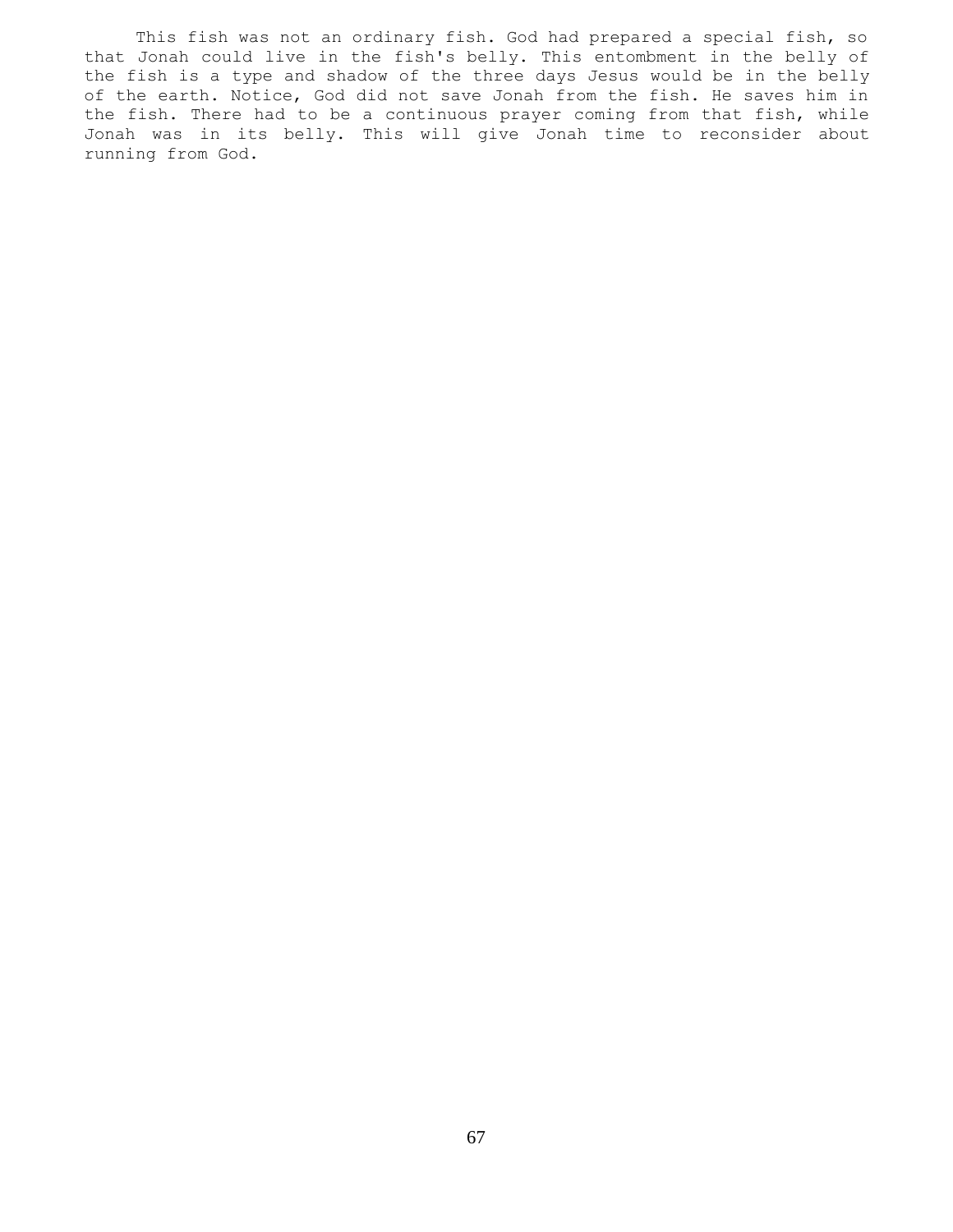1. This book is an account of what? 2. Where had God called Jonah to minister? 3. Jonah was from 4. The name "Jonah" means 5. What lesson can you and I receive from this? 6. Quote Mark chapter 16 verse 15. 7. How do we know that the account of Jonah is not fiction? 8. What tribe was Amittai from? 9. Nineveh was the capital of  $\hspace{1cm}$ . 10. How large was Nineveh? 11. This was a \_\_\_\_\_\_\_\_\_ city. 12. What was Jonah to cry against? 13. What did Jonah do about his call to Nineveh? 14. He was sent to the far east, and he went to the  $\cdots$ 15. Who should pay close attention to this book? 16. What does God do about Jonah's flight? 17. What did the mariners do, when the wind came up so strong it nearly sunk the ship? 18. Where was Jonah during this time? 19. What does the shipmaster say to Jonah? 20. What did they cast lots to determine? 21. Who did the lot fall upon? 22. What questions did they ask Jonah? 23. What answer did Jonah give them? 24. How did they know he was fleeing from the LORD? 25. Who decided Jonah's punishment? 26. What did they do, before they threw Jonah overboard to try to save his life? 27. What happened, when they threw him into the sea? 28. What had the LORD done to save Jonah? 29. What is the entombment in the fish's belly a type and shadow of? 30. What may we assume Jonah was doing, while he was in the fish's

belly?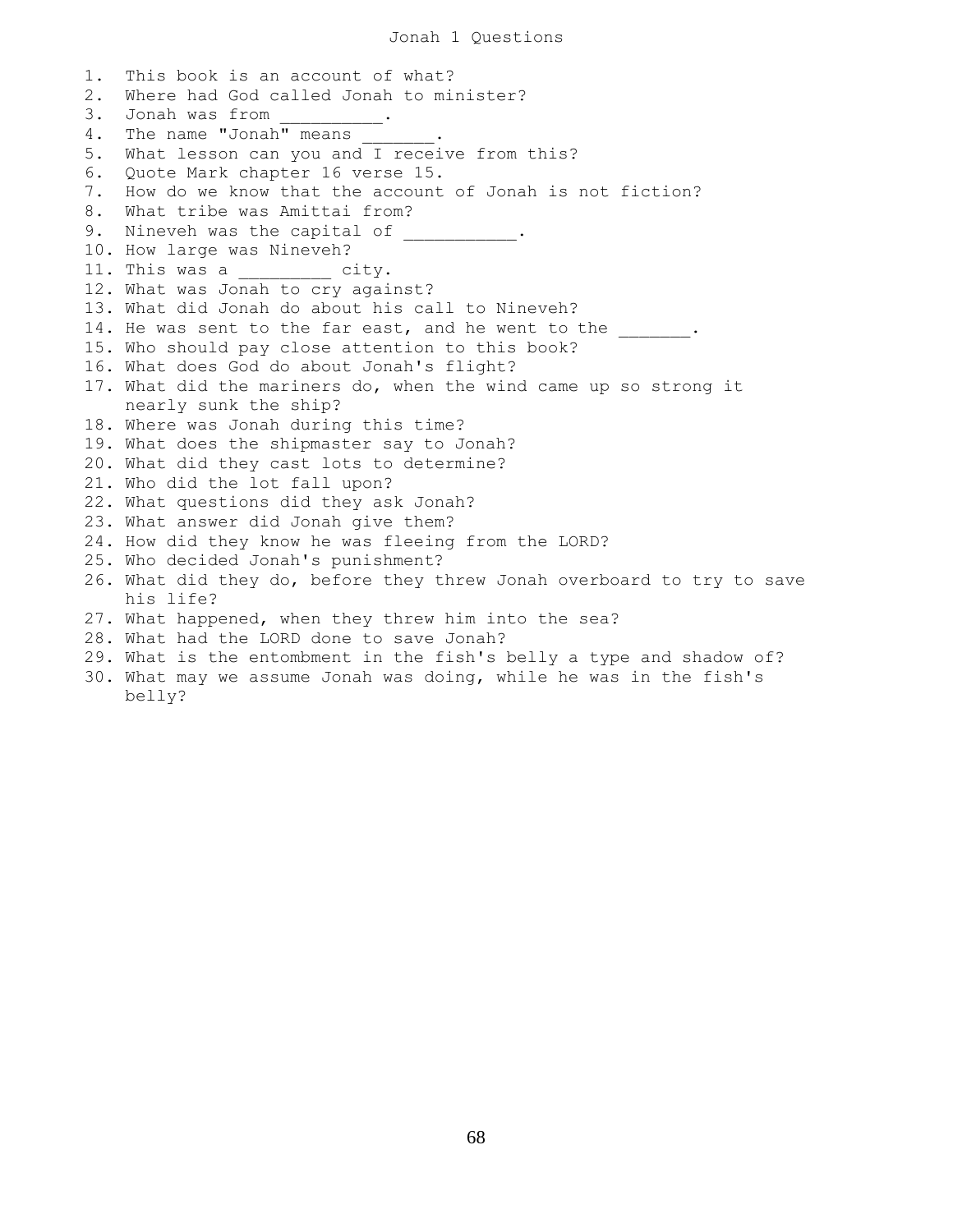We saw in the last lesson, that Jonah had been called to go to Nineveh and warn them of their sin. He was a Hebrew, and thought himself better than the Gentiles. He did not want to go, because he felt they were not good enough to be saved.

 We will resume the lesson now in Jonah 2:1 "Then Jonah prayed unto the LORD his God out of the fish's belly,"

 It is such a shame that we, like Jonah, wait until we are in dire circumstances, before we cry out to God. I am sure this is the most urgent prayer that Jonah has ever prayed. Notice, God is still Jonah's God, even while he is in this peril.

 Jonah 2:2 "And said, I cried by reason of mine affliction unto the LORD, and he heard me; out of the belly of hell cried I, [and] thou heardest my voice."

 I am sure that being in this fish's belly seemed like hell to Jonah. Jesus preached while He was in hell during the three days. I doubt seriously that Jonah felt so confident that he would return to the earth. God had to do this to get Jonah in a position to obey His request. Notice, the word "cried". This means that the prayer was like a pleading with God to forgive him, and remove him from this fish. The best statement in the verse above is "and He heard me". We are never so far down that God will not hear our earnest prayer. "Hell" is the word "sheol", which means hades, or the world of the dead. Jonah thought himself to be as good as dead.

 Jonah 2:3 "For thou hadst cast me into the deep, in the midst of the seas; and the floods compassed me about: all thy billows and thy waves passed over me."

 Jonah describes what happened to him in the sea. In the natural, there would have been no way to be saved from the angry sea. Jonah does recognize, that even the waves belong to God.

 Jonah 2:4 "Then I said, I am cast out of thy sight; yet I will look again toward thy holy temple."

 Jonah was very much like many of us. He had looked away from the temple, until he got into a problem that he could not fix. Then, he cries to God for His help. He was desperate at this point. When he first was cast into the sea, he thought God had killed him for his disobedience. Hope sprang up in Jonah, when he looked again to God.

 Jonah 2:5 "The waters compassed me about, [even] to the soul: the depth closed me round about, the weeds were wrapped about my head."

This reminds me of an old song that says, "I was sinking deep in sin, far from the peaceful shore". Jonah, too, was sinking in the sin of his own making. He was "tangled in weeds", which symbolize the cares of this world. He was a victim of his own making. There is no way to come out of this, or life's other entanglements, without God. He is the only hope.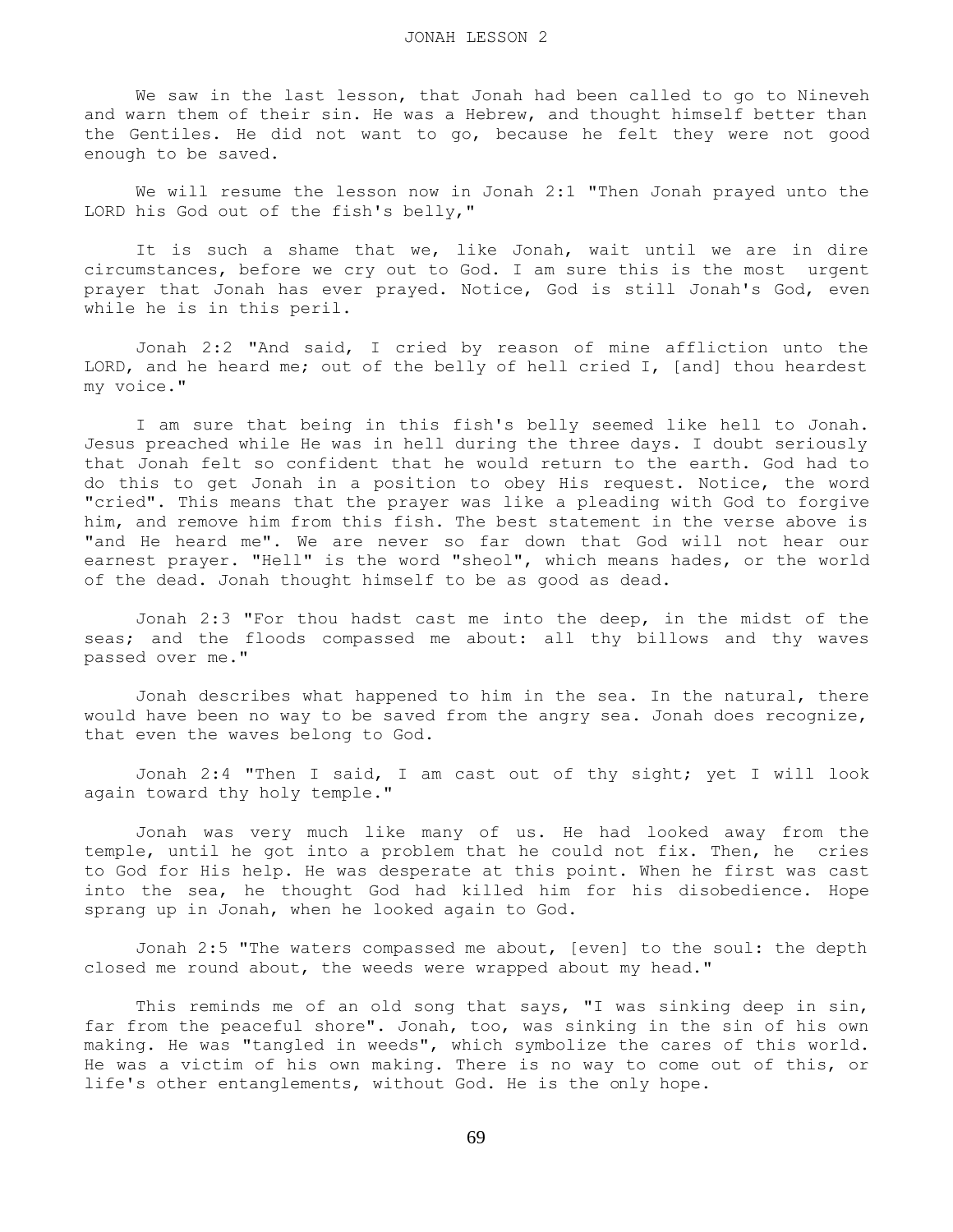Jonah 2:6 "I went down to the bottoms of the mountains; the earth with her bars [was] about me for ever: yet hast thou brought up my life from corruption, O LORD my God."

 This was no small body of water. It appeared to Jonah, that he was locked in this watery grave with no way he could return to life, or to the earth. He was helpless and alone in the bottom of the sea. He felt that the fish that swallowed him would be his grave forever. He was in the stomach of this fish. This would be corruption to the utmost. Perhaps, he is speaking of the corruption of his own life. Only God can reach down and bring any of us up from this type of corruption. He suddenly realizes the omnipotence of the LORD his God.

 Jonah 2:7 "When my soul fainted within me I remembered the LORD: and my prayer came in unto thee, into thine holy temple."

 At the time this was written, the presence of God dwelled in the temple in Jerusalem over the mercy seat. When Jonah looked to the temple, he was looking to God. There was no hope in the natural for Jonah. He fainted from fear of death in the fish. God brought him hope. His remembering of the LORD, caused God to hear his prayer.

Jonah 2:8 "They that observe lying vanities forsake their own mercy."

 This is no time for pride. He would humble himself before God at this point. To observe other gods or idols, will get you no help at all. Psalms 146:5 "Happy [is he] that [hath] the God of Jacob for his help, whose hope [is] in the LORD his God:" Psalms 33:18 "Behold, the eye of the LORD [is] upon them that fear him, upon them that hope in his mercy;"

 Jonah 2:9 "But I will sacrifice unto thee with the voice of thanksgiving; I will pay [that] that I have vowed. Salvation [is] of the LORD."

 We see in this a repentent heart. Jonah has nothing to sacrifice but his praise. Hebrews 13:15 "By him therefore let us offer the sacrifice of praise to God continually, that is, the fruit of [our] lips giving thanks to his name." Salvation is of the LORD. Acts 4:12 "Neither is there salvation in any other: for there is none other name under heaven given among men, whereby we must be saved." Ephesians 2:8 "For by grace are ye saved through faith; and that not of yourselves: [it is] the gift of God:" Jonah knows that his only hope is in God.

 Jonah 2:10 "And the LORD spake unto the fish, and it vomited out Jonah upon the dry [land]."

 This is undoubtedly the most humbling experience you could have. God has saved his life, and in the process taught him obedience. He is saved, because the fish obeyed God and spit him up.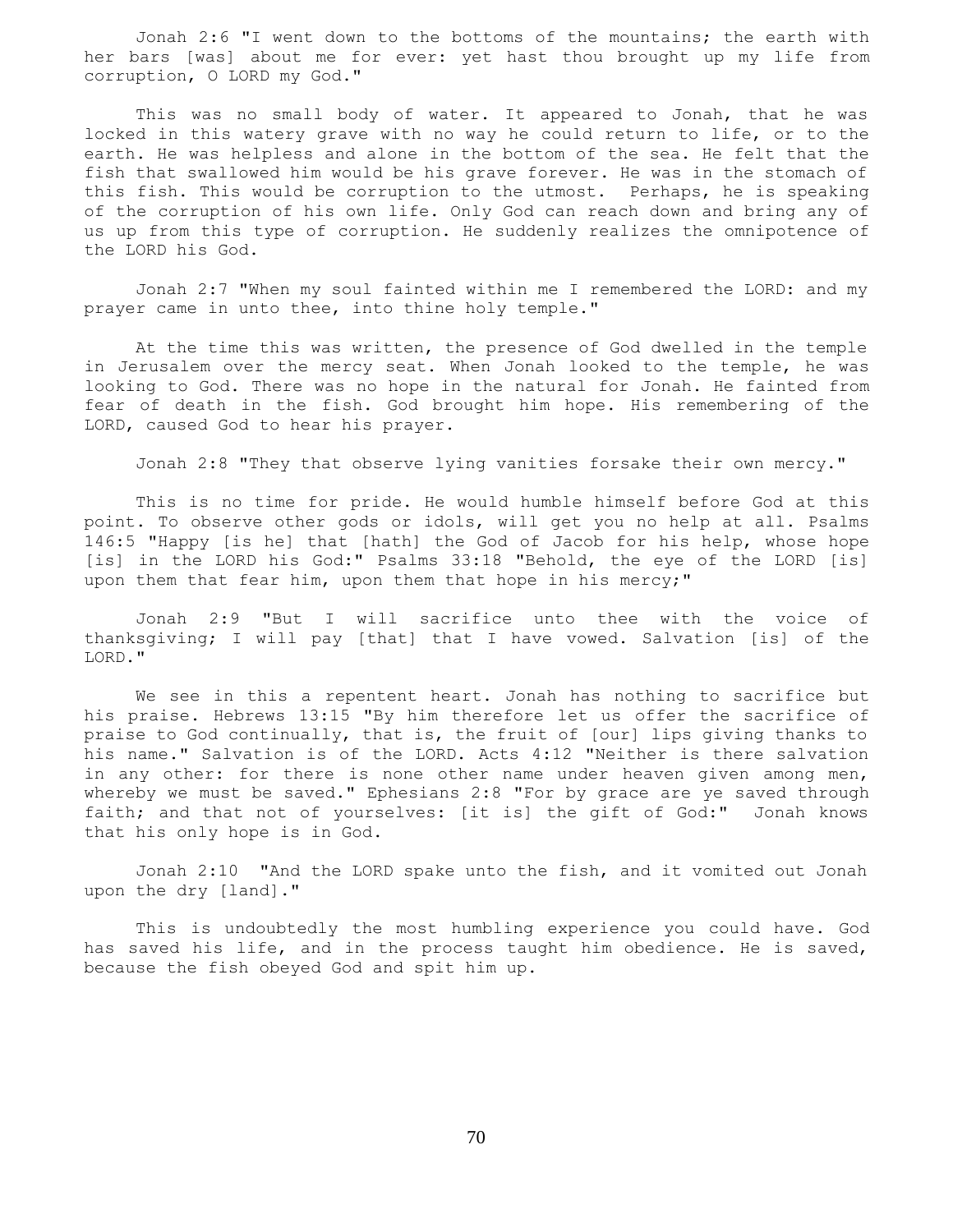Jonah 2 Questions

1. Where was Jonah called to go? 2. Why did Jonah not want to go there? 3. Jonah prayed unto the LORD out of the \_\_\_\_\_\_\_\_ of the fish. 4. What is a shame about our prayer life? 5. The author believes this to be the most **prayer** he had ever prayed. 6. Where did Jonah say he was in verse 2? 7. Why had God allowed this to happen to Jonah? 8. How do we know Jonah was pleading in his prayer? 9. What is the best statement in verse 2? 10. What does "hell", or "sheol", in this verse, mean? 11. What is Jonah saying in verse 3? 12. What was meant by Jonah looking to the temple? 13. Jonah was sinking in the sin of his own 14. What did the "tangled weeds" symbolize? 15. What determination did Jonah make, when he was in the depth of the sea? 16. What did he believe would be his grave forever? 17. When did he remember the LORD? 18. Quote Psalms chapter 146 verse 5. 19. Quote Psalms chapter 33 verse 18. 20. What sacrifice did he make to God? 21. Quote Hebrews chapter 13 verse 15. 22. Salvation is of the 23. Quote Acts chapter 4 verse 12. 24. Quote Ephesians chapter 2 verse 8. 25. When the LORD spoke to the fish, what did it do? 26. God has saved his life, and in the process taught him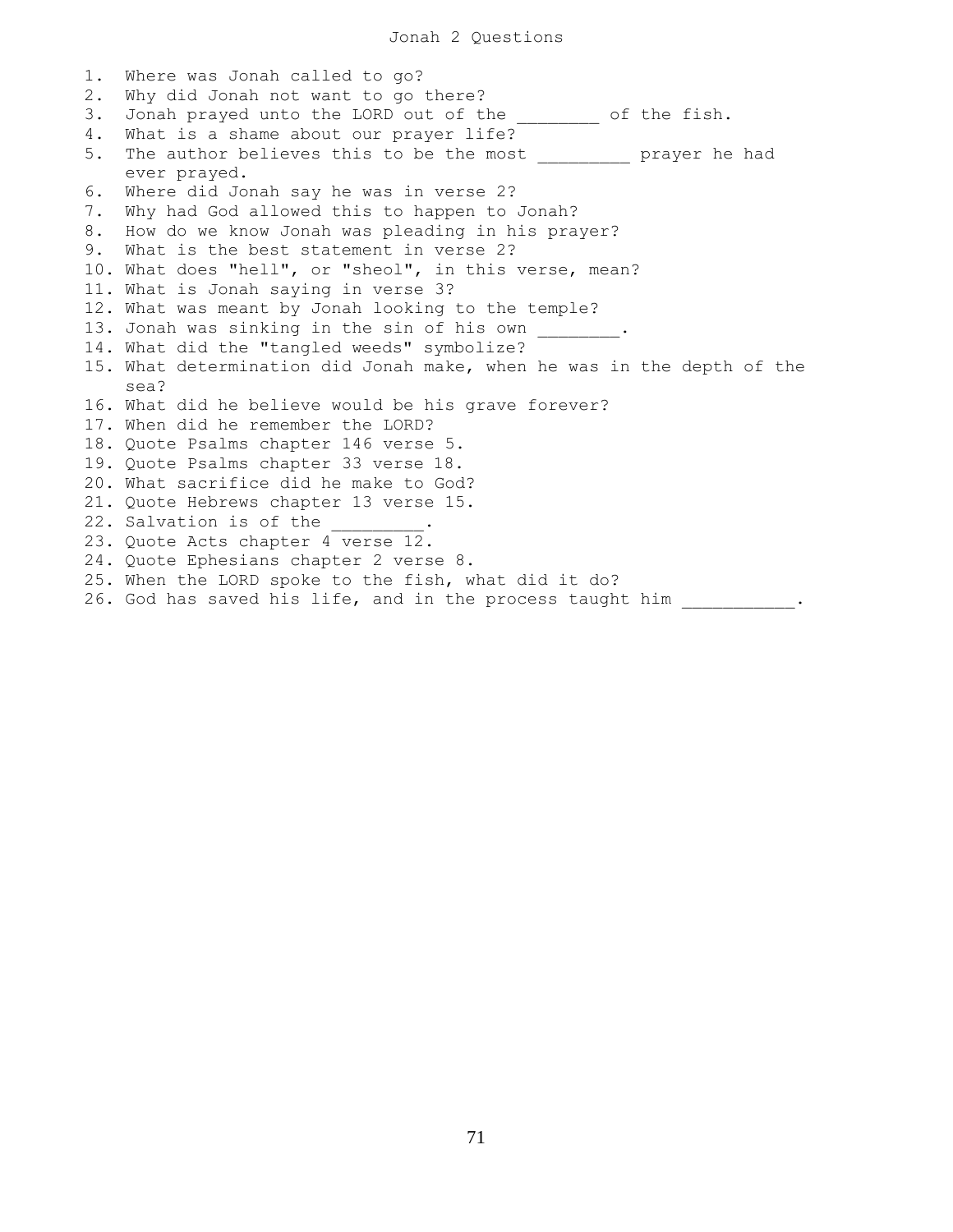We will begin this lesson in Jonah 3:1 "And the word of the LORD came unto Jonah the second time, saying,"

 God has not removed the call for Jonah to go to Nineveh and carry them a message. Now that God has Jonah's attention, He speaks to Jonah again.

 Jonah 3:2 "Arise, go unto Nineveh, that great city, and preach unto it the preaching that I bid thee."

 This is telling Jonah to get on with the ministry. He has already wasted time. He must go, now, and preach to all of these people. I Corinthians 1:21 "For after that in the wisdom of God the world by wisdom knew not God, it pleased God by the foolishness of preaching to save them that believe." Preaching is for the purpose of saving people. The Words that come from Jonah's mouth will not be his own. They will be the Words God put there, to cause these people to repent of their sins and be saved. We mentioned before, that this city has over 100,000 souls in it.

 Jonah 3:3 "So Jonah arose, and went unto Nineveh, according to the word of the LORD. Now Nineveh was an exceeding great city of three days' journey."

 Jonah has learned his lesson well. He obeys God this time, and goes to Nineveh. Jonah did exactly as the Word of the LORD commanded him to do. The city was so large, it took three days to walk across it.

 Jonah 3:4 "And Jonah began to enter into the city a day's journey, and he cried, and said, Yet forty days, and Nineveh shall be overthrown."

 The number 40 is a time of testing. He preached as he went across the city. It appears, he preached more than once across the city. These Assyrians had no trouble understanding what Jonah was saying to them. There was a short time to repent, or their city would be totally destroyed. Jonah, probably, wandered around the city giving this warning at every place he could speak to a crowd.

 Jonah 3:5 "So the people of Nineveh believed God, and proclaimed a fast, and put on sackcloth, from the greatest of them even to the least of them."

 Jonah's preaching was accepted by the people. They all believed Jonah's message, from the king to the poorest person in the community. There was a massive repentance. They showed the seriousness of their repentance by fasting and wearing sackcloth. The whole city repented. The most important thing, in the verse above, is they believed God.

 Jonah 3:6 "For word came unto the king of Nineveh, and he arose from his throne, and he laid his robe from him, and covered [him] with sackcloth, and sat in ashes."

 The king set the example for all the rest. He humbled himself before God {removed his kingly robe}. He covered himself with sackcloth, and poured ashes upon his head, which was a sign of great sorrow and mourning.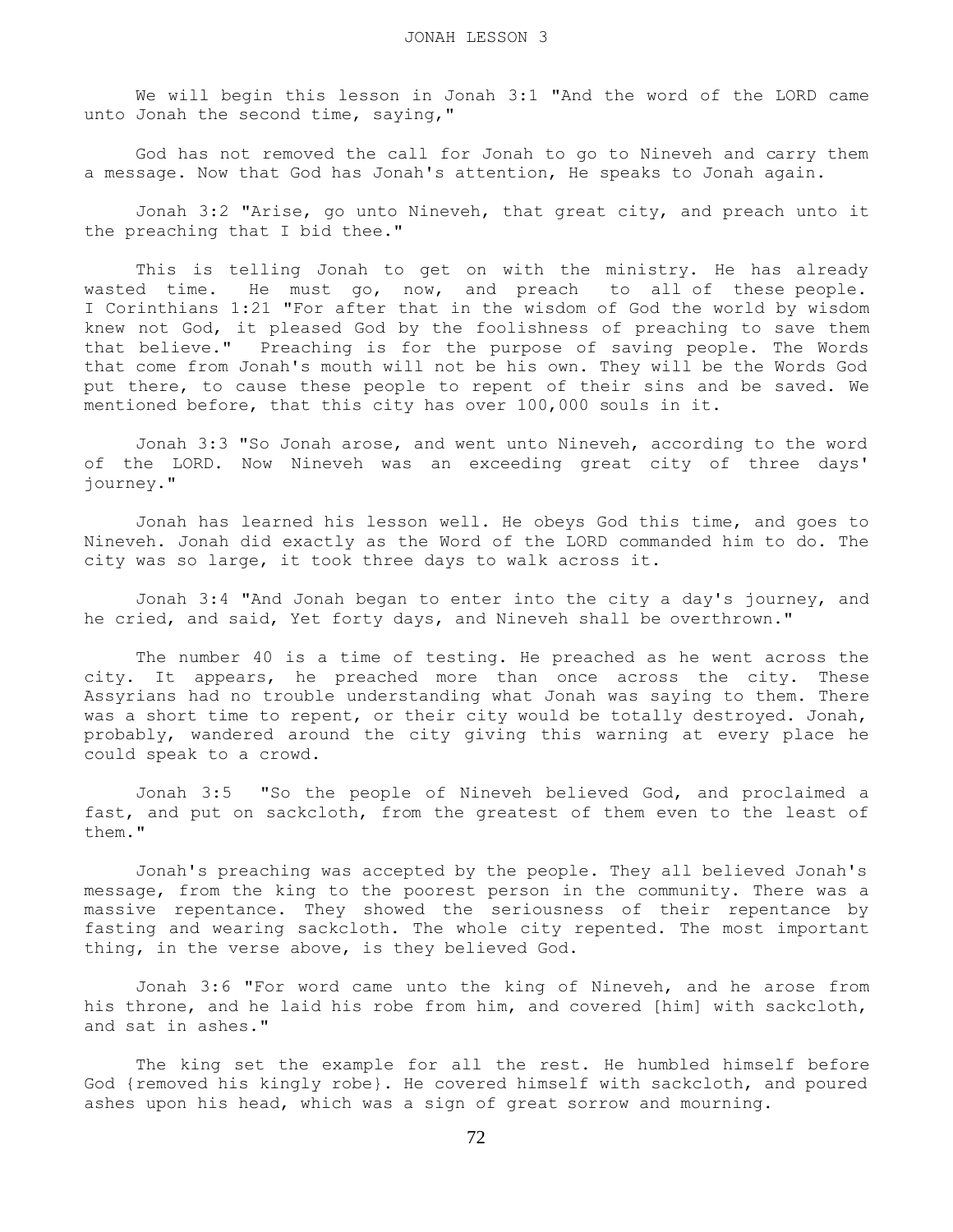Jonah 3:7 "And he caused [it] to be proclaimed and published through Nineveh by the decree of the king and his nobles, saying, Let neither man nor beast, herd nor flock, taste any thing: let them not feed, nor drink water:"

 This was a total fast. They even made the animals fast as well. This fast did not even allow the drinking of water. They believed the message Jonah brought and repented.

 Jonah 3:8 "But let man and beast be covered with sackcloth, and cry mightily unto God: yea, let them turn every one from his evil way, and from the violence that [is] in their hands."

 Not only did they repent, but they changed their lifestyle. They became new creatures. Their old lifestyle is gone. Now, they live to please God. Crying mightily unto God shows the sincerity of their prayers.

 Jonah 3:9 "Who can tell [if] God will turn and repent, and turn away from his fierce anger, that we perish not?"

 Their prayers are so God will see that they have sincerely changed, and perhaps, He will not destroy them. Of course, that is why God sent them the message by Jonah. He did not want to destroy them. He wanted them to repent.

 Jonah 3:10 "And God saw their works, that they turned from their evil way; and God repented of the evil, that he had said that he would do unto them; and he did [it] not."

 Praise God! He saw the sincerity of their repentance, and He changed His mind about destroying them. He forgave them, instead of destroying them. One of the strong lessons in this is, that Jew and Gentile are loved of God and can be saved, if they repent and live Godly lives. God loves us all, one at a time. He is quick to forgive and to set us up in right standing with Him. We must be truly sorry for our sins, and believe that Jesus is our Saviour. It is really important to confess with our mouths the belief that is in our hearts. If we do all of this, then we will want to be baptized, to show the world we have been buried in the watery grave with Jesus, and have risen to new life in Him.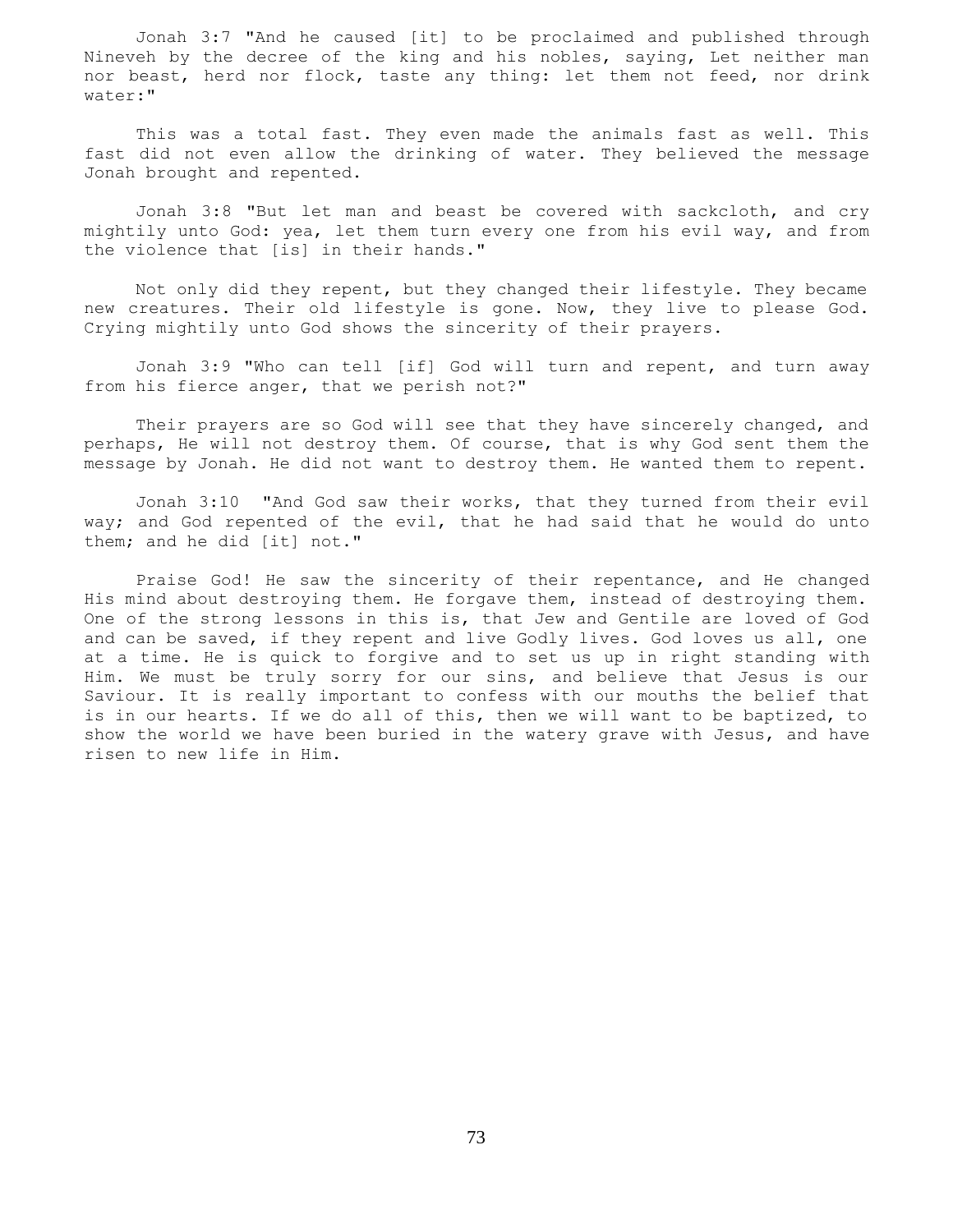## Jonah 3 Questions

1. Why does God tell Jonah, again, about his calling? 2. What is the first thing He says to Jonah? 3. Quote 1 Corinthians chapter 1 verse 21. 4. What will come from Jonah's mouth? 5. Again, how large is Nineveh? 6. How many days did it take to walk across Nineveh? 7. What did Jonah cry out to them? 8. The number 40 is a time of \_\_\_\_\_\_\_\_\_. 9. Where did he preach? 10. The people of Nineveh \_\_\_\_\_\_\_\_\_\_\_ God. 11. What did they do, because of the message? 12. Who believed the message? 13. What is the most important thing spoken in verse 5? 14. What humbling thing did the king do? 15. What decree was made by the king? 16. What were man and beast to be covered with? 17. Not only did they repent, but they changed their . 18. What were they praying God would do? 19. What effect did this have on God? 20. What is one strong lesson to be learned here? 21. What must we do to be saved?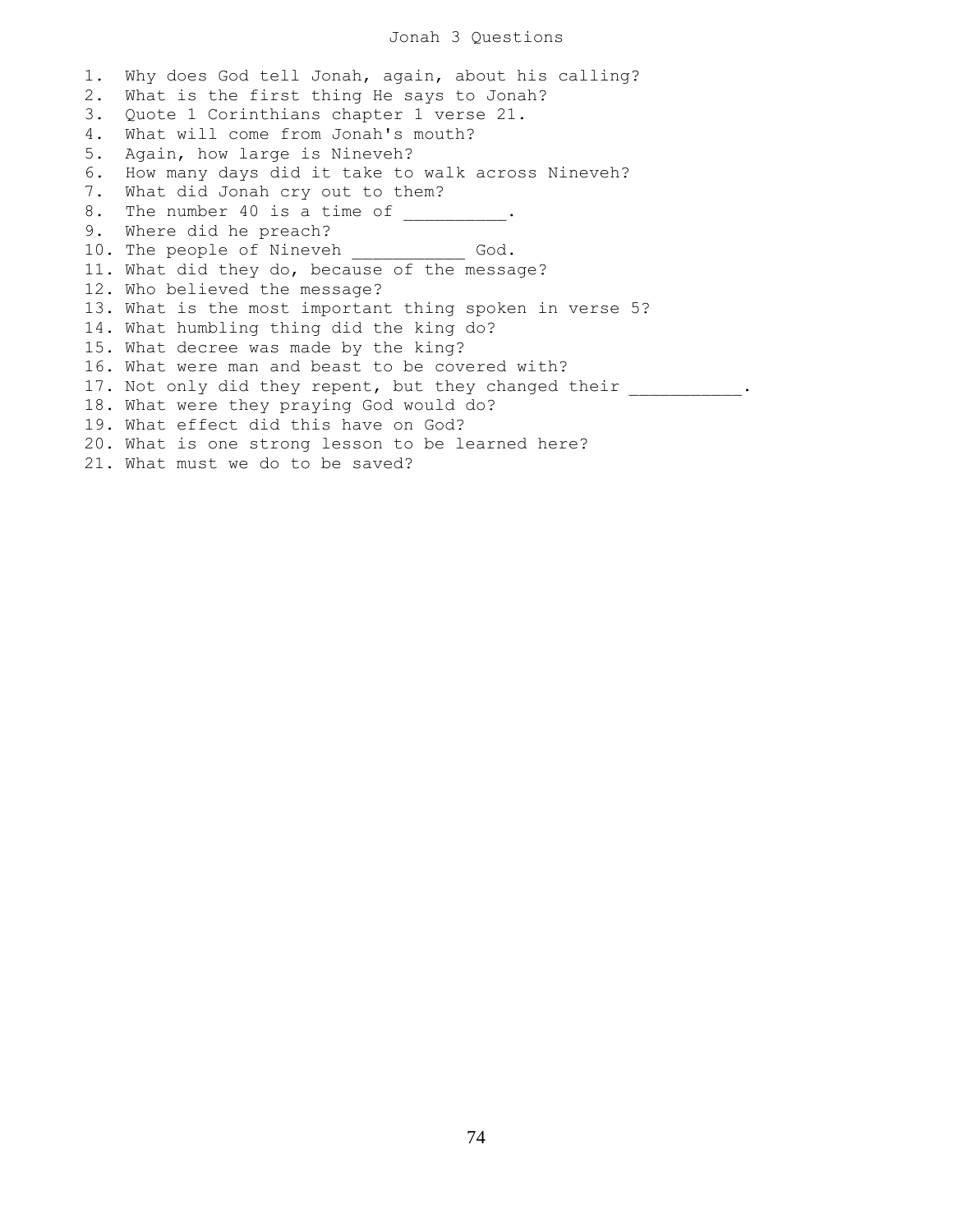We will begin this lesson in Jonah 4:1 "But it displeased Jonah exceedingly, and he was very angry."

 Jonah had judged these people not worthy to be saved. He is, now, angry that God has forgiven them. Perhaps, he was angry, because the warning he had given them had not been carried out. I believe he just harboured great hate toward these people, and did not want God to save them. His anger was toward God, and that is very dangerous. He had thought that the Hebrews were the only ones worthy to be saved. If God saves the Gentiles, he thinks that will make the Hebrews less special to God.

 Jonah 4:2 "And he prayed unto the LORD, and said, I pray thee, O LORD, [was] not this my saying, when I was yet in my country? Therefore I fled before unto Tarshish: for I knew that thou [art] a gracious God, and merciful, slow to anger, and of great kindness, and repentest thee of the evil."

 He was actually questioning the good judgment of God. He did not want Nineveh to repent, and be forgiven. His hate was overwhelming. All of the prophets knew that God threatened, many times, to cause the people to repent. Jonah did not want Nineveh saved.

 Jonah 4:3 "Therefore now, O LORD, take, I beseech thee, my life from me; for [it is] better for me to die than to live."

 Jonah did not want to live as an equal with the Gentiles. Jonah wants to die, because God did not do what He told Jonah to tell them. He was a very arrogant self-centered man. You would think, he would have learned his lesson in the giant fish, but he did not. If he could not have his way, he would rather die.

Jonah 4:4 "Then said the LORD, Doest thou well to be angry?"

 God is disappointed at Jonah's anger. God makes Jonah examine himself rather than condemn him.

 Jonah 4:5 "So Jonah went out of the city, and sat on the east side of the city, and there made him a booth, and sat under it in the shadow, till he might see what would become of the city."

 Jonah is like a pouting little boy. He will just sit outside the city in a booth, until God destroys the city. He had made up his mind that God would go ahead and destroy Nineveh, to please him. He sits there, possibly, until the forty days expire. He still wants the city destroyed.

 Jonah 4:6 "And the LORD God prepared a gourd, and made [it] to come up over Jonah, that it might be a shadow over his head, to deliver him from his grief. So Jonah was exceeding glad of the gourd."

 Jonah becomes even more proud, when God makes a gourd come up out of the ground to shade him. He will really feel his importance to God now. His grief is not a physical thing, but a trouble in his mind.

75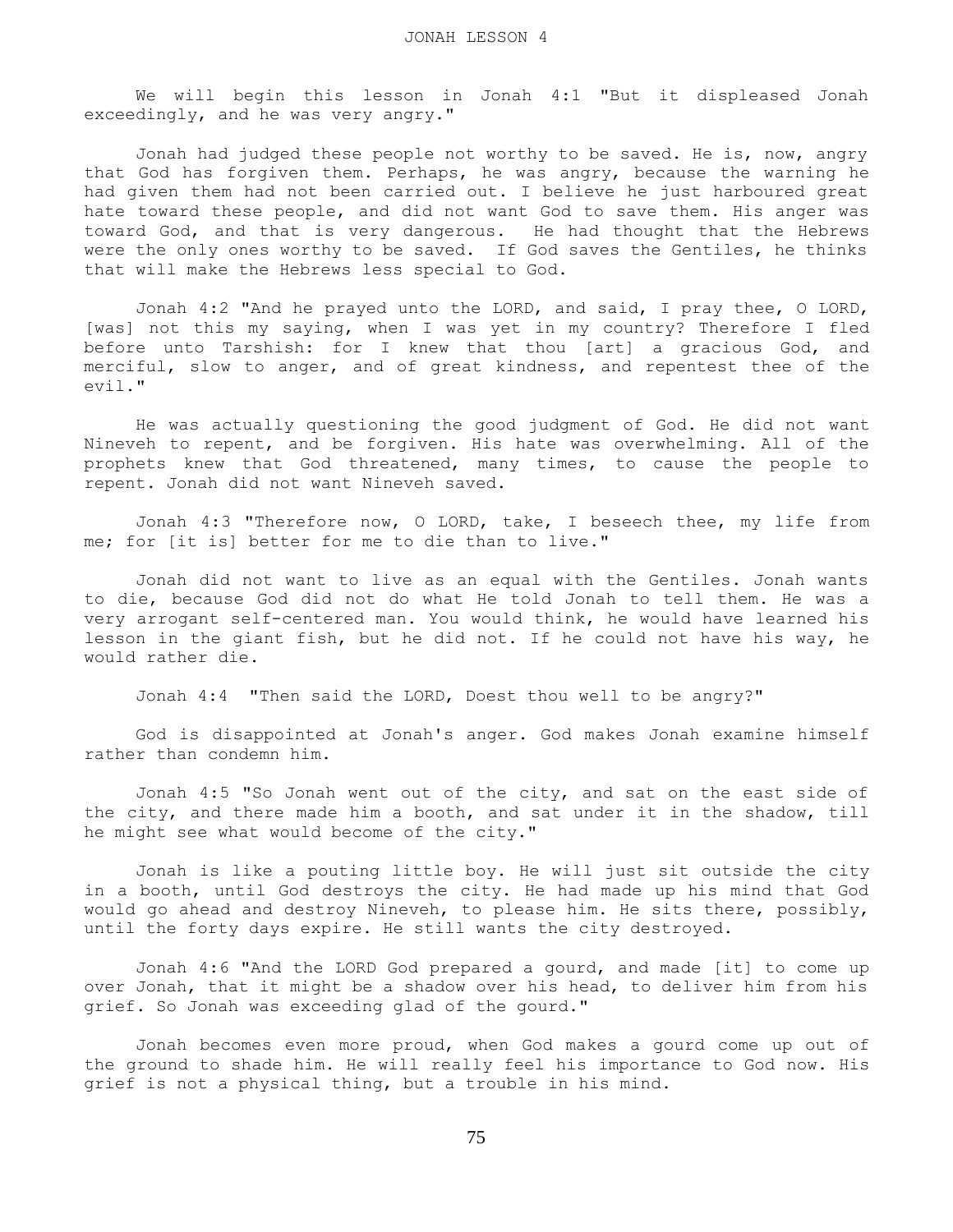Jonah 4:7 "But God prepared a worm when the morning rose the next day, and it smote the gourd that it withered."

 The Lord giveth, and the Lord taketh away. This is undoubtedly the funniest thing in this. Just when Jonah is so proud of God doing special things for him, God causes the worm to eat the gourd. Now Jonah does not have any shade. God is trying to teach Jonah that God can bless whoever He wishes, whenever He wishes.

 Jonah 4:8 "And it came to pass, when the sun did arise, that God prepared a vehement east wind; and the sun beat upon the head of Jonah, that he fainted, and wished in himself to die, and said, [It is] better for me to die than to live."

 With all the other shortcomings Jonah had, he also felt sorry for himself. God is trying to show Jonah how unforgiving he is. God is showing him, that he should have mercy on the people of Nineveh, if he plans for God to have mercy upon him.

 Jonah 4:9 "And God said to Jonah, Doest thou well to be angry for the gourd? And he said, I do well to be angry, [even] unto death."

 Of course, Jonah has no right to be angry. He is like a spoiled child. He is so angry, that it nearly kills him.

 Jonah 4:10 "Then said the LORD, Thou hast had pity on the gourd, for the which thou hast not laboured, neither madest it grow; which came up in a night, and perished in a night:"

 God is shaming Jonah, that he had pity on a gourd, and yet, did not have pity on the people of Nineveh. Plants of life have a very short life span. They are not made in the image of God, like people are.

 Jonah 4:11 "And should not I spare Nineveh, that great city, wherein are more than sixscore thousand persons that cannot discern between their right hand and their left hand; and [also] much cattle?"

 God has driven the point home. The people of Nineveh were human beings. There were over 120,000 people there who would have been lost, had God not had mercy upon them. God is making Jonah the judge of whether He should have saved these people, or not. God is not controlled by things of the flesh, as Jonah was. God is forgiving and loving. He saves, because of His grace, and not because of our worthiness. Salvation is a free gift. God is telling Jonah, that these people had never been taught about God, and they did not know they were doing wrong. When God showed them of their error, they repented and changed their lifestyle. To be forgiven, we must forgive. We do not hear the outcome of this. I sincerely hope that Jonah agreed with God and forgave them. God is fair. He gives us all ample time to repent and be saved.

76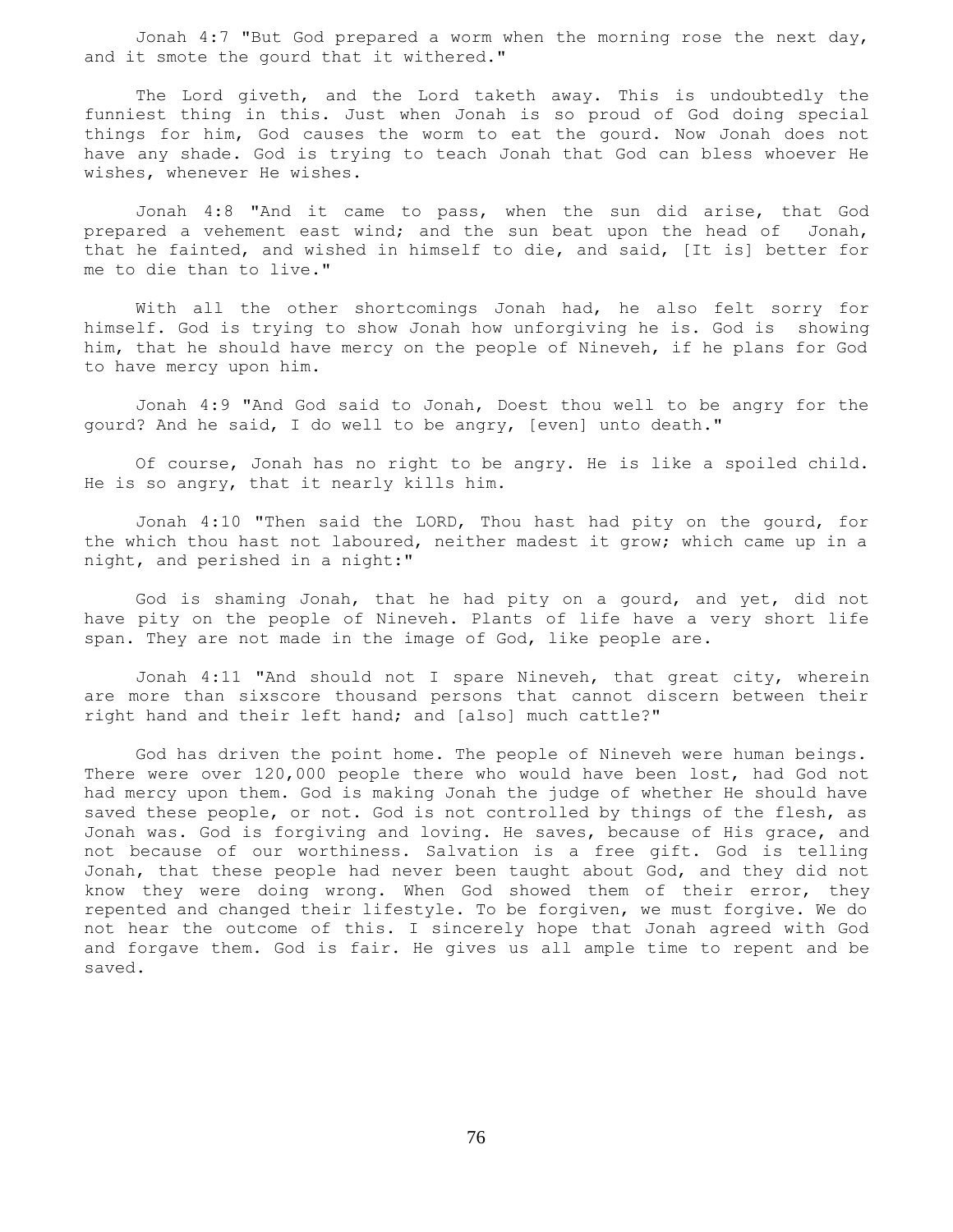## Jonah 4 Questions

1. What did Jonah feel about Nineveh being saved? 2. Jonah had judged these people \_\_\_\_\_ \_\_\_\_\_ to be saved. 3. Who was his anger toward? 4. Who did he think were the only ones worthy to be saved? 5. Why does he not want the Gentiles saved? 6. What did he pray in verse 2? 7. What was he actually questioning? 8. What did all the prophets know about God's threats? 9. What request does Jonah make in verse 3? 10. Describe Jonah. 11. What question did God ask him in verse 4? 12. What did Jonah do, because he wanted to see the city destroyed? 13. What is Jonah like? 14. The Lord God prepared a \_\_\_\_\_\_\_\_. 15. What was it for? 16. What effect did this have on Jonah? 17. What did God do to the gourd? 18. What lesson is God trying to teach Jonah? 19. What caused Jonah to faint? 20. What question does God ask Jonah about the gourd? 21. How angry is Jonah? 22. Why is God shaming Jonah? 23. The 120,000 people of Nineveh could not discern between what? 24. God saves, because of His [10], and not because of our  $\cdots$ 25. How is God fair in His judgments?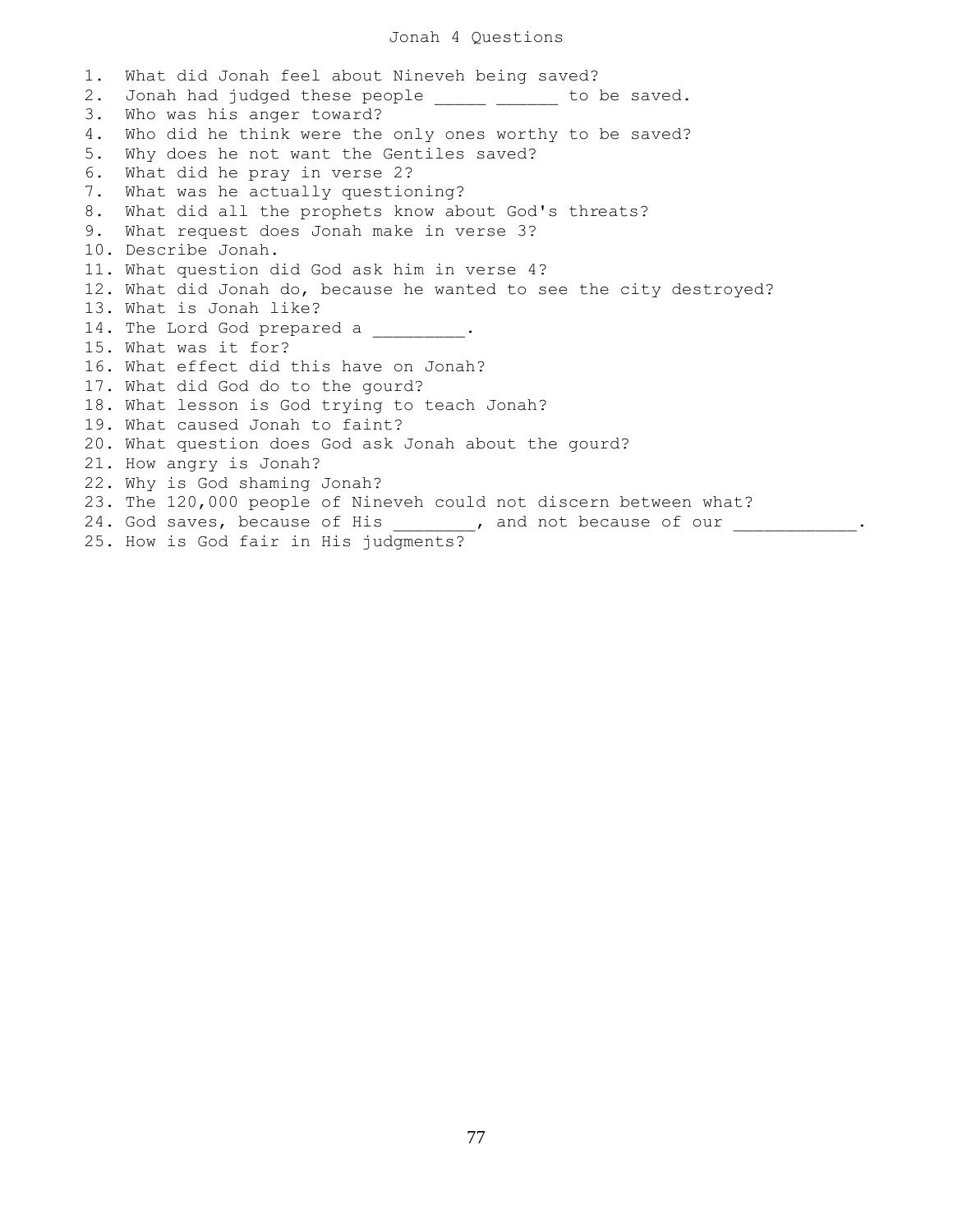Micah was a prophet of the southern tribes. Isaiah was a prophet in Judah and Hosea in Israel at the same time. Micah was the penman of his book. He prophesied under king Jotham's, Ahaz's, and Hezekiah's reigns. The name "Micah" means who is like Jehovah. He lived in the territory of Judah, but spoke to the ten tribes of Israel, as well as to Judah. The definition of true religion is found in Micah 6:8 "He hath shewed thee, O man, what [is] good; and what doth the LORD require of thee, but to do justly, and to love mercy, and to walk humbly with thy God?" He foretold the fall of Samaria and Jerusalem. He prophesied the birth of Jesus in Micah 5:2 "But thou, Beth-lehem Ephratah, [though] thou be little among the thousands of Judah, [yet] out of thee shall he come forth unto me [that is] to be ruler in Israel; whose goings forth [have been] from of old, from everlasting."

 Now we will begin the verse by verse study in Micah 1:1 "The word of the LORD that came to Micah the Morasthite in the days of Jotham, Ahaz, [and] Hezekiah, kings of Judah, which he saw concerning Samaria and Jerusalem."

 We see the authority that Micah prophesies with in this first verse, "the Word of the LORD". Morashite or Morasheth-Gath is a village in the lowlands of Judea. It was located about 20 miles southwest of Jerusalem. The names of the kings of Judah are listed here, because his primary message was to them. Samaria was the capital of Israel, and Jerusalem was the capital of Judah.

 Micah 1:2 "Hear, all ye people; hearken, O earth, and all that therein is: and let the Lord GOD be witness against you, the Lord from his holy temple."

This message is actually for sinners everywhere, and for all time, as well as to Judah and Israel. This is saying, that they should pay careful attention, because whatever happens to the ten tribes of Israel has a bearing on all of humanity. This should set an example to warn everyone to repent and turn away from sin. No one is exempt from punishment, when the sin is the worship of false gods.

 Micah 1:3 "For, behold, the LORD cometh forth out of his place, and will come down, and tread upon the high places of the earth."

 The sins of Israel had risen up to heaven. God is above the highest place upon the earth. He is Almighty God. His place, spoken of here, is His throne in heaven. One reason the high places are mentioned as being tread upon by the LORD, is because they were places of false worship.

 Micah 1:4 "And the mountains shall be molten under him, and the valleys shall be cleft, as wax before the fire, [and] as the waters [that are] poured down a steep place."

 The mountain being molten makes you think of a volcano erupting. This speaks of a terrible time of calamity. This is the very thing that happens when a volcano erupts. The lava pours down the sides of the mountains like a stream of water.

78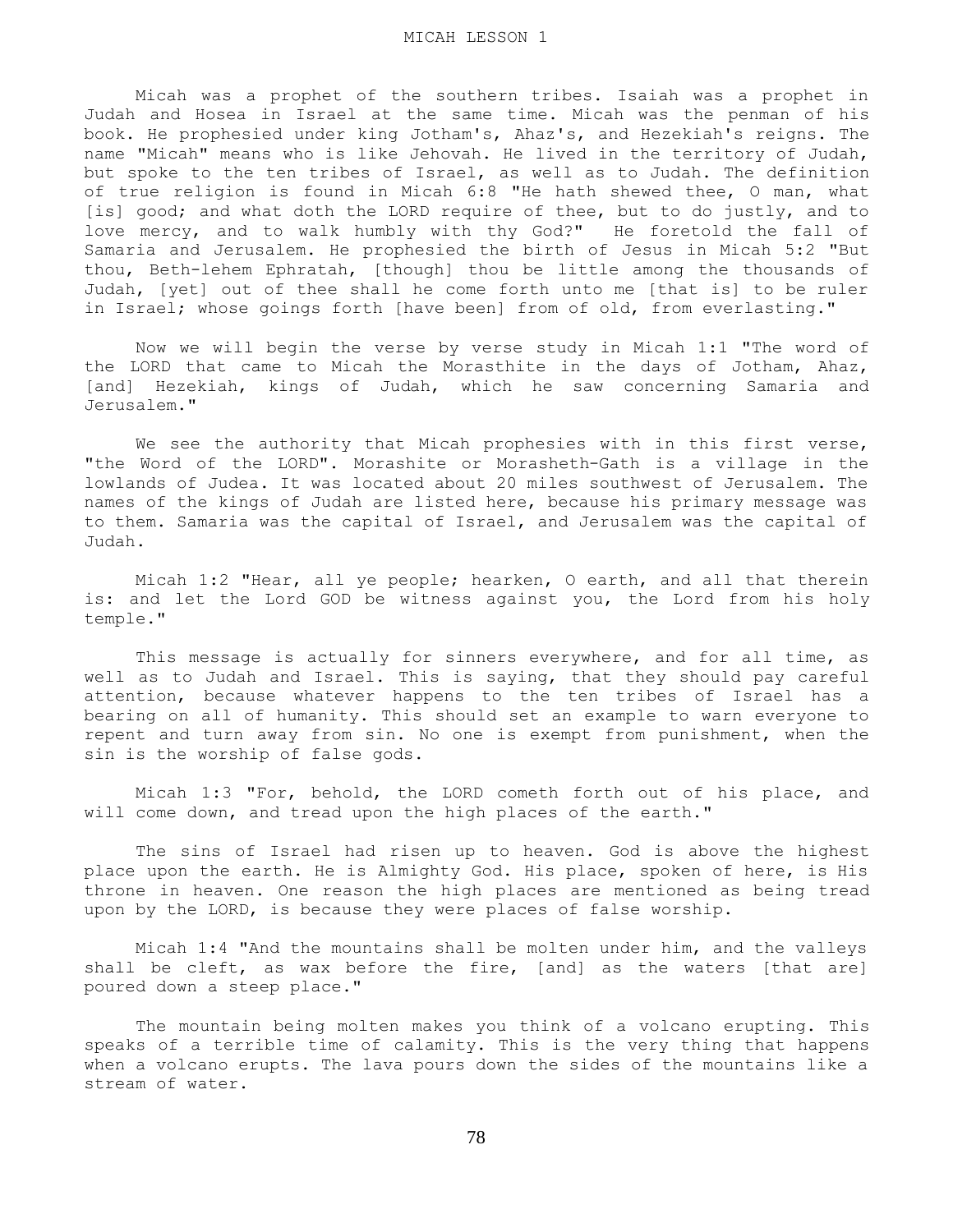Micah 1:5 "For the transgression of Jacob [is] all this, and for the sins of the house of Israel. What [is] the transgression of Jacob? [is it] not Samaria? and what [are] the high places of Judah? [are they] not Jerusalem?"

Their transgression, that had angered God so greatly, was apostasy. They had gone away from their first love {God Almighty}, and were worshipping false gods and idols. This does not speak of just the ten tribes of Israel, but includes the two tribes of Judah and Benjamin. In fact, it could easily be speaking of our churches today, as well. The sad thing is that many of us are Christians in name only. We are not sold out to God. We let things of the world take precedence over God.

 Micah 1:6 "Therefore I will make Samaria as an heap of the field, [and] as plantings of a vineyard: and I will pour down the stones thereof into the valley, and I will discover the foundations thereof."

 This speaks of terrible destruction. Actually, stones do pour down into the valley when a volcano erupts. They were, also, thrown down in battle. Samaria will be totally destroyed. When this destruction is over, it will be a barren land.

 Micah 1:7 "And all the graven images thereof shall be beaten to pieces, and all the hires thereof shall be burned with the fire, and all the idols thereof will I lay desolate: for she gathered [it] of the hire of an harlot, and they shall return to the hire of an harlot."

 The "harlot" spoken of here, is the harlot wife of God {Israel}. The hires means the wages of prostitution. God looked upon idolatry as spiritual adultery. They were unfaithful to God {their husband}. The Assyrains are just as idolatrous as Israel, and they will get these idols for themselves.

 Micah 1:8 "Therefore I will wail and howl, I will go stripped and naked: I will make a wailing like the dragons, and mourning as the owls."

 This is speaking of the sorrow of Micah at the destruction which was to come. He is trying to convey the magnitude of the destruction that God will bring upon these people, if they do not repent and return to the One True God.

 Micah 1:9 "For her wound [is] incurable; for it is come unto Judah; he is come unto the gate of my people, [even] to Jerusalem."

 God will not show mercy to them. Israel will be destroyed. The terrible thing is that Judah has become involved in the same sins, and they will not be spared either. The destruction of Judah is much later, but prophets do not know the exact time of the fulfillment of their prophecy. They just know it will happen. God's holy city {Jerusalem} will even be destroyed.

 Micah 1:10 "Declare ye [it] not at Gath, weep ye not at all: in the house of Aphrah roll thyself in the dust."

 Gath was the place of the Philistines. The people of Gath would be happy and spread the coming destruction, so they do not tell them. "The house of Aphrah" means house of dust. Rolling in the dust is a sign of extreme mourning.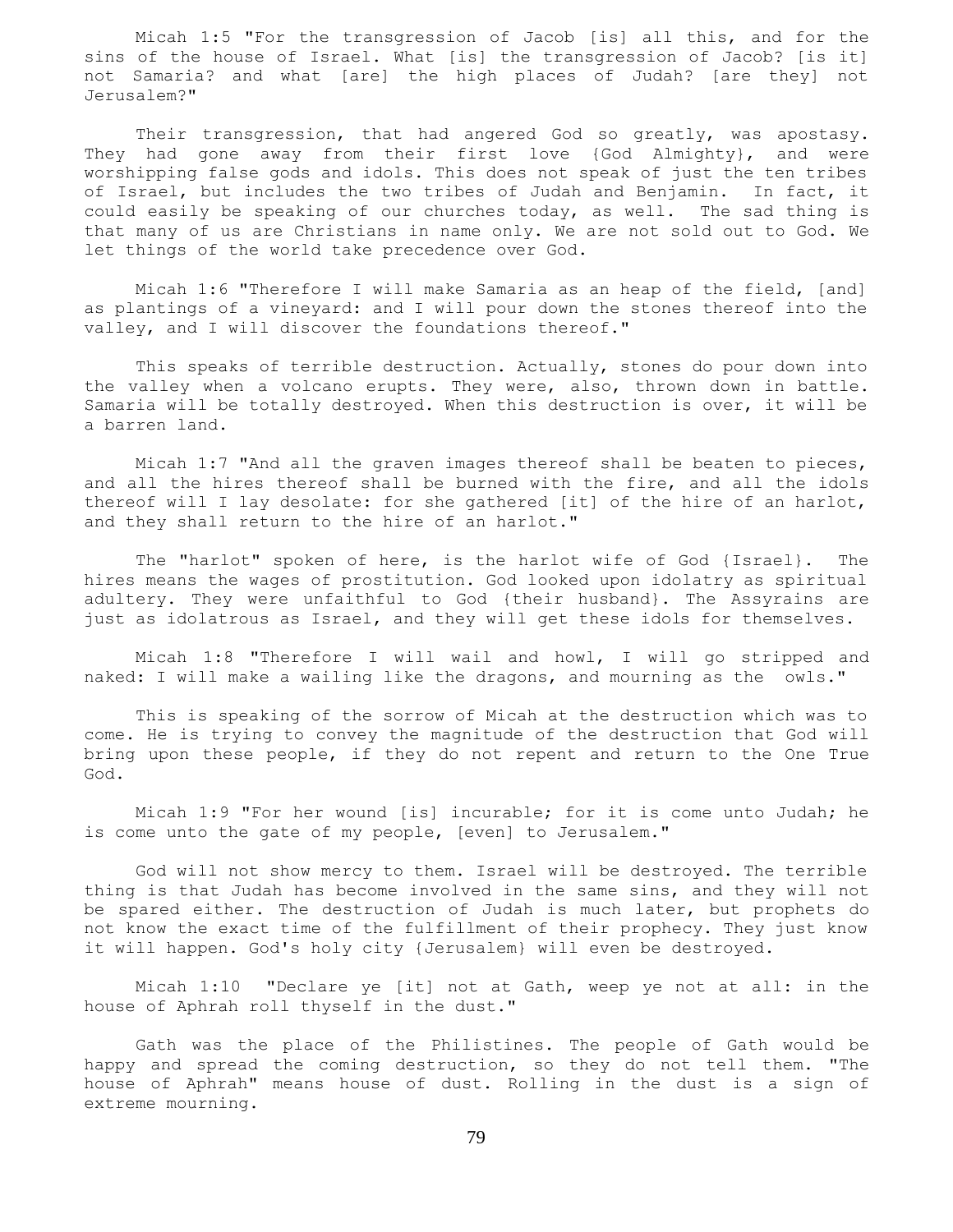Micah 1:11 "Pass ye away, thou inhabitant of Saphir, having thy shame naked: the inhabitant of Zaanan came not forth in the mourning of Beth-ezel; he shall receive of you his standing."

 "Saphir" means fair city. " Zaanan" means going out. "Beth-ezel" means house at one's side. This is speaking of shame coming upon these cities, as well. They should take up the mourning, also.

 Micah 1:12 "For the inhabitant of Maroth waited carefully for good: but evil came down from the LORD unto the gate of Jerusalem."

 "Maroth" means bitterness. They expected God to protect them. They did not repent, and great sorrow came to them.

 Micah 1:13 "O thou inhabitant of Lachish, bind the chariot to the swift beast: she [is] the beginning of the sin to the daughter of Zion: for the transgressions of Israel were found in thee."

 Lachish was about 14 miles northeast of Gaza. Sennacherib of Assyria spoiled this city. This is telling them, to harness up their best horses, and flee to safety in their chariots. It appears from this, that Lachish was involved in the same transgressions as Israel. It, also, appears they caused Jerusalem to get involved, as well.

 Micah 1:14 "Therefore shalt thou give presents to Moresheth-gath: the houses of Achzib [shall be] a lie to the kings of Israel."

 Judah is involved in the very same sins as Israel. The presents to Moresheth-gath are parting gifts. This means that Judah has given up Moresheth-gath. They have relinquished ownership. This city is given up to the enemy.

 Micah 1:15 "Yet will I bring an heir unto thee, O inhabitant of Mareshah: he shall come unto Adullam the glory of Israel."

"Mareshah" means inheritance. "Adullam" is a place in Palestine.

 Micah 1:16 "Make thee bald, and poll thee for thy delicate children; enlarge thy baldness as the eagle; for they are gone into captivity from thee."

 This baldness speaks of mourning. It, also, speaks of adultery. An unfaithful wife had her head shaved, so the world would know she was an adultress. They have gone into captivity, and Micah is telling them to mourn for them.

80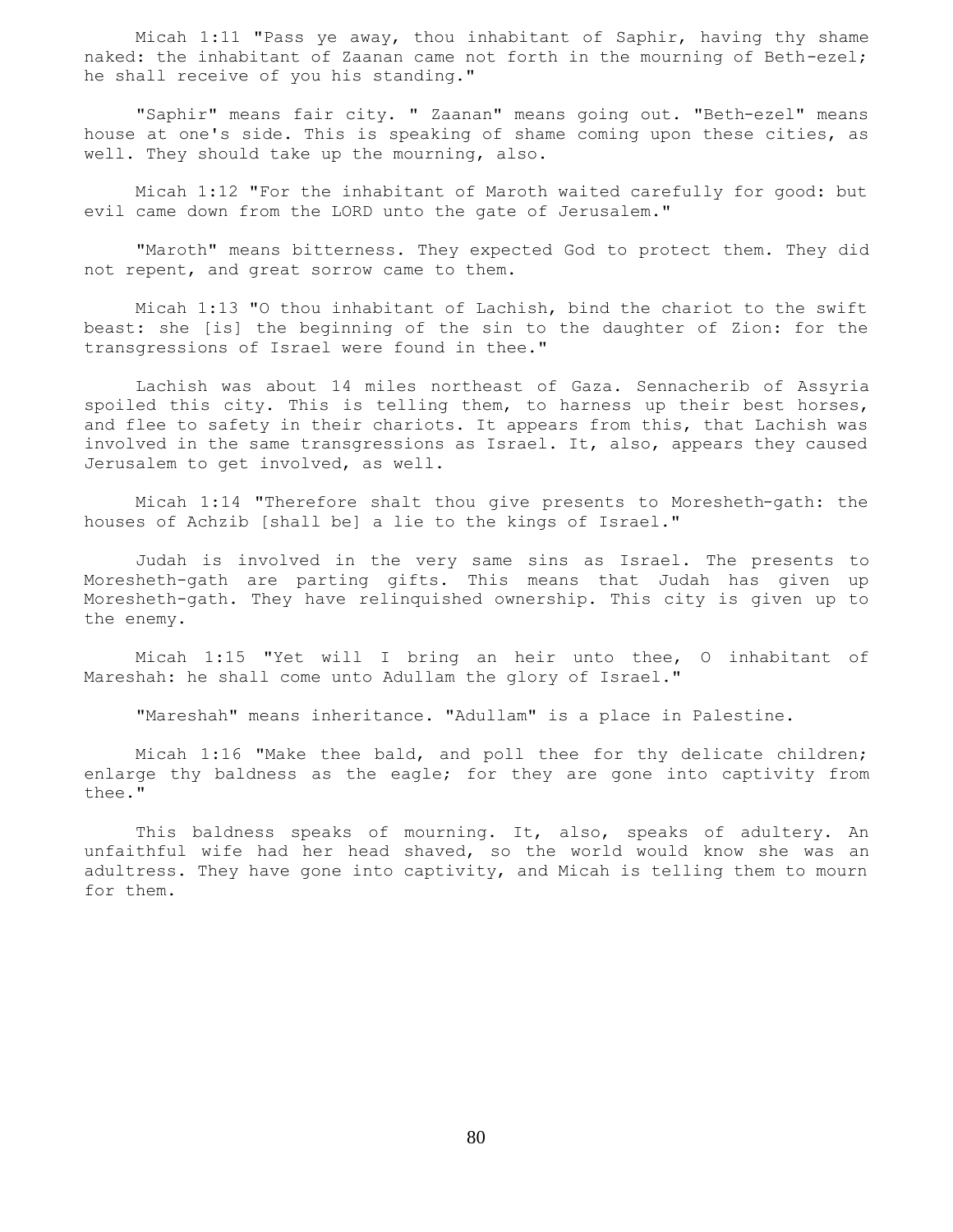## Micah 1 Questions

1. Micah was a prophet of the \_\_\_\_\_\_\_\_\_\_ tribes. 2. Was a prophet in Judah and \_\_\_\_\_\_\_\_ in Israel at the same time. 3. During whose reign did Micah prophesy? 4. What is the definition of true religion in Scripture? 5. Micah foretells the fall of \_\_\_\_\_\_\_\_\_\_ and \_ 6. Where is the prophecy of the birth of Christ? 7. What tells us, in verse 1, that Micah is under the authority of God? 8. Where is Morashite? 9. Who is this warning to? 10. The sins of \_\_\_\_\_\_\_\_\_ had risen up to heaven. 11. What is God's place spoken of here? 12. The high places were places of \_\_\_\_\_\_\_\_\_\_ \_\_ 13. What is verse 4 speaking of? 14. What was their transgression that had angered God? 15. Who was their first love? 16. What is sad about many Christians today? 17. I will make Samaria as an \_\_\_\_\_\_\_\_\_ of the \_\_\_\_\_\_\_. 18. What will happen to the graven images? 19. Who is the "harlot" in verse 7? 20. What were the "hires"? 21. They were unfaithful to God { \_\_\_\_\_\_\_\_\_ \_\_\_\_\_\_\_\_\_\_\_\_}. 22. Who will get the idols? 23. Describe the sorrow of Micah for these people. 24. Will God have mercy and stop the punishment? 25. Gath was a city of the 26. The "house of Arphrah" means house of 27. What is rolling in the dust a sign of? 28. What does "Saphir" mean? 29. "Maroth" means 30. Who spoiled Lachish? 31. What are the gifts in verse 14? 32. The baldness speaks of \_\_\_\_\_\_\_\_\_\_. 33. It, also, speaks of \_\_\_\_\_\_\_\_\_\_.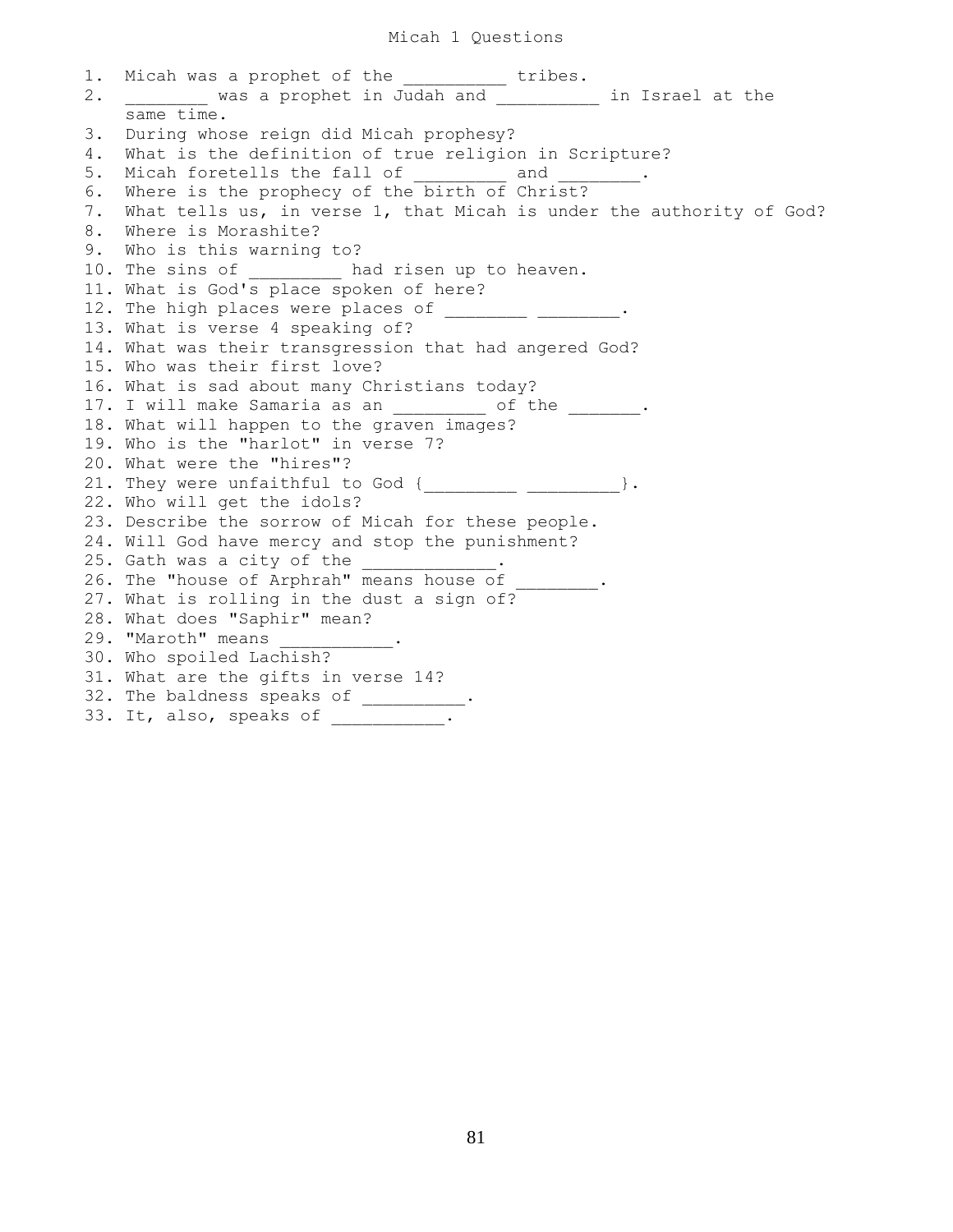We will begin this lesson in Micah 2:1 Woe to them that devise iniquity, and work evil upon their beds! when the morning is light, they practise it, because it is in the power of their hand.

 This is speaking of someone who lies awake at night, and figures out ways to cheat the poor out of what they have. These people are not led into sin by their friends. The sin originates in their own minds. They rehearse exactly how they plan to work their scheme, even while they are still in bed. As soon as they get up, they go right out and put their evil plans into action. They can get away with this, because their plans are against the poor, who have no one to protect them.

 Micah 2:2 "And they covet fields, and take [them] by violence; and houses, and take [them] away: so they oppress a man and his house, even a man and his heritage."

 One of the ten commandments forbids coveting things that belong to others. Exodus 20:17 "Thou shalt not covet thy neighbour's house, thou shalt not covet thy neighbour's wife, nor his manservant, nor his maidservant, nor his ox, nor his ass, nor any thing that [is] thy neighbour's." Not only does the man covet in verse 2 above, but he actually will take from a man by whatever force is necessary. They were forcing them to give up the land that was given to them for their heritage. Jesus had something to say about this in the following Scripture. Romans 13:9 "For this, Thou shalt not commit adultery, Thou shalt not kill, Thou shalt not steal, Thou shalt not bear false witness, Thou shalt not covet; and if [there be] any other Commandment, it is briefly comprehended in this saying, namely, Thou shalt love thy neighbour as thyself."

 Micah 2:3 Therefore thus saith the LORD; Behold, against this family do I devise an evil, from which ye shall not remove your necks; neither shall ye go haughtily: for this time [is] evil.

 God will not overlook this sin. They will feel the punishment for this sin. The "family" is speaking of the whole country. God will not stop the punishment {remove their necks}. They have sinned greatly and brought this sin upon themselves. God will break their haughty spirit.

 Micah 2:4 "In that day shall [one] take up a parable against you, and lament with a doleful lamentation, [and] say, We be utterly spoiled: he hath changed the portion of my people: how hath he removed [it] from me! turning away he hath divided our fields."

 The day spoken of is the day when the punishment from God shall come upon them. The parable is, probably, a taunting song against them. "Lamenting" is mourning out loud. Sometimes, it is in the form of a mournful song. Israel is no longer blessed of God, but is feeling the curse that comes by not obeying God's commandments. Even the property, now, belongs to someone else.

 Micah 2:5 "Therefore thou shalt have none that shall cast a cord by lot in the congregation of the LORD."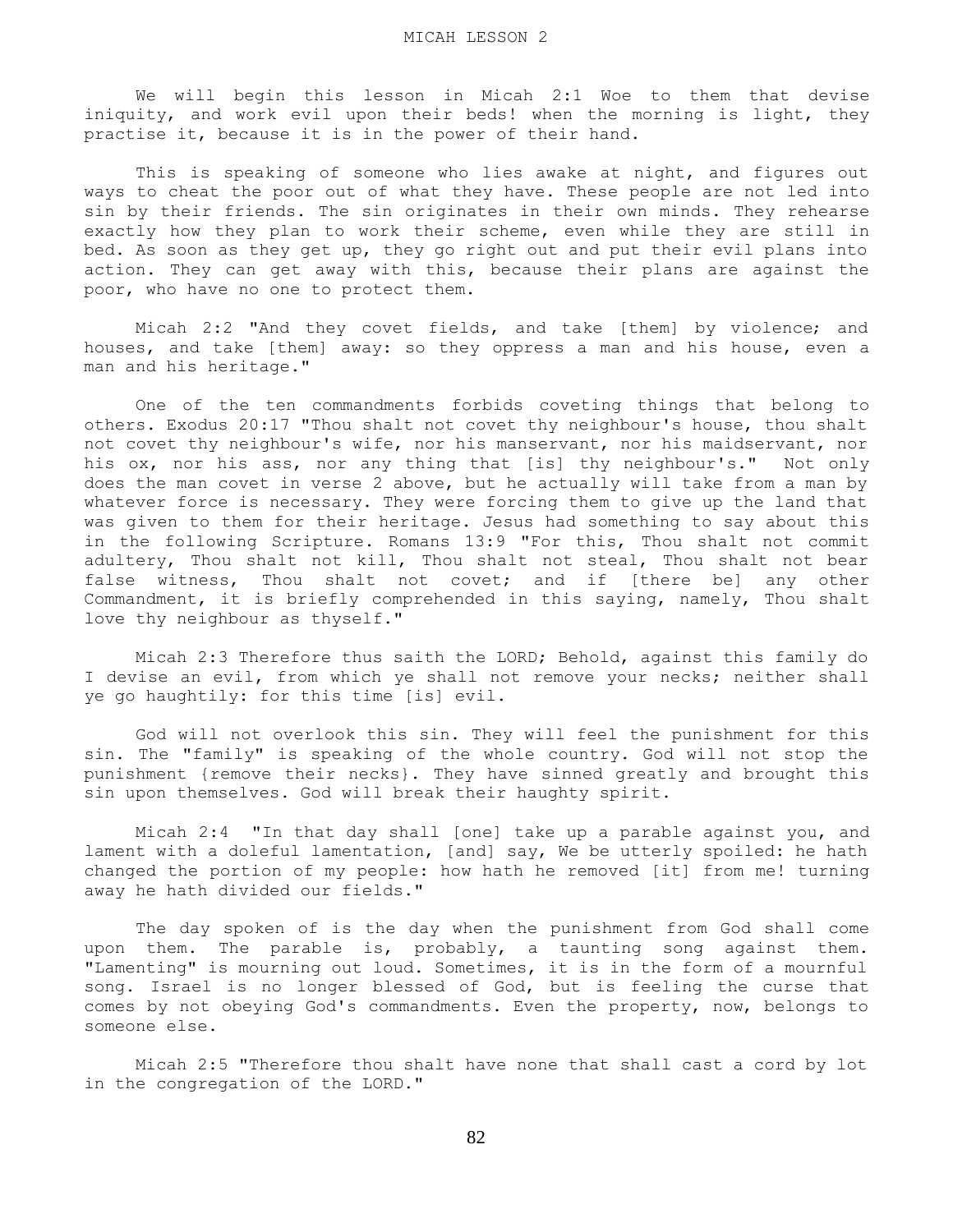They have lost their inheritance. God no longer claims them for His own. God will not take back this land for them.

 Micah 2:6 "Prophesy ye not, [say they to them that] prophesy: they shall not prophesy to them, [that] they shall not take shame."

 It appears from this, that the people do not want Micah to prophesy anymore. They do not want to hear this negative message. They do not believe him. They are so sure, that since they belong to God, they can get away with sin and not be punished.

 Micah 2:7 "O [thou that art] named the house of Jacob, is the spirit of the LORD straitened? [are] these his doings? do not my words do good to him that walketh uprightly?"

 Micah reminds them that these words of prophesy would not worry them, if they were living uprightly. They are aware, on one hand that they are sinning just as Micah says, but they do not believe God will attack them. Those that are named the house of Jacob are the twelve tribes of Israel. They are asking "is the Spirit of the LORD straightened" {is He not still longsuffering toward Israel}? God still blesses those who walk uprightly. He does not bless those who are committing these terrible sins.

 Micah 2:8 "Even of late my people is risen up as an enemy: ye pull off the robe with the garment from them that pass by securely as men averse from war."

 Those who do not keep the commandments of God are acting as enemies of God, even if they call themselves God's people. This is speaking of their sins being so bad, that they actually take the clothing of those who owe them. The debts are not even honest debts either. They have cheated them. God is not just punishing them for things their fathers and grandfathers did, but for the evil they are continuing to do themselves.

 Micah 2:9 "The women of my people have ye cast out from their pleasant houses; from their children have ye taken away my glory for ever."

The women, in the verse above, are, probably, speaking of the widows who God had told them to protect and help. This is saying, they took advantage of the widows and took their homes. They had taken all the privileges away that God's people were to have. One commandment of God was to help the widows and orphans.

 Micah 2:10 "Arise ye, and depart; for this [is] not [your] rest: because it is polluted, it shall destroy [you], even with a sore destruction."

 Canaan had been given to Israel as a place of resting. Since they had committed such grievous sins, God will take the land from them, and it will not be their place of rest. They have destroyed their own inheritance with their sins. Their destruction is of their own doing.

 Micah 2:11 "If a man walking in the spirit and falsehood do lie, [saying], I will prophesy unto thee of wine and of strong drink; he shall even be the prophet of this people."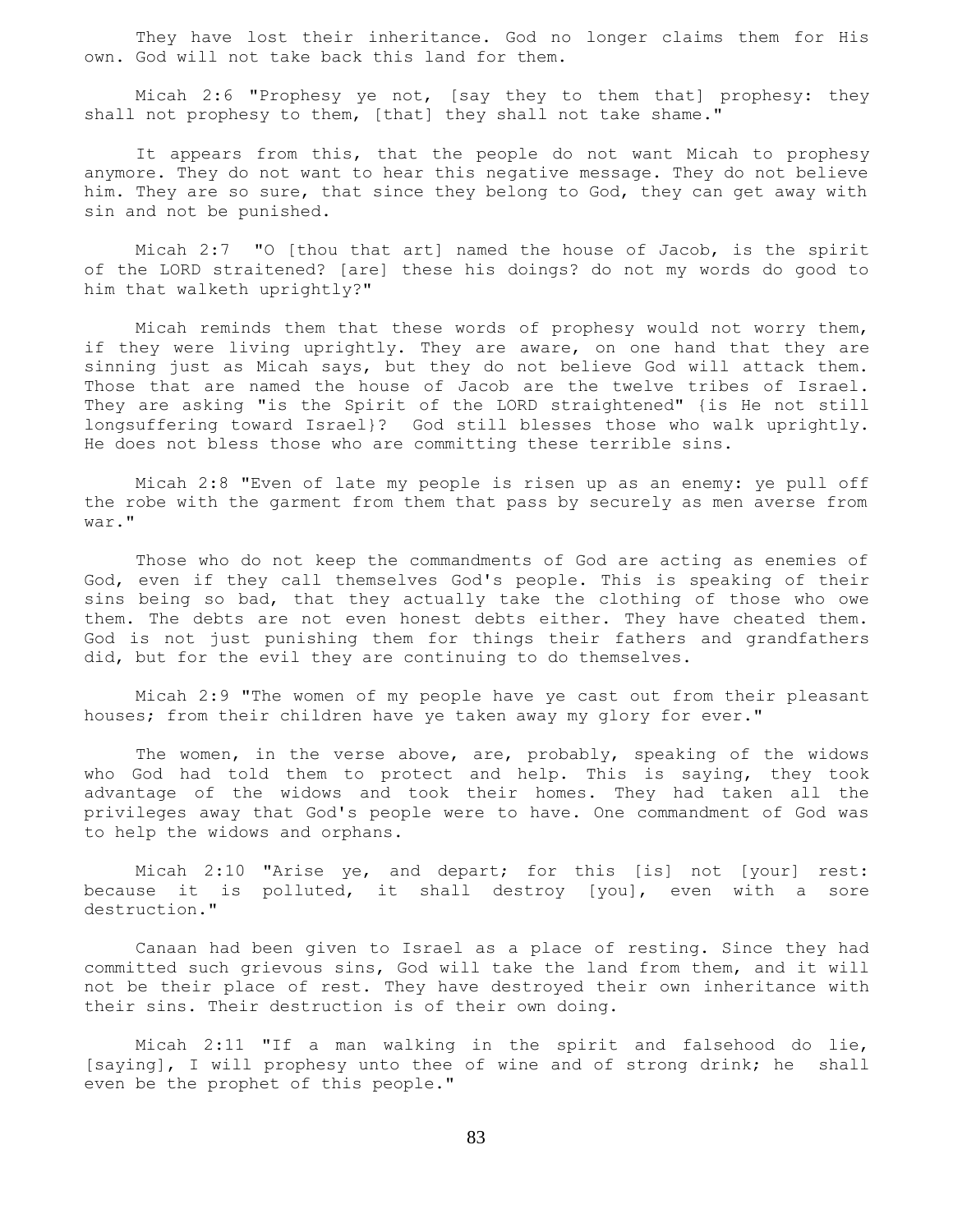Micah is saying, they do not want to hear the true prophet. They want to hear a prophet that speaks only of good times. The people do not want to hear a message of warning. They want to hear a message that appeals to their flesh. The false message promises them wine and strong drink.

 Micah 2:12 "I will surely assemble, O Jacob, all of thee; I will surely gather the remnant of Israel; I will put them together as the sheep of Bozrah, as the flock in the midst of their fold: they shall make great noise by reason of [the multitude of] men."

 This is a complete change from the previous verse. This is speaking of the restoration of the remnant of the people. He still calls them Jacob, which is speaking of all twelve tribes of Israel. The noise of the multitude is, possibly, the voices of so vast a number praising God. They are classified as sheep, which represent the saved in Christ.

 Micah 2:13 "The breaker is come up before them: they have broken up, and have passed through the gate, and are gone out by it: and their king shall pass before them, and the LORD on the head of them."

 The One that breaketh is their Saviour. They passed through the gate to God. Let us look at what Jesus says about this. John 10:27 "My sheep hear my voice, and I know them, and they follow me:" John 10:28 "And I give unto them eternal life; and they shall never perish, neither shall any [man] pluck them out of my hand." John 10:29 "My Father, which gave [them] me, is greater than all; and no [man] is able to pluck [them] out of my Father's hand." John 10:30 "I and [my] Father are one." "LORD on the head of them" could mean that the LORD was their head, and was leading them. It could, also, mean that they were sealed as belonging to the LORD.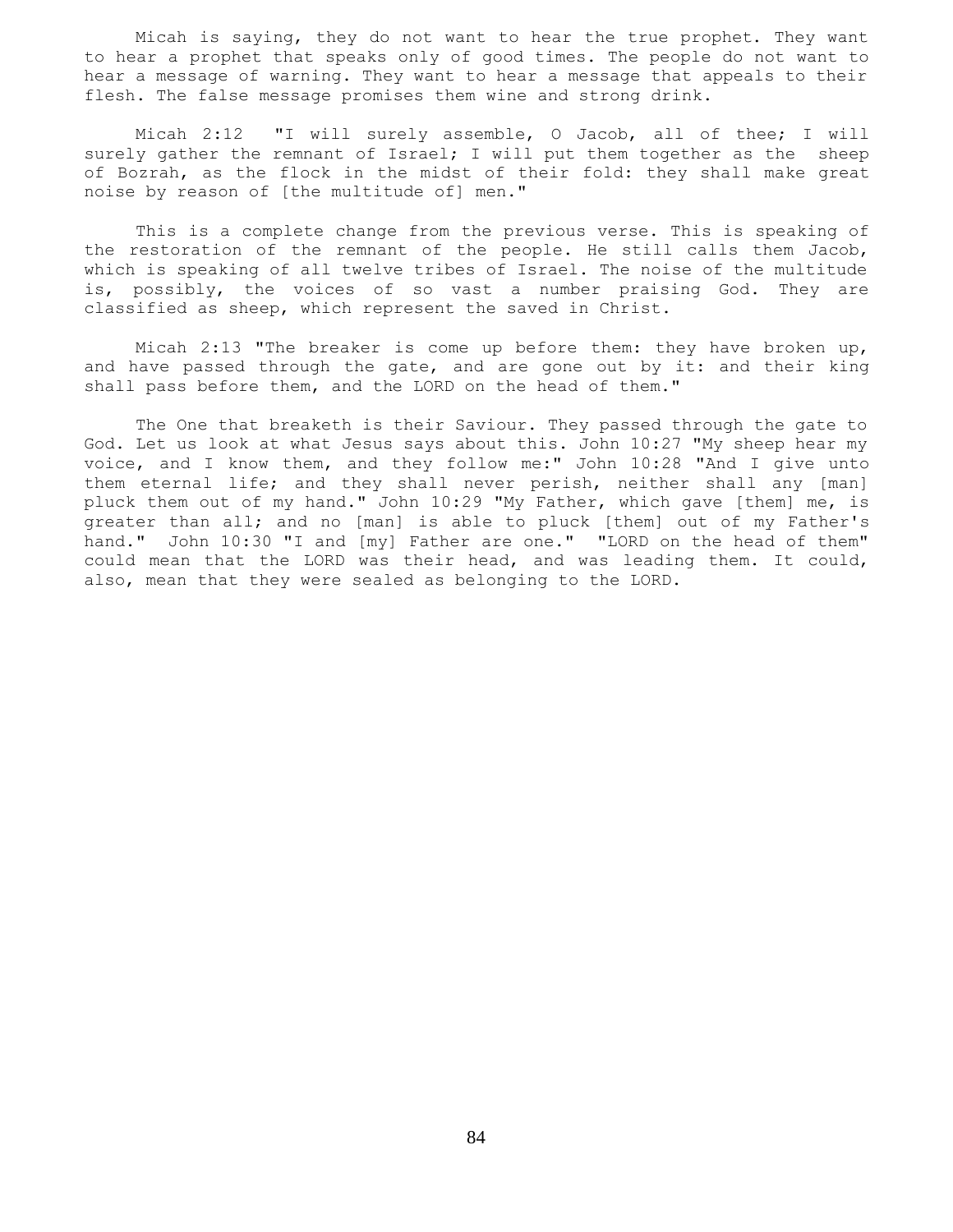1. Woe to them that devise 2. What is meant by them devising iniquity on their bed? 3. Are they sinning because of outside influence? 4. What do they do, as soon as they get up? 5. Quote Exodus chapter 20 verse 17. 6. What does the man, in verse 2, do, besides covet his neighbor's land? 7. Quote Romans chapter 13 verse 9. 8. Who is the family speaking of in verse 3? 9. What does "remove their necks" mean? 10. God will break their \_\_\_\_\_\_\_\_\_\_\_\_ spirit. 11. What day is spoken of in verse 4? 12. What is the parable, probably? 13. What is "lamenting"? 14. They are, now, feeling the curse that comes from what? 15. What is verse 5 saying? 16. What are the people saying to Micah in verse 6? 17. What does Micah tell them about his prophecy? 18. Who are named Jacob in these Scriptures? 19. In verse 8, what extreme have they gone to? 20. The women, in verse 9, are speaking of the 21. What had God commanded about the widows and orphans? 22. \_\_\_\_\_\_\_\_\_\_\_ had been given to Israel as a place of resting. 23. What type of prophet do the people want? 24. What are two things the false message bring? 25. What is verse 12 speaking of? 26. What is the noise of the multitude speaking of? 27. Who are spoken of as sheep? 28. The One that breaketh is their 29. Quote John chapter 10 verses 27 through 30. 30. What does "LORD on the head of them" mean?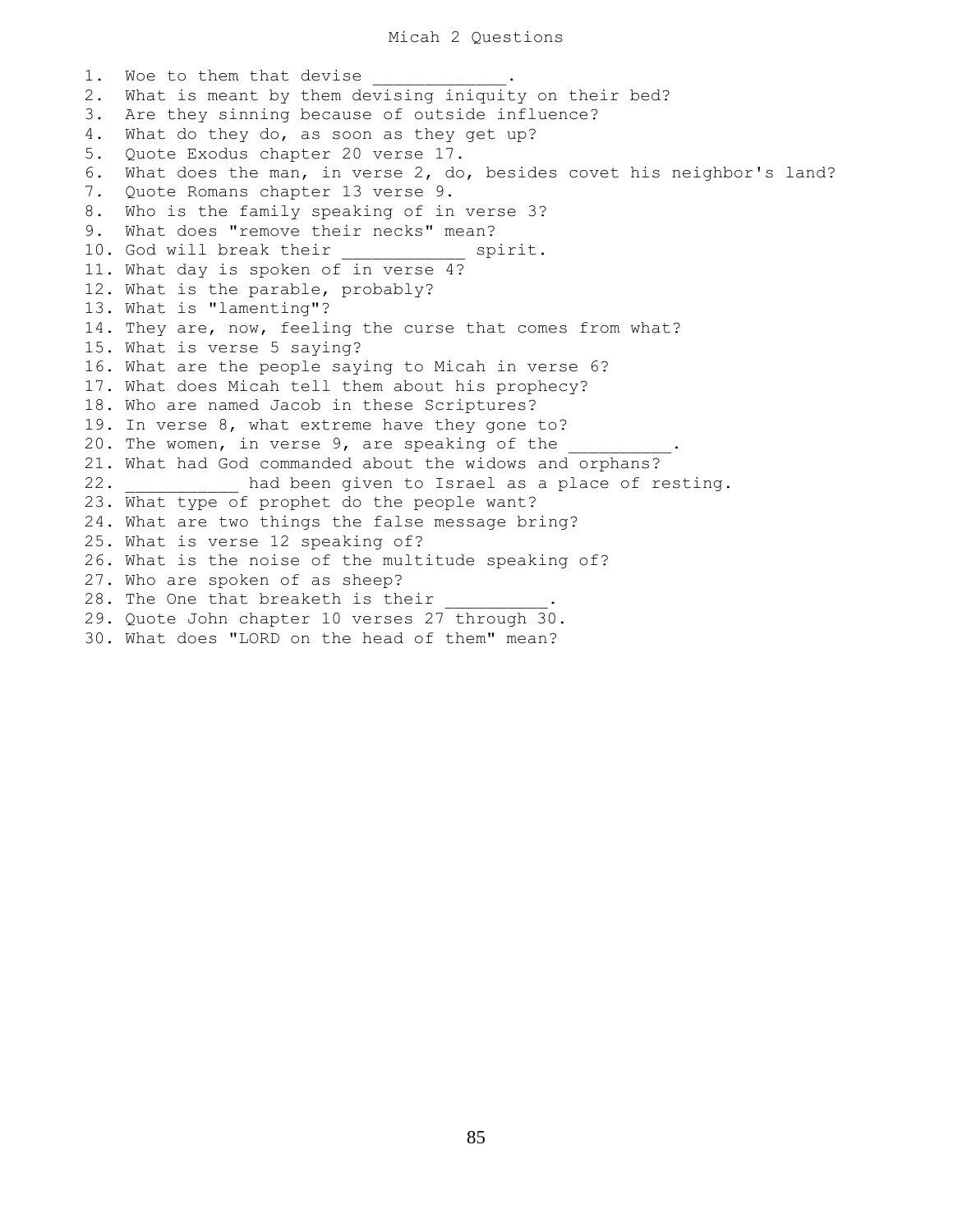We will begin this lesson in Micah 3:1 "And I said, Hear, I pray you, O heads of Jacob, and ye princes of the house of Israel; [Is it] not for you to know judgment?"

 Micah is condemning the sins of those in authority. They should have led their people in the ways of God, instead they led them into sin. Leaders do have a great authority, but with that prestige and authority, go great responsibilities. They, above all the rest of the people, should have known better.

 Micah 3:2 "Who hate the good, and love the evil; who pluck off their skin from off them, and their flesh from off their bones;"

 This speaks of evil rulers who are out for only themselves. They are not like the good shepherd who cares for the sheep. They have skinned them at every opportunity. This is an expression used when you cheat someone in a business deal, as well.

 Micah 3:3 "Who also eat the flesh of my people, and flay their skin from off them; and they break their bones, and chop them in pieces, as for the pot, and as flesh within the caldron."

 This does not mean they were practicing cannibalism. This is not to be taken literally. This just means that they treated them like animals for their own personal use, instead of like people. They had no regard for their people.

 Micah 3:4 "Then shall they cry unto the LORD, but he will not hear them: he will even hide his face from them at that time, as they have behaved themselves ill in their doings."

 John 9:31 "Now we know that God heareth not sinners: but if any man be a worshipper of God, and doeth his will, him he heareth." James 2:13 "For he shall have judgment without mercy, that hath shewed no mercy; and mercy rejoiceth against judgment." They cry out to the LORD, but He has closed His ears to them. They showed no mercy, and they will receive no mercy.

 Micah 3:5 "Thus saith the LORD concerning the prophets that make my people err, that bite with their teeth, and cry, Peace; and he that putteth not into their mouths, they even prepare war against him."

 The following 2 Scriptures that Jesus spoke are a very good explanation of this. Matthew 7:15 "Beware of false prophets, which come to you in sheep's clothing, but inwardly they are ravening wolves." Matthew 15:14 "Let them alone: they be blind leaders of the blind. And if the blind lead the blind, both shall fall into the ditch." This next Scripture tells us exactly what becomes of these evil leaders. II Peter 2:1 "But there were false prophets also among the people, even as there shall be false teachers among you, who privily shall bring in damnable heresies, even denying the Lord that bought them, and bring upon themselves swift destruction." God does not overlook this sinful prophet. He will be punished.

86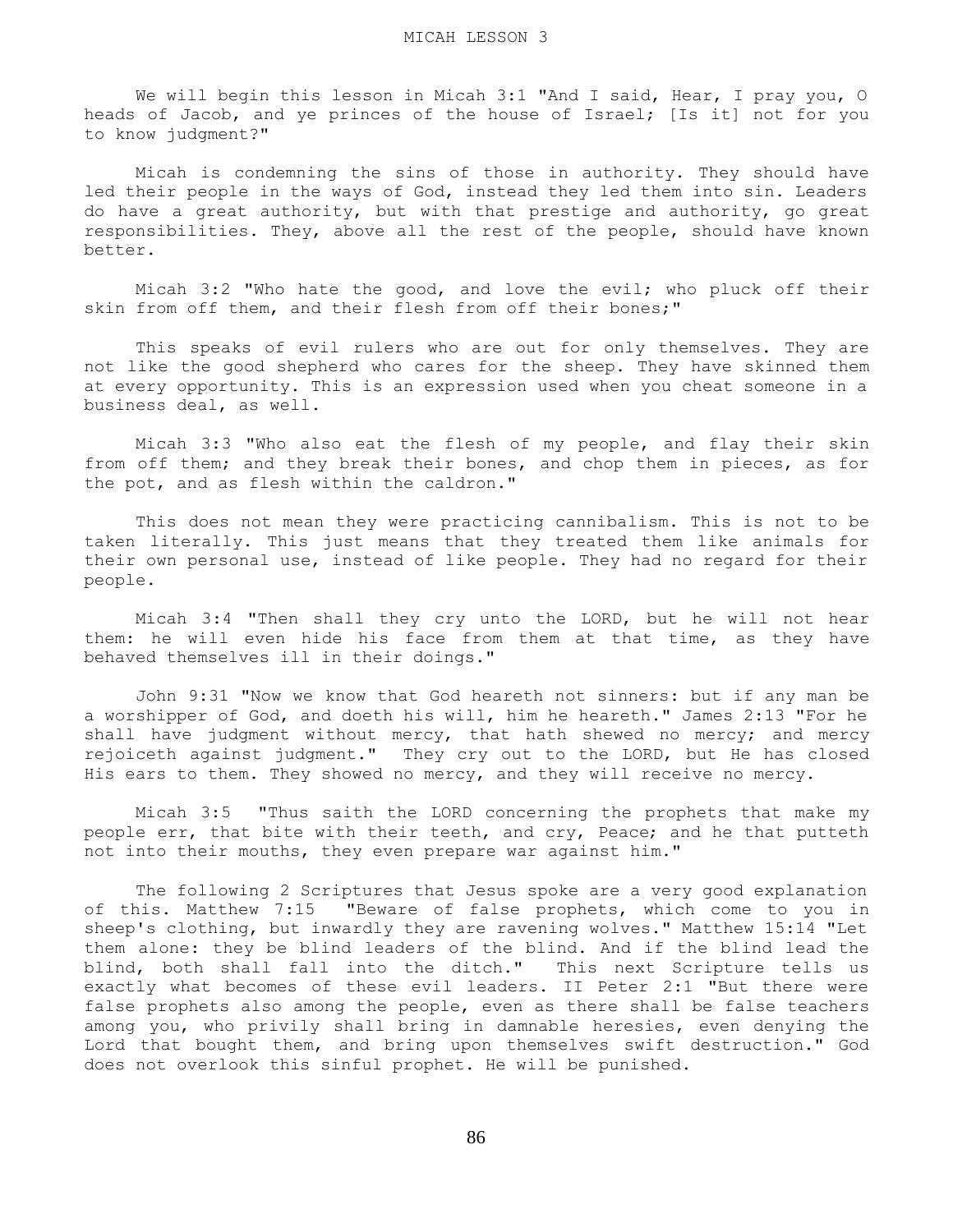Micah 3:6 "Therefore night [shall be] unto you, that ye shall not have a vision; and it shall be dark unto you, that ye shall not divine; and the sun shall go down over the prophets, and the day shall be dark over them."

 This is speaking of prophets who are not true prophets. They are not ambassadors to carry the Lord's Word, but their own. They prophesy for their own personal gain. They will no longer receive any messages from God. There will be a famine of the Word of God in their lives. The little light they had from God will no longer shine. Their light will go completely out. Zechariah 13:3 "And it shall come to pass, [that] when any shall yet prophesy, then his father and his mother that begat him shall say unto him, Thou shalt not live; for thou speakest lies in the name of the LORD: and his father and his mother that begat him shall thrust him through when he prophesieth."

 Micah 3:7 "Then shall the seers be ashamed, and the diviners confounded: yea, they shall all cover their lips; for [there is] no answer of God."

 Seers, generally, could pray and ask for answers from God for the people. When their communication with God is cut off, they are no longer blessed with answers for the people. "Covering their lips" would be a sign of mourning for their inability to speak for God.

 Micah 3:8 "But truly I am full of power by the spirit of the LORD, and of judgment, and of might, to declare unto Jacob his transgression, and to Israel his sin."

 Micah is defending his own ability to speak for God in this. He is saying, "I am not one of those that God has cut off". Micah speaks the Words that the LORD has put into his mouth. He is actually a mouthpiece for God. These messages do not come from the heart of Micah, but from God, through Micah. Even though the declaration of Jacob's sins are coming from the mouth of Micah, they are actually coming from God.

 Micah 3:9 "Hear this, I pray you, ye heads of the house of Jacob, and princes of the house of Israel, that abhor judgment, and pervert all equity."

 Again, he speaks against the leaders of the people. This is not just to the prophets, but to the spiritual leaders of each family. They should be a standard that is lifted up for all of their people to follow, but they are not. "Pervert all equity" means they are not keeping God's laws the way they were written, but are changing them to please themselves.

 Micah 3:10 "They build up Zion with blood, and Jerusalem with iniquity."

This is just saying, that they grew by the bloodshed of others. Whether this is literal, or is speaking of injustices, I cannot say. They used Jerusalem for the promotion of their evil. Deuteronomy 27:25 "Cursed [be] he that taketh reward to slay an innocent person. And all the people shall say, Amen."

 Micah 3:11 "The heads thereof judge for reward, and the priests thereof teach for hire, and the prophets thereof divine for money: yet will they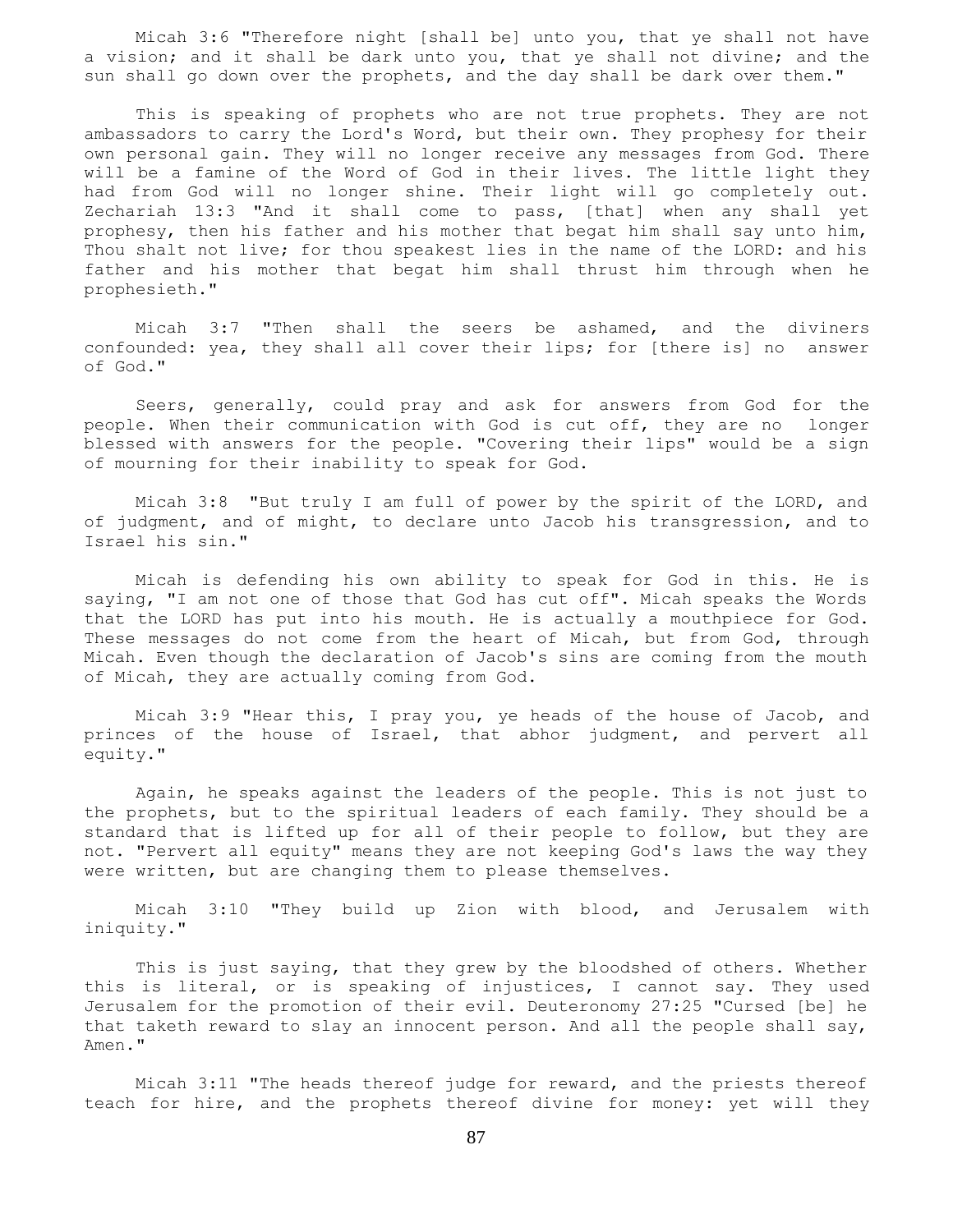lean upon the LORD, and say, [Is] not the LORD among us? none evil can come upon us."

 This is speaking of gross abuse of their authority. Their judgment is easily bought, because they are judging for money. "The priests teach for hire" is speaking of ministers who minister to no one, but those who can pay. They are leaders for what they can get for themselves out of it. The ridiculous thing is they expect God to bless them for this. They believe they are a privileged few, who will not be judged of God. Matthew 7:15 "Beware of false prophets, which come to you in sheep's clothing, but inwardly they are ravening wolves." To be a spiritual leader of the people is a call of God, it is not a vocation to make a living with.

 Micah 3:12 "Therefore shall Zion for your sake be plowed [as] a field, and Jerusalem shall become heaps, and the mountain of the house as the high places of the forest."

 The blame for the destruction of Jerusalem can actually be lain at the feet of these evil leaders. For the crimes of the priests, and prophets, and rulers, the destruction came from God. Zion is, many times, speaking of the church. There is an extensive lesson about the shepherds who lead the sheep astray in Ezekiel chapter 34. This, also, is speaking of the temple in Jerusalem which is destroyed in the Babylonian attack. The mountain of the house is speaking of the temple. God had moved out of the temple, because of their sins.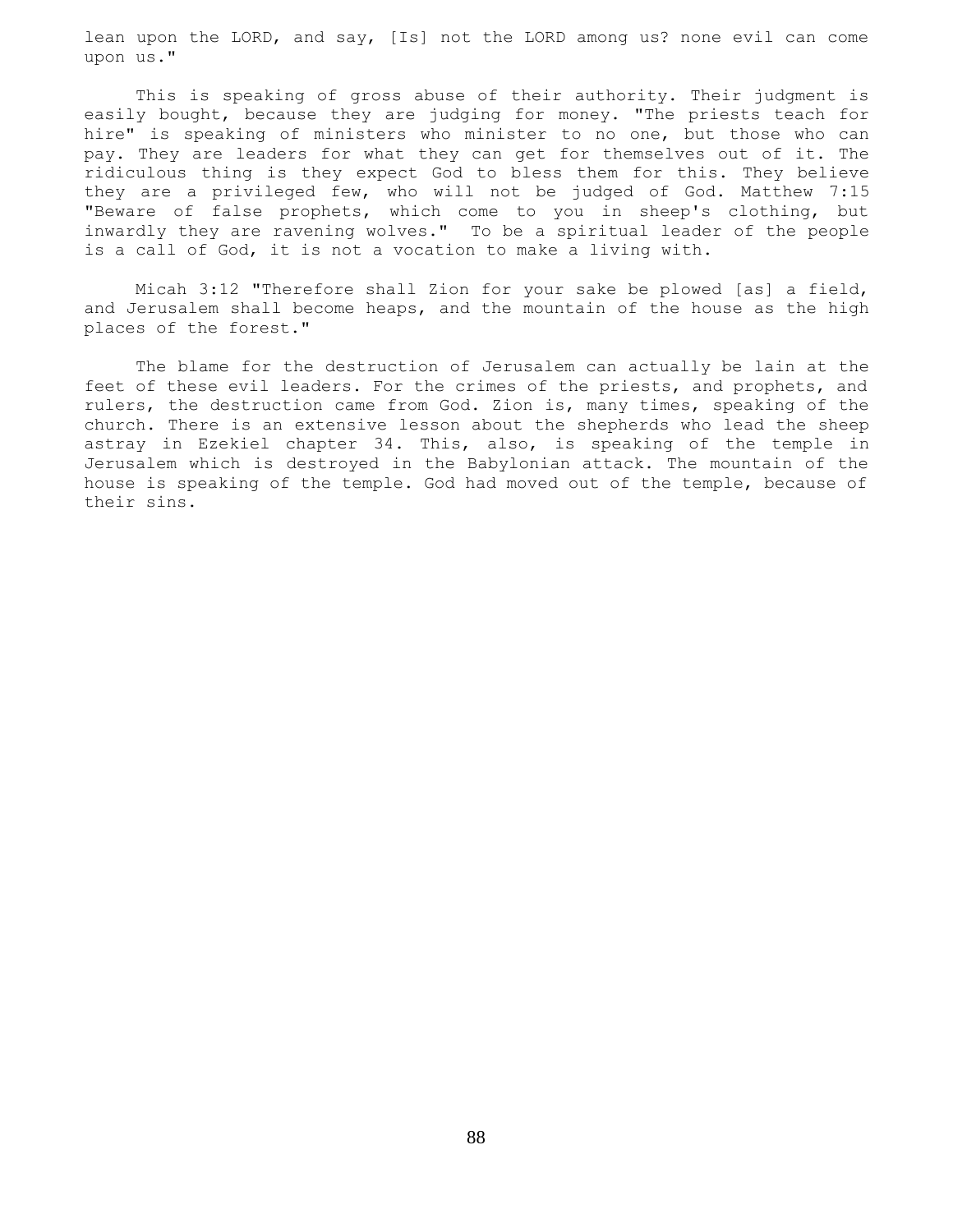1. Who is this addressed to? 2. Micah is  $\qquad \qquad$  the sins of those in authority. 3. With prestige and authority, go great 4. What is verse 2 speaking of? 5. Does verse 3 mean they were practicing cannibalism? 6. It means they treated the people like  $\cdots$ . 7. Quote John chapter 9 verse 31. 8. Quote James chapter 2 verse 13. 9. Who does verse 5 say made the people err? 10. Quote Matthew chapter 7 verse 15. 11. What happens, when the blind lead the blind? 12. Quote 2 Peter chapter 2 verse 1. 13. Who is verse 6 speaking of? 14. They prophesy for their own 15. Quote Zechariah chapter 13 verse 3. 16. Why will the seers be ashamed? 17. What was "covering their lips" a sign of? 18. Who was Micah speaking of in verse 8? 19. Micah is actually a \_\_\_\_\_\_\_\_\_\_\_\_ for God. 20. Who is verse 9 speaking against? 21. What were their special sins? 22. Quote Deuteronomy chapter 27 verse 5. 23. How were they abusing their authority? 24. Quote Matthew chapter 7 verse 15. 25. Who is actually to blame for the destruction of Jerusalem? 26. Where, in Ezekiel, do we read about the shepherds who lead the sheep astray?

27. What country destroyed Jerusalem?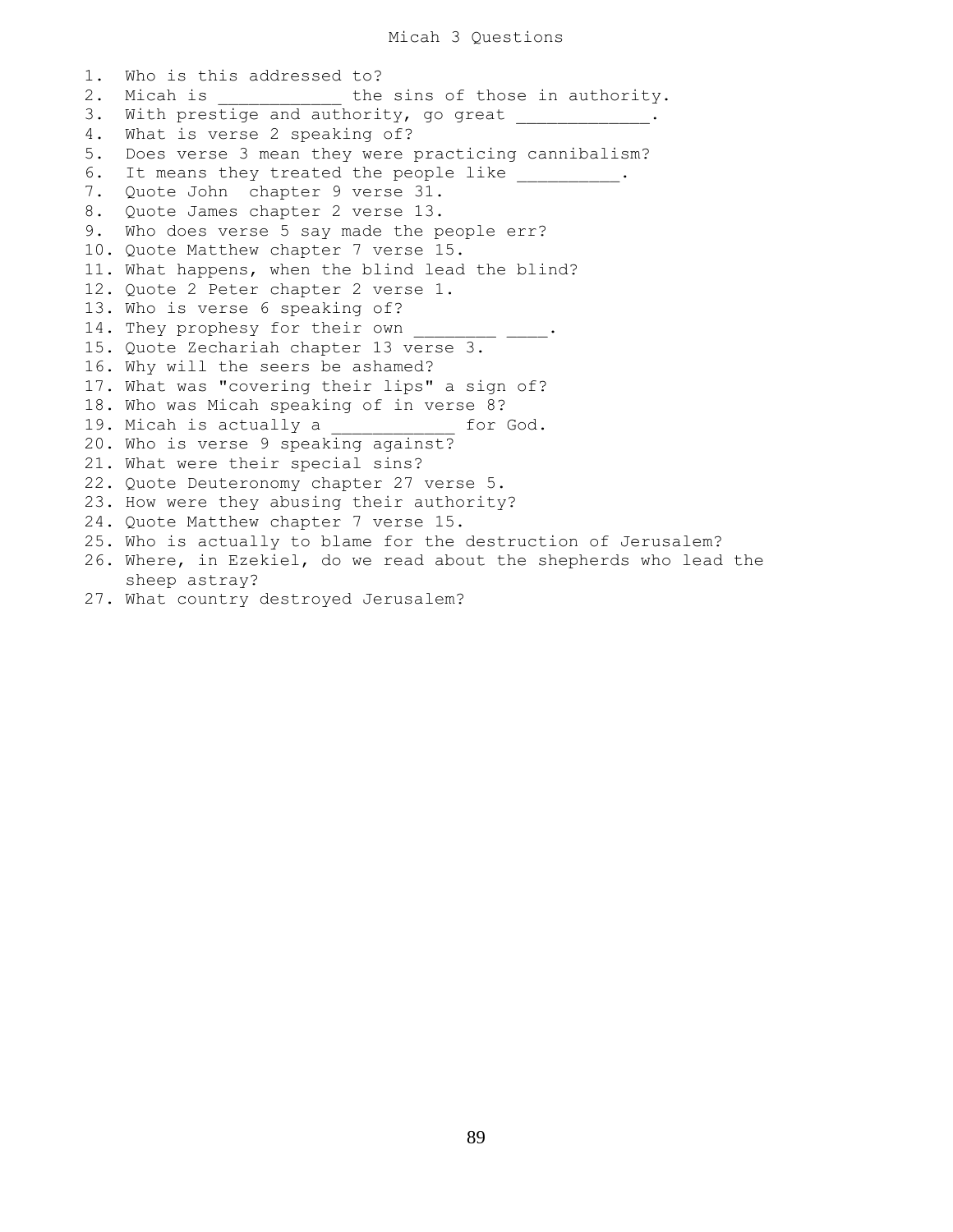We will begin this lesson in Micah 4:1 "But in the last days it shall come to pass, [that] the mountain of the house of the LORD shall be established in the top of the mountains, and it shall be exalted above the hills; and people shall flow unto it."

 Micah suddenly turns to the last days. The last days are definitely speaking of the coming of the LORD to the earth. This is a time, when Jesus will reign as King of kings and Lord of lords. He will set up His kingdom upon this earth. He will reign from the holy mountain in Jerusalem. People from all nations will come to Jerusalem to worship with their King. The temple will be re-established as the house of the LORD. It will be a time of perfect peace. Acts 2:17 "And it shall come to pass in the last days, saith God, I will pour out of my Spirit upon all flesh: and your sons and your daughters shall prophesy, and your young men shall see visions, and your old men shall dream dreams:" Acts 2:18 "And on my servants and on my handmaidens I will pour out in those days of my Spirit; and they shall prophesy:"

 Micah 4:2 "And many nations shall come, and say, Come, and let us go up to the mountain of the LORD, and to the house of the God of Jacob; and he will teach us of his ways, and we will walk in his paths: for the law shall go forth of Zion, and the word of the LORD from Jerusalem."

 "Zion" is speaking of the church. "Many nations" speaks of not just the Hebrew, but people of all nationalities. Christianity was opened to people of all nations, as we see in the following verse. Luke 24:47 "And that repentance and remission of sins should be preached in his name among all nations, beginning at Jerusalem." Acts 1:8 "But ye shall receive power, after that the Holy Ghost is come upon you: and ye shall be witnesses unto me both in Jerusalem, and in all Judaea, and in Samaria, and unto the uttermost part of the earth." This is speaking of salvation being offered to all mankind. Jesus is the Word of God. Everything He speaks is the Word of God. Romans 10:12 "For there is no difference between the Jew and the Greek: for the same Lord over all is rich unto all that call upon him." Romans 10:13 "For whosoever shall call upon the name of the Lord shall be saved." Read the rest of this chapter of Romans.

 Micah 4:3 "And he shall judge among many people, and rebuke strong nations afar off; and they shall beat their swords into plowshares, and their spears into pruninghooks: nation shall not lift up a sword against nation, neither shall they learn war any more."

 This turn to God by people of all nations, will bring universal peace. Jesus is King of Peace, and He will bring the peace. Mankind cannot bring peace. Only God can bring this peace. They will no longer have any need for swords and spears. They will remake them into something usable. Jesus will rule from Jerusalem. He will cause nations to be in harmony, and there will be no more war. Satan, who caused the conflict with men, will be chained for 1000 years. He will not be around to cause one nation to believe a lie about another nation. Peace will reign.

 Micah 4:4 "But they shall sit every man under his vine and under his fig tree; and none shall make [them] afraid: for the mouth of the LORD of hosts hath spoken [it]."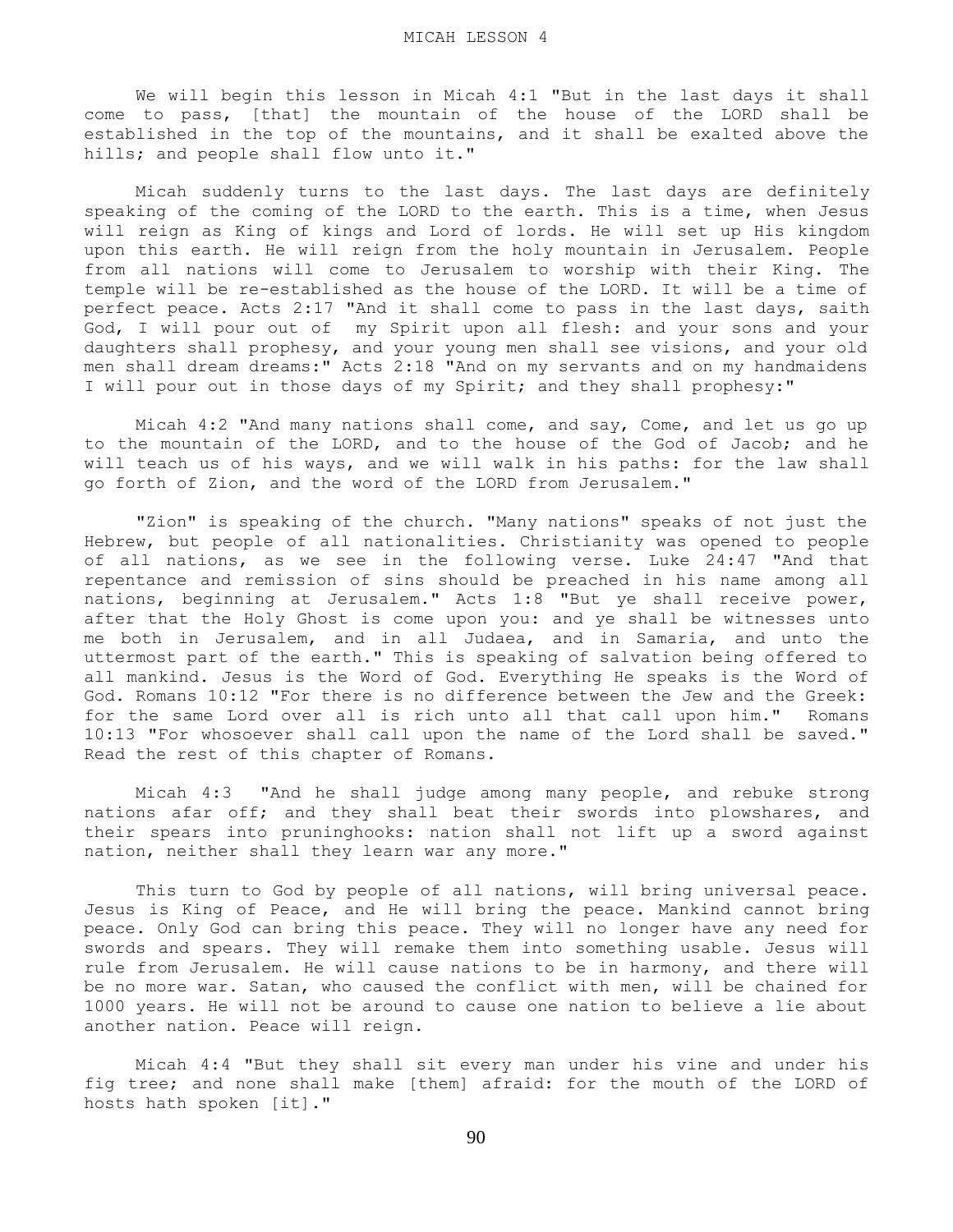Fear is the opposite of faith. The people this is speaking of, are the faithful. They will not know fear, because they have faith in Jesus Christ the King of peace. When perfect peace reigns, there will be prosperity. Each person will have all he, or she, needs. There will be no need to covet. Everyone will be filled. The LORD has spoken it, and it will happen. God is Truth.

 Micah 4:5 "For all people will walk every one in the name of his god, and we will walk in the name of the LORD our God for ever and ever."

 I teach that we must walk in the salvation we receive. We must walk in the straight and narrow path every day. God left us rules to live by, and the only happy successful life is living by those rules. This statement just means that all people will live good wholesome lives. They will not even be tempted to cheat, and steal, and do all the things the lust of their flesh had caused them to do before. Satan was the tempter, and he is locked up. Christians will walk in the name of Jesus Christ. It appears, while they are walking in the name of their heathen god, we believers are walking in the name of the True and Living God.

 Micah 4:6 In that day, saith the LORD, will I assemble her that halteth, and I will gather her that is driven out, and her that I have afflicted;

 In the Messianic age, the Hebrews will be returned to God and to Israel. Israel is spoken of as a woman, because she was the wife of God.

 Micah 4:7 "And I will make her that halted a remnant, and her that was cast far off a strong nation: and the LORD shall reign over them in mount Zion from henceforth, even for ever."

 The "remnant" is speaking of those of the physical house of Israel who have accepted the LORD as their Saviour. The LORD reigning over them in mount Zion is speaking of all Israel. Zion is the church. Jesus will reign forever and ever.

 Micah 4:8 "And thou, O tower of the flock, the strong hold of the daughter of Zion, unto thee shall it come, even the first dominion; the kingdom shall come to the daughter of Jerusalem."

 We see from the following Scripture, that the daughter of Zion is speaking of Israel. Jerusalem towered over the rest of the land. David was the first true dominion by a Hebrew. The daughter of Jerusalem is, specifically, speaking of the part of Israel that was in Jerusalem. II Kings 19:21 This [is] the word that the LORD hath spoken concerning him; The virgin the daughter of Zion hath despised thee, [and] laughed thee to scorn; the daughter of Jerusalem hath shaken her head at thee.

 Micah 4:9 Now why dost thou cry out aloud? [is there] no king in thee? is thy counsellor perished? for pangs have taken thee as a woman in travail.

 All of this has to do with the judgment spoken upon Jerusalem. God allows Babylon to take them, because of the sin in their lives. Hosea 13:11 "I gave thee a king in mine anger, and took [him] away in my wrath." Hosea 13:13 "The sorrows of a travailing woman shall come upon him: he [is] an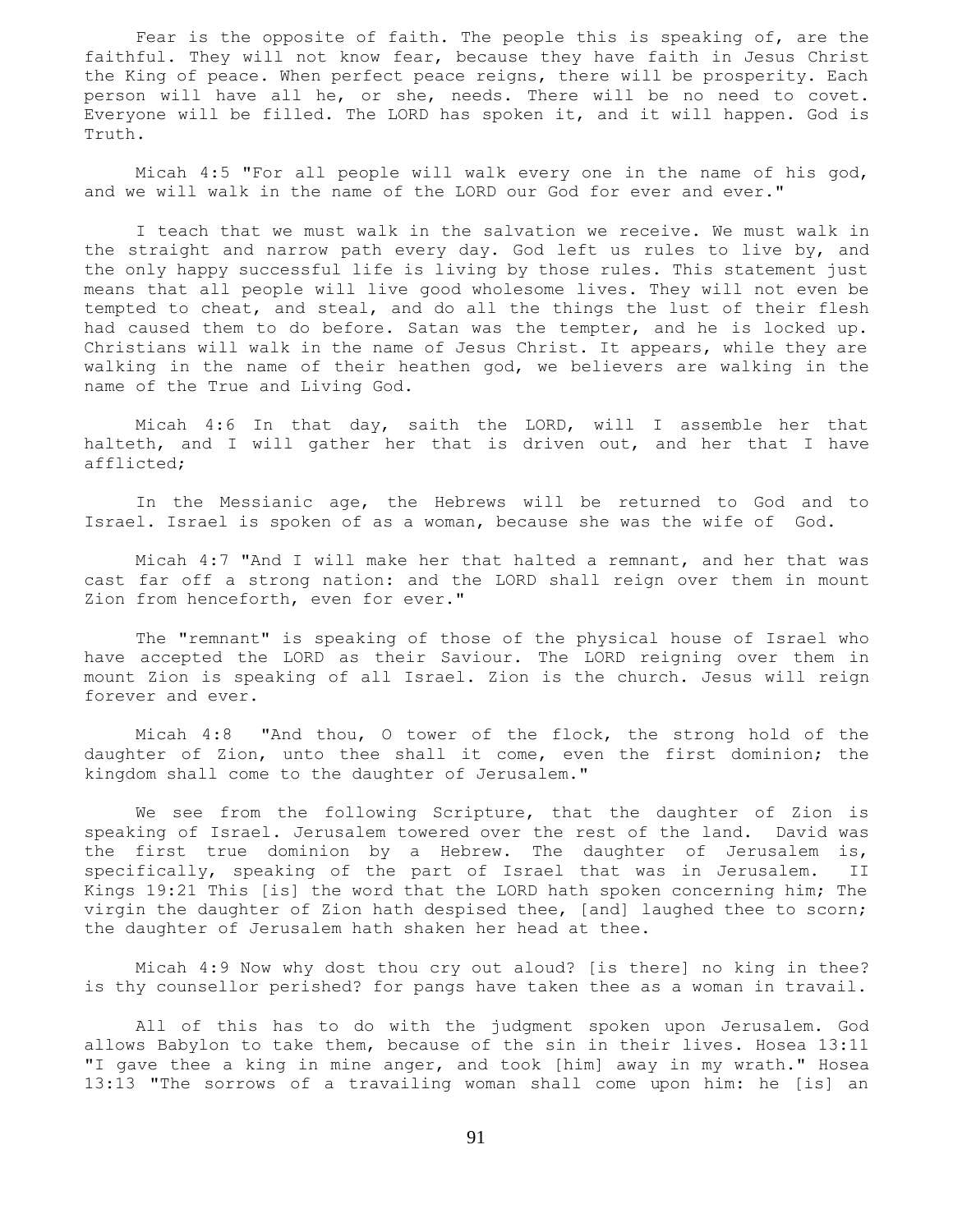unwise son; for he should not stay long in [the place of] the breaking forth of children."

 Micah 4:10 "Be in pain, and labour to bring forth, O daughter of Zion, like a woman in travail: for now shalt thou go forth out of the city, and thou shalt dwell in the field, and thou shalt go [even] to Babylon; there shalt thou be delivered; there the LORD shall redeem thee from the hand of thine enemies."

 Their sorrow was great, because they thought God would not allow them to be taken. They just knew at the last moment of their sorrow, that God would deliver them. God allows them to be taken by Babylon to teach them the error of their ways. He will deliver them, but it will be after their confinement in Babylon. Just as God, through Moses, had delivered them out of Egypt, God would deliver them from Babylon, but they would have to repent and turn to God. Isaiah 66:8 "Who hath heard such a thing? who hath seen such things? Shall the earth be made to bring forth in one day? [or] shall a nation be born at once? for as soon as Zion travailed, she brought forth her children."

Micah  $4:11$  "Now also many nations are gathered against thee, that say, Let her be defiled, and let our eye look upon Zion."

 The nations around her had been envious of Israel and her God. They were glad that God had punished Israel. Her punishment was an adulterous wife.

 Micah 4:12 "But they know not the thoughts of the LORD, neither understand they his counsel: for he shall gather them as the sheaves into the floor."

 God may punish them, but He will never abandon His own. Even the captivity in Babylon was to cause repentance in the people for their worship of false gods, and to turn them back to God. God still loved His people. He would never destroy them all. The heathen people were used of God to punish His precious people. They did not know God's thoughts, because they did not know God. God will destroy the enemies of His church and restore the wheat to his barn.

 Micah 4:13 "Arise and thresh, O daughter of Zion: for I will make thine horn iron, and I will make thy hoofs brass: and thou shalt beat in pieces many people: and I will consecrate their gain unto the LORD, and their substance unto the Lord of the whole earth."

 The "horn" speaks of great power, or strength. For the power to be like iron speaks of just how great it is. The hoofs of brass symbolize judgment on the oppressors of God's people. John 4:35 "Say not ye, There are yet four months, and [then] cometh harvest? behold, I say unto you, Lift up your eyes, and look on the fields; for they are white already to harvest." The Christians will be involved in this harvest, and then, they will reign over this earth as subordinate to Jesus for 1000 years.

92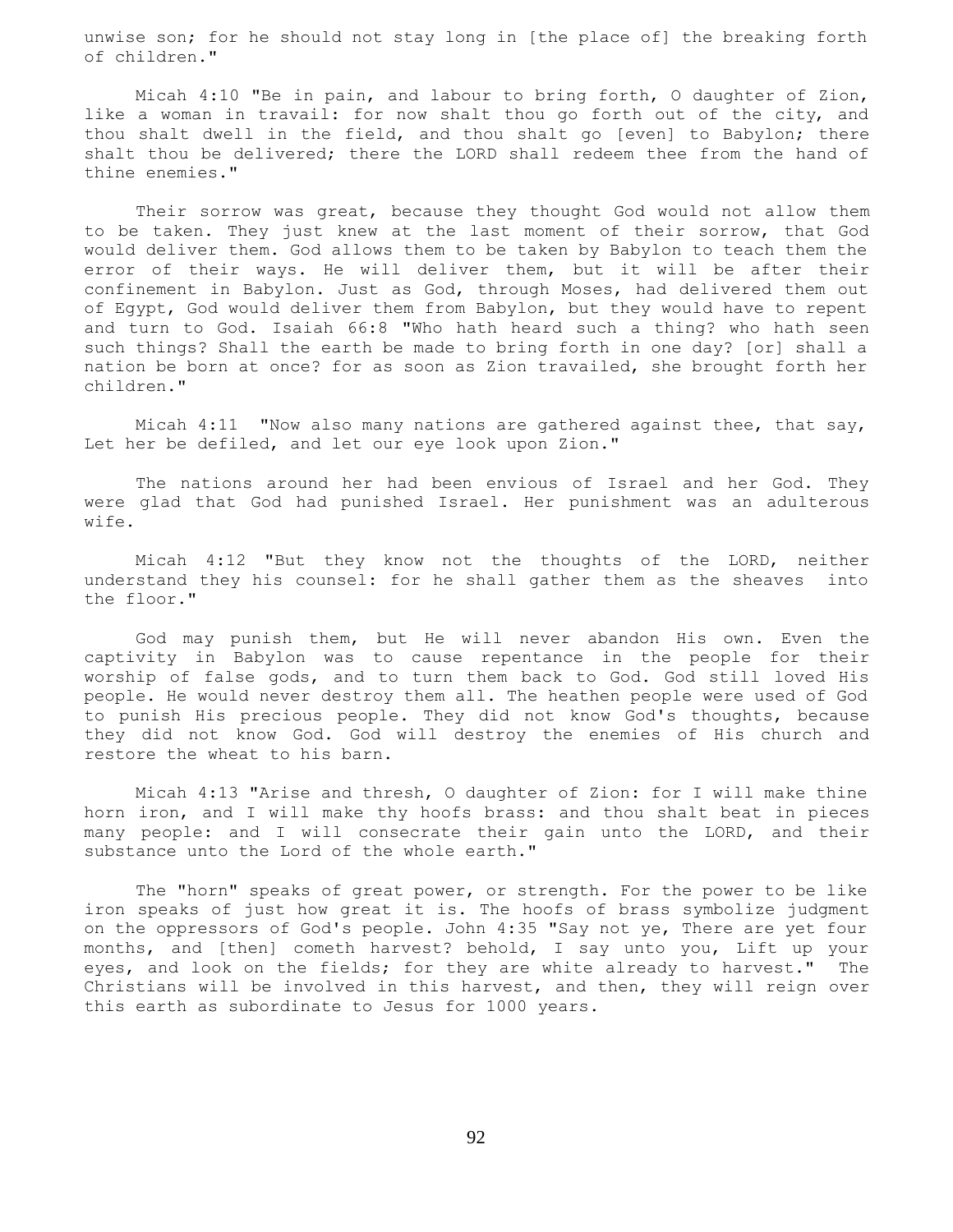1. What time is set in this chapter? 2. What is that time definitely speaking of? 3. Quote Acts chapter 2 verses 17 and 18. 4. "Zion" is speaking of the \_\_\_\_\_ 5. Who is the statement "many nations" speaking of? 6. Quote Luke chapter 24 verse 47. 7. Quote Acts chapter 1 verse 8.<br>8. is the Word of God \_\_\_\_\_\_\_\_\_\_\_\_\_\_ is the Word of God. 9. Quote Romans chapter 10 verses 12 and 13. 10. They shall beat their swords into 11. Neither shall they learn \_\_\_\_\_\_\_\_ anymore. 12. **is King of Peace.** 13. Where will Jesus rule from? 14. Where will Satan be for the 1000 years of peace? 15. Fear is the opposite of 16. Quote Micah chapter 4 verse 5. 17. The author teaches that we must in the salvation we have received. 18. Who was the tempter? 19. While the world is walking in the name of their heathen God, we believers are walking in the name of the \_\_\_\_\_\_\_ and \_\_\_\_\_\_\_ God. 20. Why is Israel spoken of as a woman here? 21. Who is the "remnant" speaking of? 22. Who is the daughter of Jerusalem speaking of? 23. What is verse 9 speaking of? 24. Why was their sorrow so great? 25. Why did God allow them to be taken by Babylon? 26. Quote Isaiah chapter 66 verse 8. 27. The nations around had been jealous of whom? 28. What was their captivity for? 29. Arise and **, O** daughter of Zion. 30. What does the "horn" speak of? 31. Quote John chapter 4 verse 35. 32. The \_\_\_\_\_\_\_\_\_\_ will be involved in this harvest. 33. The Christians will reign as subordinate to Jesus for

years.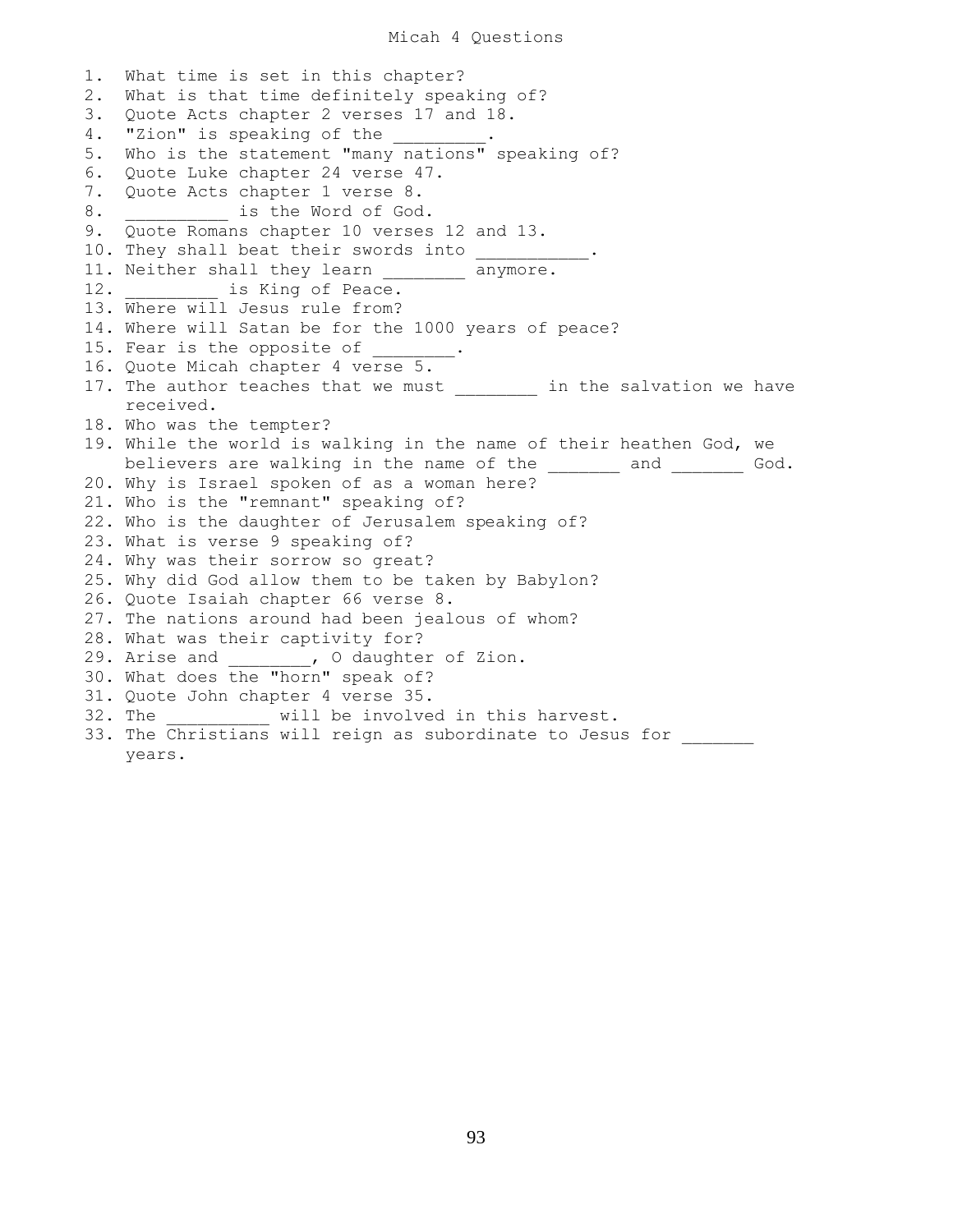We will begin this lesson in Micah 5:1 "Now gather thyself in troops, O daughter of troops: he hath laid siege against us: they shall smite the judge of Israel with a rod upon the cheek."

 We know that Israel, and Jerusalem in Israel, had been besieged, and had been taken, and had been scattered. They certainly had been humiliated like a slap on the face. Those in authority fell to the same fate as the everyday citizen of the country.

 Micah 5:2 "But thou, Beth-lehem Ephratah, [though] thou be little among the thousands of Judah, [yet] out of thee shall he come forth unto me [that is] to be ruler in Israel; whose goings forth [have been] from of old, from everlasting."

 The name "Bethlehem" means house of bread. Jesus is the Bread of life. The name "Ephratah" means fruitfulness. Ephratah is another name for Bethlehem. Jesus produced more believers {fruit} than anyone ever in history. Bethlehem, where Jesus was born, is just outside of Jerusalem about 5 miles. It is a small village. At the time of the deepest sorrow of God's people {they were under Roman rule}, God sent the Saviour of the world. He was their Messiah. He was their King. He is our Saviour. Notice, that Jesus is everlasting. He is the Beginning and the Ending. Isaiah 9:6 "For unto us a child is born, unto us a son is given: and the government shall be upon his shoulder: and his name shall be called Wonderful, Counsellor, The mighty God, The everlasting Father, The Prince of Peace."

 Micah 5:3 "Therefore will he give them up, until the time [that] she which travaileth hath brought forth: then the remnant of his brethren shall return unto the children of Israel."

 This is saying, that God's people will be controlled by others, until the virgin Mary brings forth the Christ child. Christ will bring in His kingdom, and all who will believe {the true family of Abraham} will be His family. This includes those who are spiritual Israel and physical Israel.

 Micah 5:4 "And he shall stand and feed in the strength of the LORD, in the majesty of the name of the LORD his God; and they shall abide: for now shall he be great unto the ends of the earth."

 Jesus is the Ruler, spoken of here, who is their Messiah. Jesus is spoken of as the good Shepherd. He feeds all of His flock. Jesus was not just for the Hebrews. I Timothy 4:10 "For therefore we both labour and suffer reproach, because we trust in the living God, who is the Saviour of all men, specially of those that believe." The feeding here, is speaking of feeding on the Word of the Lord. No one can take the believers away from Jesus. The word "abide" means continually live. John 5:24 "Verily, verily, I say unto you, He that heareth my word, and believeth on him that sent me, hath everlasting life, and shall not come into condemnation; but is passed from death unto life." John 10:27 "My sheep hear my voice, and I know them, and they follow me:" John 10:28 "And I give unto them eternal life; and they shall never perish, neither shall any [man] pluck them out of my hand." John 10:29 "My Father, which gave [them] me, is greater than all; and no [man] is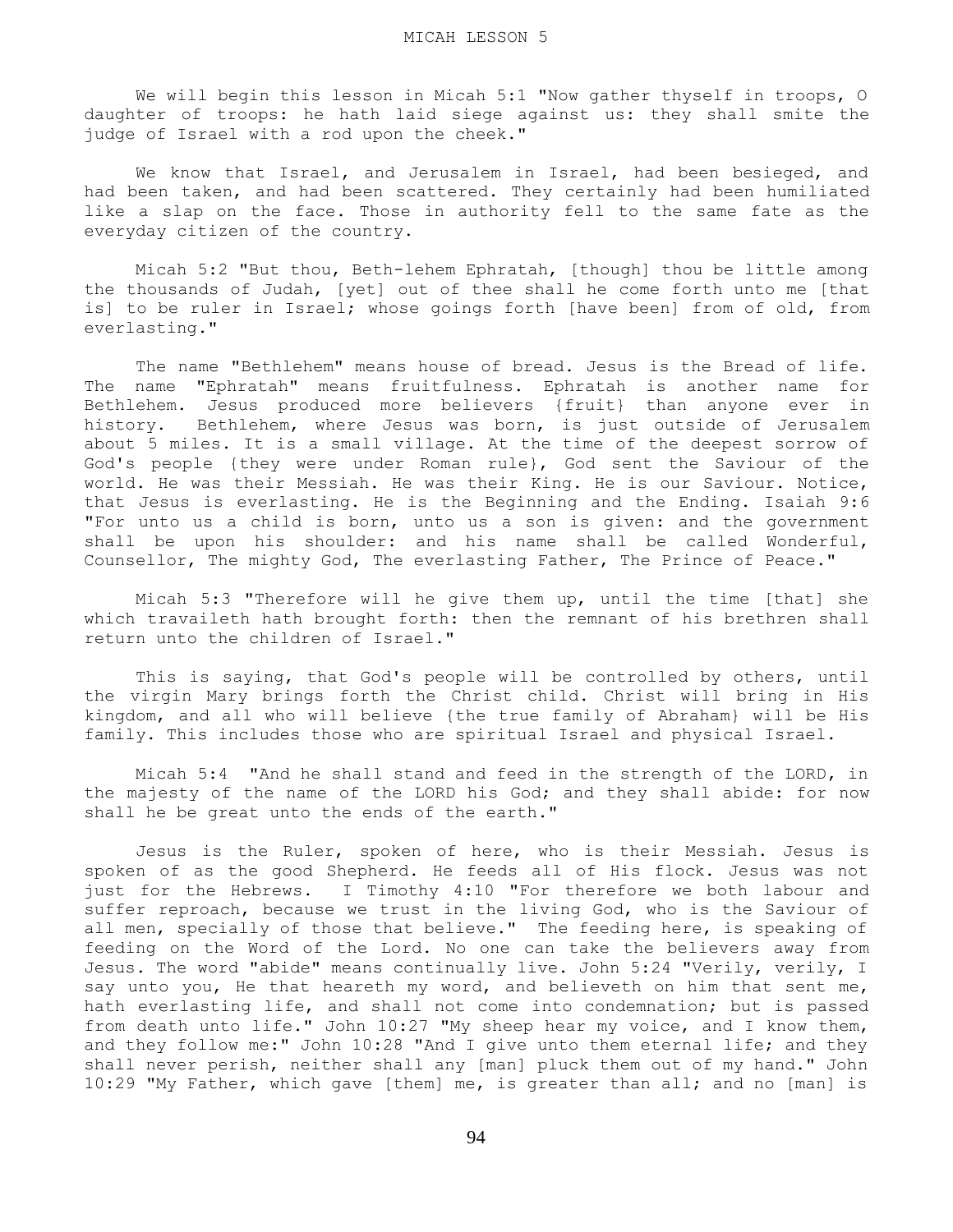able to pluck [them] out of my Father's hand." John 10:30 "I and [my] Father are one."

 Micah 5:5 "And this [man] shall be the peace, when the Assyrian shall come into our land: and when he shall tread in our palaces, then shall we raise against him seven shepherds, and eight principal men."

 Jesus not only brings peace, but is the King of Peace. He is our peace. The Assyrians, here, are speaking of the worldly people who come against God's people. "Seven" means spiritually complete. This, then, is saying that the peace that Jesus brings is perfect and complete. "Eight" means new beginnings, and these are some of Jesus' subordinates spoken of here.

 Micah 5:6 "And they shall waste the land of Assyria with the sword, and the land of Nimrod in the entrances thereof: thus shall he deliver [us] from the Assyrian, when he cometh into our land, and when he treadeth within our borders."

 The sword, that Jesus fights with, is the sword of His mouth {the Word of God}. "Nimrod and Assyria", here, are speaking, generally, of the enemies of God's people.

 Micah 5:7 "And the remnant of Jacob shall be in the midst of many people as a dew from the LORD, as the showers upon the grass, that tarrieth not for man, nor waiteth for the sons of men."

 This "remnant of Jacob" is speaking of those who have received the Messiah. They actually are the spreaders of Christianity across the lands, as dew would refresh the land. Most of the apostles of Christ were Hebrews. They carried the gospel message to the known world. The grace of God is a free gift from God poured out to all mankind. It was to the Jew first, and then to the Gentile. All could be refreshed by this grace of God in Jesus Christ.

 Micah 5:8 "And the remnant of Jacob shall be among the Gentiles in the midst of many people as a lion among the beasts of the forest, as a young lion among the flocks of sheep: who, if he go through, both treadeth down, and teareth in pieces, and none can deliver."

 The Lamb of God {Jesus Christ} is the Lion of the tribe of Judah. Jesus is the Judge of all the world. He is strong and protective to those who accept Him. He is, also, the destroyer of those who totally reject Him. Luke 19:27 "But those mine enemies, which would not that I should reign over them, bring hither, and slay [them] before me."

 Micah 5:9 "Thine hand shall be lifted up upon thine adversaries, and all thine enemies shall be cut off."

 Jesus had a gentle, loving, forgiving side of Him. He, also, had a side that spoke strongly to the money changers in the temple. His righteous indignation drove the money changers out. He is our Saviour who forgives and gives us new life, but He is, also, the King who rules with an iron hand. I Corinthians 15:25 "For he must reign, till he hath put all enemies under his feet."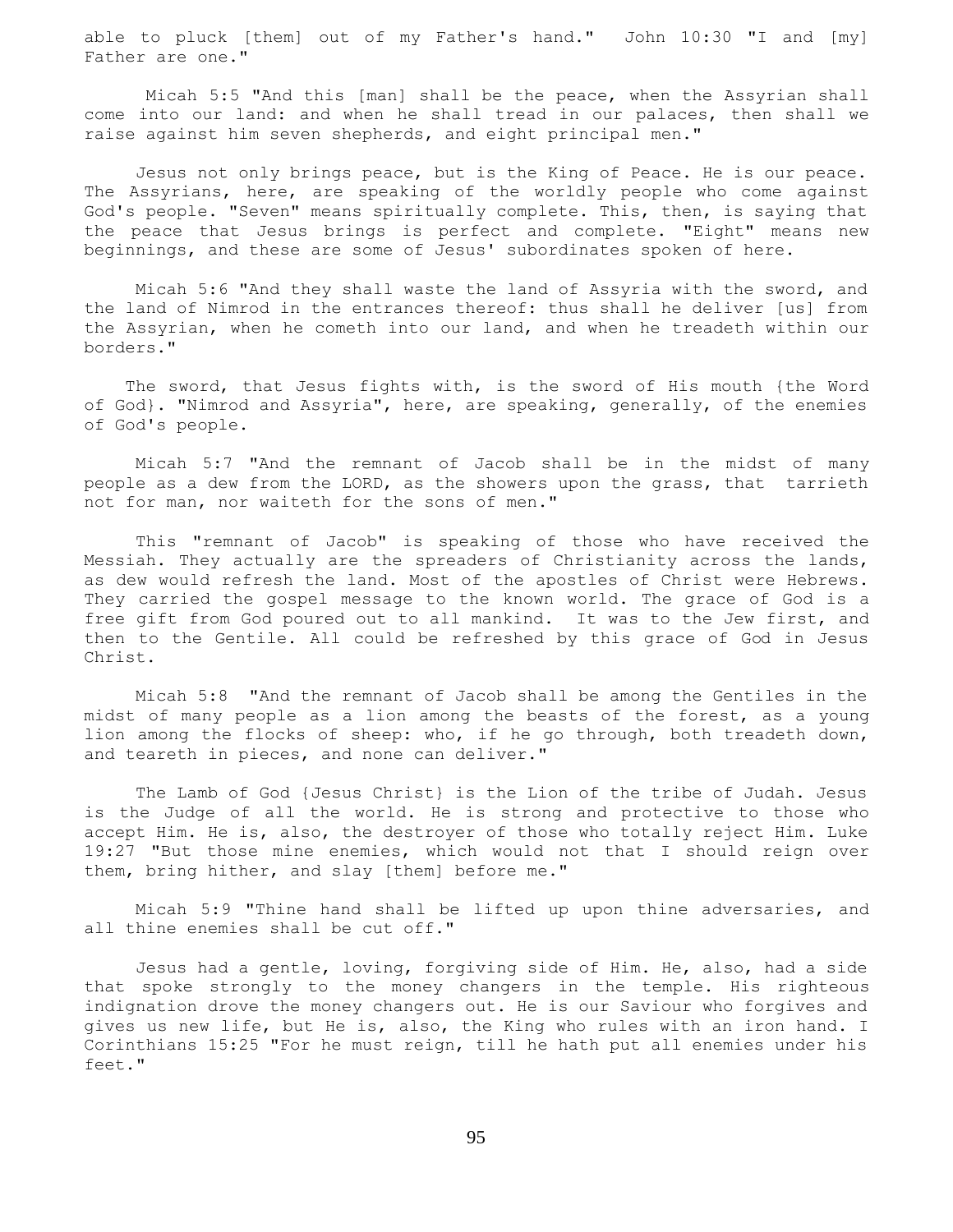Micah 5:10 "And it shall come to pass in that day, saith the LORD, that I will cut off thy horses out of the midst of thee, and I will destroy thy chariots:"

 The day spoken of, here, is when Jesus reigns as King. God had never wanted His people to trust in their horses and chariots. There will be no need for them. Jesus has won the war. Victory is in Jesus.

 Micah 5:11 "And I will cut off the cities, of thy land, and throw down all thy strong holds:"

 This is speaking of the glory of the cities, and the formalities of government. There will be no threat of war, so there will be no need for strongholds.

 Micah 5:12 "And I will cut off witchcrafts out of thine hand; and thou shalt have no [more] soothsayers:"

 This is some of the things that had misled God's people. Magic, and sorcery, and witches, and warlocks are all part of the witchcraft mentioned here. These things are an abomination to God. Soothsayers were just as bad. In fact, they were about the same. We could, possibly, add enchanter, or mind reader, or hypnotist to that list.

 Micah 5:13 "Thy graven images also will I cut off, and thy standing images out of the midst of thee; and thou shalt no more worship the work of thine hands."

 Anything you make with your hands, or can see with your physical eye, is not God. God is Spirit. Idolatry {worship of images of false gods} is the very thing that had caused separation from God. God, Himself, will destroy all of them.

 Micah 5:14 "And I will pluck up thy groves out of the midst of thee: so will I destroy thy cities."

 The groves were some of the places where the worship of false gods went on. Notice, God destroys these places. The cities involved in this is "thy cities" that He destroys.

 Micah 5:15 "And I will execute vengeance in anger and fury upon the heathen, such as they have not heard."

 This is speaking of the wrath of God, which comes on all who reject Jesus. II Thessalonians 1:8 "In flaming fire taking vengeance on them that know not God, and that obey not the gospel of our Lord Jesus Christ:" This is 3 1/2 years of torment from God on those who totally reject Jesus.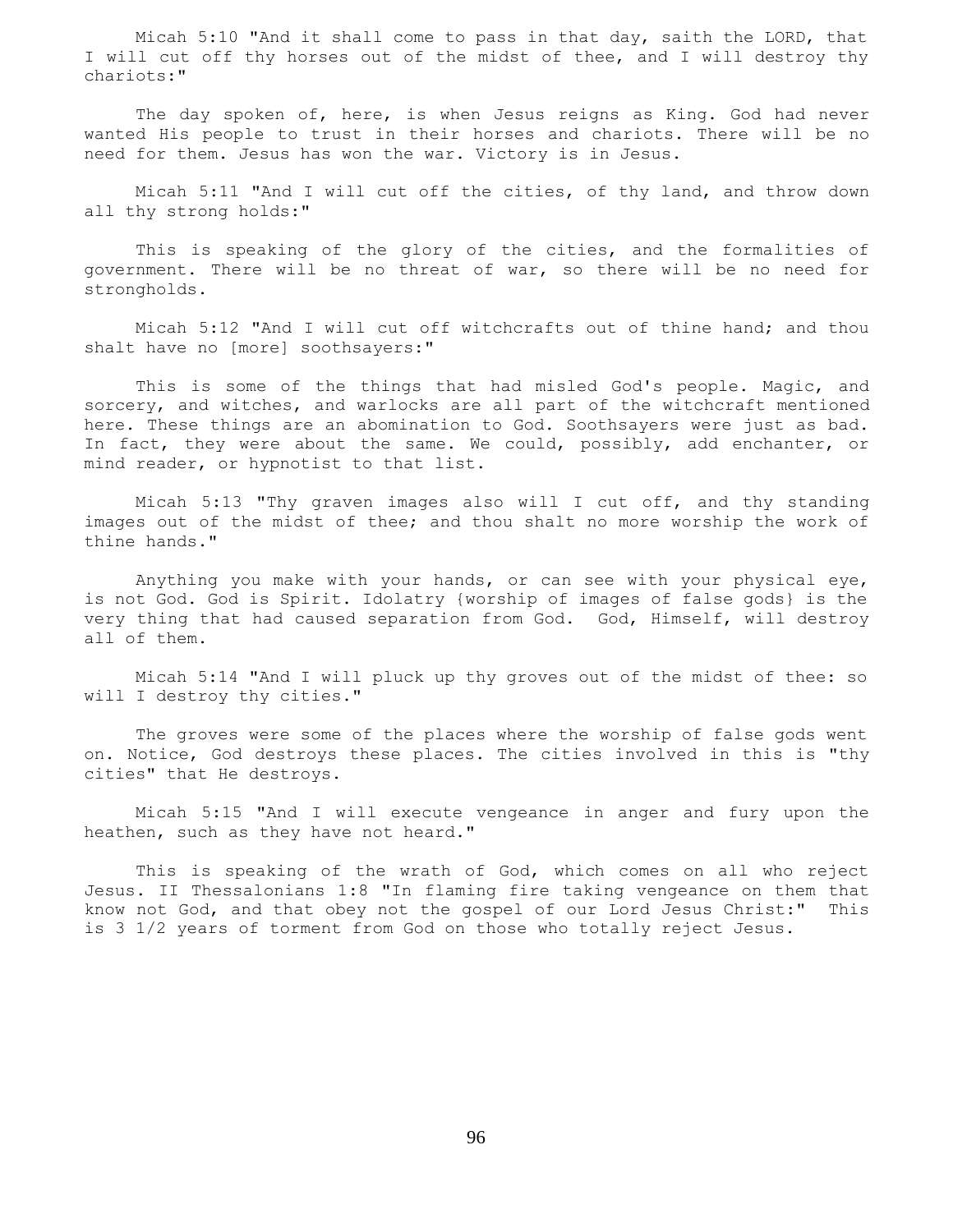## Micah 5 Questions

1. What things had happened to Israel and Jerusalem that was like a slap in the face? 2. What happened to those in authority? 3. What does "Bethlehem" mean? 4. What does "Ephratah" mean? 5. Where was Bethlehem located? 6. At the time of Jesus, Jerusalem was under the control of the  $\cdots$ 7. Who was Jesus to the natural Jew? 8. Quote Isaiah chapter 9 verse 6. 9. What time is verse 3 speaking of? 10. Who are the true family of Abraham? 11. Jesus is the Ruler spoken of in verse 4. He is spoken of as the good \_\_\_\_\_\_\_\_\_\_\_\_\_. 12. Quote 1 Timothy chapter 4 verse 10. 13. What does "abide" mean? 14. Quote John chapter 5 verse 24. 15. Quote John chapter 10 verses 28 through 30. 16. Jesus not only brings peace, but is the \_\_\_\_\_\_\_ of \_\_\_\_\_\_. 17. What does "seven" mean? 18. "Eight" means 19. What is the sword Jesus fights with? 20. What are "Nimrod and Assyria" speaking of in verse 6? 21. Who are the "remnant of Jacob" in verse 7? 22. Most of the apostles of Christ were 23. The Lamb of God {Jesus Christ} is the  $\qquad$  of the tribe of Judah. 24. Quote Luke chapter 19 verse 27. 25. Jesus' **Example 25.** drove the money changers out of the temple. 26. Quote 1 Corinthians chapter 15 verse 25. 27. What is verse 10 saying? 28. What would be classified as witchcraft? 29. What are soothsayers? 30. Anything you make with your hand, or can see with your natural eye, is is \_\_\_\_\_\_\_\_\_ \_\_\_\_\_\_\_\_\_. 31. What were the groves? 32. Who will He execute anger and fury upon?

33. Quote 2 Thessalonians chapter 1 verse 8.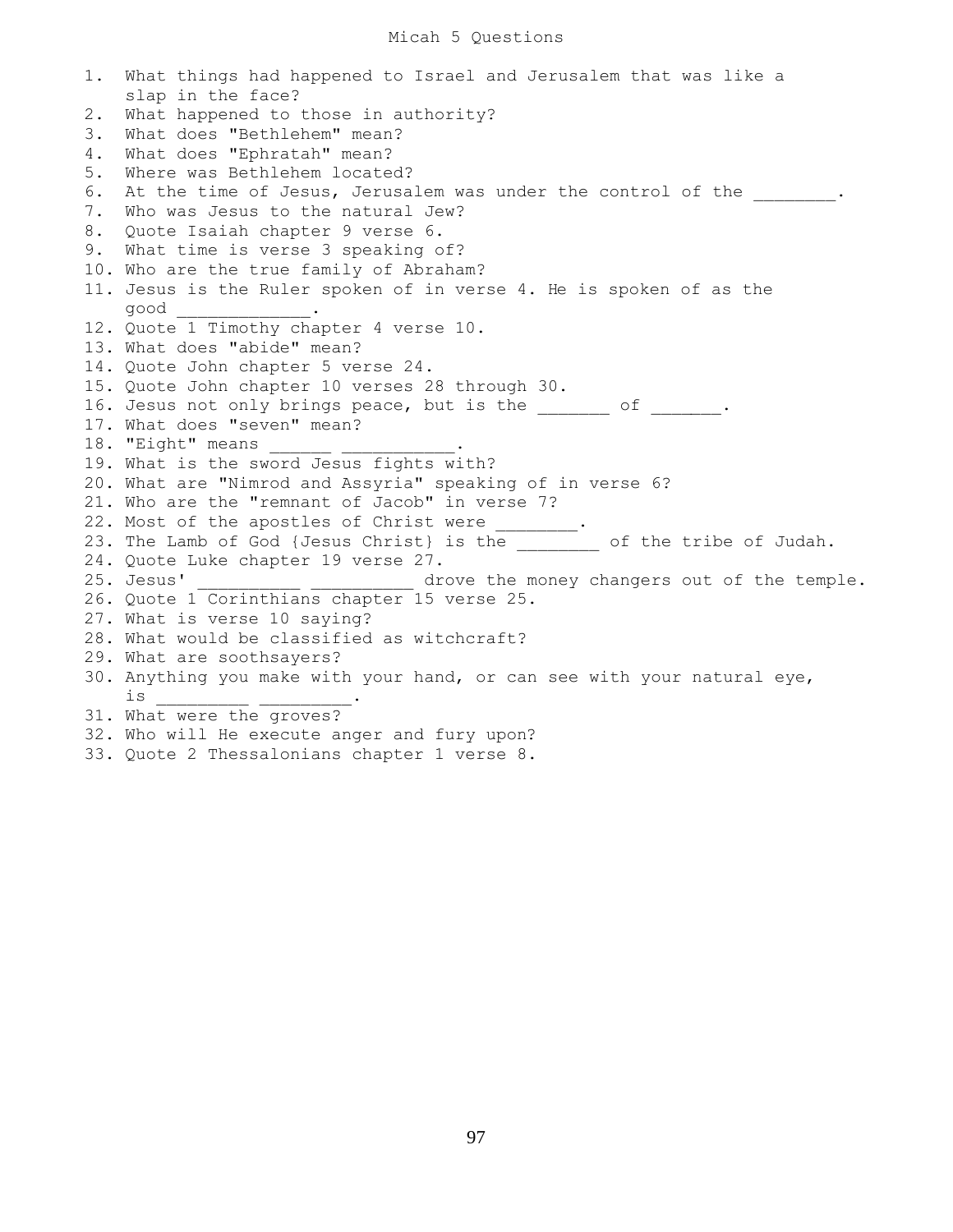We will begin this lesson in Micah 6:1 "Hear ye now what the LORD saith; Arise, contend thou before the mountains, and let the hills hear thy voice."

 This is spoken to the whole house of Israel. Micah explains that these are not his words, but the Words of the LORD. The hills and mountains have been here from the beginning. They can witness to everything God has done.

 Micah 6:2 "Hear ye, O mountains, the LORD'S controversy, and ye strong foundations of the earth: for the LORD hath a controversy with his people, and he will plead with Israel."

 It is as if the mountains are to judge this controversy between God and His people. God has tried to reason with His people from the beginning. He had revealed Himself in signs and wonders over and over to this unhearing people. He pleads with them to repent and live for Him.

 Micah 6:3 "O my people, what have I done unto thee? and wherein have I wearied thee? testify against me."

 If there is some legitimate reason why they have not followed God, He wants to hear it. God calls them, His people. He is open to hear their complaints of what He has done to cause them to fall away.

 Micah 6:4 "For I brought thee up out of the land of Egypt, and redeemed thee out of the house of servants; and I sent before thee Moses, Aaron, and Miriam."

 They were in heavy bondage in Egypt, when God sent Moses to lead them out to the promised land. The exodus began, after God sent 10 plagues on Pharaoh and his people to make him let God's people go. Moses was the brother of Aaron and Miriam. God made Aaron the first high priest in the tabernacle in the wilderness. Miriam was a prophetess in her own right. She led the praises of the people after the Red Sea crossing.

 Micah 6:5 "O my people, remember now what Balak king of Moab consulted, and what Balaam the son of Beor answered him from Shittim unto Gilgal; that ye may know the righteousness of the LORD."

 God reminds them of the defeat of Baalak, and the defeat of the sorceries of Balaam. Balaam was hired to curse Israel, when in fact, he blessed Israel. It is interesting to note, that a donkey spoke to Balaam, and caused him to see his error.

 Micah 6:6 "Wherewith shall I come before the LORD, [and] bow myself before the high God? shall I come before him with burnt offerings, with calves of a year old?"

The people have suddenly realized their ingratitude to God, and now, they are asking how they might please God. This is not just the desire of physical Israel to know the will of God in their lives, but is the desire of all believers, as well. The answer to this, and all other questions, is found in the Word of God. In this particular instance, it is verse 8 below.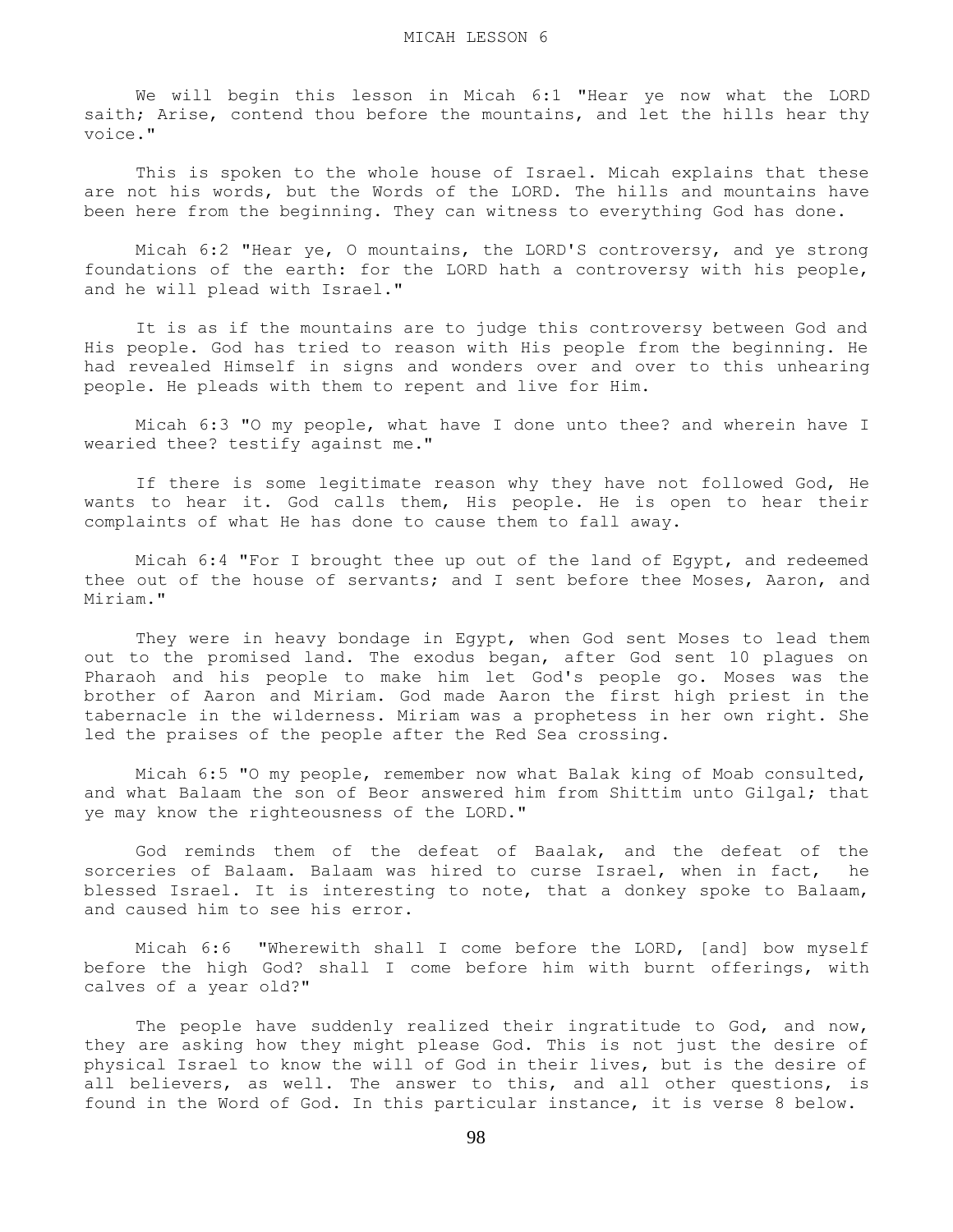Micah 6:7 "Will the LORD be pleased with thousands of rams, [or] with ten thousands of rivers of oil? shall I give my firstborn [for] my transgression, the fruit of my body [for] the sin of my soul?"

 I love the following Scripture in answer to that. I Samuel 15:22 "And Samuel said, Hath the LORD [as great] delight in burnt offerings and sacrifices, as in obeying the voice of the LORD? Behold, to obey [is] better than sacrifice, [and] to hearken than the fat of rams." God is not as interested in the formality of sacrifice, as He is in our loyalty and love for Him. He does not want us to worship from obligation, but because we love Him.

 Micah 6:8 "He hath shewed thee, O man, what [is] good; and what doth the LORD require of thee, but to do justly, and to love mercy, and to walk humbly with thy God?"

 Really, this is the secret to worshipping God. To routinely observe His laws is not what God wants. The Words in the verse above describe exactly what He does want of us. Jesus said it so plainly when He said in Mark 12:30 "And thou shalt love the Lord thy God with all thy heart, and with all thy soul, and with all thy mind, and with all thy strength: this [is] the first commandment." Mark 12:31 "And the second [is] like, [namely] this, Thou shalt love thy neighbour as thyself. There is none other commandment greater than these."

 Micah 6:9 "The LORD'S voice crieth unto the city, and [the man of] wisdom shall see thy name: hear ye the rod, and who hath appointed it."

 The LORD"s voice cries to the people, to get them to hear and believe. Those who are wise hear and understand. The "rod" symbolizes the threatened judgment upon the people. Listen to the warnings and repent.

 Micah 6:10 "Are there yet the treasures of wickedness in the house of the wicked, and the scant measure [that is] abominable?"

 Things that are gained through wickedness soon disappear. There is no gain at all in ill-gotten gain. All that they have, will be taken away.

 Micah 6:11 "Shall I count [them] pure with the wicked balances, and with the bag of deceitful weights?"

 God had warned them over and over about cheating in weighing things. Leviticus 19:35 "Ye shall do no unrighteousness in judgment, in meteyard, in weight, or in measure." Deuteronomy 25:13 "Thou shalt not have in thy bag divers weights, a great and a small." Weighing with unfair scales is fraudulent. Proverbs 11:1 "A false balance [is] abomination to the LORD: but a just weight [is] his delight."

 Micah 6:12 "For the rich men thereof are full of violence, and the inhabitants thereof have spoken lies, and their tongue [is] deceitful in their mouth."

 God is not angry with them, because they are rich. He is angry with them, because of the way they got their riches. They have used violence, lies, and deceit to acquire their wealth. Usually, this type of cheating occurs against the uneducated and the poor.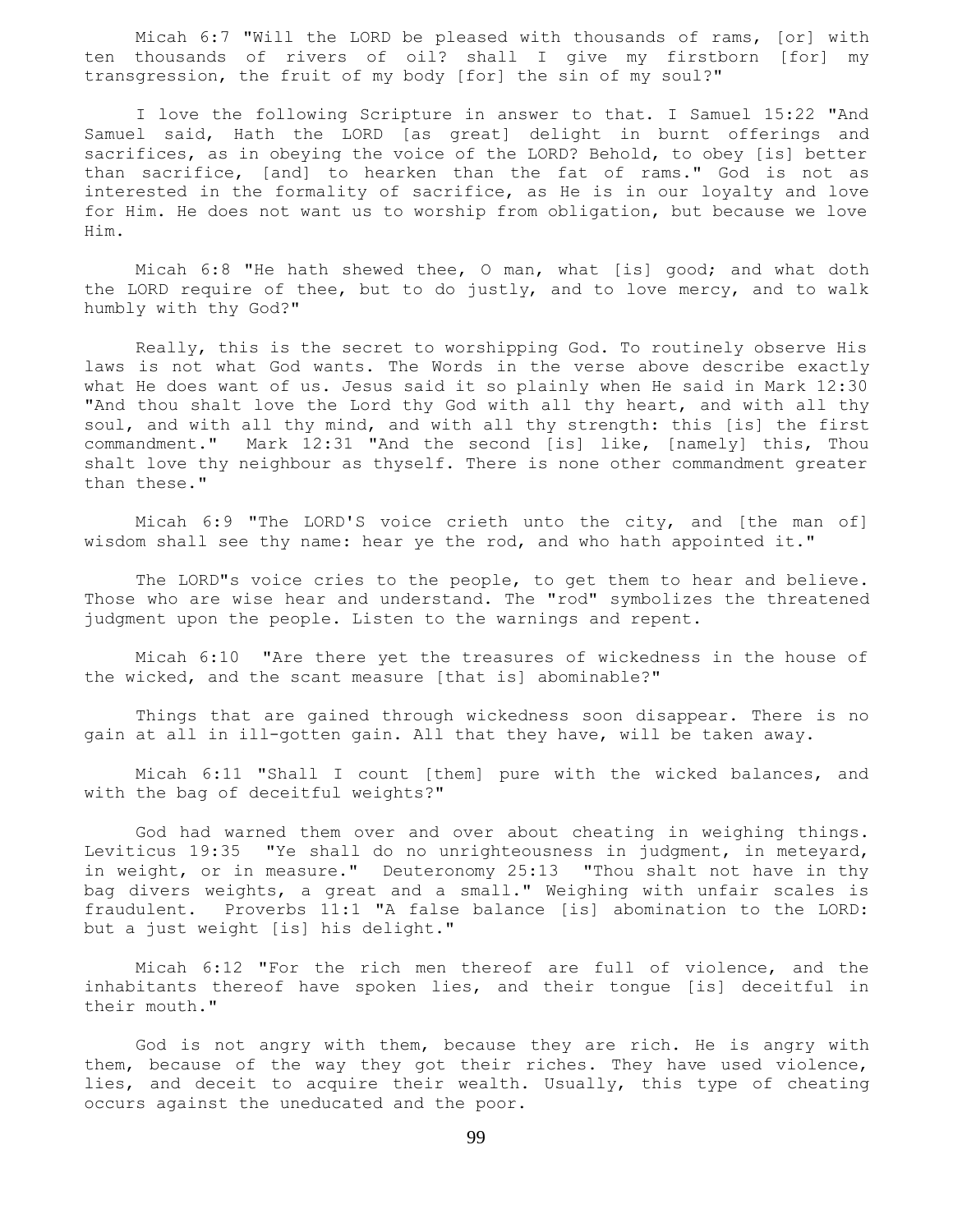Micah 6:13 "Therefore also will I make [thee] sick in smiting thee, in making [thee] desolate because of thy sins."

 God is saying, He will punish them for this evil they have done. It is God who will smite them and make them sick. Their sins brought this punishment upon them.

 Micah 6:14 "Thou shalt eat, but not be satisfied; and thy casting down [shall be] in the midst of thee; and thou shalt take hold, but shalt not deliver; and [that] which thou deliverest will I give up to the sword."

 This is still speaking to those rich people, who have become rich through cheating and lying. God will take their wealth away from them suddenly, and they will be humiliated among their friends. They will feel hunger, as they have brought on those they cheated. Even the food they do eat, will not satisfy them. It appears, they try to escape with their children and goods, but they will be taken by the sword.

 Micah 6:15 "Thou shalt sow, but thou shalt not reap; thou shalt tread the olives, but thou shalt not anoint thee with oil; and sweet wine, but shalt not drink wine."

 This is speaking of their crops being confiscated, before they can even reap them. They will make olive oil from their olives, but someone else will get to use it. Even their wine is drunk by someone else.

 Micah 6:16 "For the statutes of Omri are kept, and all the works of the house of Ahab, and ye walk in their counsels; that I should make thee a desolation, and the inhabitants thereof an hissing: therefore ye shall bear the reproach of my people."

 This is speaking of the evil in their lives, that has really caused the wrath of God to come forth. Omri was a very evil king of Israel. He built Samaria and made it the capitol. He and Ahab were both very evil. Ahab worshipped Baal. This is saying, that the people had gone the way of Baal. God was very angry with their worship of a false god. This hissing is speaking of great shame.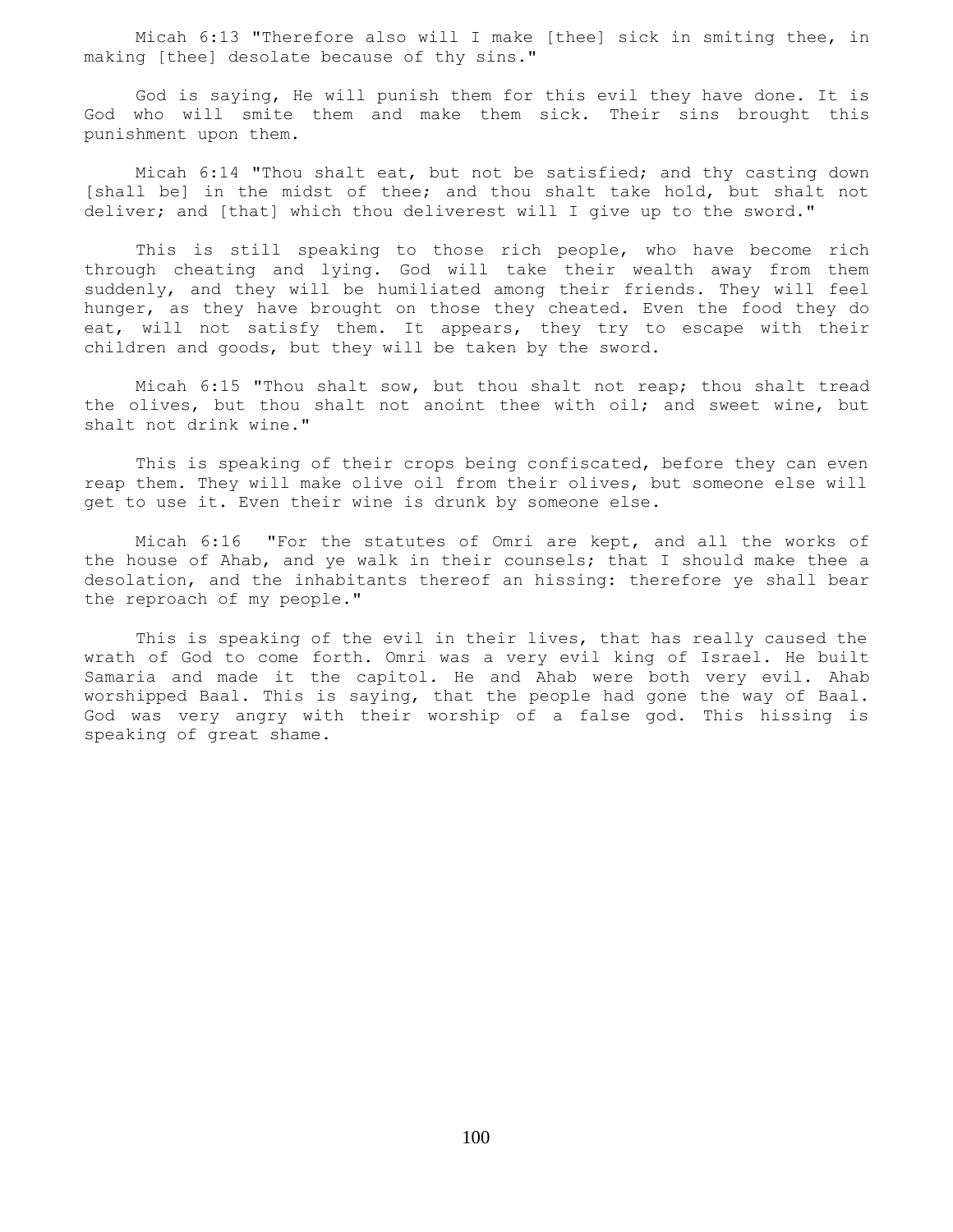1. Who is this message to? 2. Whose Words are spoken here? 3. It is as if the \_\_\_\_\_\_\_\_\_\_\_\_\_\_ are to judge the LORD's controversy between God and His people. 4. What questions did God ask them in verse 3? 5. What is God reminding them of in verse 4? 6. What relation were Moses, Aaron, and Miriam? 7. God made Aaron the first \_\_\_\_\_\_\_\_\_ \_\_\_\_\_\_\_\_ in the \_\_\_\_\_\_\_\_. 8. What was Miriam's call? 9. What did God remind them of in verse 5? 10. What caused Balaam to see his error? 11. When the people suddenly realize their ingratitude, what question do they ask? 12. Quote 1 Samuel chapter 15 verse 22. 13. God is not as interested in the formality of sacrifice, as He is in our and 14. Quote Micah chapter 6 verse 8. 15. Really, this is the secret of \_\_\_\_\_\_\_\_\_\_\_\_ God. 16. Quote Mark chapter 12 verses 30 and 31. 17. Who shall see thy name? 18. What does the "rod" symbolize? 19. Quote Leviticus chapter 19 verse 35. 20. Quote Deuteronomy chapter 25 verse 13. 21. A false balance is an  $\qquad \qquad$  to the LORD. 22. Why is God angry with the rich man in verse 12? 23. Thou shalt eat, but not be 24. Thou shalt sow, but thou shalt not 25. Who were two very evil kings in verse 16? 26. Ahab worshipped 27. What is the "hissing" speaking of?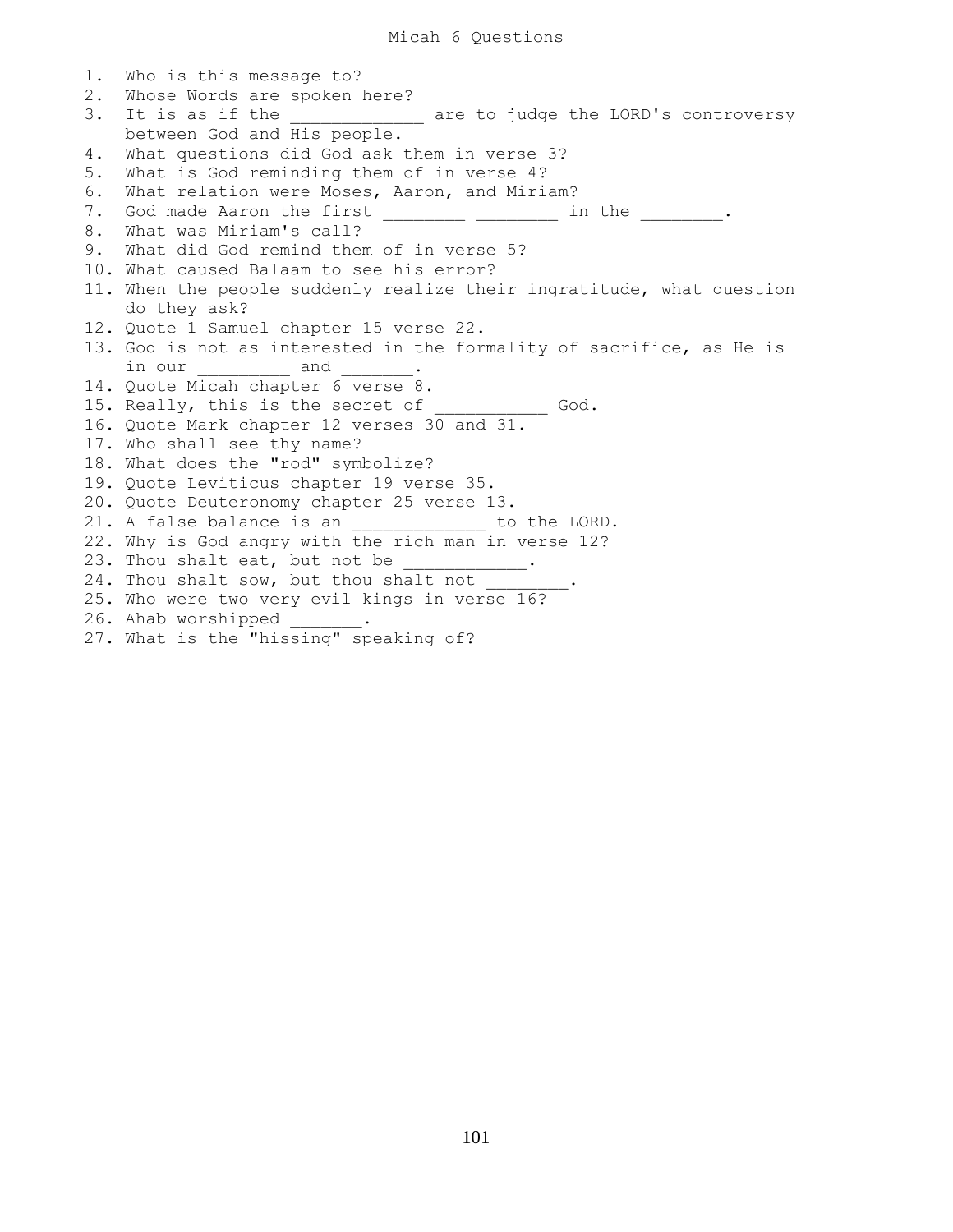We will begin this lesson in Micah 7:1 "Woe is me! for I am as when they have gathered the summer fruits, as the grapegleanings of the vintage: [there is] no cluster to eat: my soul desired the firstripe fruit."

 Micah is speaking for a penitent people, who know they have sinned, and, been judged, and set for punishment. Perhaps, the thing they are most sorry for, is their lack of blessings from God now. Woe is me! seems as if they are feeling sorry for themselves. Suddenly, there are no blessings from God. Their desire for their first relationship with God to be back, is evident here.

 Micah 7:2 "The good [man] is perished out of the earth: and [there is] none upright among men: they all lie in wait for blood; they hunt every man his brother with a net."

 This is speaking of a society that has no morals at all. They are degraded, to where it would be difficult to find even one person living for God. They will even murder, if it will help their personal cause. When they should be trying to help their brother, they are scheming every way they know how to cheat him.

 Micah 7:3 "That they may do evil with both hands earnestly, the prince asketh, and the judge [asketh] for a reward; and the great [man], he uttereth his mischievous desire: so they wrap it up."

 This is speaking of cheating and stealing to the utmost. Their hands are seeking evil things to do. It appears, the judges are taking bribes, as well.

 Micah 7:4 "The best of them [is] as a brier: the most upright [is sharper] than a thorn hedge: the day of thy watchmen [and] thy visitation cometh; now shall be their perplexity."

 Even the very best of them are like thorns that stick you every time you get near them. They will all damage you, if you get too near. Micah is saying, this should be the day of the watchmen. The watchmen have warned them of their evil, and now the day of their judgment is here. This day of perplexity will be a day, when the Lord will chastize them for the evil they have done. God will send deliverence, but it will not be until they have been punished for their sins.

 Micah 7:5 "Trust ye not in a friend, put ye not confidence in a guide: keep the doors of thy mouth from her that lieth in thy bosom."

 This is a time when you cannot even confide in a friend. The guide will lead you to your own destruction. The guide has been an extremely close friend whom you had taken advice from, but you must not take that advice anymore. This is saying, that you should even be careful what you say to your wife, or girlfriend.

 Micah 7:6 "For the son dishonoureth the father, the daughter riseth up against her mother, the daughter in law against her mother in law; a man's enemies [are] the men of his own house."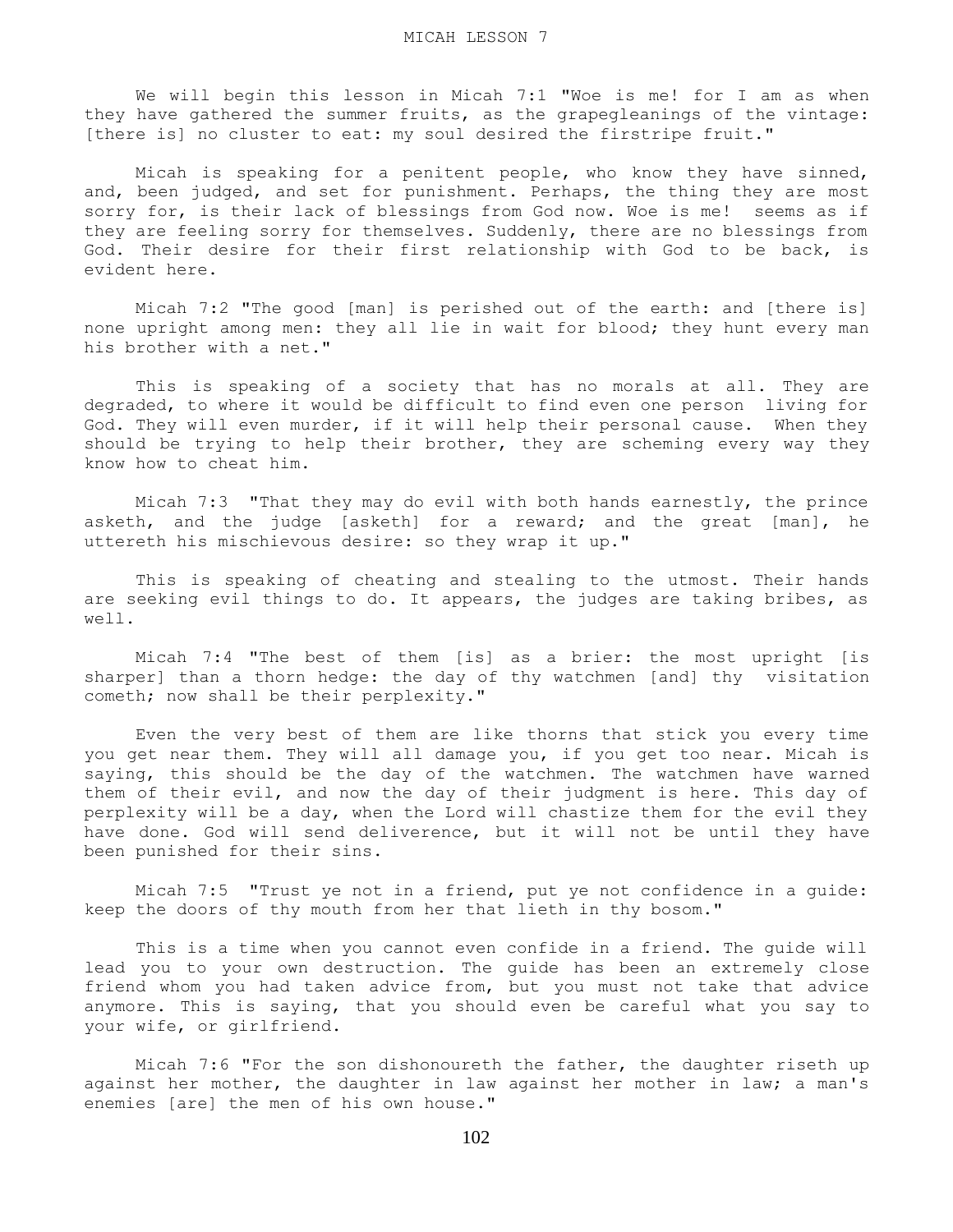We see, in this, a time when you cannot even trust those who should have natural affection for you. Matthew 10:21 "And the brother shall deliver up the brother to death, and the father the child: and the children shall rise up against [their] parents, and cause them to be put to death." II Timothy 3:2 "For men shall be lovers of their own selves, covetous, boasters, proud, blasphemers, disobedient to parents, unthankful, unholy," II Timothy 3:3 "Without natural affection, trucebreakers, false accusers, incontinent, fierce, despisers of those that are good,"

 Micah 7:7 "Therefore I will look unto the LORD; I will wait for the God of my salvation: my God will hear me."

 This is a statement similar to the following. Joshua 24:15 "And if it seem evil unto you to serve the LORD, choose you this day whom ye will serve; whether the gods which your fathers served that [were] on the other side of the flood, or the gods of the Amorites, in whose land ye dwell: but as for me and my house, we will serve the LORD." The God of my salvation is, of course, Jesus Christ. They will wait, and trust, and He will come.

 Micah 7:8 "Rejoice not against me, O mine enemy: when I fall, I shall arise; when I sit in darkness, the LORD [shall be] a light unto me."

 Israel is speaking confidence that, even though the circumstances are dark, God will shine His Light. They will be helped to endure the hardship, knowing that God will send His Light to guide them.

 Micah 7:9 "I will bear the indignation of the LORD, because I have sinned against him, until he plead my cause, and execute judgment for me: he will bring me forth to the light, [and] I shall behold his righteousness."

 They are accepting the punishment that God has sent upon them, because they know they sinned, and their punishment is just. They are earnestly looking to God to forgive them, as He had done so many times in the past. I John 1:9 "If we confess our sins, he is faithful and just to forgive us [our] sins, and to cleanse us from all unrighteousness." Hebrews 12:6 "For whom the Lord loveth he chasteneth, and scourgeth every son whom he receiveth." Hebrews 12:7 "If ye endure chastening, God dealeth with you as with sons; for what son is he whom the father chasteneth not?"

 Micah 7:10 "Then [she that is] mine enemy shall see [it], and shame shall cover her which said unto me, Where is the LORD thy God? mine eyes shall behold her: now shall she be trodden down as the mire of the streets."

 This is speaking of the world power. They will see that Israel was not taken because God was weak, but to teach her a lesson. This speaks destruction on the world power. Israel will see the destruction of their enemy.

 Micah 7:11 "[In] the day that thy walls are to be built, [in] that day shall the decree be far removed."

 This is speaking of the day when Jerusalem will be rebuilt. This will happen, when Israel's captivity is over. God will lift the chastisement He had placed on them, and they will be blessed of God.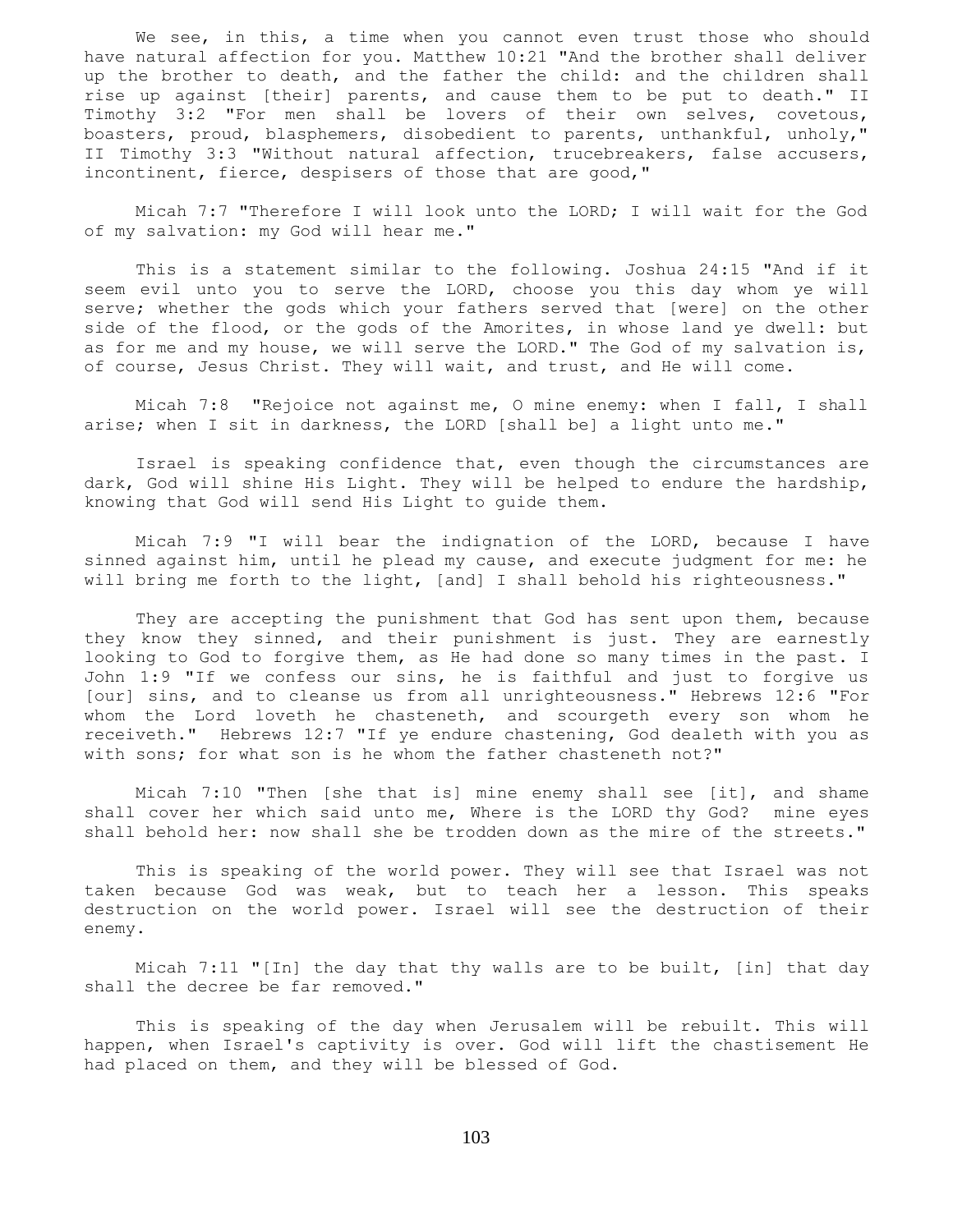Micah 7:12 "[In] that day [also] he shall come even to thee from Assyria, and [from] the fortified cities, and from the fortress even to the river, and from sea to sea, and [from] mountain to mountain."

 When the new kingdom is set up, the people will come from all the nations mentioned here. Jerusalem had been a place, where people from many nations came to worship. It will be that way again. The Jews will come home from their captive lands to live. This speaks of an exodus from all these lands back to Israel.

 Micah 7:13 "Notwithstanding the land shall be desolate because of them that dwell therein, for the fruit of their doings."

 The world will be judged of God, and they will be desolate. The land will bloom, again, in Israel.

 Micah 7:14 "Feed thy people with thy rod, the flock of thine heritage, which dwell solitarily [in] the wood, in the midst of Carmel: let them feed [in] Bashan and Gilead, as in the days of old."

 God is their provider. The "rod" is the shepherd's staff. The good Shepherd leads them to green pastures, and where there is pure water. They will neither hunger nor thirst, because the good Shepherd cares for them.

 Micah 7:15 "According to the days of thy coming out of the land of Egypt will I shew unto him marvellous [things]."

 God rained Manna from heaven, and fed them on their journey. He opened the Red Sea, and they walked over on dry ground. He fed them water from the Rock. God took care of all their needs. He will do the same thing here.

 Micah 7:16 "The nations shall see and be confounded at all their might: they shall lay [their] hand upon [their] mouth, their ears shall be deaf."

 It is difficult for the larger nations looking on to see the special care God takes for His own. It will close the mouths of the other nations. They will not hear, because they are stunned at the special care God takes for Israel. How can so small a nation have so much?

 Micah 7:17 "They shall lick the dust like a serpent, they shall move out of their holes like worms of the earth: they shall be afraid of the LORD our God, and shall fear because of thee."

 This is speaking of the nations that are enemies of God and His people. Their fear of Israel and Israel's God has been renewed. They will be able to obviously tell these are God's people. They will crawl around like a snake in their shame and fear.

 Micah 7:18 "Who [is] a God like unto thee, that pardoneth iniquity, and passeth by the transgression of the remnant of his heritage? he retaineth not his anger for ever, because he delighteth [in] mercy."

 I, with Micah, am amazed at the many, many times God has forgiven His people, and restored them to their heritage. When we really stop and think for a moment, it is just as amazing that He would forgive you and me, and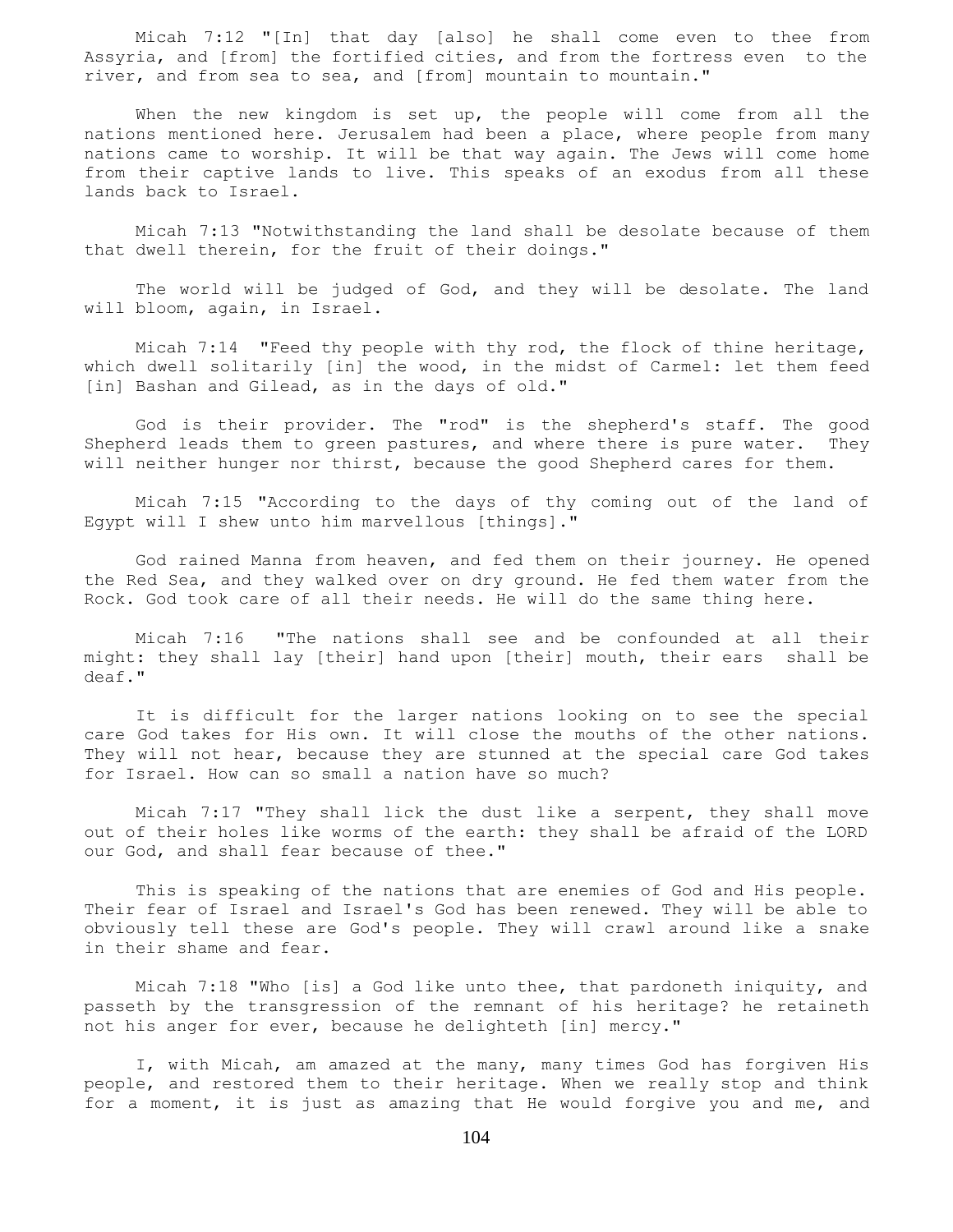make us sons of God. We did not deserve to be forgiven. It is through the grace of God that any of us are saved. He is merciful to all who will repent and turn to Him. Hebrews 8:10 "For this [is] the covenant that I will make with the house of Israel after those days, saith the Lord; I will put my laws into their mind, and write them in their hearts: and I will be to them a God, and they shall be to me a people:" Hebrews 8:11 "And they shall not teach every man his neighbour, and every man his brother, saying, Know the Lord: for all shall know me, from the least to the greatest." Hebrews 8:12 "For I will be merciful to their unrighteousness, and their sins and their iniquities will I remember no more."

 Micah 7:19 "He will turn again, he will have compassion upon us; he will subdue our iniquities; and thou wilt cast all their sins into the depths of the sea."

 Sin is the enemy of all mankind. Jesus took our sin upon His body on the cross, and we no longer have sin. He clothed us in His righteousness. The only requirement from us for this to be so, is we must believe in our hearts, and confess with our mouths, the Lord Jesus, and know in our hearts that he was resurrected from the grave. Thank goodness, the sins are gone. The fact they are in the depth of the sea, means they are too far away for us to go looking for them.

 Micah 7:20 "Thou wilt perform the truth to Jacob, [and] the mercy to Abraham, which thou hast sworn unto our fathers from the days of old."

 The truth means that God cannot, and will not, lie. God keeps His promise of the covenant with Abraham. Galatians 3:29 "And if ye [be] Christ's, then are ye Abraham's seed, and heirs according to the promise." It makes no difference whether you are Jew, or Gentile. We are saved through faith in the Lord Jesus Christ.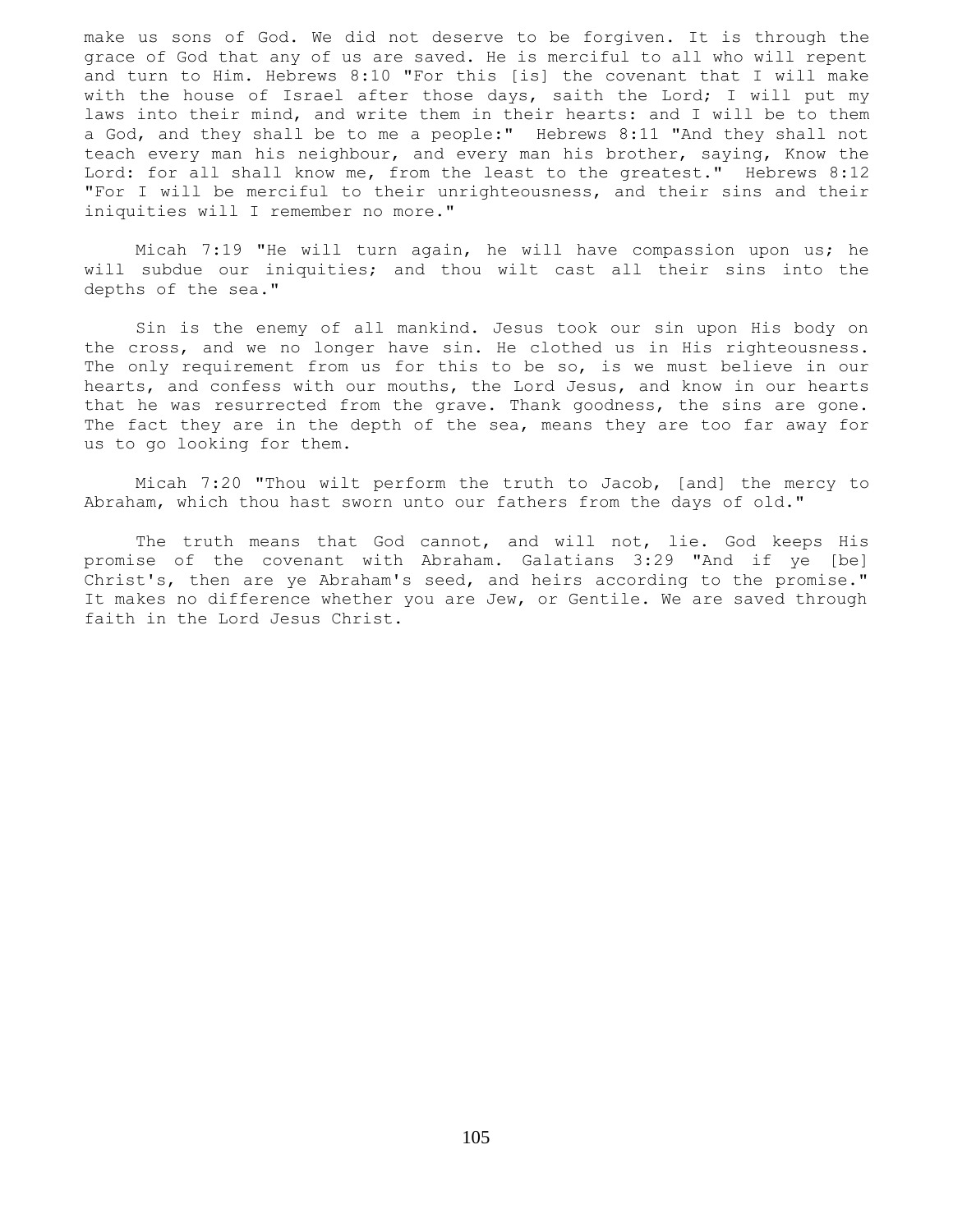1. Who is speaking in verse 1? 2. The  $\qquad \qquad$  is perished out of the earth. 3. What kind of a society is verse 2 speaking of? 4. What is meant by them "doing evil with both hands"? 5. What are the judges doing wrong? 6. How are they like a briar? 7. When is their day of perplexity? 8. When will God send deliverance? 9. Trust ye not in a 10. This is saying, you should even be careful what you say to your  $\mathcal{L}=\mathcal{L}^{\mathcal{L}}$ 11. Quote Matthew chapter 10 verse 21. 12. Quote 2 Timothy chapter 3 verses 2 and 3. 13. What Scripture is verse 7 similar to? 14. The God of my salvation is, of course, we have conservative control. 15. When I sit in darkness, the LORD shall be a \_\_\_\_\_\_\_\_ unto me. 16. Why are they willing to bear the indignation of the LORD? 17. Quote 1 John chapter 1 verse 9. 18. Whom the Lord loveth He 19. If ye endure chastening, God dealeth with you as with . 20. What is verse 10 speaking of? 21. What day is verse 11 speaking of? 22. Feed thy people with thy . 23. What is the "rod"? 24. What were some of the marvellous things God showed them on their way from Egypt? 25. Who will lick the dirt like a serpent? 26. What is even more amazing, than the fact that God forgave physical Israel? 27. Quote Hebrews chapter 8 verses 10, 11, and 12. 28. Where will He cast our sins? 29. When Jesus took our sins, what did He give us? 30. Quote Galatians chapter 3 verse 29.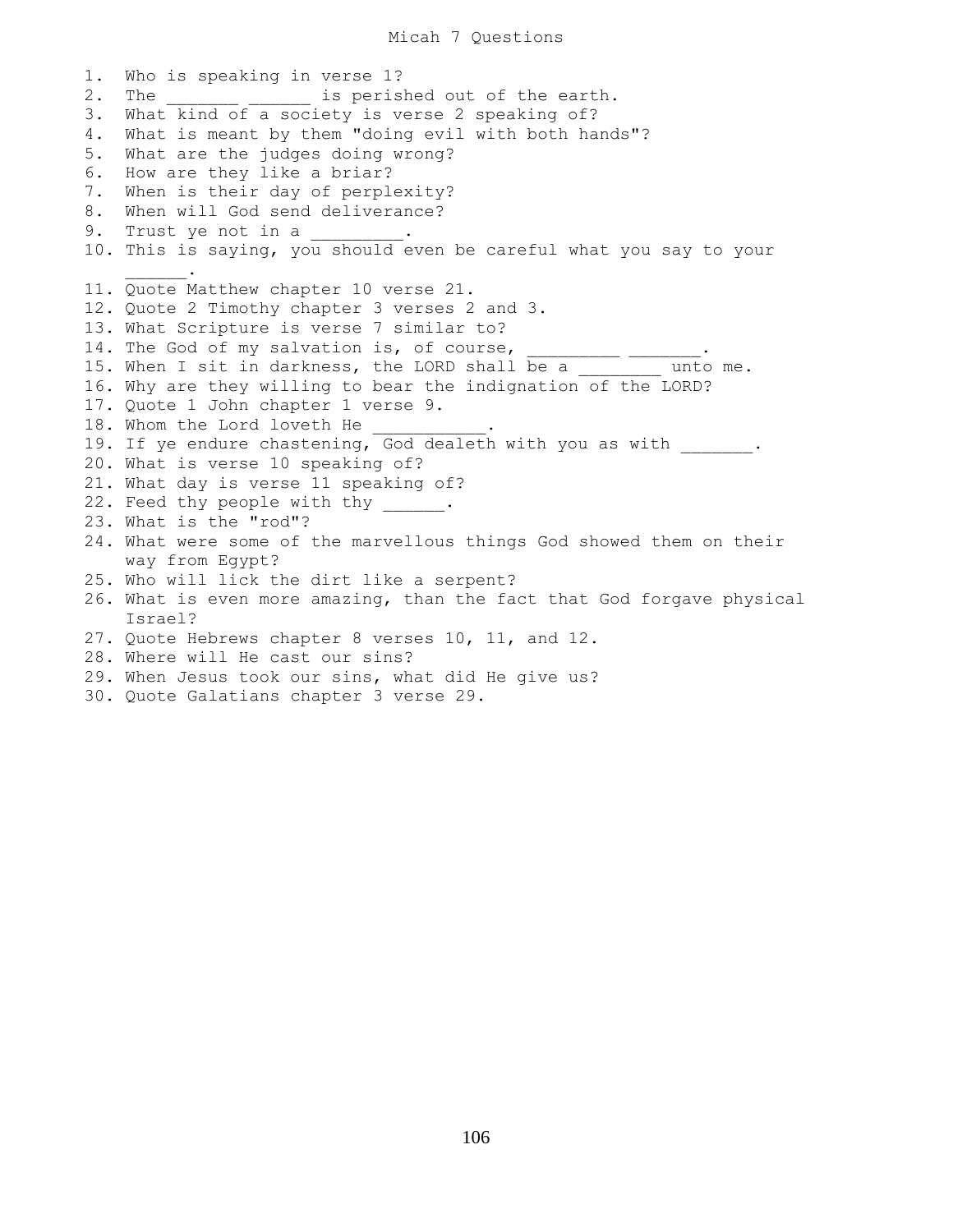Nahum, who penned this book was a relative unknown. He was from Elkosh in Judah. The name "Nahum" means full of comfort. Nahum prophesied about the time of Jeremiah. Most scholars believe Nahum's prophecy began about 620 B. C. His message is, Nineveh will fall. Soon after Nineveh repented at the preaching of Jonah, they fell back into their old sinful ways.

 We will now begin in Nahum 1:1 "The burden of Nineveh. The book of the vision of Nahum the Elkoshite."

 We immediately see that this message for Nineveh, came to Nahum by a vision from God.

 Nahum 1:2 "God [is] jealous, and the LORD revengeth; the LORD revengeth, and [is] furious; the LORD will take vengeance on his adversaries, and he reserveth [wrath] for his enemies."

 This one verse should be a great consolation to those who belong to God. He chastises His children, but the wrath of God is reserved for those who have totally rejected God. In the following Scripture, we see just how jealous God is. Exodus 20:5 "Thou shalt not bow down thyself to them, nor serve them: for I the LORD thy God [am] a jealous God, visiting the iniquity of the fathers upon the children unto the third and fourth [generation] of them that hate me;" Exodus 34:14 " For thou shalt worship no other god: for the LORD, whose name [is] Jealous, [is] a jealous God:" God has repeated, over and over throughout the Bible, that vengeance is His. Romans 12:19 "Dearly beloved, avenge not yourselves, but [rather] give place unto wrath: for it is written, Vengeance [is] mine; I will repay, saith the Lord."

 Nahum 1:3 "The LORD [is] slow to anger, and great in power, and will not at all acquit [the wicked]: the LORD hath his way in the whirlwind and in the storm, and the clouds [are] the dust of his feet."

 God gives ample time to repent to everyone He is dealing with. We know He sent Jonah to warn Nineveh of their evil. Their repentance did not last, and they went right back into their evil lifestyle. God controls all the elements of nature. He brings the earthquake, and the tornados, and hurricanes. God uses natural disasters to bring people to repentance. God will not always overlook the gross sins of the people. He will judge those who have totally rejected Him and His ways, and send His wrath upon them. I fear for our own country that has turned from their God.

 Nahum 1:4 "He rebuketh the sea, and maketh it dry, and drieth up all the rivers: Bashan languisheth, and Carmel, and the flower of Lebanon languisheth."

 Just as God caused the Red Sea to part for Moses and the people of Israel, God can do with the sea as He wishes. Without water the flowers and trees, they were famous for, would dry up and die. God brings the flood, and He, also, brings the drougth. When God cuts off the water supply, plant life dies.

107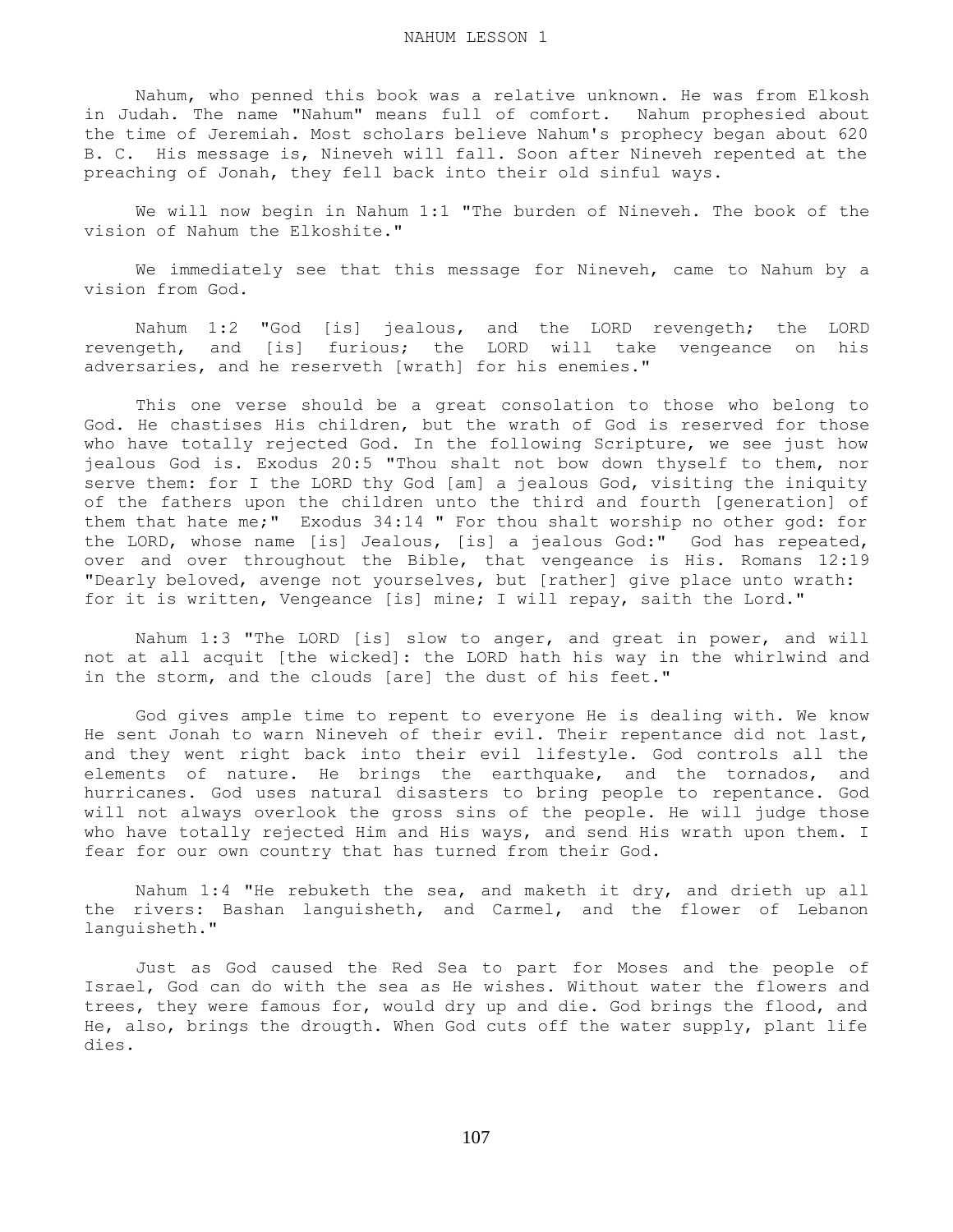Nahum 1:5 "The mountains quake at him, and the hills melt, and the earth is burned at his presence, yea, the world, and all that dwell therein."

 I could show many Scriptures which leave no doubt that God is in control of all the elements in the earth. He is omnipotent, all powerful. The following is just one. Exodus 19:18 "And mount Sinai was altogether on a smoke, because the LORD descended upon it in fire: and the smoke thereof ascended as the smoke of a furnace, and the whole mount quaked greatly." God rained fire and brimstone down on Sodom and Gomorrah, and they were burned up. Verse 5, above, speaks of earthquakes, volcano eruptions, and fire that falls from the heavens. All of this is speaking of the wrath of God on a sinful nation.

 Nahum 1:6 "Who can stand before his indignation? and who can abide in the fierceness of his anger? his fury is poured out like fire, and the rocks are thrown down by him."

 The answer is no one. Assyria, or any other country that turns their back on God, can be destroyed by Him instantly. During the wrath of God upon the whole earth in the last 3 1/2 years of the great tribulation, just the type of things we have been reading here, do happen. The following is just a sample. Revelation 16:1 "And I heard a great voice out of the temple saying to the seven angels, Go your ways, and pour out the vials of the wrath of God upon the earth." Revelation 16:8 "And the fourth angel poured out his vial upon the sun; and power was given unto him to scorch men with fire."

 Nahum 1:7 "The LORD [is] good, a strong hold in the day of trouble; and he knoweth them that trust in him."

 Just as God's fury is poured out upon those who turn against God, His protection is on those who love Him. Romans 11:22 "Behold therefore the goodness and severity of God: on them which fell, severity; but toward thee, goodness, if thou continue in [his] goodness: otherwise thou also shalt be cut off."

 Nahum 1:8 "But with an overrunning flood he will make an utter end of the place thereof, and darkness shall pursue his enemies."

 This is saying, that the destruction that comes upon Nineveh is so thorough, that it is like an overwhelming flood. Darkness is the result of the absence of light. God is Light. When there is no light, it means that they are totally evil.

 Nahum 1:9 "What do ye imagine against the LORD? he will make an utter end: affliction shall not rise up the second time."

 The Assyrians have no way out of this. They have come against God and His people. Their destruction will be absolute. It will not be necessary for a second affliction, because the first one is so complete. Exodus 15:7 "And in the greatness of thine excellency thou hast overthrown them that rose up against thee: thou sentest forth thy wrath, [which] consumed them as stubble." Job 21:30 "That the wicked is reserved to the day of destruction? they shall be brought forth to the day of wrath."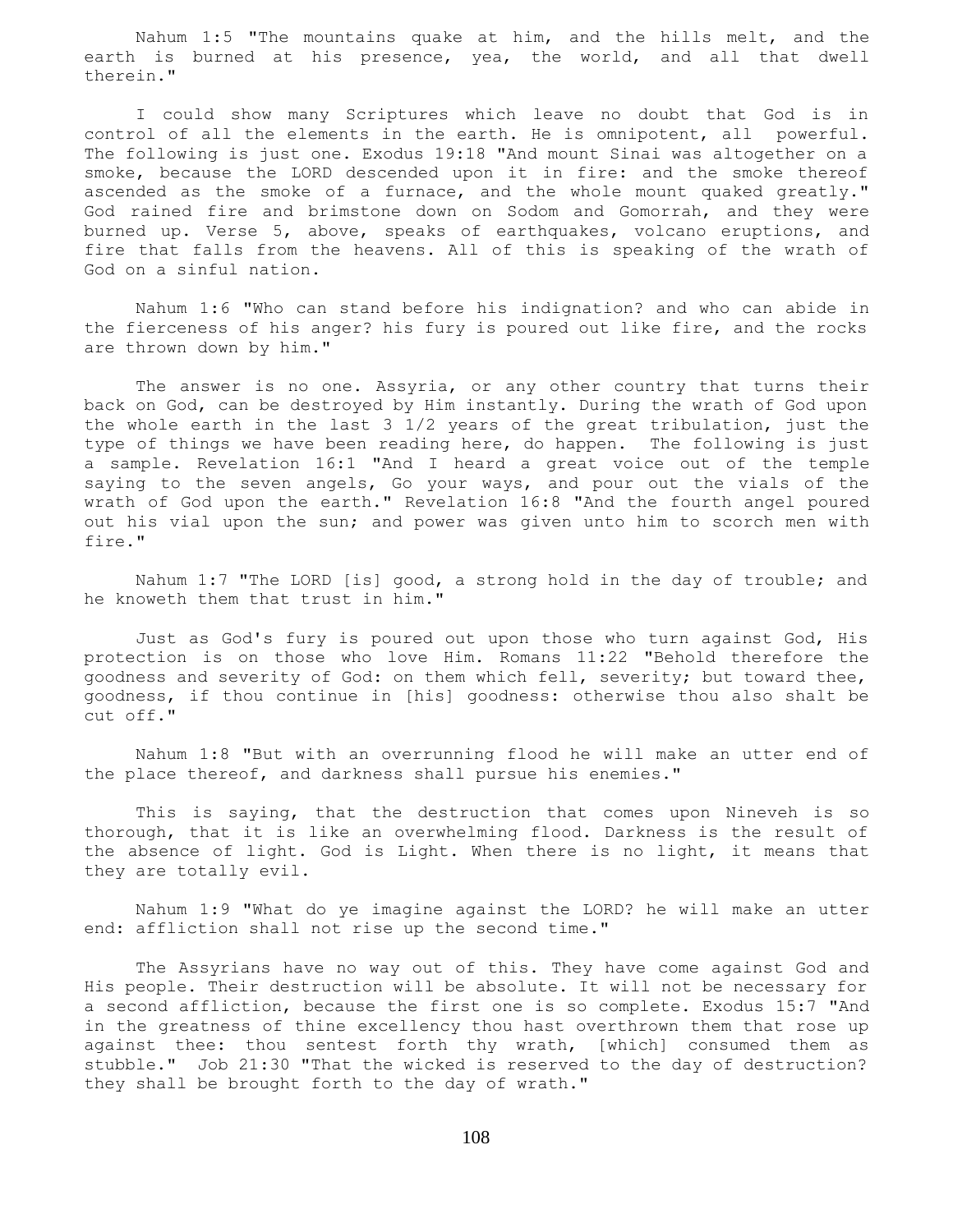Nahum 1:10 "For while [they be] folden together [as] thorns, and while they are drunken [as] drunkards, they shall be devoured as stubble fully dry."

 They are living in such sin, that they are drunk and do not know danger is on its way. This speaks of a society that is utterly evil.

 Nahum 1:11 "There is [one] come out of thee, that imagineth evil against the LORD, a wicked counsellor."

 This speaks of Sennacharib as a person, and Nineveh as a city that are totally against God and His people. This speaks of both. Even their thoughts were opposed to God.

 Nahum 1:12 "Thus saith the LORD; Though [they be] quiet, and likewise many, yet thus shall they be cut down, when he shall pass through. Though I have afflicted thee, I will afflict thee no more."

 They had no compassion toward God's people, and now, God has no compassion toward them. "Thus saith the LORD" is stating the certainty of the destruction against Nineveh and Assyria, and the promise of restoration to God's people. The chastisement of God's people is over, and God's wrath is turned upon Nineveh.

 Nahum 1:13 "For now will I break his yoke from off thee, and will burst thy bonds in sunder."

 The "yoke" is speaking of the bondage in Assyria. God will free His people, and bring His wrath upon their enemies. It is God that releases His people, just as it was God who punished them with captivity. God has forgiven His family, and will restore them.

 Nahum 1:14 "And the LORD hath given a commandment concerning thee, [that] no more of thy name be sown: out of the house of thy gods will I cut off the graven image and the molten image: I will make thy grave; for thou art vile."

 This verse is directed at the Assyrians, who worship false gods altogether. They have no regard for the True God. They will not be known as a great nation anymore. This is their complete fall. The Assyrians will be no more. God destroys all of their false gods, as well. God has judged them, and they are very evil. Sennacherib died with his idols, so perhaps, that is inferred here, as well. They are all doomed to hell.

 Nahum 1:15 "Behold upon the mountains the feet of him that bringeth good tidings, that publisheth peace! O Judah, keep thy solemn feasts, perform thy vows: for the wicked shall no more pass through thee; he is utterly cut off."

 The destruction of their worst enemy would be good news to Judah. Assyria will no longer run through their country at will. Notice, there are instructions for them to continue worshipping the One True God. They must not forget God, or they will wind up like the Assyrians. Isaiah 52:1 "Awake, awake; put on thy strength, O Zion; put on thy beautiful garments, O Jerusalem, the holy city: for henceforth there shall no more come into thee the uncircumcised and the unclean." God takes care of His own. He does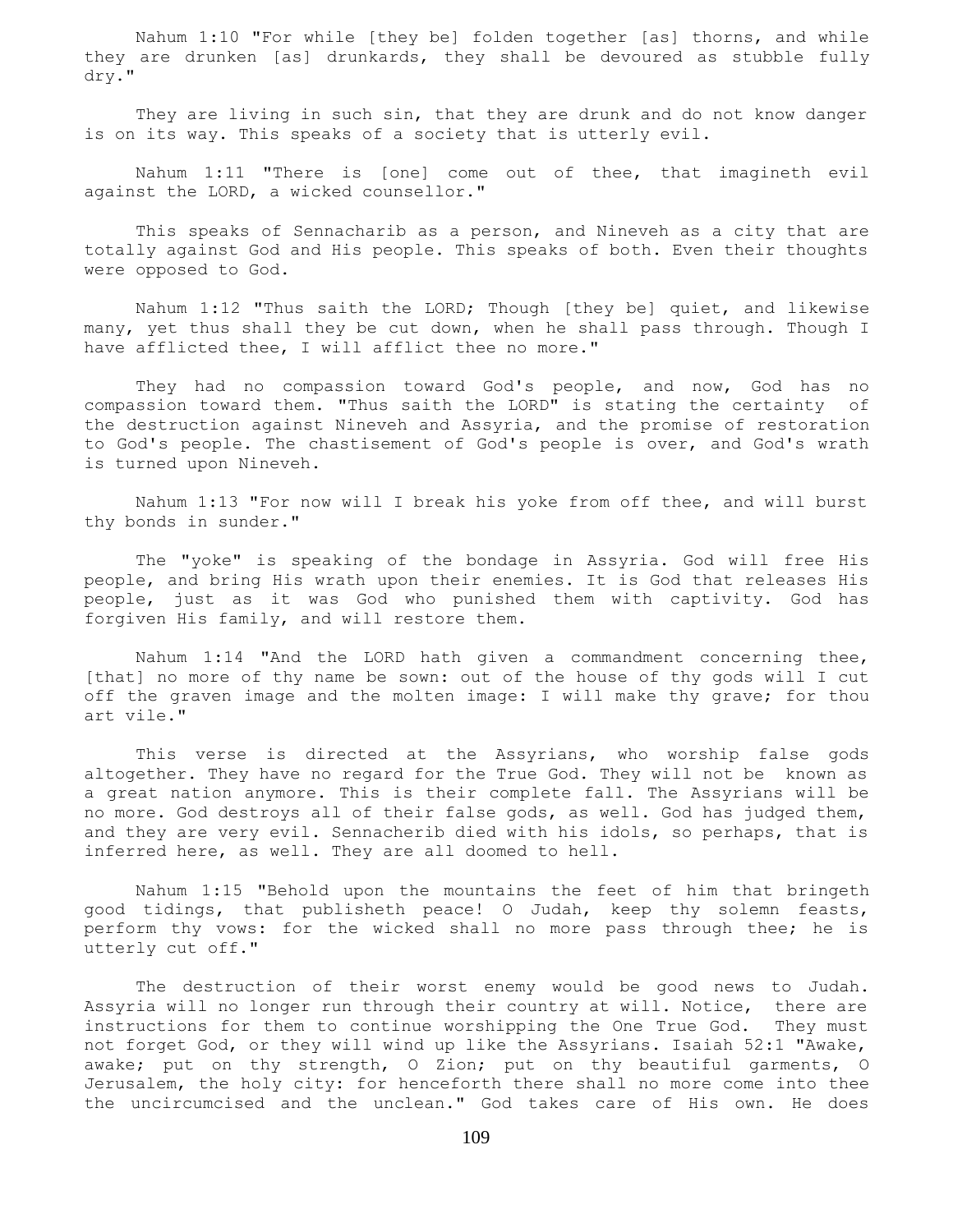expect the love and loyalty of Hisown. Judah had not been able to keep the feasts, while there was captivity, but now that God has restored her, she must go back to worship of the One True God.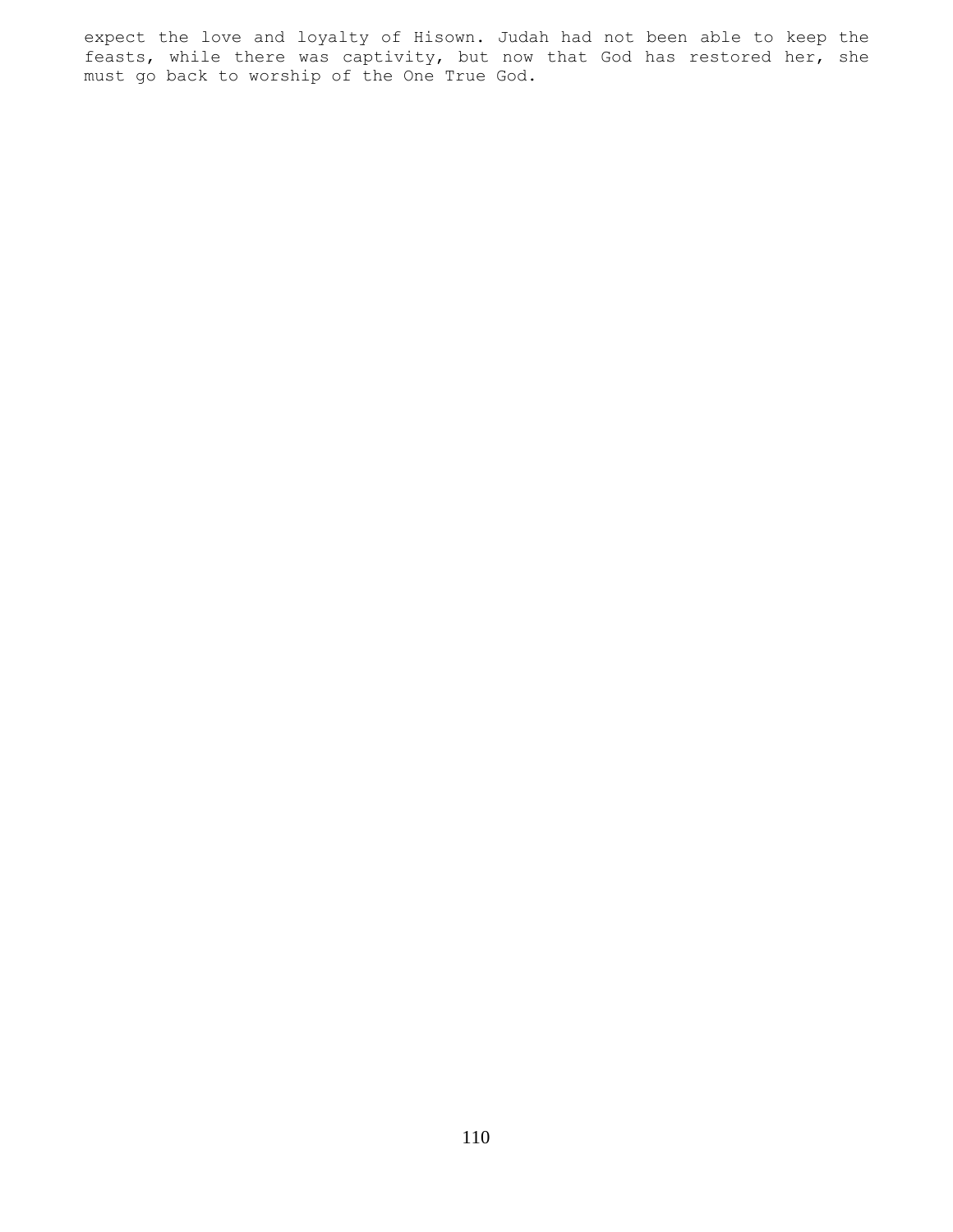1. What does the name "Nahum" mean? 2. When is it believed he began prophesying? 3. What happened to Nineveh, soon after they repented at Jonah's preaching? 4. How did Nahum receive this message? 5. Who does God take vengeance on? 6. Who does He reserve His wrath for? 7. Quote Exodus chapter 20 verse 5. 8. What is one of God's names, that we read in Exodus chapter 34 verse 14? 9. Vengeance is  $\qquad \qquad ;$  I will repay, saith the Lord. 10. controls all the elements of nature. 11. God gives ample time to 12. Why does God bring natural disasters? 13. When was one time God showed His power over the sea? 14. When God cuts off the water supply, \_\_\_\_\_\_\_ \_\_\_\_\_\_\_ dies. 15. Quote Exodus chapter 19 verse 18. 16. What is an example of God destroying by fire and brimstone? 17. What types of natural disasters are spoken of in verse 5? 18. Who can stand before His indignation? 19. How many years will the wrath of God be on the earth during the great tribulation? 20. Who pours out wrath upon the earth? 21. Those who trust God can expect Him to be their in time of trouble. 22. Quote Romans chapter 11 verse 22. 23. Why is the destruction of Nineveh compared to a flood? 24. The Assyrian's destruction will be \_\_\_\_\_\_\_\_\_\_\_. 25. What is darkness? 26. Quote Job chapter 21 verse 30. 27. What type of society does verse 10 speak of? 28. Who is verse 11 speaking of? 29. What is the "yoke" speaking of? 30. Quote Nahum chapter 1 verse 15. 31. Quote Isaiah chapter 52 verse 1. 32. God expects the \_\_\_\_\_\_\_ and \_\_\_\_\_\_\_\_ of His own. 33. Why had they abandoned the feast days?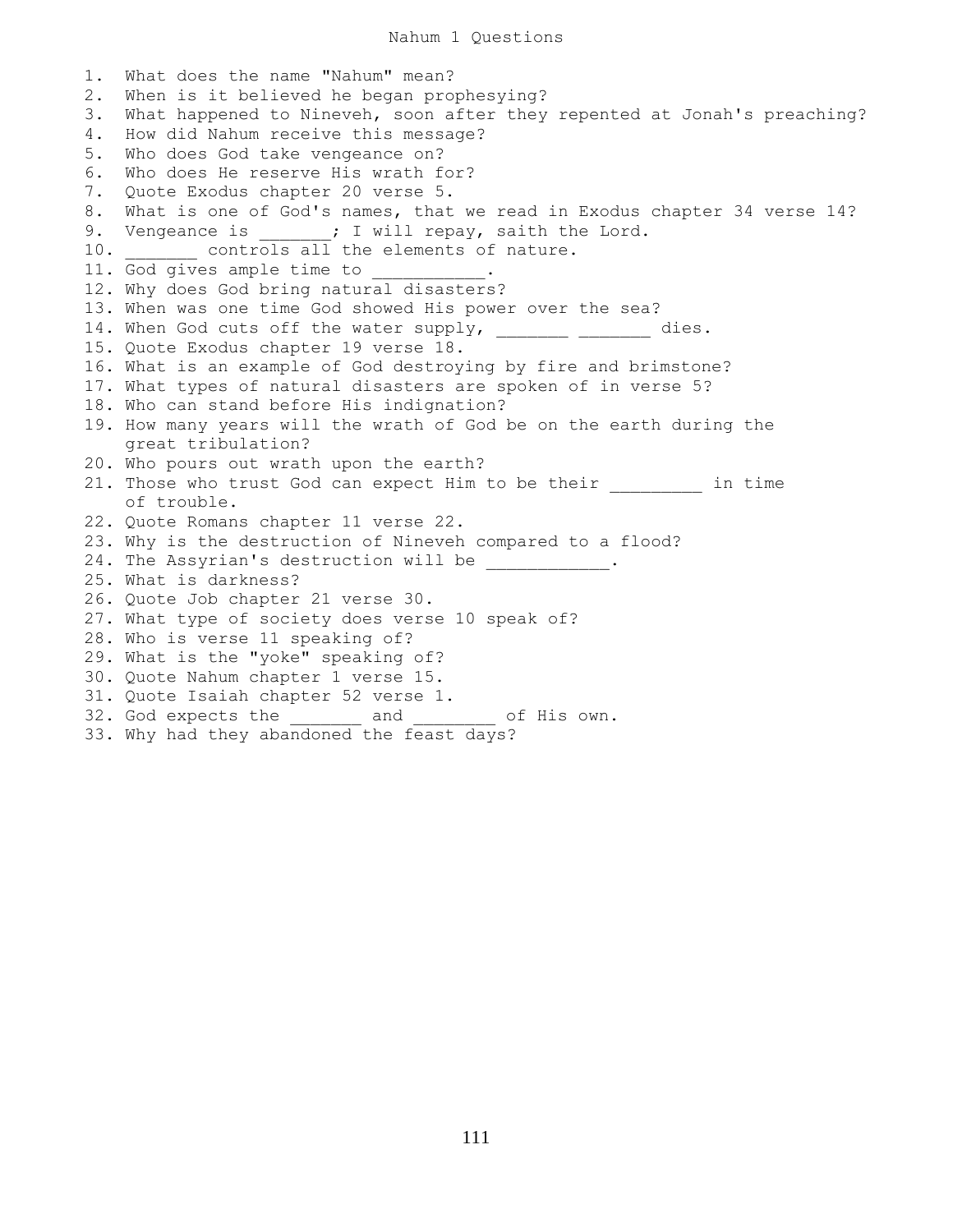We will begin this lesson in Nahum 2:1 "He that dasheth in pieces is come up before thy face: keep the munition, watch the way, make [thy] loins strong, fortify [thy] power mightily."

 Nahum tells Nineveh, that they had better prepare, because war is coming. They had been very cruel in their dealings with God's people, and now, God is sending His judgment upon them. They can prepare all they want to, but God will destroy them for their evil deeds.

 Nahum 2:2 "For the LORD hath turned away the excellency of Jacob, as the excellency of Israel: for the emptiers have emptied them out, and marred their vine branches."

 This is a reminder, that it was the chastisement of God that had brought down Israel. God has not forgotten the cruelty of the Assyrians on His chosen people, and God will destroy them. Isaiah 10:5 "O Assyrian, the rod of mine anger, and the staff in their hand is mine indignation." This is just one Scripture about the Assyrians. Read the rest of the account by continuing on with verse 6.

 Nahum 2:3 "The shield of his mighty men is made red, the valiant men [are] in scarlet: the chariots [shall be] with flaming torches in the day of his preparation, and the fir trees shall be terribly shaken."

 Nahum describes the attack on Nineveh, as if he were there. He sees blood all over the shields. The battle is so great, that even the fir trees tremble. The red in the soldiers garment, probably, speaks of the wrath of God upon the people against God. In the following verse, we see that red in battle speaks of taking peace away. Revelation 6:4 "And there went out another horse [that was] red: and [power] was given to him that sat thereon to take peace from the earth, and that they should kill one another: and there was given unto him a great sword."

 Nahum 2:4 "The chariots shall rage in the streets, they shall justle one against another in the broad ways: they shall seem like torches, they shall run like the lightnings."

There were so many chariots in the street, that it seemed as if the chariots were crashing into each other, and probably, they were. The swords and the chariot wheels looked like lightning, when the sun shined upon them.

 Nahum 2:5 "He shall recount his worthies: they shall stumble in their walk; they shall make haste to the wall thereof, and the defence shall be prepared."

 Recount, in the verse above, means to mark so as to be recognized. This is checking up on who he can depend upon to fight and protect them the best. Which of his soldiers have the best record? The best soldiers in the country will gather at the wall to defend the city.

 Nahum 2:6 "The gates of the rivers shall be opened, and the palace shall be dissolved."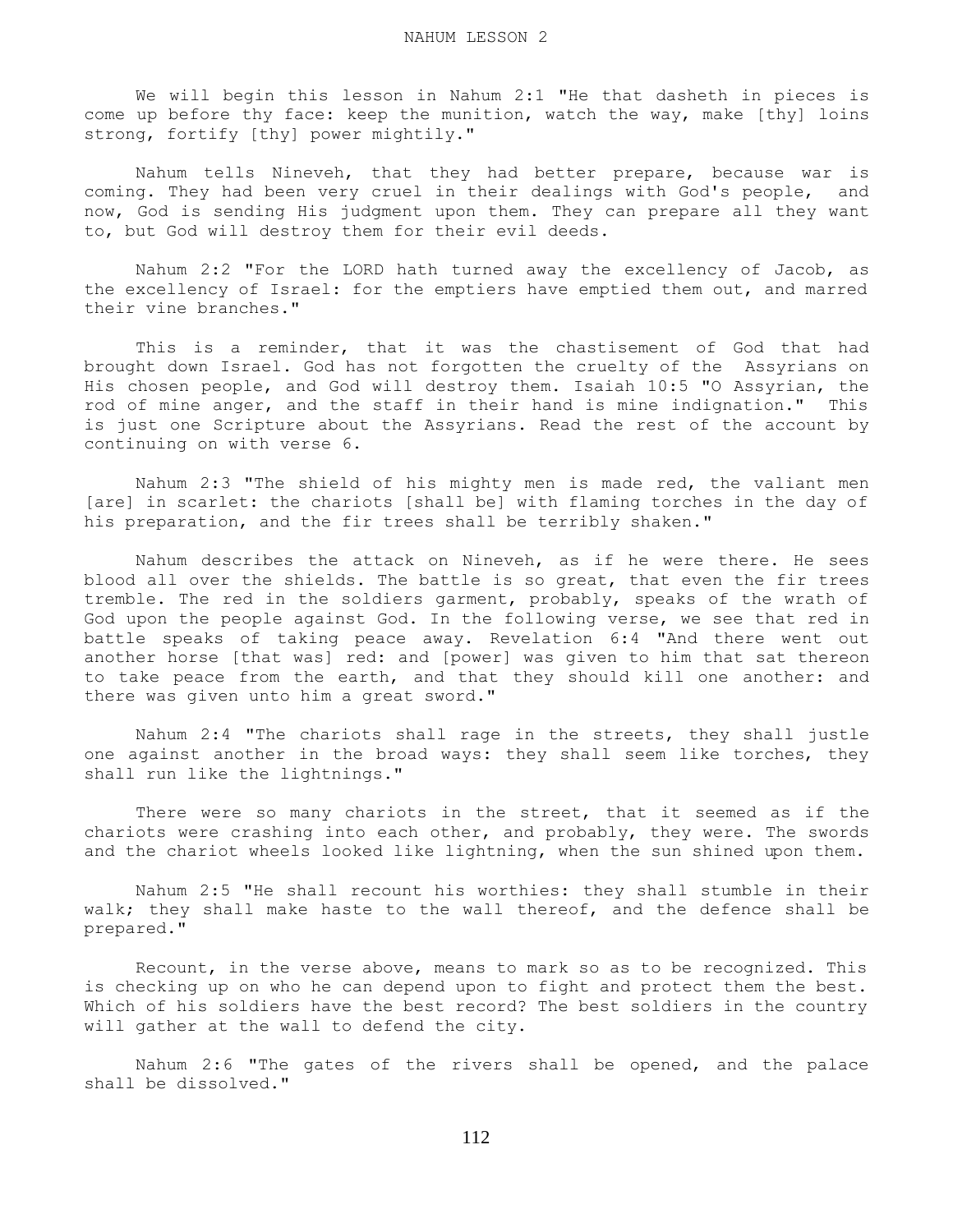This is speaking of the river of people who come against the city. They are overwhelmed and destroyed. There is no defence against God.

 Nahum 2:7 "And Huzzab shall be led away captive, she shall be brought up, and her maids shall lead [her] as with the voice of doves, tabering upon their breasts."

 "Huzzab" is, probably, not a name of a person, but is speaking of the city of Nineveh. This just speaks of Nineveh as being taken captive. The people in this city, and the smaller cities around her have gone into mourning for the destruction of Nineveh. The "tabering upon their breasts", possibly, means they were beating upon their breasts, because their hearts were broken.

 Nahum 2:8 "But Nineveh [is] of old like a pool of water: yet they shall flee away. Stand, stand, [shall they cry]; but none shall look back."

 We remember from our study in Jonah, that Nineveh was a city of over 120,000 people. Nineveh had been a city that all the nearby cities went to from time to time. They had been a beautiful city with trafficing. The smaller cities came there for trade, and for entertainment. They do not stand. They fall to God's punishment on them. They are so thoroughly destroyed, they will not be a place of gathering again.

 Nahum 2:9 "Take ye the spoil of silver, take the spoil of gold: for [there is] none end of the store [and] glory out of all the pleasant furniture."

 There had been so much gold and silver in Nineveh, that some of the furniture was made of these precious metals. They had cruely taken these precious metals, when they had attacked other surrounding countries.

 Nahum 2:10 "She is empty, and void, and waste: and the heart melteth, and the knees smite together, and much pain [is] in all loins, and the faces of them all gather blackness."

 Fear was so great, that it seemed as if their hearts melted. The knees smiting together was another way of showing the overwhelming fear that gripped them. Their pain was from their fear, as well. The face turning black was, probably, with the tremendous grief.

 Nahum 2:11 "Where [is] the dwelling of the lions, and the feedingplace of the young lions, where the lion, [even] the old lion, walked, [and] the lion's whelp, and none made [them] afraid?"

 These Assyrians were so ferocious, they were thought of as lions. When God destroyed Nineveh, it was as if He had killed the lion in his own den. The headquarters of these ferocious people was destroyed.

 Nahum 2:12 "The lion did tear in pieces enough for his whelps, and strangled for his lionesses, and filled his holes with prey, and his dens with ravin."

 This is just saying, that they were so ferocious, and so uncaring, about others, that they had taken all that had any value away from the people they fought. They were not satisfied to take enough for their needs,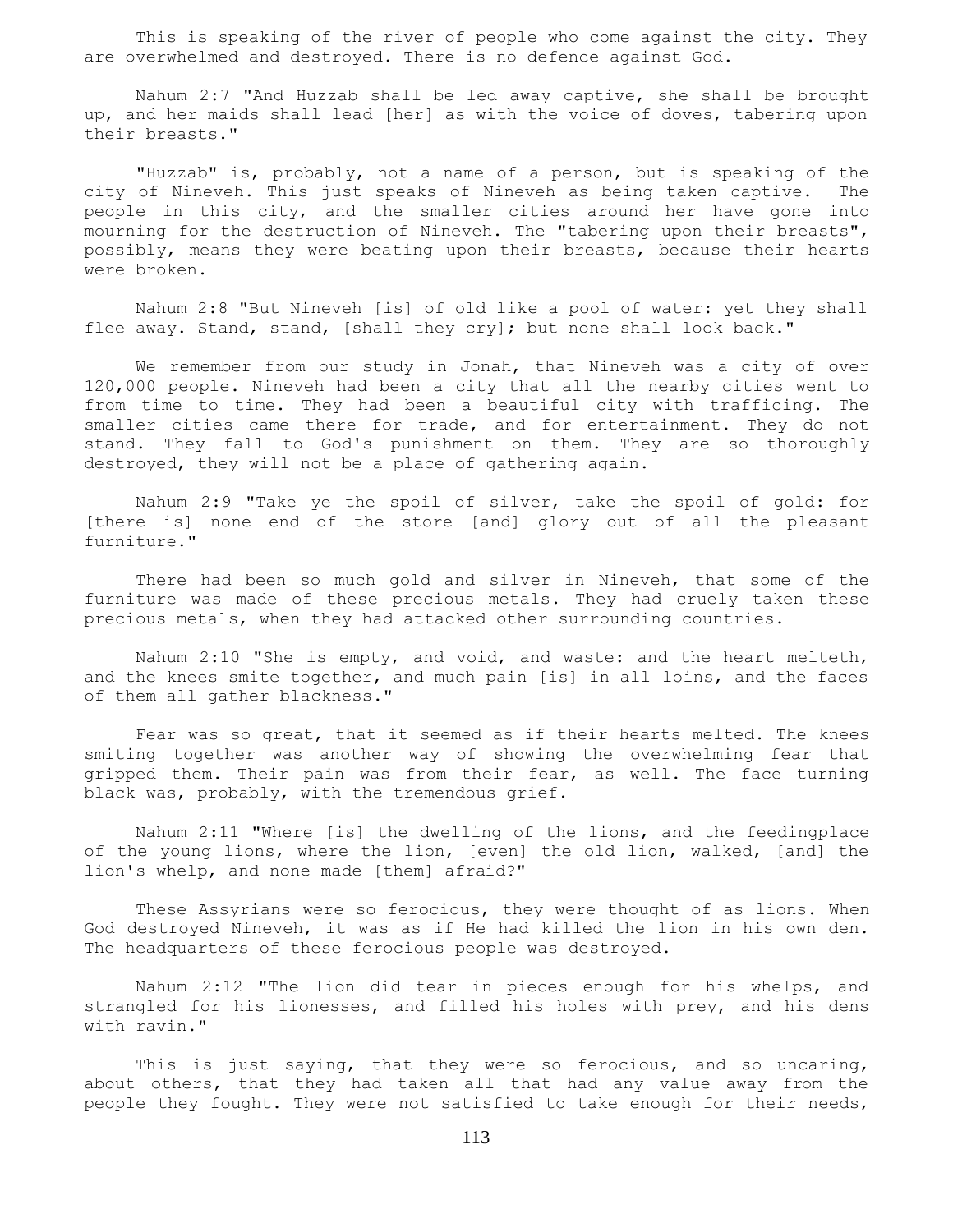they had stripped all the wealth away from their neighbors, and greedily kept it for themselves.

 Nahum 2:13 "Behold, I [am] against thee, saith the LORD of hosts, and I will burn her chariots in the smoke, and the sword shall devour thy young lions: and I will cut off thy prey from the earth, and the voice of thy messengers shall no more be heard."

 The LORD of hosts is the same as Almighty God. Chariots, in this Scripture, are speaking of all the war materials. God destroyed all of their fighting men. They would never, again, be able to pillage and destroy their neighbors and their goods. These "messengers" were those who carried decrees from their king. The Lord destroyed all their weapons of war, and destroyed the city, as well.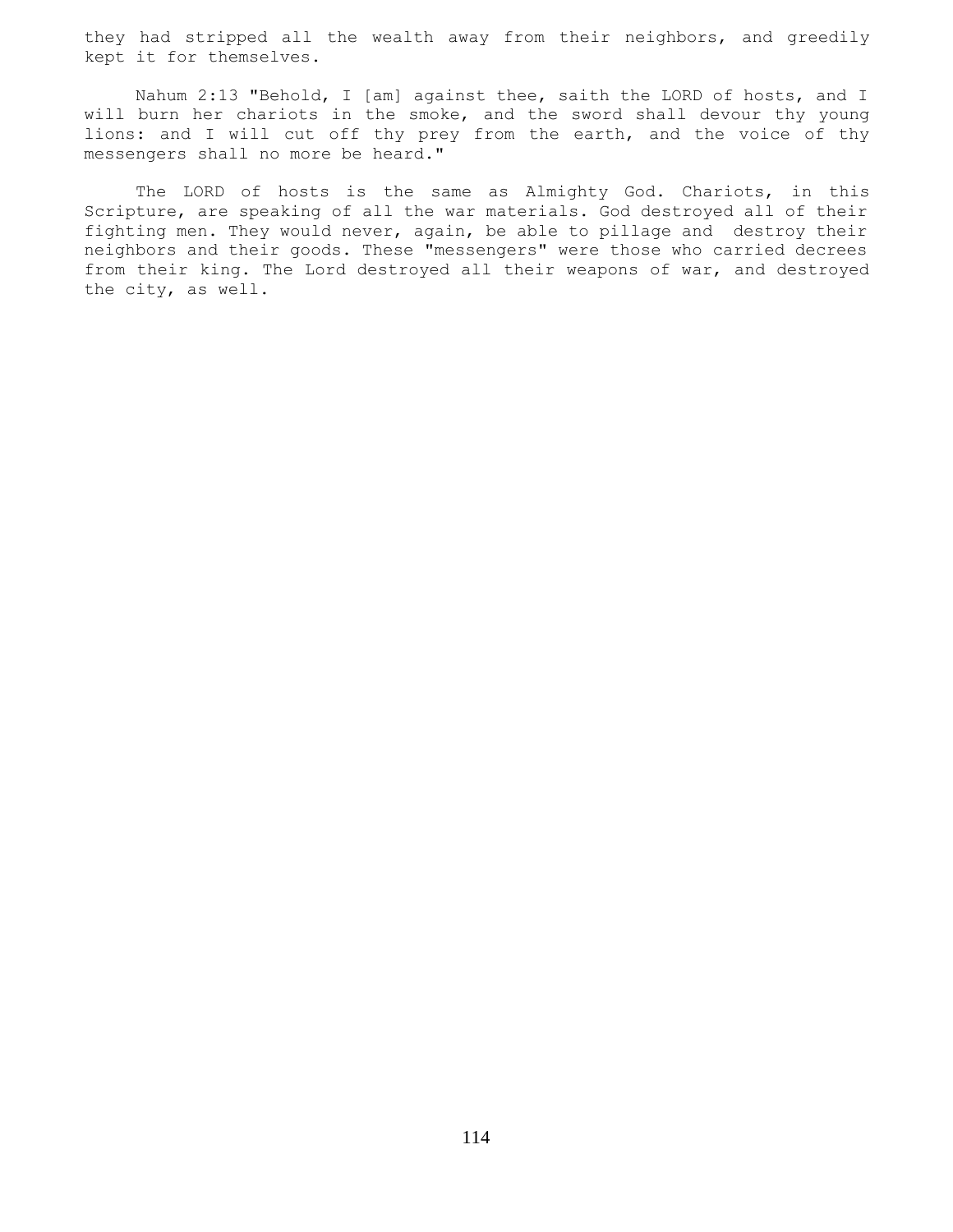## Nahum 2 Questions

1. Nahum tells \_\_\_\_\_\_\_\_\_\_ that they had better prepare. 2. They had been \_\_\_\_\_\_\_\_\_ in their dealings with God's people. 3. What had really brought down Israel? 4. Quote Isaiah chapter 10 verse 5. 5. The shield of his mighty men is turned 6. How does Nahum describe the attack on Nineveh? 7. Quote Revelation chapter 6 verse 4. 8. There were so many chariots in the street, it seemed they were doing what? 9. What does "recount" in verse 5 mean? 10. Who fought in Nineveh? 11. What is the river in verse 6? 12. "Huzzab" is, probably, who? 13. Why were people in the nearby cities mourning? 14. How big was Nineveh? 15. What happens to their gold and silver? 16. Where had they gotten it? 17. There had been so much gold and silver, that their \_\_\_\_\_\_\_\_\_ was made of it. 18. How was their fear described? 19. Why were they called lions? 20. When God destroyed Nineveh, it was as if He had killed the in his own den. 21. The LORD of hosts is the same as  $\frac{1}{\sqrt{1-\frac{1}{n}}}\frac{1}{\sqrt{1-\frac{1}{n}}}}$ .

22. Who were the "messengers"?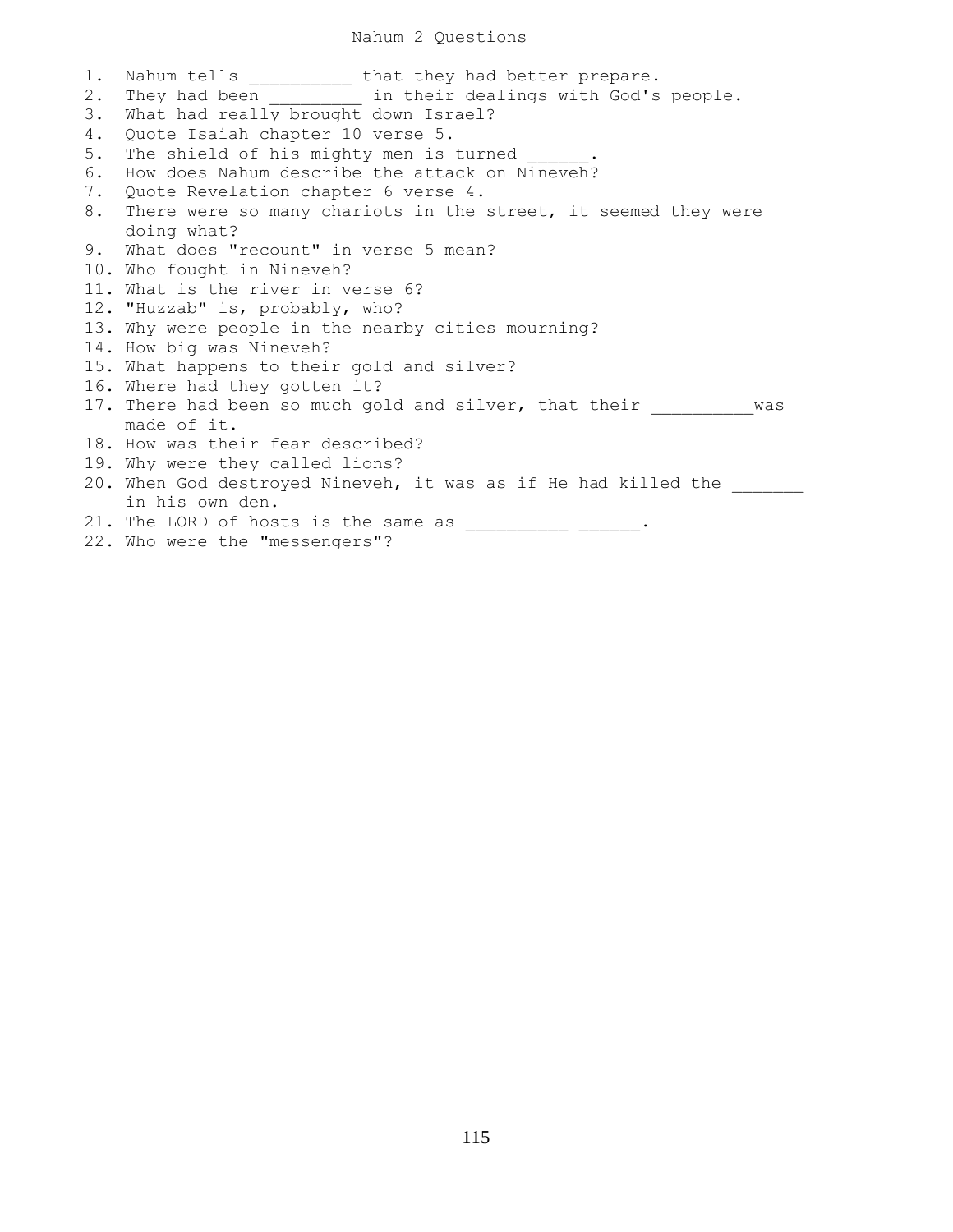We will begin in Nahum 3:1 "Woe to the bloody city! it [is] all full of lies [and] robbery; the prey departeth not;"

 In the last lesson, we saw the punishment that God brought upon Nineveh. In this lesson, we see some of the reasons why God judged them so harshly. They were ruthless people, and they killed people without reason. They are called bloody, because of all the innocent blood they shed. They were not satisfied with their own wealth, but cheated and stole to get what belonged to others. They looted the countries that they took of all of their wealth.

 Nahum 3:2 "The noise of a whip, and the noise of the rattling of the wheels, and of the prancing horses, and of the jumping chariots."

 The noise of the army was accompanied by the whip cracking over the back of the horses, and the rattling of the chariot wheels. The prancing horses were speaking of the horses pulling the chariots. The chariots were coming so fast, they would jump up in the air, when they hit a bump.

 Nahum 3:3 "The horseman lifteth up both the bright sword and the glittering spear: and [there is] a multitude of slain, and a great number of carcases; and [there is] none end of [their] corpses; they stumble upon their corpses:"

 This is speaking of so many being killed in battle, that the horses and chariots just ride right over the dead bodies. The glittering spear and sword means they have been shined up for battle.

 Nahum 3:4 "Because of the multitude of the whoredoms of the wellfavoured harlot, the mistress of witchcrafts, that selleth nations through her whoredoms, and families through her witchcrafts."

 "Whoredoms", in the spirit, are speaking of idolatry. It is unusual to speak of it in that nature with these people who had always been idolaters, but the worship of false gods was a sin, whether they were heathen, or Jewish. Their Worship was of a sensual nature as well and whoredom in the physical was part of it. They practiced sorcery and witchcraft, as well. They conquered other countries and drug them into their idolatrous way of life, as well. There was really nothing good that could be said about their mode of worship.

 Nahum 3:5 "Behold, I [am] against thee, saith the LORD of hosts; and I will discover thy skirts upon thy face, and I will shew the nations thy nakedness, and the kingdoms thy shame."

 This is just saying, that God would not only destroy her, but humiliate her in the process. He would expose her shameful ways as an example of what would happen to others who did such terrible things.

 Nahum 3:6 "And I will cast abominable filth upon thee, and make thee vile, and will set thee as a gazingstock."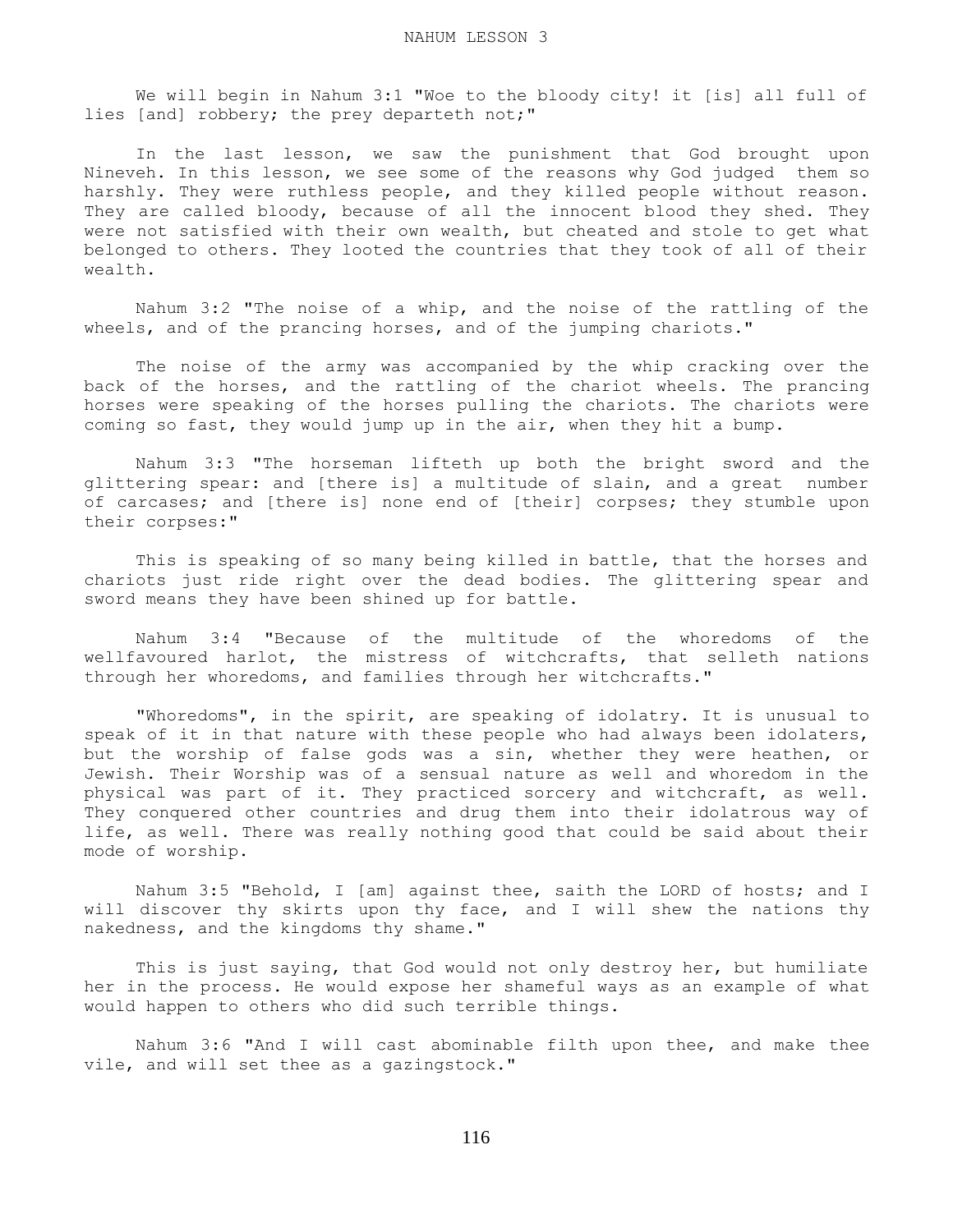This whole land will be a public spectacle, and all of her abominations would be out where they could be seen. Her punishments would be public, too.

 Nahum 3:7 "And it shall come to pass, [that] all they that look upon thee shall flee from thee, and say, Nineveh is laid waste: who will bemoan her? whence shall I seek comforters for thee?"

 No one wanted to be associated with her. They were afraid God would think they were caught up in her sins. They fled away from her, to prove they had no association with her. No one would comfort her.

 Nahum 3:8 "Art thou better than populous No, that was situate among the rivers, [that had] the waters round about it, whose rampart [was] the sea, [and] her wall [was] from the sea?"

 No worshipped the solar god Amon. They were worshipping false gods, as well as Nineveh was. It was a large populated city, as well. We can see in the following Scriptures, that No is destroyed like Nineveh for the same sins. Jeremiah 46:25 "The LORD of hosts, the God of Israel, saith; Behold, I will punish the multitude of No, and Pharaoh, and Egypt, with their gods, and their kings; even Pharaoh, and [all] them that trust in him:" Jeremiah 46:26 "And I will deliver them into the hand of those that seek their lives, and into the hand of Nebuchadrezzar king of Babylon, and into the hand of his servants: and afterward it shall be inhabited, as in the days of old, saith the LORD." No was an unwalled city, with the sea as her protection from attack. Worship of false gods brought the destruction of No, as it did of Nineveh.

 Nahum 3:9 "Ethiopia and Egypt [were] her strength, and [it was] infinite; Put and Lubim were thy helpers."

 "Lubim" is speaking of the Lybians. These were a confederate, and all of them were evil. They all worshipped false gods. In a sense, they all symbolized the unsaved world.

 Nahum 3:10 "Yet [was] she carried away, she went into captivity: her young children also were dashed in pieces at the top of all the streets: and they cast lots for her honourable men, and all her great men were bound in chains."

 The great sins of No brought great destruction, as it had on Nineveh. The size of both of these cities was great, but God does not look at their size. He looks at their sins. They brought the judgment of God upon themselves.

 Nahum 3:11 "Thou also shalt be drunken: thou shalt be hid, thou also shalt seek strength because of the enemy."

 This has returned to speaking of Nineveh. God's wrath will be poured on Nineveh, as it was on NO. They can hide in their strong drink, but it will not save them.

 Nahum 3:12 "All thy strong holds [shall be like] fig trees with the firstripe figs: if they be shaken, they shall even fall into the mouth of the eater."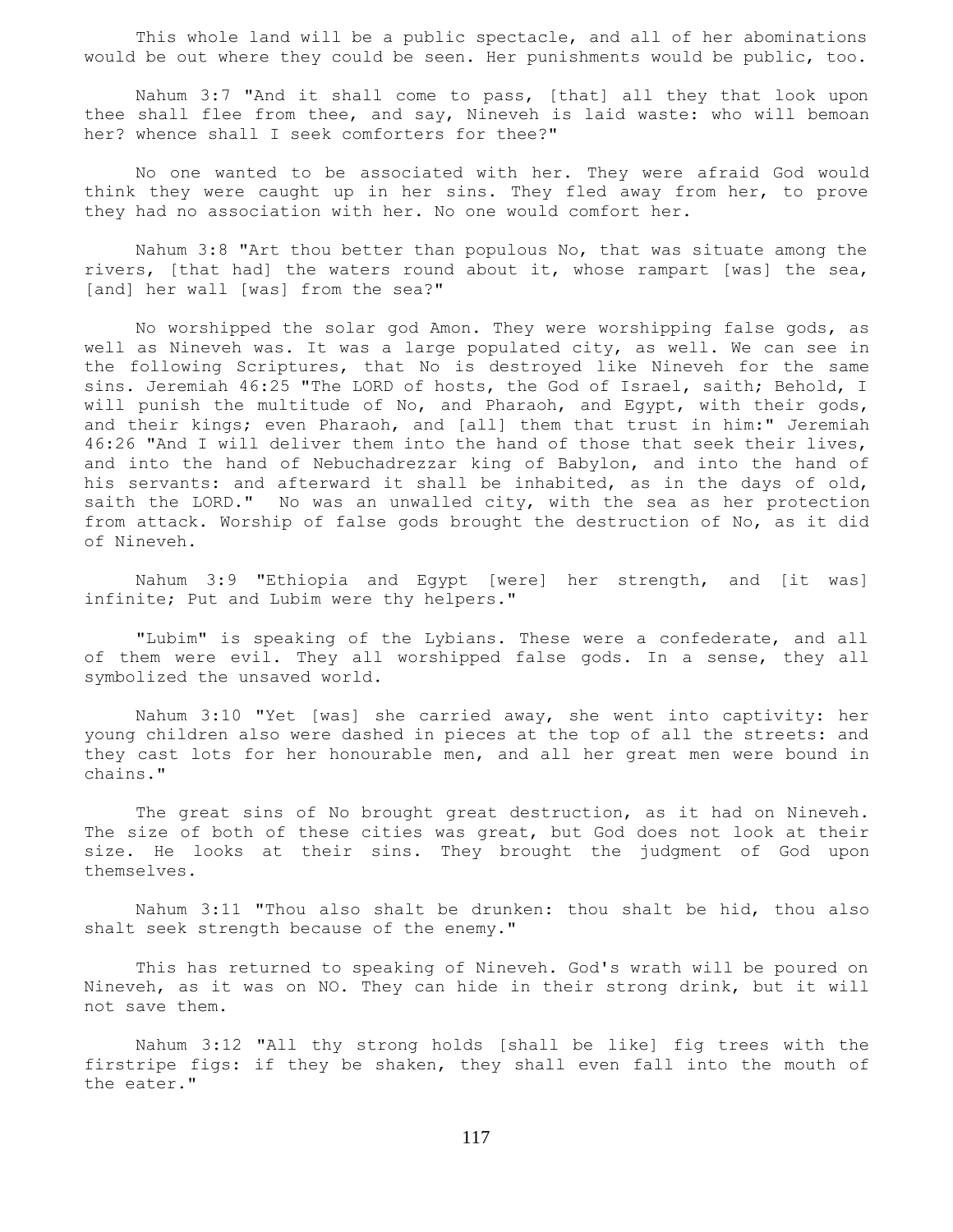Just as it is easy to shake ripe fruit from the tree, the strong holds will be easily turned over. They will not stand.

 Nahum 3:13 "Behold, thy people in the midst of thee [are] women: the gates of thy land shall be set wide open unto thine enemies: the fire shall devour thy bars."

 This is not speaking of females, but of men who are as weak as women. The gates open wide let the invaders in. The bars that the gates were closed with have been burned, and are gone. It was no trouble for the enemy to just walk in and take them.

 Nahum 3:14 "Draw thee waters for the siege, fortify thy strong holds: go into clay, and tread the mortar, make strong the brickkiln."

 Nahum is warning them that the battle is now. They must draw water to drink. Making the brick walls and buildings even stronger would be good, if this battle was not ordained of God. God has judged them and all the preparation they can make will not be enough.

 Nahum 3:15 "There shall the fire devour thee; the sword shall cut thee off, it shall eat thee up like the cankerworm: make thyself many as the cankerworm, make thyself many as the locusts."

 This fire is sent by God, it destroys everything before it. Those who do not die in battle will be destroyed, because there will be no food. The locusts have eaten the food.

 Nahum 3:16 "Thou hast multiplied thy merchants above the stars of heaven: the cankerworm spoileth, and fleeth away."

 As we said in an earlier lesson, this had been a trade center to many cities around Nineveh. There will be no merchants left after this war. They will be destroyed from within.

 Nahum 3:17 "Thy crowned [are] as the locusts, and thy captains as the great grasshoppers, which camp in the hedges in the cold day, [but] when the sun ariseth they flee away, and their place is not known where they [are]."

 The "crowned" are speaking of those who were in authority. It appears, they had run in and took what they could, from other countries they had conquered, and had run away. There were many high officials. Their actions were done secretly. They are not equipped to fight, all they know how to do is take something someone else has worked for. They are helpless, in battle, to save Nineveh.

 Nahum 3:18 "Thy shepherds slumber, O king of Assyria: thy nobles shall dwell [in the dust]: thy people is scattered upon the mountains, and no man gathereth [them]."

 Those who were to be caring for the people, are some of the first to be killed, and they have no shepherd to lead them. The people, without a leader, scatter for safety.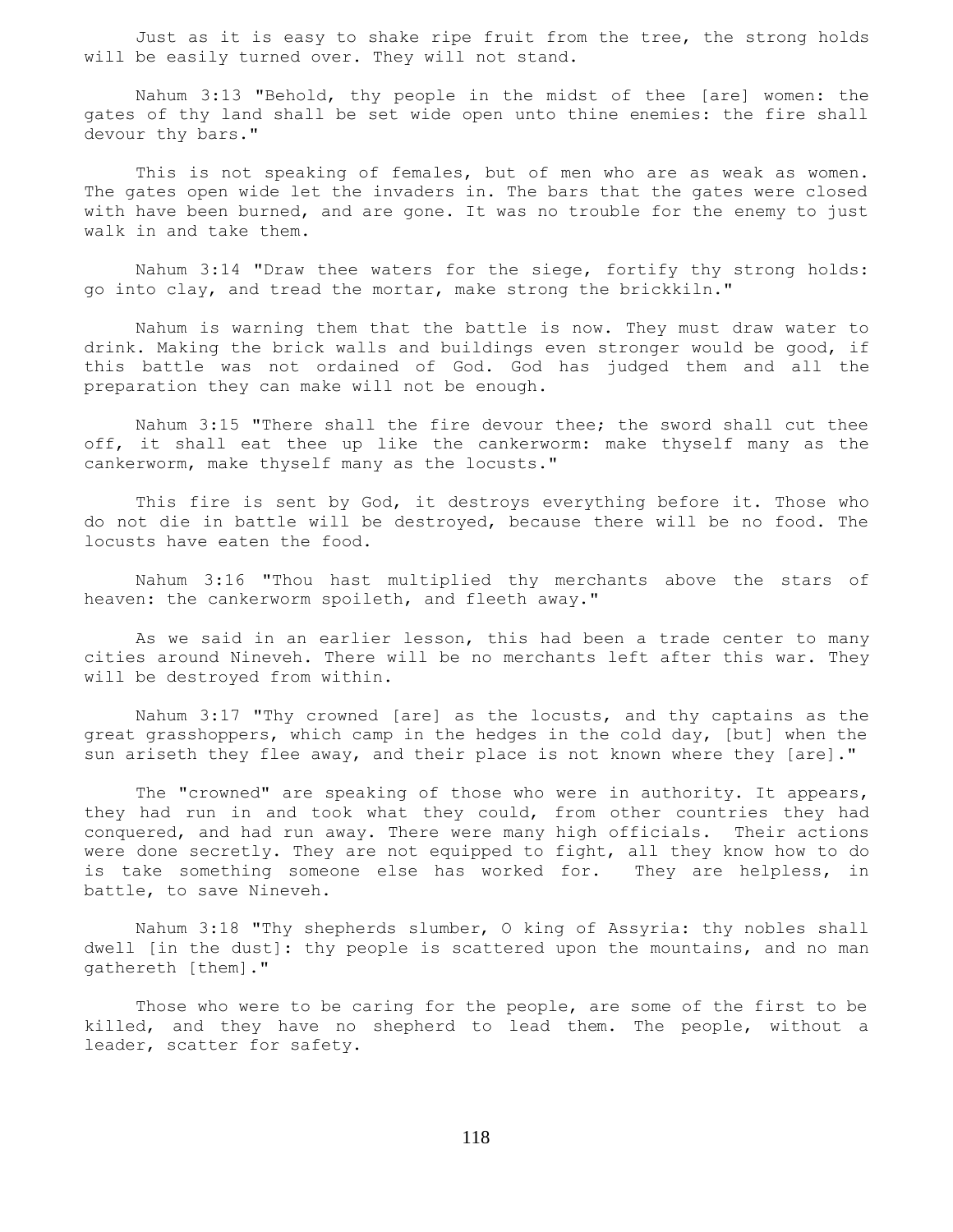Nahum 3:19 "[There is] no healing of thy bruise; thy wound is grievous: all that hear the bruit of thee shall clap the hands over thee: for upon whom hath not thy wickedness passed continually?"

 This injury to Nineveh will not be healed. All of those who Nineveh had abused, are tickled at her destruction. They are so glad, they clap their hands in joy. They had been so cruel to others, that no one really cared that they were destroyed. They had sown wickedness, and now, they were reaping their evil rewards.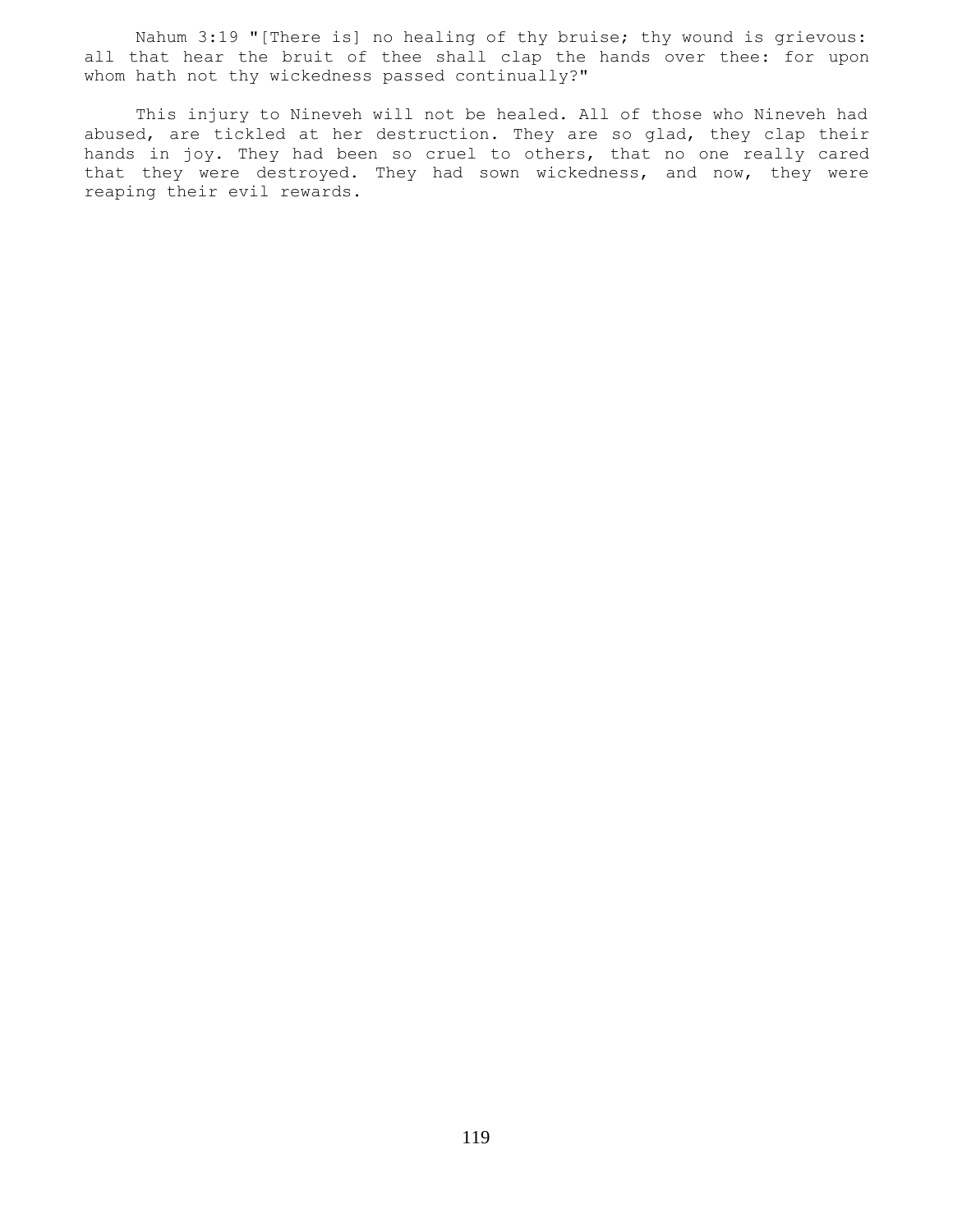1. What is Nineveh called in verse 1? 2. Why were they called by that name? 3. What was the noise of the whip? 4. What is verse 3 speaking of? 5. "Whoredoms", in the spiritual sense, are speaking of what? 6. They practiced \_\_\_\_\_\_\_\_\_ and \_\_\_\_\_\_\_\_\_, as well. 7. What does Nahum mean by "discover thy skirts upon thy face"? 8. And I will cast \_\_\_\_\_\_\_\_\_\_\_\_ filth upon thee. 9. Why did all who looked on flee? 10. What sin was in the city of No? 11. What did No have in common with Nineveh? 12. What false god did they worship at No? 13. Quote Jeremiah chapter 46 verses 25 and 26. 14. What protected No, if they were an unwalled city? 15. Who is "Lubim" speaking of? 16. What did Egypt, Ethiopia, and Lybia have in common? 17. They all symbolize the 18. What horrible thing happened to the children of No? 19. What did they try to hide in? 20. How were their strong holds like ripe fig trees? 21. Who were the women, in verse 13, speaking of? 22. What is Nahum warning them of in verse 14? 23. What were some of the ways they would be destroyed? 24. The merchants tell us they were a \_\_\_\_\_\_\_\_ center. 25. Who are the "crowned" speaking of? 26. Thy shepherds 27. Who were some of the first to be killed? 28. What happens to the people without a leader? 29. The injury of Nineveh will be healed. 30. What reaction did their neighboring countries have to Nineveh's fall?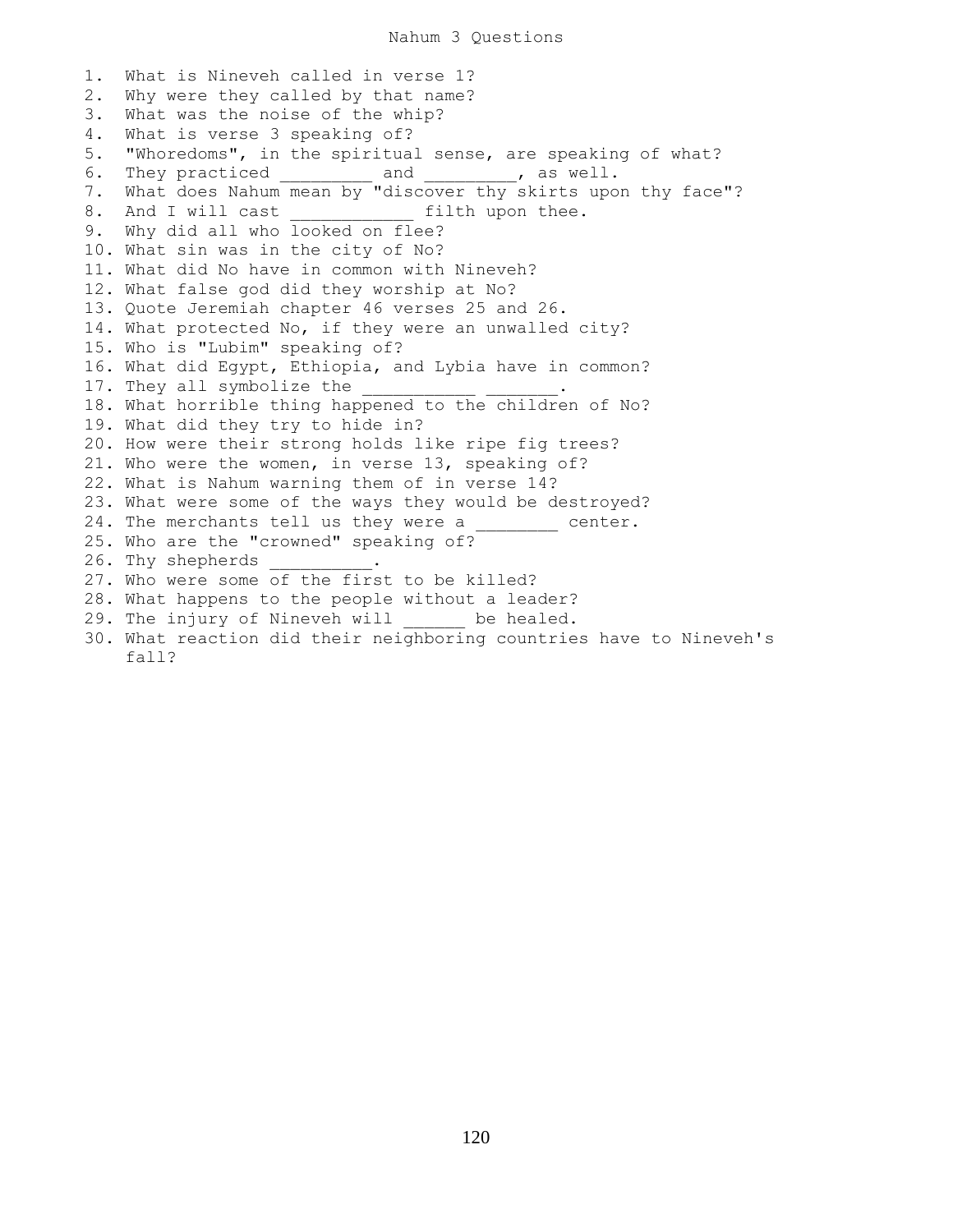The prophet Habakkuk penned this book in approximately 605 B.C. This was about the time the Babylonians came into power. Very little is known about him, except his work in this book. The theme of the book is the mystery of providence. Habakkuk was troubled over the sinful world going unpunished. In the Dead Sea Scrolls, Habakkuk was well preserved. Paul referred to Habakkuk chapter 2 verse 4. Romans 1:17 "For therein is the righteousness of God revealed from faith to faith: as it is written, The just shall live by faith." It was these two Scriptures which influenced Martin Luther greatly, and he startedthe protestant reformation.

 We will now begin the verse by verse study in Habakkuk 1:1 "The burden which Habakkuk the prophet did see."

 The word "burden" lets us know that Habakkuk was troubled by what he saw around him. The statement "did see", possibly, means that Habakkuk had a vision from God.

 Habakkuk 1:2 "O LORD, how long shall I cry, and thou wilt not hear! [even] cry out unto thee [of] violence, and thou wilt not save!"

 This is a plea to God to hear his prayers. He sees the injustice around him, and does not understand why God is not punishing those involved. We have all, at some time or other, cried out "how long?". It appears from this, that Habukkuk had prayed many times to God to do something about the moral decay of Judah. It appears, that those who pretended to belong to God {Judah} had strayed very far away, and Habakkuk had prayed so much about the seriousness of the problem, he had begun to doubt that God was hearing his prayers.

 Habakkuk 1:3 "Why dost thou shew me iniquity, and cause [me] to behold grievance? for spoiling and violence [are] before me: and there are [that] raise up strife and contention."

 From this it appears, that Habakkuk was in the ministry. He was like a watchman. He saw all the evil and warned the people, yet God had not punished them. He is asking God, why He allows him to see all of the wrong, if God is not going to change it. Habakkuk is a righteous man, living in a society that has gone mad. He is questioning how God can know of these sins and abominations, and not do anything about them. I personally look at society today, and wonder why God has not thundered in judgment against our society. This strife and contention is speaking of those rebellious who are not keeping God's law. Perhaps, those that question God's law are some who should know better, because they are the leaders of the people.

 Habakkuk 1:4 "Therefore the law is slacked, and judgment doth never go forth: for the wicked doth compass about the righteous; therefore wrong judgment proceedeth."

 Not only are the wicked people not keeping God's law, but they are attacking the righteous. They are actually opposed to those who have taken a stand for God. The law which had governed even their civil law is unequal. Habakkuk is disappointed that justice is no longer part of their society.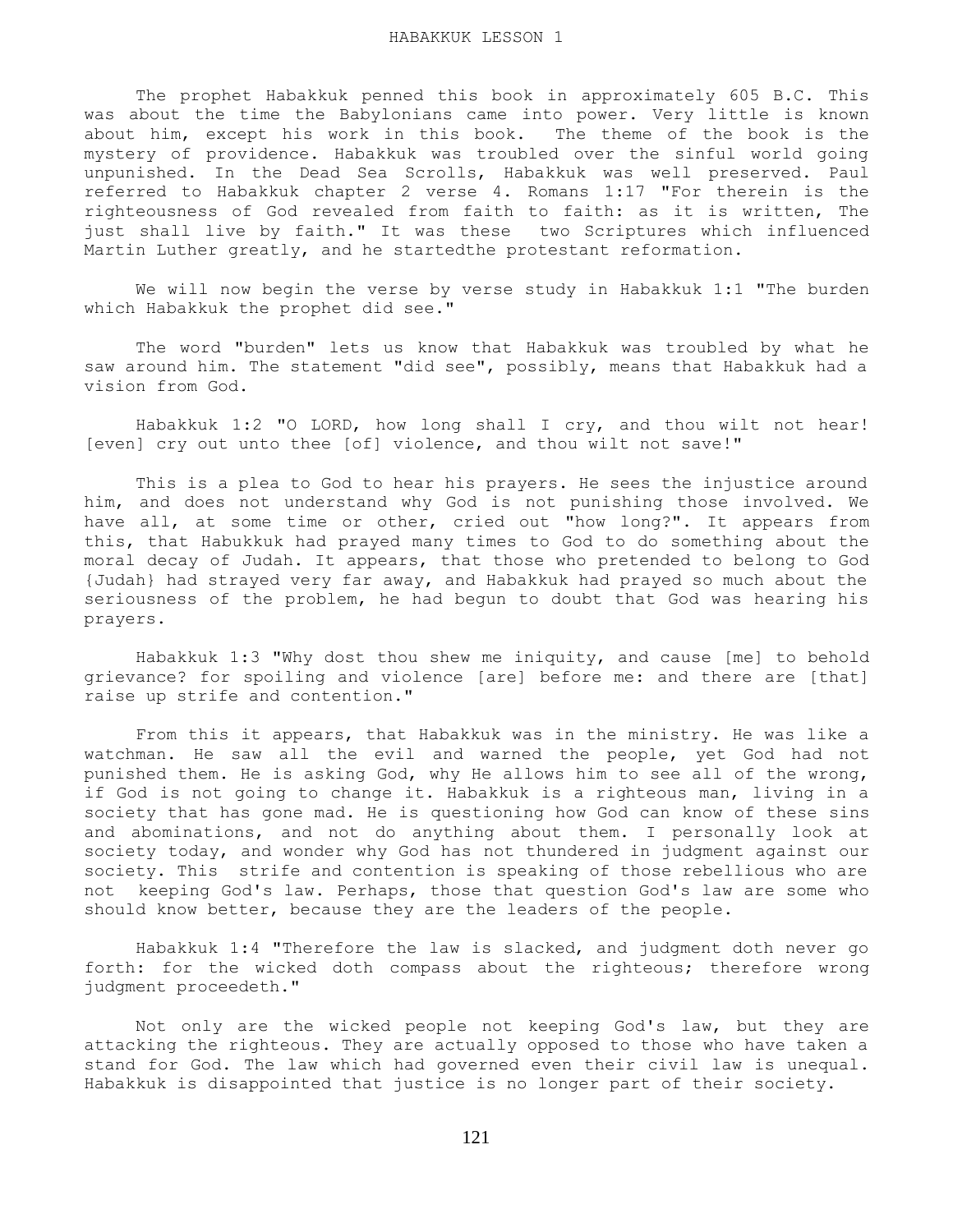Habakkuk 1:5 "Behold ye among the heathen, and regard, and wonder marvellously: for [I] will work a work in your days, [which] ye will not believe, though it be told [you]."

 Up until this Scripture, Habakkuk had been complaining to God. In this Scripture, we see an answer to Habakkuk from God. Habakkuk is living for God in the middle of those who do not. During Habakkuk's lifetime, God will take care of this situation. God will work so quickly and marvellously, that it will be difficult for Habakkuk to believe. God will use a heathen nation to bring the chastisement upon His people. Those of God's children who are living in sin, will not expect their punishment to come through a heathen nation. God can use whoever He wants to, however.

 Habakkuk 1:6 "For, lo, I raise up the Chaldeans, [that] bitter and hasty nation, which shall march through the breadth of the land, to possess the dwellingplaces [that are] not theirs."

 The Chaldeans are even more evil than Judah. God always begins His judgment with the house of God. It is the chastisement God has judged, that will come upon them. It is just Babylon, {Chaldeans} that it comes by. They were a very cruel army. We must remember, that God sent them.

 Habakkuk 1:7 "They [are] terrible and dreadful: their judgment and their dignity shall proceed of themselves."

 At the time they attack Judah, they have become very powerful. There seemed to be no one who could stop them. They will not be aware that God sends them to attack Judah.

 Habakkuk 1:8 "Their horses also are swifter than the leopards, and are more fierce than the evening wolves: and their horsemen shall spread themselves, and their horsemen shall come from far; they shall fly as the eagle [that] hasteth to eat."

 They are a mighty world army, and they have many horses. They will sweep across this little land quickly, bringing destruction along the way. The comparison to "evening wolves" speaks of their ferocious nature. Jeremiah 5:6 "Wherefore a lion out of the forest shall slay them, [and] a wolf of the evenings shall spoil them, a leopard shall watch over their cities: every one that goeth out thence shall be torn in pieces: because their transgressions are many, [and] their backslidings are increased."

 Habakkuk 1:9 "They shall come all for violence: their faces shall sup up [as] the east wind, and they shall gather the captivity as the sand."

 The mention of the "east wind" is speaking of an ill wind. The "supping up" is just speaking of total destruction. The "gathering as of sand" speaks of the large number of people taken. Romans 9:27 "Esaias also crieth concerning Israel, Though the number of the children of Israel be as the sand of the sea, a remnant shall be saved:"

 Habakkuk "1:10 And they shall scoff at the kings, and the princes shall be a scorn unto them: they shall deride every strong hold; for they shall heap dust, and take it."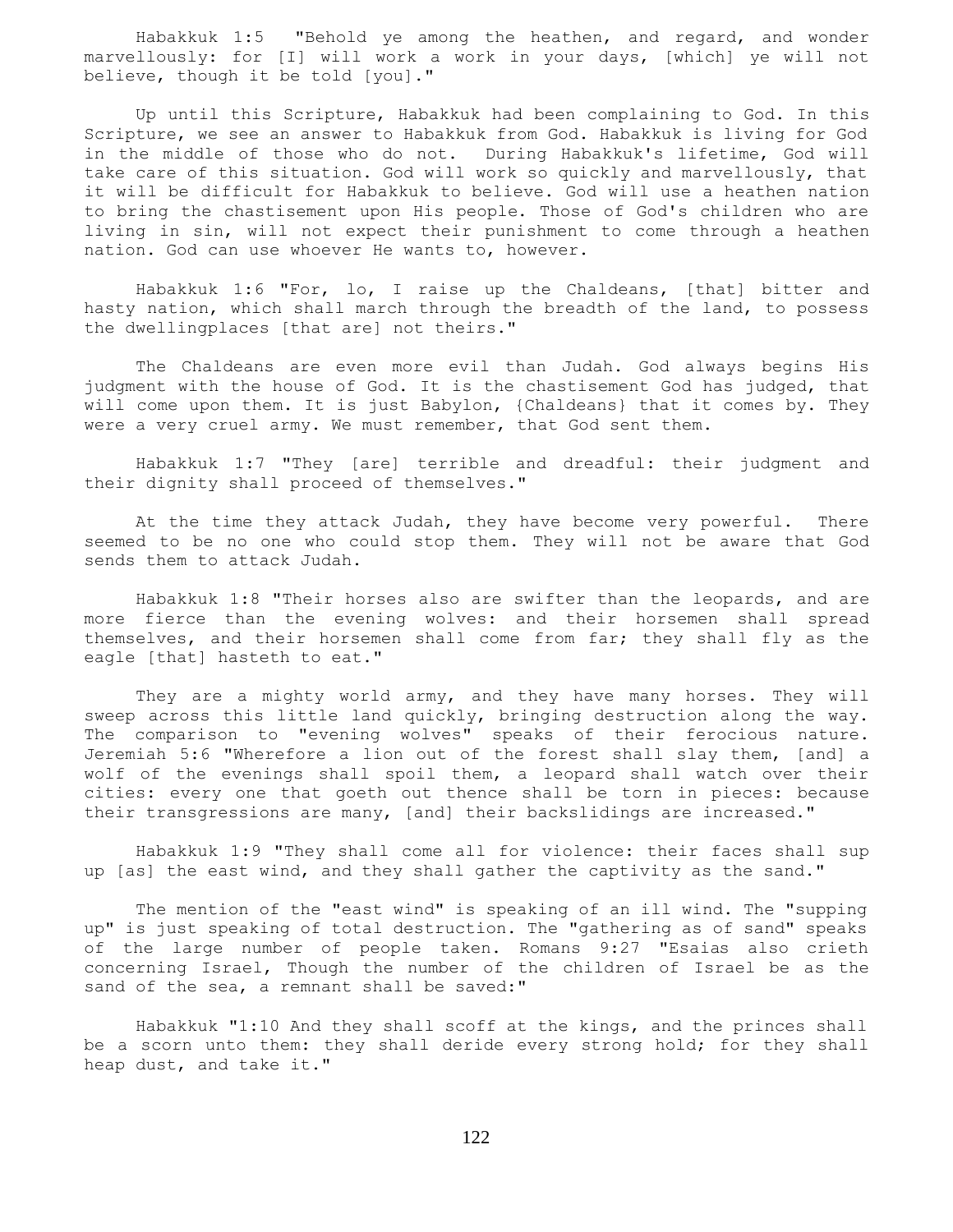The Chaldeans who came had no respect for kings, or princes. They were treated the same as all the other people. The walls, or the fortress, was no problem to them. They went through the land with such destruction they left piles of dust. They took the valuable things and burned all the rest. They left nothing of any help to the people. They were such a powerful army, that they were almost impossible to stop. God had moved away from His people, and left them to defend themselves. They were no match {in the physical} for these Chaldeans.

 Habakkuk 1:11 "Then shall [his] mind change, and he shall pass over, and offend, [imputing] this his power unto his god."

 It was God's judgment on His people that allowed this heathen army to succeed. They were so arrogant, they gave no credit to God, but instead said their false gods had helped them conquer. The sad thing about this army that came sweeping through, was they went beyond the limits God had set for them.

 Habakkuk 1:12 "[Art] thou not from everlasting, O LORD my God, mine Holy One? we shall not die. O LORD, thou hast ordained them for judgment; and, O mighty God, thou hast established them for correction."

 This is a request from Habakkuk to God for the covenant people. He knows in his heart, that God will stop this onslaught, before they destroy God's people. Habakkuk is recognizing God in His might in this. He knows that God can stop this chastisement, if He will. Habakkuk is speaking for himself, and for all of the others who had not bowed their knee to Baal. Sometimes, when the chastisement of God comes upon a people, some innocents get hurt in the process. This was the case here. Habakkuk knows they need to be chastised for their unfaithfulness to God, but he believes God will stop, before they are destroyed. Hebrews 12:5 "And ye have forgotten the exhortation which speaketh unto you as unto children, My son, despise not thou the chastening of the Lord, nor faint when thou art rebuked of him:" Hebrews 12:6 "For whom the Lord loveth he chasteneth, and scourgeth every son whom he receiveth."

 Habakkuk 1:13 "[Thou art] of purer eyes than to behold evil, and canst not look on iniquity: wherefore lookest thou upon them that deal treacherously, [and] holdest thy tongue when the wicked devoureth [the man that is] more righteous than he?"

 Habakkuk is reminding God, that the Chaldeans {Babylonians} are more evil than God's unfaithful family. He is questioning God about using such an evil people to chastise His people. Habakkuk is reminding God, that He is holy and cannot look upon sin without destroying it. Habakkuk is questioning the wisdom of God overlooking the Babylonian's sins, and punishing His own people who are comparatively less sinful.

 Habakkuk 1:14 "And makest men as the fishes of the sea, as the creeping things, [that have] no ruler over them?"

 Habakkuk is appealing to God to see the merciless way they are coming and sweeping away God's people, as a fishermen catches fish in his net without discrimination. The creeping things and fish have no one to take their part. Habakkuk thinks God's people do no longer have Him to take their part.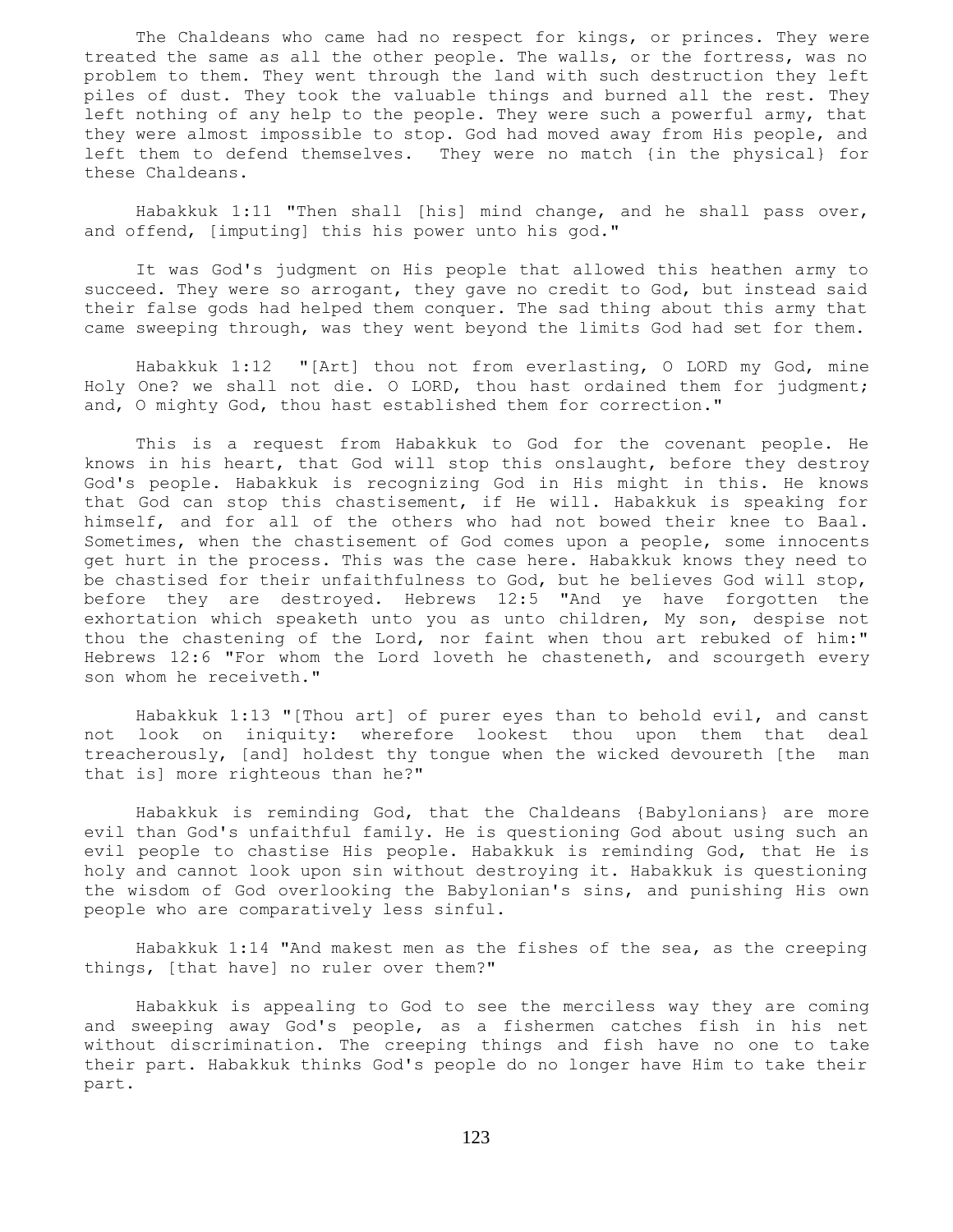Habakkuk 1:15 "They take up all of them with the angle, they catch them in their net, and gather them in their drag: therefore they rejoice and are glad."

 This is just saying, that this army of the Chaldeans has taken whole nations before them, without sparing anyone. The net of a fisherman catches everything in front of the net. The army rejoices over the capture of all these people, as a fisherman does when he has a large catch of fish.

 Habakkuk 1:16 "Therefore they sacrifice unto their net, and burn incense unto their drag; because by them their portion [is] fat, and their meat plenteous."

 These Chaldeans {Babylonians} do not even recognize the fact that God has helped them make this catch. They thank their false gods for their victory, by burning incense to them.

 Habakkuk 1:17 "Shall they therefore empty their net, and not spare continually to slay the nations?"

 As soon as they have caught one group, they go out with their net, again, and catch another. This is the way of this evil army. They go from one nation to another taking the people captive, and killing those who are not useful to them. They are never satisfied. They have in mind conquering the whole world. As if God is not aware of this, Habakkuk reminds Him.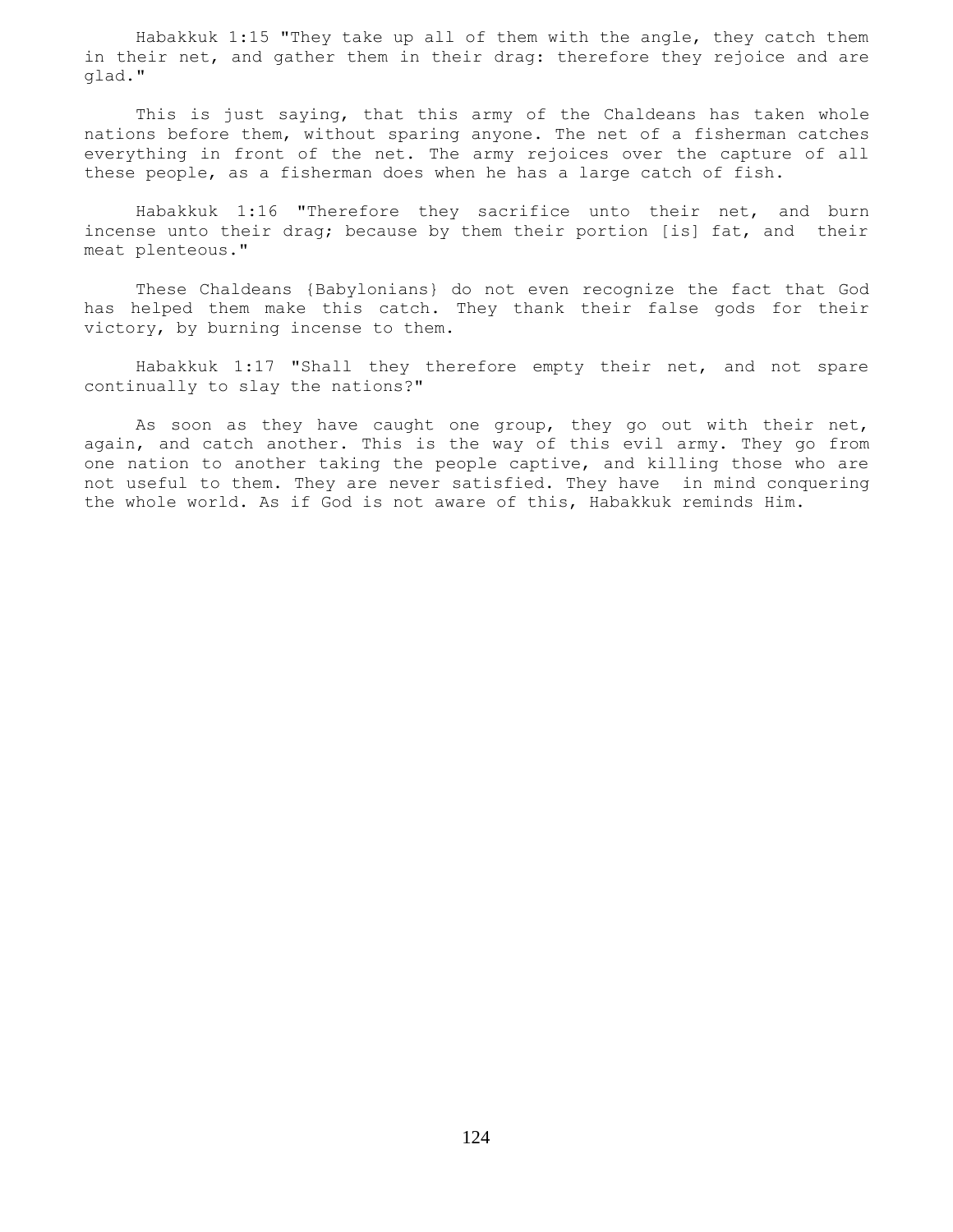1. Approximately when was the book of Habakkuk penned? 2. What is the theme of this book? 3. What greatly troubled Habakkuk? 4. What Scripture Paul wrote, is the same as Habakkuk chapter 2 verse 4? 5. What influenced Martin Luther so much, that he started the protestant reformation? 6. What does verse 1 reveal about Habakkuk's message? 7. What is verse 2 pleading with God about? 8. Habakkuk had prayed many times for God to do what? 9. In verse 2, it appears, that Habakkuk had begun to doubt what? 10. Habakkuk was, probably, in the 11. Habakkuk was a \_\_\_\_\_\_\_\_\_\_\_\_ man, who lived in a society gone mad with sin. 12. What does the author wonder about our society today? 13. These evil people are actually \_\_\_\_\_\_\_\_\_ to those who have taken a stand for God. 14. When does God say He will take care of this situation? 15. What will be unexpected about the chastisement God sends upon His people? 16. Who does God raise up to chastise His people? 17. What kind of army were the Chaldeans {Babylonians}? 18. Their horses are swifter than 19. Quote Jeremiah chapter 5 verse 6. 20. They shall gather the captivity as the 21. How will they treat the kings and princes? 22. Who does this army give credit for their victory to? 23. What is Habakkuk requesting in verse 12? 24. God can stop this \_\_\_\_\_\_\_\_\_\_\_\_\_\_ if He will. 25. Quote Hebrews chapter 12 verses 5 and 6. 26. What is Habakkuk reminding God of in verse 13? 27. What are the men compared to in verse 14? 28. What is Habakkuk complaining about the army God sent, that is compared to a fish net?

29. What do these Babylonians {Chaldeans} have in their mind to do?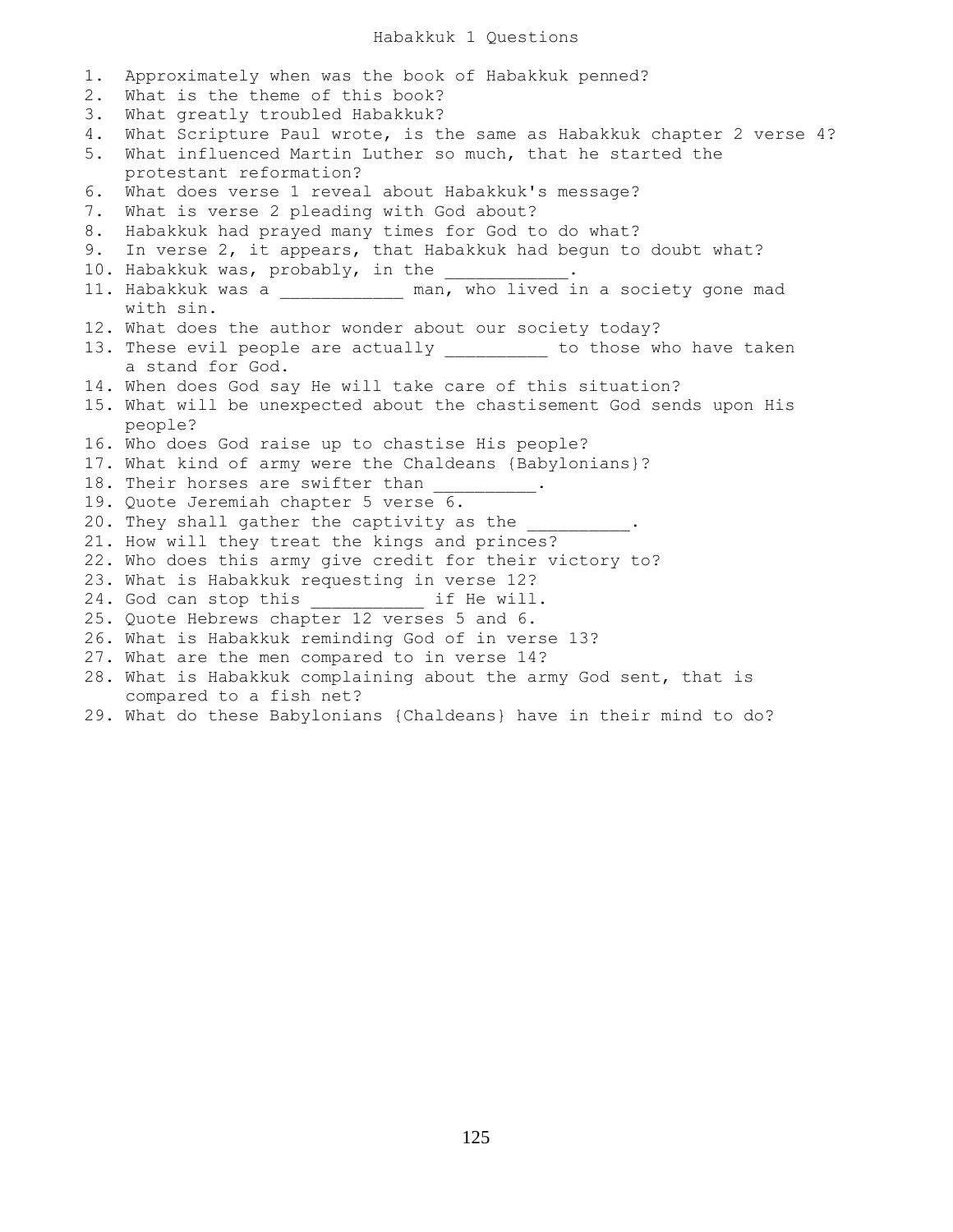We will begin this lesson in Habakkuk 2:1 "I will stand upon my watch, and set me upon the tower, and will watch to see what he will say unto me, and what I shall answer when I am reproved."

 Habakkuk is speaking in this verse. He is waiting to see what God will say to him. He is not shirking his duties in the meantime. He will still act as the watchman. We see that Habakkuk separates himself from this sinful people. He goes aside, perhaps, to a place in the mountains, until he hears from God. He is expecting God to reprove him for the questions he asked Him in chapter 1.

 Habakkuk 2:2 "And the LORD answered me, and said, Write the vision, and make [it] plain upon tables, that he may run that readeth it."

 There really is no reprove in this. God does answer Habakkuk though. This is telling Habakkuk to write the very book we are reading here. The reason God wanted Habakkuk to write it down, was so future generations could draw from it. Habakkuk is a book that many scholars have drawn from. In the earlier lesson, we mentioned the fact that Paul quoted from Habakkuk. We, also, mentioned that Martin Luther started the Protestant reformation after studying Habakkuk. Many have been so moved by this little book, that it encouraged them to be workers for God. I, myself, was shown this very Scripture {and the one following} by inspiration of God, just before I began writing these Bible studies.

 Habakkuk 2:3 "For the vision [is] yet for an appointed time, but at the end it shall speak, and not lie: though it tarry, wait for it; because it will surely come, it will not tarry."

 Every person who has a vision of a work God would have him do, could be inspired by these Words. God does things in His time, and not when we think it is time. Notice, in all of this, God does not scold him about the vision, or even the questions he has asked God. He explains that, sometimes, they do not come to pass at the time of the vision. They may happen weeks, months, or even years later. The vision is for a time God appointed. God reminds Habakkuk that he is to patiently wait on the answers to come. When the appointed time comes, they will not tarry.

 Habakkuk 2:4 "Behold, his soul [which] is lifted up is not upright in him: but the just shall live by his faith."

 This statement is not just for Habakkuk, but for all of God's people. Our faith in God should not be determined by things we see with our eyes. Hebrews 11:1 "Now faith is the substance of things hoped for, the evidence of things not seen." Our faith in God is what separates us from the world. The world has no hope. We have hope of the resurrection. Those who have confidence in themselves, are not depending on their faith in God to see them through.

 Habakkuk 2:5 "Yea also, because he transgresseth by wine, [he is] a proud man, neither keepeth at home, who enlargeth his desire as hell, and [is] as death, and cannot be satisfied, but gathereth unto him all nations, and heapeth unto him all people:"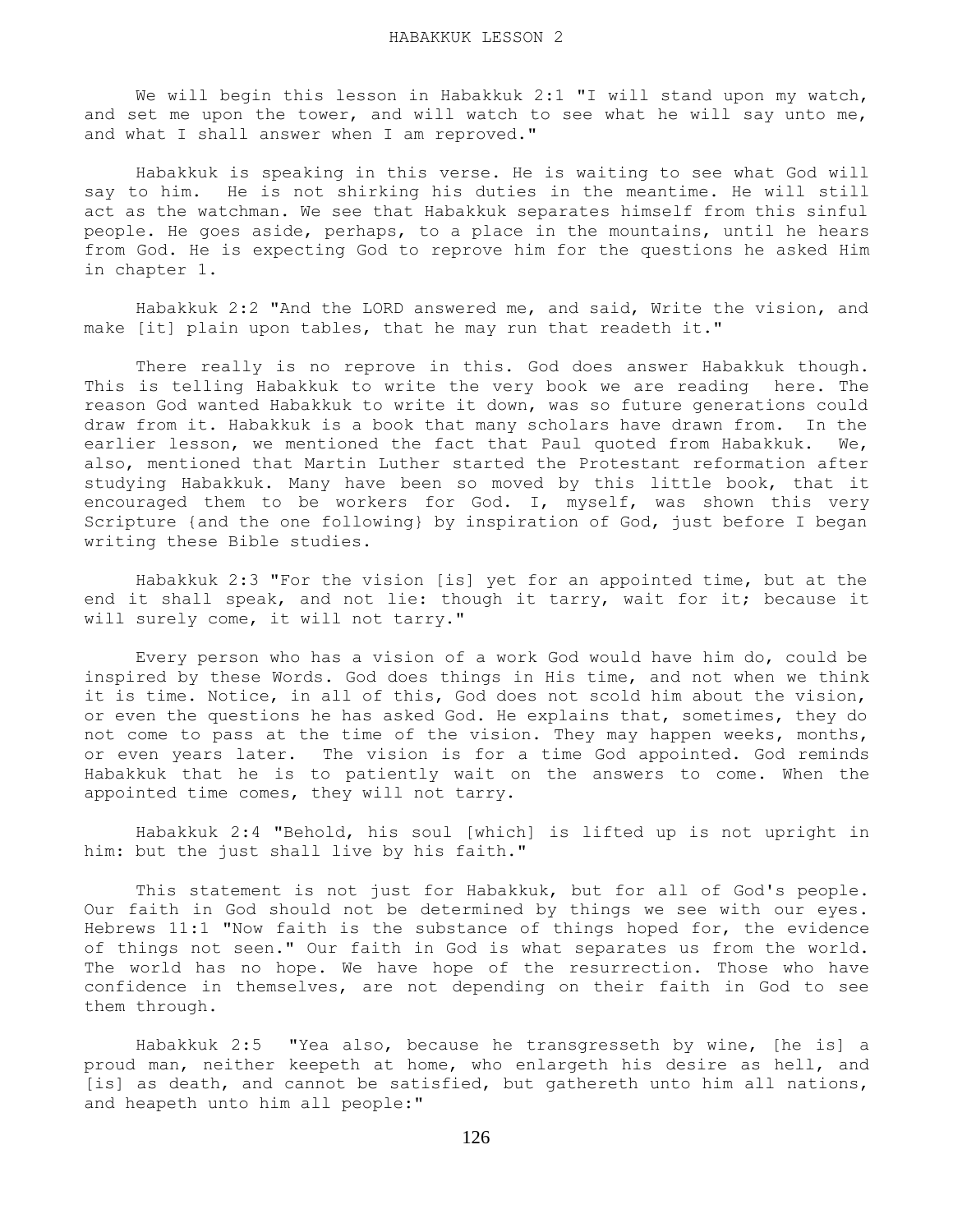This is speaking of a man who is lacking in moral character. He drinks heavily. He runs around. He is living for the desires of the flesh, and his flesh will die. The sad thing is this type of person winds up in hell for all of eternity. In this particular instance, this is speaking of the Babylonians {Chaldeans}. They, as a nation, are headed for total destruction in hell.

 Habakkuk 2:6 "Shall not all these take up a parable against him, and a taunting proverb against him, and say, Woe to him that increaseth [that which is] not his! how long? and to him that ladeth himself with thick clay!"

 All of the nations, who have been captured, and their people killed by these ruthless Babylonians, have taken up a parable against them. They know that God will bring condemnation upon these evil people, they just do not know when. They have taken countries and people that do not belong to them. They are really asking God how long will He wait to punish these evil men? The "clay" in the Scripture above speaks of things that are earthly. The things they have piled up and called wealth will pass away. They are things of this earth. We Christians should lay up our treasures in heaven, where nothing can destroy them.

 Habakkuk 2:7 "Shall they not rise up suddenly that shall bite thee, and awake that shall vex thee, and thou shalt be for booties unto them?"

 Even their people, that the Babylonians take captive, are no more to them than the inanimate things they count as their booty. The people are thought of as the possession of the captors. Their cruelty toward their captives will come right back to them, when they are under the judgment of God. The army, which destroys them, will be just as cruel to them, as they had been to their captives.

 Habakkuk 2:8 "Because thou hast spoiled many nations, all the remnant of the people shall spoil thee; because of men's blood, and [for] the violence of the land, of the city, and of all that dwell therein."

 Babylon had been a conqueror that seemed impossible to stop. God will bring judgment on Babylon by the Medes and Persians. The cruelty and the bloodshed the Babylonians had brought on others, would bring the very same type of treatment upon them. They had gone much further than God intended them to, when they attacked Judah and Jerusalem. God's judgment of the Chaldeans would be severe for this reason.

 Habakkuk 2:9 "Woe to him that coveteth an evil covetousness to his house, that he may set his nest on high, that he may be delivered from the power of evil!"

 The Babylonians {Chaldeans} had taken great wealth from the people they had defeated. They had taken far more than their needs and left the people without anything. They had thought so highly of themselves, they had tried to lift themselves up as high as the skies by all the wealth they had obtained at other's expense.

 Habakkuk 2:10 "Thou hast consulted shame to thy house by cutting off many people, and hast sinned [against] thy soul."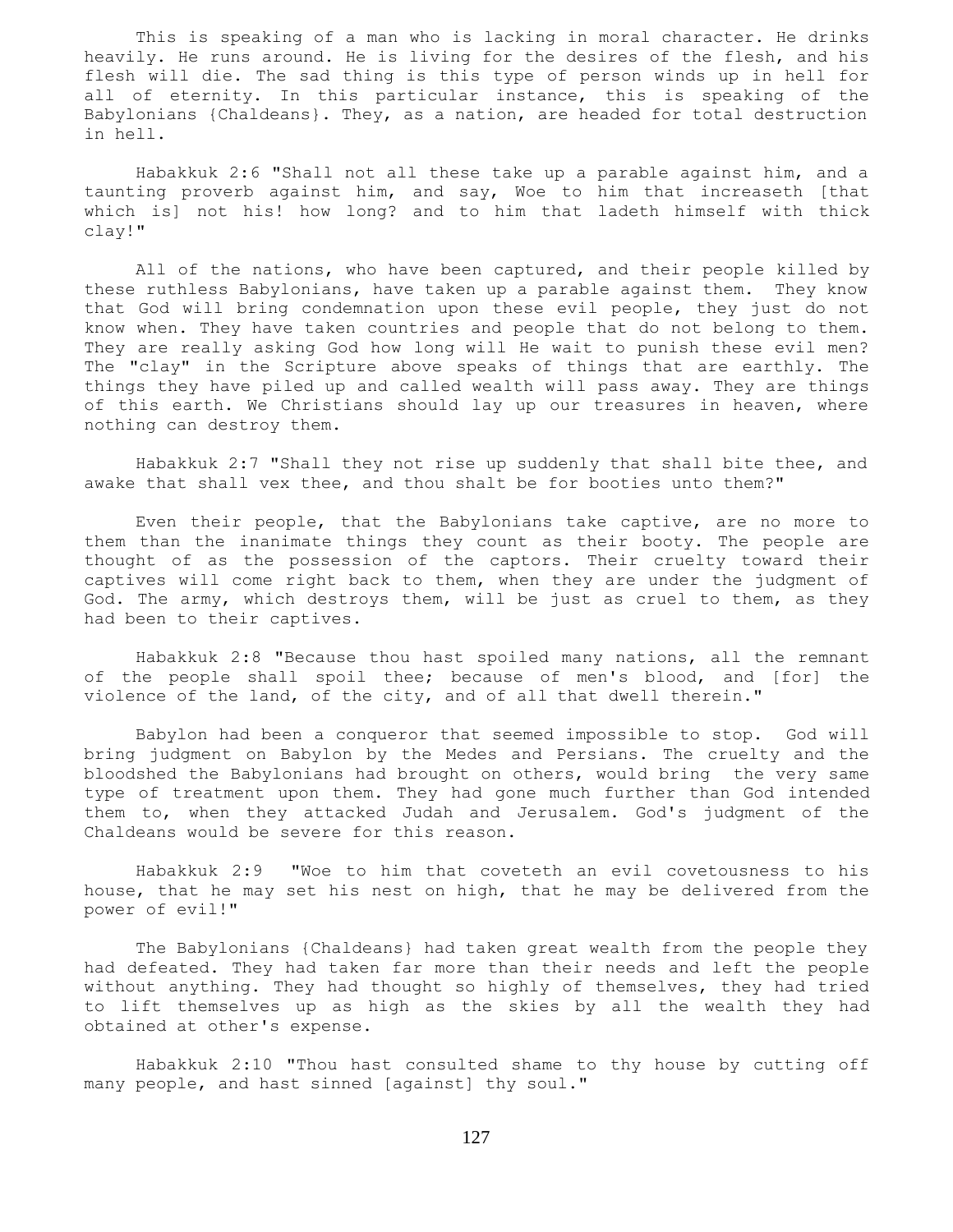This, of course, is speaking to the Babylonians. They had made a terrible name for themselves by their cruelty in battle. People both feared and hated them. They have gone so far with their cruelty, they have sinned in their souls.

 Habakkuk 2:11 "For the stone shall cry out of the wall, and the beam out of the timber shall answer it."

 We do know the handwriting on the wall condemned these evil people. Perhaps, that is what is intended here. In their time of joy and revelry, a hand from God wrote a message of condemnation and destruction upon them.

 Habakkuk 2:12 "Woe to him that buildeth a town with blood, and stablisheth a city by iniquity!"

 They shed much blood to get the wealth they had. They are condemned for building great buildings over the shed blood of those they conquered.

 Habakkuk 2:13 "Behold, [is it] not of the LORD of hosts that the people shall labour in the very fire, and the people shall weary themselves for very vanity?"

 Babylon, which was built to such magnificence with the slave labour, was but vanity. The people building this magnificent place labored as if in fire. It was not a labor of love, but forced labor. All of their labor is in vain, because Babylon and all its finery is destroyed, never to be built again.

 Habakkuk 2:14 "For the earth shall be filled with the knowledge of the glory of the LORD, as the waters cover the sea."

 God's glory far surpasses all the glory of these big cities, like Babylon. The following Scripture is almost identical to the one above. Isaiah 11:9 "They shall not hurt nor destroy in all my holy mountain: for the earth shall be full of the knowledge of the LORD, as the waters cover the sea." The following Scripture tells what the above Scripture means better than I could explain it. Hebrews 8:11 "And they shall not teach every man his neighbour, and every man his brother, saying, Know the Lord: for all shall know me, from the least to the greatest." The knowledge of the glory of God will cover all the people of the earth in that day.

 Habakkuk 2:15 "Woe unto him that giveth his neighbour drink, that puttest thy bottle to [him], and makest [him] drunken also, that thou mayest look on their nakedness!"

 This drink is alcoholic in nature. The drink was given to the neighbor, so his judgment would be impaired. The person who gave the drink to his neighbor had an ulterior motive. This is speaking of the impaired judgment the nations had dealing with Babylon. These Babylonians are like the evil Babylon in Revelation which leads the people to sin. The Babylonians have shamed them.

 Habakkuk 2:16 "Thou art filled with shame for glory: drink thou also, and let thy foreskin be uncovered: the cup of the LORD'S right hand shall be turned unto thee, and shameful spewing [shall be] on thy glory."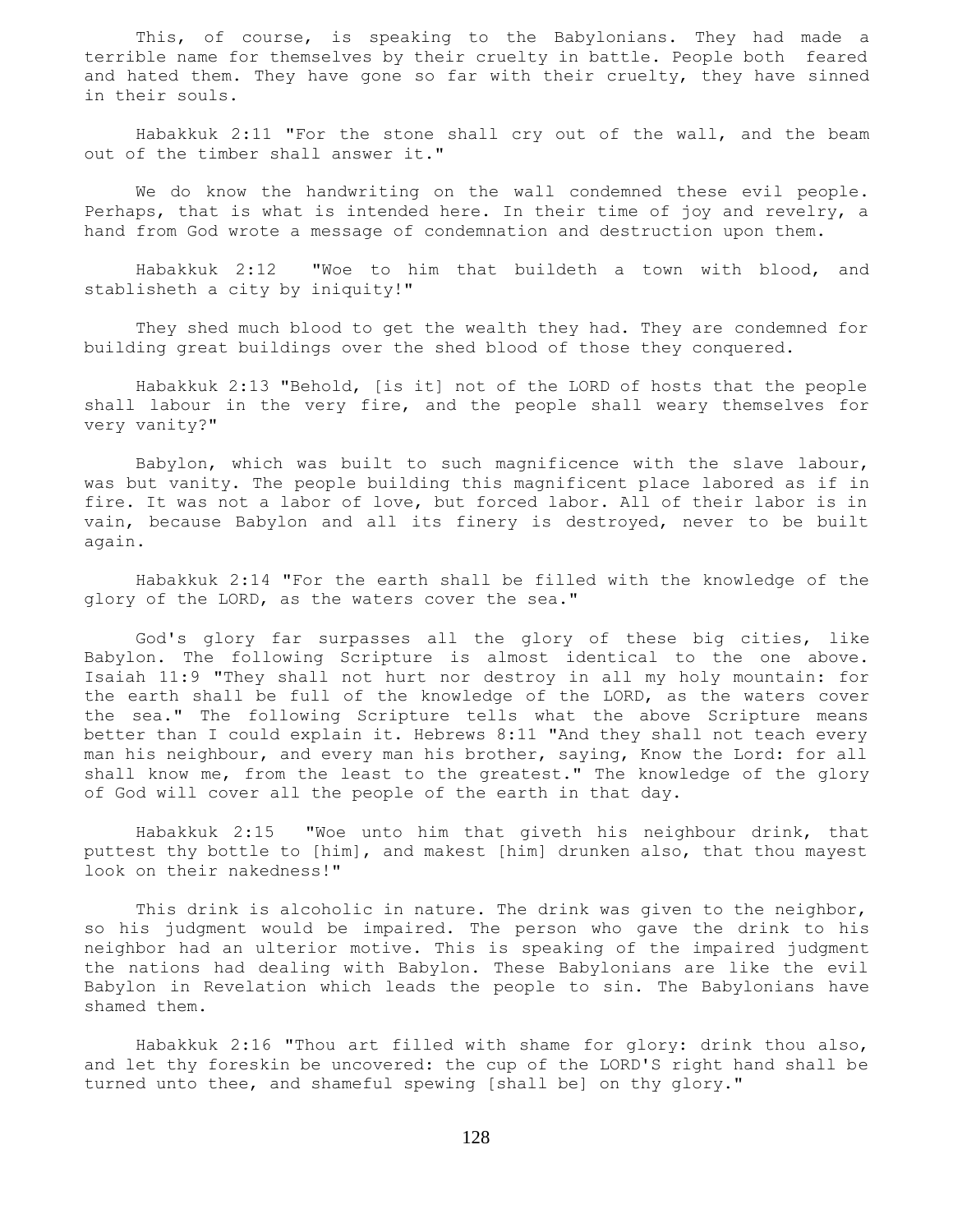Babylon is thought of by all the other nations in a shameful way. God exposes them, and they are destroyed. They are shown to be uncircumcised. They do not belong to God. They will drink of the cup of God's indignation. Revelation 18:6 "Reward her even as she rewarded you, and double unto her double according to her works: in the cup which she hath filled fill to her double." This is speaking of Babylon.

 Habakkuk 2:17 "For the violence of Lebanon shall cover thee, and the spoil of beasts, [which] made them afraid, because of men's blood, and for the violence of the land, of the city, and of all that dwell therein."

 The Babylonians {Chaldeans} had destroyed the forest of Lebanon. They had destroyed the temple in Jerusalem and Judah, as well. They were a threat to man and beast. They destroyed the beasts along with the people who got in their way. They killed with the sword, burned, and took captive. They were a very violent people.

 Habakkuk 2:18 "What profiteth the graven image that the maker thereof hath graven it; the molten image, and a teacher of lies, that the maker of his work trusteth therein, to make dumb idols?"

 An image cannot help them. It has no power to save them. Their false gods will be of no help at all, when the judgment of God comes upon them. They had put their faith and trust in false gods, not in God.

 Habakkuk 2:19 "Woe unto him that saith to the wood, Awake; to the dumb stone, Arise, it shall teach! Behold, it [is] laid over with gold and silver, and [there is] no breath at all in the midst of it."

 This is speaking of the things the false gods were made with. Their false gods are not alive, and cannot speak, or help them.

 Habakkuk 2:20 "But the LORD [is] in his holy temple: let all the earth keep silence before him."

 This is in direct contrast to their false gods. The LORD is alive. He can, and does, speak to His people. He can help, or punish, His people whenever He chooses, because He Is God. His holy temple, here, is speaking of His throne in heaven. God is not like those idols which had to be in one place at one time. He is "omnipresent", everywhere all the time. He is not limited to one location. His presence hovered over the mercy seat in the holy of holies in the temple in Jerusalem. The unfaithfulness of His people caused Him to leave. All of the earth should keep silence before the LORD, because all of it belongs to Him. He created it all for Himself. I will give you a few Scriptures to ponder on about this very thing. Acts 17:29 "Forasmuch then as we are the offspring of God, we ought not to think that the Godhead is like unto gold, or silver, or stone, graven by art and man's device." John 1:3 "All things were made by him; and without him was not any thing made that was made." Colossians 1:20 "And, having made peace through the blood of his cross, by him to reconcile all things unto himself; by him, [I say], whether [they be] things in earth, or things in heaven." Colossians 1:16 "For by him were all things created, that are in heaven, and that are in earth, visible and invisible, whether [they be] thrones, or dominions, or principalities, or powers: all things were created by him, and for him:" Revelation 4:11 "Thou art worthy, O Lord, to receive glory and honour and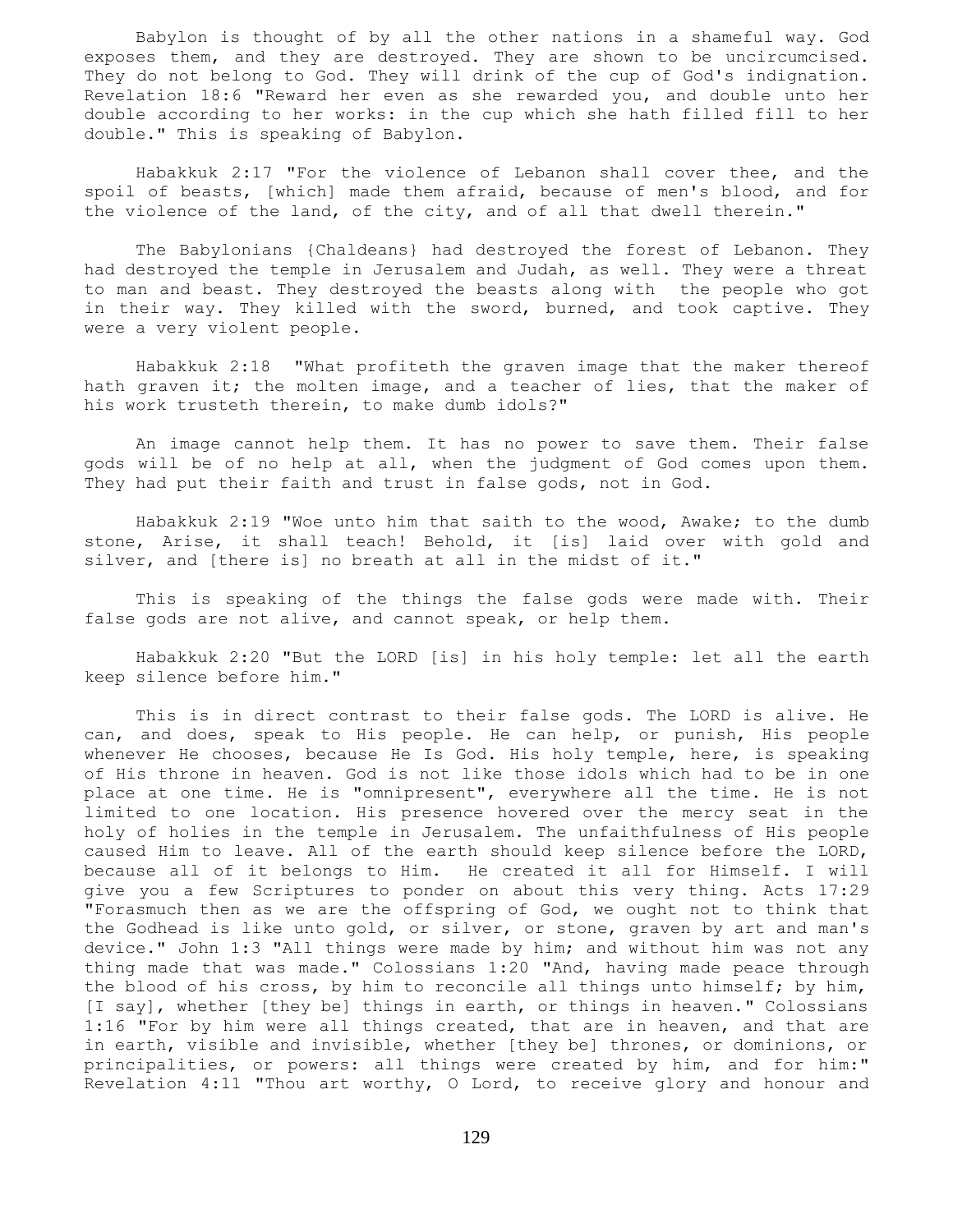power: for thou hast created all things, and for thy pleasure they are and were created."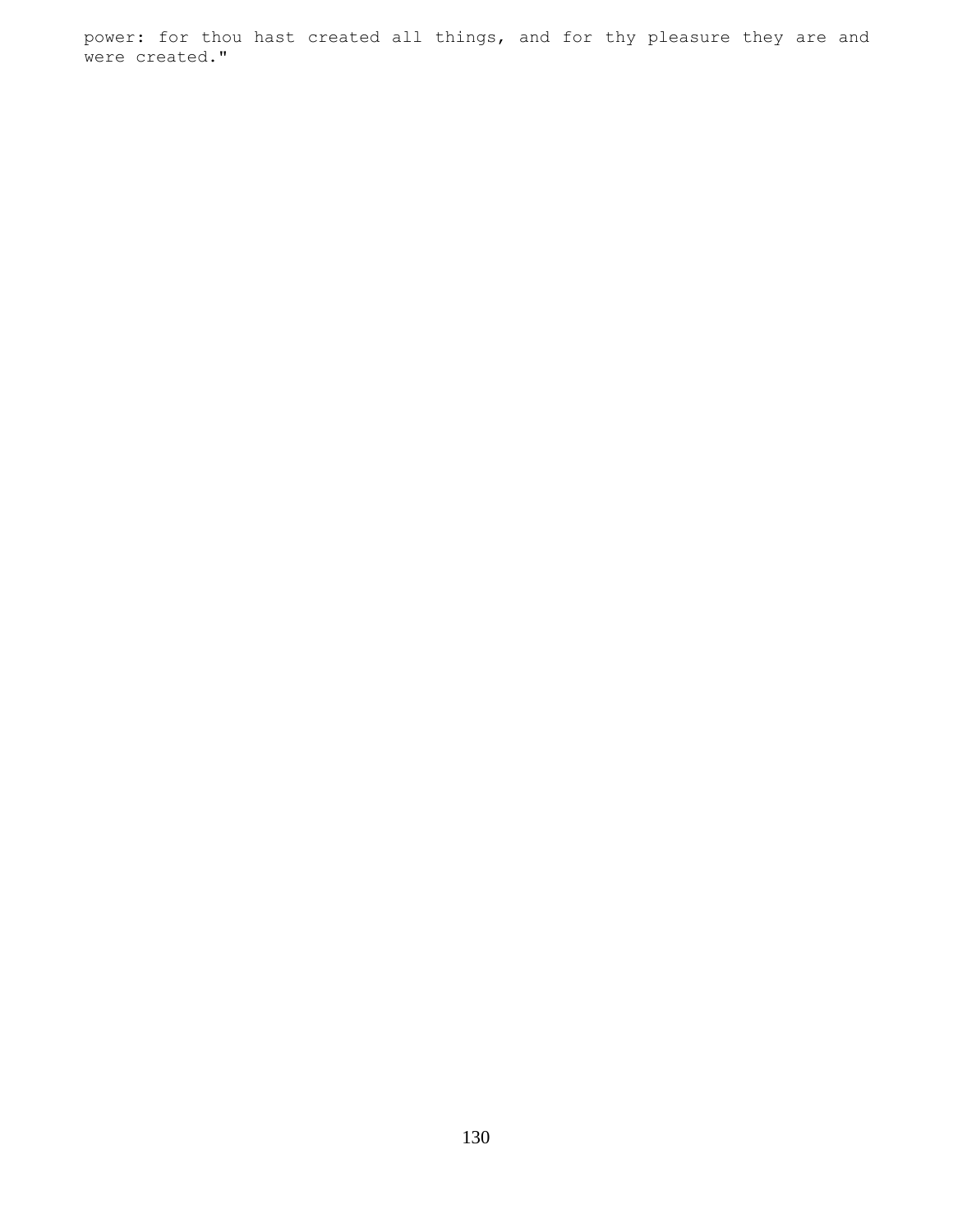1. Who is speaking in verse 1? 2. He will act as a 3. What is Habakkuk expecting from God? 4. And the Lord answered me, and said, \_\_\_\_\_\_\_\_ the vision down. 5. What is God telling him to write? 6. Why is it to be written? 7. What New Testament penman quoted Habakkuk? 8. **\_\_\_\_\_\_\_\_\_\_\_\_\_\_\_** started the Protestant reformation after studying **Habakkuk.** 9. What relationship does the author have with verse 2 and 3 of this lesson? 10. The vision is for an \_\_\_\_\_\_\_\_\_\_\_\_\_\_\_\_\_\_\_\_\_\_. 11. Though it tarry, for it. 12. Who, in particular, can be inspired by these verses? 13. What does God explain to Habakkuk in verse 3? 14. The just shall live by 15. Quote Hebrews chapter 11 verse 1. 16. What hope do we have, that the world does not have? 17. What things, in verse 5, show us the man is without moral character? 18. Who is verse 5 speaking of? 19. Who take up a parable against him? 20. What is the "clay" speaking of in verse 6 21. Who will God use to bring judgment on the Babylonians? 22. The Babylonians had sinned against their \_\_\_\_\_\_\_. 23. What is verse 11 speaking of? 24. Quote Isaiah chapter 11 verse 9. 25. Quote Hebrews chapter 8 verse 11. 26. What kind of drink is verse 15 speaking of? 27. What does the drink do to them? 28. How do the other nations think of Babylon? 29. What had they done to Lebanon? 30. What had they put their trust in? 31. The LORD is in His \_\_\_\_\_\_\_\_\_\_\_\_\_\_. 32. Let all the earth keep \_\_\_\_\_\_\_\_\_ before Him. 33. What does "omnipresent" mean? 34. Which is your favorite of the Scriptures the author gave to ponder on?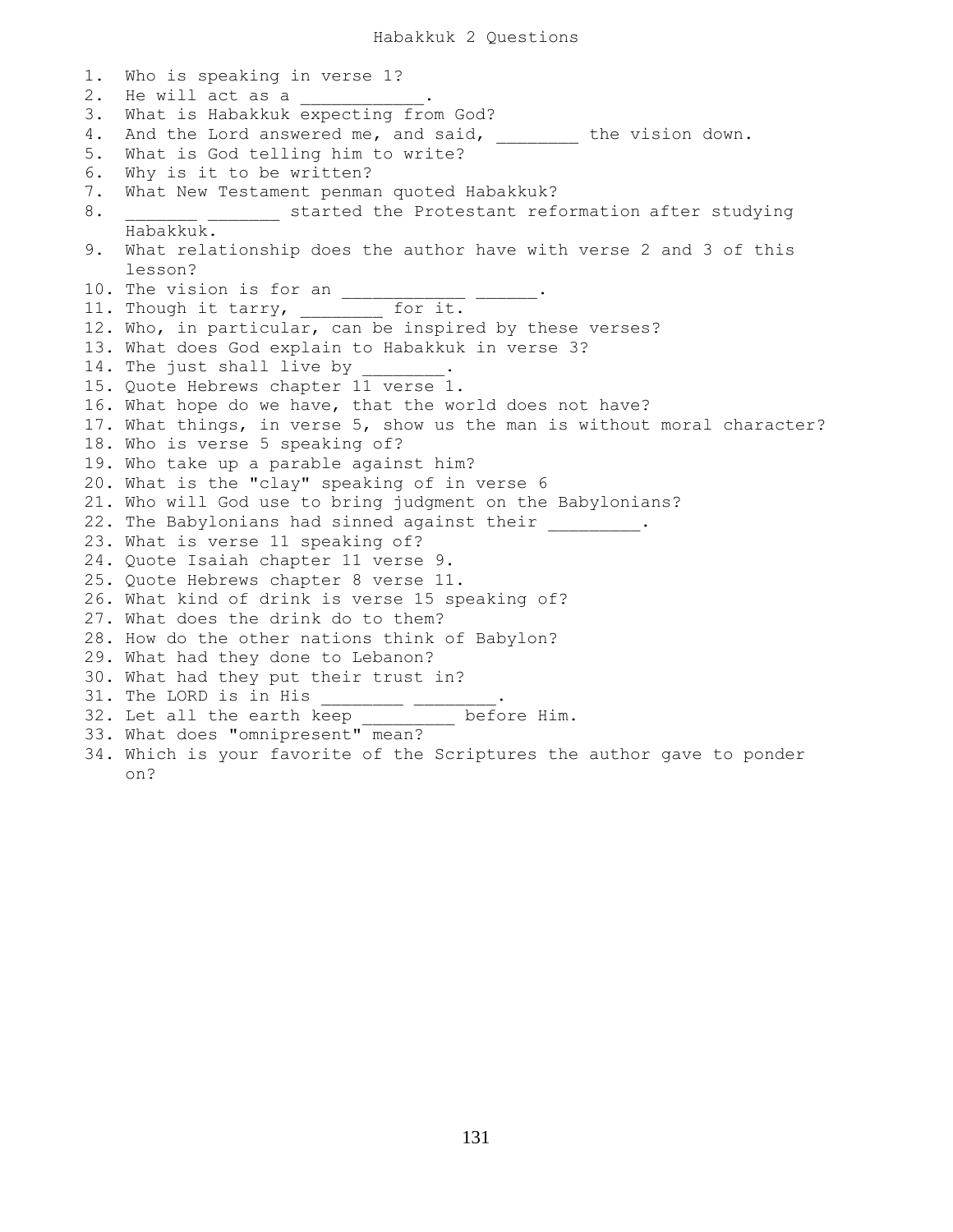We will begin this lesson in Habakkuk 3:1 "A prayer of Habakkuk the prophet upon Shigionoth."

 "Shigionoth" means rambling poem. It, possibly, means the prayer was sung. Notice, also, that Habakkuk is recognized, again, as a prophet.

 Habakkuk 3:2 "O LORD, I have heard thy speech, [and] was afraid: O LORD, revive thy work in the midst of the years, in the midst of the years make known; in wrath remember mercy."

 In chapter 2, God had answered the prayer of Habakkuk. Now, he recognizes the fact that God has answered his questions. The explanation of the punishment God will bring on the Jews, and then the total destruction of Babylon, has frightened Habakkuk. Habakkuk wants to go back to the time when God's blessings were upon the Jews. Habakkuk wants God to be merciful, and not complete the wrath He had spoken of.

 Habakkuk 3:3 "God came from Teman, and the Holy One from mount Paran. Selah. His glory covered the heavens, and the earth was full of his praise."

 The statement "God came from Teman" is speaking of God coming to Mount Sinai to make covenant with the people. "Selah" is an expression used many times in the Psalms. God, in the verse above, is Eloah, which means Deity. This shows that God is Lord and Ruler of all the earth. Holy One is another way of speaking of God, who is all-powerful. The glory of God fills the heavens and the earth. Deuteronomy 5:24 "And ye said, Behold, the LORD our God hath shewed us his glory and his greatness, and we have heard his voice out of the midst of the fire: we have seen this day that God doth talk with man, and he liveth." Deuteronomy 33:2 "And he said, The LORD came from Sinai, and rose up from Seir unto them; he shined forth from mount Paran, and he came with ten thousands of saints: from his right hand [went] a fiery law for them." There is no other glory compared to the glory of God in the heavens. Psalms 48:10 "According to thy name, O God, so [is] thy praise unto the ends of the earth: thy right hand is full of righteousness."

 Habakkuk 3:4 "And [his] brightness was as the light; he had horns [coming] out of his hand: and there [was] the hiding of his power."

 God is the Light. He not only is as the Light, He is the Light. The "horns coming out of His hands" show the power of His work. "Horns" symbolize power and "hands" symbolize work. This could, also, mean that light was streaming from His hands. The Light of God is like a garment God is clothed in to keep mortal man from seeing Him. Most who have an experience with God, see a bright Light, or a fire. The power of God is hidden in that Light. I John 1:5 "This then is the message which we have heard of him, and declare unto you, that God is light, and in him is no darkness at all." Revelation 21:23 "And the city had no need of the sun, neither of the moon, to shine in it: for the glory of God did lighten it, and the Lamb [is] the light thereof."

 Habakkuk 3:5 "Before him went the pestilence, and burning coals went forth at his feet."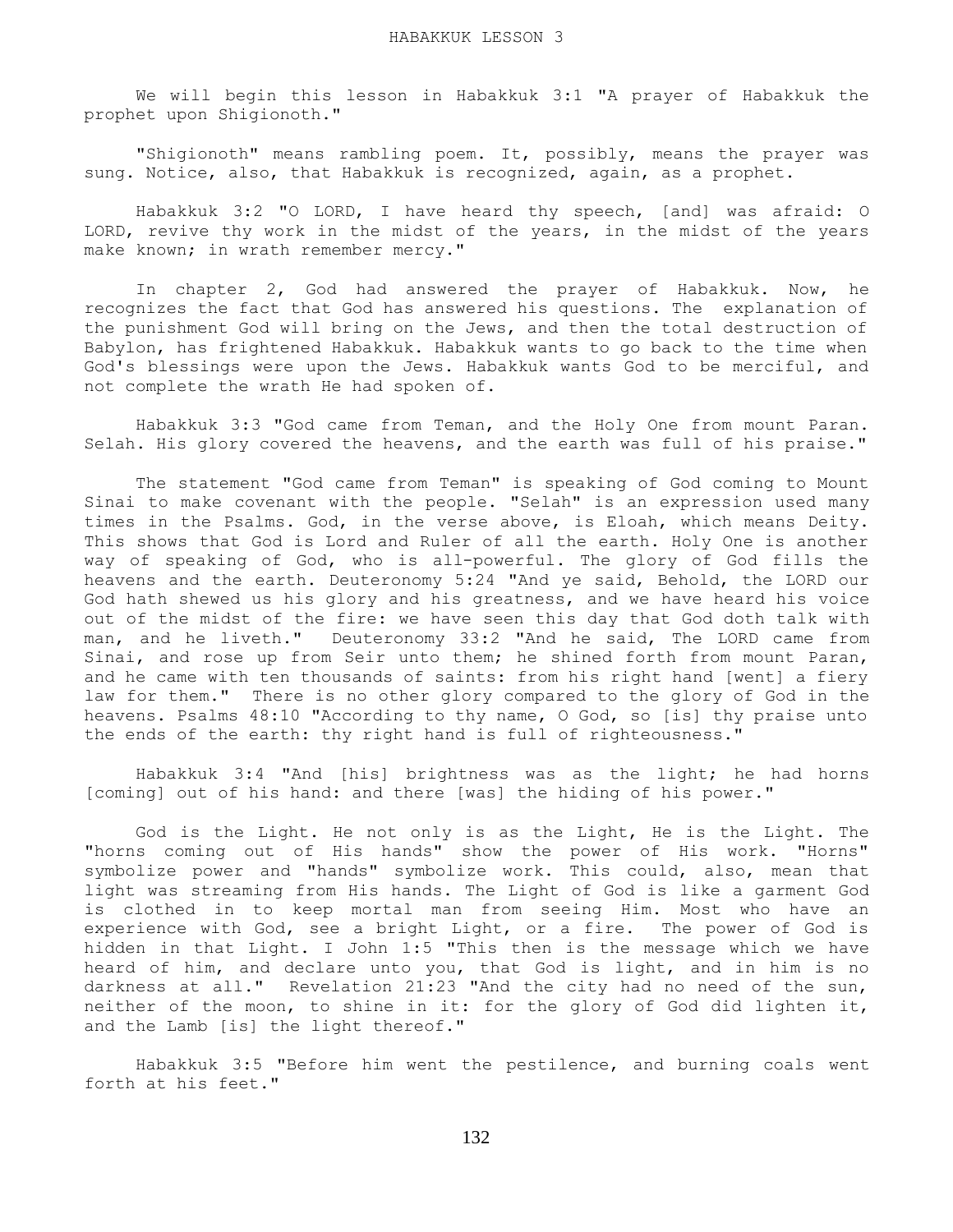The "burning coals at His feet" are compared to burnished brass. "Brass" symbolizes judgment. At His command, the pestilence moves. He sends the pestilence. He is, also, the One who removes the pestilence.

 Habakkuk 3:6 "He stood, and measured the earth: he beheld, and drove asunder the nations; and the everlasting mountains were scattered, the perpetual hills did bow: his ways [are] everlasting."

 This measurement has to do with judgment. The mountains and the hills quake at His presence. They are His creation and are subject to Him as the people are. Joel 2:10 "The earth shall quake before them; the heavens shall tremble: the sun and the moon shall be dark, and the stars shall withdraw their shining:" He is Everalsting God.

 Habakkuk 3:7 "I saw the tents of Cushan in affliction: [and] the curtains of the land of Midian did tremble."

 Cushan is speaking, probably, of Ethiopia. Midian is another country who was opposed to God's people. They will all tremble, when God takes vengeance for His people.

 Habakkuk 3:8 "Was the LORD displeased against the rivers? [was] thine anger against the rivers? [was] thy wrath against the sea, that thou didst ride upon thine horses [and] thy chariots of salvation?"

 This asks the question of whether God was angry with the rivers, or the sea, when He showed His power over them? The answer is no. He was angry with the sinful people, not with the sea, or the river. God was glorified to the people, when He caused the Red Sea to part. He was glorified to the people, when He caused the rivers to turn to blood. God was not angry with these things of nature, but He was angry at the people who had made them gods. The Lord will come as King of kings on a white horse. Whether this is what is spoken of here or not, I cannot say. The Lord is our salvation.

 Habakkuk 3:9 "Thy bow was made quite naked, [according] to the oaths of the tribes, [even thy] word. Selah. Thou didst cleave the earth with rivers."

 This is describing the Lord as a warrior King. The "bow being naked" means it is drawn ready to use. God had made covenant with these people, and promised to deliver them. God does exactly what He says. "Cleave" is when the land is broken open. This could be by an earthquake.

 Habakkuk 3:10 "The mountains saw thee, [and] they trembled: the overflowing of the water passed by: the deep uttered his voice, [and] lifted up his hands on high."

 We know that Mount Sinai quaked at the presence of God. This is what is spoken of here, as well. The overflowing of the water could be speaking of the great flood. What it is really saying, is at the command of God, the water will overflow. God's voice is like thunder. This sound came from the deep, so is, possibly, speaking of the roaring that accompanies the sea.

 Habakkuk 3:11 "The sun [and] moon stood still in their habitation: at the light of thine arrows they went, [and] at the shining of thy glittering spear."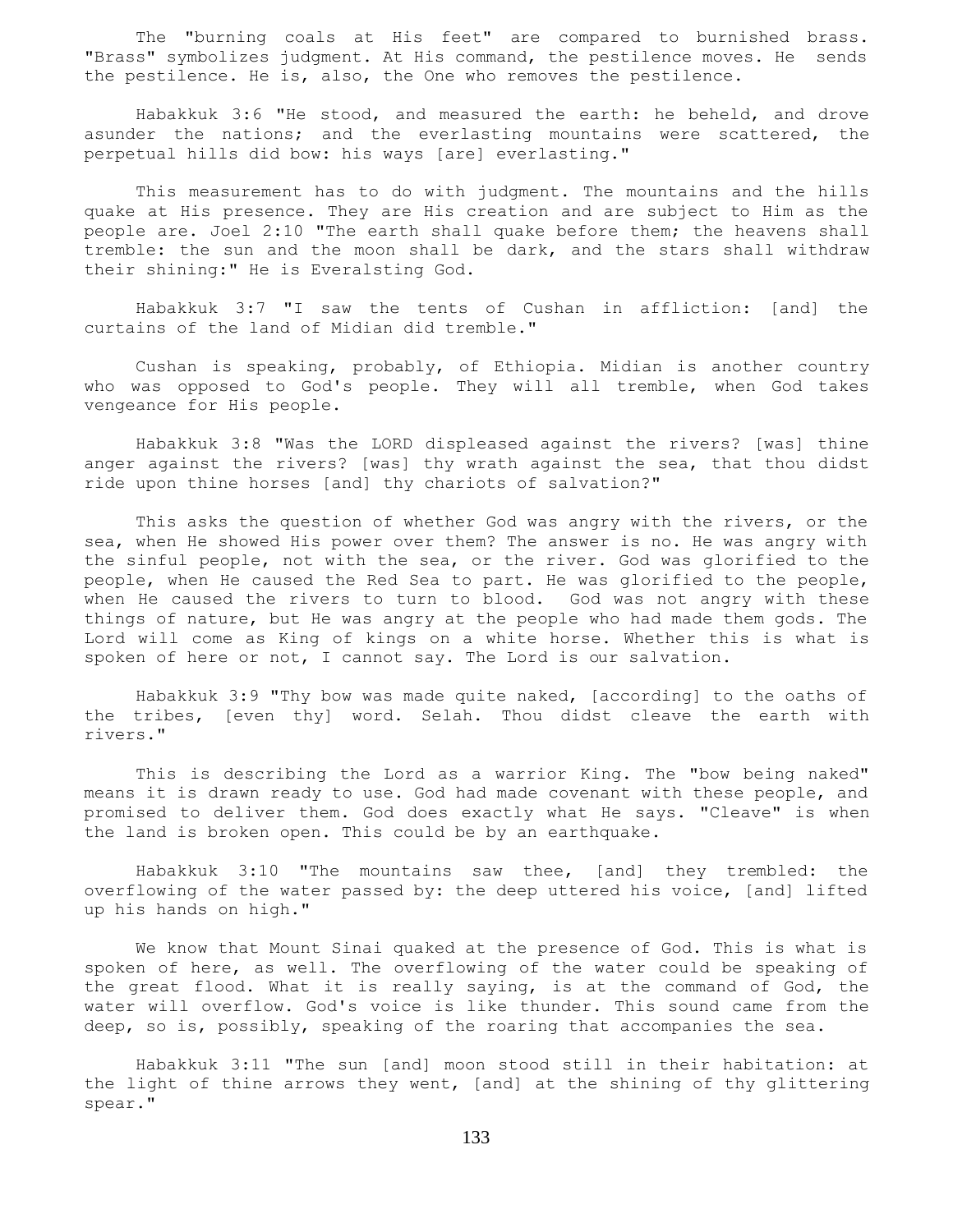All of this is explaining that God controls all of these things. It is He that commanded the light to shine. It is by His command that it will stop shining. The shining of the spear, in this instance, could be speaking of lightning. God's presence is enough to cause all of the things we have read about, but His commands cause all the elements of nature to obey.

 Habakkuk 3:12 "Thou didst march through the land in indignation, thou didst thresh the heathen in anger."

 When the True God walks through the earth in indignation, the whole earth trembles. The threshing is like the farmer threshing the wheat. God fights for His own. He separates His family from the lost, as the wheat is separated from the chaff.

 Habakkuk 3:13 "Thou wentest forth for the salvation of thy people, [even] for salvation with thine anointed; thou woundedst the head out of the house of the wicked, by discovering the foundation unto the neck. Selah."

 God is the Saviour of His people. He will save Judah from the Chaldeans. He will send His Son and save all the world who will believe and accept Him. The "Anointed One" is Christ. He comes as Saviour. The head of the house of the wicked could be anything, from the Babylonian head to the head over Jerusalem, when Jesus comes. We know the Babylonians were destroyed. We, also, know there will come a time when Jesus will reign as King of kings and Lord of lords. This, perhaps, means all of those times. God knows whether the foundation is built on the Rock, or on sinking sand.

 Habakkuk 3:14 "Thou didst strike through with his staves the head of his villages: they came out as a whirlwind to scatter me: their rejoicing [was] as to devour the poor secretly."

 The Chaldeans had been so cruel in their conquest, they had especially preyed on the poor. They destroyed the rulers first, and then destroyed all who followed. This is just one instance of that kind of cruelty. It is all too clear that this type of thing will continue on, until the coming of Christ. Proverbs 30:14 "[There is] a generation, whose teeth [are as] swords, and their jaw teeth [as] knives, to devour the poor from off the earth, and the needy from [among] men." Jesus, the Judge of all the earth, will change that. He will destroy the oppressor and bring peace to the earth. He takes special care of the poor, who cannot help themselves.

 Habakkuk 3:15 "Thou didst walk through the sea with thine horses, [through] the heap of great waters."

 This speaking of the Red Sea that parted into a heap, so the children of Israel could pass through on dry land. This, also, shows us that God is with us in our greatest time of need. He is there to go through the waters of life. He will not remove the water, He just makes a passage-way for us to cross.

 Habakkuk 3:16 "When I heard, my belly trembled; my lips quivered at the voice: rottenness entered into my bones, and I trembled in myself, that I might rest in the day of trouble: when he cometh up unto the people, he will invade them with his troops."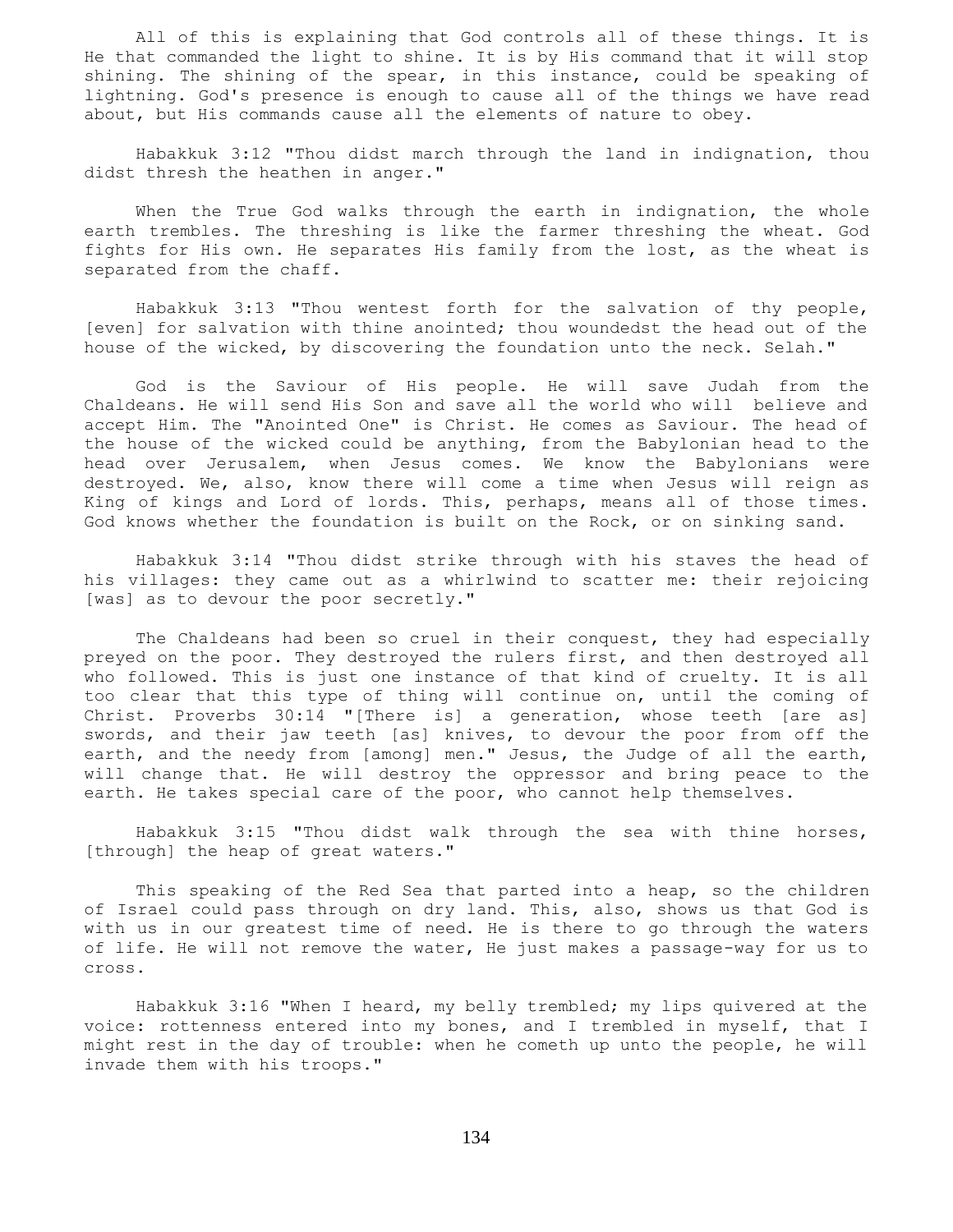This was, possibly, intended for Judah then, but is, also, for all generations who face their own shortcomings. Judah was to feel the chastisement of God for their unfaithfulness to God. Deuteronomy 28:58 "If thou wilt not observe to do all the words of this law that are written in this book, that thou mayest fear this glorious and fearful name, THE LORD THY GOD;" Hebrews 10:31 "[It is] a fearful thing to fall into the hands of the living God." We see that Habakkuk has great fear {reverence} of God. He is so weak at the presence of God, that his bones seem to be rotten. His bones were like water. He had no strength within him. Habakkuk knows the invasion of Judah is certain. Habakkuk believes that he will have perfect rest in the midst of all this trouble.

 Habakkuk 3:17 "Although the fig tree shall not blossom, neither [shall] fruit [be] in the vines; the labour of the olive shall fail, and the fields shall yield no meat; the flock shall be cut off from the fold, and [there shall be] no herd in the stalls:"

 The blessings of God upon this people are completely gone. Their crops fail, their cattle are no more. The fig tree symbolically speaks of Israel. The blooming of Israel is over. God has judged them, and they will be chastised.

 Habakkuk 3:18 "Yet I will rejoice in the LORD, I will joy in the God of my salvation."

 Even though his world seems to be collapsing about him, Habakkuk will rejoice in the LORD. Psalms 91:7 "A thousand shall fall at thy side, and ten thousand at thy right hand; [but] it shall not come nigh thee." The circumstances around Habakkuk do not cause him to be discouraged. He places his faith in the LORD. He is looking beyond this present conflict to the salvation he knows is for him. Joy is an inward knowing that all is well. It is not an outward show of laughing. Romans 5:2 "By whom also we have access by faith into this grace wherein we stand, and rejoice in hope of the glory of God."

 Habakkuk 3:19 "The LORD God [is] my strength, and he will make my feet like hinds' [feet], and he will make me to walk upon mine high places. To the chief singer on my stringed instruments."

 This is just saying, that believing in the eternal salvation of God will cause him to rise above the immediate problems. II Corinthians 12:9 "And he said unto me, My grace is sufficient for thee: for my strength is made perfect in weakness. Most gladly therefore will I rather glory in my infirmities, that the power of Christ may rest upon me." II Corinthians 12:10 "Therefore I take pleasure in infirmities, in reproaches, in necessities, in persecutions, in distresses for Christ's sake: for when I am weak, then am I strong." It is not my own strength that I can depend upon. It is the strength that God brings me, when Christ dwells within me. Ephesians 3:16 "That he would grant you, according to the riches of his glory, to be strengthened with might by his Spirit in the inner man;" The best thing a person can determine in his work for God is that he cannot do anything on his own. It is God who brings success to our endeavors. There is no obstacle too large for God to overcome. Philippians 4:13 "I can do all things through Christ which strengtheneth me."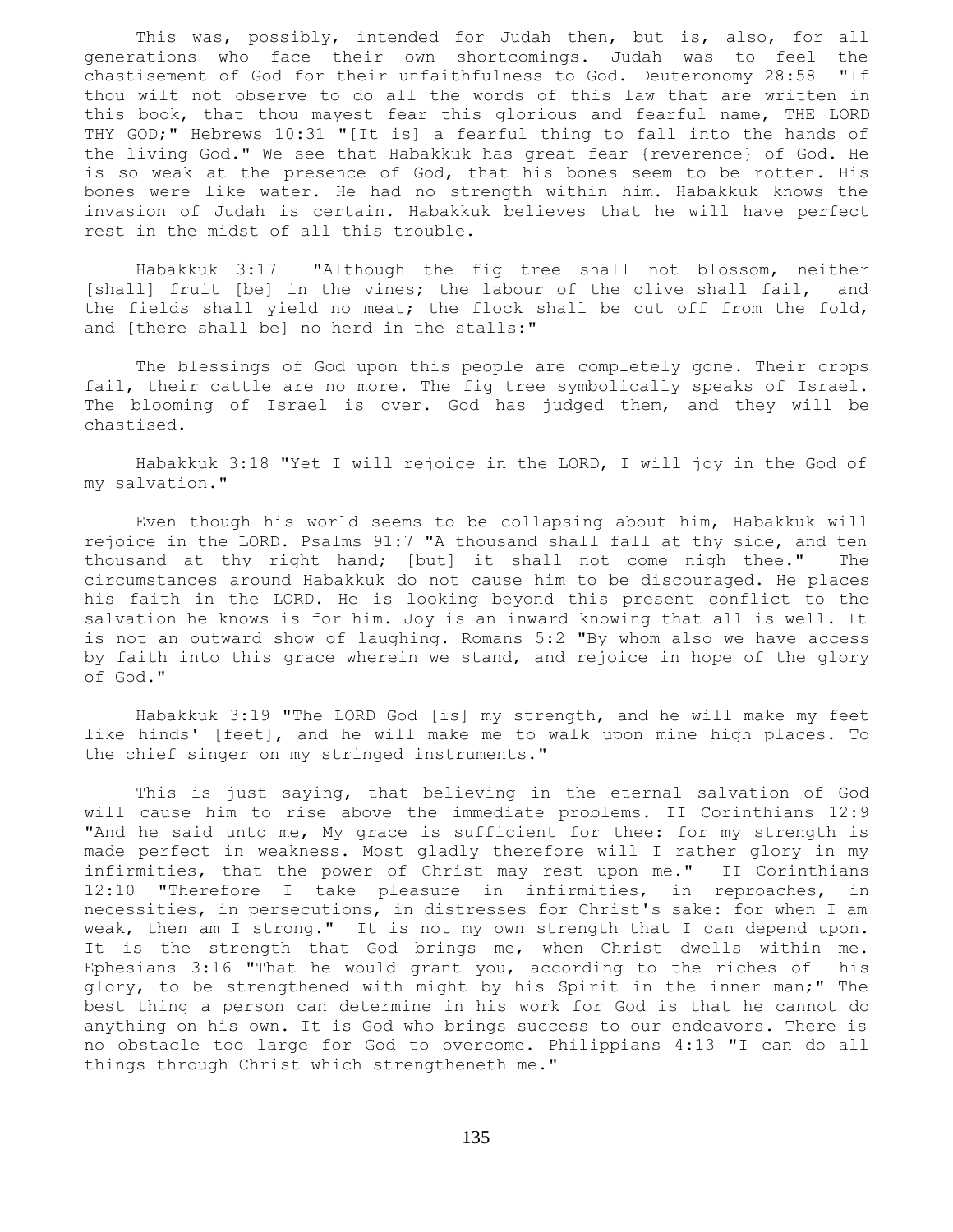1. A cf Habakkuk the prophet upon Shigionoth. 2. What does "Shigionoth" mean? 3. What fact has Habakkuk recognized in this prayer? 4. What has frightened Habakkuk? 5. In verse 2, Habakkuk wants God to be 6. What is the statement "God came from Teman" speaking of? 7. Where else in the Bible is "Selah" prominently used? 8. God, in verse 3, is \_\_\_\_\_\_\_\_ which means Deity. 9. Quote Dueteronomy chapter 5 verse 24. 10. In Dueteronomy chapter 33 verse 2, who came with the LORD? 11. The Right Hand is full of \_\_\_\_\_\_\_\_\_\_\_\_\_\_. 12. The brightness was as the 13. What do the "horns coming out of His hands" symbolize? 14. Most of us who have an experience with God see a 15. Quote 1 John chapter 1 verse 5. 16. In Revelation, why was there no need for sun and moon to shine? 17. What are the "burning coals at His feet" similar to? 18. The measurement of the earth had to do with \_\_\_\_\_\_\_\_\_\_\_\_\_. 19. Quote Joel chapter 2 verse 10. 20. Who is Cushan speaking of? 21. When God showed His power over the sea, was it because He was angry with the sea? 22. When the Red Sea was parted, God was 23. Who was God angry with? 24. Verse 9 is describing the Lord as what? 25. What was meant by the "naked sword"? 26. What causes the light to shine? 27. God separates His family from the lost, as the the is separated from the 28. Who is the "Anointed One"? 30. Quote Proverbs chapter 30 verse 14. 31. What is verse 15 speaking of? 32. Why would Judah feel the chastisement of God? 33. Quote Dueteronomy chapter 28 verse 58. 34. It is a fearful thing to fall into the hands of the 35. Verse 17 speaks of the blessings of God upon this people being  $\mathcal{L}=\mathcal{L}=\mathcal{L}=\mathcal{L}=\mathcal{L}=\mathcal{L}=\mathcal{L}=\mathcal{L}=\mathcal{L}=\mathcal{L}=\mathcal{L}=\mathcal{L}=\mathcal{L}=\mathcal{L}=\mathcal{L}=\mathcal{L}=\mathcal{L}=\mathcal{L}=\mathcal{L}=\mathcal{L}=\mathcal{L}=\mathcal{L}=\mathcal{L}=\mathcal{L}=\mathcal{L}=\mathcal{L}=\mathcal{L}=\mathcal{L}=\mathcal{L}=\mathcal{L}=\mathcal{L}=\mathcal{L}=\mathcal{L}=\mathcal{L}=\mathcal{L}=\mathcal{L}=\mathcal{$ 36. Quote Psalms chapter 91 verse 7. 37. Quote Romans chapter 5 verse 2. 38. The \_\_\_\_\_\_ \_\_\_\_ is my strength. 39. What causes Habakkuk to rise above the immediate problems? 40. Quote Philippians chapter 4 verse 13.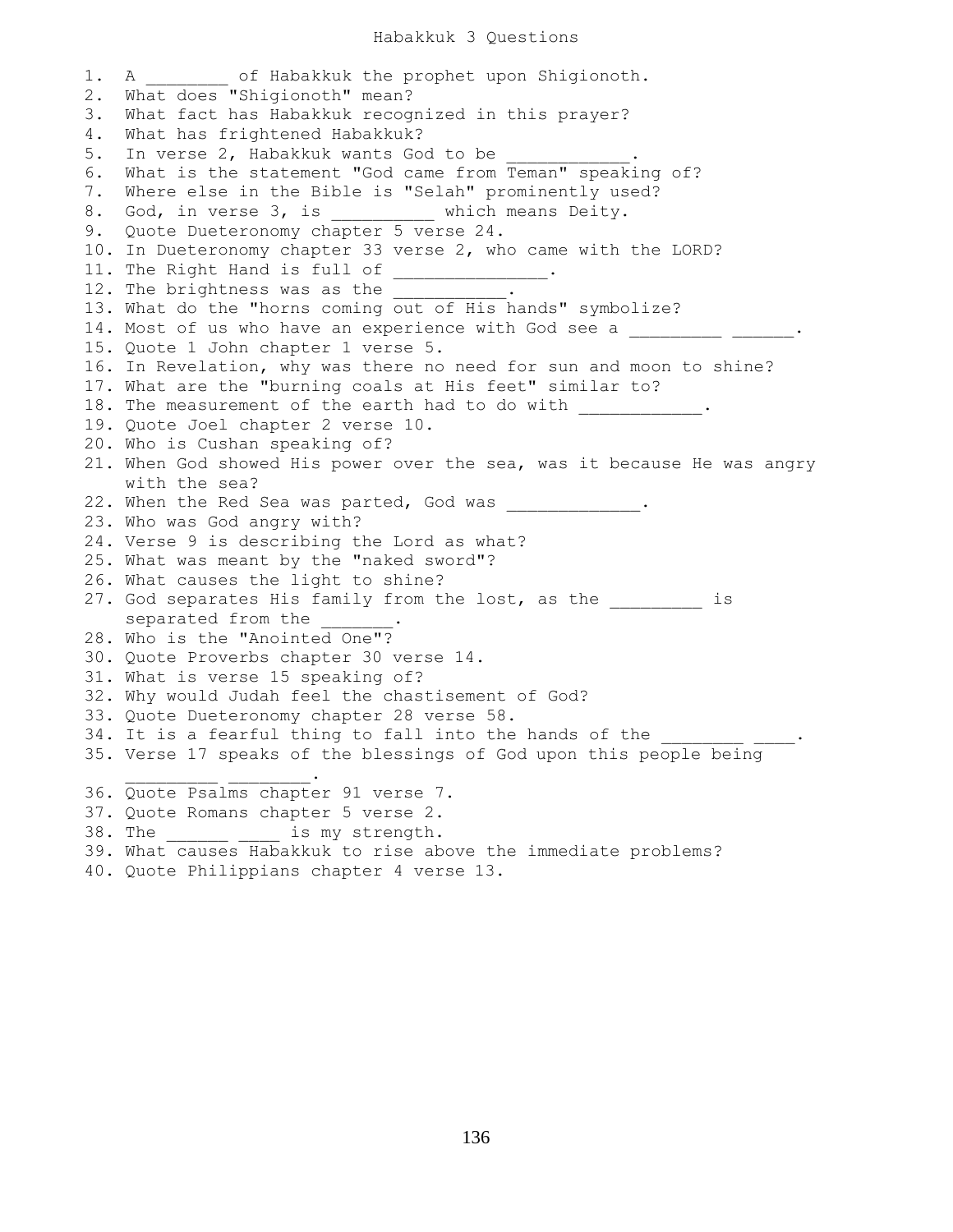## ZEPHANIAH LESSON 1

 The prophet Zephaniah, who penned this book, was believed to be a direct descendent from Hezekiah. He prophesied in the urban area. His prophecy was during the reign of Josiah. Perhaps, his prophecy had something to do with the revival in the time of Josiah. Zephaniah was believed to be associated with Huldah, the prophetess, and with Jeremiah. This book is filled with prophecies of Judgment.

 Zephaniah 1:1 "The word of the LORD which came unto Zephaniah the son of Cushi, the son of Gedaliah, the son of Amariah, the son of Hizkiah, in the days of Josiah the son of Amon, king of Judah."

 This verse pinpoints the time of these prophecies as in the time of King Josiah. This judgment is spoken specifically on Judah, but it is, also, for all the world, God sends warning to those who are not faithful to Him. Hizkiah is the same as Hezekiah.

 Zephaniah 1:2 "I will utterly consume all [things] from off the land, saith the LORD."

 This is spoken to all the world, as well as to Judah. Isaiah 6:11 "Then said I, Lord, how long? And he answered, Until the cities be wasted without inhabitant, and the houses without man, and the land be utterly desolate," God is very angry with the unfaithful. This is speaking of a time when desolation is everywhere.

 Zephaniah 1:3 "I will consume man and beast; I will consume the fowls of the heaven, and the fishes of the sea, and the stumblingblocks with the wicked; and I will cut off man from off the land, saith the LORD."

 This wrath of God is spoken against man, and all of creation that God had provided for man, as well. God has been very patient with mankind, but this speaks of a time when His patience has run out. Once during the time of Noah, God was sorry that He had ever made man.

 Zephaniah 1:4 "I will also stretch out mine hand upon Judah, and upon all the inhabitants of Jerusalem; and I will cut off the remnant of Baal from this place, [and] the name of the Chemarims with the priests;"

 "Chemarims" is an idolatrous priest. The "stretching of God's hand" is showing that His judgment is about to be carried out. The hand symbolizes work. The judgment is against Judah, and the inhabitants of Jerusalem. Judgment of a sinful world always begins at the house of God. "Baal" is a false god they had been worshipping. Even the priests were involved in this. The temple of God was located in Jerusalem. They, also, had the law of God to go by, that the heathen world around them did not. Their sins were with full knowledge. They were like an unfaithful wife. They had committed spiritual adultery.

 Zephaniah 1:5 "And them that worship the host of heaven upon the housetops; and them that worship [and] that swear by the LORD, and that swear by Malcham;"

137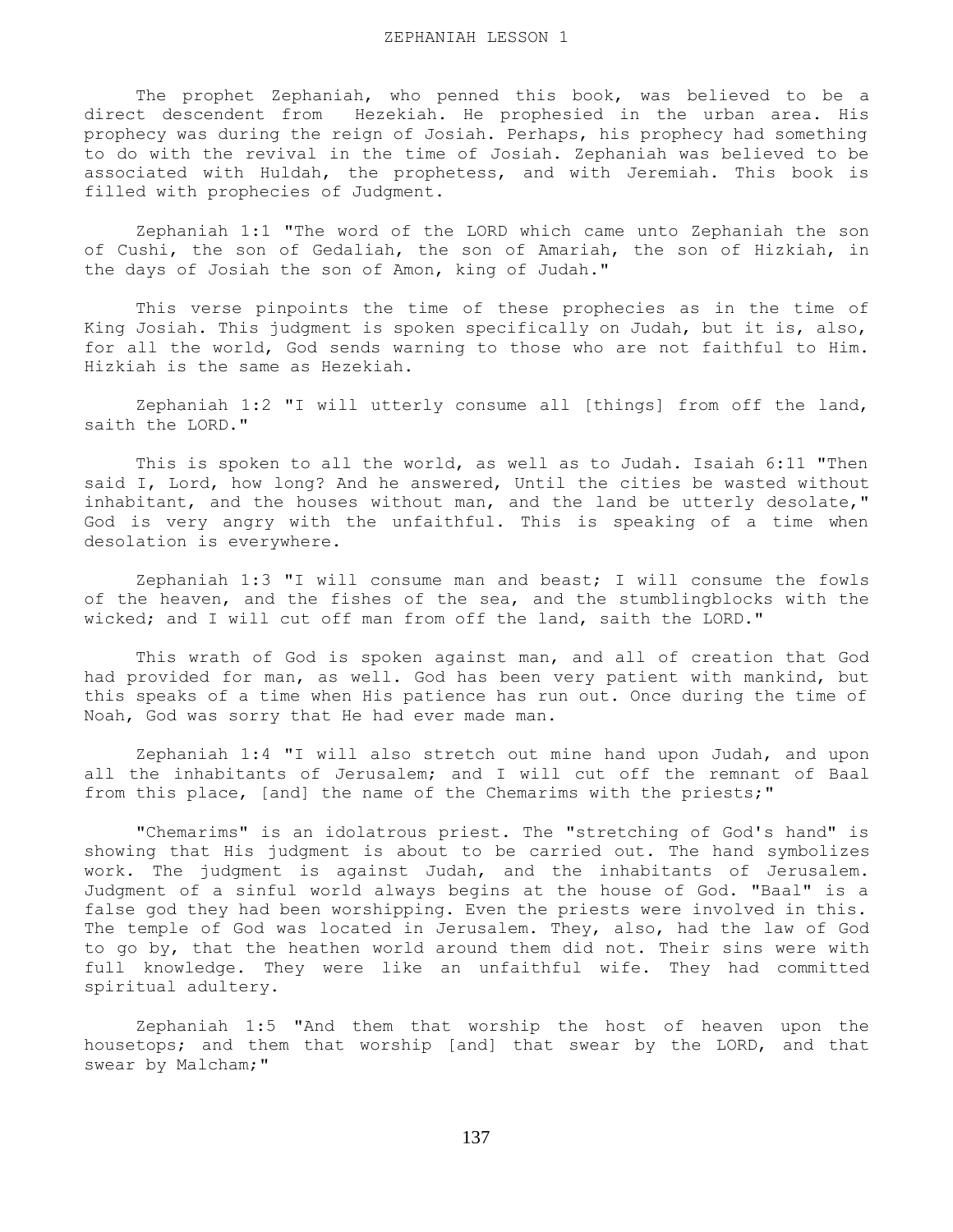This is speaking of consulting the stars for answers. We call this horoscope reading today. They worshipped the sun, moon, and stars, rather than God who created the sun, moon, and stars. "Malcham" was the national idol of the Ammonites. This Malcham was the same as Molech. God's people had stopped looking to God and started worshipping the false gods of the people around them. The sad thing is that some of them still went through the formality of worshipping God. They included God, as if there were many gods. God will not be God to anyone who has other gods. He will be the only One, or He will not be your God.

 Zephaniah 1:6 "And them that are turned back from the LORD; and [those] that have not sought the LORD, nor inquired for him."

 This is speaking of back-sliders, when it says that are turned back from God. The last part of this verse, also, speaks of those who have never sought God at all. They are not interested in hearing about God. I guess they would be atheists, who do not believe God exists. In very plain language, they are the lost.

 Zephaniah 1:7 "Hold thy peace at the presence of the Lord GOD: for the day of the LORD [is] at hand: for the LORD hath prepared a sacrifice, he hath bid his guests."

 Romans 9:20 "Nay but, O man, who art thou that repliest against God? Shall the thing formed say to him that formed [it], Why hast thou made me thus?" The sacrifice that God prepared for all of us was Jesus who was the perfect Lamb sacrifice. He provided salvation to all who would believe. God invited the Jews to come to the feast, but they did not. Then God sent to the Gentiles, and offered the gift of salvation to them. Matthew 22:10 "So those servants went out into the highways, and gathered together all as many as they found, both bad and good: and the wedding was furnished with guests." God would have His house full.

 Zephaniah 1:8 "And it shall come to pass in the day of the LORD'S sacrifice, that I will punish the princes, and the king's children, and all such as are clothed with strange apparel."

We see in the following Scripture, that those who try to get to heaven by ways other than those God has chosen have a very hard time. Jesus is the way. To Go before God with any garment, other than the robe of righteousness Jesus provides all believers, is dangerous. Matthew 22:11 "And when the king came in to see the guests, he saw there a man which had not on a wedding garment:" Matthew 22:12 "And he saith unto him, Friend, how camest thou in hither not having a wedding garment? And he was speechless." Matthew 22:13 "Then said the king to the servants, Bind him hand and foot, and take him away, and cast [him] into outer darkness; there shall be weeping and gnashing of teeth." Matthew 22:14 "For many are called, but few [are] chosen."

 Zephaniah 1:9 "In the same day also will I punish all those that leap on the threshold, which fill their masters' houses with violence and deceit."

 This "leaping on the threshhold" could be several things. There was a worship of a false god, that made them jump the threshhold, when they entered. The other meaning could be, they went into homes as a burglar. I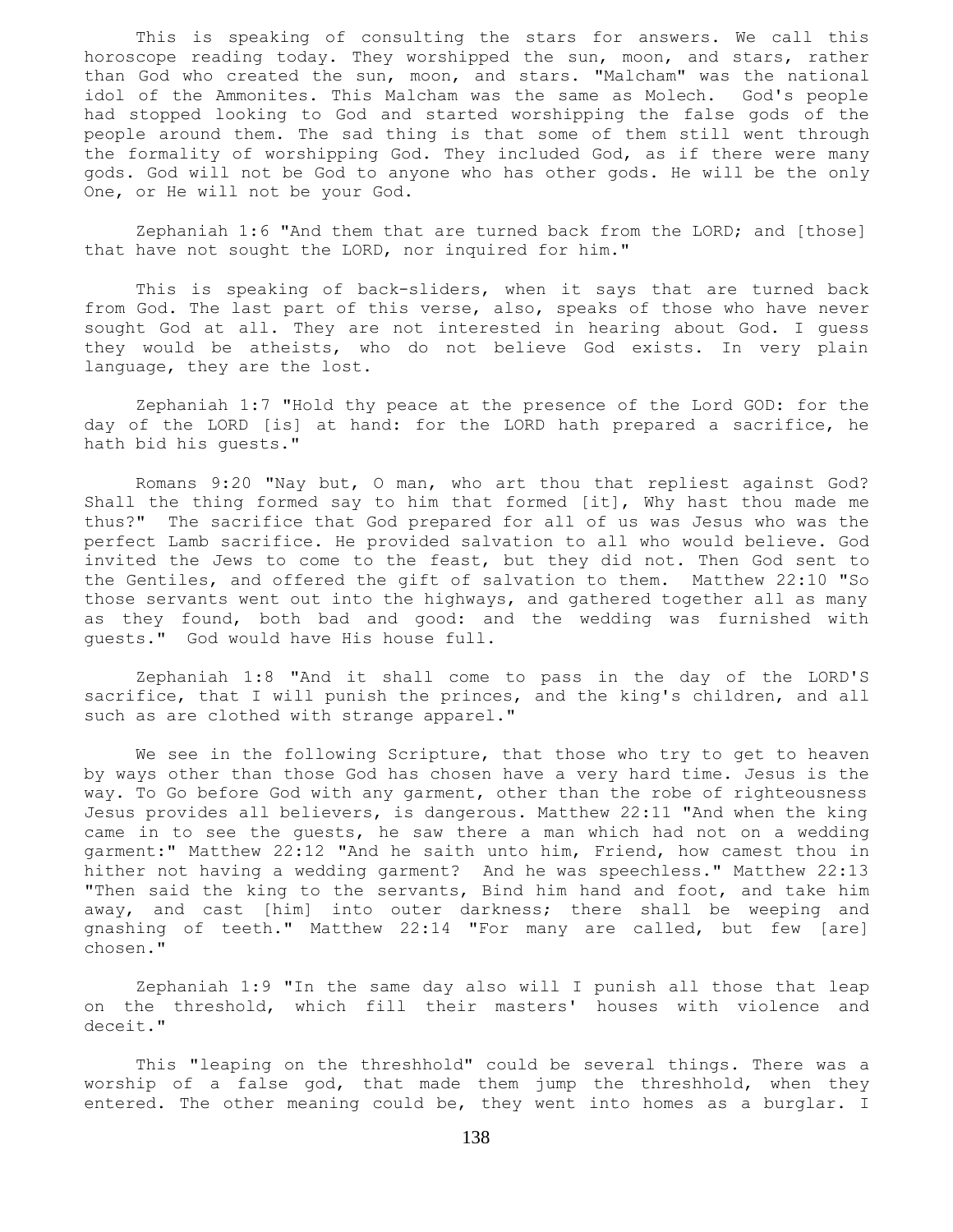personally believe this is speaking of those who try to get into heaven by some other way than through Jesus. John 10:1 "Verily, verily, I say unto you, He that entereth not by the door into the sheepfold, but climbeth up some other way, the same is a thief and a robber." John 10:2 "But he that entereth in by the door is the shepherd of the sheep." John 10:9 "I am the door: by me if any man enter in, he shall be saved, and shall go in and out, and find pasture."

 Zephaniah 1:10 "And it shall come to pass in that day, saith the LORD, [that there shall be] the noise of a cry from the fish gate, and an howling from the second, and a great crashing from the hills."

 The fish gate was in the northern wall, and was a gate where the fishermen brought their fish to the market. There was usually a fish market just inside the gate. The army, that came to attack them, would have an easier chance to get in at this gate. We know in some of the other prophetic books, the enemy was supposed to come from the North. This would be the logical gate for them to enter. The enemy will come crashing into Jerusalem.

 Zephaniah 1:11 "Howl, ye inhabitants of Maktesh, for all the merchant people are cut down; all they that bear silver are cut off."

 "Maktesh" means her that is broken down. This was, probably, a valley that the enemy entered by. This was, possibly, the route the merchant people from the North used to enter the city. They would be the first cut off. Those that bear silver are the wealthier of the merchant tradesmen.

 Zephaniah 1:12 "And it shall come to pass at that time, [that] I will search Jerusalem with candles, and punish the men that are settled on their lees: that say in their heart, The LORD will not do good, neither will he do evil."

 "Lees" means settlings. These are a people who have given up on God. They are so complacent they do not believe good, or evil, of God. They are very much like agnostics who have no mind set at all. They have hidden in every conceivable place to keep from being found of those who will destroy. They cannot hide from God. The Light reveals all. They will be found and dealt with. Many of them will die where they are found. No evil-doer can escape the Light of God. They have not directly come out against religion, but they have great doubts in their hearts that God exists. These people believe in luck, not in divine providence.

 Zephaniah 1:13 "Therefore their goods shall become a booty, and their houses a desolation: they shall also build houses, but not inhabit [them]; and they shall plant vineyards, but not drink the wine thereof."

They had trusted in their earthly wealth, and now, that is gone. They built fine houses to live in, but will not get to live in them. They will either die in the attack, or be carried off captives to Babylon. Someone else will benefit from their work.

 Zephaniah 1:14 "The great day of the LORD [is] near, [it is] near, and hasteth greatly, [even] the voice of the day of the LORD: the mighty man shall cry there bitterly."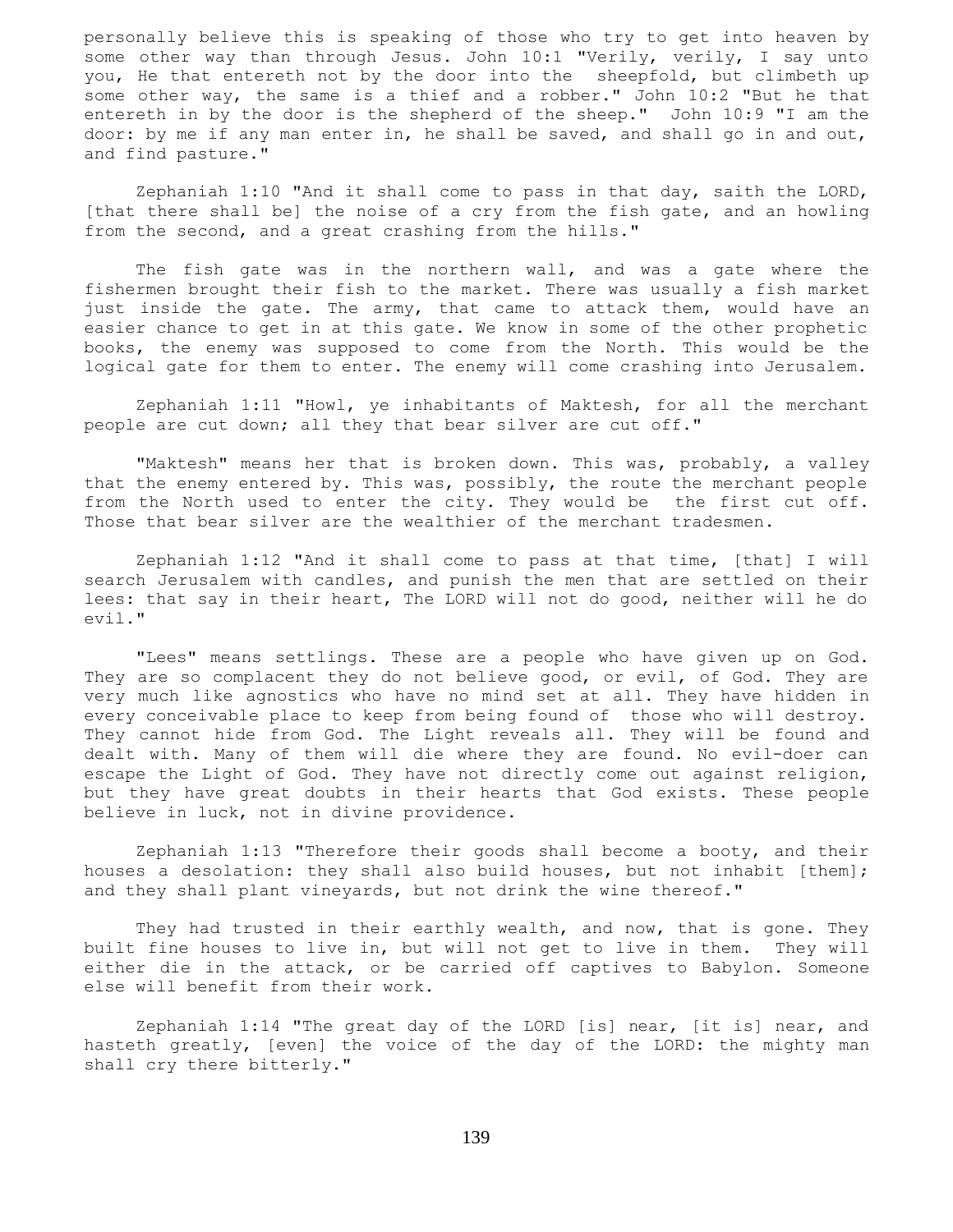Zephaniah has told of all who will suffer under this judgment of God for their sins of idolatry. Now, he emphasizes the nearness of this judgment being carried out. Isaiah 13:6 "Howl ye; for the day of the LORD [is] at hand; it shall come as a destruction from the Almighty." The great day of the LORD could easily be the time of judgment God brought upon Judah by the Babylonians. It can, also, be the time when God brings judgment upon any people. There is a great day coming in our lifetime that is speaking of the second coming of the Lord. The mighty men will have no more protection than anyone else in the day that God judges them. They are no match for God.

 Zephaniah 1:15 "That day [is] a day of wrath, a day of trouble and distress, a day of wasteness and desolation, a day of darkness and gloominess, a day of clouds and thick darkness,"

 This is certainly speaking of that great day, when the end of the Gentile age comes. It is, also, speaking of that day when the Babylonians destroy Jerusalem and Judah. Revelation 6:17 "For the great day of his wrath is come; and who shall be able to stand?" Romans 1:18 "For the wrath of God is revealed from heaven against all ungodliness and unrighteousness of men, who hold the truth in unrighteousness;" Mark 13:24 "But in those days, after that tribulation, the sun shall be darkened, and the moon shall not give her light,"

 Zephaniah 1:16 "A day of the trumpet and alarm against the fenced cities, and against the high towers."

 The trumpet was blown to gather the people, and for war. The high towers were the places where the soldiers tried to ward off the attack. In this day, that will do no good. They cannot fight God. Numbers 10:9 "And if ye go to war in your land against the enemy that oppresseth you, then ye shall blow an alarm with the trumpets; and ye shall be remembered before the LORD your God, and ye shall be saved from your enemies." I Corinthians 15:52 "In a moment, in the twinkling of an eye, at the last trump: for the trumpet shall sound, and the dead shall be raised incorruptible, and we shall be changed."

 Zephaniah 1:17 "And I will bring distress upon men, that they shall walk like blind men, because they have sinned against the LORD: and their blood shall be poured out as dust, and their flesh as the dung."

 They were walking like blind men, because they knew not where to go for safety. There was no escape. They have waited too late to repent. Deuteronomy 28:28 "The LORD shall smite thee with madness, and blindness, and astonishment of heart:" II Corinthians 4:4 "In whom the god of this world hath blinded the minds of them which believe not, lest the light of the glorious gospel of Christ, who is the image of God, should shine unto them." Their blindness is of a spiritual nature. They are worthless, because they have sinned against God, and not repented. Their fate is death, and then hell.

 Zephaniah 1:18 "Neither their silver nor their gold shall be able to deliver them in the day of the LORD'S wrath; but the whole land shall be devoured by the fire of his jealousy: for he shall make even a speedy riddance of all them that dwell in the land."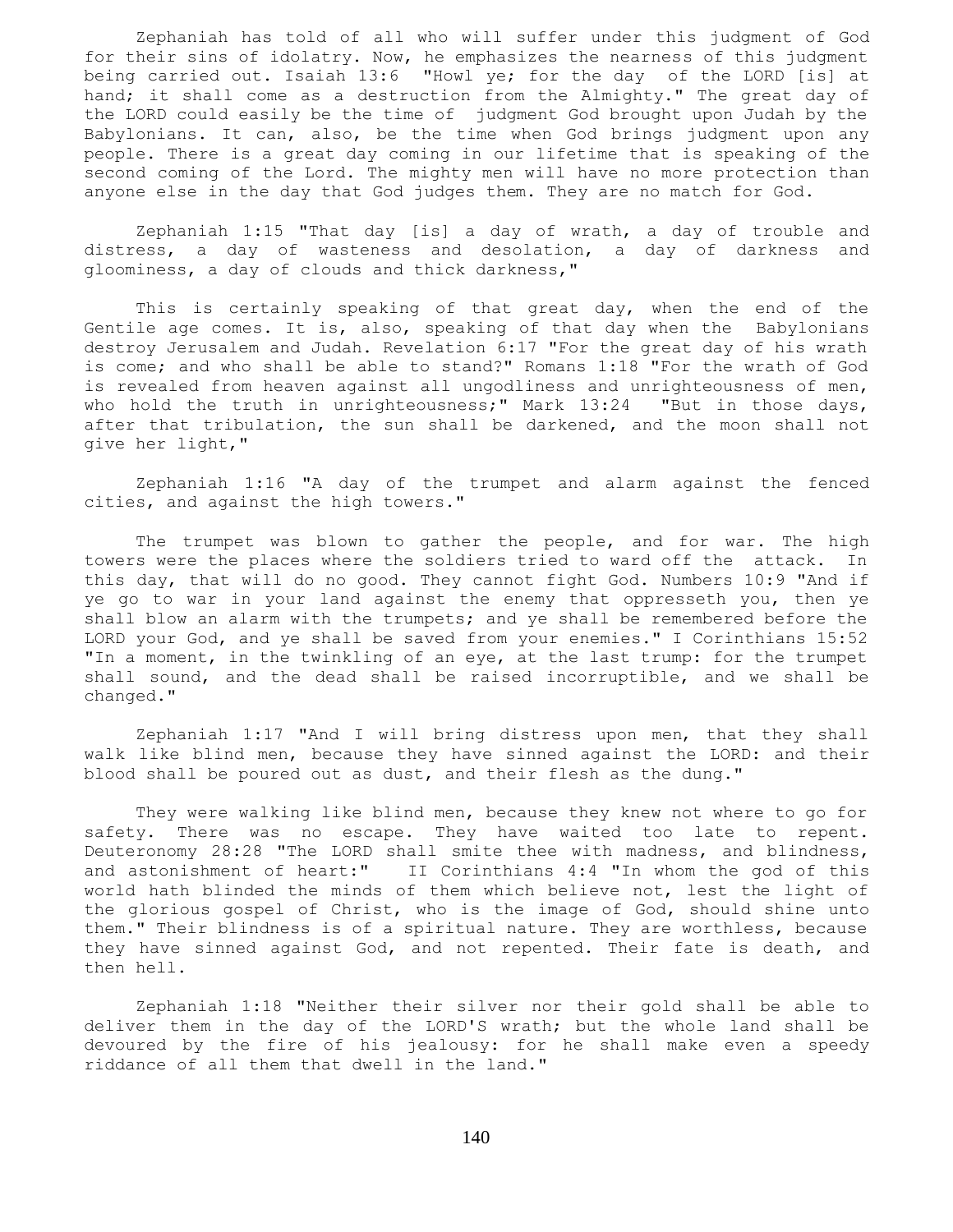They cannot buy off the enemy with their silver and gold. The enemy will get all of that anyway. Fire is a way of purging. They will be purged by the fire of God. The earth will experience the very same thing at the end of the age. The earth will be destroyed by fire. Silver and gold will not be able to help in that day. Those, who trust in silver and gold to save them, will be disappointed. The only safety from the wrath of God is the blood of Jesus. I Thessalonians 1:10 "And to wait for his Son from heaven, whom he raised from the dead, [even] Jesus, which delivered us from the wrath to come." Those, who put their faith and trust in Jesus, will experience tribulation, but will be saved from the wrath of God. The wrath of God is for the unbelievers.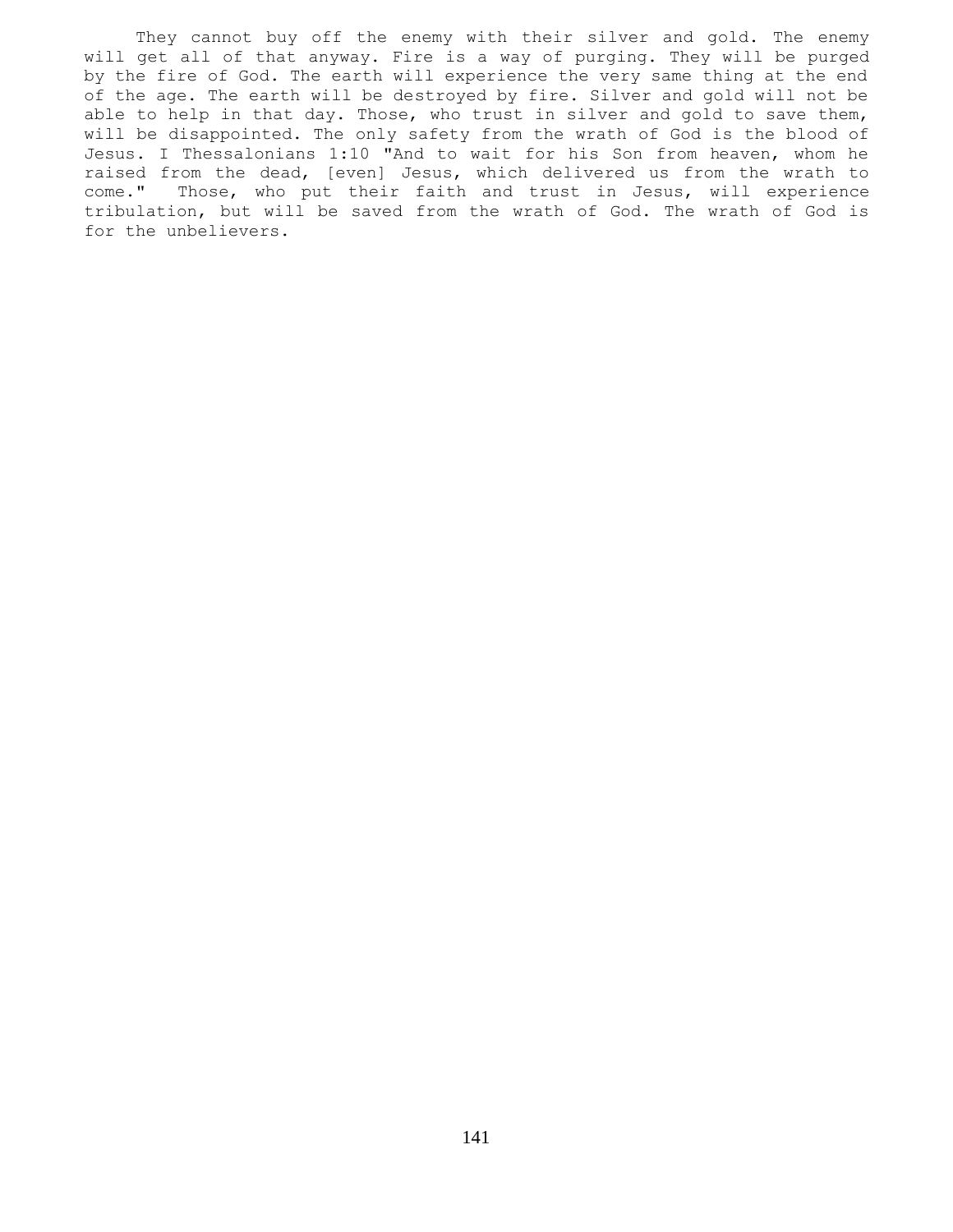## Zephaniah 1 Questions

1. Zephaniah was believed to be a descendent from  $\qquad \qquad$ . 2. Where did Zephaniah prophesy? 3. Who was reigning when Zephaniah prophesied? 4. What prophetess was Zephaniah associated with? 5. Who was a prophet he was associated with? 6. The judgment is spoken specifically to  $\hspace{1cm}$  . 7. Quote Isaiah chapter 6 verse 11. 8. The wrath of God is spoken on man and 9. Name one time, when God was sorry He had made man. 10. What are chemarims? 11. What is shown by the "stretching of God's hand"? 12. The "hand" symbolizes 13. Where does judgment of a sinful world always begin? 14. Who is "Baal"? 15. What advantages did Judah have over the world around them? 16. Their sins were with full 17. Who are those who worship the host of heaven? 18. What do we call it today? 19. Who was "Malcham"? 20. The first part of verse 6 is speaking of whom. 21. What would you call those who have never sought God at all? 22. Quote Romans chapter 9 verse 20. 23. Who was the sacrifice mentioned in verse 7? 24. Who was salvation first offered to? 25. Who is the Way to heaven? 26. What happened to the man who did not have on a wedding garment? 27. What is "leaping on the threshold" referring to? 28. Quote John chapter 10 verse 1. 29. Where was the fish gate located? 30. What does "Maktesh" mean? 31. Verse 12 says, He will search Jerusalem with \_\_\_\_\_\_\_\_. 32. What does "lees" mean? 33. What are they really saying, when they say, God will do no good, or evil? 34. What is Zephaniah emphasizing in verse 14? 35. What does the author believe the great day of the LORD to be? 36. Quote Revelation chapter 6 verse 17. 37. Quote Romans chapter 1 verse 18. 38. What was the trumpet blown for? 39. Quote 1 Corinthians chapter 15 verse 52. 40. The distress will be so great, they will walk as  $\qquad \qquad$  men. 41. Quote Dueteronomy chapter 28 verse 28. 42. Who has blinded the minds of them which believe not? 43. They cannot buy off the enemy with \_\_\_\_\_\_\_\_ and \_\_\_\_\_. 44. Quote 1 Thessalonians chapter 1 verse 10. 45. Those, who put their faith and trust in Jesus, will experience \_\_\_\_\_\_\_\_\_\_\_\_\_\_\_, but will be saved from the \_\_\_\_\_\_\_\_\_\_ of \_\_\_\_\_.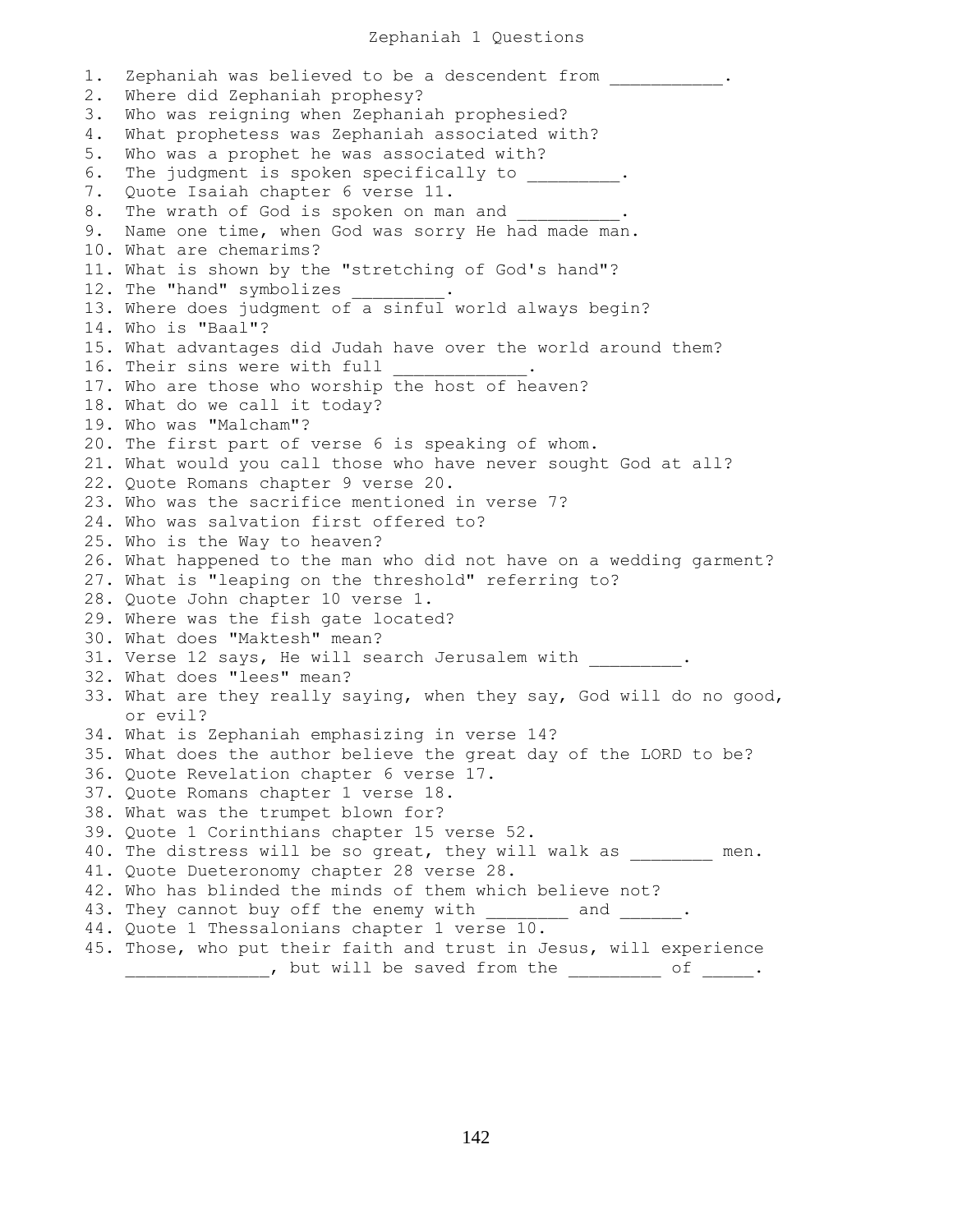We will begin this lesson in Zephaniah 2:1 "Gather yourselves together, yea, gather together, O nation not desired;"

This is, probably, calling those together to repent of their sins. It is a time of great shame. They are not desired because of their sins.

 Zephaniah 2:2 "Before the decree bring forth, [before] the day pass as the chaff, before the fierce anger of the LORD come upon you, before the day of the LORD'S anger come upon you."

 This is like John the Baptist said; "Repent for the LORD is coming". This is just warning over and over, that there is still time to repent, but they must do it quickly, before the anger of the LORD is upon them. The three different mentions of the happenings of the day is to show them this judgment of God is to come very soon. The chaff is there today, but will be gone when the thresher comes. In fact, this chaff will be burned.

 Zephaniah 2:3 "Seek ye the LORD, all ye meek of the earth, which have wrought his judgment; seek righteousness, seek meekness: it may be ye shall be hid in the day of the LORD'S anger."

 This is speaking to the people who have not strayed away from God, but are still living the believer's life. This is saying to them, that even more than they have done in the past, they must make a stand for righteousness. Matthew 5:5 "Blessed [are] the meek: for they shall inherit the earth." Even in the flood which covered the earth, God saved Noah and His family, because of the righteousness of Noah. Genesis 7:1 "And the LORD said unto Noah, Come thou and all thy house into the ark; for thee have I seen righteous before me in this generation." Whatever generation of people it is, God will protect the meek and righteous, even in the midst of great judgment on the sinners. It is a great comfort to know that God will protect them, if they do remain righteous.

 Zephaniah 2:4 "For Gaza shall be forsaken, and Ashkelon a desolation: they shall drive out Ashdod at the noon day, and Ekron shall be rooted up."

 Gaza will be forsaken and depopulated, but in the time of Alexander the great, it will be settled again. Jeremiah 25:20 "And all the mingled people, and all the kings of the land of Uz, and all the kings of the land of the Philistines, and Ashkelon, and Azzah, and Ekron, and the remnant of Ashdod," These were mentions of those who will be destroyed by the oncoming army. Ashdod's destruction happens at noon, which is a strange time to have a battle. Ashdod's inhabitants are driven out and a remnant is left. Ekron is totally rooted up.

 Zephaniah 2:5 "Woe unto the inhabitants of the sea coast, the nation of the Cherethites! the word of the LORD [is] against you; O Canaan, the land of the Philistines, I will even destroy thee, that there shall be no inhabitant."

 This sea coast area is between Gaza and Ekron. "Cherethites" means cutters off, and is another name for the Philistines. Philistia is in a

143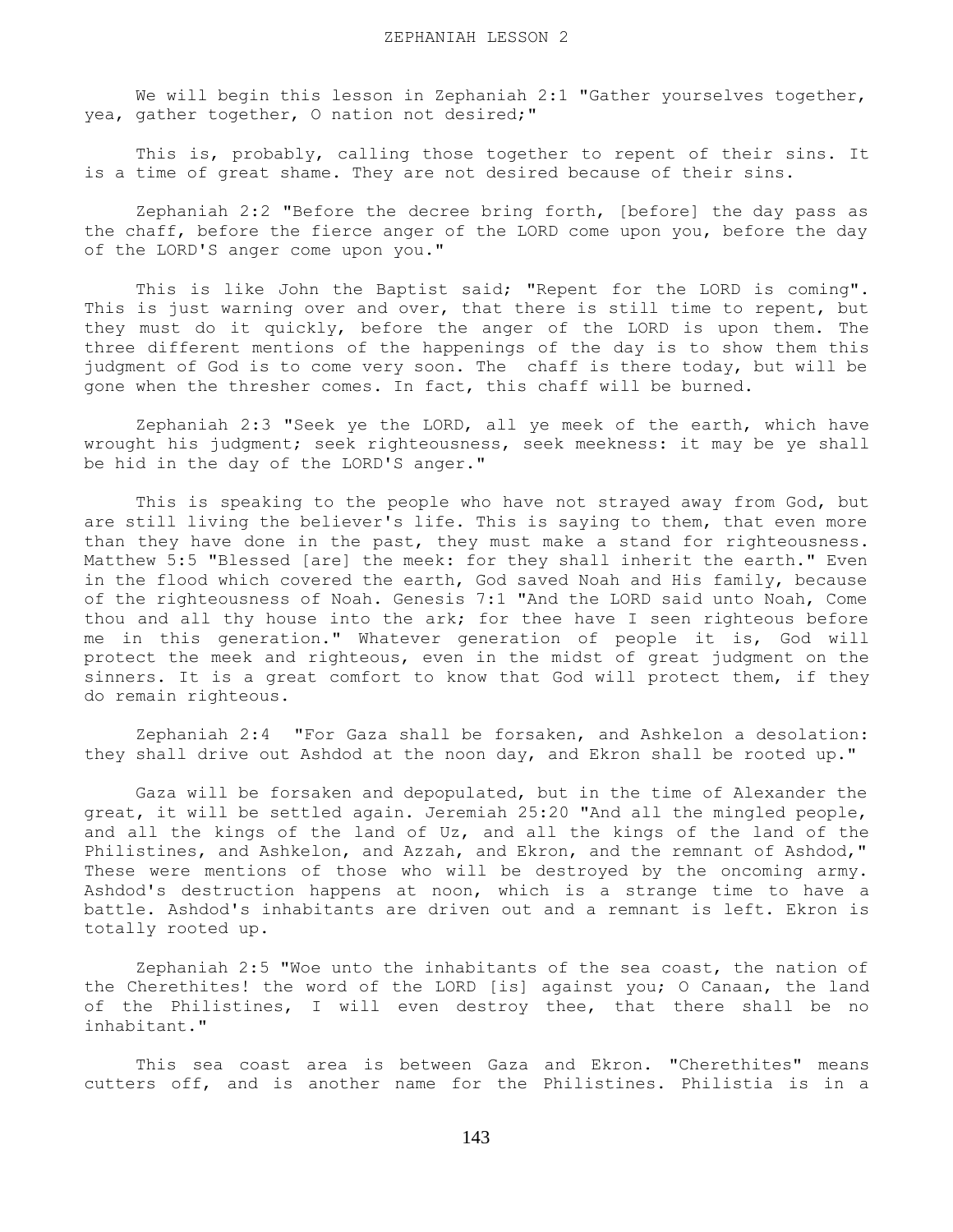sense, like Canaan, because they will be totally annihilated. There will not be a remnant left of them.

 Zephaniah 2:6 "And the sea coast shall be dwellings [and] cottages for shepherds, and folds for flocks."

 The seacoast area was used for sheep and their shepherds, but the caves were unsafe part of the year, because the sea backed up over the land.

 Zephaniah 2:7 "And the coast shall be for the remnant of the house of Judah; they shall feed thereupon: in the houses of Ashkelon shall they lie down in the evening: for the LORD their God shall visit them, and turn away their captivity."

 Ashkelon was destroyed, but later became a place of refuge for the remnant of Judah. This area will be for the families of Judah who will return to the land. God will restore Judah, and bring them back from their captivity. God always has a remnant of Judah.

 Zephaniah 2:8 "I have heard the reproach of Moab, and the revilings of the children of Ammon, whereby they have reproached my people, and magnified [themselves] against their border."

 Moab had always been opposed to Judah. Perhaps, it was because of jealousy. The Moabites and the Ammonites were both descendents of lot. Lot had children by his own daughters. Their children were the beginning of the Moabites and the Ammonites. The Moabites and Ammonites were not in very good standing with God. Jeremiah 12:14 "Thus saith the LORD against all mine evil neighbours, that touch the inheritance which I have caused my people Israel to inherit; Behold, I will pluck them out of their land, and pluck out the house of Judah from among them." They were, many times, grouped with wicked Edom. Jeremiah 25:21 "Edom, and Moab, and the children of Ammon,"

 Zephaniah 2:9 "Therefore [as] I live, saith the LORD of hosts, the God of Israel, Surely Moab shall be as Sodom, and the children of Ammon as Gomorrah, [even] the breeding of nettles, and saltpits, and a perpetual desolation: the residue of my people shall spoil them, and the remnant of my people shall possess them."

 They had evil beginnings, and they had never changed. God speaks of the absolute truth of this happening. He uses the expression "as I live". He is eternal, so we know this is an unchangeable statement He makes here. God, Himself, is LORD of hosts here, and God of Israel. God rained fire and brimstone down on Gomorrah for their sins. Gomorrah was totally destroyed. Their ancestor, Lot, and their mothers were the only ones spared at Gomorrah. All living were killed. This is what God is speaking of here, their total annihilation. This very thing does happen, and brings desolation to Moab and Ammon. The people of Judah will somewhat inhabit this desolate land at a later date. We do know that the Lord Jesus {their Messiah} did offer salvation to them, when He came to the earth. In a sense, they are inhabited by the remnant. Even today, the place where they lived is a barren land.

 Zephaniah 2:10 "This shall they have for their pride, because they have reproached and magnified [themselves] against the people of the LORD of hosts."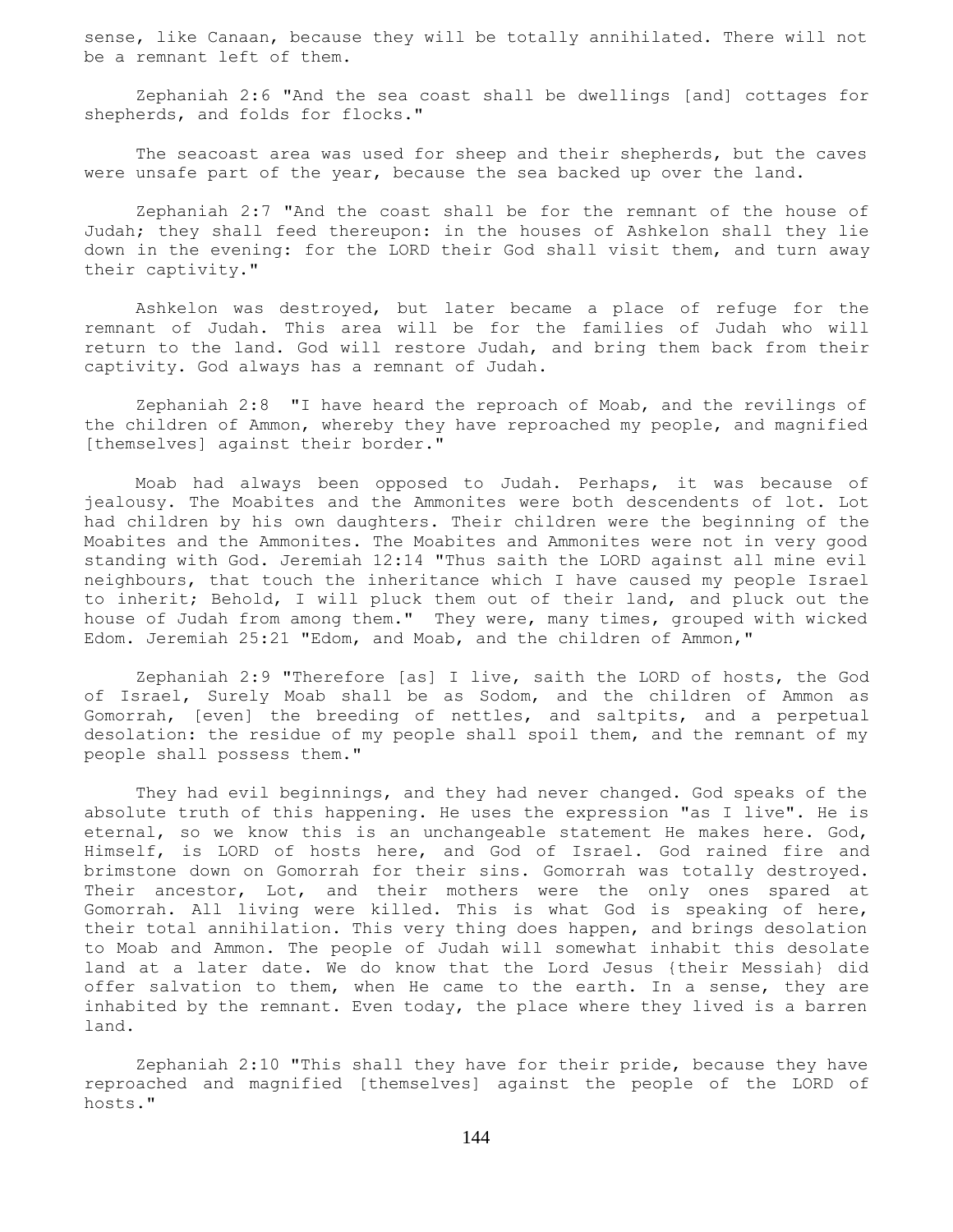In a sense, they are relatives, because Lot was the nephew of Abraham, and Ammon and Moab are descended from him. They have never been friendly with the Israelites, however, and especially Judah. God has warned, from the beginning, that those who are opposed to His people are opposed to Him. God blesses those who bless His people, and curses those who curse His people.

 Zephaniah 2:11 "The LORD [will be] terrible unto them: for he will famish all the gods of the earth; and [men] shall worship him, every one from his place, [even] all the isles of the heathen."

 God is a jealous God. He will not tolerate the worship of false gods. He has waited for His people to do away with their own false gods, and the false gods of their neighbors, and they have not. Now, God will do this Himself. He will come and destroy the false gods they have been worshipping. He defamed the false gods in Egypt with His 10 plagues. He has given these people ample time to come to Him. Now, He will destroy them, along with their false gods. This statement reaches far beyond Ammon and Moab. God will not allow anyone, anywhere in the earth, to worship false gods. God will not share His creation with false gods. He will destroy the false gods, so all will turn to Him. The very first commandment is Exodus 20:3 "Thou shalt have no other gods before me."

Zephaniah 2:12 "Ye Ethiopians also, ye [shall be] slain by my sword."

 "Ethiopians" are the same as the Cushites. They, too, are an idolatrous nation. These represent all the evil people from the south. This was fulfilled, when the Assyrians conquered Egypt. The Sword of Jesus Christ is the Word of God. They will be won to Christ someday by that Word. Then the spiritual side of this fulfillment will take place.

 Zephaniah 2:13 "And he will stretch out his hand against the north, and destroy Assyria; and will make Nineveh a desolation, [and] dry like a wilderness."

 Assyria first is a conqueror, and then becomes the conquered. God is opposed to Assyrians for the very same reason. They are idolaters. They represent Israel's enemies to the North. "Nineveh" means house of fish. They worshipped fish. We discussed the stretching of God's hand shows action against these people. Nineveh was totally destroyed. Nineveh became a deserted wasteland.

 Zephaniah 2:14 "And flocks shall lie down in the midst of her, all the beasts of the nations: both the cormorant and the bittern shall lodge in the upper lintels of it; [their] voice shall sing in the windows; desolation [shall be] in the thresholds: for he shall uncover the cedar work."

 This speaks of the absence of habitation. A "cormorant" is a pelican. A "bittern" is a wild bird. These two birds show the desolation of this area. The wild beasts and wild birds have taken up homestead here. The lintels are speaking of places where the birds nest on top of posts that are left from the destruction. It appears, the destroyed buildings still had windows, and they perched in there and sang. The palaces had cedar paneling, as we read in another of the prophetic books. Some of this cedar paneling seems to have not been destroyed, when the destruction came. Now, the only ones enjoying all this broken down splendor, are the wild birds and animals.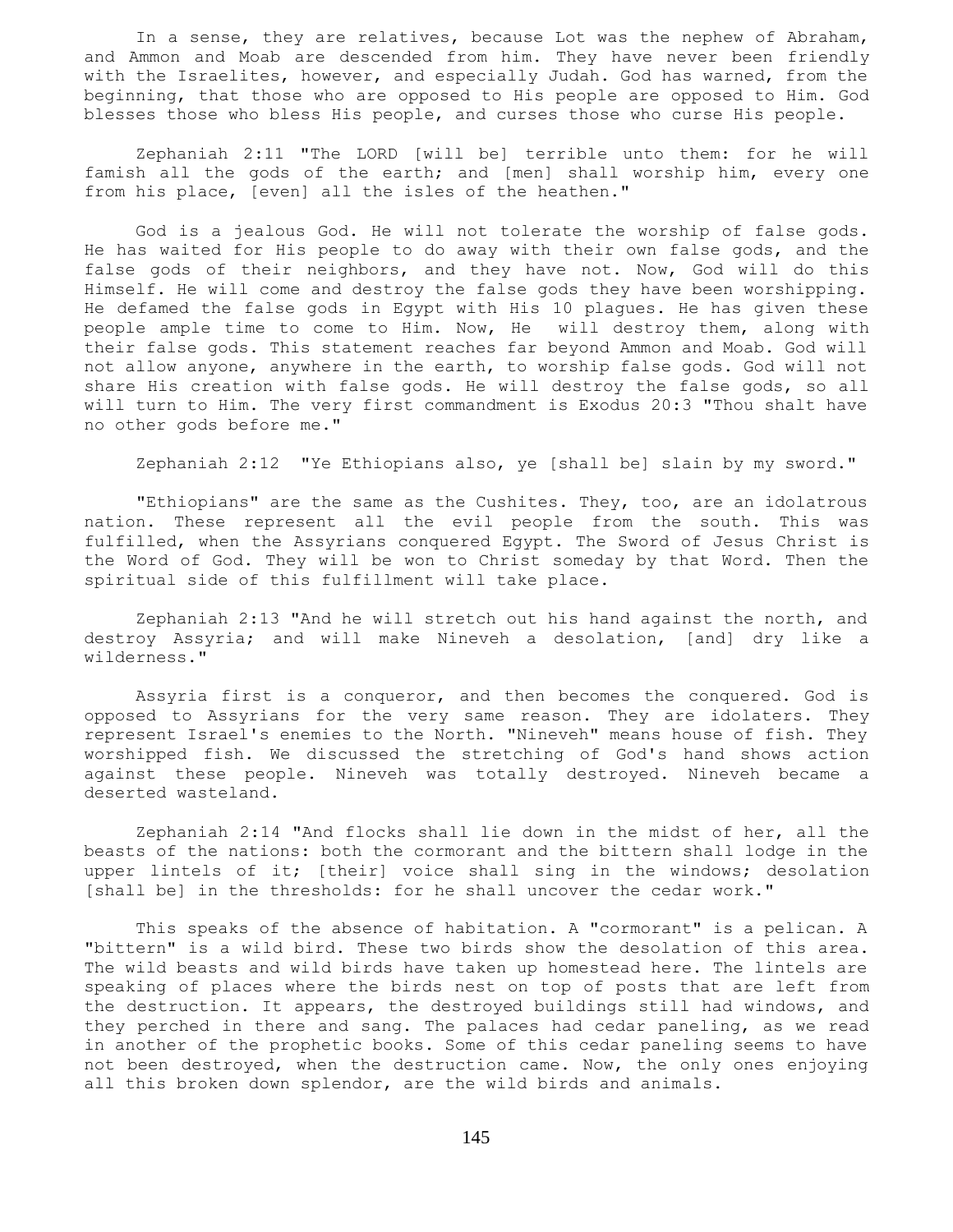Zephaniah 2:15 "This [is] the rejoicing city that dwelt carelessly, that said in her heart, I [am], and [there is] none beside me: how is she become a desolation, a place for beasts to lie down in! every one that passeth by her shall hiss, [and] wag his hand."

 These had been a very proud people. They thought they were above everyone else. They had no fear of others, because they thought they were the greatest. Nineveh made a bad mistake, when she elevated herself up to say "I am and there is none beside me". She was really defying God. In more recent years, a shipmaker put a statement on his ship that not even God could sink her. The ship was the Titanic, and it sunk on its maiden voyage. It is a dangerous thing for a city, or a ship, to proclaim power over God. That is what Nineveh had done. There will be no pleasant memory of Nineveh. The city will be ridiculed forever. Wag his hand is an expression of disgust.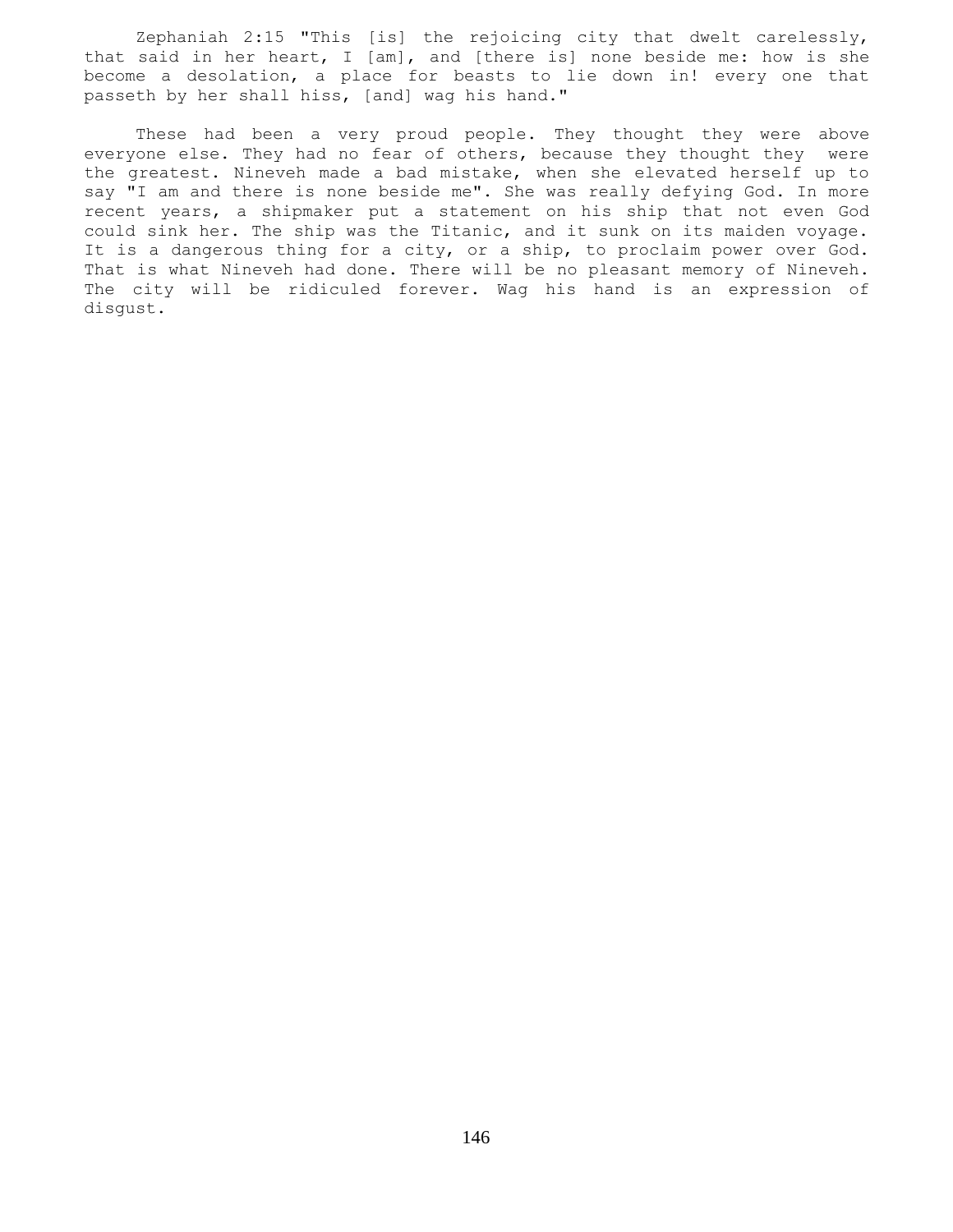1. What is verse 1 calling them together for? 2. What things were mentioned that they should repent of,before this happened? 3. Who, in the New Testament, cried, "Repent for the Lord is coming"? 4. Who is verse 3 directed to? 5. What is it telling them to do? 6. Quote Matthew chapter 5 verse 5. 7. Why did God save Noah and his family in the flood? 8. What great comfort is there for all of us who live for Jesus in verse 3? 9. When will Gaza be populated again? 10. Quote Jeremiah chapter 25 verse 20. ]1. What unusual time does Ashdod's destruction come? 12. "Cherethites" means 13. Philistia is, in a sense, like 14. Quote Zephaniah chapter 2 verse 6. 15. What happens to Ashkelon later? 16. God always has a remnant of \_\_\_\_\_\_\_ 17. The \_\_\_\_\_\_\_\_\_\_\_\_\_ and \_\_\_\_\_\_\_\_\_\_\_\_ were descendent of Lot and his two daughters. 18. Quote Jeremiah chapter 12 verse 14. 19. Moab shall be as 20. The children of Ammon as 21. What happened to Sodom and Gomorrah? 22. What happens to Moab and Ammon? 23. Why will God do this to them? 24. Those, who oppose God's people, are opposed to \_\_\_\_\_\_. 25. God is a \_\_\_\_\_\_\_\_\_\_ God. 26. Quote Exodus chapter 20 verse 3. 27. "Ethiopians" are the same as the \_\_\_\_\_\_\_\_\_\_\_\_. 28. What is the Sword of Jesus? 29. What happens to Nineveh? 30. What will inhabit Nineveh? 31. What is a "cormorant"? 32. What is a "bittern"? 33. Why was Nineveh destroyed?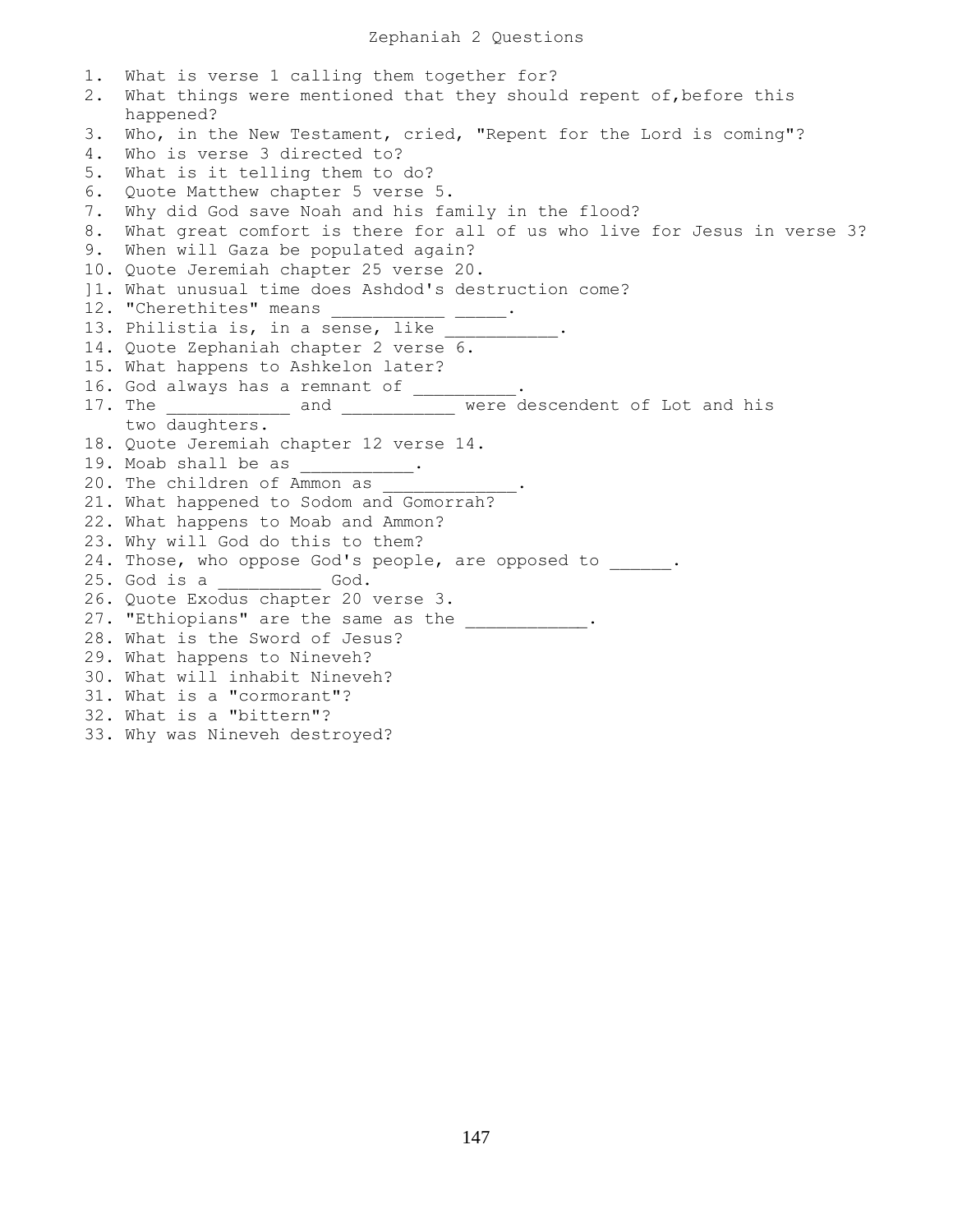We will begin this lesson in Zephaniah 3:1 "Woe to her that is filthy and polluted, to the oppressing city!"

 This is speaking of Jerusalem. God will destroy Jerusalem's enemies, but He will, also, punish Jerusalem for the evil within her. They are polluted with false gods and idols. They have rebelled against their God, and committed spiritual adultery. They thought themselves to be above others, and they oppressed those around them, because of their arrogance. They thought they would never be destroyed, because of their relationship with God.

 Zephaniah 3:2 "She obeyed not the voice; she received not correction; she trusted not in the LORD; she drew not near to her God."

 This speaks of rebellion toward God. God had sent judges, teachers, and prophets to warn them, and they still did not live the faithful life. God loved them dearly. He wanted to bless them. He sent prophet after prophet, warning them of the consequences of unfaithfulness. It seemed the more prophets He sent to warn them, the further they wandered away from God. They did not repent of their sins. He drew nigh to her, but she did not draw nigh to God. She put her trust in the heathen nations around her, and not in God.

 Zephaniah 3:3 "Her princes within her [are] roaring lions; her judges [are] evening wolves; they gnaw not the bones till the morrow."

 We have spoken, in these lessons before, that being a prince of the people, carries with it a great responsibility to take care of the people. It seems, the princes did not want any responsibility for the people. They just wanted to rule, and take what they could from the people. The judges were greedy and ferocious. They, too, took more than they needed, and left the people ravaged.

 Zephaniah 3:4 "Her prophets [are] light [and] treacherous persons: her priests have polluted the sanctuary, they have done violence to the law."

 This is a terrible state of affairs, when the spiritual leaders have gone bad. Matthew 7:15 "Beware of false prophets, which come to you in sheep's clothing, but inwardly they are ravening wolves." The very leaders, who were to uphold the law, have destroyed it. They not only forgot to teach the law, but they polluted the sanctuary with false gods. They are the blind leading the blind. Matthew 15:14 "Let them alone: they be blind leaders of the blind. And if the blind lead the blind, both shall fall into the ditch." The prophets of that day had power to influence others. The problem is, some of the prophets were false prophets. Their messages were not from God. Their messages were something they dreamed up themselves, for their own advantage.

 Zephaniah 3:5 "The just LORD [is] in the midst thereof; he will not do iniquity: every morning doth he bring his judgment to light, he faileth not; but the unjust knoweth no shame."

 God dwelt in the midst of His people. The LORD was the only holy One upon the earth. His law was perfect. The people's inability to keep the law was where the problem came from. They had walked away from the Light of God,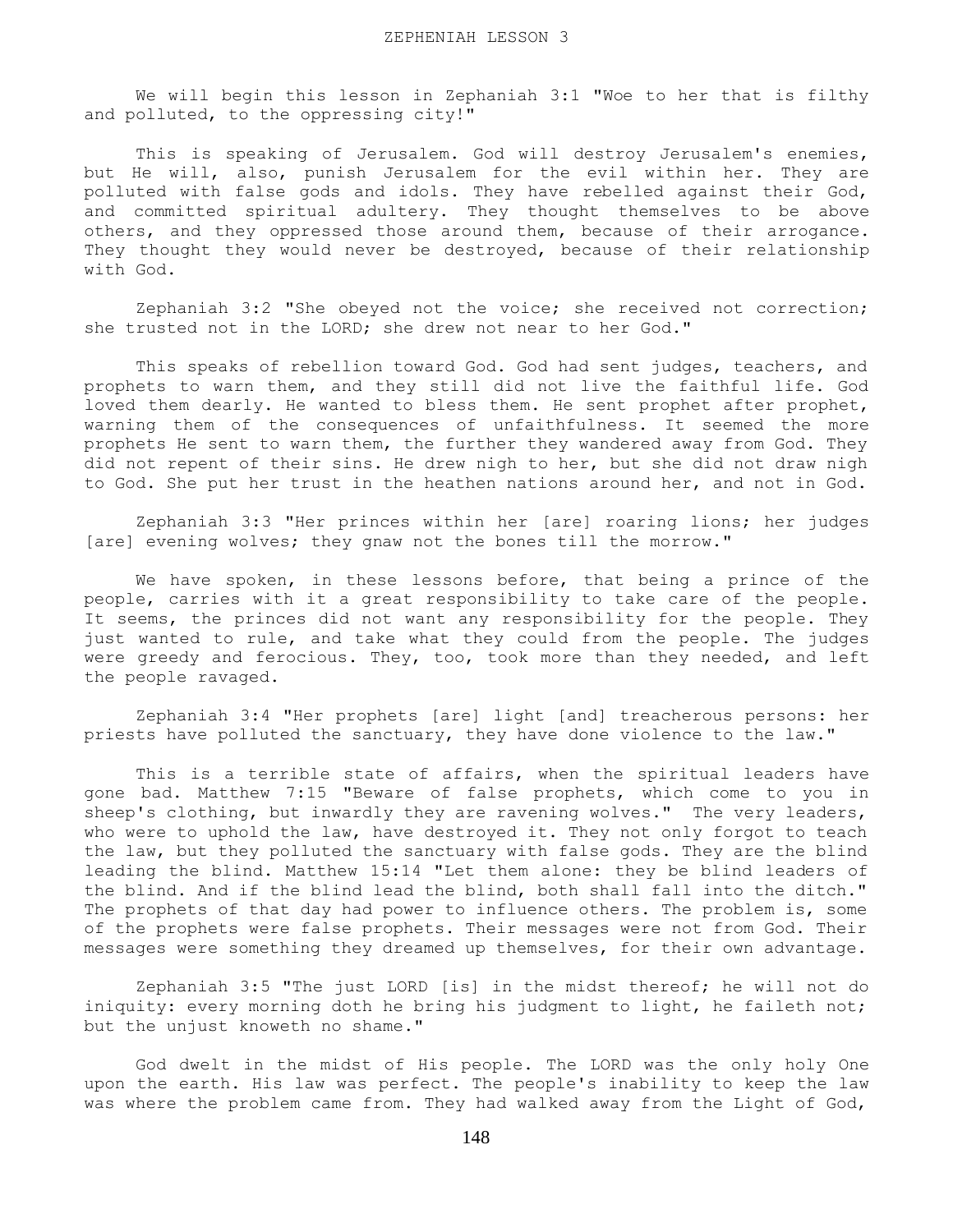and made a habit of sinning. They know no shame, because they have committed so many sins their consciences have become dull. God still shines His Light where the people are caught up in sin, but He will not always remain there. He left the temple in Jerusalem, before the destruction by Babylon.

 Zephaniah 3:6 "I have cut off the nations: their towers are desolate; I made their streets waste, that none passeth by: their cities are destroyed, so that there is no man, that there is none inhabitant."

The nations, here, are, probably, speaking of the nations around them, but it is true of Israel, as well. God sent His judgments to cause them to repent, and turn back to God. Israel had trusted in their military strength to save them from the enemy. They had even made agreements with worldly countries to help them in their wars. The truth is their strength lay in God's protection of them. When they stopped trusting in God, their strength was gone. In their journey to the promised land, they had won every battle when the Ark of the Covenant went before them. When they did not have it going before them, they lost. This, in itself, should have told them of their inability to do anything without God.

 Zephaniah 3:7 "I said, Surely thou wilt fear me, thou wilt receive instruction; so their dwelling should not be cut off, howsoever I punished them: but they rose early, [and] corrupted all their doings."

 God used examples of other countries He had judged, to show Israel and Judah that they must repent. The fear of the Lord is the beginning of wisdom. The fear, in this, is speaking of reverence. God wanted their love and respect. God wanted to instruct them in His ways, but they were not interested in doing what He wanted. They did what was right in their own sight. God had told them, over and over, of the punishment, if they did not repent of their sins and walk in His ways. They did not heed His warnings. The chastisement God sent was to punish them for their sins and cause them to reach out to Him for help. All of the warnings, and chastisement, were to cause them to repent, instead they just went deeper and deeper into sin.

 Zephaniah 3:8 "Therefore wait ye upon me, saith the LORD, until the day that I rise up to the prey: for my determination [is] to gather the nations, that I may assemble the kingdoms, to pour upon them mine indignation, [even] all my fierce anger: for all the earth shall be devoured with the fire of my jealousy."

 Those, who are to wait, are the saved. They are admonished to wait for this day. The nations gathered, here, are speaking of that time of the great battle of Armageddon. There has never really been a time in past history, when all of mankind was caught up in battle like this. The earth will be destroyed by God's fire, and a new heaven and a new earth will come forth from God. Revelation 16:16 "And he gathered them together into a place called in the Hebrew tongue Armageddon."

 Zephaniah 3:9 "For then will I turn to the people a pure language, that they may all call upon the name of the LORD, to serve him with one consent."

 At the tower of Babel, God punished the sinful people by changing their language, so they could not understand each other. This has always been a problem in understanding people of other nations. This is a reversal of that. God will, now, return them all to the same language so they might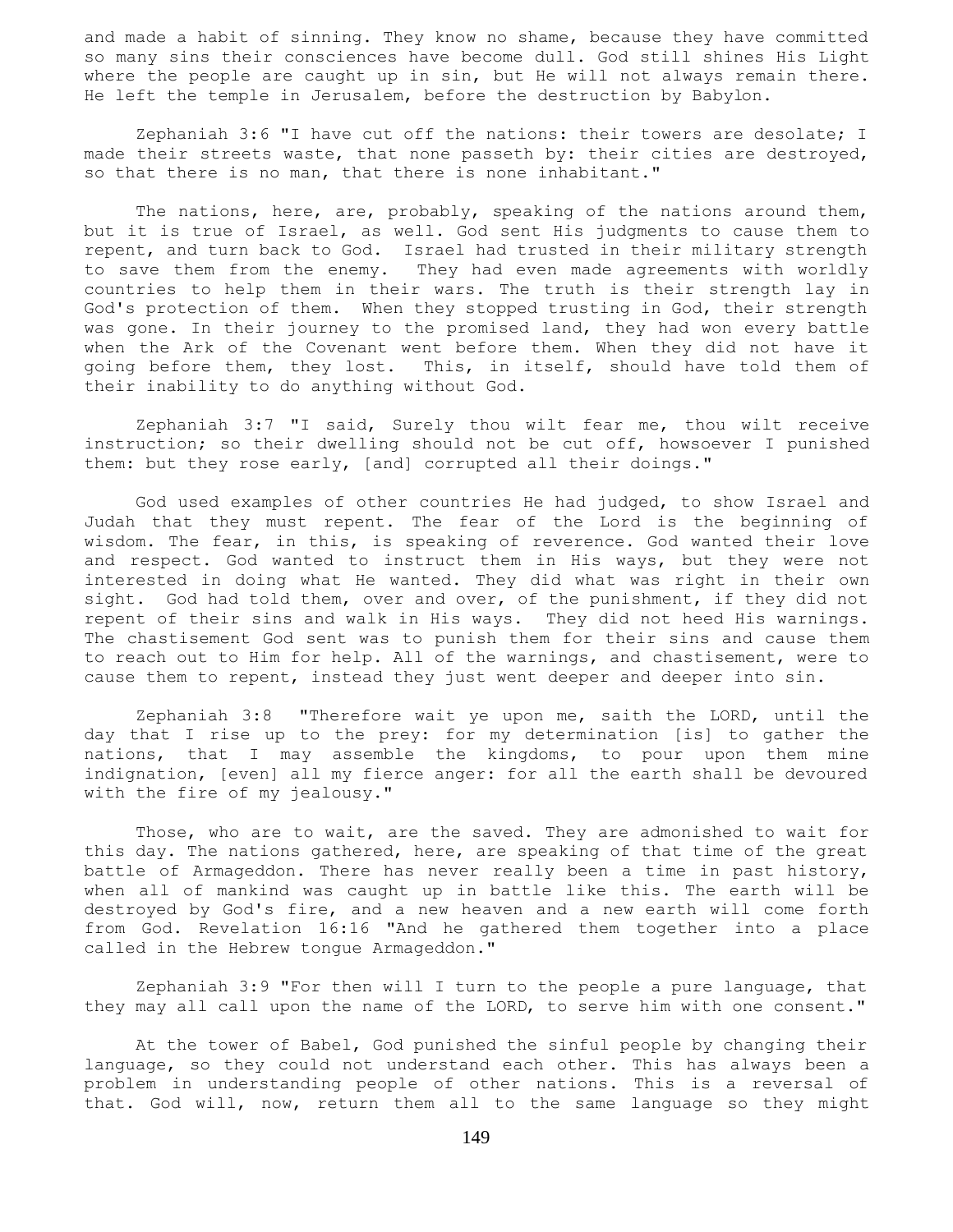understand each other. This speaks of a time of total agreement of people of many nations. This will be that peace that Jesus Christ brings. People of all nations will be converted to the Lord.

 Zephaniah 3:10 "From beyond the rivers of Ethiopia my suppliants, [even] the daughter of my dispersed, shall bring mine offering."

 Revelation 15:4 "Who shall not fear thee, O Lord, and glorify thy name? for [thou] only [art] holy: for all nations shall come and worship before thee; for thy judgments are made manifest."

 Zephaniah 3:11 "In that day shalt thou not be ashamed for all thy doings, wherein thou hast transgressed against me: for then I will take away out of the midst of thee them that rejoice in thy pride, and thou shalt no more be haughty because of my holy mountain."

 All Israel shall be turned to the Lord, and they will no longer be a haughty people, believing they are the only children of God. They had thought themselves better than the rest of the world, because they alone, had the law of God. This was all removed in the coming of their Messiah who brought salvation to all the world. Matthew 3:9 "And think not to say within yourselves, We have Abraham to [our] father: for I say unto you, that God is able of these stones to raise up children unto Abraham." Romans 3:27 "Where [is] boasting then? It is excluded. By what law? of works? Nay: but by the law of faith."

 Zephaniah 3:12 "I will also leave in the midst of thee an afflicted and poor people, and they shall trust in the name of the LORD."

 The followers of Jesus Christ are the humble people of the world. They have to give up all their conceit and arrogance to come to Christ. The power to live the Christian life lies in the ability to trust in the name of Jesus. Matthew 5:3 "Blessed [are] the poor in spirit: for theirs is the kingdom of heaven." Luke 6:20 "And he lifted up his eyes on his disciples, and said, Blessed [be ye] poor: for yours is the kingdom of God." Philippians 2:10 "That at the name of Jesus every knee should bow, of [things] in heaven, and [things] in earth, and [things] under the earth;" Philippians 2:11 "And [that] every tongue should confess that Jesus Christ [is] Lord, to the glory of God the Father."

 Zephaniah 3:13 "The remnant of Israel shall not do iniquity, nor speak lies; neither shall a deceitful tongue be found in their mouth: for they shall feed and lie down, and none shall make [them] afraid."

 The remnant of Israel, throughout the Bible, is the group who have never bowed their knee to Baal. This just means they have never worshipped false gods. They have always remained faithful to God. These are those people who are holy, because He is holy. They are not interested in sin. They are interested in pleasing God. They have all the good habits of Christ, because Christ lives in them. These are speaking of those who have made Christ their Lord. I John 3:9 "Whosoever is born of God doth not commit sin; for his seed remaineth in him: and he cannot sin, because he is born of God."

 Zephaniah 3:14 "Sing, O daughter of Zion; shout, O Israel; be glad and rejoice with all the heart, O daughter of Jerusalem."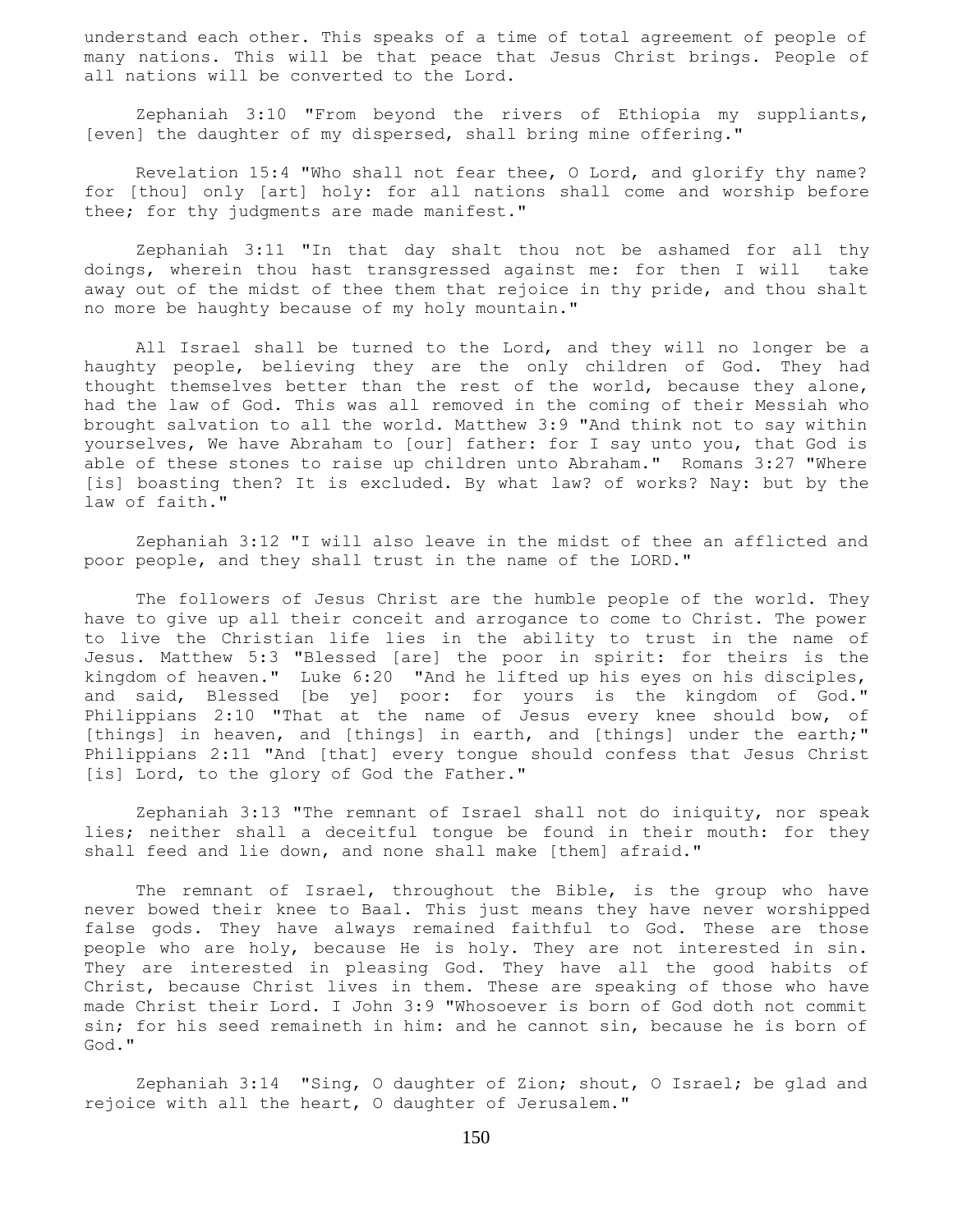The joy of the daughters of Jerusalem, is the fact that they have been restored. People from all over the world will come to worship there. This promise of the coming greatness of Jerusalem, is spoken just after the prophecy of Jerusalem's destruction. The victory of the Lord over sin, and the promise of the restoration of Jerusalem, should make them rejoice in their hearts.

 Zephaniah 3:15 "The LORD hath taken away thy judgments, he hath cast out thine enemy: the king of Israel, [even] the LORD, [is] in the midst of thee: thou shalt not see evil any more."

 The following Scripture is about the very same thing. Hebrews 8:12 "For I will be merciful to their unrighteousness, and their sins and their iniquities will I remember no more." They are forgiven and restored. Revelation 12:10 "And I heard a loud voice saying in heaven, Now is come salvation, and strength, and the kingdom of our God, and the power of his Christ: for the accuser of our brethren is cast down, which accused them before our God day and night."

 Zephaniah 3:16 "In that day it shall be said to Jerusalem, Fear thou not: [and to] Zion, Let not thine hands be slack."

 This is said about the natural Israelite, and to the church {Zion}, spiritual Israel. There will be nothing to fear, because the Lord will be with His own.

 Zephaniah 3:17 "The LORD thy God in the midst of thee [is] mighty; he will save, he will rejoice over thee with joy; he will rest in his love, he will joy over thee with singing."

 The might of man cannot be compared to that of God. God created the world, and all that is in it. He controls everything. Acts 4:12 "Neither is there salvation in any other: for there is none other name under heaven given among men, whereby we must be saved." Revelation 21:3 "And I heard a great voice out of heaven saying, Behold, the tabernacle of God [is] with men, and he will dwell with them, and they shall be his people, and God himself shall be with them, [and be] their God." The love that God has for man is that agape love. It is love that is so great, that God sent His Son to die on the cross to save our souls. There is joy in heaven over one sinner who receives Christ as his Saviour.

 Zephaniah 3:18 "I will gather [them that are] sorrowful for the solemn assembly, [who] are of thee, [to whom] the reproach of it [was] a burden."

 Those who were sorrowful of losing daily fellowship with God at the temple, will be brought again and restored.

 Zephaniah 3:19 "Behold, at that time I will undo all that afflict thee: and I will save her that halteth, and gather her that was driven out; and I will get them praise and fame in every land where they have been put to shame."

 This is speaking of Israel's restoration to their land. It, also, speaks of restoring her reputation as God's people in all the world. God will destroy the enemies of Israel, and all of God's people, including the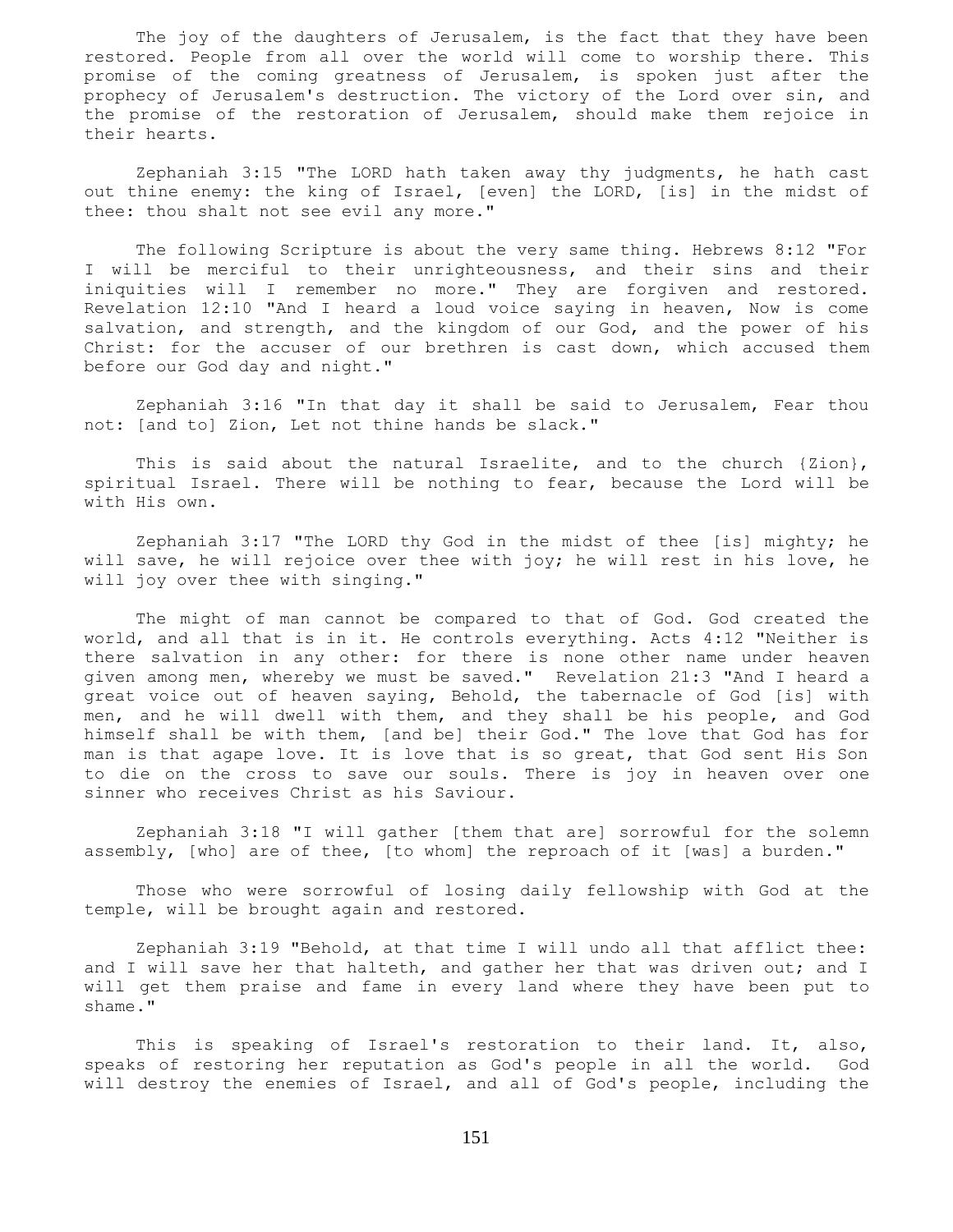church. This last destruction of the enemies of God, and His people, occurs just before Jerusalem is totally restored.

 Zephaniah 3:20 "At that time will I bring you [again], even in the time that I gather you: for I will make you a name and a praise among all people of the earth, when I turn back your captivity before your eyes, saith the LORD."

 God will gather His people from all over the world, and bring them to Jerusalem. This is speaking of that great gathering in the end times, when all of God's people come home. In the spiritual realm, this is speaking of all the believers in Christ. In the physical, this is speaking of all the true Jews from all over the world coming home to Israel. God keeps His promises. "Saith the LORD" means there is no question about this happening. God said it, it will be.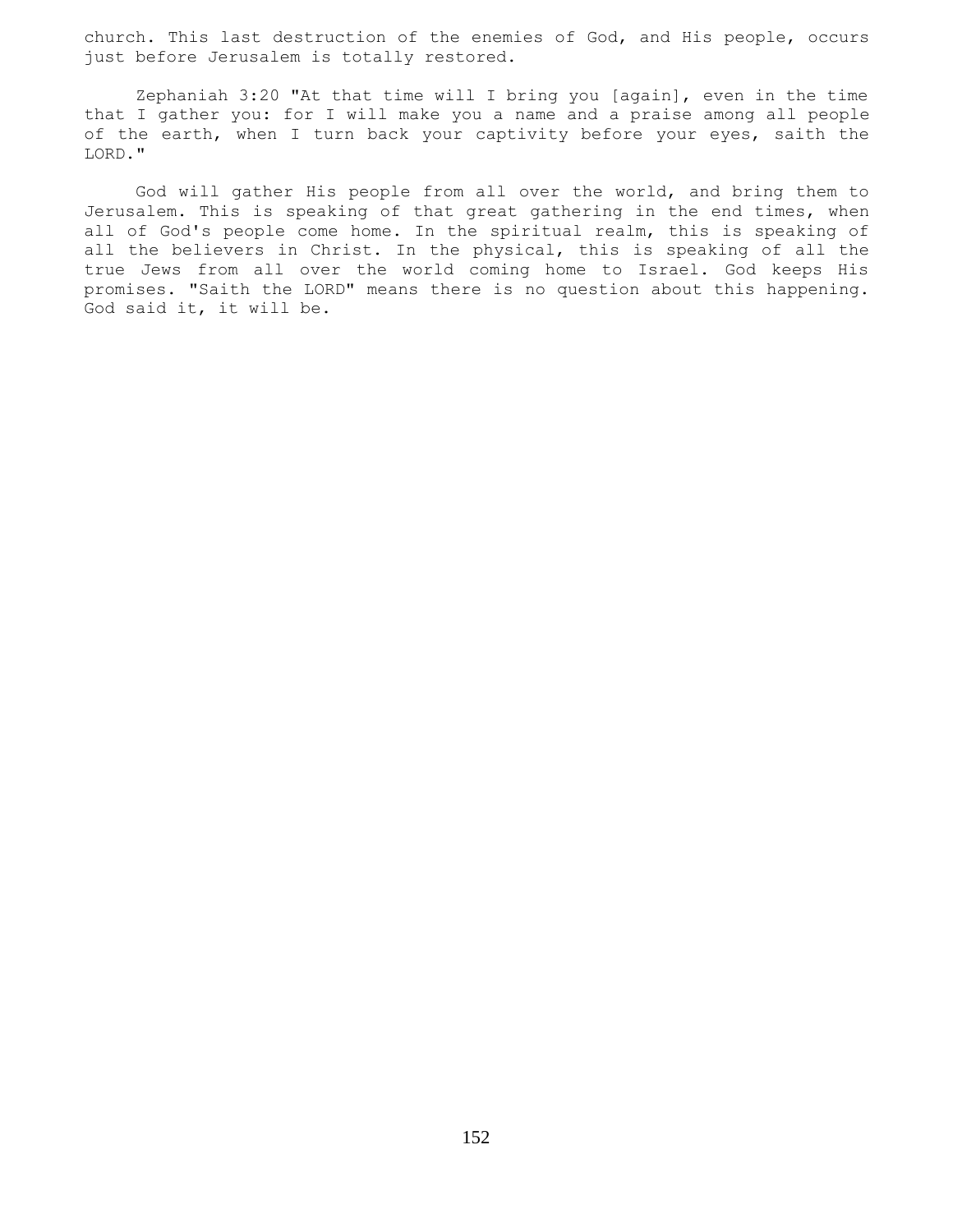1. Woe to her that is \_\_\_\_\_\_\_\_\_ and \_\_\_\_\_\_\_\_\_\_. 2. This speaking of 3. What are they polluted with? 4. How were they oppressive to others? 5. Verse 2 speaks of \_\_\_\_\_\_\_\_\_\_ toward God. 6. Who had God sent to warn them? 7. God drew nigh to Judah, but Judah did what in return? 8. Who did she put her trust in? 9. Being a prince to the people, carries with it great  $\qquad \qquad$ 10. Describe the judges in verse 3. 11. Even the \_\_\_\_\_\_\_\_\_\_\_\_\_\_\_ leaders have gone bad. 12. Quote Matthew chapter 7 verse 15. 13. The people's \_\_\_\_\_\_\_\_\_\_\_\_ to keep the law was where the problem came from. 14. Why did they know no shame? 15. Who are the nations in verse 6? 16. What had been proof to them on their journey to the promised land, that God was their strength? 17. The  $\qquad$  of the Lord is the beginning of wisdom. 18. They were interested in walking in their 19. What was the chastisement of God for? 20. Who are those that are to wait upon the Lord? 21. Verse 8 is about what battle? 22. Quote Revelation chapter 16 verse 16. 23. When had God confused the language? 24. What nations will come and worship God? 25. Why had Israel been haughty in the past? 26. Quote Matthew chapter 3 verse 9. 27. Who does verse 12 say will trust in the Lord? 28. Quote Philippians chapter 2 verses 10 and 11. 29. Who are the remnant of Israel? 30. Quote 1 John chapter 3 verse 9. 31. Quote Hebrews chapter 8 verse 12. 32. Why will there be nothing to fear? 33. Quote Acts chapter 4 verse 12. 34. The tabernacle of God is with 35. What is one word for God's kind of love? 36. Whose reputation does God restore? 37. Where will God bring His people to?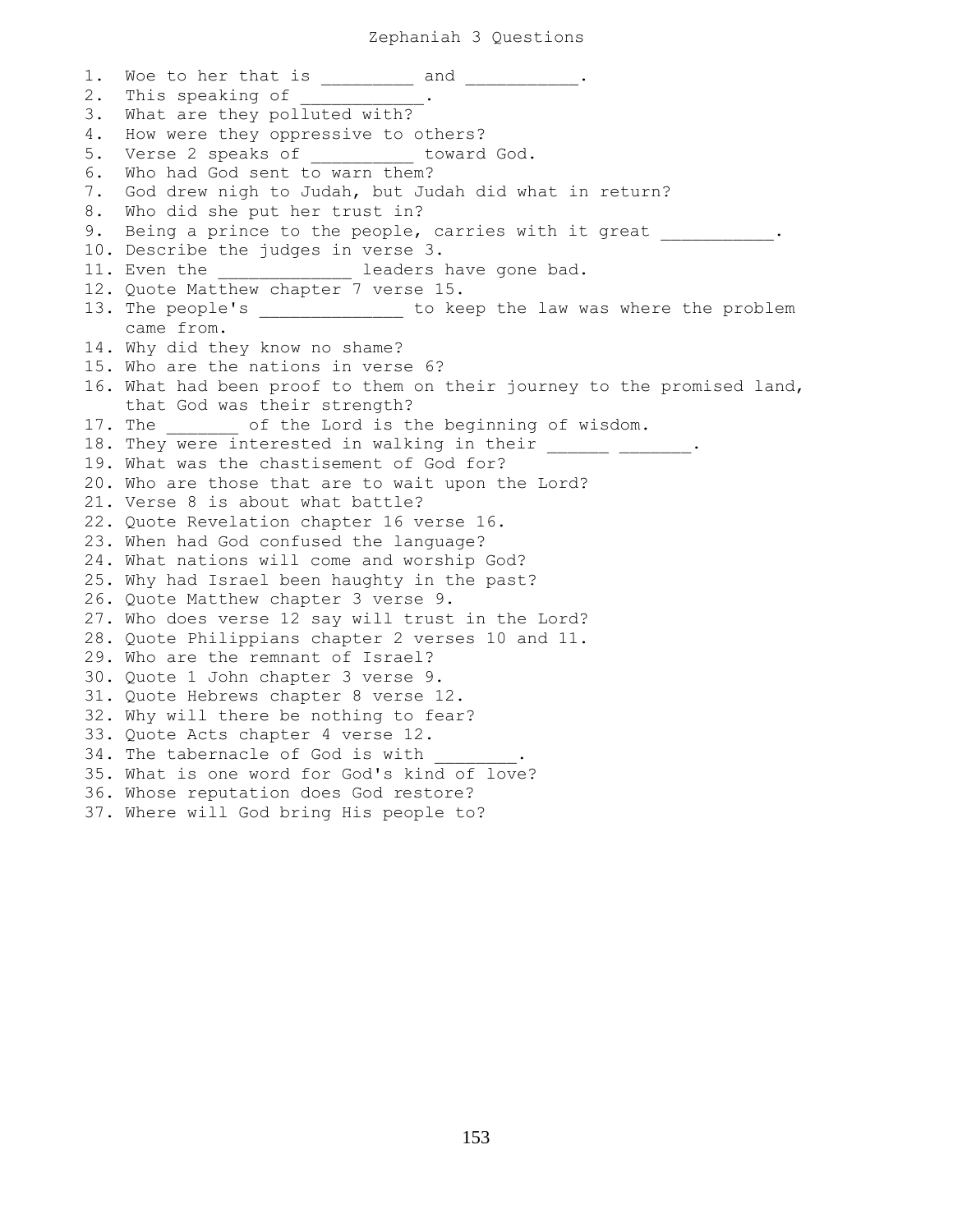It is believed, by many scholars, that Haggai the prophet was born during the Babylonian captivity. In 539 B.C. , Babylon fell and the Jews returned to Israel. One of the first projects was the rebuilding of the temple. They laid the foundation, and problems arose with the neighboring people. They stopped construction on the temple. God raised up Haggai and Zechariah to prophesy to them of the need of rebuilding the temple. In Ezra's time, they began, again, to rebuild the temple.

 We will now begin the verse by verse study of Haggai 1:1 "In the second year of Darius the king, in the sixth month, in the first day of the month, came the word of the Lord by Haggai the prophet unto Zerubbabel the son of Shealtiel, governor of Judah, and to Joshua the son of Josedech, the high priest, saying,"

 Darius reigned over Persia from 521 to 486 B.C. It appears that Haggaihad returned to Judah by permission of Cyrus in the first year of the reign of Darius. Zerubbabel was reigning as governor of Judah at this time. God sent the message by Haggai to Zerubbabel , because he was in charge. Joshua was the high priest at the time and the message was sent to him, also. Zerubbabel was descended from the family of David, and Joshua was descended from Aaron.

 Haggai 1:2 "Thus speaketh the Lord of hosts, saying, This people say, The time is not come, the time that the Lord's house should be built."

We noted earlier, that the returned of Judah , had immediately built the foundation for the temple in Jerusalem. That really was as far as they got. The opposition of neighbors, and excuses pertaining to their own homes being built, stopped them from going any further. They kept putting of the building of the Lord's house, saying, the time was not right. God, now sends them a message by Haggai, showing His displeasure at their attitude.

 Haggai 1:3 "Then came the word of the Lord by Haggai the prophet, saying,"

 Again, it is emphasized that the message, coming from the mouth of Haggai, was really the Word of the Lord.

 Haggai 1:4 "(Is it) time for you, O ye, to dwell in your ceiled houses, and this house (lie) waste?"

 They had not followed the following Scripture. Matthew 6:33 "But seek ye first the kingdom of God, and his righteousness; and all these things shall be added unto you." They were more concerned with their own homes, than they were in the house of God. They should have built the temple first.

 Haggai 1:5 "Now therefore thus saith the Lord of hosts; Consider your ways."

 They have just been released from 70 years of captivity in Babylon, because of their indifference to God. Now, they are doing the same things

154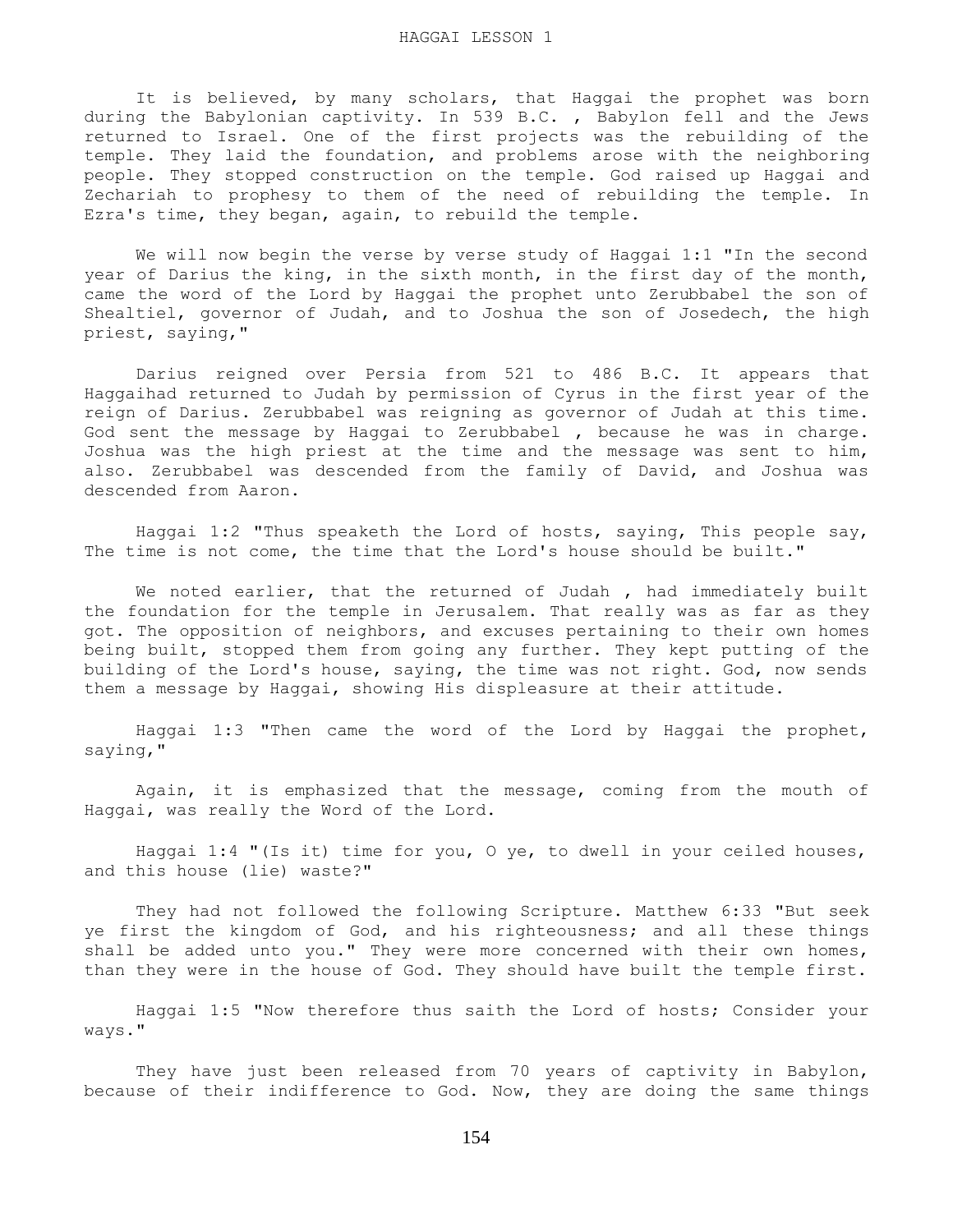all over again. Perhaps, they should consider what they are doing. It is as if, God is questioning whether they have really changed, or not.

 Haggai 1 :6 "Ye have sown much, and bring in little; ye eat, but ye have not enough; ye drink, but ye are not filled with drink; ye clothe you, but there is none warm; and he that earneth wages earneth wages (to put it) into a bag with holes."

 Their labors are not blessed of God. Because of their selfishness, they have not given anything to God for Him to multiply back to them. They labor, but in vain. Malachi 3:9 " Ye are cursed with a curse: for ye have robbed me, (even) this whole nation." Malachi 3:10 " Bring ye all the tithes into the storehouse, that there may be meat in mine house, and prove me now herewith, saith the Lord of hosts, if I will not open you the windows of heaven, and pour you out a blessing , that (there shall) not (be room) enough (to receive it)." Malach 3:11 "And I will rebuke the devourer for your sakes, and he shall not destroy the fruits of your ground; neither shall your vine cast her fruit before the time in the field, saith the Lord of hosts." They had already forgotten that God blesses their generosity, not their greed.

Haggai 1:7 "Thus saith the Lord of hosts; consider your ways."

 This is another warning to examine their actions , and see whether they are pleasing to God, or not. Haggai says, "You had better consider what you are doing".

 Haggai 1:8 "Go up to the mountain, and bring wood, and build the house; and I will take pleasure in it, and I will be glorified, saith the Lord."

There was much wood in the very close proximity of the temple area. They could get the wood to build the temple there. God would be pleased with their building. It would not have to have the cedars of Lebanon. When they build the house of the Lord first, it glorifies God and man.

 Haggai 1:9 " Ye looked for much, and, lo, (it came) to little; and when ye brought it home, I did blow upon it. Why? Saith the Lord of hosts. Because of mine house that (is) waste, and ye run every man unto his own house. "

 God did not bless them, because they had forgotten Him. The temple was for God, and for man. It was a place of fellowship. God loved these people. He wanted to be near them. They wanted a rich harvest, but they had forgotten who sent the big harvest. They hurried and built their own houses, but forgot about God's house. It had been over 15 years since they had put the foundation of the house down, and they had not built upon it. It is as if, they have forgotten God.

 Haggai 1:10 "Therefore the heaven over you is stayed from dew, and the earth is stayed (from) her fruit."

 God will not send the dew they need, or multiply their fruit. Until they build Him His house. It is a sin of omission. They have omitted the worship of God from their lives. Leviticus 26:19 " And I will break the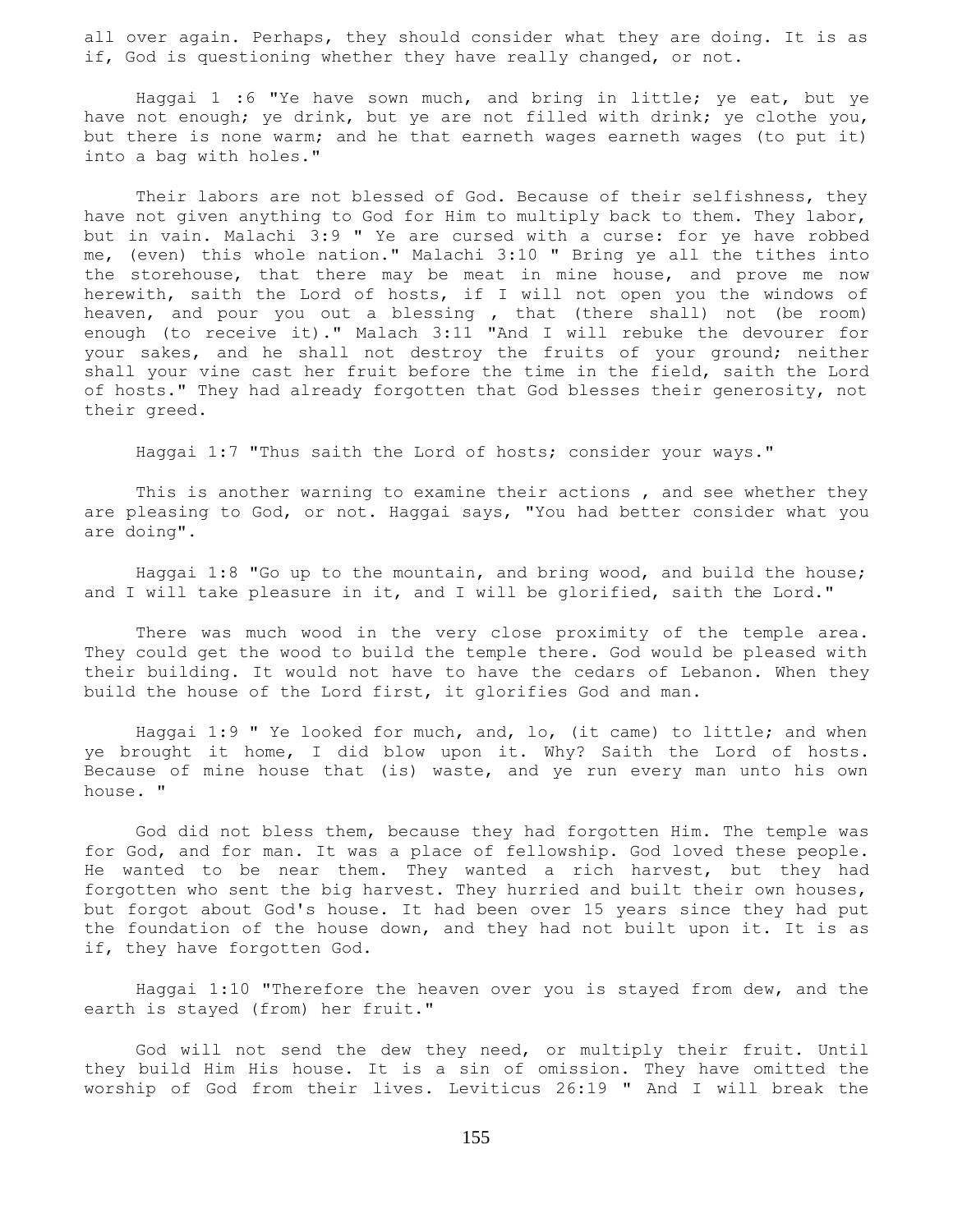pride of your power; and I will make your heaven as iron, and your earth as brass:"

 Haggai 1:11 "And I called for a drought upon the land, and upon the mountains, and upon the corn, and upon the new wine, and upon the oil, and upon (that) which the ground bringeth forth, and upon men, and upon cattle, and upon all the labour of the hands."

The only times these people reach out to God, is when they are in need. It sounds a bit like us, doesn't it? God will bring the drought to get them to repent, and do their first work. The drought cuts off food for man and beast. Their labor will be in vain. Without rain, nothing will grow.

 Haggai 1:12 "Then Zerubbabel the son of Shealtiel, and Joshua the son of Josedech, the high priest, with all the remnant of the people, obeyed the voice of the Lord their God , and the words of Haggai the prophet, as the Lord their God had sent him, and the people did fear before the LORD."

 It took drastic measures, but they finally agreed they had neglected the work of the Lord. The king Zerubbabel led the way, and the priest, Joshua followed with him. The people followed , as well. Haggai had convinced them, that God would not bless them, until they began building the temple. They accepted Haggai"s words as being the Words of the Lord, and they agreed to work on the temple. The fear of the LORD caused the people to do what Haggai said they must do, if they were to be blessed.

 Haggai 1:13 "Then spake Haggai the Lord's messenger in the LORD's message unto the people , saying, I (am) with you, saith the LORD."

 The LORD was quick to answer them through the words in Haggai's mouth. If they would seek God first, God would bless them and their work. The blessings of God are upon a people who are anxious to please the LORD. God is always ready to accept our repentance for our sins, and to bless us in our walk with Him. Haggai was the LORD's messenger. He was like an ambassador that takes someone else's message to the people.

 Haggai 1:14 "And the LORD stirred up the spirit of Zerubbabel the son of Shealtiel, governor of Judah, and the spirit of Joshua the son of Josedech, the high priest, and the spirit of all the remnant of the people; and they came and did work in the house of the LORD of hosts, their God,"

 Their indifference was over. Once they had committed to the work, the Spirit of the LORD filled them all. The Spirit was a confirmation that the LORD was pleased with their decision. The Spirit gave them the strength to do the work, as well. They took one step forward to God, and He met them. The work is, now, begun.

 Haggai 1:15 "In the four and twentieth day of the sixth month, in the second year of Darius the king."

 It appears, that 23 days after Haggai began to prophesy about the rebuilding of the temple, the work began. This is approximately 3 1/2 weeks. This was one of the quickest fulfillments of a prophecy ever given. The people had immediately responded to Haggai's warnings.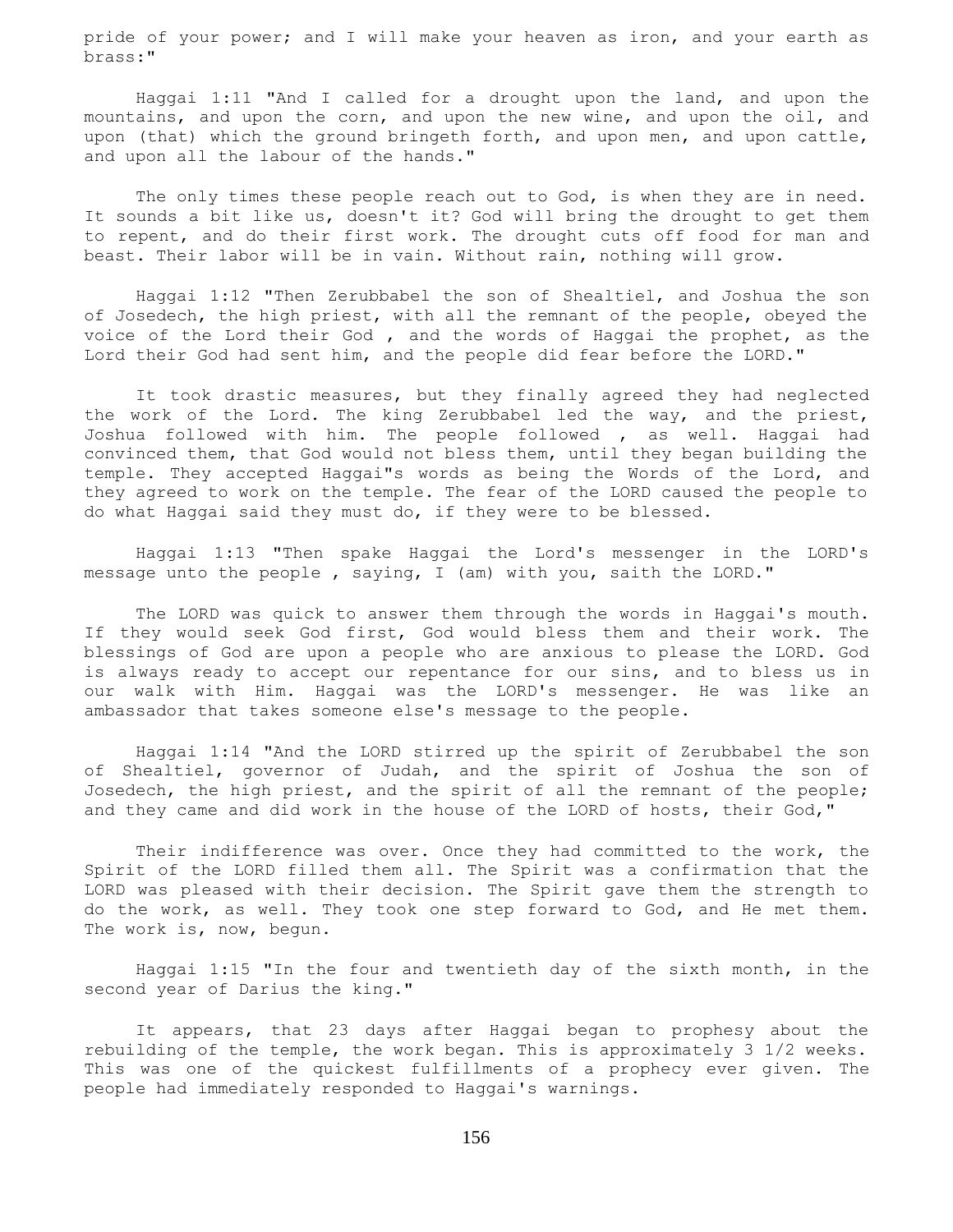1. When was Haggai born? 2. What year did Babylon fall? 3. What was one of the Jews first projects, when they got home? 4. Who were the two prophets God raised up to remind them of the need of building the temple? 5. Who was in power, when they rebuilt the temple? 6. When did Haggai begin to prophesy? 7. Who did Haggai speak his message from God to? 8. Zerubbabel was governor of \_\_\_\_\_\_\_\_\_. 9. Who was the high priest? 10. Where did this Darius rule? 11. Who had given Haggai permission to return to Judah? 12. Who was Zerubbabel descended from? 13. Who was Joshua descended from? 14. What does the LORD of hosts say to the people in verse 2? 15. What had the people built, immediately on their return from captivity? 16. Quote Matthew chapter 6 verse 33. 17. They were more concerned with their own than they were the \_\_\_\_\_\_\_ of God. 18. What did God tell them to consider? 19. How many years had they been in captivity? 20. Why are their labors not producing results? 21. Quote Malachi chapter 3 verses 9 through 11. 22. Where could they get the wood for the temple? 23. The temple was a place of 24. Quote Leviticus chapter 26 verse 19. 25. What did God call for to get them to listen? 26. Who led the way obeying the voice of God? 27. What caused the people to build on the temple? 28. What reassuring words did God send them? 29. The LORD stirred up their 30. How quickly after Haggai's prophecy, did they begin the building?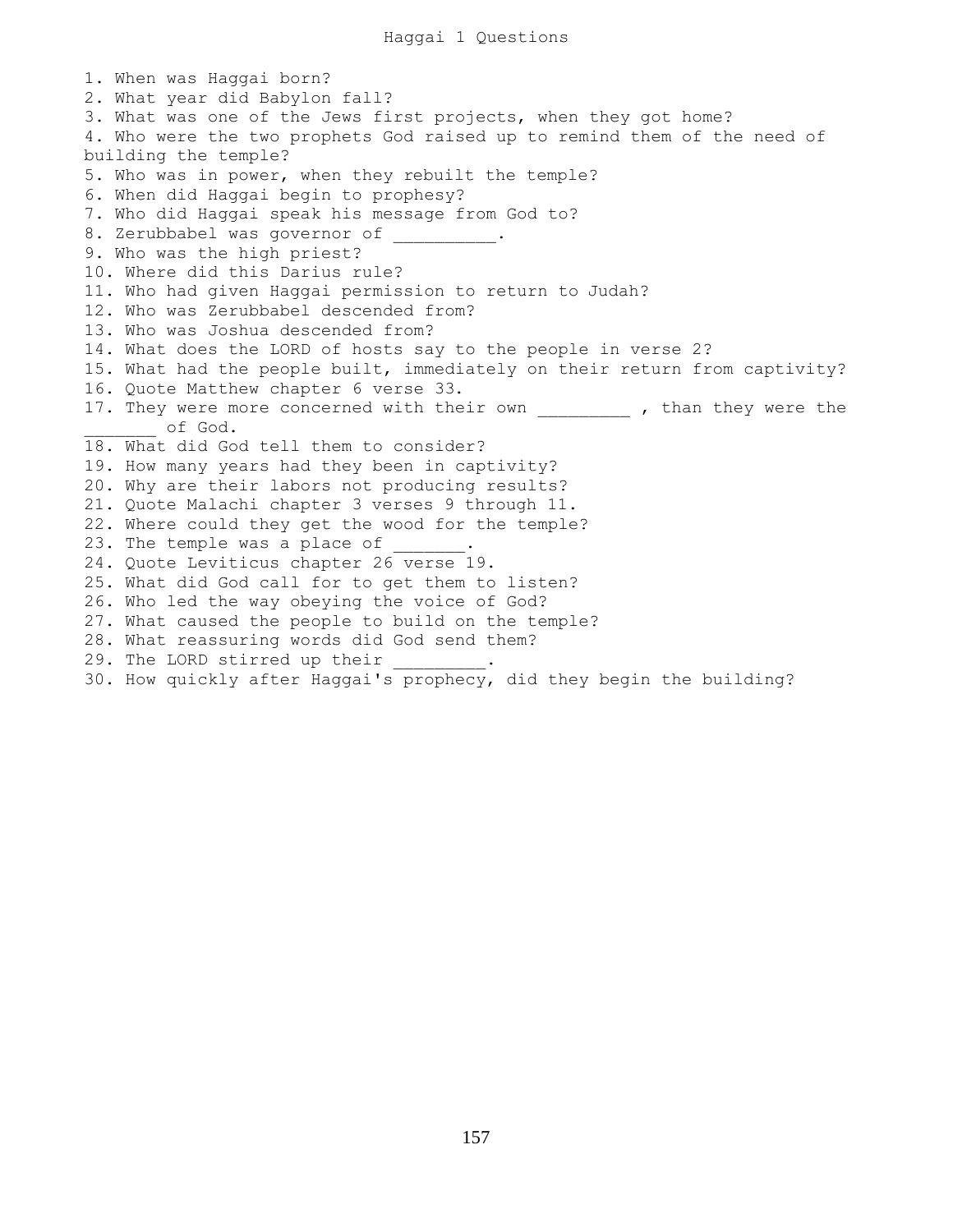We will begin this lesson in Haggai 2:1 "In the seventh [month], in the one and twentieth [day] of the month, came the word of the LORD by the prophet Haggai, saying,"

 This is about the same month as our September, or October. The 21st would be the last of the feast of tabernacles. The harvest took place at this time. Leviticus 23:34 "Speak unto the children of Israel, saying, The fifteenth day of this seventh month [shall be] the feast of tabernacles [for] seven days unto the LORD." Harvest time was, generally, a time of great joy.

 Haggai 2:2 "Speak now to Zerubbabel the son of Shealtiel, governor of Judah, and to Joshua the son of Josedech, the high priest, and to the residue of the people, saying,"

This is a separate message from that in chapter 1. Again, this message is to the governor, high priest, and to the people. Matthew 1:12 "And after they were brought to Babylon, Jechonias begat Salathiel; and Salathiel begat Zorobabel;"

 Haggai 2:3 "Who [is] left among you that saw this house in her first glory? and how do ye see it now? [is it] not in your eyes in comparison of it as nothing?"

 The magnificent temple in Solomon's time was far above anything else in the world at that time. The wealth in silver and gold in the temple was like the wealth of an entire country today. The wood used was the cedar of Lebanon. These people, who had been in captivity, could not amass such great wealth. It would have been unusual for anyone living to have seen it, because it had been destroyed about 70 years before. It is possible, some very old person could have lived during that time. We do know that in the work of the foundation, some of the older people wept at this new foundation. It appears, they were saddened by the fact, they could not build the wonderful temple that Solomon had built.

 Haggai 2:4 "Yet now be strong, O Zerubbabel, saith the LORD; and be strong, O Joshua, son of Josedech, the high priest; and be strong, all ye people of the land, saith the LORD, and work: for I [am] with you, saith the LORD of hosts:"

 This is encouragement from God. God is not worried about the expensive items of the temple. God is more interested in their hearts desiring to build the temple. God is pleased with their effort. God is with them, and will help them. They have shown faith in God by starting the construction. All He asks is their loyalty, and their love. He does not need, or want, wealth. Everything on, and in, the earth belongs to Him already. God's approval gives them strength to go on.

 Haggai 2:5 "[According to] the word that I covenanted with you when ye came out of Egypt, so my spirit remaineth among you: fear ye not."

 "Exodus 29:46 And they shall know that I [am] the LORD their God, that brought them forth out of the land of Egypt, that I may dwell among them: I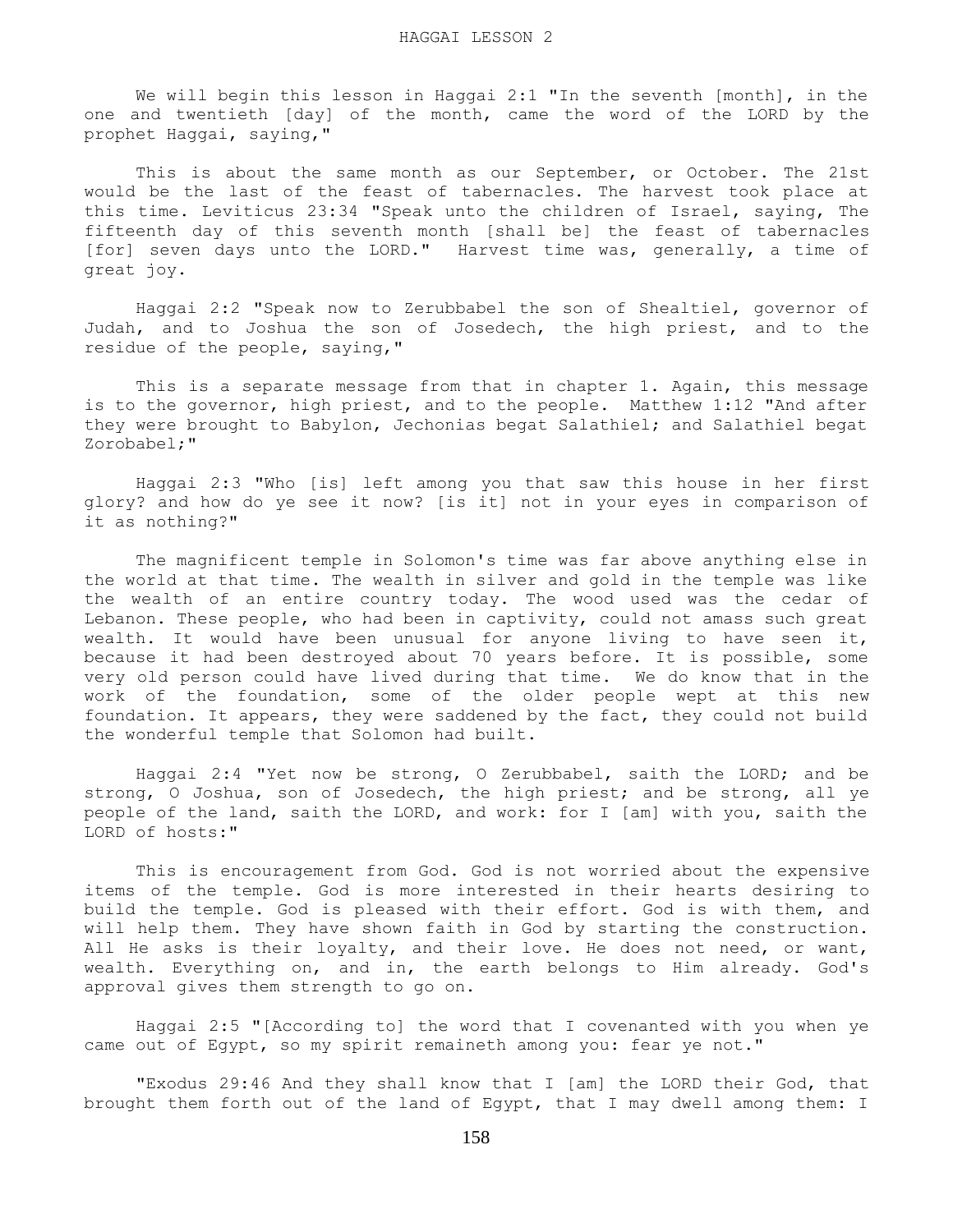[am] the LORD their God." If they were faithful and kept the commandments of God, God would bless them abundantly. If they did not obey God, then curses would come upon them. The building of this temple showed they wanted God to be their God. He will bless them for their love of Him. He will be their God, and dwell with them. The following Scripture is what God wanted all along. Revelation 21:3 "And I heard a great voice out of heaven saying, Behold, the tabernacle of God [is] with men, and he will dwell with them, and they shall be his people, and God himself shall be with them, [and be] their God."

 Haggai 2:6 "For thus saith the LORD of hosts; Yet once, it [is] a little while, and I will shake the heavens, and the earth, and the sea, and the dry [land];"

 I believe the Scripture above has jumped over, until the time when Jesus will destroy the evil of all nations, and He will reign in Jerusalem as King. Just before Jesus sets up His kingdom, there will be a terrible calamity upon the earth. Matthew 24:29 "Immediately after the tribulation of those days shall the sun be darkened, and the moon shall not give her light, and the stars shall fall from heaven, and the powers of the heavens shall be shaken:" In God's time table of all of eternity, it was but a little time.

 Haggai 2:7 "And I will shake all nations, and the desire of all nations shall come: and I will fill this house with glory, saith the LORD of hosts."

 The temple in Jerusalem will be restored to its greatness at that time. The nations of the world had been worshipping false gods. God will shake them to the point, they will give up the worship of false gods that cannot help them. Luke 21:10 "Then said he unto them, Nation shall rise against nation, and kingdom against kingdom:" Luke 21:11 "And great earthquakes shall be in divers places, and famines, and pestilences; and fearful sights and great signs shall there be from heaven." Read the rest of this chapter in Luke to get the full impact. They will turn to the One, True, Living God who can help them. The glory of God will rest in the temple in Jerusalem. God wins the victory over the entire world system. Jesus will reign as King of kings.

 Haggai 2:8 "The silver [is] mine, and the gold [is] mine, saith the LORD of hosts."

 Everything we know belongs to God. "Silver" spiritually means redemption, and "gold" means the purity of God. From the physical and the spiritual standpoint, silver and gold belong to God.

 Haggai 2:9 "The glory of this latter house shall be greater than of the former, saith the LORD of hosts: and in this place will I give peace, saith the LORD of hosts."

 This is saying, that the latter house will be more glorious than the one Solomon had built. One greater than Solomon will reign, Jesus Christ. Jesus is the King of peace, and He brings perfect peace to all the earth. II Thessalonians 3:16 "Now the Lord of peace himself give you peace always by all means. The Lord [be] with you all." The glory of the Lord filled Solomon's temple, when he dedicated it to God. The glory that will be in this temple, is the continual presence of the Lord Jesus Christ.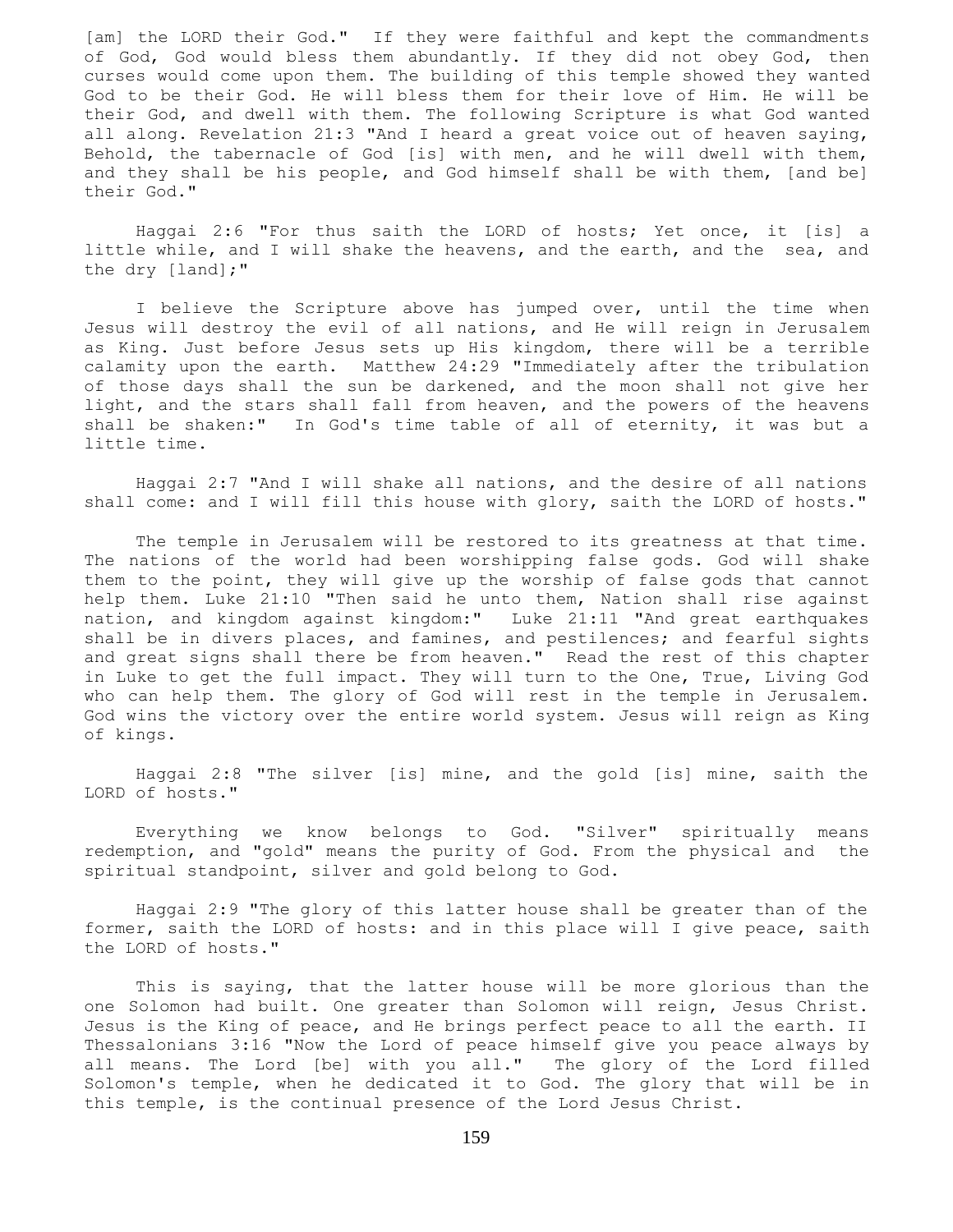Haggai 2:10 "In the four and twentieth [day] of the ninth [month], in the second year of Darius, came the word of the LORD by Haggai the prophet, saying,"

 This is 2 months and 3 days later than the last message. It is 3 months after they began to build on the temple. God is, now, giving Haggai a new message to speak.

 Haggai 2:11 "Thus saith the LORD of hosts; Ask now the priests [concerning] the law, saying,"

 One of the things the priests did, was instruct the people in the law. To instruct the law, they must be very familiar with the law. This is the LORD sending Haggai to ask the priest the question.

 Haggai 2:12 "If one bear holy flesh in the skirt of his garment, and with his skirt do touch bread, or pottage, or wine, or oil, or any meat, shall it be holy? And the priests answered and said, No."

This has to do with passing on holiness. The priest, in this case, possessed the holiness in himself, but it did not mean that he could pass it on to someone else. This is like being saved. The person who is saved becomes a child of God. That does not mean that their children will necessarily be saved. The child of the saved one must go to God for himself. Each person has to receive directly from God himself. Just because you are a Christian, does not mean you automatically save those around you. You may touch them, as this garment did these other elements. To receive God's holiness for themselves, they must reach out and touch God. The holiness of the nation could not pass to others around them, just by contact.

 Haggai 2:13 "Then said Haggai, If [one that is] unclean by a dead body touch any of these, shall it be unclean? And the priests answered and said, It shall be unclean."

 This seems like a contradiction, but it is not. Whatever uncleanness the nation had, would affect all the people. They had been disobedient to God, when they did not build the temple.

 Haggai 2:14 "Then answered Haggai, and said, So [is] this people, and so [is] this nation before me, saith the LORD; and so [is] every work of their hands; and that which they offer there [is] unclean."

 The people were not pleasing to God, when they did not build the temple. The crops, they planted during that time of disobedience, would not produce. God would not bless them in their disobedience. They got about half the amount of production out of their crops that they would have, had they been building the temple. As far as God was concerned, they were unclean, because they had not sought God first. To obey God is better than sacrifice. Their crops would not produce, until they obeyed God.

 Haggai 2:15 "And now, I pray you, consider from this day and upward, from before a stone was laid upon a stone in the temple of the LORD:"

 From the moment the first stone was placed toward building the temple, their crops would be blessed. God blesses them, because they have begun, in obedience to Him, to build the temple. God would not multiply the crop that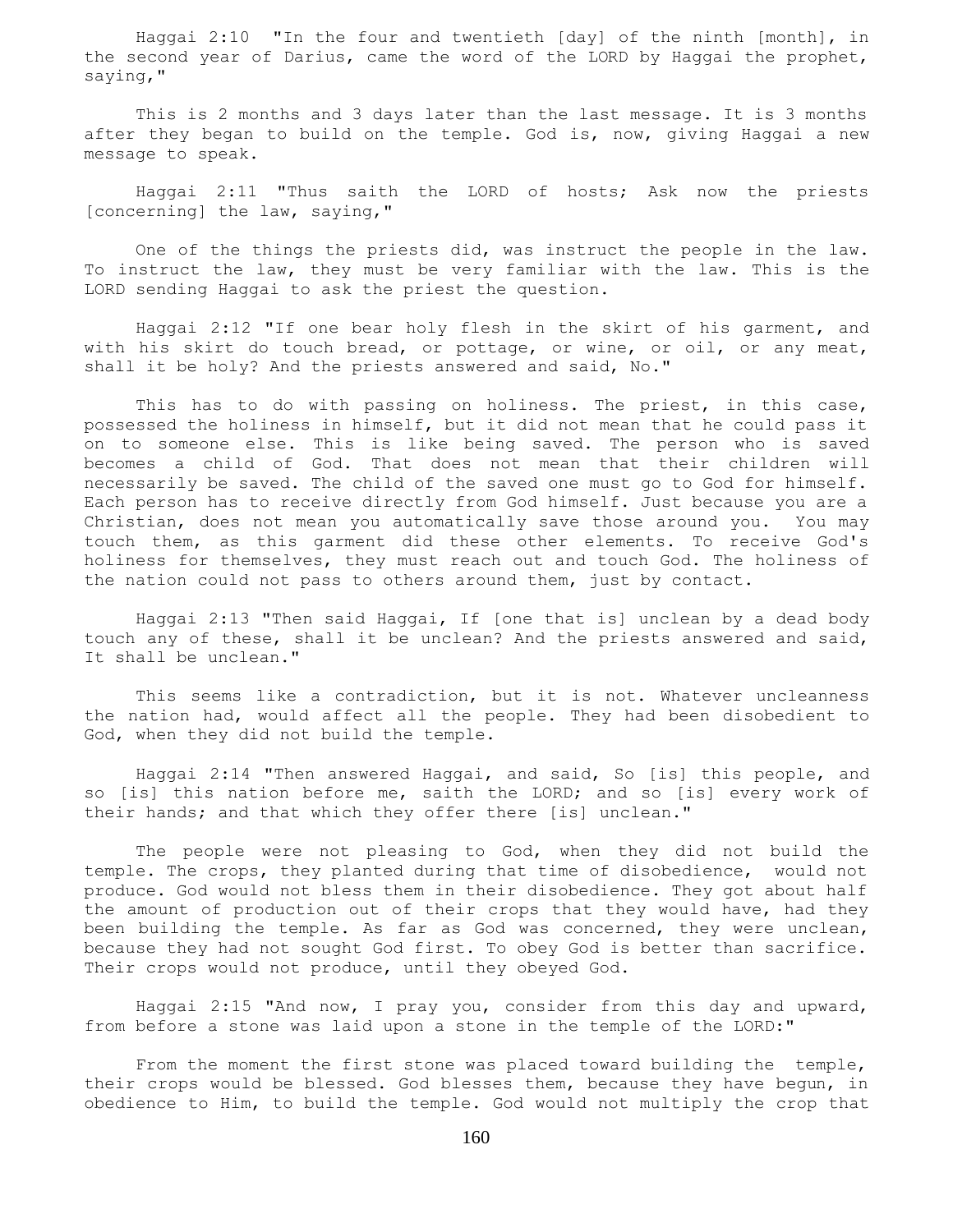was produced in their disobedience, but would bless their next crop, since they are now obedient.

 Haggai 2:16 "Since those [days] were, when [one] came to an heap of twenty [measures], there were [but] ten: when [one] came to the pressfat for to draw out fifty [vessels] out of the press, there were [but] twenty."

 This is speaking of the production of their crops before they began the temple. They had not been cut off completely, but they had not been blessed. They had barely enough to make it. Their crops produced no more than half what they had anticipated. This is chastisement from God.

 Haggai 2:17 "I smote you with blasting and with mildew and with hail in all the labours of your hands; yet ye [turned] not to me, saith the LORD."

 All of the problems they had, originated with God. He was trying to get them to repent, and obey His commands. He was trying to make them realize their error.

 Haggai 2:18 "Consider now from this day and upward, from the four and twentieth day of the ninth [month, even] from the day that the foundation of the LORD'S temple was laid, consider [it]."

 He wants them to take special note of the day, they began work on the temple. From that moment on, God would bless them in everything they did. They would not feel the blessings for awhile, but the blessings began on that day. Crops take a while to produce. Their next crop would be bountiful. He wants them to remember the blessings came with their obedience to Him. He says it more than once, to impress on them the connection between obedience to Him, and their being blessed.

 Haggai 2:19 "Is the seed yet in the barn? yea, as yet the vine, and the fig tree, and the pomegranate, and the olive tree, hath not brought forth: from this day will I bless [you]."

 It is as if, God blesses each seed. It would be as if some super growth product had been applied. It had. It was called blessings from God.

 Haggai 2:20 "And again the word of the LORD came unto Haggai in the four and twentieth [day] of the month, saying,"

 This is another separate time, when God spoke through Haggai. This is on the same day as the last, but with a separate message.

 Haggai 2:21 'Speak to Zerubbabel, governor of Judah, saying, I will shake the heavens and the earth;"

 This message is for Zerubbabel personally. We see that it is not a world power that God is speaking of shaking the heavens and earth, but of Himself. Isaiah 13:13 "Therefore I will shake the heavens, and the earth shall remove out of her place, in the wrath of the LORD of hosts, and in the day of his fierce anger."

 Haggai 2:22 "And I will overthrow the throne of kingdoms, and I will destroy the strength of the kingdoms of the heathen; and I will overthrow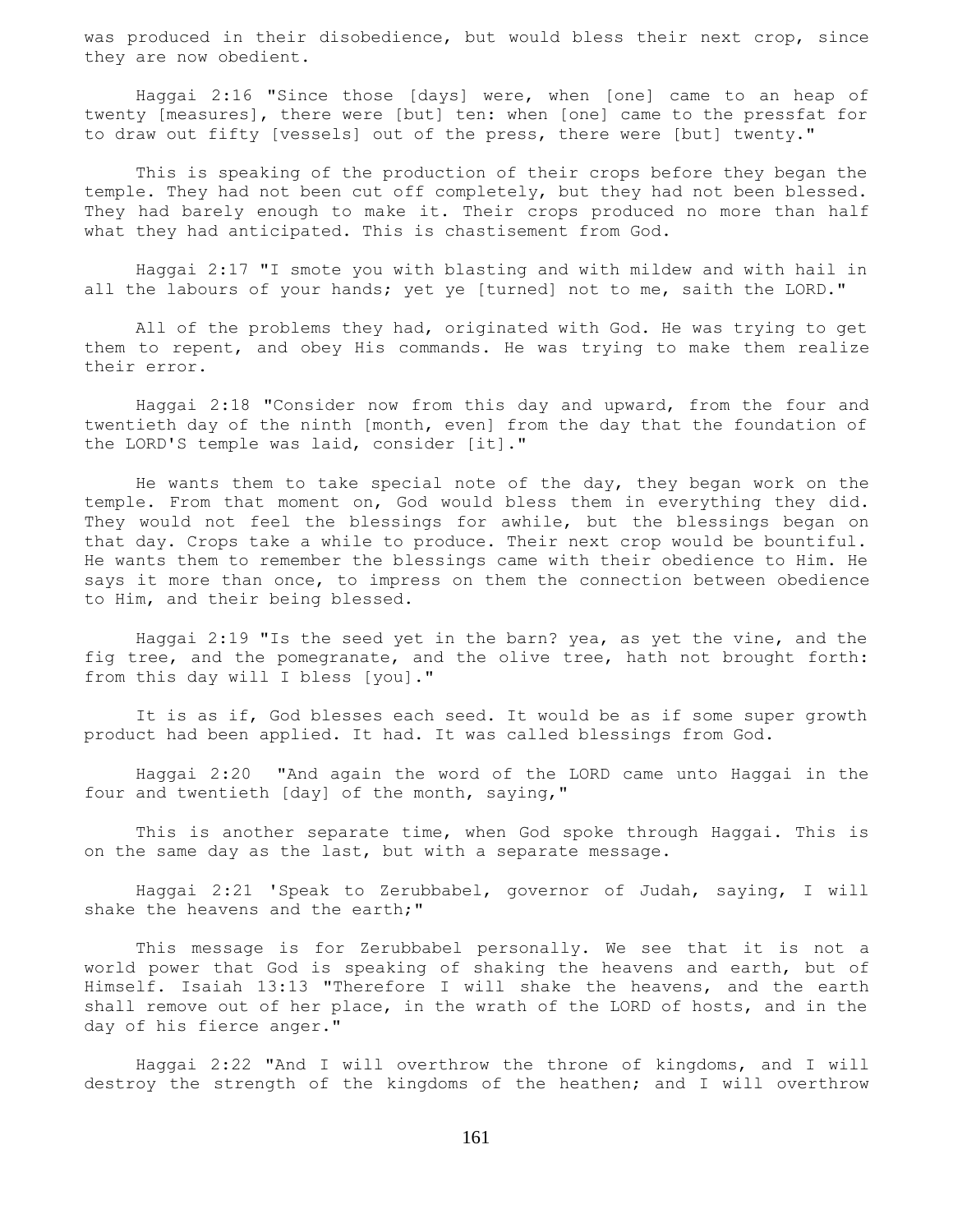the chariots, and those that ride in them; and the horses and their riders shall come down, every one by the sword of his brother."

 God was showing Zerubbabel, that even though some country actually attacks, it is the finger of God in operation. God uses countries to carry out His wishes. They are but pawns in His hand. Mark 13:8 "For nation shall rise against nation, and kingdom against kingdom: and there shall be earthquakes in divers places, and there shall be famines and troubles: these [are] the beginnings of sorrows." Hebrews 12:26 "Whose voice then shook the earth: but now he hath promised, saying, Yet once more I shake not the earth only, but also heaven." God is all powerful. He is control of everything and everyone. God will cleanse the earth by destroying the heathen nations that are opposed to God and His people.

 Haggai 2:23 "In that day, saith the LORD of hosts, will I take thee, O Zerubbabel, my servant, the son of Shealtiel, saith the LORD, and will make thee as a signet: for I have chosen thee, saith the LORD of hosts."

 Zerubbabel is dedicated to the service of God. His signet seals him as having power and authority from God. God appreciated the trust and faithfulness Zerubbabel had shown in building the temple. God gives him the signet to show His trust in him. The signet ring was the power of attorney to use the authority of the One who gave it. In this, Zerubbabel was a type and shadow of Christ. God gave Christ the signet of being His Right Hand.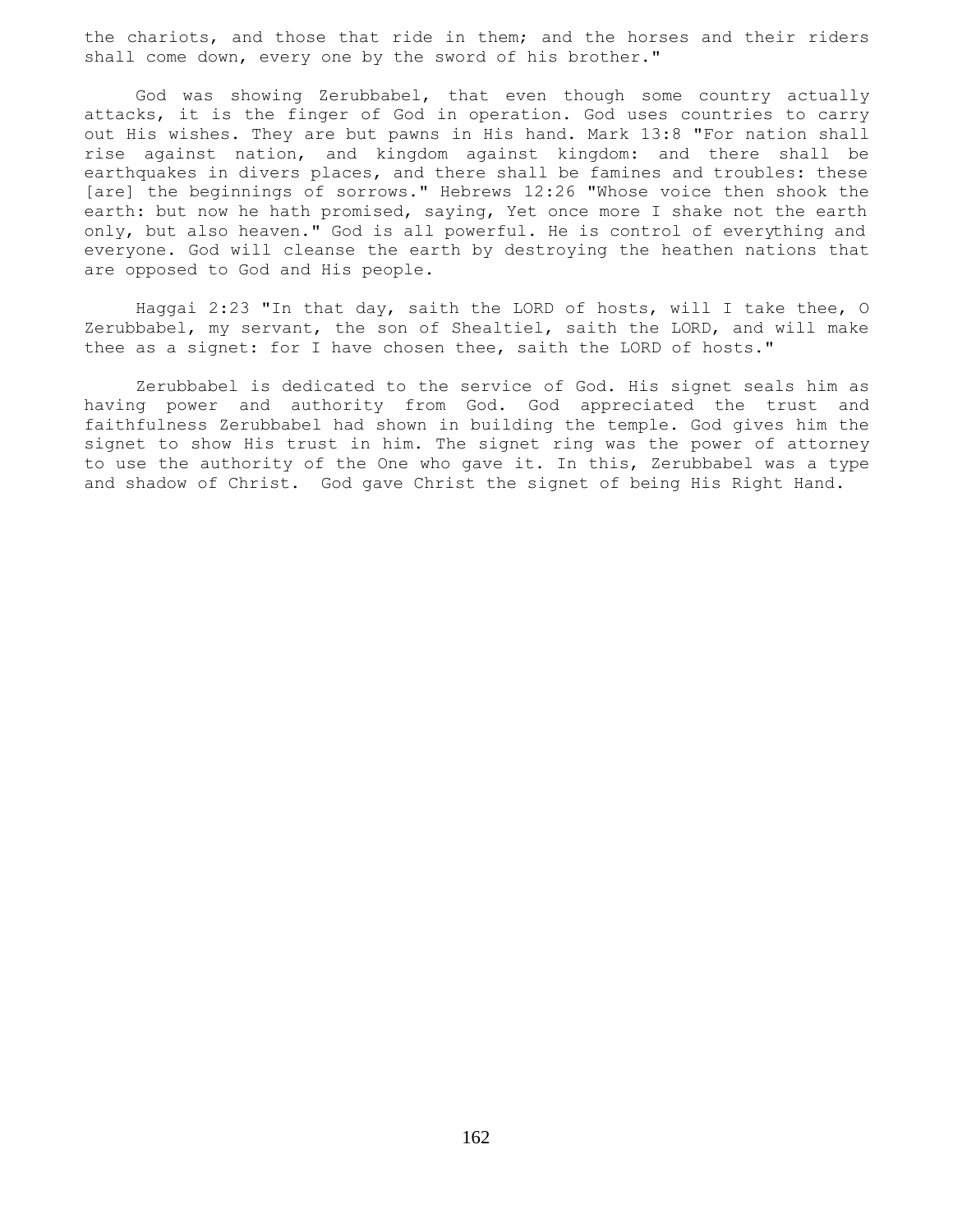1. The 21st day of the seventh month would cover what feast? 2. Quote Leviticus chapter 23 verse 34. 3. Who was Zerubbabel's father? 4. Was governor of Judah. 5. What question was asked in verse 3? 6. How much wealth was in the tabernacle Solomon built? 7. Why would it have been unusual for anyone to be living, that had seen the temple Solomon built? 8. Why were the people building the temple so sad? 9. What would make them strong? 10. What is God more interested in, than putting great wealth into the temple? 11. God is pleased with their 12. Quote Exodus chapter 29 verse 46. 13. What was the condition placed on them to receive God's blessing? 14. Quote Revelation chapter 21 verse 3. 15. What time does the author believe verse 6 is speaking of? 16. Quote Matthew chapter 24 verse 29. 17. When had the temple in Jerusalem been filled with God's glory? 18. In the 21 chapter of Luke, what are some signs of the end? 19. Who can help them? 20. Who will reign as King of kings? 21. What does "silver" mean? 22. What temple is verse 9 speaking of? 23. What is the glory that will be in the latter temple? 24. Who was asked about the law? 25. Verse 12 has to do with passing on  $\qquad \qquad$ 26. Why was their work unclean? 27. When did God begin to bless them in their work? 28. What percentage had their production been off? 29. Why had the hail and mildew come to their crops? 30. Who was the last message addressed to? 31. Quote Isaiah chapter 13 verse 13. 32. Quote Mark chapter 13 verse 8. 33. How will God cleanse the earth? 34. What does God giving Zerubbabel the signet mean? 35. He is a type and shadow of whom?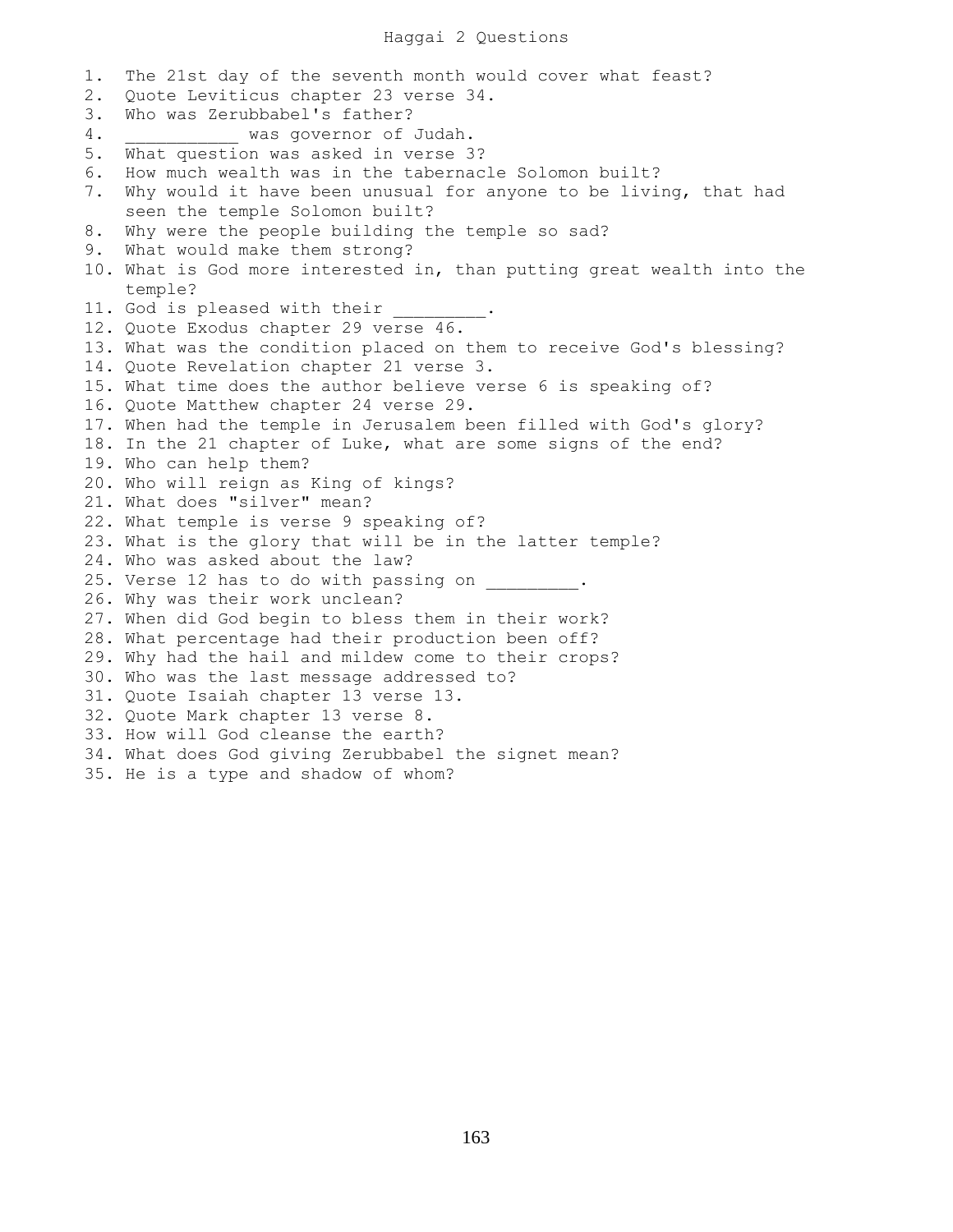The prophet Zechariah ministered at the same time as Haggai. They both had been captives in Babylon, and returned to Judah when Cyrus released the prisoners. The building of the temple had been delayed 16 years, after the first people released had built the foundation. There was much opposition to its being built, and the people had been busy building their own homes. They planted their crops again, also. Zechariah and Haggai preached, that the reason for their poor crops, was the fact they had not rebuilt the temple. The same neglect of God's work was still in the land. They had spent 70 years in captivity to cause them to repent of this complacency toward God.

We will begin now in Zechariah 1:1 "In the eighth month, in the second year of Darius, came the word of the LORD unto Zechariah, the son of Berechiah, the son of Iddo the prophet, saying,"

 It is very interesting, to me, that this message came to Zechariah the month between the 7th and 9th month that God gave Haggai messages. It seemed, the message was the same from both. Perhaps, this was to confirm the messages. The Scriptures say, by two a thing shall be established. We see that Zechariah was the grandson of the prophet Iddo.

Zechariah 1:2 "The LORD hath been sore displeased with your fathers."

 The fathers, this is speaking of, are those who committed spiritual adultery, and caused God to send them into captivity for 70 years. The land was destroyed, and so was the temple.

 Zechariah 1:3 "Therefore say thou unto them, Thus saith the LORD of hosts; Turn ye unto me, saith the LORD of hosts, and I will turn unto you, saith the LORD of hosts."

 God wanted their love and their faithfulness. The captivity had been to teach them to obey God, and to turn from false gods. When they reach out to God, He is always there to reach out to them. God loves them, and wants to bless them, but He will not force Himself upon them.

 Zechariah 1:4 "Be ye not as your fathers, unto whom the former prophets have cried, saying, Thus saith the LORD of hosts; Turn ye now from your evil ways, and [from] your evil doings: but they did not hear, nor hearken unto me, saith the LORD."

We remember, that they chose to believe the false prophets which were prophesying good times. They did not heed the warning that God had sent them by the true prophets. God had to prove to them, that what He warned of, He would do. Now, they should remember the chastisement that God sent on them before. It should not be so difficult to get them to listen to the warnings from God. Their captivity was still fresh on their minds.

 Zechariah 1:5 "Your fathers, where [are] they? and the prophets, do they live for ever?"

 We discussed before, that the unfaithful generation died while they were in captivity. The answer is no, they do not live forever. They not only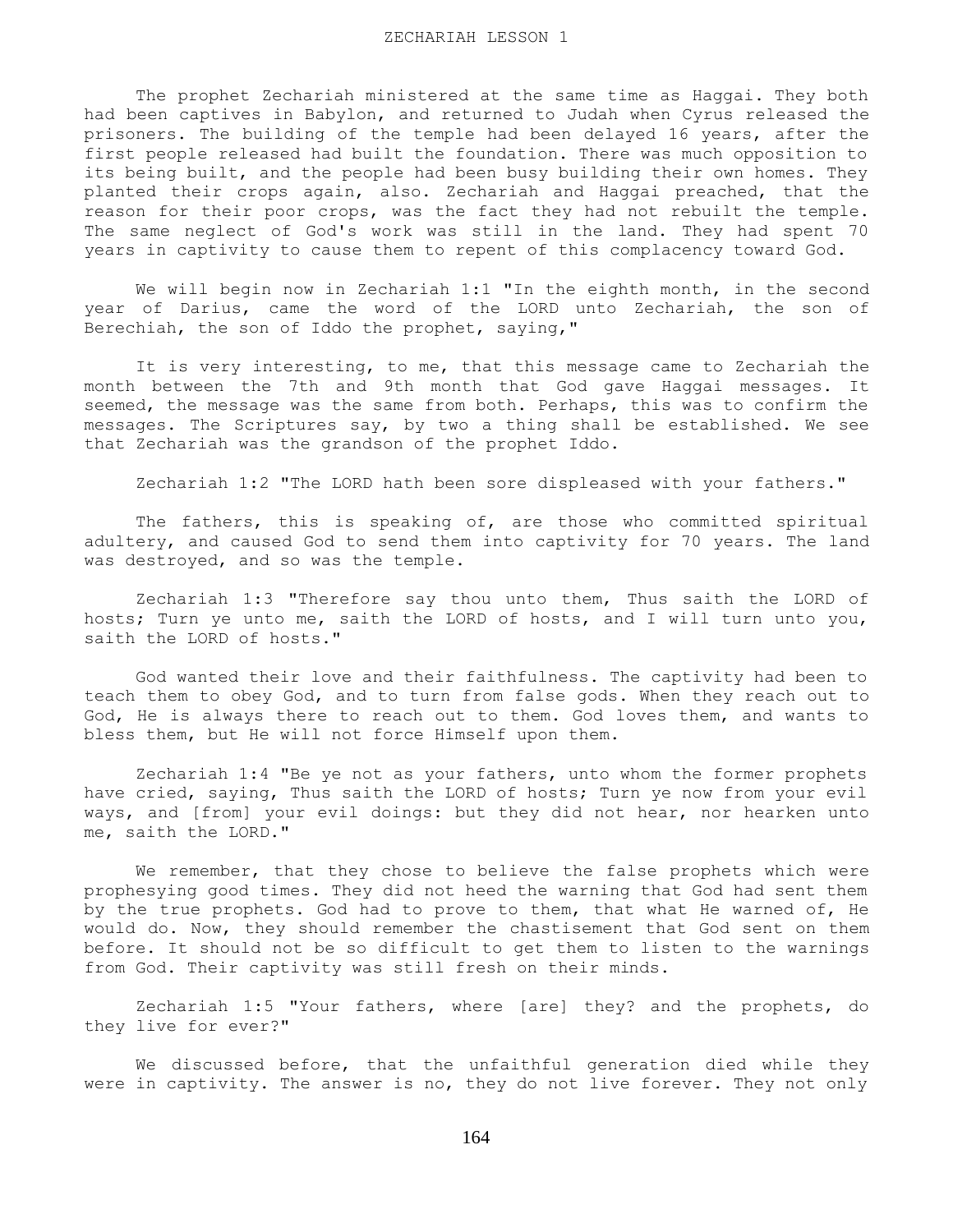died, but died in a foreign land under terrible circumstances. This should encourage these people to respond more quickly to God's warning.

 Zechariah 1:6 "But my words and my statutes, which I commanded my servants the prophets, did they not take hold of your fathers? And they returned and said, Like as the LORD of hosts thought to do unto us, according to our ways, and according to our doings, so hath he dealt with us."

 This is proclaiming to them, that the warnings the prophets brought to them, came to pass. The chastisement promised, perhaps, was a while in coming, but it did come. The true prophets spoke with inspiration of God. Their Words were actually God's Words in the prophets' mouths. The fathers and grandfathers had told their children why they were in captivity, so they would not disobey God and wind up in the same predicament.

 Zechariah 1:7 "Upon the four and twentieth day of the eleventh month, which [is] the month Sebat, in the second year of Darius, came the word of the LORD unto Zechariah, the son of Berechiah, the son of Iddo the prophet, saying,"

 This message comes 3 months after the first message. Haggai's last message had been spoken about two months prior to this message of Zechariah's. This month is approximately February on our calendar.

 Zechariah 1:8 "I saw by night, and behold a man riding upon a red horse, and he stood among the myrtle trees that [were] in the bottom; and behind him [were there] red horses, speckled, and white."

 This is a vision that God has given Zechariah. The red horse is symbolic of war. Revelation 6:4 "And there went out another horse [that was] red: and [power] was given to him that sat thereon to take peace from the earth, and that they should kill one another: and there was given unto him a great sword." One of the things this could mean is the domination of the Gentiles over Jerusalem, until the time of the Gentiles be fulfilled. There has been almost constant war somewhere in the world. It is interesting, to me, that there are only two places in the world known to grow myrtle trees. Oregon is one place, and the other is the land we, presently, call Israel. I believe the three colors of horses following the man symbolize the mixed nationalities of people in the world.

 Zechariah 1:9 "Then said I, O my lord, what [are] these? And the angel that talked with me said unto me, I will shew thee what these [be]."

The key word in this is "what". We know from this, that whatever they are is symbolic. Notice, also, this is not the LORD, but lord, he is speaking to. This is an angel.

 Zechariah 1:10 "And the man that stood among the myrtle trees answered and said, These [are they] whom the LORD hath sent to walk to and fro through the earth."

 We know that Satan walks the earth to and fro, seeking whom he may devour. The LORD has sent these to search out the earth, and see what the people of the earth are doing.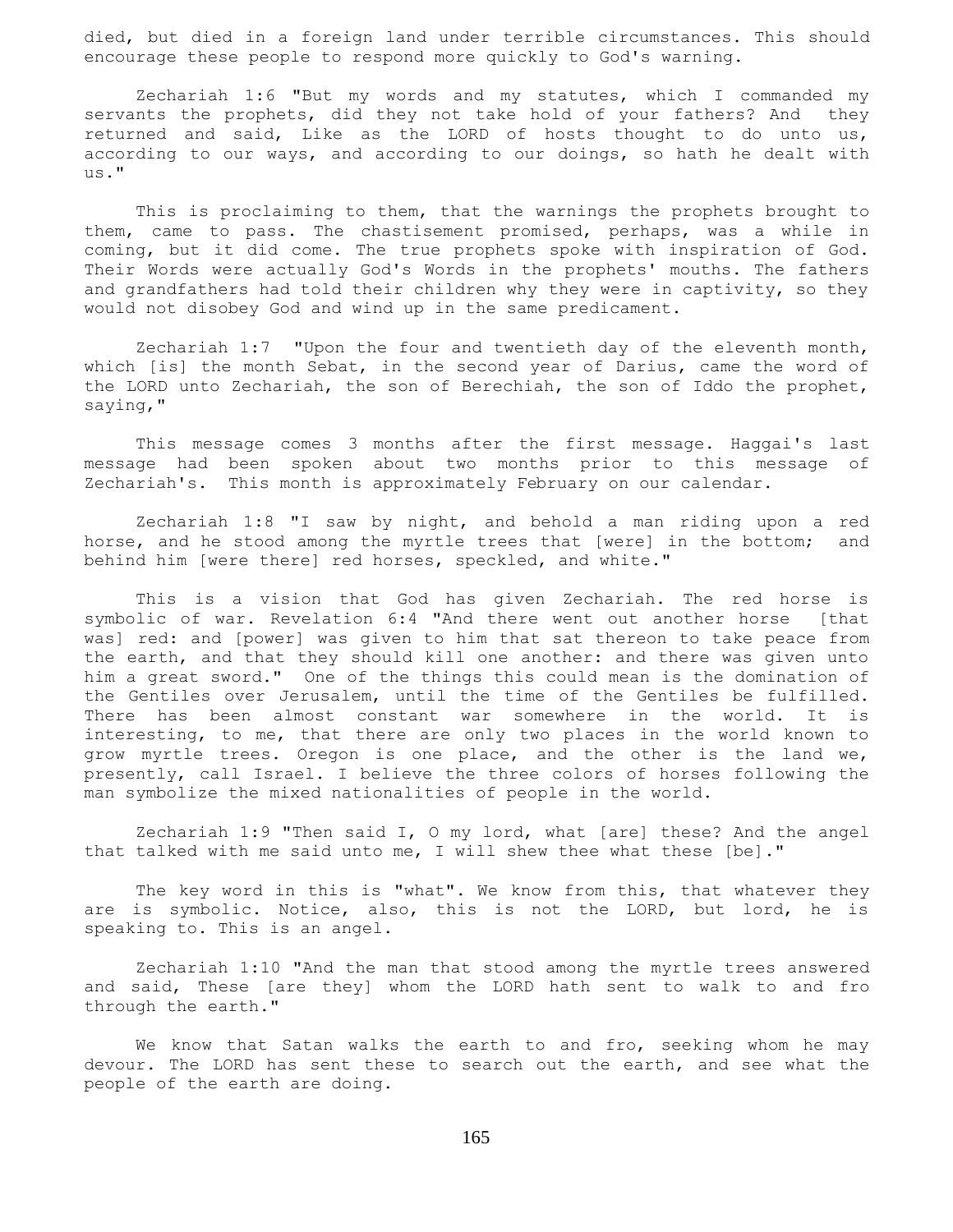Zechariah 1:11 "And they answered the angel of the LORD that stood among the myrtle trees, and said, We have walked to and fro through the earth, and, behold, all the earth sitteth still, and is at rest."

 They have searched the earth, and found a time when there is relative peace upon the earth. I Thessalonians 5:3 "For when they shall say, Peace and safety; then sudden destruction cometh upon them, as travail upon a woman with child; and they shall not escape."

 Zechariah 1:12 "Then the angel of the LORD answered and said, O LORD of hosts, how long wilt thou not have mercy on Jerusalem and on the cities of Judah, against which thou hast had indignation these threescore and ten years?"

 This one Scripture makes us think this is speaking of the immediate time of Zechariah. The 70 years are for the 70 years in Babylon captivity. Babylon symbolizes the world. This is a cry similar to the saints that cry in heaven. Revelation 6:10 "And they cried with a loud voice, saying, How long, O Lord, holy and true, dost thou not judge and avenge our blood on them that dwell on the earth?" Even just before the coming of the Lord Jesus as King, this will still be the cry. The Lord is our intercessor. He pleads the believers case continually before the Father.

 Zechariah 1:13 "And the LORD answered the angel that talked with me [with] good words [and] comfortable words."

 The LORD answers with reassuring Words, that He is concerned about His people. God does care. His time is not the same as our time.

 Zechariah 1:14 "So the angel that communed with me said unto me, Cry thou, saying, Thus saith the LORD of hosts; I am jealous for Jerusalem and for Zion with a great jealousy."

 This is speaking of the holy city, and is, also, speaking of the church. The jealousy, here, is love to the extreme. God loves His people.

 Zechariah 1:15 "And I am very sore displeased with the heathen [that are] at ease: for I was but a little displeased, and they helped forward the affliction."

 God was displeased with the heathen that lived around Jerusalem. I believe He is, also, displeased today with the heathen world that has no desire to come to Him and be saved. Babylon, and the other nations, that attacked God's people in such cruel manner were some that He was displeased with. Even in our society, there are nations who do not accept God. These are heathen nations, as well.

 Zechariah 1:16 "Therefore thus saith the LORD; I am returned to Jerusalem with mercies: my house shall be built in it, saith the LORD of hosts, and a line shall be stretched forth upon Jerusalem."

 This is speaking of the temple being rebuilt in Jerusalem. Jesus will set up His kingdom headquartered in Jerusalem. Jerusalem will be the measure that all will be measured by. We saw in one of the other prophetic books, this same line which measured the city of Jerusalem and the temple area.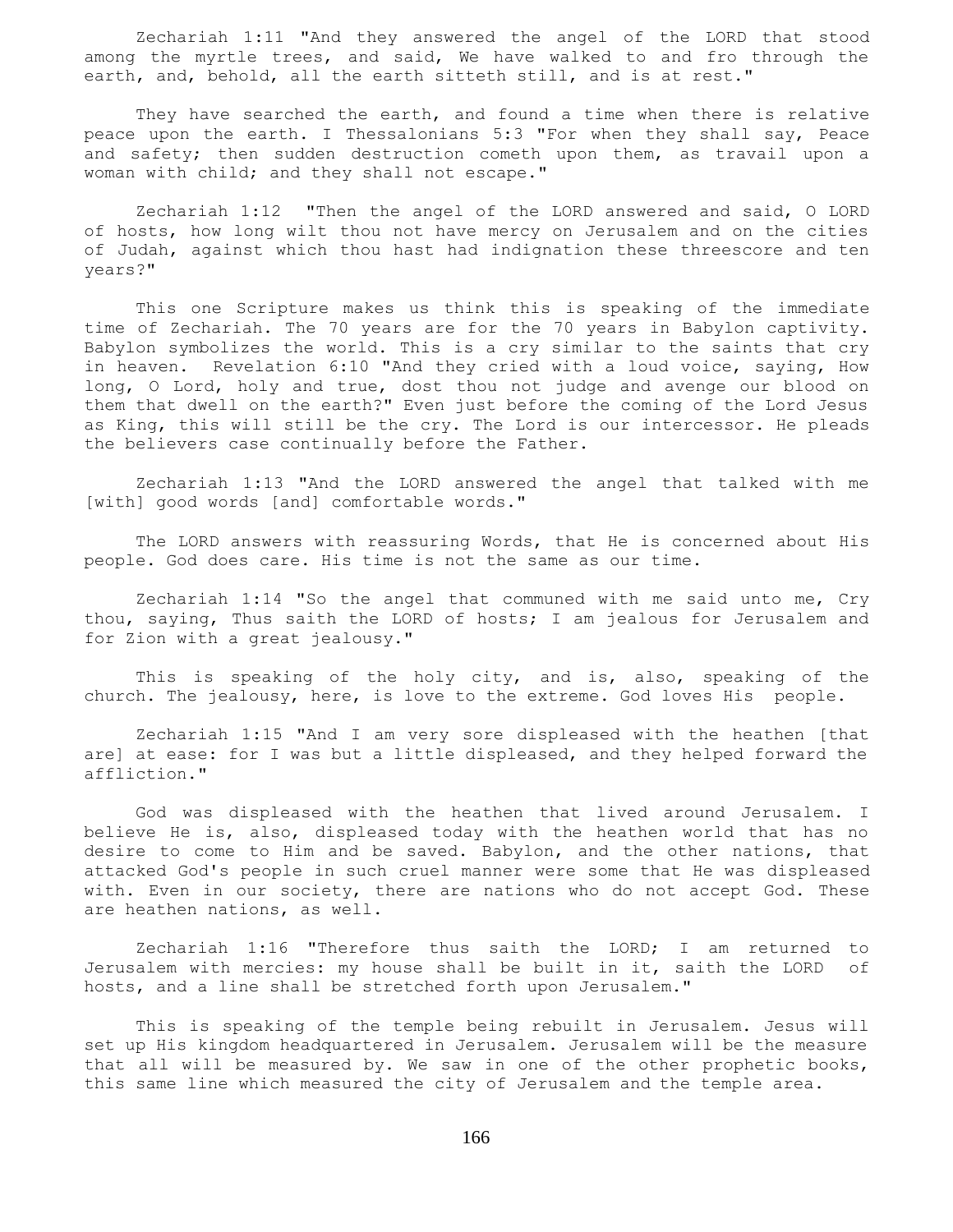Zechariah 1:17 "Cry yet, saying, Thus saith the LORD of hosts; My cities through prosperity shall yet be spread abroad; and the LORD shall yet comfort Zion, and shall yet choose Jerusalem."

 This is speaking of Jerusalem as the capital of the world, when Jesus reigns. The church {Zion} will be comforted. The prosperity of Jerusalem has begun. Jews from all over the world are returning to Israel now. They shall prosper greatly, because the blessing of God is upon them.

 Zechariah 1:18 "Then lifted I up mine eyes, and saw, and behold four horns."

 "Horns" symbolize power, and the number "four" symbolizes universal. This, then, is speaking of universal power.

 Zechariah 1:19 "And I said unto the angel that talked with me, What [be] these? And he answered me, These [are] the horns which have scattered Judah, Israel, and Jerusalem."

 This could be speaking of the Babylonians, Assyria, Medio-Persians, and the Egyptians. I believe it speaks of the nations of the world against Israel. There are not just 4 nations that have done harm to Israel. There are many. I believe the number 4 is symbolic of the nations of the world who are Jerusalem, Judah, and Israel's enemies. These are nations opposed to God, and all His people.

Zechariah 1:20 "And the LORD shewed me four carpenters."

These carpenters were workers in iron. This means, then, that these were extremely strong universally.

 Zechariah 1:21 "Then said I, What come these to do? And he spake, saying, These [are] the horns which have scattered Judah, so that no man did lift up his head: but these are come to fray them, to cast out the horns of the Gentiles, which lifted up [their] horn over the land of Judah to scatter it."

 The angel is speaking here. The horns are they that scattered Judah, and lay them helpless. They frayed {whipped} them. The enemies of Judah had not only defeated them, but scattered them to the winds. Luke 21:24 "And they shall fall by the edge of the sword, and shall be led away captive into all nations: and Jerusalem shall be trodden down of the Gentiles, until the times of the Gentiles be fulfilled."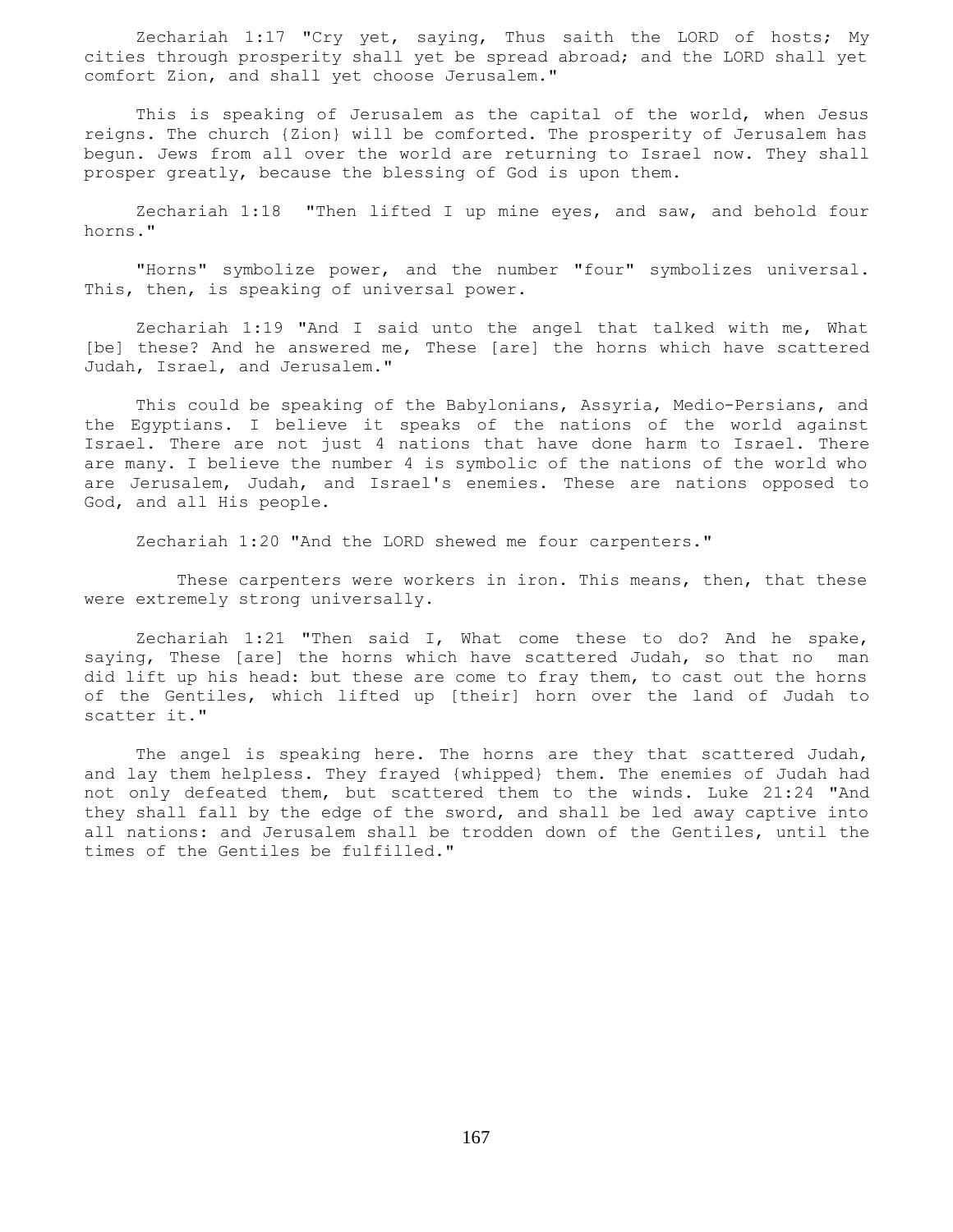1. Zechariah ministered at the same time as \_\_\_\_\_\_\_\_. 2. They both had been captives in Babylon, until \_\_\_\_\_\_\_\_ released them. 3. The building of the temple had been delayed \_\_\_\_\_ years. 4. What had the people been doing during that time? 5. What was the message of Zechariah? 6. When was the first message Zechariah received? 7. Who was Zechariah's father? 8. What did Iddo and Zechariah have in common? 9. The LORD hath been sore displeased with your \_\_\_\_\_\_\_\_\_\_\_. 10. What will happen, if they turn to God? 11. Who had their fathers believed? 12. Do prophets live forever? 13. What is verse 6 saying to them? 14. What month on our calendar is Sebat? 15. How does Zechariah receive the second message? 16. The "red horse" is symbolic of 17. Quote Revelations chapter 6 verse 4. 18. Where is myrtle wood grown? 19. Who talked with Zechariah? 20. Who did the angel say they were? 21. How did they find the earth? 22. Quote 1 Thessalonians chapter 5 verse 3. 23. Which Scripture would cause us to believe this is in Zechariah's time? 24. Quote Revelation chapter 6 verse 10. 25. The LORD is jealous for whom? 26. Who was He sore displeased with? 27. What is verse 16 speaking of? 28. What is verse 17 speaking of Jerusalem as? 29. What do "horns" symbolize? 30. What does "4" symbolize? 31. Who are the 4 horns? 32. Who were the carpenters? 33. Quote Luke chapter 21 verse 24.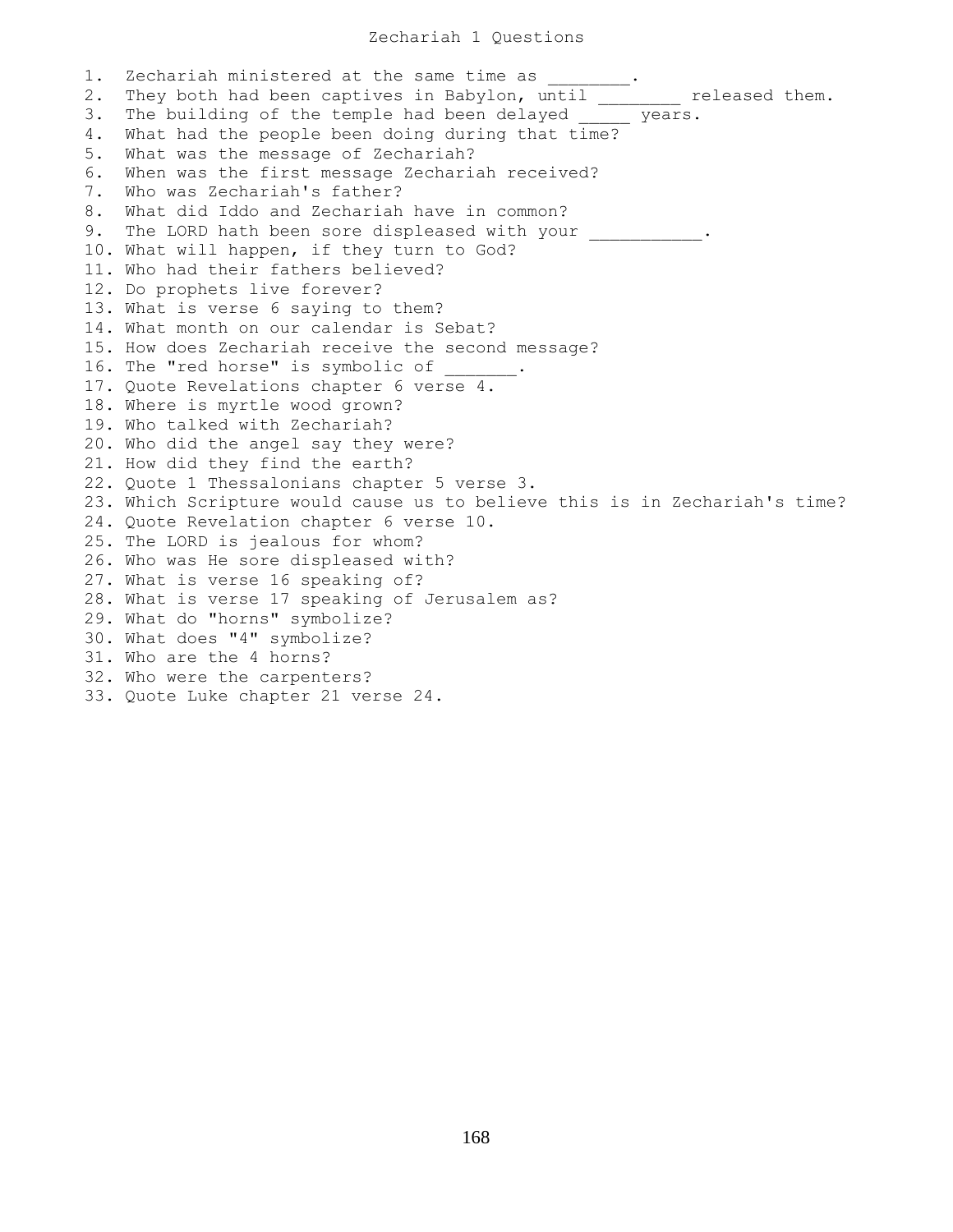We will begin this lesson in Zechariah 2:1 "I lifted up mine eyes again, and looked, and behold a man with a measuring line in his hand."

 This is the third vision of Zecharaiah. The measuring line was casually mentioned in the last lesson. This man is, probably, an angel in the form of a man. Jeremiah and Ezekiel spoke of a measuring line, or a reed. Jeremiah 31:39 "And the measuring line shall yet go forth over against it upon the hill Gareb, and shall compass about to Goath." Ezekiel 40:3 "And he brought me thither, and, behold, [there was] a man, whose appearance [was] like the appearance of brass, with a line of flax in his hand, and a measuring reed; and he stood in the gate."

 Zechariah 2:2 "Then said I, Whither goest thou? And he said unto me, To measure Jerusalem, to see what [is] the breadth thereof, and what [is] the length thereof."

 This measuring is to see what the dimensions of Jerusalem are. We must remember at this point, that this is a vision, and is not necessarily the Jerusalem at the time of Zechariah.

 Zechariah 2:3 "And, behold, the angel that talked with me went forth, and another angel went out to meet him,"

This last angel seems to be directly from God, and goes to meet the angel which had been explaining Zechariah's vision for him.

 Zechariah 2:4 "And said unto him, Run, speak to this young man, saying, Jerusalem shall be inhabited [as] towns without walls for the multitude of men and cattle therein:"

 This is a key to when this Jerusalem is speaking of. Even today, there are walls which surround Jerusalem. This is speaking of a future Jerusalem, when there will be no walls. The young man, here, is, probably, the prophet Zechariah. The second angel has brought a message to be delivered to Zechariah. This is speaking of a time, when there will be so many people and cattle in Jerusalem, that they could not fit in the walled city. Possibly, the reason the statement "young man" was used was to show that Zechariah was not old.

 Zechariah 2:5 "For I, saith the LORD, will be unto her a wall of fire round about, and will be the glory in the midst of her."

What a promise! The presence of God was always seen in a fire, or a smoke from that fire. Just as the wall of fire held off the Egyptians, this wall of fire will hold off all enemies of Jerusalem. The "glory in the midst of her" is the presence of God.

 Zechariah 2:6 "Ho, ho, [come forth], and flee from the land of the north, saith the LORD: for I have spread you abroad as the four winds of the heaven, saith the LORD."

 This is calling all of the Israelites home. God wants them inside this wall of fire He has placed to protect them. This is like the hedge of fire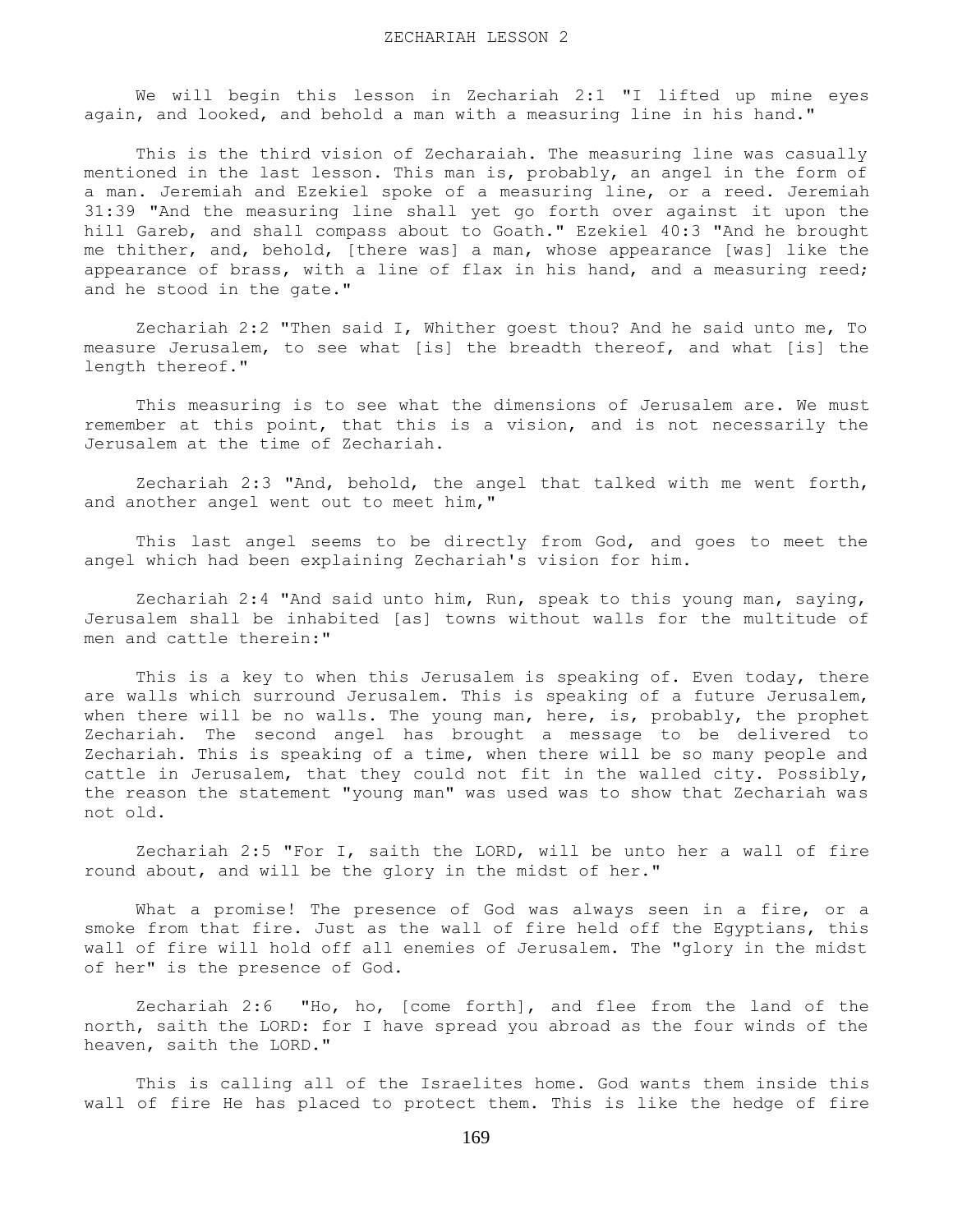He builds around each of us who are His followers. When protection is the fire of God, Satan cannot enter in.

 Zechariah 2:7 "Deliver thyself, O Zion, that dwellest [with] the daughter of Babylon."

 This has a double meaning. Those left in Babylon from their captivity should come home, and be under the protection of God. There is a spiritual Babylon that symbolizes the sinful world. Zion, as we have said, symbolizes the church. This is saying, you believers, separate yourselves from the sinful world. Revelation 18:4 "And I heard another voice from heaven, saying, Come out of her, my people, that ye be not partakers of her sins, and that ye receive not of her plagues." Whether physical Jews, or the church coming out of Babylon, they have to make some effort upon their own part to leave Babylon. God does not force His protection on anyone. It must be the person's will to be saved, before he is saved.

 Zechariah 2:8 "For thus saith the LORD of hosts; After the glory hath he sent me unto the nations which spoiled you: for he that toucheth you toucheth the apple of his eye."

 Israel is spoken of as the "apple of His eye". The LORD of hosts will destroy the enemy of Israel. Those opposed to Israel are opposed to God. Spiritual Israel is the church, so that means God is opposed to those who are opposed to the church. God loves physical Israel and spiritual Israel. God fights for them.

 Zechariah 2:9 "For, behold, I will shake mine hand upon them, and they shall be a spoil to their servants: and ye shall know that the LORD of hosts hath sent me."

 When God stretches out His hand and shakes the nations, it is in wrath. The only time that the worldly will serve God's people, is when Jesus reigns as King, and we reign as His subordinates.

 Zechariah 2:10 "Sing and rejoice, O daughter of Zion: for, lo, I come, and I will dwell in the midst of thee, saith the LORD."

 This is speaking to the church of the Lord Jesus Christ. Jerusalem is rebuilt, Jesus will reign, we will have perfect peace. The Light of Jesus is in His church. It is not just on occasion that He is there, but all the time.

 Zechariah 2:11 "And many nations shall be joined to the LORD in that day, and shall be my people: and I will dwell in the midst of thee, and thou shalt know that the LORD of hosts hath sent me unto thee."

 This is not speaking of just physical Israel, but all nations whose people come to Christ as their Saviour and Lord. This speaks of a time when whole nations will seek out the Lord. Revelation 21:24 "And the nations of them which are saved shall walk in the light of it: and the kings of the earth do bring their glory and honour into it." God's people are made up of all nations. Hebrews 2:12 "Saying, I will declare thy name unto my brethren, in the midst of the church will I sing praise unto thee."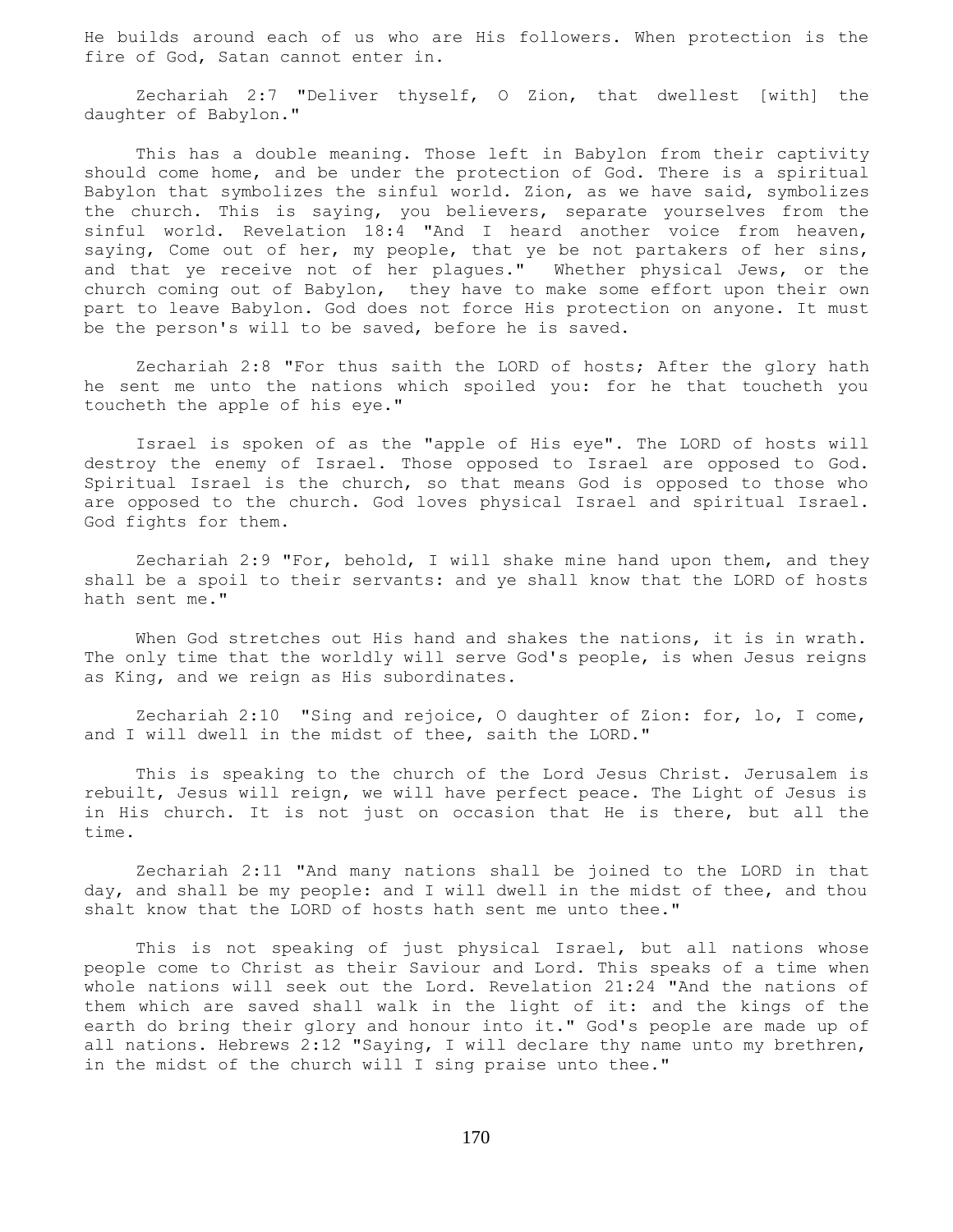Zechariah 2:12 "And the LORD shall inherit Judah his portion in the holy land, and shall choose Jerusalem again."

 This is saying, that the headquarters of salvation for the whole world is in Judah. Christianity began in Judah with the Jews, and spread to the whole world. We must remember the two sticks in Ezekiel. They are the physical house of Israel and the spiritual house of Israel. They come together in Jesus.

 Zechariah 2:13 "Be silent, O all flesh, before the LORD: for he is raised up out of his holy habitation."

 I love the following Scripture which is saying the same thing. Psalms 46:10 "Be still, and know that I [am] God: I will be exalted among the heathen, I will be exalted in the earth." Notice, this is for all the earth. The LORD brought salvation to whosoever will of all flesh, when He left heaven and came to earth to save us. He bought us all with His precious shed blood on the cross. I Timothy 4:10 "For therefore we both labour and suffer reproach, because we trust in the living God, who is the Saviour of all men, specially of those that believe."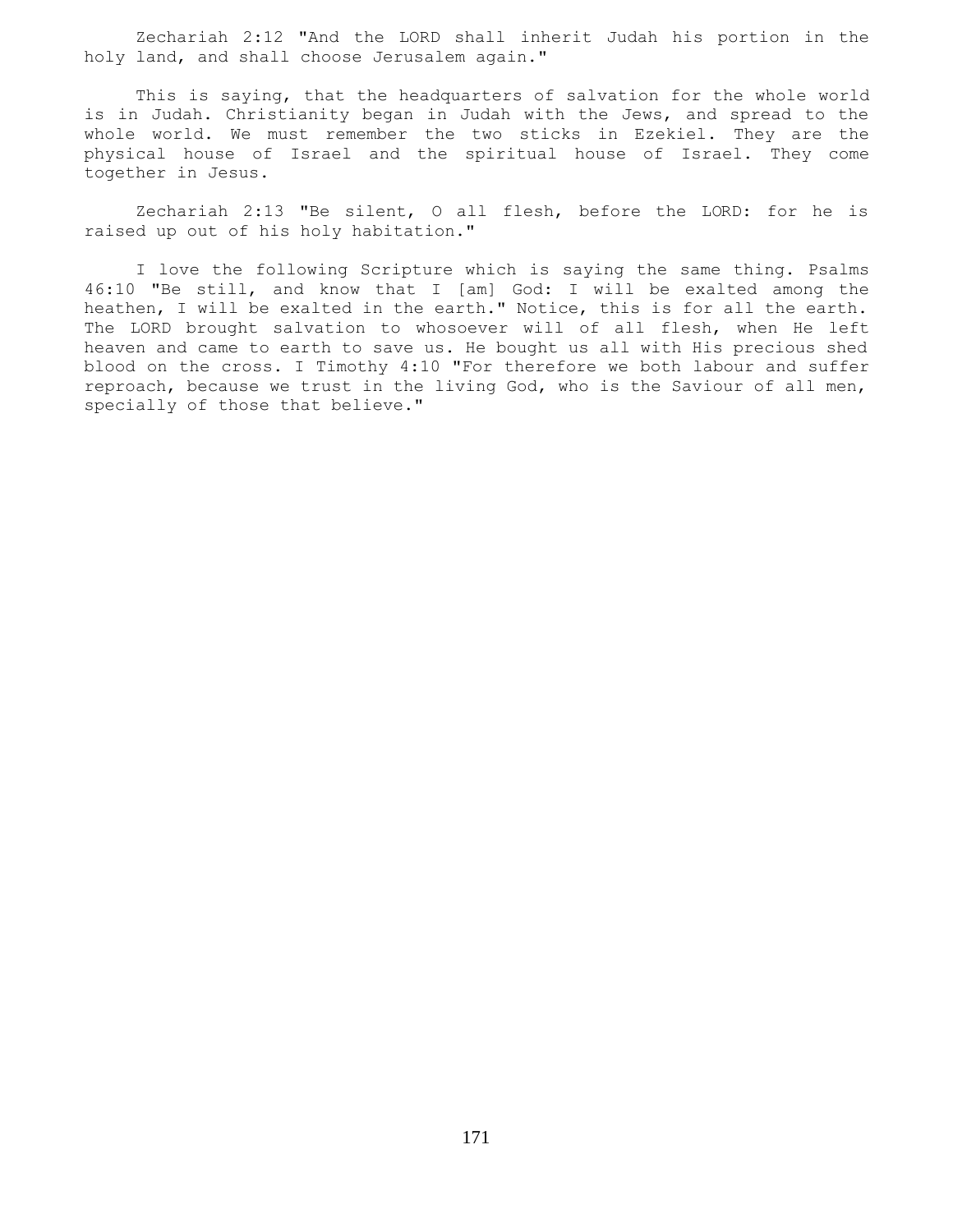1. When Zechariah looked again, what did he see? 2. Who is the man, probably? 3. Quote Jeremiah chapter 31 verse 39. 4. Quote Ezekiel chapter 40 verse 30. 5. What was he going to measure? 6. The second angel seems to be directly from 7. Jerusalem shall be inhabited as towns without 8. Why will they be like this? 9. What does the statement "young man" mean to Zechariah? 10. What will hold off all the enemies from Jerusalem? 11. What is the "glory in the midst of her"? 12. What is this wall of fire like? 13. What are the 2 meanings in verse 7? 14. Quote Revelation chapter 18 verse 4. 15. What does God call His people in verse 8? 16. Those opposed to Israel are opposed to 17. When God stretches out His hand and shakes the nations it is in  $\overline{\phantom{a}}$  ,  $\overline{\phantom{a}}$  ,  $\overline{\phantom{a}}$  ,  $\overline{\phantom{a}}$  ,  $\overline{\phantom{a}}$ 18. Who reigns with Jesus? 19. Sing and rejoice, 0 \_\_\_\_\_\_\_\_\_\_ of \_\_\_\_\_. 20. Who is this speaking of? 21. Why are they rejoicing? 22. Who are the many nations in verse 11? 23. Quote Revelation chapter 21 verse 24. 24. Quote Hebrews chapter 2 verse 12. 25. Where is the headquarters of salvation? 26. We must remember the \_\_ sticks in Ezekiel. 27. They come together in 28. Who is to be silent before the LORD? 29. Quote Psalms chapter 46 verse 10. 30. Quote 1 Timothy chapter 4 verse 10.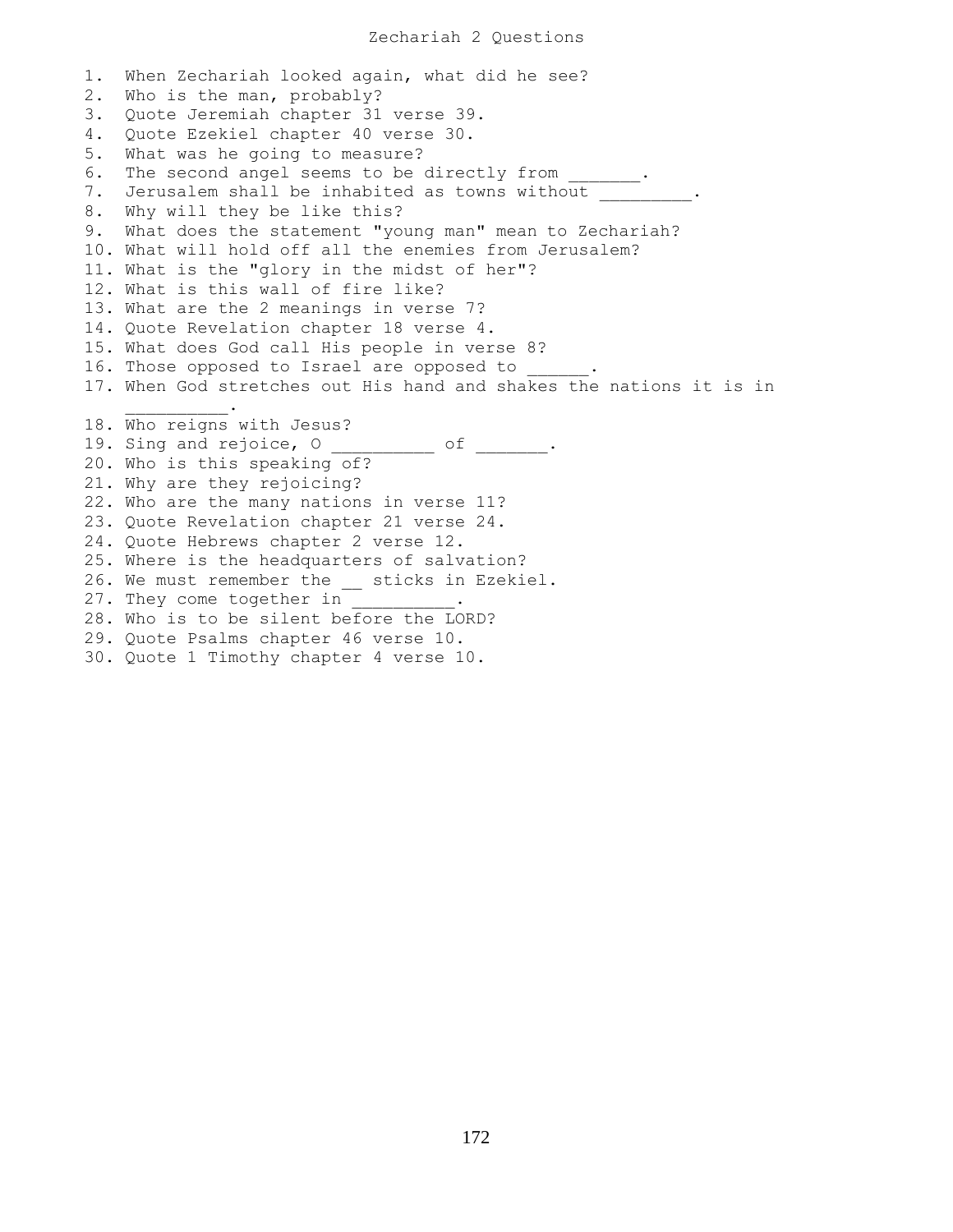We will begin in Zechariah 3:1 "And he shewed me Joshua the high priest standing before the angel of the LORD, and Satan standing at his right hand to resist him."

 In this, Joshua represents the priesthood, and he, also, represents the people. Standing indicates a judgment. The angel of the LORD has to do with the Judge of all the world, Jesus. Satan, the accuser, was standing at the right hand of Joshua. Satan was there to accuse Joshua to the Judge. Notice, I said that Joshua represented all the people. It would have, probably, been more accurate to say all the believers. We, too, will stand before the Judge of all the world and give account. Satan accuses us constantly to the Father. Jesus is our intercessor. He pleads for us. He is our counsel.

 Zechariah 3:2 "And the LORD said unto Satan, The LORD rebuke thee, O Satan; even the LORD that hath chosen Jerusalem rebuke thee: [is] not this a brand plucked out of the fire?"

 The LORD is over Satan. When we stand against Satan, it is the name of Jesus that actually rebukes Satan. He would not listen to any rebuke that we might bring, but he must bow to the name of Jesus. God has not turned from His people, just because they have sinned. They are still His people. Romans 8:33 "Who shall lay any thing to the charge of God's elect? [It is] God that justifieth." Romans 8:34 "Who [is] he that condemneth? [It is] Christ that died, yea rather, that is risen again, who is even at the right hand of God, who also maketh intercession for us." God had plucked Israel out of the fire of captivity in Babylon. Satan tries to remind God of their sins. Jesus paid the price in full for their sins, and for ours. God had a plan of salvation.

 Zechariah 3:3 "Now Joshua was clothed with filthy garments, and stood before the angel."

 These filthy garments symbolize being clothed in sins. Isaiah 64:6 "But we are all as an unclean [thing], and all our righteousnesses [are] as filthy rags; and we all do fade as a leaf; and our iniquities, like the wind, have taken us away." The filthy garments is speaking of the sin of the priesthood, but it, also, speaks of the sins of the people. Any of us that stand before Jesus in the garments we have provided for ourselves, would be just like this Joshua.

 Zechariah 3:4 "And he answered and spake unto those that stood before him, saying, Take away the filthy garments from him. And unto him he said, Behold, I have caused thine iniquity to pass from thee, and I will clothe thee with change of raiment."

 The raiment here is Jesus' raiment. Revelation 1:5 "And from Jesus Christ, [who is] the faithful witness, [and] the first begotten of the dead, and the prince of the kings of the earth. Unto him that loved us, and washed us from our sins in his own blood," Revelation 7:14 "And I said unto him, Sir, thou knowest. And he said to me, These are they which came out of great tribulation, and have washed their robes, and made them white in the blood of the Lamb." In a sense, Joshua is just like the believers in Christ. We gave Him our sins {filthy garments}, and He gave us His righteousness {robe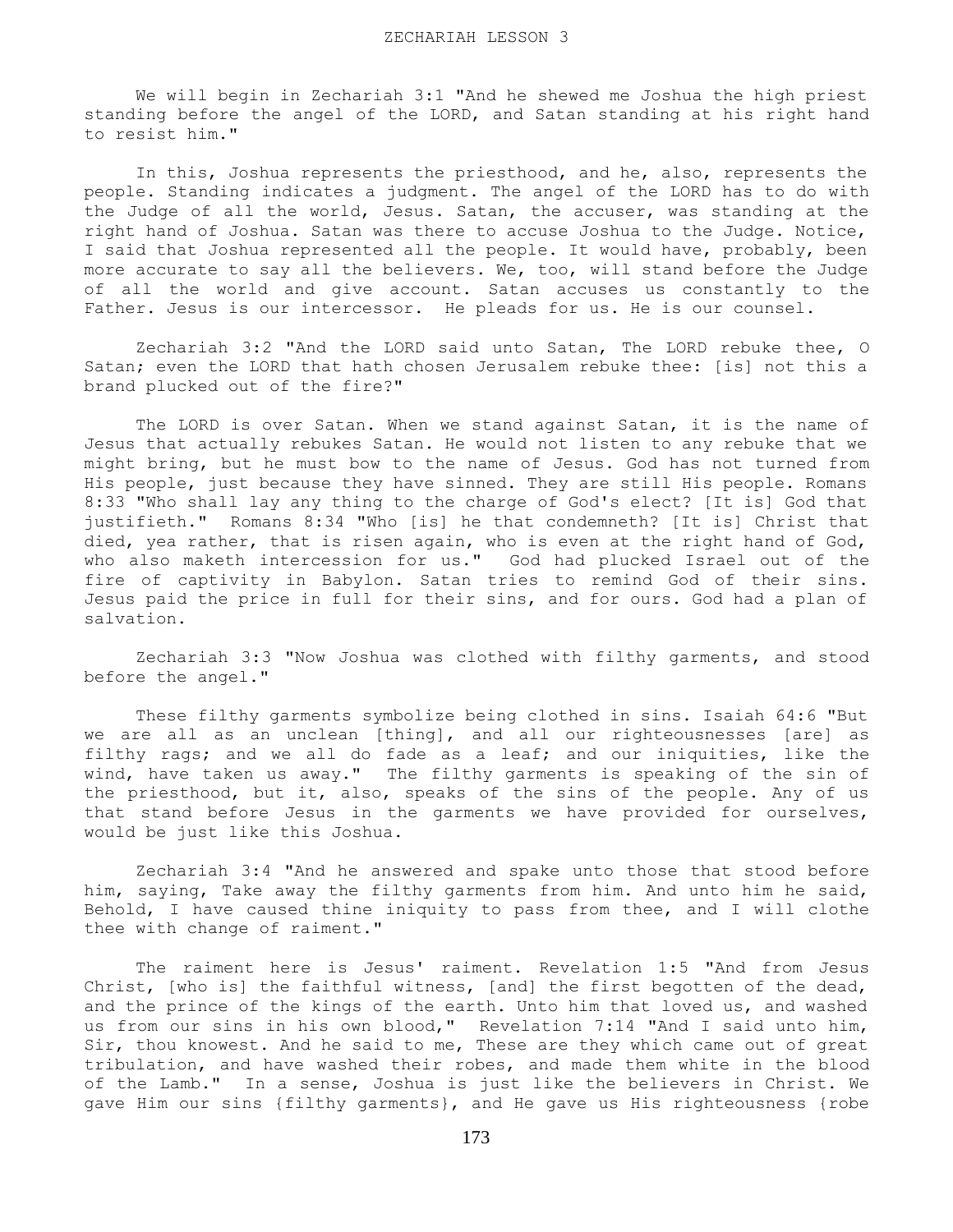washed in His blood}. The garment that the LORD provided made him worthy. It is a robe of righteousness. He took the priest's sins, when he took the stained garment. He robed Him in His garment of righteousness.

 Zechariah 3:5 "And I said, Let them set a fair mitre upon his head. So they set a fair mitre upon his head, and clothed him with garments. And the angel of the LORD stood by."

 The "head" symbolizes the mind. In receiving this fair mitre, he symbolically took on the mind of Christ. The LORD re-instated him to his authority and power.

 Zechariah 3:6 "And the angel of the LORD protested unto Joshua, saying,"

This is saying, that Joshua must walk in the salvation he has received.

 Zechariah 3:7 "Thus saith the LORD of hosts; If thou wilt walk in my ways, and if thou wilt keep my charge, then thou shalt also judge my house, and shalt also keep my courts, and I will give thee places to walk among these that stand by."

 This is, possibly, one of the most important things for Joshua to remember, and for all believers to remember, as well. Salvation is a daily walk with Jesus. The conditions of his power to judge, depend on his steadfastness in Jesus. Matthew 19:28 "And Jesus said unto them, Verily I say unto you, That ye which have followed me, in the regeneration when the Son of man shall sit in the throne of his glory, ye also shall sit upon twelve thrones, judging the twelve tribes of Israel." Revelation 3:21 "To him that overcometh will I grant to sit with me in my throne, even as I also overcame, and am set down with my Father in his throne." The key word in verse 7 above is "if". All of his ability to judge, depends on whether he stays in God's path and keeps His commandments.

 Zechariah 3:8 "Hear now, O Joshua the high priest, thou, and thy fellows that sit before thee: for they [are] men wondered at: for, behold, I will bring forth my servant the BRANCH."

 The "BRANCH" is Jesus Christ. The high priest always had priests who worked under him. This is the promise of the coming Messiah. Joshua is to begin telling the priests, that the coming of Messiah is near. Not only is Joshua to give his attention to this, but he is to spread the news to the priests, as well. Isaiah 11:1 "And there shall come forth a rod out of the stem of Jesse, and a Branch shall grow out of his roots:" Romans 1:3 "Concerning his Son Jesus Christ our Lord, which was made of the seed of David according to the flesh;"

 Zechariah 3:9 "For behold the stone that I have laid before Joshua; upon one stone [shall be] seven eyes: behold, I will engrave the graving thereof, saith the LORD of hosts, and I will remove the iniquity of that land in one day."

 The church of the Lord Jesus Christ is to be established through this BRANCH. All sin will be abolished, when washed in the blood of the Lamb {Jesus}. "Eyes" denote wisdom, and "seven" means spiritually complete. This wisdom is so great, it is perfection. The iniquity is removed on the day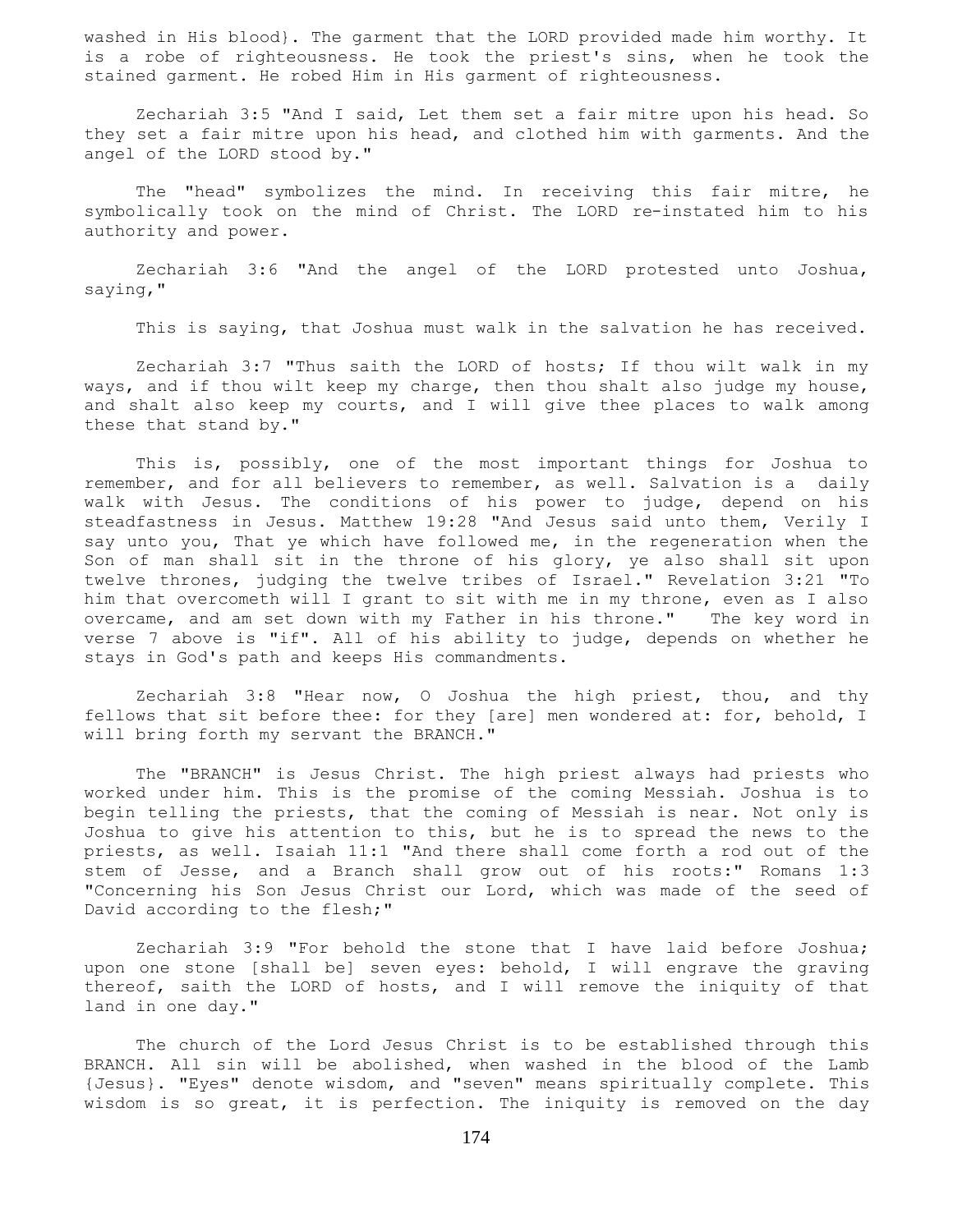when Jesus shed His blood for the sins of the world. Jesus actually took the sin of the world upon His body, and sin died on the cross. Jesus became our substitute. This stone is that Corner Stone {Jesus Christ}. Colossians 2:9 "For in him dwelleth all the fulness of the Godhead bodily."

 Zechariah 3:10 "In that day, saith the LORD of hosts, shall ye call every man his neighbour under the vine and under the fig tree."

 There will be peace in that day when Jesus reigns as King. He is the God of Peace. There will be prosperity, as well. He will provide all our needs. Satan will be bound, and there will be no jealousy among neighbors. There will be plenty of everything for the physical man and for the spirit of man. The "vine" symbolizes Jesus. John 15:5 "I am the vine, ye [are] the branches: He that abideth in me, and I in him, the same bringeth forth much fruit: for without me ye can do nothing." The fig tree symbolizes Israel. We see in this, that salvation is offered to all of mankind in that day.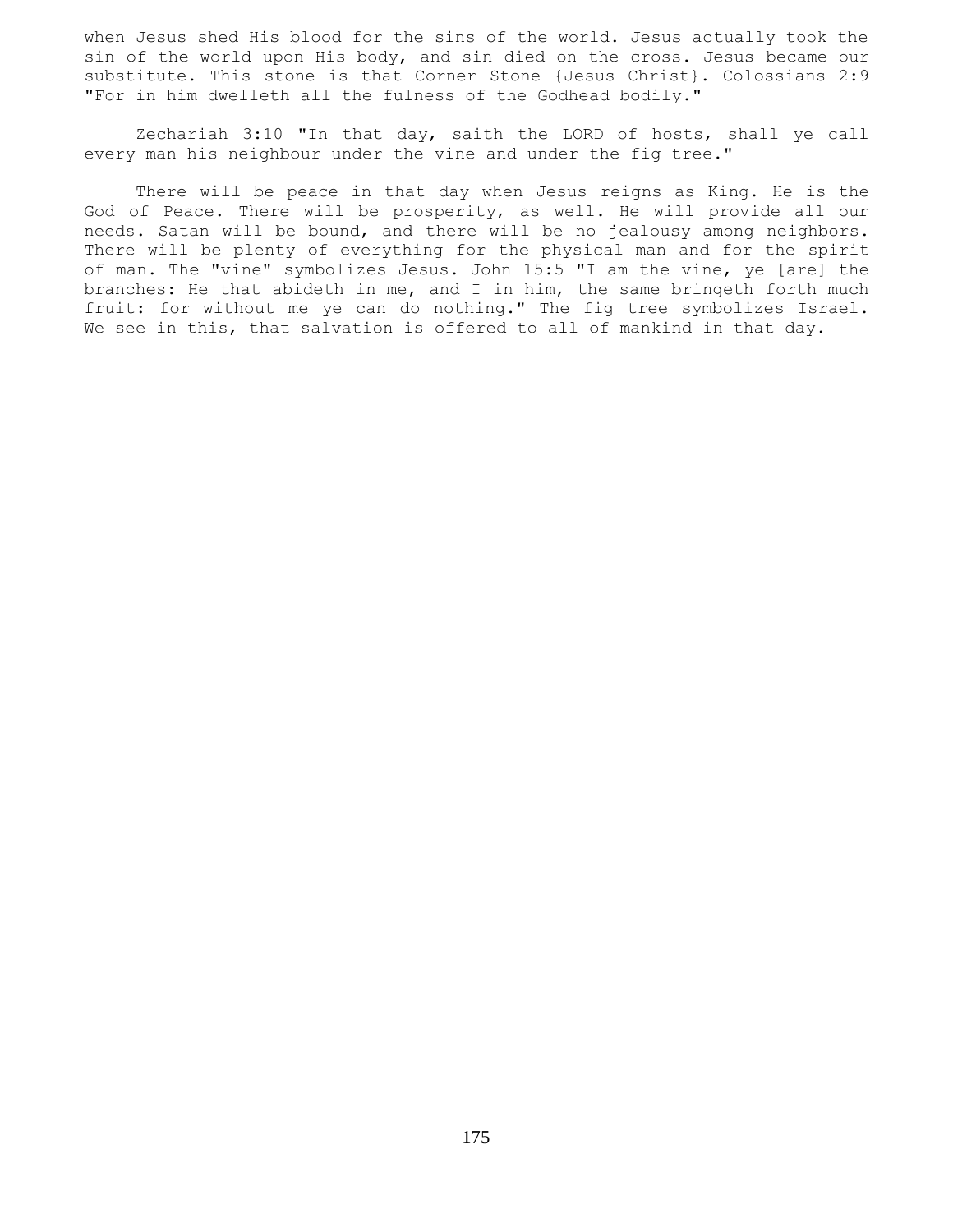## Zechariah 3 Questions

1. Who was standing before the angel of the LORD. 2. Who was standing at Joshua's right hand. 3. Who does Joshua represent? 4. What does the fact that he is standing indicate? 5. Who is the Judge of all the world? 6. Who is the accuser? 7. Who is the Christian's intercessor? 8. Who rebuked Satan? 9. The **is over Satan**. 10. How can we rebuke Satan? 11. Quote Romans chapter 8 verses 33 and 34. 12. Where were they plucked from? 13. What does Satan accuse us of? 14. What do Joshua's filthy garments symbolize? 15. Quote Isaiah chapter 64 verse 6. 16. What is Joshua's new raiment? 17. Quote Revelation chapter 1 verse 5. 18. Those who came out of great tribulation had washed their robes in what? 19. How are we Christians like Joshua? 20. The "head" symbolizes the 21. In receiving this fair mitre, he symbolically took on the of \_\_\_\_\_\_\_\_\_. 22. What is verse 6 saying? 23. Quote Matthew chapter 19 verse 28. 24. The key word in verse 7 is what? 25. The "BRANCH" is 26. What is Joshua to tell the priests? 27. Quote Isaiah chapter 11 verse 1. 28. According to the \_\_\_\_\_\_\_\_, Jesus is descended from David. 29. The church is established through  $\qquad \qquad$ 30. "Eyes" symbolize 31. "Seven" is symbolic of 32. Quote Colossians chapter 2 verse 9. 33. The "vine" symbolizes \_\_\_\_\_\_\_\_.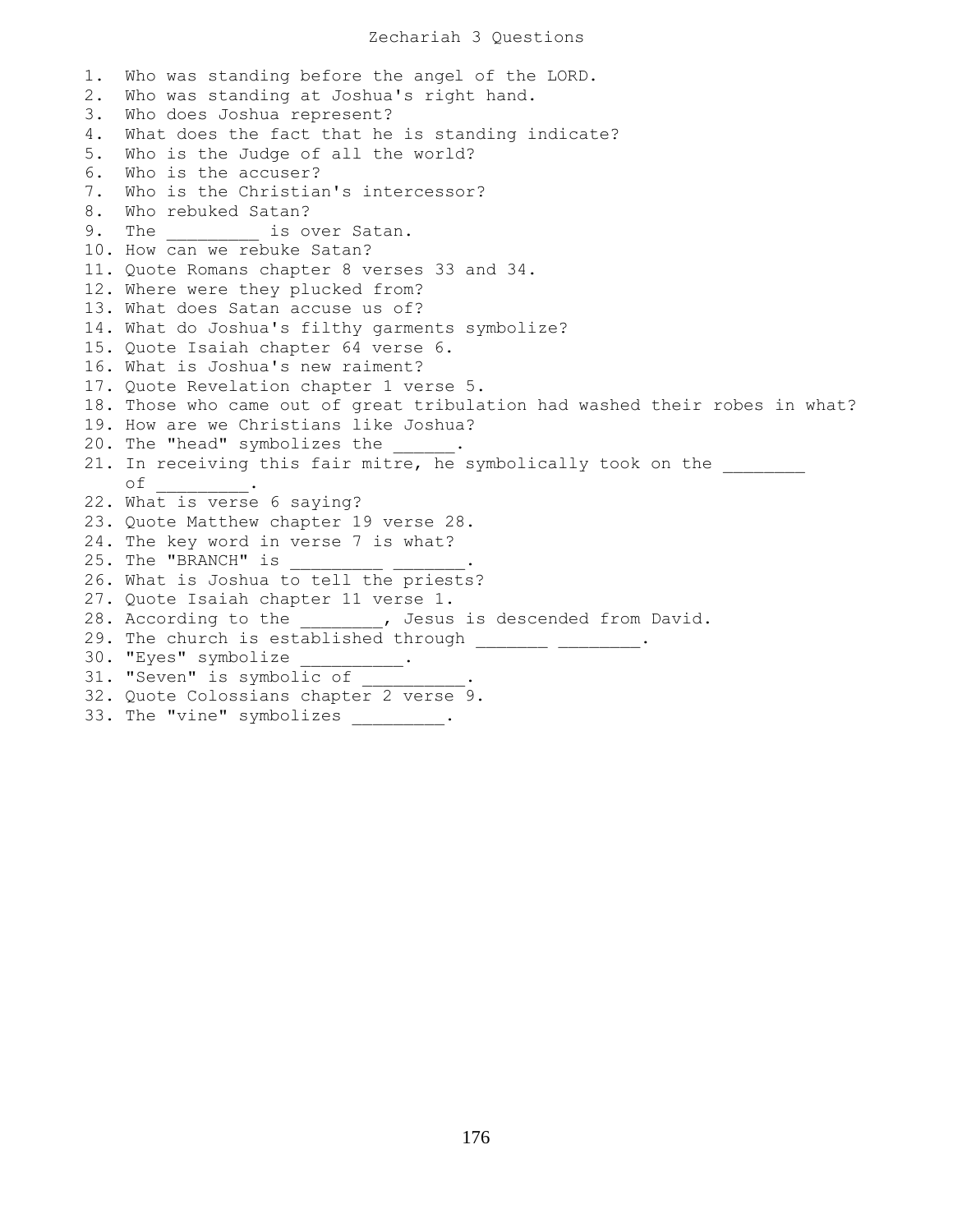We will begin this lesson in Zechariah 4:1 "And the angel that talked with me came again, and waked me, as a man that is wakened out of his sleep,"

 It appears, that Zechariah had gone to sleep, after his last vision, and the angel comes and awakens him. Zechariah is about to have his fifth vision.

 Zechariah 4:2 "And said unto me, What seest thou? And I said, I have looked, and behold a candlestick all [of] gold, with a bowl upon the top of it, and his seven lamps thereon, and seven pipes to the seven lamps, which [are] upon the top thereof:"

 This "candlestick of gold" symbolizes the container for the Light of the world. It was made of pure gold, because it was in the presence of God. The church shines the Light to the world. Jesus is the Light. Revelation 1:20 "The mystery of the seven stars which thou sawest in my right hand, and the seven golden candlesticks. The seven stars are the angels of the seven churches: and the seven candlesticks which thou sawest are the seven churches." We have already mentioned that seven means complete. We must note, from the Scripture in Revelation above, there was a candlestick in each church. The Light of Jesus is in all the denominations who believe Jesus to be the Light of the world. The seven is speaking of perfection. There is nothing wrong with the Light. The "seven pipes" speak of a perpetual burning of the Light. Revelation 4:5 "And out of the throne proceeded lightnings and thunderings and voices: and [there were] seven lamps of fire burning before the throne, which are the seven Spirits of God." All of this about the candlesticks and the lamps, have to do with the Light of God and the Spirit of God in the churches.

 Zechariah 4:3 "And two olive trees by it, one upon the right [side] of the bowl, and the other upon the left [side] thereof."

 We will see from the following Scriptures, that the "two olive trees" are the natural branch {physical Israel} and the grafted in branch {spiritual Israel} the church. Romans 11:24 "For if thou wert cut out of the olive tree which is wild by nature, and wert graffed contrary to nature into a good olive tree: how much more shall these, which be the natural [branches], be graffed into their own olive tree?" Revelation 11:4 "These are the two olive trees, and the two candlesticks standing before the God of the earth."

 Zechariah 4:4 "So I answered and spake to the angel that talked with me, saying, What [are] these, my lord?"

He is saying, "What are the two olive trees"?

 Zechariah 4:5 "Then the angel that talked with me answered and said unto me, Knowest thou not what these be? And I said, No, my lord."

 It is as if the angel thought that Zechariah should have known who they were.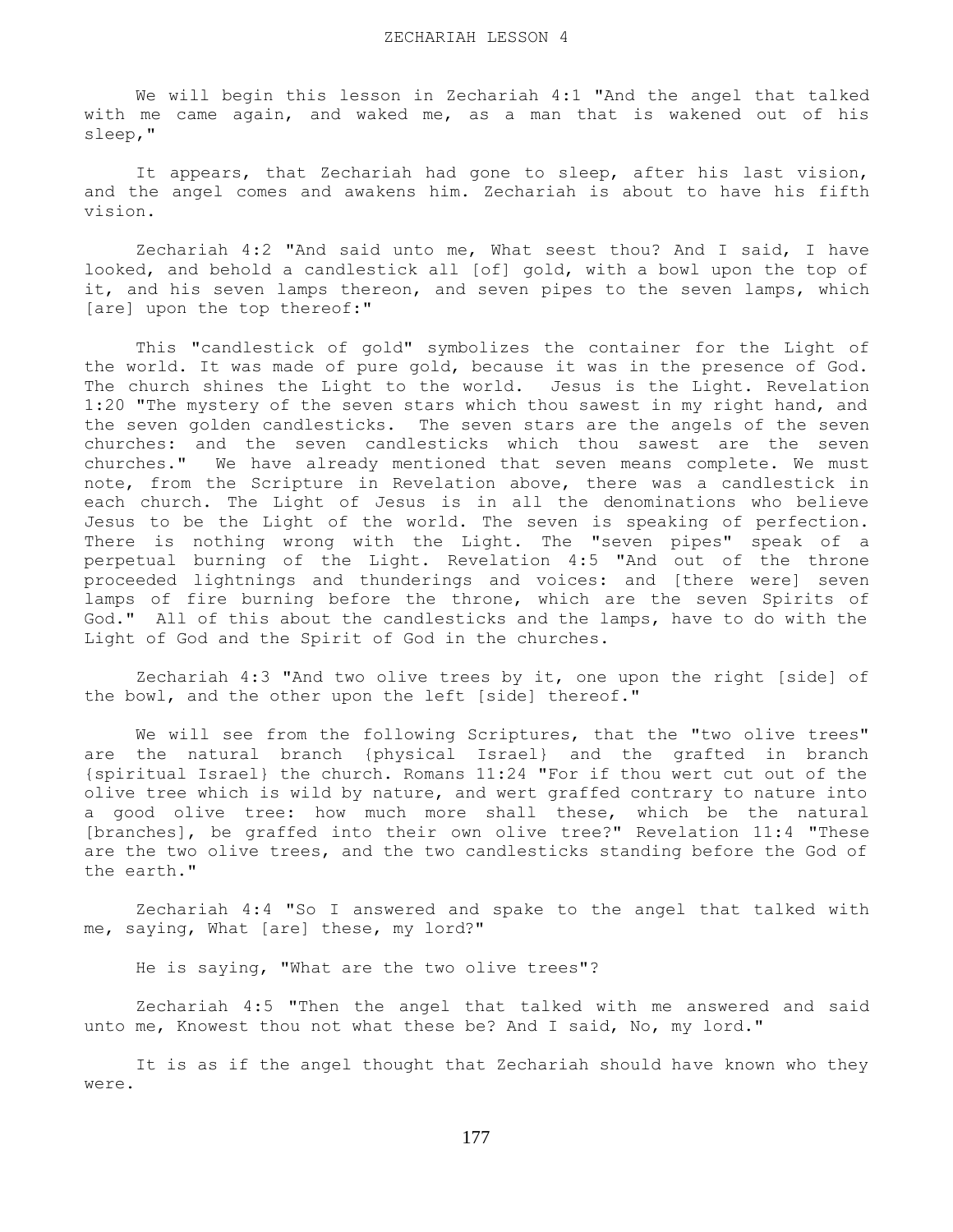Zechariah 4:6 "Then he answered and spake unto me, saying, This [is] the word of the LORD unto Zerubbabel, saying, Not by might, nor by power, but by my spirit, saith the LORD of hosts."

 The power is in the Spirit of God. Zerubbabel will not be able to win by worldly power or might, but by the Spirit of God within him. The work of Zerubbabel {whom we discovered was a type and shadow of Jesus} is through grace, not through personal effort.

 Zechariah 4:7 "Who [art] thou, O great mountain? Before Zerubbabel [thou shalt become] a plain: and he shall bring forth the headstone [thereof with] shoutings, [crying], Grace, grace unto it."

 The problems that faced Zerubbabel looked as high as a mountain, but with the help of the Spirit of God working through him, they could be flattened out as a plain. Matthew 21:21 "Jesus answered and said unto them, Verily I say unto you, If ye have faith, and doubt not, ye shall not only do this [which is done] to the fig tree, but also if ye shall say unto this mountain, Be thou removed, and be thou cast into the sea; it shall be done." Jesus is the head of the church. He is the stone that the builders rejected, that became the chief corner stone. I believe this headstone is speaking of Jesus. It is by grace you are saved. Matthew 21:42 "Jesus saith unto them, Did ye never read in the scriptures, The stone which the builders rejected, the same is become the head of the corner: this is the Lord's doing, and it is marvellous in our eyes?" Ephesians 1:7 "In whom we have redemption through his blood, the forgiveness of sins, according to the riches of his grace;"

Zechariah 4:8 "Moreover the word of the LORD came unto me, saying,"

This is a break in the previous message.

 Zechariah 4:9 "The hands of Zerubbabel have laid the foundation of this house; his hands shall also finish it; and thou shalt know that the LORD of hosts hath sent me unto you."

 The temple being built under such adverse circumstances symbolizes the establishment of the church of the Lord Jesus Christ. God promises Zerubbabel he will see it finished. It is several years in the building. This encourages me. God will see us through to the finish on the things we have started for Him. The Spirit that God places within us seems a liitle thing, and our talent to do the job seems even smaller, but God can, and will, make great things of that small beginning. The church, that we know today, began with just Jesus and 12 apostles.

 Zechariah 4:10 "For who hath despised the day of small things? for they shall rejoice, and shall see the plummet in the hand of Zerubbabel [with] those seven; they [are] the eyes of the LORD, which run to and fro through the whole earth."

 God is the all-seeing eye. There is not one thing on this earth that happens that He is not aware of. Zerubbabel and these people thought they could not finish the temple nice enough to please God. They did not realize that God was not so interested in the expensive things of the temple, as He was in their faithfulness to build it. Little is much when God is in it. God made something very beautiful out of their humble beginnings.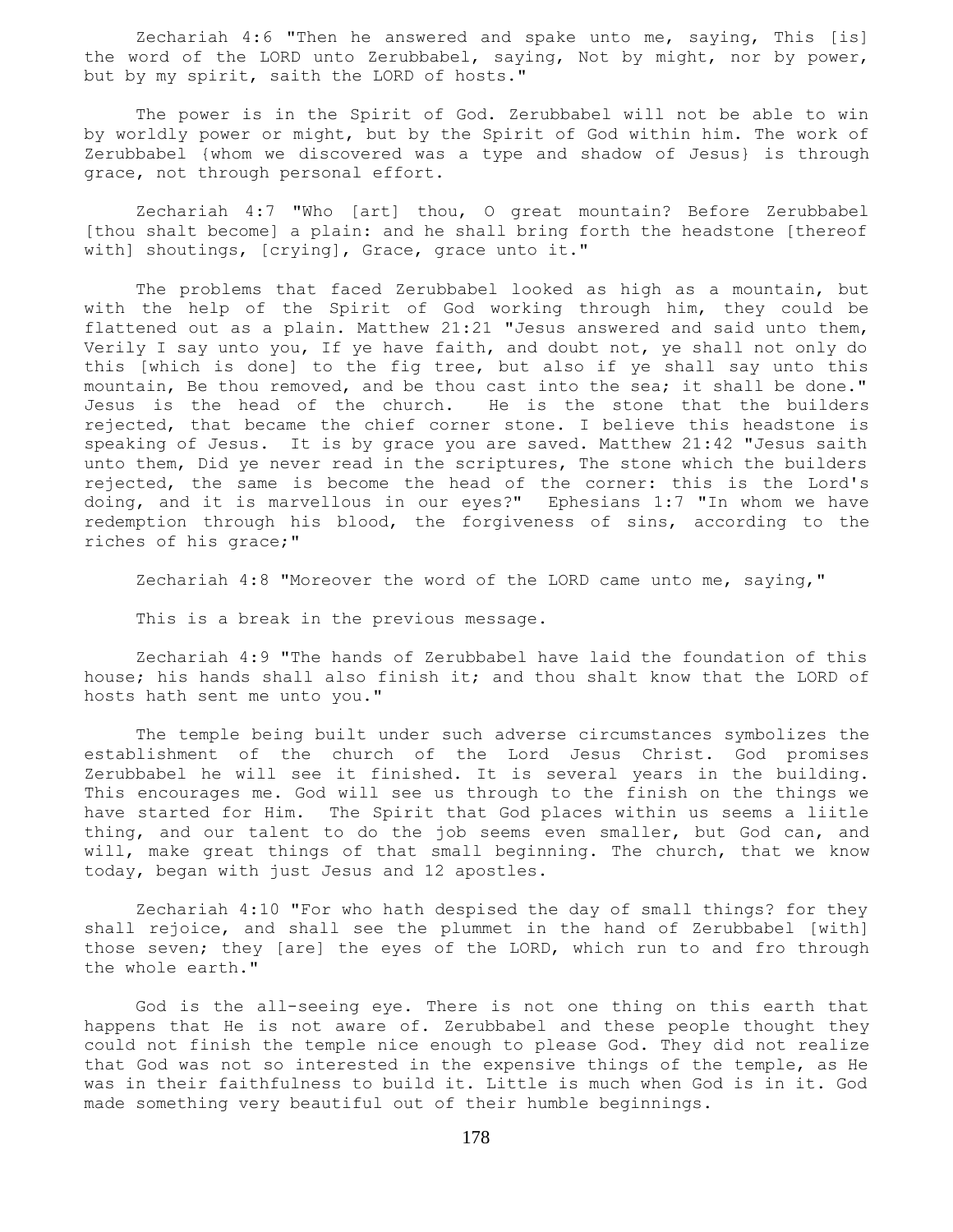Zechariah 4:11 "Then answered I, and said unto him, What [are] these two olive trees upon the right [side] of the candlestick and upon the left [side] thereof?"

 These "two olive trees" were the physical and spiritual house of Israel.

 Zechariah 4:12 "And I answered again, and said unto him, What [be these] two olive branches which through the two golden pipes empty the golden [oil] out of themselves?"

 The "golden oil" symbolizes the Holy Spirit, which is distributed to those churches we mentioned earlier. The church carries the Holy Spirit of God to the unsaved world.

 Zechariah 4:13 "And he answered me and said, Knowest thou not what these [be]? And I said, No, my lord."

 The purpose in this question is to show that wisdom, and the ability to interpret parables, comes from God.

 Zechariah 4:14 Then said he, These [are] the two anointed ones, that stand by the Lord of the whole earth.

 There are several things the two anointed ones could be. It could symbolize the Old and New Testament. It could, also, symbolize the spoken and written Word. One other thing that it could mean, is the physical and spiritual house of God. All are anointed of God. All are in the near presence of the Lord. Standing by His side means that these "two anointed ones" will judge with Him.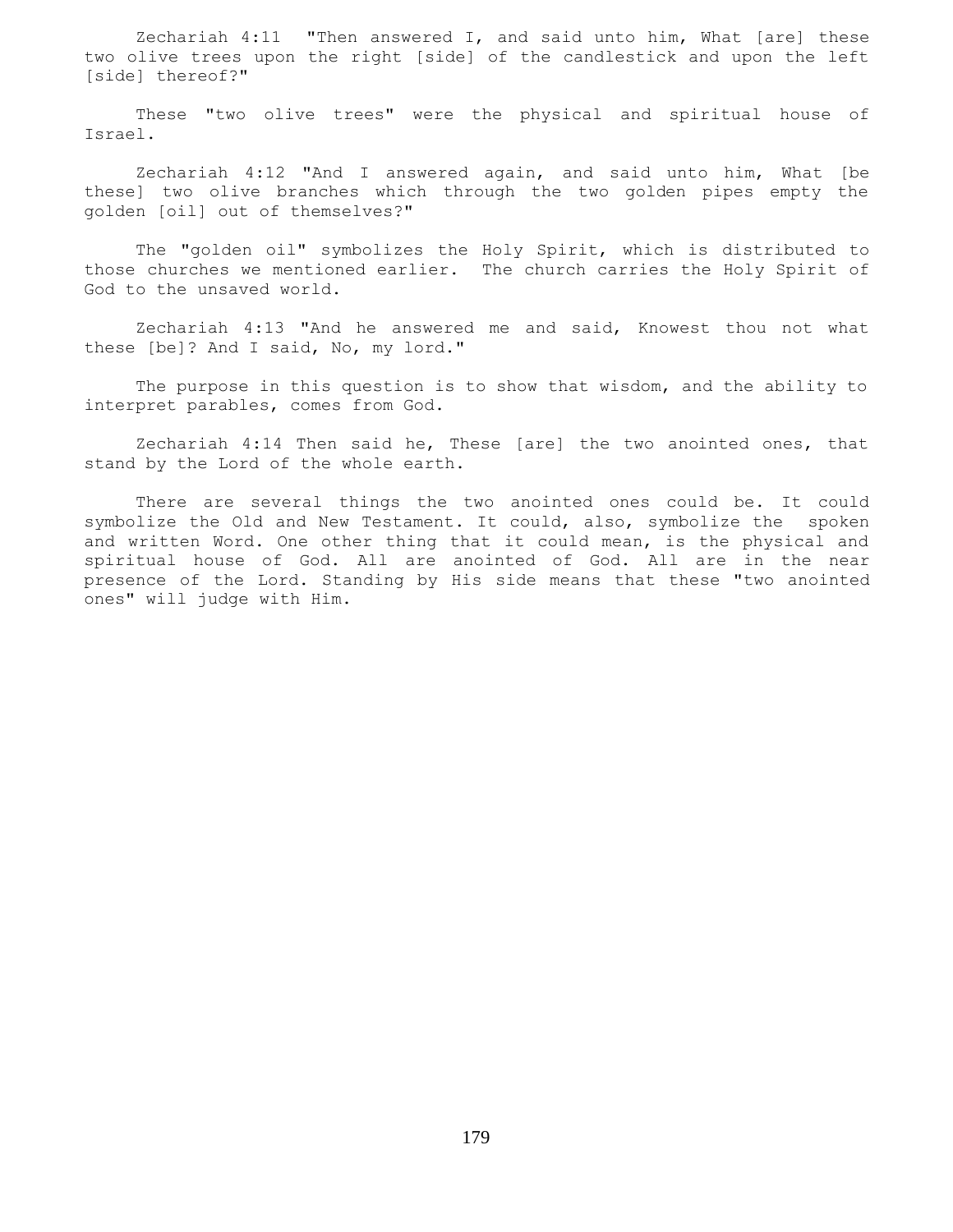1. What had Zechariah done after his last vision? 2. What did Zechariah see? 3. What does the "candlestick of gold" symbolize? 4. Why was it made of pure gold? 5.  $\qquad \qquad$  is the Light. 6. Quote Revelation chapter 1 verse 20. 7. There was a candlestick in  $\qquad \qquad$  church. 8. Which churches have the Light of Jesus? 9. The "seven pipes" speak of the perpetual of the Light. 10. What were the 7 lamps of fire burning before the throne? 11. What were the "two olive trees"? 12. Quote Romans chapter 11 verse 24. 13. Quote Revelation chapter 11 verse 4. 14. What question did the angel ask him in verse 5? 15. Quote Zechariah chapter 4 verse 6. 16. The power is in the of God. 17. Who is a type and shadow of Jesus? 18. His victory is through \_\_\_\_\_\_\_, not through \_\_\_\_\_\_\_\_\_\_ \_\_\_\_\_. 19. Quote Matthew chapter 21 verse 21. 20. **is the head of the church.** 21. Quote Matthew chapter 21 verse 42. 22. Quote Ephesians chapter 1 verse 7. 23. Whose hands had started the foundation of the house? 24. What does the temple being built in such adverse circumstances symbolize? 25. The Spirit that God places within us seems such a little . 26. Our own \_\_\_\_\_\_\_\_\_ seems even a smaller thing. 27. The church that we know today, began with whom? 28. Who is the all-seeing eye? 29. Little is \_\_\_\_\_\_\_\_ when God is in it. 30. What were the "two olive trees"? 31. The "golden oil" symbolizes the 32. What is the purpose in the question in verse 13? 33. Who, or what, could the "two anointed ones" be?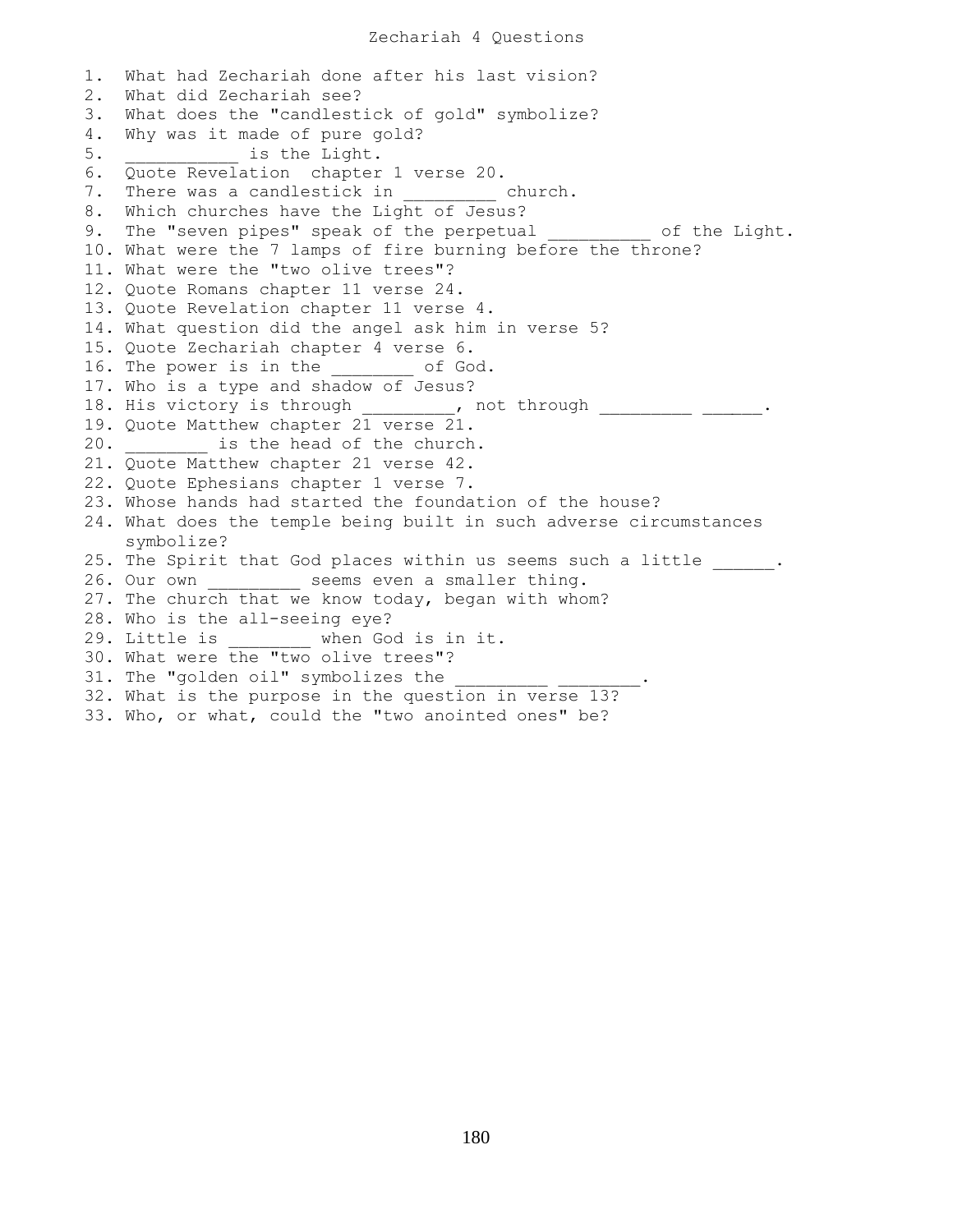We will begin this lesson in Zechariah 5:1 "Then I turned, and lifted up mine eyes, and looked, and behold a flying roll."

 In the previous vision, we saw God and His church. In this it seems, there is a somber message to those who are still actively sinning. This is a vision, possibly seen in the heavens. This flying roll was like a scroll. Whatever is written upon it, is from heaven and God.

 Zechariah 5:2 "And he said unto me, What seest thou? And I answered, I see a flying roll; the length thereof [is] twenty cubits, and the breadth thereof ten cubits."

 This scroll was 30 feet long and 15 feet wide. This is the very same dimension of the porch of Solomon's temple. This is the angel speaking to Zechariah. Revelation 18:5 "For her sins have reached unto heaven, and God hath remembered her iniquities."

 Zechariah 5:3 "Then said he unto me, This [is] the curse that goeth forth over the face of the whole earth: for every one that stealeth shall be cut off [as] on this side according to it; and every one that sweareth shall be cut off [as] on that side according to it."

 This is very much like the handwriting on the wall. This speaks of the sins being written down in heaven. The curse for stealing was written on one side of the scroll. The curse for swearing was written on the other side. Swearing a lie was a very serious offence in the sight of God. In a court of law today, it is called perjury, and can carry a sentence of imprisonment. To swear, you violate God's reverence. Stealing was, and is, another very serious offence. Stealing violates your neighbors rights. These two sins were, possibly, very active with the Jews that returned from captivity, and that may be why they are separated out from the other ten commandments. This judgment was not just against those returned from captivity, but everyone everywhere who commit these sins.

 Zechariah 5:4 "I will bring it forth, saith the LORD of hosts, and it shall enter into the house of the thief, and into the house of him that sweareth falsely by my name: and it shall remain in the midst of his house, and shall consume it with the timber thereof and the stones thereof."

 The curse will not just automatically go away. They must repent and change their ways, for the curse to be removed. This is very similar to the plague of leprosy that comes into the house. "Leprosy" symbolizes sin.

 Zechariah 5:5 "Then the angel that talked with me went forth, and said unto me, Lift up now thine eyes, and see what [is] this that goeth forth."

This is another vision. This is the seventh vision.

 Zechariah 5:6 "And I said, What [is] it? And he said, This [is] an ephah that goeth forth. He said moreover, This [is] their resemblance through all the earth."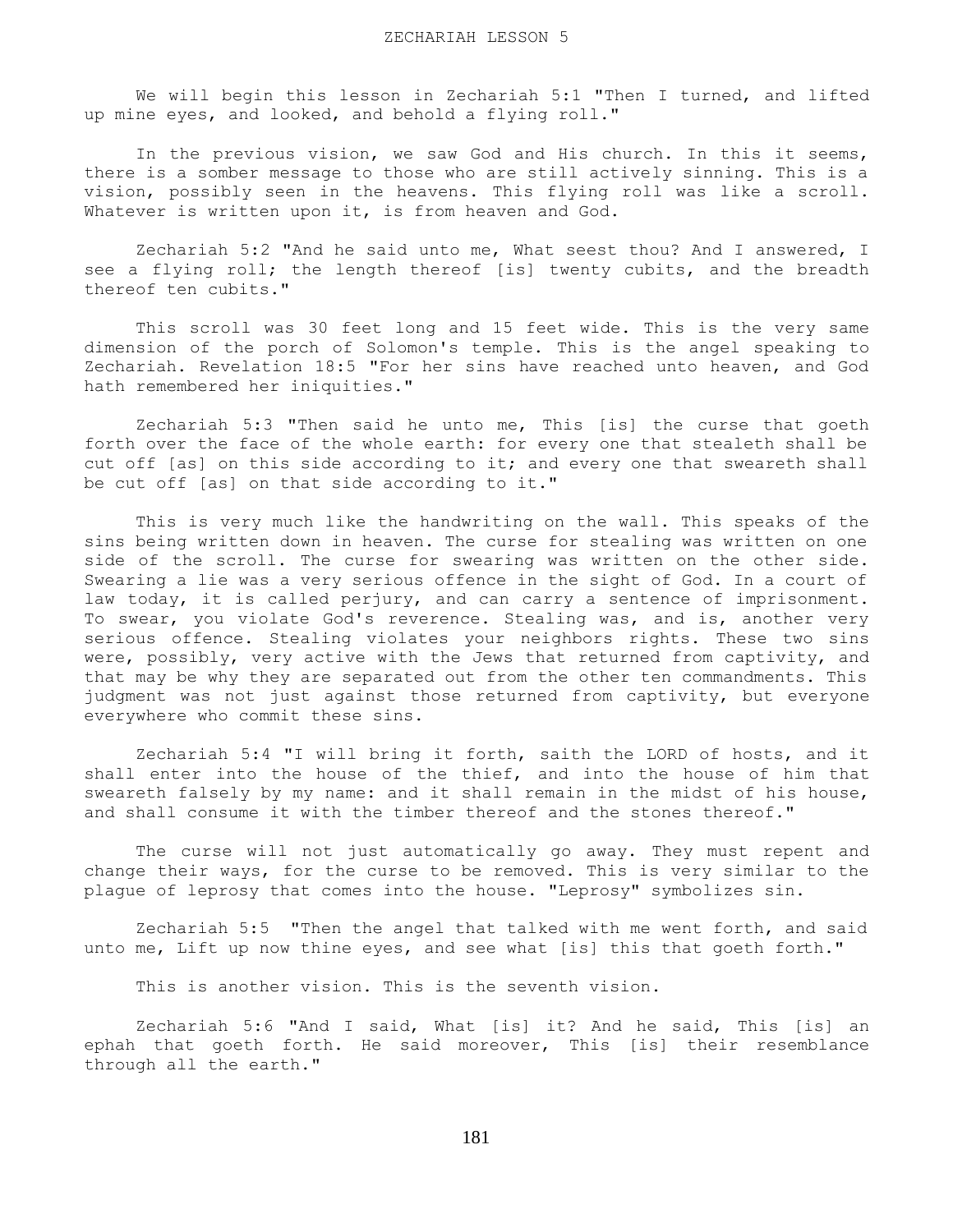Zechariah did not understand what he saw. He asks the angel to tell him what it is. An "ephah" is a dry measurement of about 6 or 7 gallons. They have been measured and found wanting. This symbolizes the sin of the world.

 Zechariah 5:7 "And, behold, there was lifted up a talent of lead: and this [is] a woman that sitteth in the midst of the ephah."

 Speaking of the lead here, might indicate the sin was heavy as lead. Lead is a deceiving metal, as well. It is sometimes mistaken for silver. Lead is poison, as well. The woman, in this case, probably, symbolizes the Israelites who are caught up in sin. This woman actually symbolizes all sinners and all sin. It is not speaking of women, but of a woman. It seems as if there is some kind of container and this talent of lead is the lid. The woman is down in the container. This is speaking of the combined sins of the world.

 Zechariah 5:8 "And he said, This [is] wickedness. And he cast it into the midst of the ephah; and he cast the weight of lead upon the mouth thereof."

The woman in this is not a woman at all, but the personification of evil, like mystery Babylon in Revelation. When the sin tried to leave the ephah, it appears there was a seal of lead put on the lid to keep it down.

 Zechariah 5:9 "Then lifted I up mine eyes, and looked, and, behold, there came out two women, and the wind [was] in their wings; for they had wings like the wings of a stork: and they lifted up the ephah between the earth and the heaven."

This is a carrying away of this sin. The two women mentioned, here, are strong because of the wind under their wings, and because of the comparison to a stork which is very strong. This is most assuredly a departure of sin from Zion and Jerusalem. Women generally symbolize a country, or a city, as the two did in the following Scripture. Ezekiel 23:2 "Son of man, there were two women, the daughters of one mother:" In this case, they symbolized Samaria and Jerusalem. These two women could symbolize the apostate church and mystery Babylon.

 Zechariah 5:10 "Then said I to the angel that talked with me, Whither do these bear the ephah?"

I believe they were carried away to some evil city.

 Zechariah 5:11 And he said unto me, To build it an house in the land of Shinar: and it shall be established, and set there upon her own base.

 This Shinar was an idolatrous land. Shinar and Babylon are the same area. Genesis 10:10 "And the beginning of his kingdom was Babel, and Erech, and Accad, and Calneh, in the land of Shinar." This seems to be speaking of carrying this ephah to Babylon, and setting up some place to worship a sensual false god there. The sins of Zion are gone, and gathered in this evil place, where the enemies of God dwell. This could be a warning for all of God's people to get out of physical Babylon then, and a warning to all believers in Christ to get out of spiritual Babylon now. Christians are supposed to be a separated people. We are in the world, but we must not be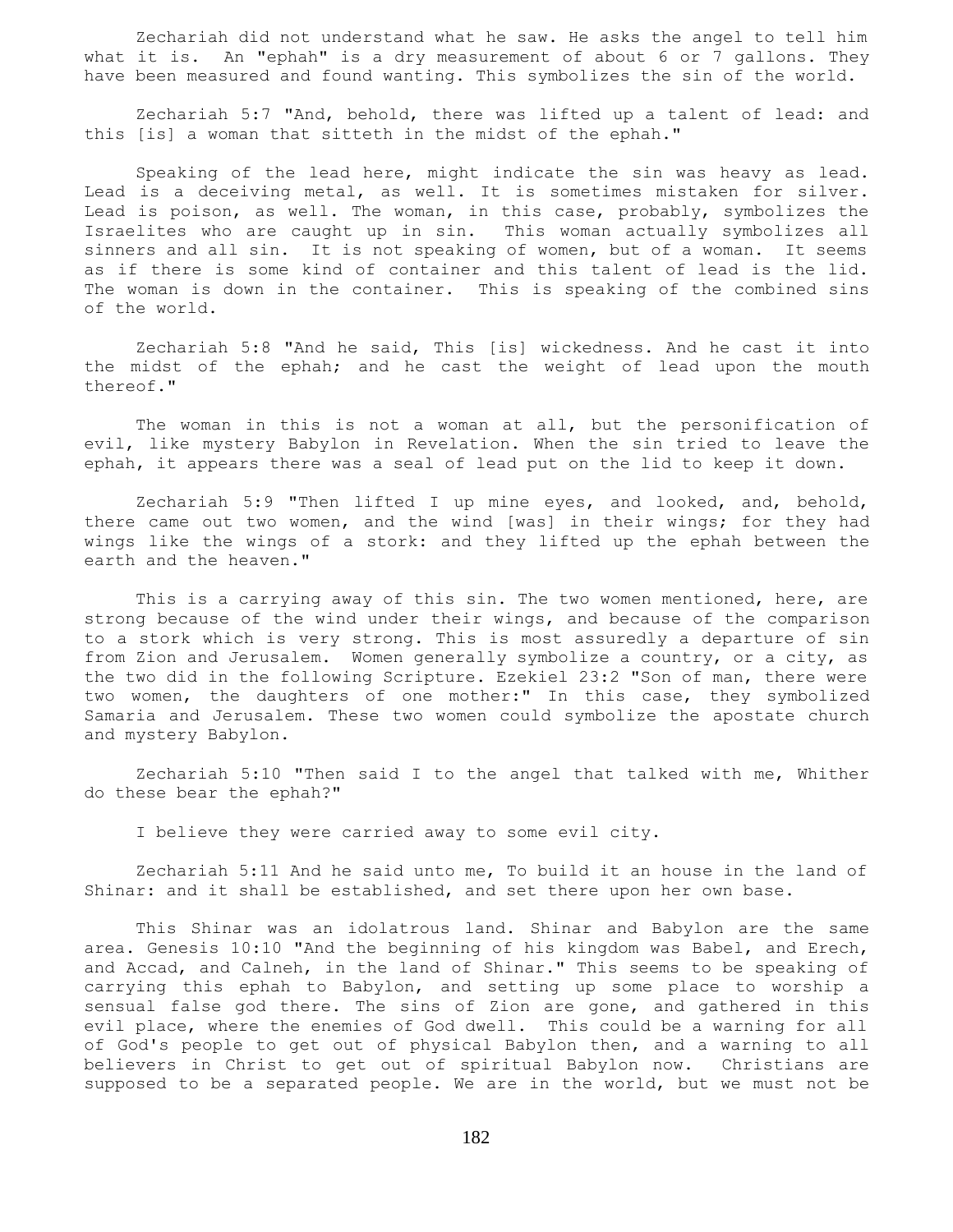of the world. We must walk holy before our God. Babel {Babylon} is a symbol of the evil world.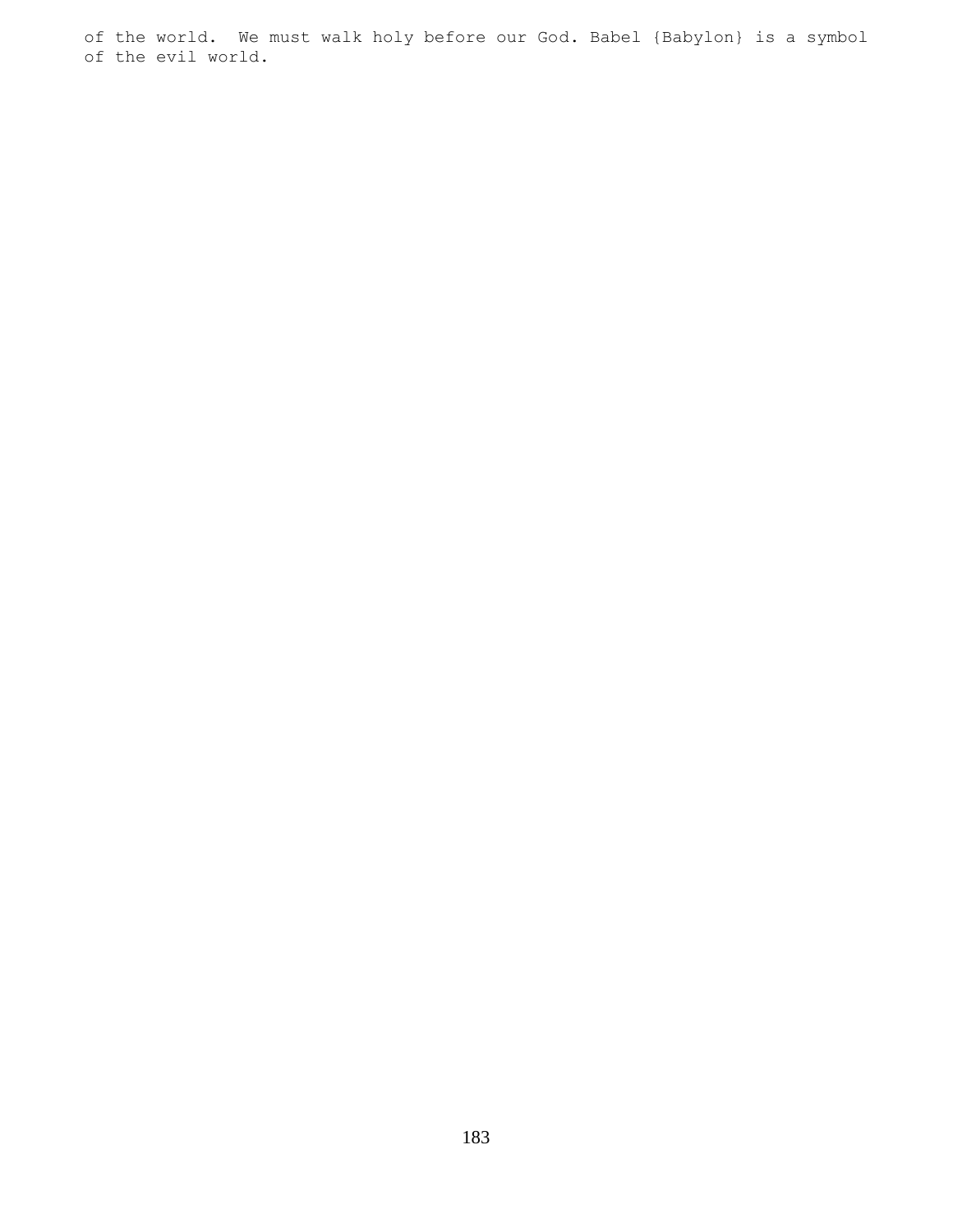1. When Zechariah looked up, what did he see? 2. What kind of message does God have Hezekiah bring in this vision? 3. What was the flying roll like? 4. How big was the roll? 5. What else had these very same dimensions? 6. Quote Revelation chapter 18 verse 5. 7. This is the  $\qquad$  that goeth forth over the face of the whole earth. 8. What two specific sins were mentioned? 9. This roll in the heavens is very much like what? 10. In a court of law today, swearing a lie is called . 11. To swear a lie, you violate God's \_\_\_\_ 12. Stealing violates your tights. 13. How can they get rid of the curse? 14. This is very similar to the plaque of 15. The second time he looked up, in this lesson, what did he see? 16. What is an "ephah"? 17. What does this ephah symbolize? 18. What are some things we know about lead? 19. Who does the woman, in this lesson, symbolize? 20. This woman is not a woman at all, but the \_\_\_\_\_\_\_\_\_\_ of evil. 21. How was the sin kept in the ephah? 22. How do we know the symbolic two women were strong? 23. This is most assuredly a departure of from Jerusalem. 24. Quote Ezekiel chapter 23 verse 2. 25. Who do the 2 women symbolize? 26. Shinar and **the same.** 27. Quote Genesis chapter 10 verse 10. 28. What does this lesson warn all of God's people to do, when they are caught in a sinful place? 29. We are in the world, not the world. 30. Babel {Babylon} is a symbol of what?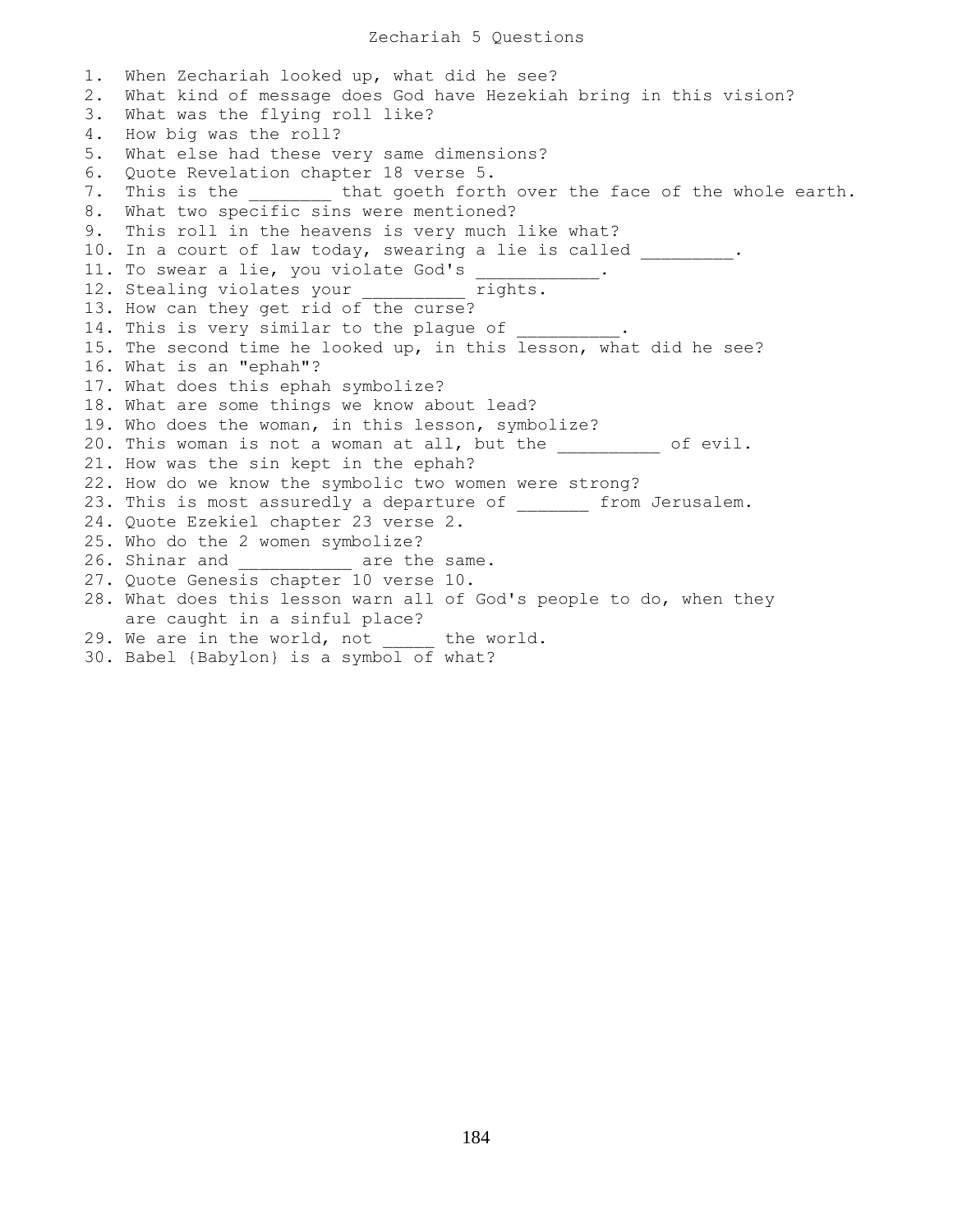We will begin this lesson in Zechariah 6:1 "And I turned, and lifted up mine eyes, and looked, and, behold, there came four chariots out from between two mountains; and the mountains [were] mountains of brass."

 This is the eighth vision of Zechariah. "Brass" symbolizes judgment and the number "4" symbolizes universal. This, then, speaks of universal judgment of the sinners. The chariots speak of war. We saw in the last lesson, how the sins were carried out of Zion {church} and were carried into Babylon {sinful world}. This is God's judgment on the sinful world. They cannot hide from God. He will find them out.

 Zechariah 6:2 "In the first chariot [were] red horses; and in the second chariot black horses;"

 These "red horses" speak of war and of bloodshed. Revelation 6:4 "And there went out another horse [that was] red: and [power] was given to him that sat thereon to take peace from the earth, and that they should kill one another: and there was given unto him a great sword." The "black horses" speak of troublesome times and mourning. Revelation 6:5 "And when he had opened the third seal, I heard the third beast say, Come and see. And I beheld, and lo a black horse; and he that sat on him had a pair of balances in his hand." Revelation 6:6 "And I heard a voice in the midst of the four beasts say, A measure of wheat for a penny, and three measures of barley for a penny; and [see] thou hurt not the oil and the wine." This is the time of God's wrath upon the sinful of the earth. It is just before the coming of the Lord Jesus Christ as King of kings and Lord of lords.

 Zechariah 6:3 "And in the third chariot white horses; and in the fourth chariot grisled and bay horses."

 The "white horse" always symbolizes righteousness and victory. Revelation 6:2 "And I saw, and behold a white horse: and he that sat on him had a bow; and a crown was given unto him: and he went forth conquering, and to conquer." The "bow" is symbolic of the covenant that God made with man. When Jesus came as a babe in the manger, He did conquer sin, death, and Satan, for all who would believe. All of these will be carried to heaven during the wrath of God upon the earth. The "grisled and bay horses" symbolize a mixture of prosperity and adversity. I personally believe verse 2 and 3 are separated, because there are two kinds of people on the earth. There are believers in the Lord Jesus Christ, and there are those who do not believe in Jesus Christ. There are in the ranks of those who proclaim to believe, the people who are on the fence. They will fall into the same condemnation as the non-believers. Revelation 6:8 "And I looked, and behold a pale horse: and his name that sat on him was Death, and Hell followed with him. And power was given unto them over the fourth part of the earth, to kill with sword, and with hunger, and with death, and with the beasts of the earth."

 Zechariah 6:4 "Then I answered and said unto the angel that talked with me, What [are] these, my lord?"

This is Zechariah asking the angel to explain this to him.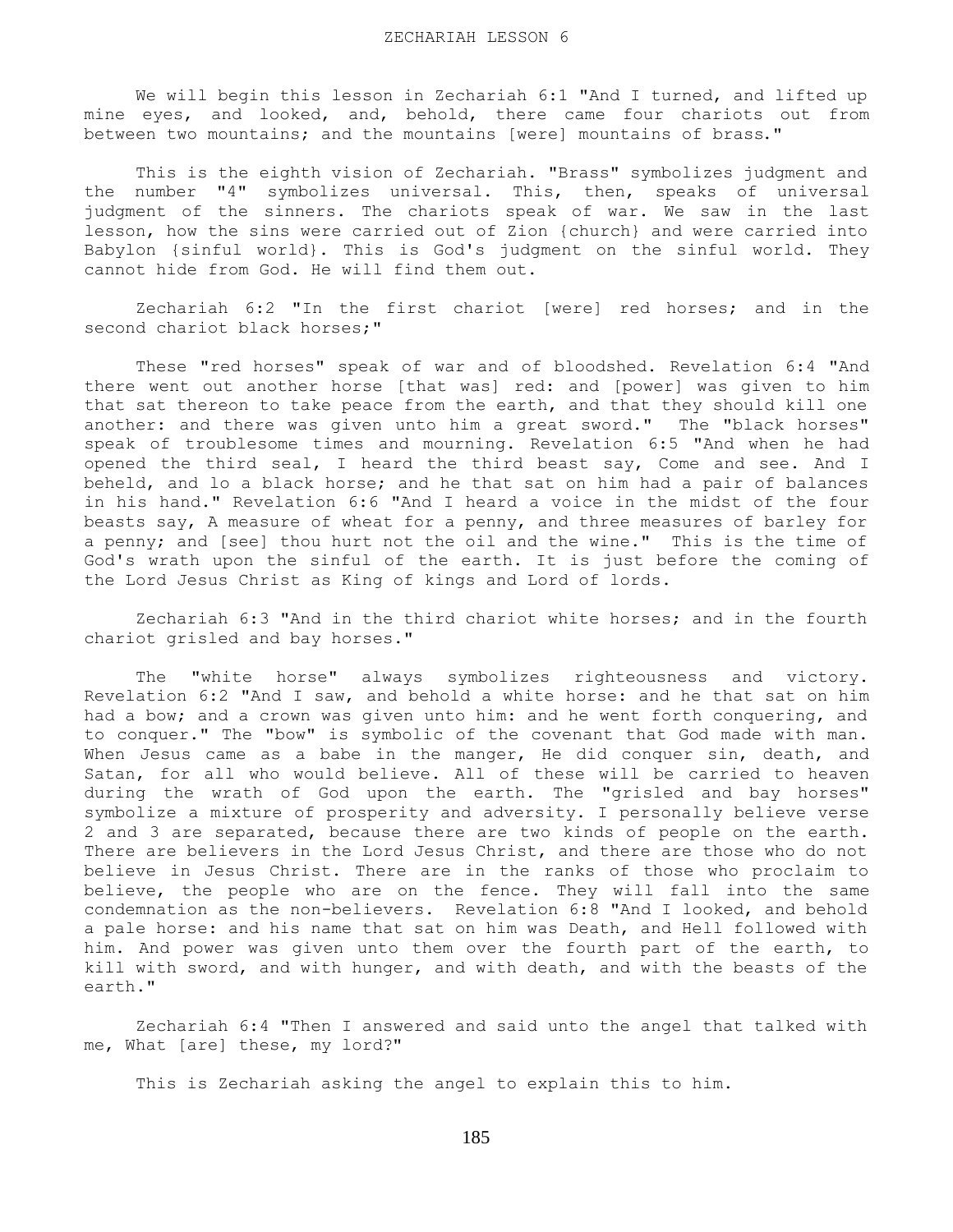Zechariah 6:5 "And the angel answered and said unto me, These [are] the four spirits of the heavens, which go forth from standing before the Lord of all the earth."

The four spirits here, possibly, mean the 4 angels. They do whatever God commands them to do. These spirits are ministering spirits. Hebrews 1:7 "And of the angels he saith, Who maketh his angels spirits, and his ministers a flame of fire." They stand before God, waiting to do His wishes upon the earth.

 Zechariah 6:6 "The black horses which [are] therein go forth into the north country; and the white go forth after them; and the grisled go forth toward the south country."

 The north country was Babylon. This is, possibly, symbolic of the sinful world. The black horse was the horse that brought mourning and problems. The white horse is victorious over them. The south country symbolizes Egypt, Ethiopia, and Edom.

 Zechariah 6:7 "And the bay went forth, and sought to go that they might walk to and fro through the earth: and he said, Get you hence, walk to and fro through the earth. So they walked to and fro through the earth."

 This horse speaks of famine and pestilence. This is walking to and fro today in many lands.

 Zechariah 6:8 "Then cried he upon me, and spake unto me, saying, Behold, these that go toward the north country have quieted my spirit in the north country."

 This would mean, to me, that the white horse has overcome the land. Judgment is finished upon them. The judgment has quieted the spirit of wrath God had toward them.

Zechariah 6:9 "And the word of the LORD came unto me, saying,"

 This is a break in the vision. A new subject begins. The Word of the LORD comes to Zechariah.

 Zechariah 6:10 "Take of [them of] the captivity, [even] of Heldai, of Tobijah, and of Jedaiah, which are come from Babylon, and come thou the same day, and go into the house of Josiah the son of Zephaniah;"

 Take of those who had been in Babylon {sinful world}. This is calling them out of this sinful place. "Heldia" means worldliness, or one who endures. Tobijah means goodness of Jehovah. "Jedaiah" means Jah has known. "Josiah" means founded of Jah. It appears, they had been left in Babylon. Now, they are called out of Babylon.

 Zechariah 6:11 "Then take silver and gold, and make crowns, and set [them] upon the head of Joshua the son of Josedech, the high priest;"

 The name Joshua is the same word as Jesus. Jesus is the High Priest that all the others are a type and shadow of. He will wear a crown of Gold, when He reigns as King of kings and Lord of lords. Revelation 19:12 "His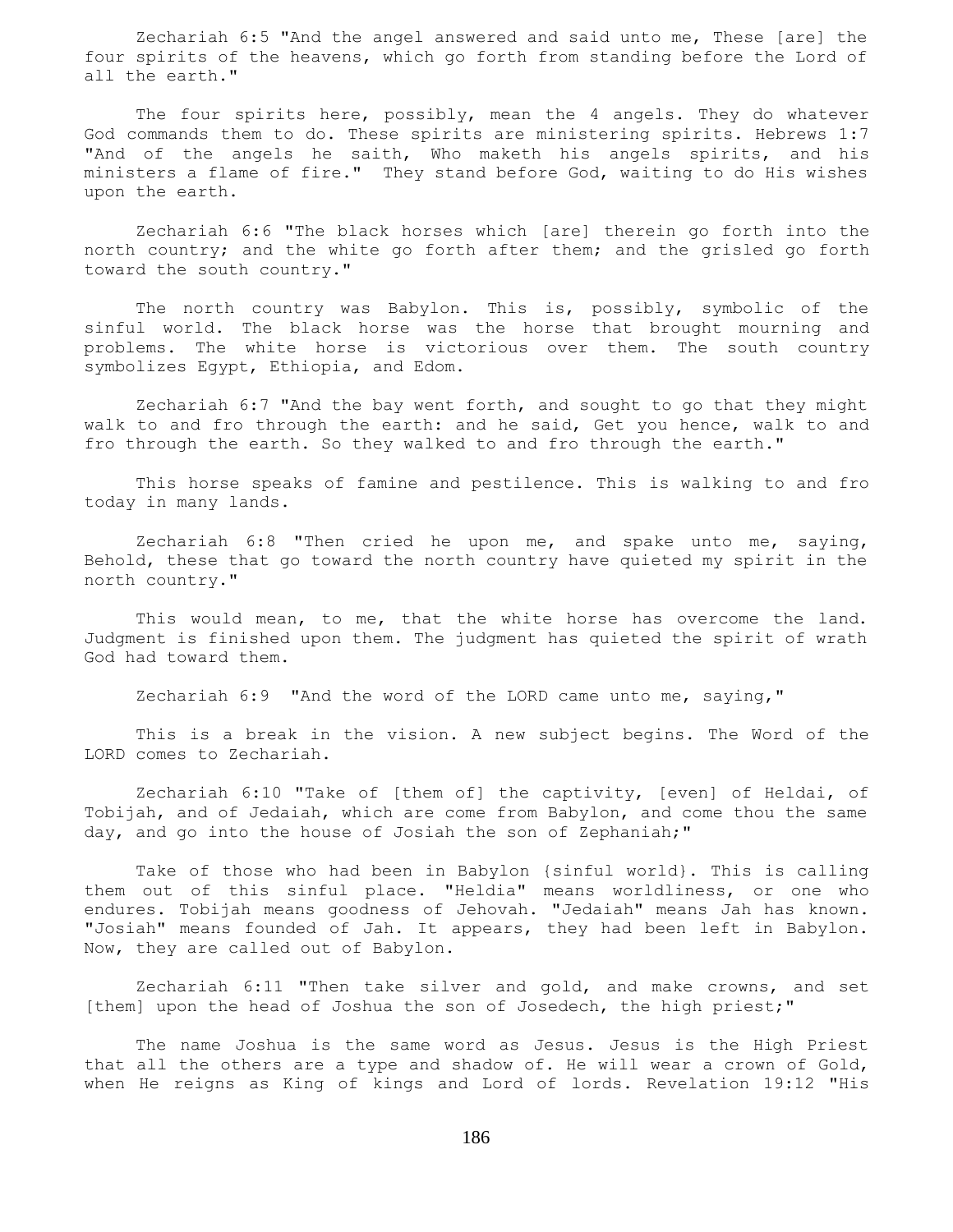eyes [were] as a flame of fire, and on his head [were] many crowns; and he had a name written, that no man knew, but he himself."

 Zechariah 6:12 "And speak unto him, saying, Thus speaketh the LORD of hosts, saying, Behold the man whose name [is] The BRANCH; and he shall grow up out of his place, and he shall build the temple of the LORD:"

This BRANCH is the One we know as Jesus. Mark  $14:58$  "We heard him say, I will destroy this temple that is made with hands, and within three days I will build another made without hands." John 2:21 "But he spake of the temple of his body." I Corinthians 3:9 "For we are labourers together with God: ye are God's husbandry, [ye are] God's building." Ephesians 2:20 "And are built upon the foundation of the apostles and prophets, Jesus Christ himself being the chief corner [stone];" Ephesians 2:21 "In whom all the building fitly framed together groweth unto an holy temple in the Lord:" Ephesians 2:22 "In whom ye also are builded together for an habitation of God through the Spirit."

 Zechariah 6:13 "Even he shall build the temple of the LORD; and he shall bear the glory, and shall sit and rule upon his throne; and he shall be a priest upon his throne: and the counsel of peace shall be between them both."

 The temple of the LORD is made up of all the believers in Christ. He is the High Priest forever. All believers are priests, subordinate to Him. Jesus Christ will be both High Priest and King. He brings peace to all the earth. He is the King of Peace. Colossians 1:18 "And he is the head of the body, the church: who is the beginning, the firstborn from the dead; that in all [things] he might have the preeminence." Colossians 1:19 "For it pleased [the Father] that in him should all fulness dwell;" Colossians 1:20 "And, having made peace through the blood of his cross, by him to reconcile all things unto himself; by him, [I say], whether [they be] things in earth, or things in heaven."

 Zechariah 6:14 "And the crowns shall be to Helem, and to Tobijah, and to Jedaiah, and to Hen the son of Zephaniah, for a memorial in the temple of the LORD."

 This is speaking of those faithful, who remain unto the end. They shall receive a crown of glory.

 Zechariah 6:15 And they [that are] far off shall come and build in the temple of the LORD, and ye shall know that the LORD of hosts hath sent me unto you. And [this] shall come to pass, if ye will diligently obey the voice of the LORD your God.

 Those that come from afar off are speaking of the Gentiles who come to Christ. They, along with the Jews that believe in Christ, make up the temple of God. His church is the temple of God. Jesus is the chief corner stone and we are the lively stones. I Peter 2:5 "Ye also, as lively stones, are built up a spiritual house, an holy priesthood, to offer up spiritual sacrifices, acceptable to God by Jesus Christ." John 17:21 "That they all may be one; as thou, Father, [art] in me, and I in thee, that they also may be one in us: that the world may believe that thou hast sent me."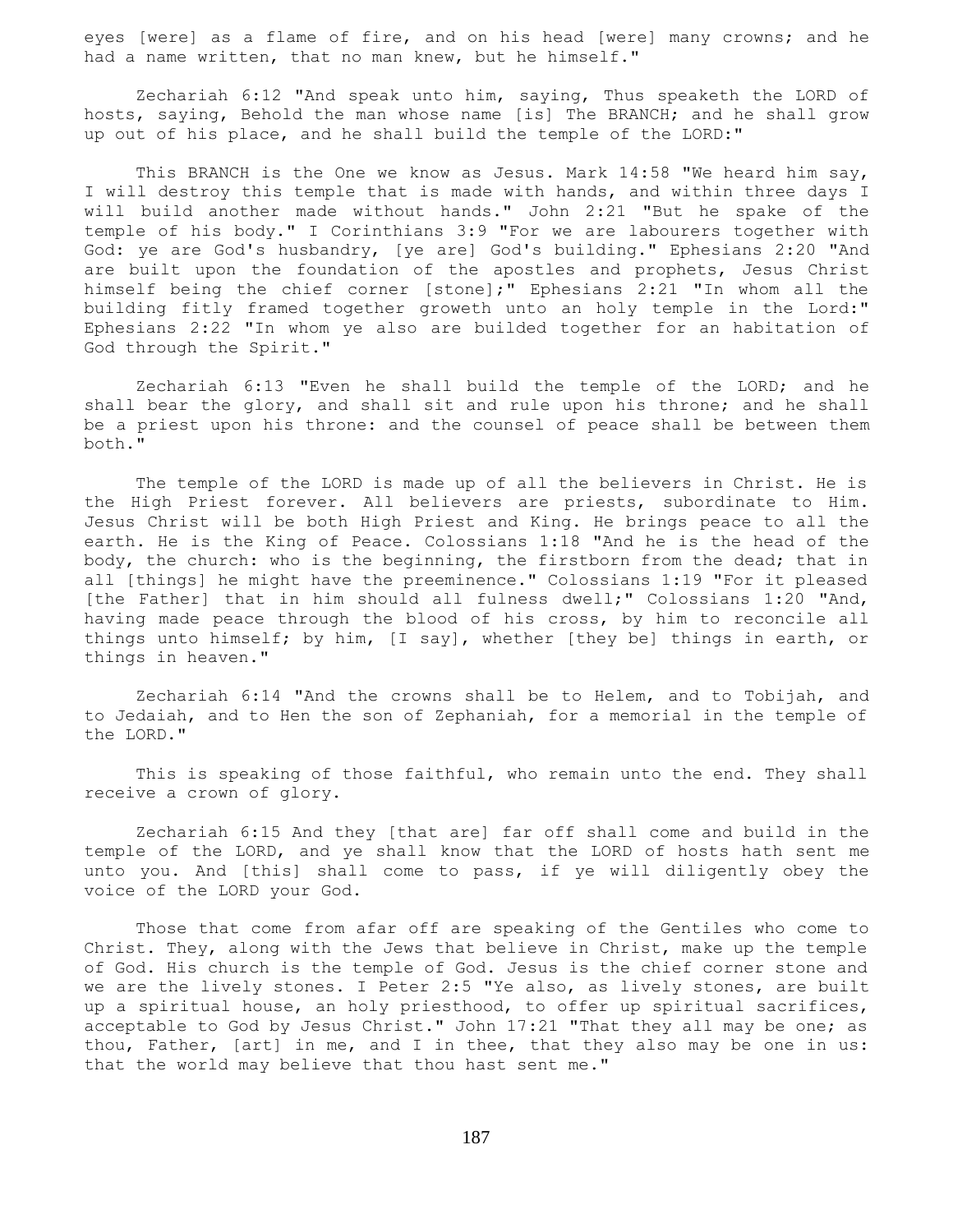Look, with me, at the following verses that speak of both Jew and Gentile being one in Christ. Ephesians 2:13 "But now in Christ Jesus ye who sometimes were far off are made nigh by the blood of Christ." Ephesians 2:14 "For he is our peace, who hath made both one, and hath broken down the middle wall of partition [between us];" Ephesians 2:15 "Having abolished in his flesh the enmity, [even] the law of commandments [contained] in ordinances; for to make in himself of twain one new man, [so] making peace;" Ephesians 2:16 "And that he might reconcile both unto God in one body by the cross, having slain the enmity thereby:" Ephesians 2:17 "And came and preached peace to you which were afar off, and to them that were nigh." Ephesians 2:18 "For through him we both have access by one Spirit unto the Father." Ephesians 2:19 "Now therefore ye are no more strangers and foreigners, but fellowcitizens with the saints, and of the household of God;" Ephesians 2:20 "And are built upon the foundation of the apostles and prophets, Jesus Christ himself being the chief corner [stone];" Ephesians 2:21 "In whom all the building fitly framed together growth unto an holy temple in the Lord:" Ephesians 2:22 "In whom ye also are builded together for an habitation of God through the Spirit."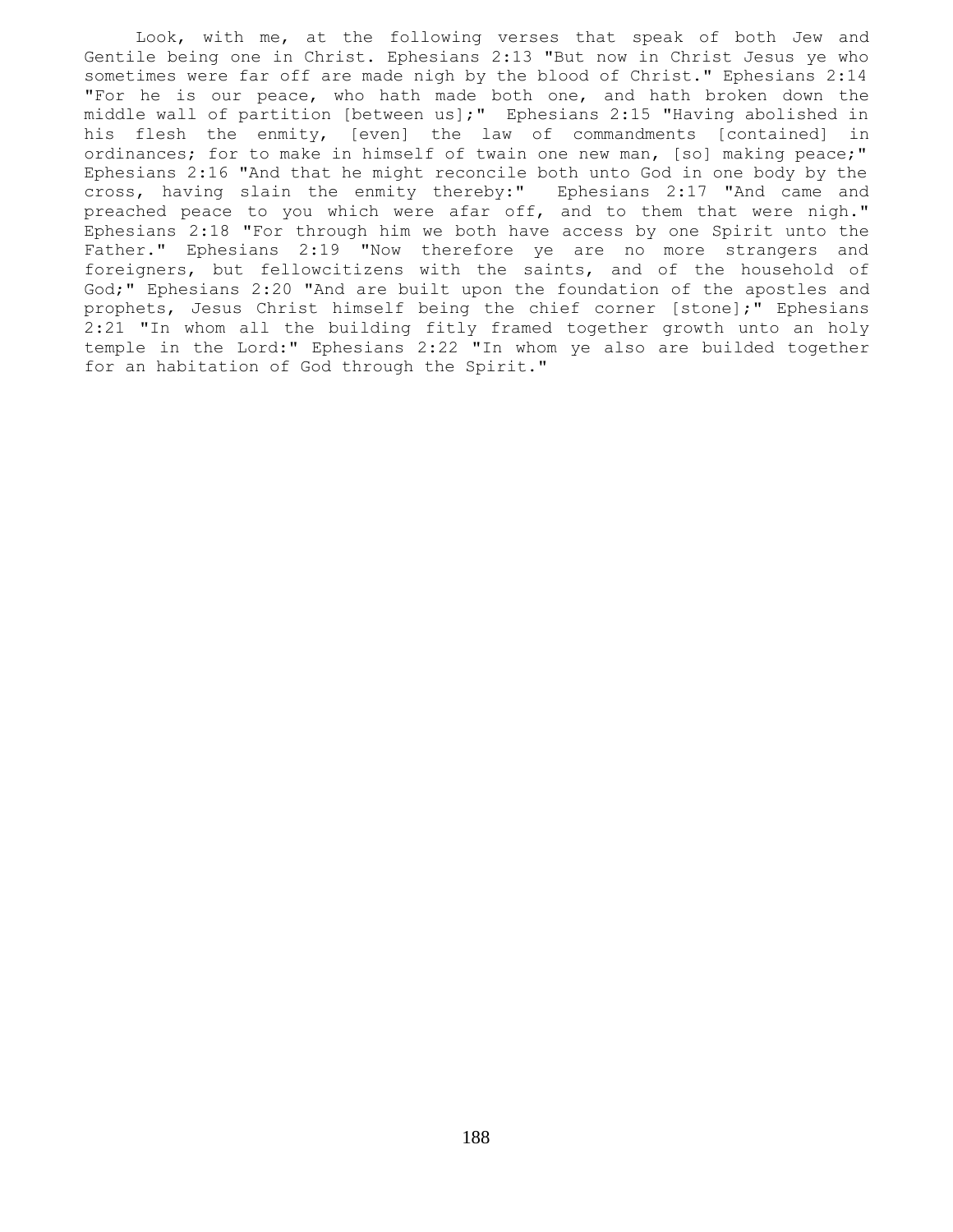1. In verse 1, what did Zechariah see? 2. "Brass" symbolizes \_\_\_\_\_\_\_\_\_\_\_\_. 3. "Four" symbolizes \_\_\_\_\_\_\_\_\_\_\_\_\_ 4. Then, what is this speaking of? 5. The chariots speak of \_\_\_\_\_\_. 6. The first chariot has horses. 7. The second has \_\_\_\_\_\_\_\_\_ horses. 8. Quote Revelation chapter 6 verse 4. 9. The "red horses" speak of \_\_\_\_\_\_\_ and \_\_\_\_\_. 10. The "black horses" speak of what? 11. Quote Revelation chapter 6 verse 5. 12. When do these things happen? 13. The third chariot has \_\_\_\_\_\_\_\_\_\_ horses. 14. What color horses does the 4th chariot have. 15. What do the "white horses" symbolize? 16. What does the "bow" symbolize? 17. What did Jesus conquer? 18. Quote Revelation chapter 6 verse 8. 19. What does the author believe the 4 spirits to be? 20. Quote Hebrews chapter 1 verse 7. 21. The north country was \_\_\_\_\_\_\_ 22. What is verse 8 speaking of? 23. What were the crowns to be made of? 24. Joshua is the same name as \_\_\_\_\_\_\_\_\_. 25. Jesus is the \_\_\_\_\_\_\_\_\_ \_\_\_ 25. Quote Revelation chapter 19 verse 12. 26. Who is the BRANCH? 27. Quote Mark chapter 14 verse 58. 28. Quote John chapter 2 verse 21. 29. Who is the chief corner stone? 30. What is the temple of the LORD? 31. Quote Colossians chapter 1 verses 18 through 20. 32. Who are those that dwell afar off? 33. What kind of House is all of this speaking of?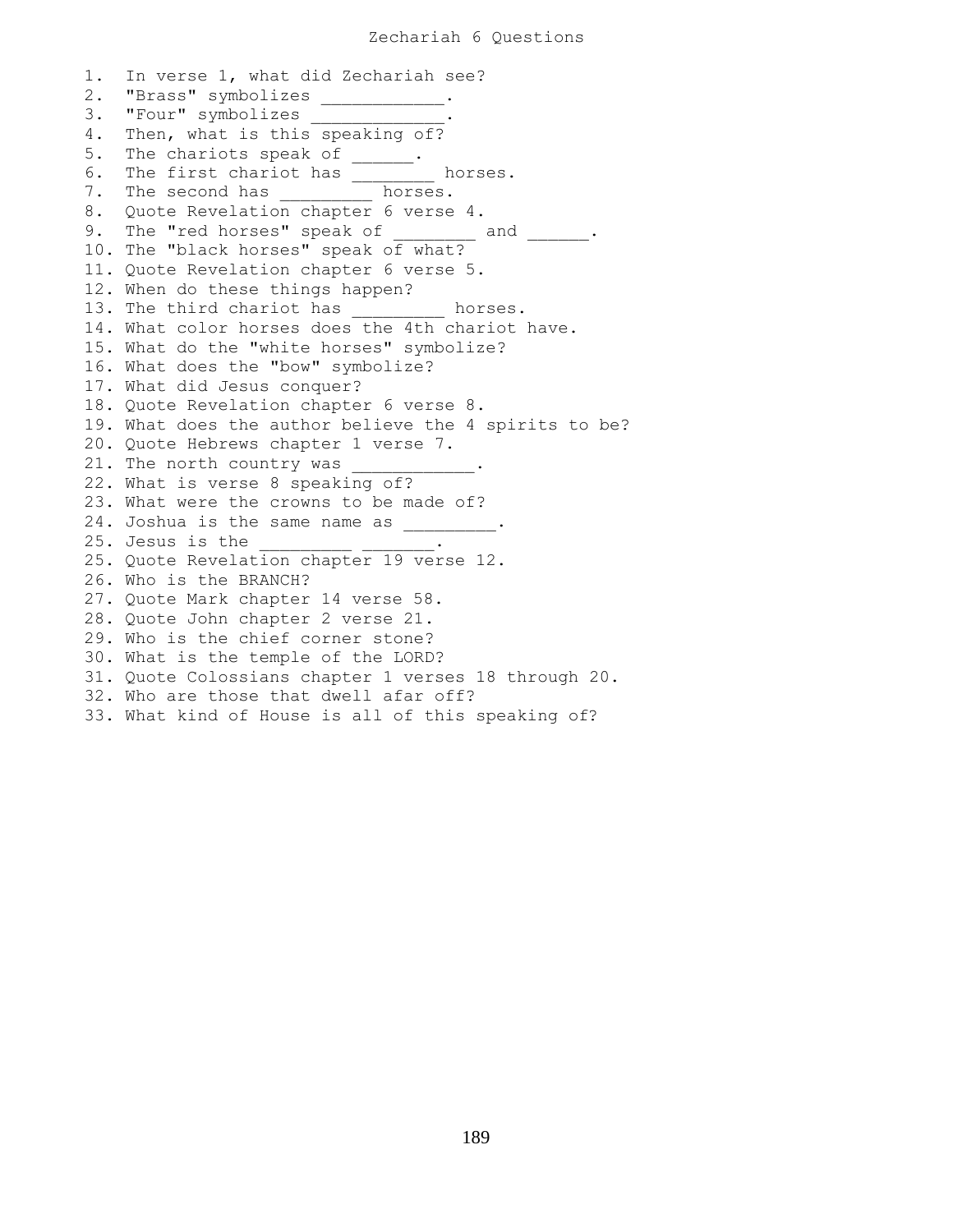We will begin this lesson in Zechariah 7:1 "And it came to pass in the fourth year of king Darius, [that] the word of the LORD came unto Zechariah in the fourth [day] of the ninth month, [even] in Chisleu;"

 The ninth month would be about December on our calendar. This is about 2 years after Zechariah had his visions. This is a Word from God.

 Zechariah 7:2 "When they had sent unto the house of God Sherezer and Regem-melech, and their men, to pray before the LORD,"

 It appears, that Sherezer and Regem-melech came to Jerusalem to the house of God to pray before the LORD. They had retained their Assyrian names, when they came back from captivity. They seemed to be the leaders and were accompanied by other men. They thought of Jerusalem as being the center of worship.

 Zechariah 7:3 "[And] to speak unto the priests which [were] in the house of the LORD of hosts, and to the prophets, saying, Should I weep in the fifth month, separating myself, as I have done these so many years?"

 It seemed, they had set aside the 5th month to mourn their captivity. This was a time of fasting and praying. They were inquiring, if they should continue with this, now that they are no longer captives. The priests in the house of the LORD could give them answers from God, because God spoke through the priests and the prophets to the people.

 Zechariah 7:4 "Then came the word of the LORD of hosts unto me, saying,"

 This is saying, that God answered them through words that came from Zechariah's mouth.

 Zechariah 7:5 "Speak unto all the people of the land, and to the priests, saying, When ye fasted and mourned in the fifth and seventh [month], even those seventy years, did ye at all fast unto me, [even] to me?"

Why had they fasted? Notice, God added the fast of the seventh month, which had been done because of the murder of Gedaliah, a Jewish governor of Mizpeh. Certainly, the 7th month fast was not for God. The fifth month fast was, also, for themselves, and not for God. They fasted and prayed that God would take them out of captivity. They should have been repenting and fasting, because of the sorrow they had brought to God. These fasts were not for God at all.

 Zechariah 7:6 "And when ye did eat, and when ye did drink, did not ye eat [for yourselves], and drink [for yourselves]?"

 Even their eating and drinking was for themselves. They did not observe God's dietary laws. They ate the food of the heathen nation. This food was for self.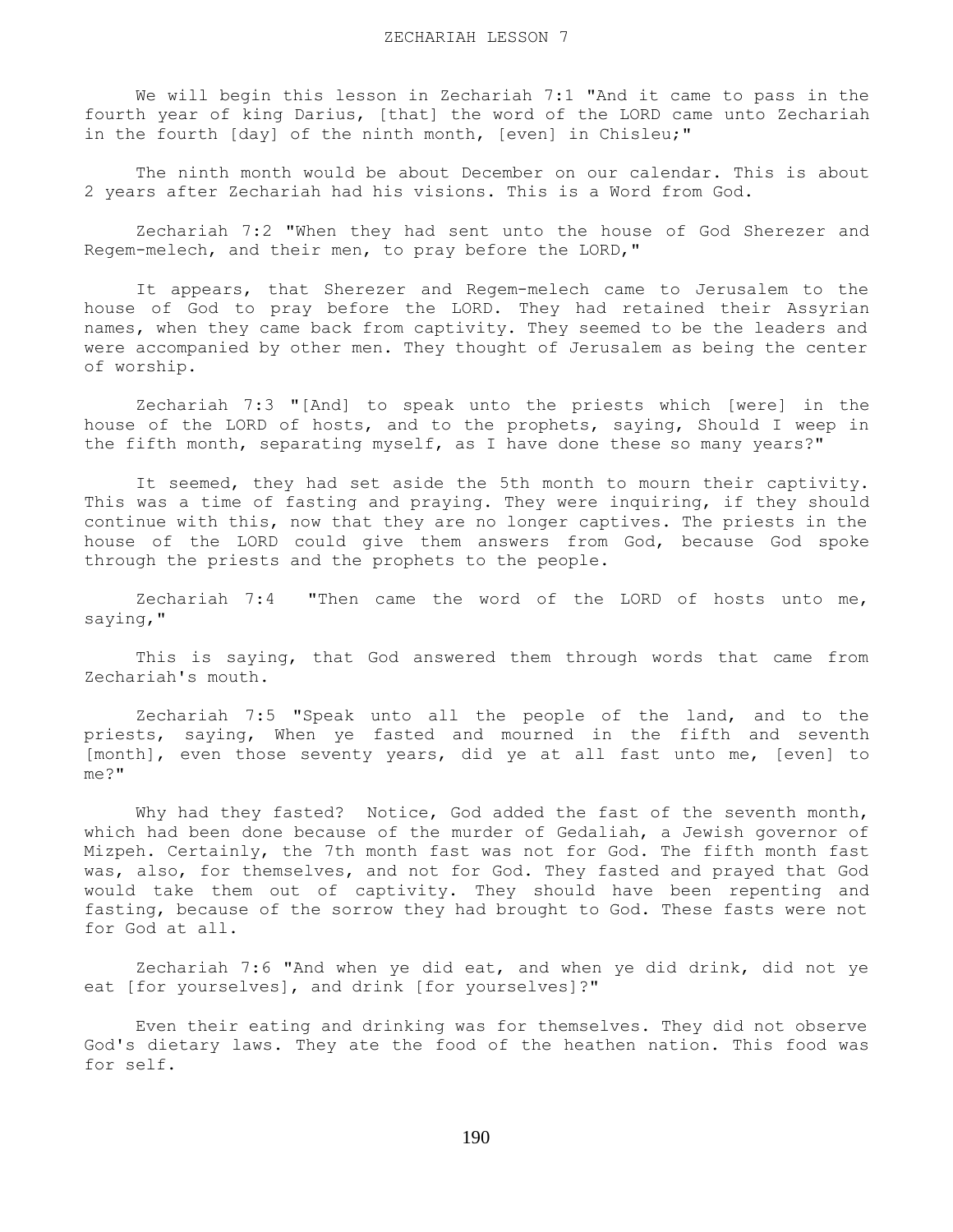Zechariah 7:7 "[Should ye] not [hear] the words which the LORD hath cried by the former prophets, when Jerusalem was inhabited and in prosperity, and the cities thereof round about her, when [men] inhabited the south and the plain?"

 God never would accept ceremonies that were ritualistic in nature without their hearts being in it. God would not accept sacrifices that were done of obligation. If their hearts were not in it, God did not want their sacrifices. God wanted their love and obedience, not a formal carrying out of the law. I Samuel 15:22 "And Samuel said, Hath the LORD [as great] delight in burnt offerings and sacrifices, as in obeying the voice of the LORD? Behold, to obey [is] better than sacrifice, [and] to hearken than the fat of rams."

Zechariah 7:8 "And the word of the LORD came unto Zechariah, saying,"

This is a break from the past Word of God.

 Zechariah 7:9 "Thus speaketh the LORD of hosts, saying, Execute true judgment, and shew mercy and compassions every man to his brother:"

 This is saying, that God's commandments have never changed. Most of the Ten Commandments are speaking of doing what is right to your neighbors. Jesus gave a good explanation of this in the following. Matthew 22:39 "And the second [is] like unto it, Thou shalt love thy neighbour as thyself." Do unto others as you would have them do unto you.

 Zechariah 7:10 "And oppress not the widow, nor the fatherless, the stranger, nor the poor; and let none of you imagine evil against his brother in your heart."

 The one thing that separates God's people from the rest of the world, is the law of God. God teaches compassion for others. He helped everyone, when He was on the earth. He expects all Christians to do the same things He did, when He was here. A Christian is a follower of, and a believer in, the Lord Jesus Christ. God is telling these Israelites, if they are to be counted as His, they must treat others as God treats them. He especially wants them to help the widows and the orphans.

 Zechariah 7:11 "But they refused to hearken, and pulled away the shoulder, and stopped their ears, that they should not hear."

 These were rebellious people who did not want to be instructed of God, and that was what was always getting them into trouble. The pulling away the shoulders is like a horse that does not want to be harnessed. They did not want God to have control of them.

 Zechariah 7:12 "Yea, they made their hearts [as] an adamant stone, lest they should hear the law, and the words which the LORD of hosts hath sent in his spirit by the former prophets: therefore came a great wrath from the LORD of hosts."

 "Adamant" means diamond. This is saying, their hearts were so hard it was like a diamond. Their hearts could not be touched by God. If they would soften their hearts, and listen to the law of God, they could have been saved from the wrath of God. They did not listen, and the wrath of the LORD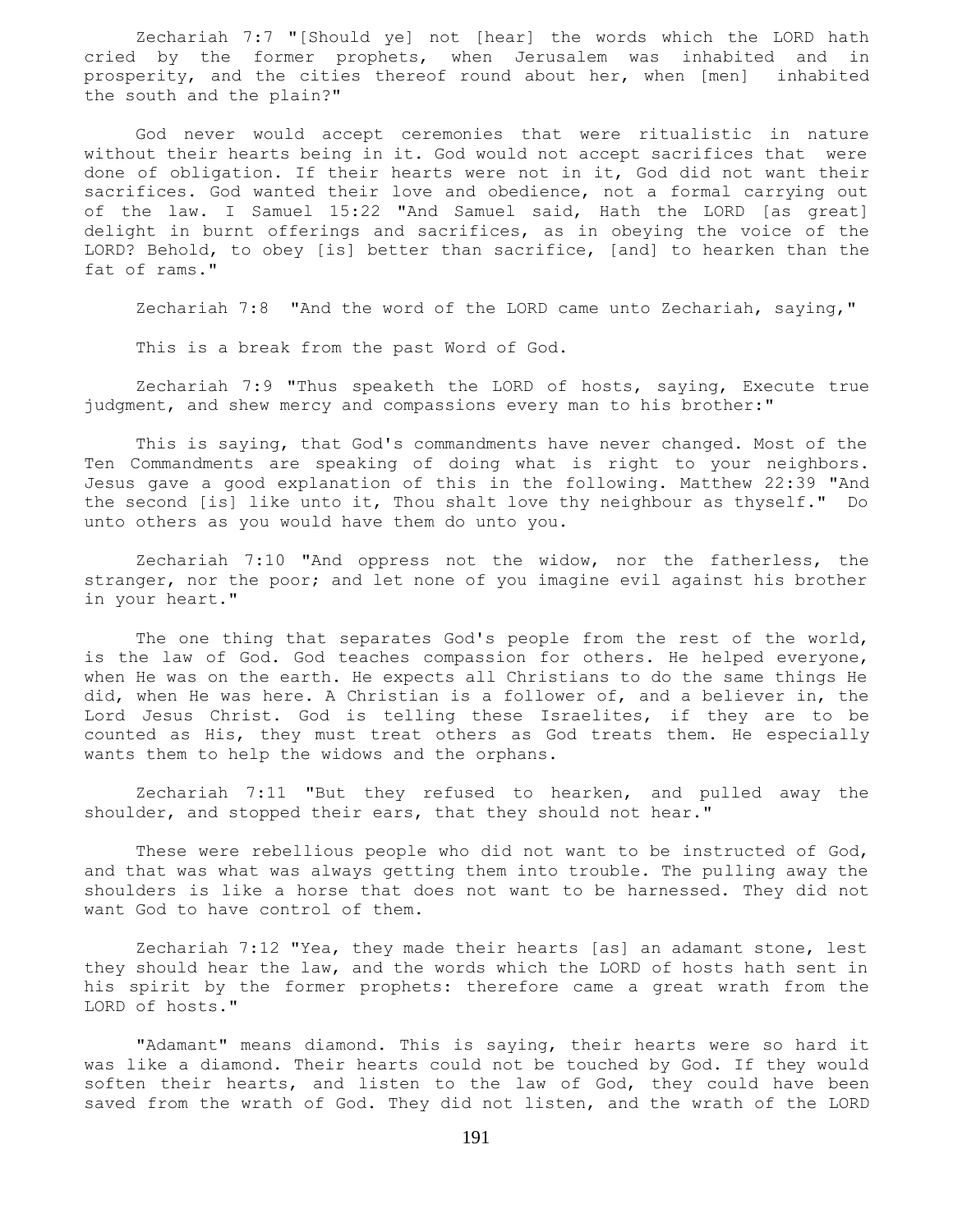of hosts came upon them. He sent judges and prophets to them with warnings from Him, but they did not listen.

 Zechariah 7:13 "Therefore it is come to pass, [that] as he cried, and they would not hear; so they cried, and I would not hear, saith the LORD of hosts:"

 If they would not hearken to the voice of God, He would not hearken unto them. You reap what you sow. God listens to those of His own who listen to Him. James 5:16 "Confess [your] faults one to another, and pray one for another, that ye may be healed. The effectual fervent prayer of a righteous man availeth much."

 Zechariah 7:14 "But I scattered them with a whirlwind among all the nations whom they knew not. Thus the land was desolate after them, that no man passed through nor returned: for they laid the pleasant land desolate."

 The chastisement of God came upon them to teach them to reach out to God. They were scattered to foreign countries, until they realized their need for God. Jeremiah 9:16 "I will scatter them also among the heathen, whom neither they nor their fathers have known: and I will send a sword after them, till I have consumed them." The wrath of God scattered them.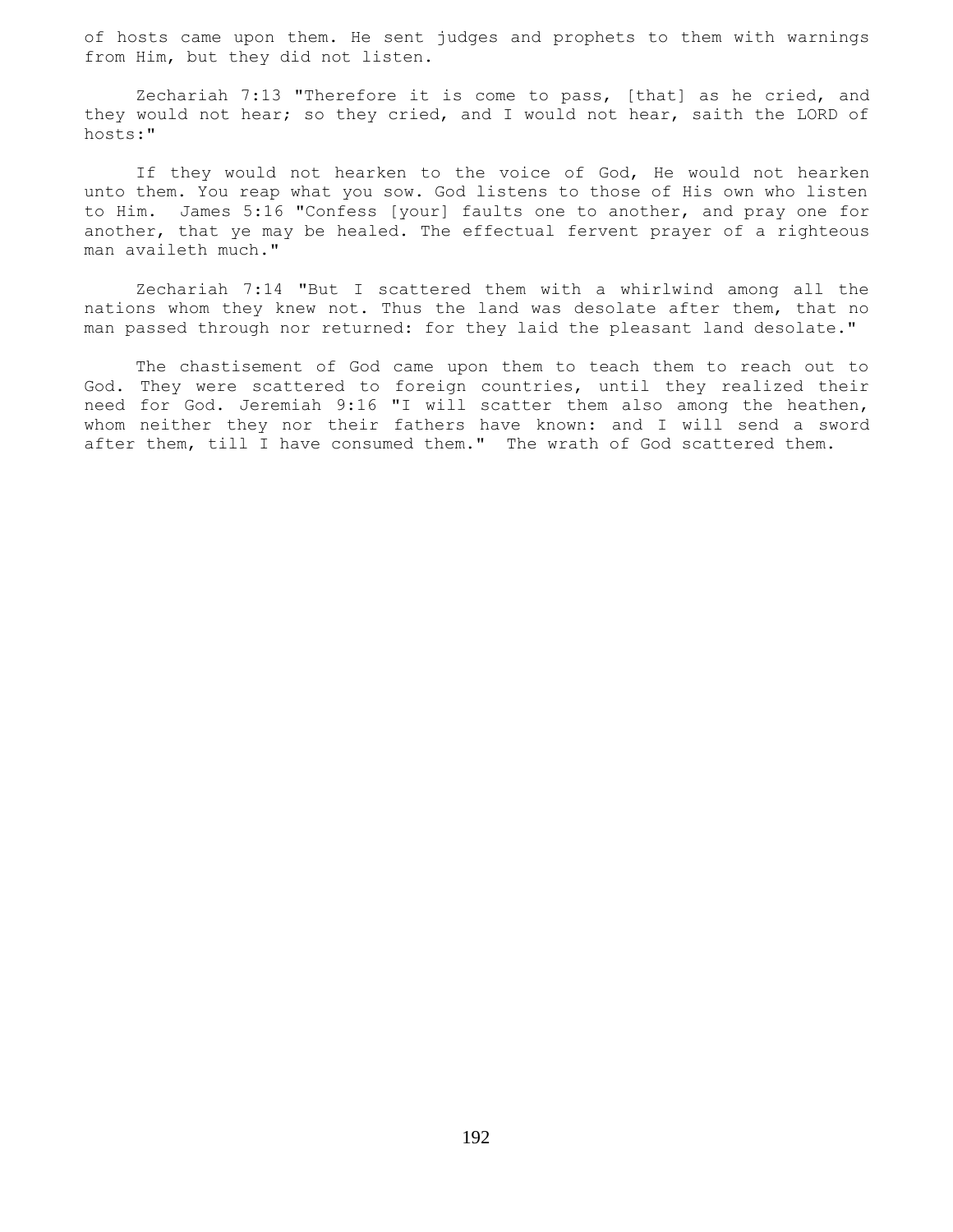1. The ninth month would be about \_\_\_\_\_\_\_\_\_ on our calendar. 2. This message comes to Zechariah about \_\_\_\_\_ years after the visions. 3. Sherezer came to Jerusalem for what reason? 4. Is his name Hebrew? 5. They thought of Jerusalem as being the center of  $\cdot$ 6. What question did they want answered? 7. Why had they asked the priests and prophets? 8. What months had they fasted, while they were in captivity? 9. Why did they fast in the seventh month? 10. What was wrong with their fasting? 11. Besides their fasts, what other complaint did God have? 12. What kind of food had they eaten? 13. God would not accept sacrifice that was done out of . 14. Quote 1 Samuel chapter 15 verse 22. 15. What did God tell them to do in verse 9. 16. What do most of the Ten Commandments deal with? 17. Quote Matthew chapter 22 verse 39. 18. Oppress not the 19. What separated God's people from the rest of the world? 20. What is a Christian? 21. Verse 11 tells us they reacted how? 22. What were their hearts like? 23. What does "adamant" mean? 24. Who had God sent to warn them? 25. Did they listen to them? 26. Why would God not listen to them? 27. Quote James chapter 5 verse 16. 28. Where had God scattered them to? 29. Quote Jeremiah chapter 9 verse 16? 30. What did you learn from this lesson?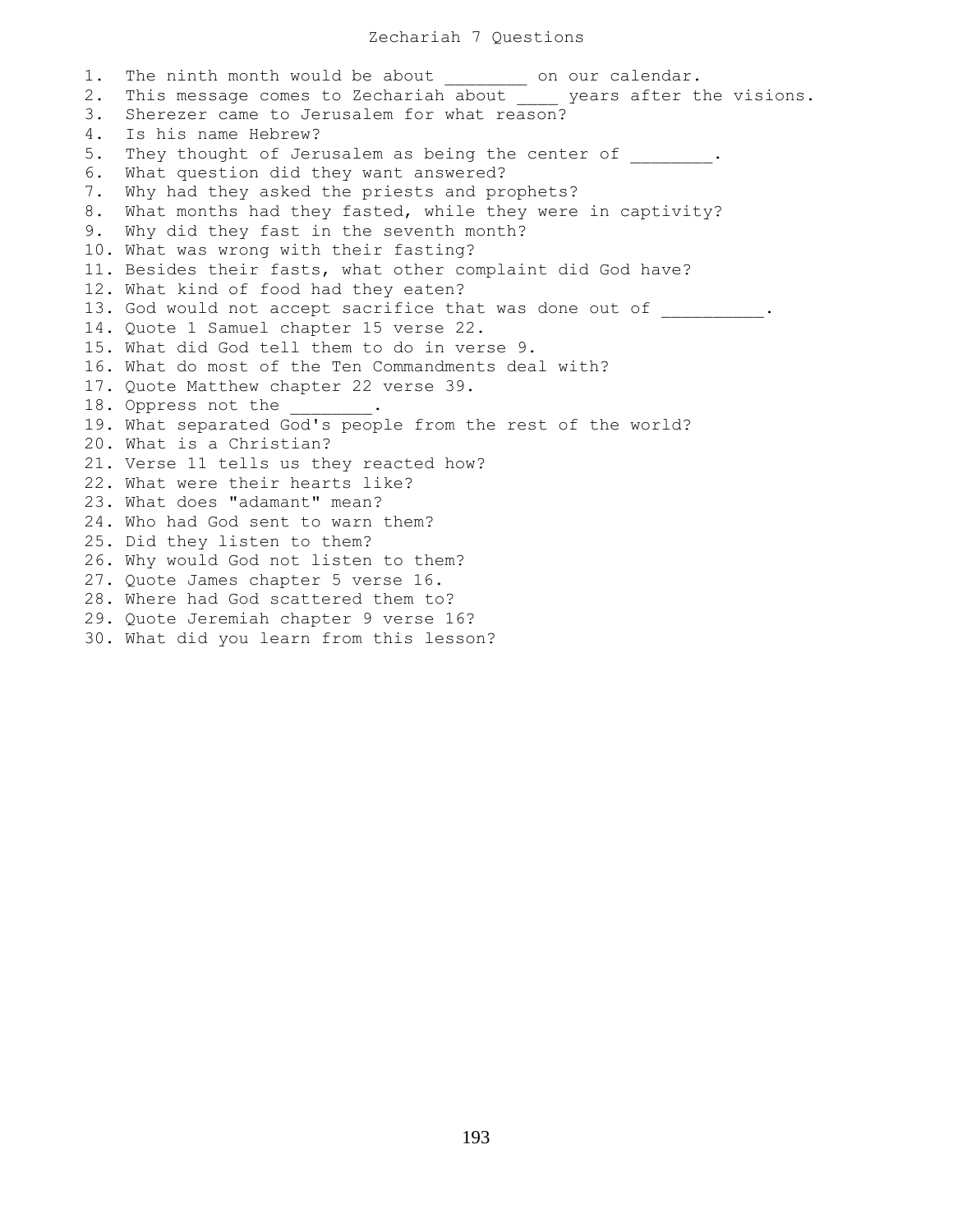We will begin this lesson in Zechariah 8:1 "Again the word of the LORD of hosts came [to me], saying,"

This is a fresh message coming from the LORD.

 Zechariah 8:2 "Thus saith the LORD of hosts; I was jealous for Zion with great jealousy, and I was jealous for her with great fury."

 "Thus saith the LORD" occurs 10 times in this chapter of Zechariah. This is to stress the promises God made to His people. God loved Zion, as a husband would a wife. He was jealous of her, and did not want anyone attacking her. Anyone who harmed Zion would feel the wrath of God. "Zion" is sometimes speaking of the physical house of Israel, and sometimes is speaking of the church of the Lord Jesus Christ. Whichever this is speaking of, it is all the same. God is jealous for His church, the same as He is for physical Zion. Ephesians 5:6 "Let no man deceive you with vain words: for because of these things cometh the wrath of God upon the children of disobedience." Notice, those who are faithful to God are saved from wrath. Romans 5:9 "Much more then, being now justified by his blood, we shall be saved from wrath through him."

 Zechariah 8:3 "Thus saith the LORD; I am returned unto Zion, and will dwell in the midst of Jerusalem: and Jerusalem shall be called a city of truth; and the mountain of the LORD of hosts the holy mountain."

We remember in another prophetic book, that God left the temple just before the Babylonians came and destroyed it. He left through the eastern gate, and He will return the same way. To some extent, this was fulfilled when this temple was built in Jerusalem. It had a further fulfillment, when Jesus came as Saviour. The true fulfillment is when Jesus walks through that eastern gate, and sets up His kingdom of Truth. II Corinthians 6:16 "And what agreement hath the temple of God with idols? for ye are the temple of the living God; as God hath said, I will dwell in them, and walk in [them]; and I will be their God, and they shall be my people." Revelation 21:3 "And I heard a great voice out of heaven saying, Behold, the tabernacle of God [is] with men, and he will dwell with them, and they shall be his people, and God himself shall be with them, [and be] their God."

 Zechariah 8:4 "Thus saith the LORD of hosts; There shall yet old men and old women dwell in the streets of Jerusalem, and every man with his staff in his hand for very age."

 Isaiah 65:20 "There shall be no more thence an infant of days, nor an old man that hath not filled his days: for the child shall die an hundred years old; but the sinner [being] an hundred years old shall be accursed." Isaiah 65:21 "And they shall build houses, and inhabit [them]; and they shall plant vineyards, and eat the fruit of them." Isaiah 65:22 "They shall not build, and another inhabit; they shall not plant, and another eat: for as the days of a tree [are] the days of my people, and mine elect shall long enjoy the work of their hands."

 Zechariah 8:5 "And the streets of the city shall be full of boys and girls playing in the streets thereof."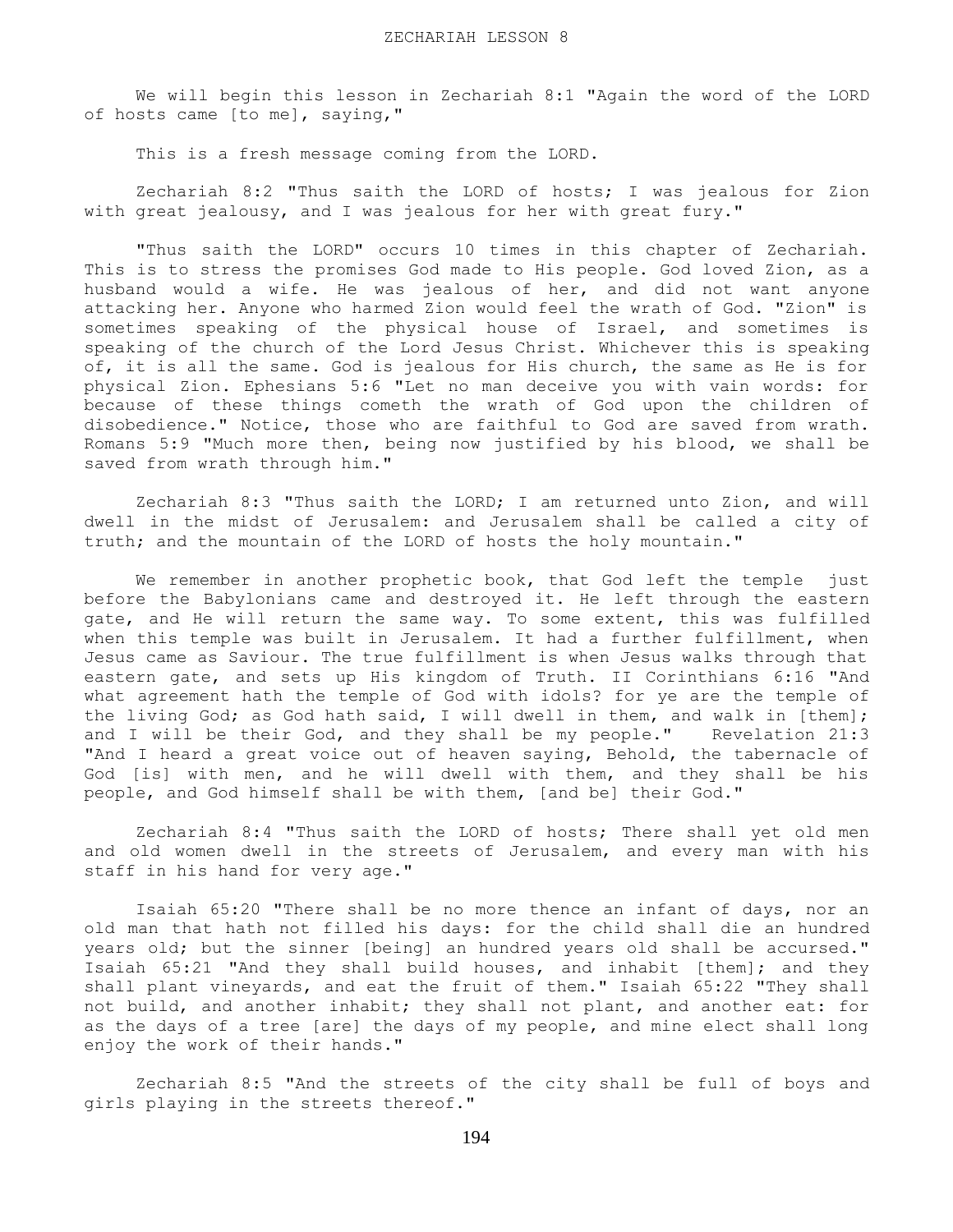This shows a time of great peace and joy. Children were thought to be a blessing from God. The children playing in the streets, show they have nothing to fear.

 Zechariah 8:6 "Thus saith the LORD of hosts; If it be marvelous in the eyes of the remnant of this people in these days, should it also be marvellous in mine eyes? saith the LORD of hosts."

 The things that make God's people happy, also, make Him happy. The people had been in such destitute condition, they could do nothing but marvel at the wonders God performed for them.

 Zechariah 8:7 "Thus saith the LORD of hosts; Behold, I will save my people from the east country, and from the west country;"

 This really has two meanings. The "east and the west" covers the entire world. In the physical, God's people had been scattered and would be brought back to Israel. Deuteronomy 30:3 "That then the LORD thy God will turn thy captivity, and have compassion upon thee, and will return and gather thee from all the nations, whither the LORD thy God hath scattered thee." In the spiritual sense, this is speaking of God offering salvation to whosoever will of the whole earth. I Timothy 4:10 "For therefore we both labour and suffer reproach, because we trust in the living God, who is the Saviour of all men, specially of those that believe."

 Zechariah 8:8 "And I will bring them, and they shall dwell in the midst of Jerusalem: and they shall be my people, and I will be their God, in truth and in righteousness."

 Notice, first in this, they must be His people, and then, He will be their God. This is the act of the free will of man. They must want to be His people, and then, He will want to be their God. Hebrews 8:10 "For this [is] the covenant that I will make with the house of Israel after those days, saith the Lord; I will put my laws into their mind, and write them in their hearts: and I will be to them a God, and they shall be to me a people:"

 Zechariah 8:9 "Thus saith the LORD of hosts; Let your hands be strong, ye that hear in these days these words by the mouth of the prophets, which [were] in the day [that] the foundation of the house of the LORD of hosts was laid, that the temple might be built."

 This suddenly jumps back to the physical building of the temple in the days of Zechariah. Those who heard the Words of God from the prophet and believed, should be strengthened in the knowledge of the promises God had made. They should work hard on the temple to get it built, knowing of these blessings of God. Ephesians 6:10 "Finally, my brethren, be strong in the Lord, and in the power of his might."

 Zechariah 8:10 "For before these days there was no hire for man, nor any hire for beast; neither [was there any] peace to him that went out or came in because of the affliction: for I set all men every one against his neighbour."

 He is reminding them of the terrible situation He has just brought them out of. Their crops would not even produce enough for their own labor, much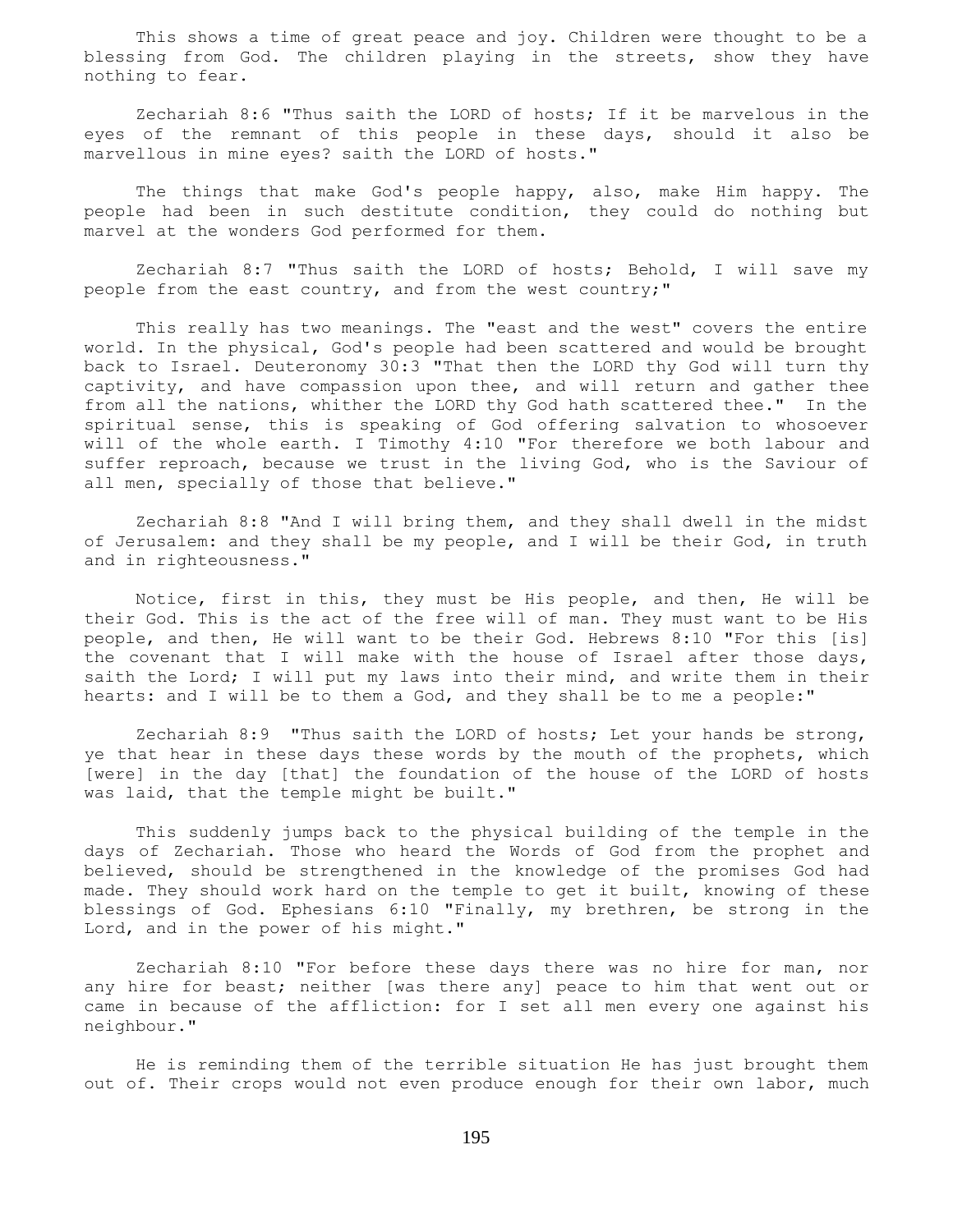less enough to hire someone to work for them. They have only begun to be blessed, since they began the construction of the temple.

 Zechariah 8:11 "But now I [will] not [be] unto the residue of this people as in the former days, saith the LORD of hosts."

 God will bless them mightily. God removed the curse the minute they began to build the temple. There was just enough to barely get by on before. Now, there is an abundance.

 Zechariah 8:12 "For the seed [shall be] prosperous; the vine shall give her fruit, and the ground shall give her increase, and the heavens shall give their dew; and I will cause the remnant of this people to possess all these [things]."

 Every seed that is planted will produce, now, that the blessings of God are upon them. It will rain at just the right time, and they will have just the right amount of sunshine, too. It is God that causes all of these things to happen. He makes the crop produce abundantly.

 Zechariah 8:13 "And it shall come to pass, [that] as ye were a curse among the heathen, O house of Judah, and house of Israel; so will I save you, and ye shall be a blessing: fear not, [but] let your hands be strong."

 As long as they are obedient to God, they will be tremendously blessed, and will be a blessing to others. When the curse was upon them, the heathen doubted that they even had a God. They must remain strong in the Lord for these things to take place. Genesis 12:2 "And I will make of thee a great nation, and I will bless thee, and make thy name great; and thou shalt be a blessing:" Galatians 3:28 "There is neither Jew nor Greek, there is neither bond nor free, there is neither male nor female: for ye are all one in Christ Jesus." Galatians 3:29 "And if ye [be] Christ's, then are ye Abraham's seed, and heirs according to the promise."

 Zechariah 8:14 "For thus saith the LORD of hosts; As I thought to punish you, when your fathers provoked me to wrath, saith the LORD of hosts, and I repented not:"

 God punished them for their unfaithfulness to Him. He did not completely cut them off, because they were His family. They provoked Him to wrath with their idols and false gods. He did not repent of His anger toward them for this serious sin, but punished them.

 Zechariah 8:15 "So again have I thought in these days to do well unto Jerusalem and to the house of Judah: fear ye not."

 He finished with their chastisement, He forgave them, and started all over with them again. His blessings are upon them. They must not fear, but have faith.

 Zechariah 8:16 "These [are] the things that ye shall do; Speak ye every man the truth to his neighbour; execute the judgment of truth and peace in your gates:"

 If they are to stay in the good graces of God, they are to deal fairly with their neighbor. In everything they do, they must deal truthfully. If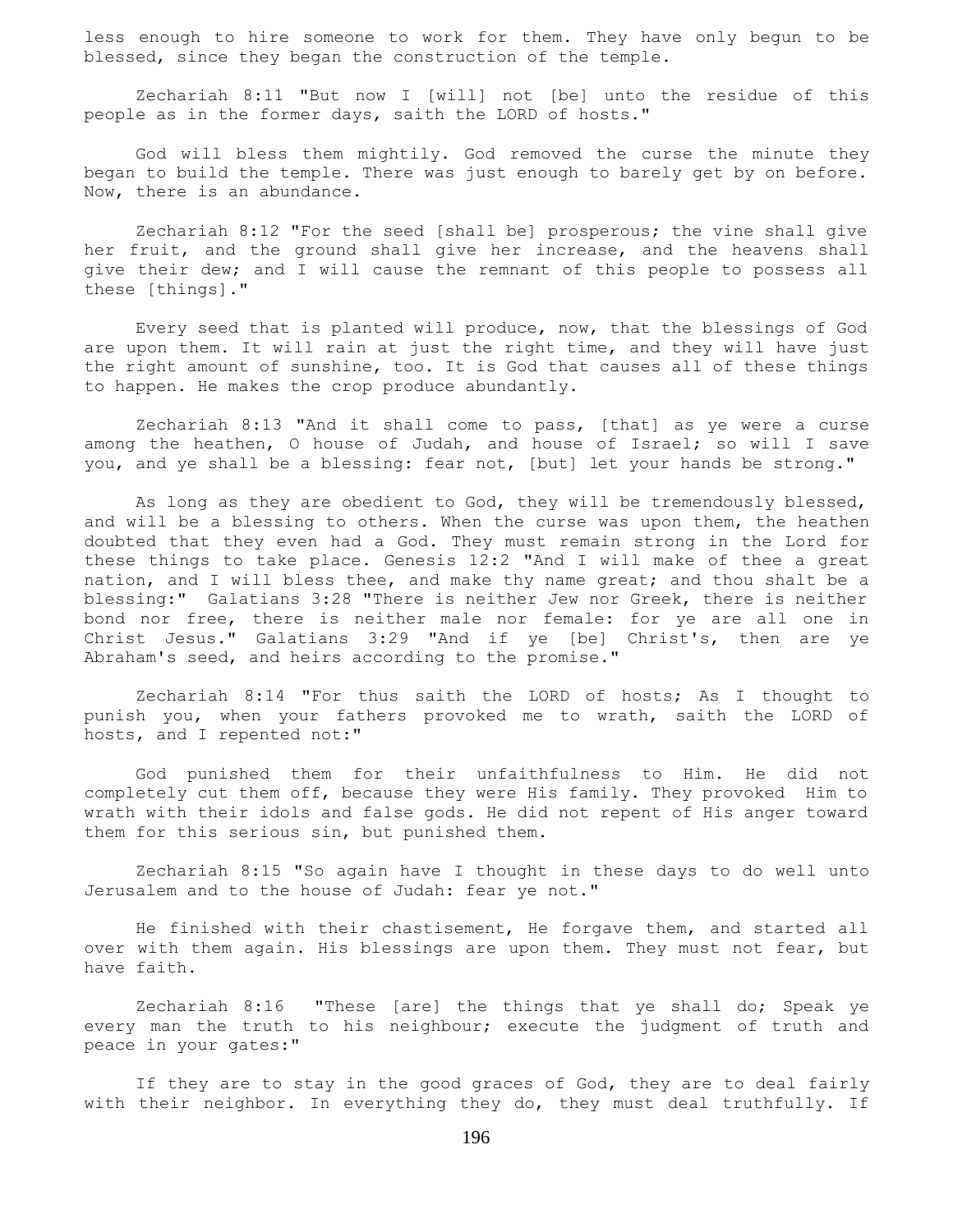they expect blessings from God, they must bless their neighbor. Matthew 7:12 "Therefore all things whatsoever ye would that men should do to you, do ye even so to them: for this is the law and the prophets." Ephesians 4:25 "Wherefore putting away lying, speak every man truth with his neighbour: for we are members one of another."

 Zechariah 8:17 "And let none of you imagine evil in your hearts against his neighbour; and love no false oath: for all these [are things] that I hate, saith the LORD."

 We are what is in our heart. Matthew 12:35 "A good man out of the good treasure of the heart bringeth forth good things: and an evil man out of the evil treasure bringeth forth evil things." II Corinthians 10:5 "Casting down imaginations, and every high thing that exalteth itself against the knowledge of God, and bringing into captivity every thought to the obedience of Christ;" We discovered in an earlier lesson, that false oaths are perjury. They damage the name of God.

 Zechariah 8:18 "And the word of the LORD of hosts came unto me, saying,"

The LORD brings something else up, that He wants to remind them of. Zechariah keeps reminding them, that these are not his Words, but the Words of the LORD.

 Zechariah 8:19 "Thus saith the LORD of hosts; The fast of the fourth [month], and the fast of the fifth, and the fast of the seventh, and the fast of the tenth, shall be to the house of Judah joy and gladness, and cheerful feasts; therefore love the truth and peace."

 Their fasts in the past had been for others. They had not been happy times with the LORD. The feasts were a time of fellowship with God. It should be a time of joy, not mourning. II John 1:3 "Grace be with you, mercy, [and] peace, from God the Father, and from the Lord Jesus Christ, the Son of the Father, in truth and love."

 Zechariah 8:20 "Thus saith the LORD of hosts; [It shall] yet [come to pass], that there shall come people, and the inhabitants of many cities:"

These are people from many countries coming to Jerusalem.

 Zechariah 8:21 "And the inhabitants of one [city] shall go to another, saying, Let us go speedily to pray before the LORD, and to seek the LORD of hosts: I will go also."

 This is a time, when the Gentiles will seek the LORD. This could be the time, when salvation through Jesus Christ is offered to the whole world. The Gentiles actually received His message more easily, than did the Jews. Revelation 22:17 "And the Spirit and the bride say, Come. And let him that heareth say, Come. And let him that is athirst come. And whosoever will, let him take the water of life freely."

 Zechariah 8:22 "Yea, many people and strong nations shall come to seek the LORD of hosts in Jerusalem, and to pray before the LORD."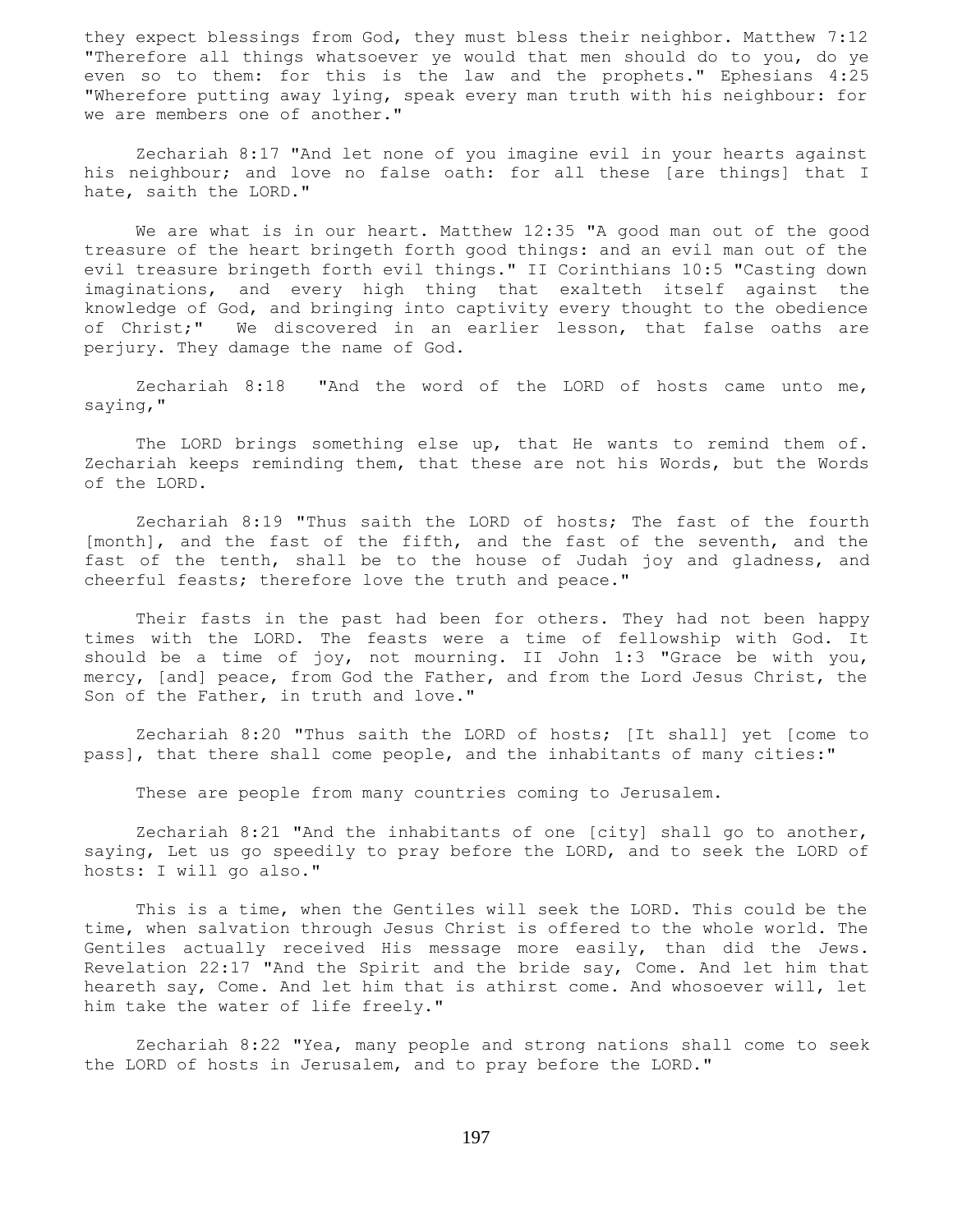Galatians 3:8 "And the scripture, foreseeing that God would justify the heathen through faith, preached before the gospel unto Abraham, [saying], In thee shall all nations be blessed." Revelation 15:4 "Who shall not fear thee, O Lord, and glorify thy name? For [thou] only [art] holy: for all nations shall come and worship before thee; for thy judgments are made manifest."

 Zechariah 8:23 "Thus saith the LORD of hosts; In those days [it shall come to pass], that ten men shall take hold out of all languages of the nations, even shall take hold of the skirt of him that is a Jew, saying, We will go with you: for we have heard [that] God [is] with you."

 Even Jesus came to the Jew first, and then to the Gentile. "Ten" symbolizes world government. The world will seek God in the land of the Jew. Jesus started Christianity in the land of the Jew. Jesus was of the tribe of Judah in the flesh. The apostles, also, were Jews. The following Scriptures let us know that God has saved people from all nations of the world. Revelation 7:9 "After this I beheld, and, lo, a great multitude, which no man could number, of all nations, and kindreds, and people, and tongues, stood before the throne, and before the Lamb, clothed with white robes, and palms in their hands;" Revelation 7:10 "And cried with a loud voice, saying, Salvation to our God which sitteth upon the throne, and unto the Lamb." Revelation 21:24 "And the nations of them which are saved shall walk in the light of it: and the kings of the earth do bring their glory and honour into it."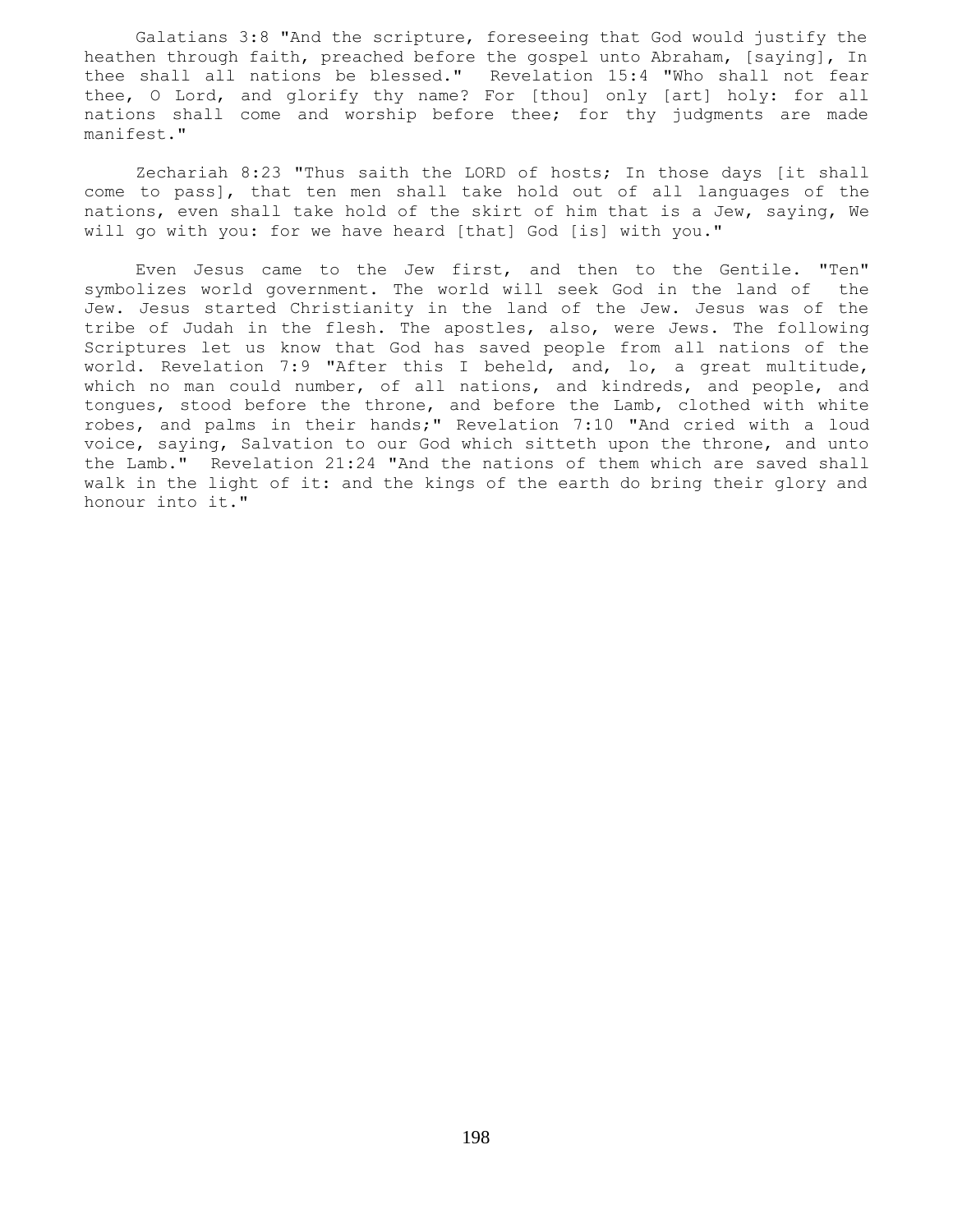## Zechariah 8 Questions

1. "Thus saith the LORD" occurs times in this chapter. 2. What does that stress? 3. God loved Zion, as a \_\_\_\_\_\_\_\_\_\_ would a \_\_\_\_\_\_\_. 4. Anyone who harmed Zion would feel the 1992 of God. 5. Who is "Zion"? 6. Quote Ephesians chapter 5 verse 6. 7. Who are saved from wrath? 8. Quote Romans chapter 5 verse 9. 9. When God dwells in Jerusalem, Jerusalem will be called a city of  $\mathcal{L}=\mathcal{L}^{\mathcal{L}}$ 10. When had God left the temple in Jerusalem? 11. When is the true fulfillment of The LORD coming back into Jerusalem? 12. Quote 2 Corinthians chapter 6 verse 16. 13. The tabernacle of God is with 14. Quote Isaiah chapter 65 verses 20, 21, and 22. 15. The streets of the city shall be full of \_\_\_\_\_\_\_\_ and \_\_\_\_\_\_\_\_. 16. What does this show us? 17. What does from the east country to the west country, mean? 18. Quote Dueteronomy chapter 30 verse 3. 19. Quote 1 Timothy chapter 4 verse 10. 20. What must man do, before God will be his God? 21. Quote Hebrews chapter 8 verse 10. 22. What should these people, who were brought back from captivity, do? 23. Quote Ephesians chapter 6 verse 10. 24. Why had their crops failed to produce? 25. When did God remove the curse from their crops? 26. What natural things will God do to help their crops grow? 27. Quote Genesis chapter 12 verse 2. 28. If ye be \_\_\_\_\_\_\_\_\_\_, then are ye Abraham's seed, and heirs according to the promise. 29. Why had God punished them? 30. What did God tell them to do in verse 16? 31. Quote Matthew chapter 7 verse 12. 32. Why were they to speak truth to their neighbor? 33. What does the heart determine? 34. How did the fasts and feasts differ? 35. Quote 2 John chapter 1 verse 3. 36. Who seeks the LORD in verse 21? 37. Quote Galatians chapter 3 verse 8. 38. Jesus came to the first. 39. Jesus was of the tribe of  $\qquad$  in the flesh. 40. Quote Revelation chapter 21 verse 24.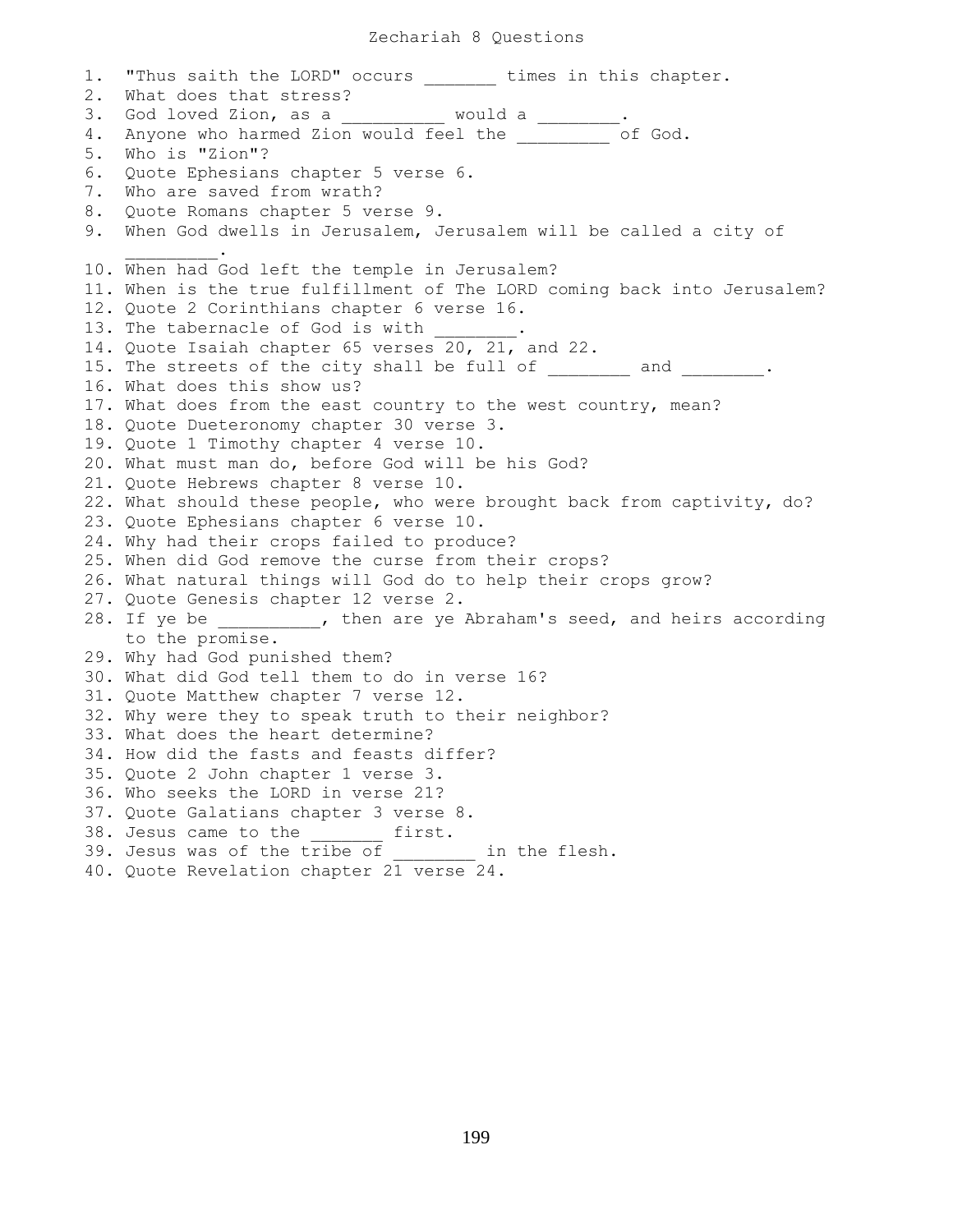We will begin this lesson in Zechariah 9:1 "The burden of the word of the LORD in the land of Hadrach, and Damascus [shall be] the rest thereof: when the eyes of man, as of all the tribes of Israel, [shall be] toward the LORD."

 There is no other mention, in the Bible of Hadrach, but Assyrian inscriptions tell us there was just such a city near Damascus. This is speaking of the wrath of God coming on Hadrach and Damascus. It seems at the time it comes, the believing world have their eyes on the LORD.

 Zechariah 9:2 "And Hamath also shall border thereby; Tyrus, and Zidon, though it be very wise."

 This Hamath was very near Damascus. It would be punished along with Damascus and Hadrach. Tyre was under siege 7 months by Alexander the Great. It really never was rebuilt. There were tens of thousands killed in the siege, and the women and children were carried into slavery. Zidon was destroyed, too. They were known as being very wise.

 Zechariah 9:3 "And Tyrus did build herself a strong hold, and heaped up silver as the dust, and fine gold as the mire of the streets."

 Tyre was extended out into the water from the mainland. They built a land bridge to the mainland and it grew to be a half mile in width, by debris and sand sticking to it. They had built a fortification wall 150 feet high. All of this did not save them. They were eventually taken. They had been very wealthy from their trade, and they even hired soldiers to fight for them.

 Zechariah 9:4 "Behold, the Lord will cast her out, and he will smite her power in the sea; and she shall be devoured with fire."

There is no fortification strong enough, when the judgment of God is upon you. She had a vast fleet that were trade vessels. These are destroyed, as well as the city being destroyed. Alexander burned the city to the ground. She would never be the great city of trade again. We dealt more fully with this in the book of Ezekiel.

 Zechariah 9:5 "Ashkelon shall see [it], and fear; Gaza also [shall see it], and be very sorrowful, and Ekron; for her expectation shall be ashamed; and the king shall perish from Gaza, and Ashkelon shall not be inhabited."

 Tyre was such a great city, it was hard for the neighboring people to believe it had been destroyed. The fact that so great a city could not withstand the forces against it, struck fear in the hearts of the neighbors. They knew they were not anything like as strong as Tyre. They knew they would be totally destroyed, and they were. Alexander did not leave one of the natives to serve as king under him in this region. They were destroyed along with their people. In fact, one of the governors, Batis, was drug to death behind a chariot.

 Zechariah 9:6 "And a bastard shall dwell in Ashdod, and I will cut off the pride of the Philistines."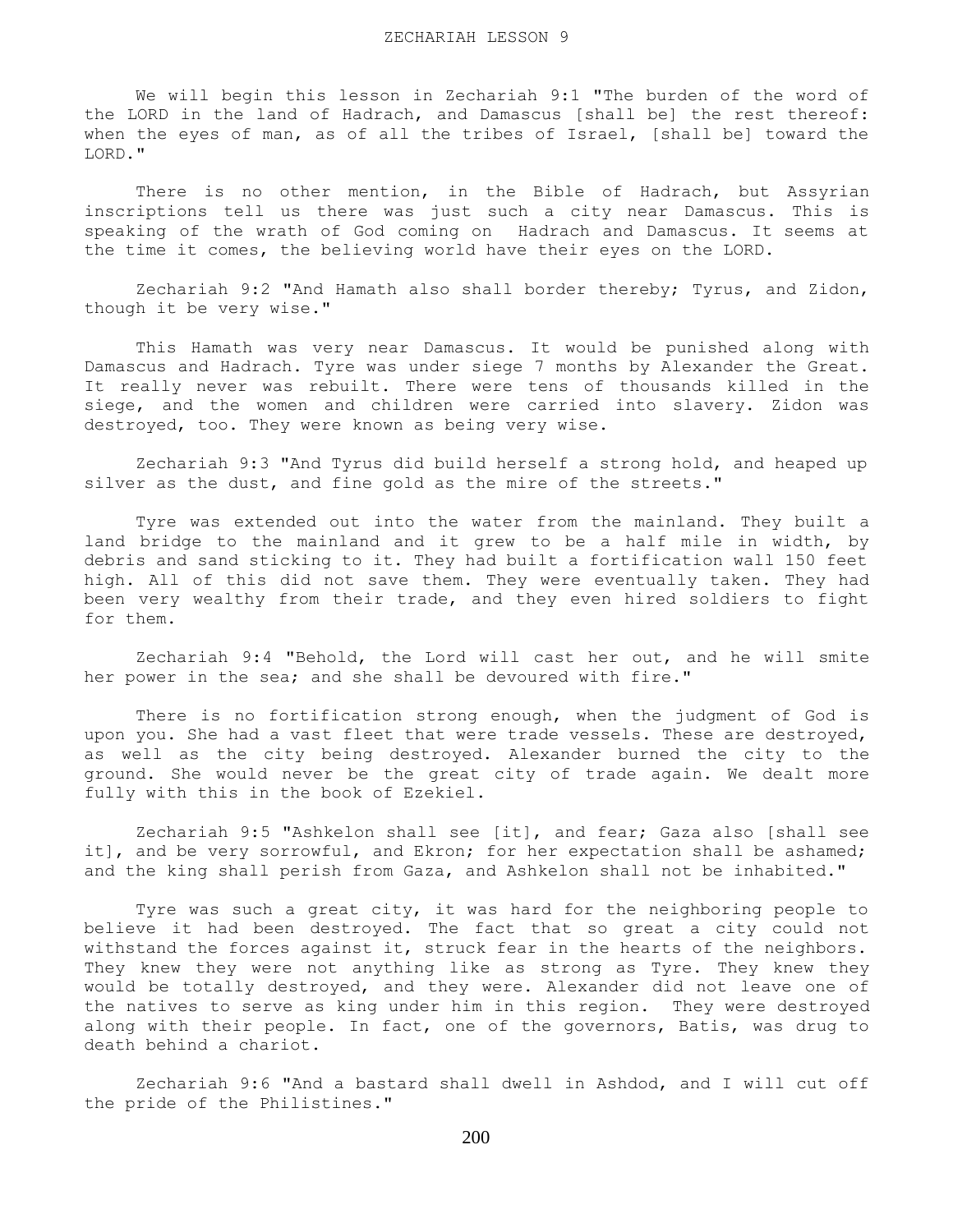A "bastard" is a person who is a product of sex outside marriage. Sometimes in the Scriptures, it can mean a stranger. In the particular use above, it possibly means a race of people with no morals. The Philistines were always against Israel. They were a people who were very proud, but God removed that pride.

 Zechariah 9:7 "And I will take away his blood out of his mouth, and his abominations from between his teeth: but he that remaineth, even he, [shall be] for our God, and he shall be as a governor in Judah, and Ekron as a Jebusite."

 They drank blood as part of their heathen worship. The "abominations between his teeth" means that they had been eating things sacrificed to false gods. This speaks of a time, when they will leave this idolatrous lifestyle, and will seek God. Those who do not die in battle, turn to God. They join in with the Israelites, instead of being at odds with them. A governor, in those days, was a ruler over a small group, perhaps, around a thousand. The Jebusites had been the possessors of Zion. Actually, they will become part of Judah, and they will accept the God of Judah. When the apostles went into this area to bring the message of Jesus, many were converted to Christianity.

 Zechariah 9:8 "And I will encamp about mine house because of the army, because of him that passeth by, and because of him that returneth: and no oppressor shall pass through them any more: for now have I seen with mine eyes."

 Psalms 34:7 "The angel of the LORD encampeth round about them that fear him, and delivereth them." Psalms 46:1 "God [is] our refuge and strength, a very present help in trouble." Isaiah 4:5 "And the LORD will create upon every dwelling place of mount Zion, and upon her assemblies, a cloud and smoke by day, and the shining of a flaming fire by night: for upon all the glory [shall be] a defence." God will protect those who are living for Him. It matters not, if the army comes through. God is our protection. Psalms 91:7 "A thousand shall fall at thy side, and ten thousand at thy right hand; [but] it shall not come nigh thee."

 Zechariah 9:9 "Rejoice greatly, O daughter of Zion; shout, O daughter of Jerusalem: behold, thy King cometh unto thee: he [is] just, and having salvation; lowly, and riding upon an ass, and upon a colt the foal of an ass."

 This is speaking of the triumphant entry of Jesus into Jerusalem on Palm Sunday. At this time, Jesus did not come as conquering King, but as King of Peace. This is their Messiah. Not only should the natural Jew shout at this, but the coming church as well. The fact He was riding on a donkey, spoke of His humbleness. The fact the donkey was a colt which had never been sat upon, spoke of His holiness. He was, and is, King of the Jews, as well as Saviour of the lost. His name, Jesus, means Saviour.

 Zechariah 9:10 "And I will cut off the chariot from Ephraim, and the horse from Jerusalem, and the battle bow shall be cut off: and he shall speak peace unto the heathen: and his dominion [shall be] from sea [even] to sea, and from the river [even] to the ends of the earth."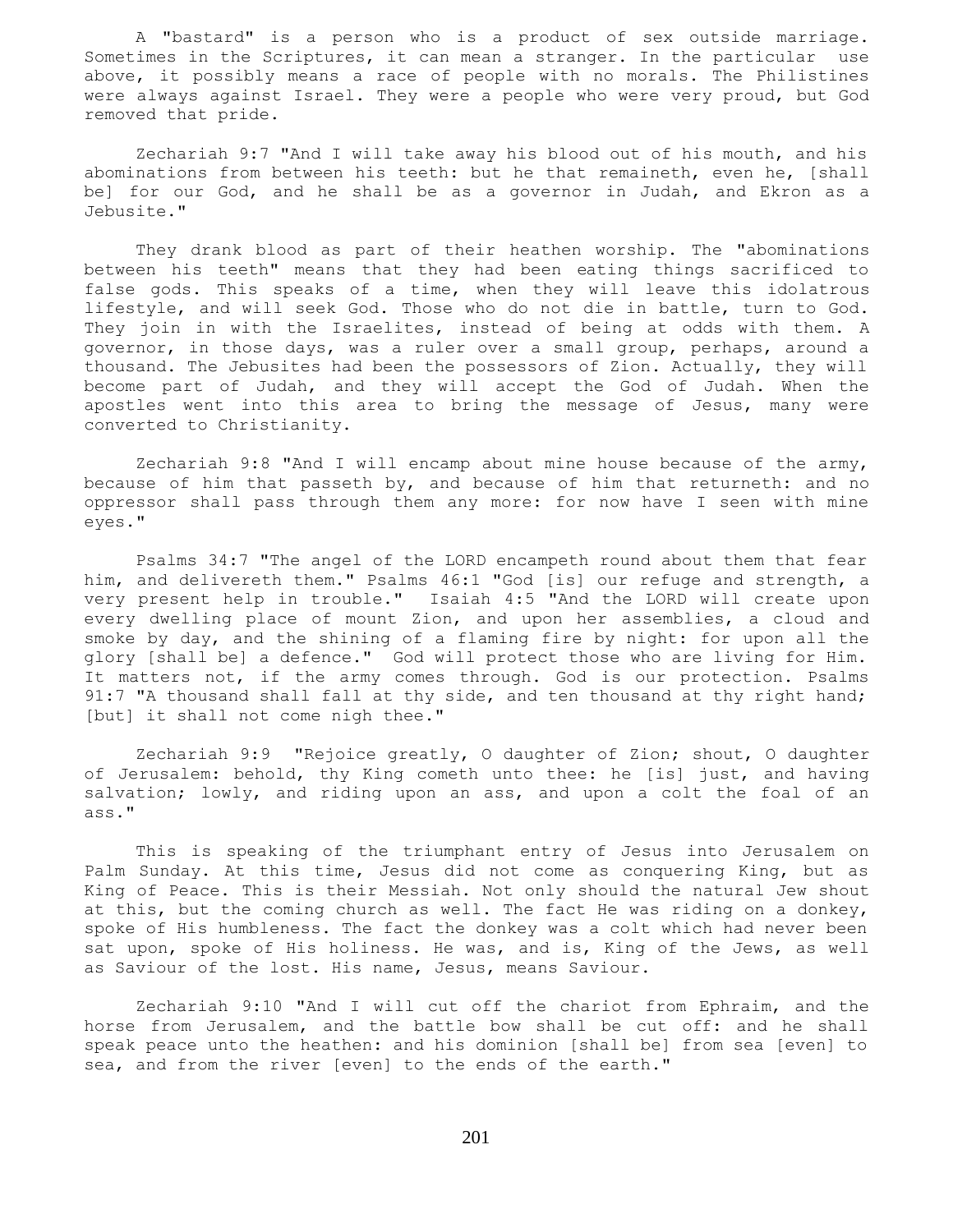"Cutting off of the chariot" speaks of no more war. Ephraim, in this particular instance, speaks of the ten tribes of Israel. Jesus is not just King of the Jews but of the entire world. Romans 15:12 "And again, Esaias saith, There shall be a root of Jesse, and he that shall rise to reign over the Gentiles; in him shall the Gentiles trust." Ephesians 2:13 "But now in Christ Jesus ye who sometimes were far off are made nigh by the blood of Christ." Ephesians 2:14 "For he is our peace, who hath made both one, and hath broken down the middle wall of partition [between us];" Ephesians 2:15 "Having abolished in his flesh the enmity, [even] the law of commandments [contained] in ordinances; for to make in himself of twain one new man, [so] making peace;"

 Zechariah 9:11 "As for thee also, by the blood of thy covenant I have sent forth thy prisoners out of the pit wherein [is] no water."

 This is spoken to the natural house of Israel, and is speaking of a blessing in addition to the promise of Messiah. In the 24th chapter of Isaiah, their captivity was spoken of as a pit. This, probably, has to do with them being freed from captivity. It, also, speaks of a time when they are gathered home to Israel. They have the seal of the everlasting covenant, sealed with the blood of Jesus.

 Zechariah 9:12 "Turn you to the strong hold, ye prisoners of hope: even to day do I declare [that] I will render double unto thee;"

 This is very much like what happened to Job. After his great trial was over, God poured out a blessing that was twice what he had before the trial. Job 42:10 "And the LORD turned the captivity of Job, when he prayed for his friends: also the LORD gave Job twice as much as he had before." This is saying their blessings from God will be a double portion, as Job's were.

 Zechariah 9:13 "When I have bent Judah for me, filled the bow with Ephraim, and raised up thy sons, O Zion, against thy sons, O Greece, and made thee as the sword of a mighty man."

 This is showing that Jesus Christ is victorious over Satan, sin, and death. The world is defeated by the King of Peace, Jesus Christ. They are a powerful nation, because they have God on their side. Psalms 18:32 "[It is] God that girdeth me with strength, and maketh my way perfect." Psalms 18:35 "Thou hast also given me the shield of thy salvation: and thy right hand hath holden me up, and thy gentleness hath made me great."

 Zechariah 9:14 "And the LORD shall be seen over them, and his arrow shall go forth as the lightning: and the Lord GOD shall blow the trumpet, and shall go with whirlwinds of the south."

 "The LORD being seen over them" is His presence that is with them. The "lightning that goes forth" speaks of God's swift judgment. The trumpet is blown of the Lord to gather His people. Matthew 24:27 "For as the lightning cometh out of the east, and shineth even unto the west; so shall also the coming of the Son of man be." I Thessalonians 4:16 "For the Lord himself shall descend from heaven with a shout, with the voice of the archangel, and with the trump of God: and the dead in Christ shall rise first:" The "whirlwinds of the south" is speaking of the wrath of God coming against those who have refused His salvation.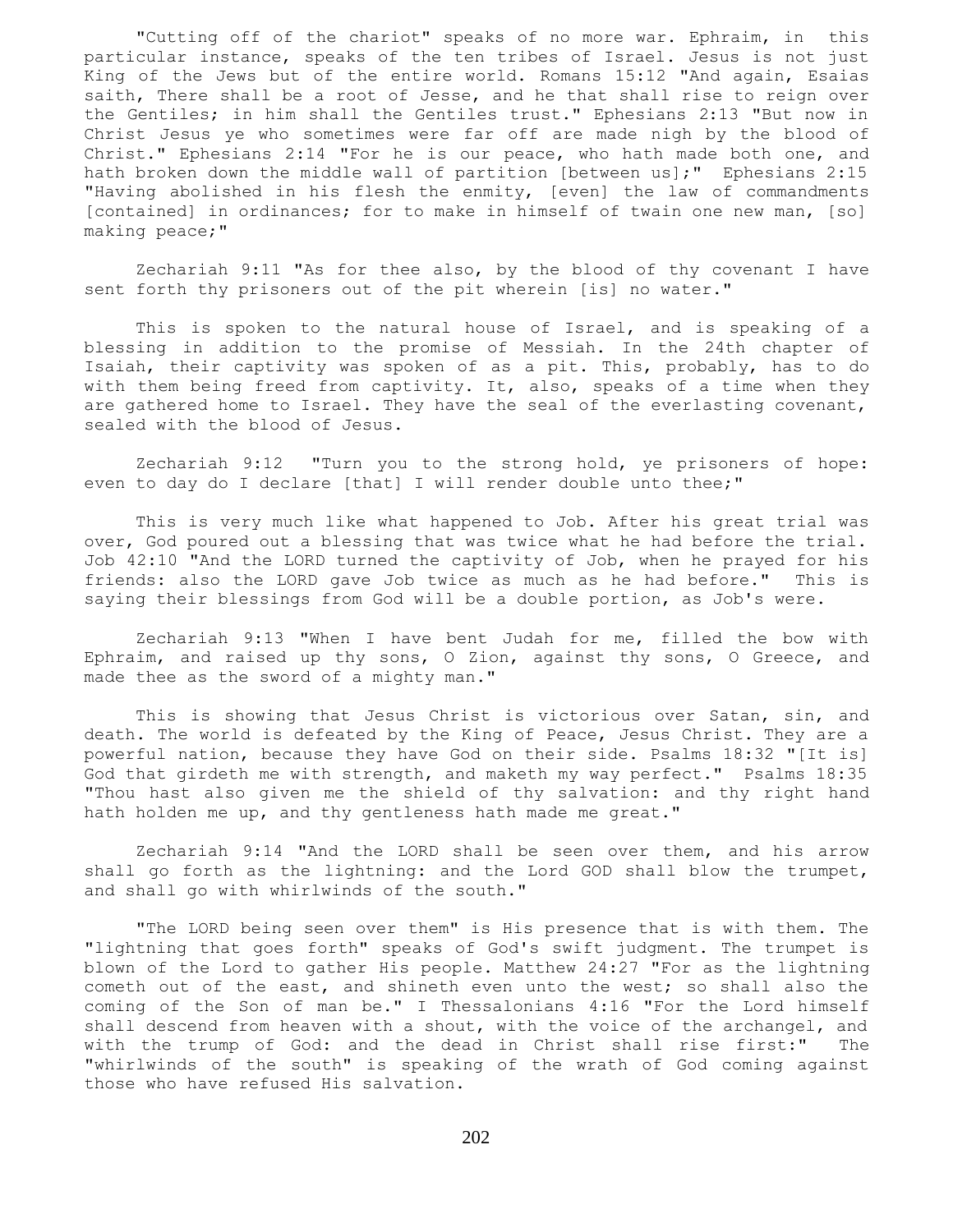Zechariah 9:15 "The LORD of hosts shall defend them; and they shall devour, and subdue with sling stones; and they shall drink, [and] make a noise as through wine; and they shall be filled like bowls, [and] as the corners of the altar."

 God's people will be protected by the LORD. The sling stones seem to be the helpless weapons of the enemy. They will be like drunk men. This is almost as if they are a sacrifice to God.

 Zechariah 9:16 "And the LORD their God shall save them in that day as the flock of his people: for they [shall be as] the stones of a crown, lifted up as an ensign upon his land."

 The believers in Christ are spoken of as His sheep. Luke 12:32 "Fear not, little flock; for it is your Father's good pleasure to give you the kingdom." John 17:2 "As thou hast given him power over all flesh, that he should give eternal life to as many as thou hast given him." The stones on the garment of the high priest represented that the high priest had them on his heart. Malachi 3:17 "And they shall be mine, saith the LORD of hosts, in that day when I make up my jewels; and I will spare them, as a man spareth his own son that serveth him." Christians are like a flag {ensign} for Christ. We represent Him here on the earth.

 Zechariah 9:17 "For how great [is] his goodness, and how great [is] his beauty! corn shall make the young men cheerful, and new wine the maids."

 Psalms 31:19 "[Oh] how great [is] thy goodness, which thou hast laid up for them that fear thee; [which] thou hast wrought for them that trust in thee before the sons of men!" Romans 2:4 "Or despisest thou the riches of his goodness and forbearance and longsuffering; not knowing that the goodness of God leadeth thee to repentance?" Psalms 96:9 "O worship the LORD in the beauty of holiness: fear before him, all the earth." "Corn and wine" symbolize plenty. The new Wine can, also, symbolize the Holy Spirit. Joel 2:28 "And it shall come to pass afterward, [that] I will pour out my spirit upon all flesh; and your sons and your daughters shall prophesy, your old men shall dream dreams, your young men shall see visions:" Jesus reconciled Man to God.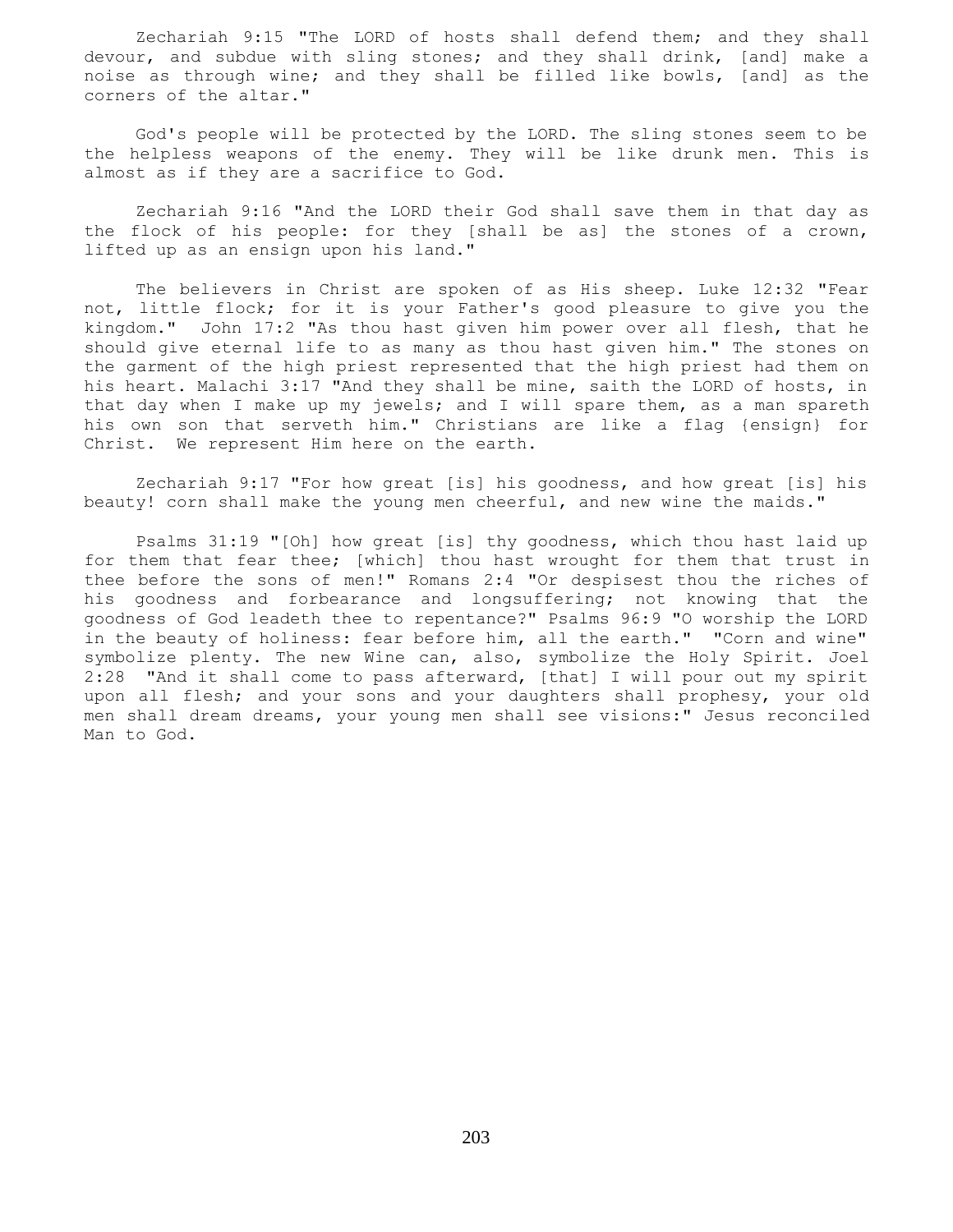Zechariah 9 Questions

1. Where was Hadrach located? 2. What happens to them and Damascus? 3. At this time, the believing world have their eyes on 4. Tyre was under siege \_\_\_\_ months by Alexander the Great. 5. What happened to the women and children of Tyre? 6. How was Tyre connected to the mainland? 7. How tall was the wall fortification they had built? 8. Where had they gotten their wealth from? 9. They had a vast fleet of 10. How did Alexander destroy Tyre? 11. What did the fall of Tyre do to her neighbors? 12. How did Alexander treat the governors of this land? 13. What is a "bastard"? 14. What is meant, in this particular Scripture, by this statement? 15. As part of their heathen worship, they 16. What did the "abominations between his teeth" mean? 17. Verse 7 speaks of what time? 18. How many did a governor rule over? 19. Where had the Jebusites possessed? 20. Quote Psalms chapter 46 verse 1. 21. Quote Isaiah chapter 4 verse 5. 22. What Scripture shows supernatural protection in the midst of war? 23. Who is verse 9 speaking of? 24. What did Him riding on a donkey tell us? 25. What did the fact that the donkey was a colt tell us of? 26. "Cutting off the chariot" means what? 27. Quote Romans chapter 15 verse 12. 28. In Christ Jesus ye who sometimes were afar off are made nigh by the of 29. Quote Ephesians chapter 2 verses 13 through 15. 30. Where, in Isaiah, was their captivity spoken of as a pit? 31. Quote Job chapter 42 verse 10. 32. What and whom was Jesus victorious over? 33. Quote Psalms chapter 18 verse 35. 34. What does the "lightning that goes forth" speak of? 35. Quote 1 Thessalonians chapter 4 verse 16. 36. Who defends God's people? 37. Who are the flock of His people? 38. Quote Malachi chapter 3 verse 17. 39. What is the "ensign" of verse 16? 40. Quote Psalms chapter 96 verse 9.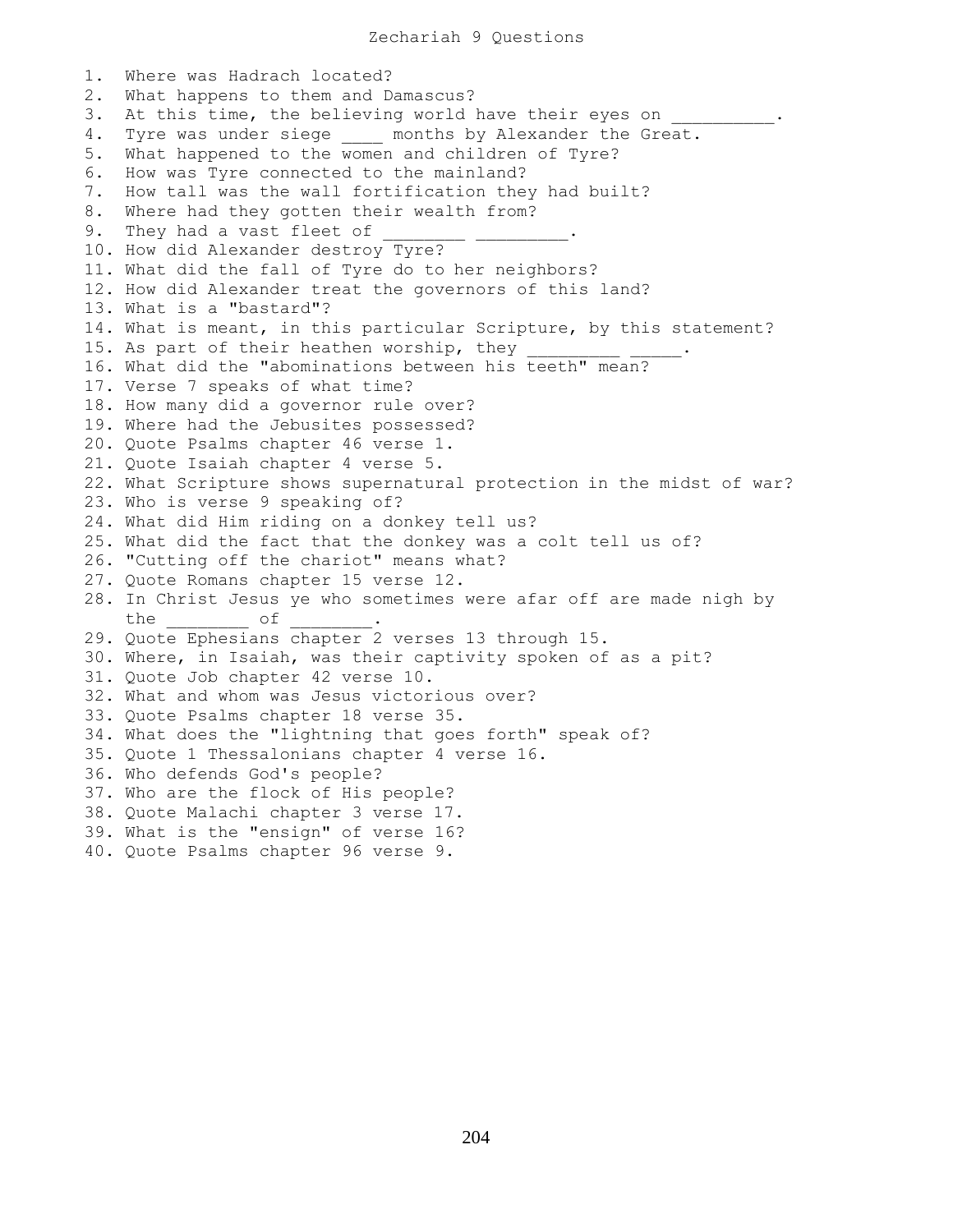We will begin this lesson in Zechariah 10:1 "Ask ye of the LORD rain in the time of the latter rain; [so] the LORD shall make bright clouds, and give them showers of rain, to every one grass in the field."

This has a double meaning. In the physical, they should pray and ask God for the rain the last time before the crop matures. This rain would provide an abundant crop. Deuteronomy 11:13 "And it shall come to pass, if ye shall hearken diligently unto my commandments which I command you this day, to love the LORD your God, and to serve him with all your heart and with all your soul," Deuteronomy 11:14 "That I will give [you] the rain of your land in his due season, the first rain and the latter rain, that thou mayest gather in thy corn, and thy wine, and thine oil." The other meaning is the outpouring of the Spirit of God upon all flesh. It is the latter rain, because Day of Pentecost was the former rain.

 Zechariah 10:2 "For the idols have spoken vanity, and the diviners have seen a lie, and have told false dreams; they comfort in vain: therefore they went their way as a flock, they were troubled, because [there was] no shepherd."

 The only thing that brings results is prayer to God. Idols cannot help in time of trouble. Diviners bring false messages of hope. They will all vanish away. Our hope and help is in Christ Jesus. Matthew 9:36 "But when he saw the multitudes, he was moved with compassion on them, because they fainted, and were scattered abroad, as sheep having no shepherd." Jesus is the great Shepherd.

 Zechariah 10:3 "Mine anger was kindled against the shepherds, and I punished the goats: for the LORD of hosts hath visited his flock the house of Judah, and hath made them as his goodly horse in the battle."

 The entire chapter of Ezekiel 34 is all about what God does to the shepherd who destroys the sheep. Read the whole chapter. I will give a few verses here. Ezekiel 34:2 "Son of man, prophesy against the shepherds of Israel, prophesy, and say unto them, Thus saith the Lord GOD unto the shepherds; Woe [be] to the shepherds of Israel that do feed themselves! should not the shepherds feed the flocks?" Ezekiel 34:5 "And they were scattered, because [there is] no shepherd: and they became meat to all the beasts of the field, when they were scattered." Ezekiel 34:7 "Therefore, ye shepherds, hear the word of the LORD;" Ezekiel 34:10 "Thus saith the Lord GOD; Behold, I [am] against the shepherds; and I will require my flock at their hand, and cause them to cease from feeding the flock; neither shall the shepherds feed themselves any more; for I will deliver my flock from their mouth, that they may not be meat for them." Ezekiel 34:23 "And I will set up one shepherd over them, and he shall feed them, [even] my servant David; he shall feed them, and he shall be their shepherd."

 Zechariah 10:4 "Out of him came forth the corner, out of him the nail, out of him the battle bow, out of him every oppressor together."

 This is speaking of out of Judah. Jesus is the Lion of the tribe of Judah. Genesis 49:24 "But his bow abode in strength, and the arms of his hands were made strong by the hands of the mighty [God] of Jacob; (from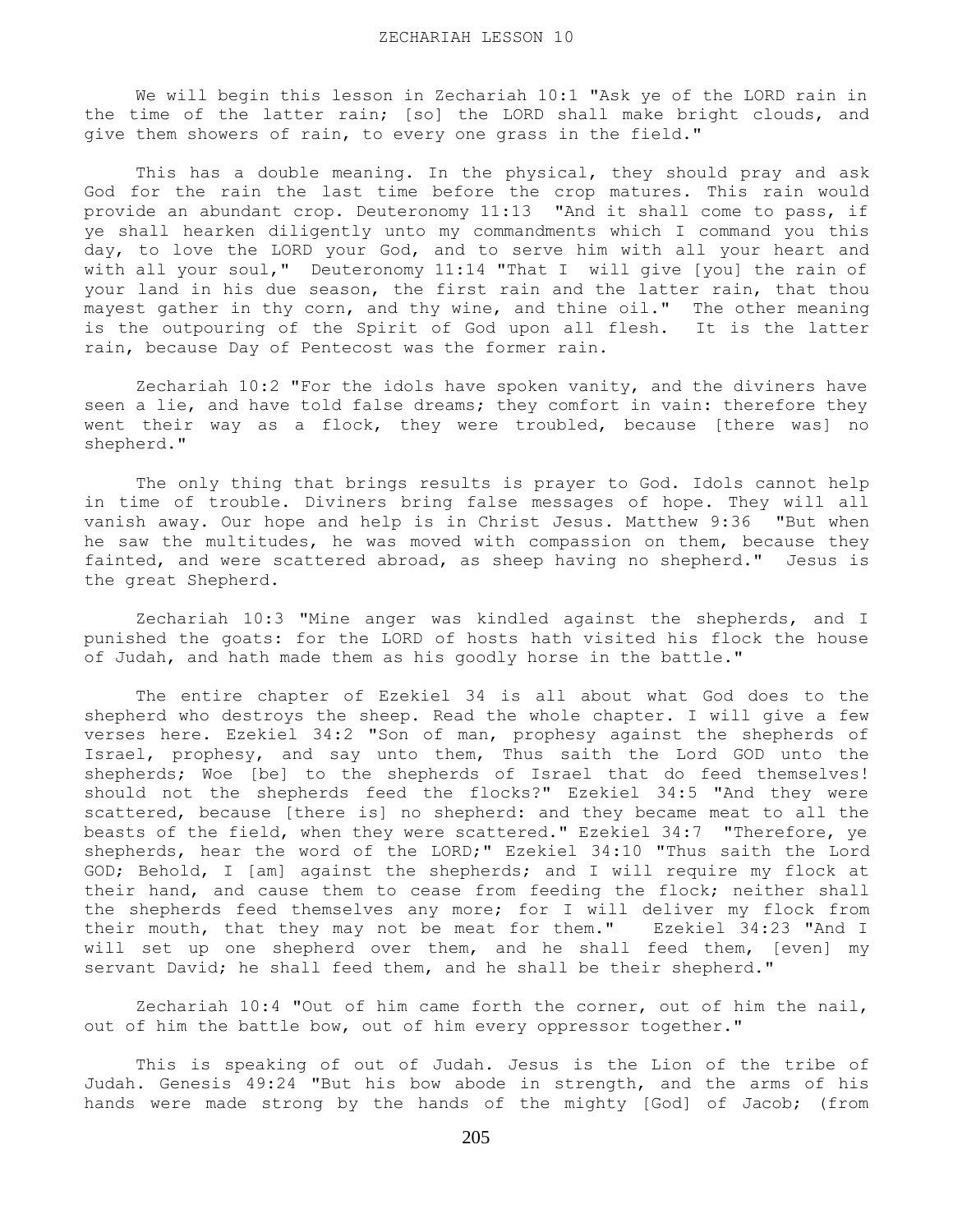thence [is] the shepherd, the stone of Israel:)" He is also the corner stone. Mark 12:10 "And have ye not read this scripture; The stone which the builders rejected is become the head of the corner:" Ephesians 2:20 "And are built upon the foundation of the apostles and prophets, Jesus Christ himself being the chief corner [stone];"

 Zechariah 10:5 "And they shall be as mighty [men], which tread down [their enemies] in the mire of the streets in the battle: and they shall fight, because the LORD [is] with them, and the riders on horses shall be confounded."

 This is speaking of a war fought on horses. The "mire" symbolizes the sinful. This battle is fought by the Lord. Romans 16:20 "And the God of peace shall bruise Satan under your feet shortly. The grace of our Lord Jesus Christ [be] with you. Amen." Revelation 19:13 "And he [was] clothed with a vesture dipped in blood: and his name is called The Word of God." The riders on horses shall flee at the sight of the LORD and His army.

 Zechariah 10:6 "And I will strengthen the house of Judah, and I will save the house of Joseph, and I will bring them again to place them; for I have mercy upon them: and they shall be as though I had not cast them off: for I [am] the LORD their God, and will hear them."

 The Scripture above, is speaking of the two houses of Israel. The physical house and the spiritual house of Israel are both saved by the blood of Jesus Christ. Romans 11:25 "For I would not, brethren, that ye should be ignorant of this mystery, lest ye should be wise in your own conceits; that blindness in part is happened to Israel, until the fulness of the Gentiles be come in." Romans 11:26 "And so all Israel shall be saved: as it is written, There shall come out of Sion the Deliverer, and shall turn away ungodliness from Jacob:" I Peter 5:10 "But the God of all grace, who hath called us unto his eternal glory by Christ Jesus, after that ye have suffered a while, make you perfect, stablish, strengthen, settle [you]."

 Zechariah 10:7 "And [they of] Ephraim shall be like a mighty [man], and their heart shall rejoice as through wine: yea, their children shall see [it], and be glad; their heart shall rejoice in the LORD."

 This symbolically is speaking of the Christians, who were filled with the Spirit of God {wine}. They are the redeemed. Ephesians 5:18 "And be not drunk with wine, wherein is excess; but be filled with the Spirit;"

 Zechariah 10:8 "I will hiss for them, and gather them; for I have redeemed them: and they shall increase as they have increased."

 Look, who they are, the redeemed. They are God's people scattered all over the world. Matthew 13:38 "The field is the world; the good seed are the children of the kingdom; but the tares are the children of the wicked [one];" I Timothy 2:4 "Who will have all men to be saved, and to come unto the knowledge of the truth." I Timothy 2:5 " For [there is] one God, and one mediator between God and men, the man Christ Jesus;" I Timothy 2:6 "Who gave himself a ransom for all, to be testified in due time."

 Zechariah 10:9 "And I will sow them among the people: and they shall remember me in far countries; and they shall live with their children, and turn again."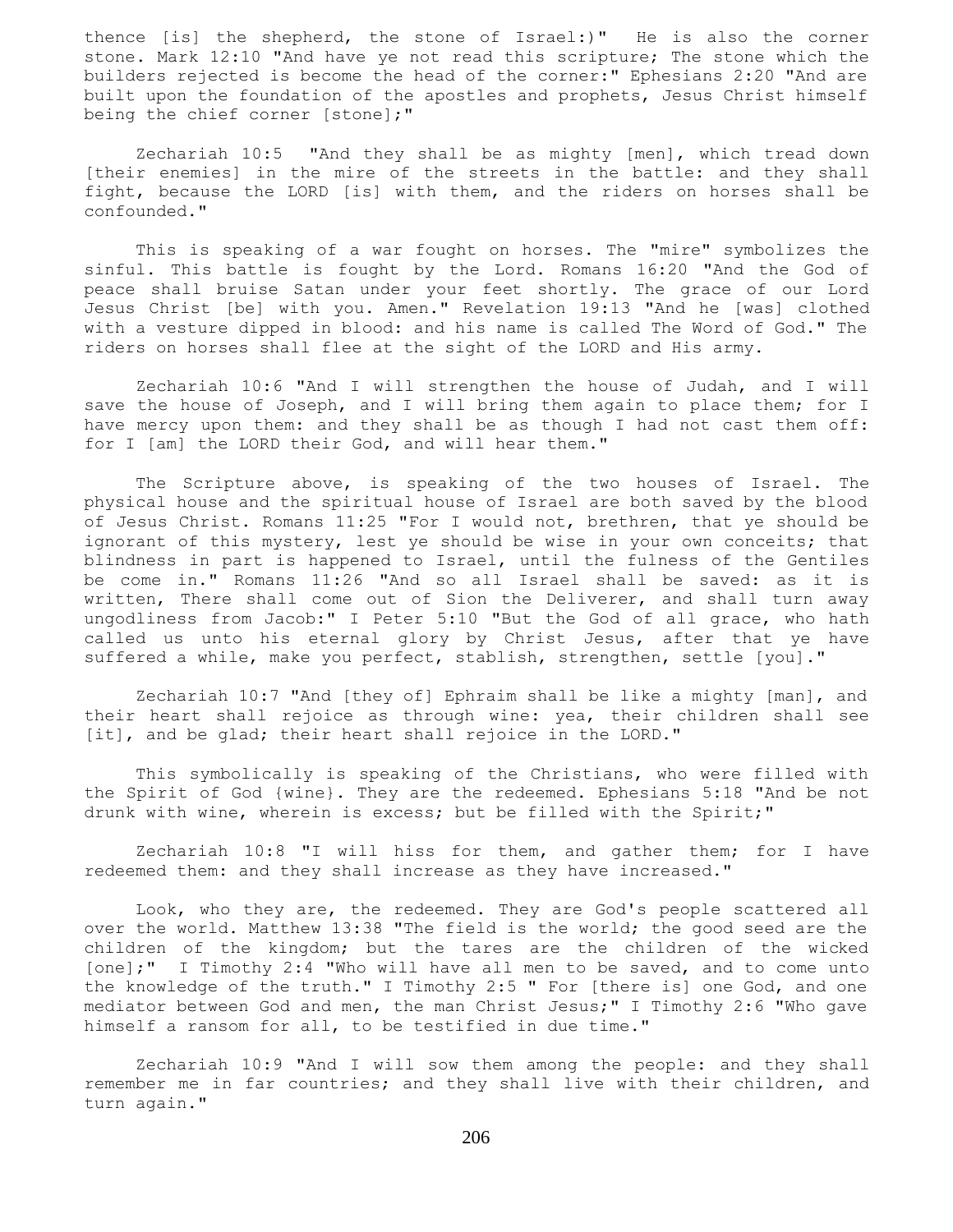God's family was sown to the far countries of the world. We must remember, that the Word of God had been entrusted to them to bring to the unsaved world. This is speaking of the sowing of the Word of God which brought great increase. It is the Word of God which turns the people back to God.

 Zechariah 10:10 "I will bring them again also out of the land of Egypt, and gather them out of Assyria; and I will bring them into the land of Gilead and Lebanon; and [place] shall not be found for them."

 All of the lands mentioned, here, are thought of as the unsaved world. "Egypt" symbolizes the world. God will bring His people home from all the heathen lands, and they will live in His land. There is, at present, such a flow of Jews coming into the holy land, that there is hardly place for them. There is even a dispute going on about some of the land they are settling.

 Zechariah 10:11 "And he shall pass through the sea with affliction, and shall smite the waves in the sea, and all the deeps of the river shall dry up: and the pride of Assyria shall be brought down, and the sceptre of Egypt shall depart away."

 The judgment of God comes upon the lands that have been opposed to God's people. God will do whatever is necessary to bring His people out. He caused the Red Sea to part then, and He will again, if He has to, to bring His people to the promised land. The world power will be destroyed by God, Himself.

 Zechariah 10:12 "And I will strengthen them in the LORD; and they shall walk up and down in his name, saith the LORD."

 God did do wonders to save His people. Jesus won the victory over Satan on the cross. He defeated sin's hold over the believers at that time, also. He defeated death, when He rose from the grave. All Christians walk up and down in the name of Christ. The first part of the name Christians is Christ. Ephesians 3:16 "That he would grant you, according to the riches of his glory, to be strengthened with might by his Spirit in the inner man;" Ephesians 6:10 "Finally, my brethren, be strong in the Lord, and in the power of his might." Philippians 4:13 "I can do all things through Christ which strengtheneth me." There are more Scriptures, but you get the idea.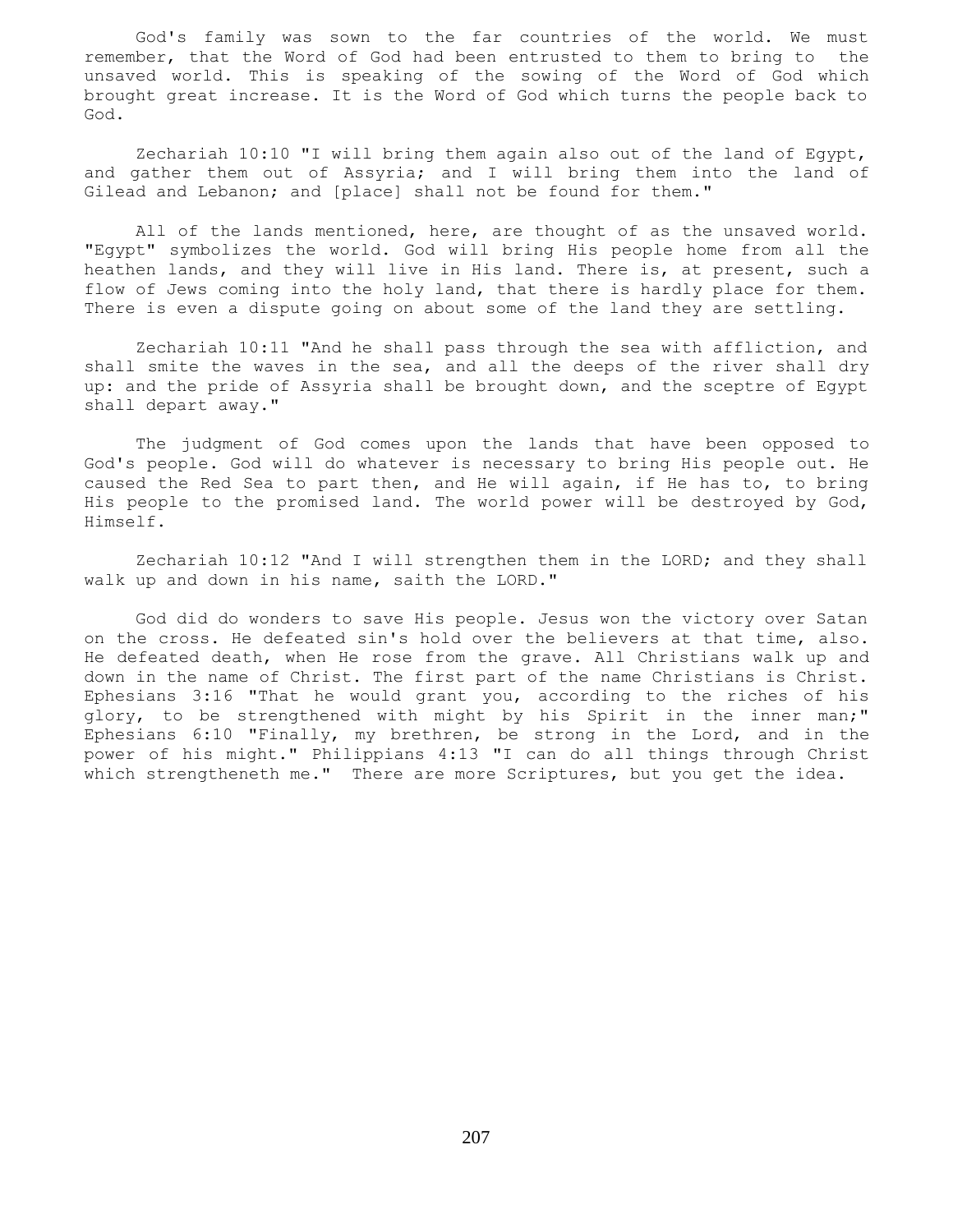Zechariah 10 Questions 1. What are the two meanings of the latter rain? 2. Quote Dueteronomy chapter 11 verses 13 and 14. 3. When was the former rain? 4. What is the only thing that brings results? 5. What kind of messages did the diviners bring? 6. Quote Matthew chapter 9 verse 36. 7. **Example 21 is the great Shepherd.** 8. Who was God's anger kindled against in verse 3? 9. What chapter, in Ezekiel, is about this subject? 10. Jesus is the \_\_\_\_\_\_\_\_\_ of the tribe of Judah. 11. Quote Genesis chapter 49 verse 24. 12. \_\_\_\_\_\_\_\_\_\_\_\_\_\_\_\_\_\_\_\_\_\_ Himself being the chief \_\_\_\_\_\_\_\_ \_\_\_\_\_\_. 13. The "mire" symbolizes \_\_\_\_\_. 14. Quote Romans chapter 16 verse 20. 15. He was clothed with a vesture dipped in blood: and His name is called the \_\_\_\_\_\_\_\_\_\_ \_\_\_\_ \_\_\_\_\_. 16. What is verse 6 speaking of? 17. What does the 11th chapter of Romans tell us about the natural Jew? 18. Quote 1 Peter chapter 5 verse 10. 19. Quote Ephesians chapter 5 verse 18. 20. Who is verse 8 speaking to? 21. Quote Matthew chapter 13 verse 38. 22. Who is the mediator between God and man? 23. What was one of the reasons God's people were sown to foreign countries? 24. What does "Egypt" symbolize? 25. What is verse 11 speaking of? 26. All Christians walk up and down in the name of  $\qquad \qquad$ . 27. How are we strengthened in our inner man? 28. Be strong in the Lord, and in the power of His \_\_\_\_\_\_\_. 29. Quote Philippians chapter 4 verse 13?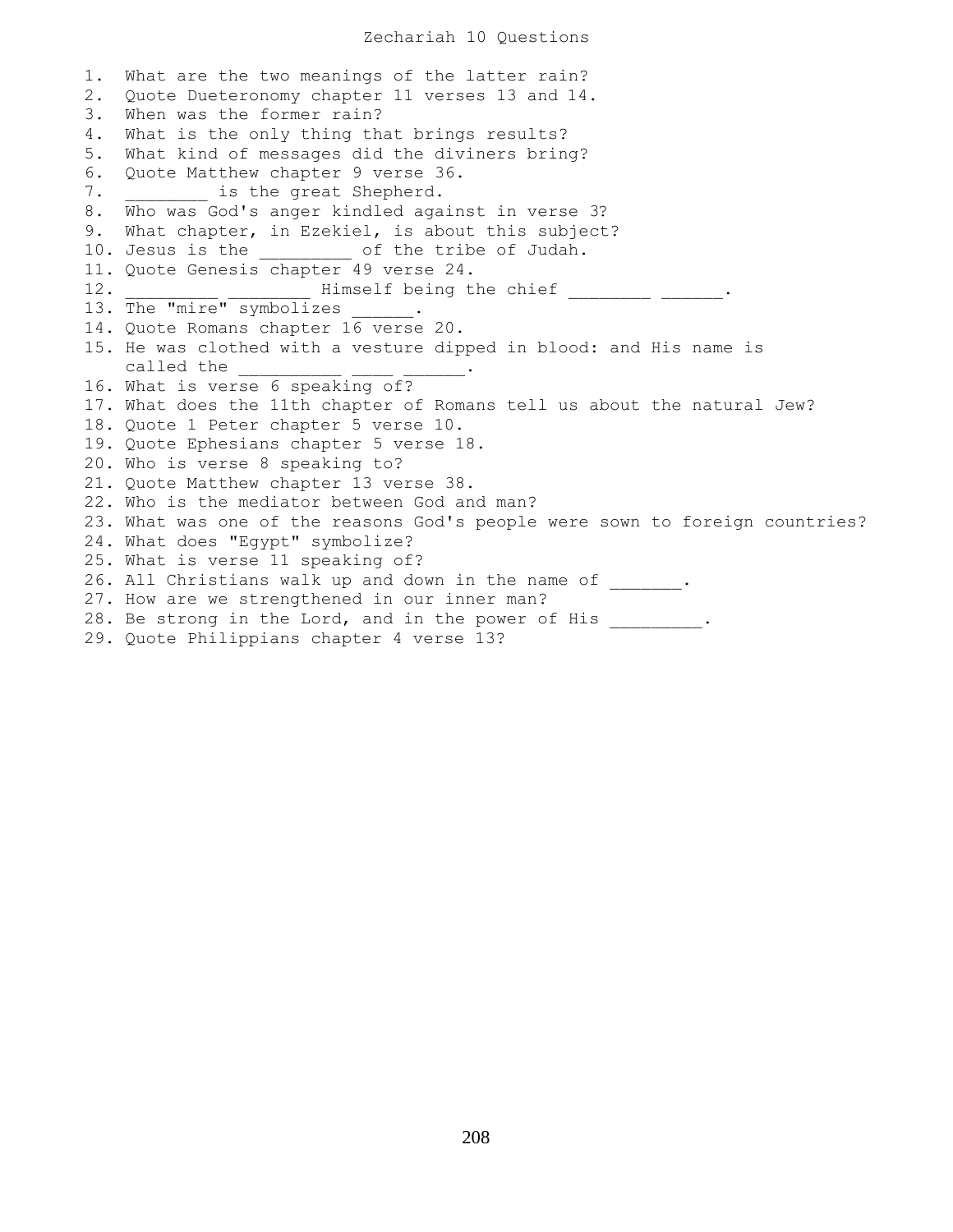We will begin this lesson in Zechariah 11:1 "Open thy doors, O Lebanon, that the fire may devour thy cedars."

 The cedars of Lebanon were famous for their beauty and strength. This is speaking of judgment coming on the people.

 Zechariah 11:2 "Howl, fir tree; for the cedar is fallen; because the mighty are spoiled: howl, O ye oaks of Bashan; for the forest of the vintage is come down."

 This is a judgment coming upon God's people, because they have rejected the Lord of glory. They have refused their Messiah. It appears, this army cuts down the trees for its own use, and leaves the land in a shambles.

 Zechariah 11:3 "[There is] a voice of the howling of the shepherds; for their glory is spoiled: a voice of the roaring of young lions; for the pride of Jordan is spoiled."

Those who have been the leaders of God's people will be removed. They will not be the authority in the temple anymore. The lions had been hidden by this beautiful forest, but now they, too, are exposed. The trees of Lebanon had been a point of pride among the people. They will be no more. I believe this goes even deeper to the priest and the high priest, who had much power over the people, and suddenly it is gone. One of the reasons, that I believe the high priest and the priests did not accept Jesus for who He was, is the fact they would have lost control of the people.

 Zechariah 11:4 "Thus saith the LORD my God; Feed the flock of the slaughter;"

 Zechariah is told by God in this Scripture to do the job of those who had misused their authority. Zechariah is to feed the sheep that are wounded. The people were headed for destruction, and God wanted Zechariah to warn them ahead of time.

 Zechariah 11:5 "Whose possessors slay them, and hold themselves not guilty: and they that sell them say, Blessed [be] the LORD; for I am rich: and their own shepherds pity them not."

 The people, at the time of the Messiah, were almost the possession of the high priest and the priests. They were to shepherd the people, but instead they fleeced the sheep. The sheep were but pawns in their hands. They almost had the power of life, or death, over them. This is speaking of the priests and the high priest getting wealthy off the people. They had changed God's law to the extent that it was to their advantage, and not for the people's good. In the same breath, they blessed the Lord, and cursed their own people. The shepherds {religous leaders} had no pity on their congregation. Read chapter 34 of Ezekiel for a full picture.

 Zechariah 11:6 "For I will no more pity the inhabitants of the land, saith the LORD: but, lo, I will deliver the men every one into his neighbour's hand, and into the hand of his king: and they shall smite the land, and out of their hand I will not deliver [them]."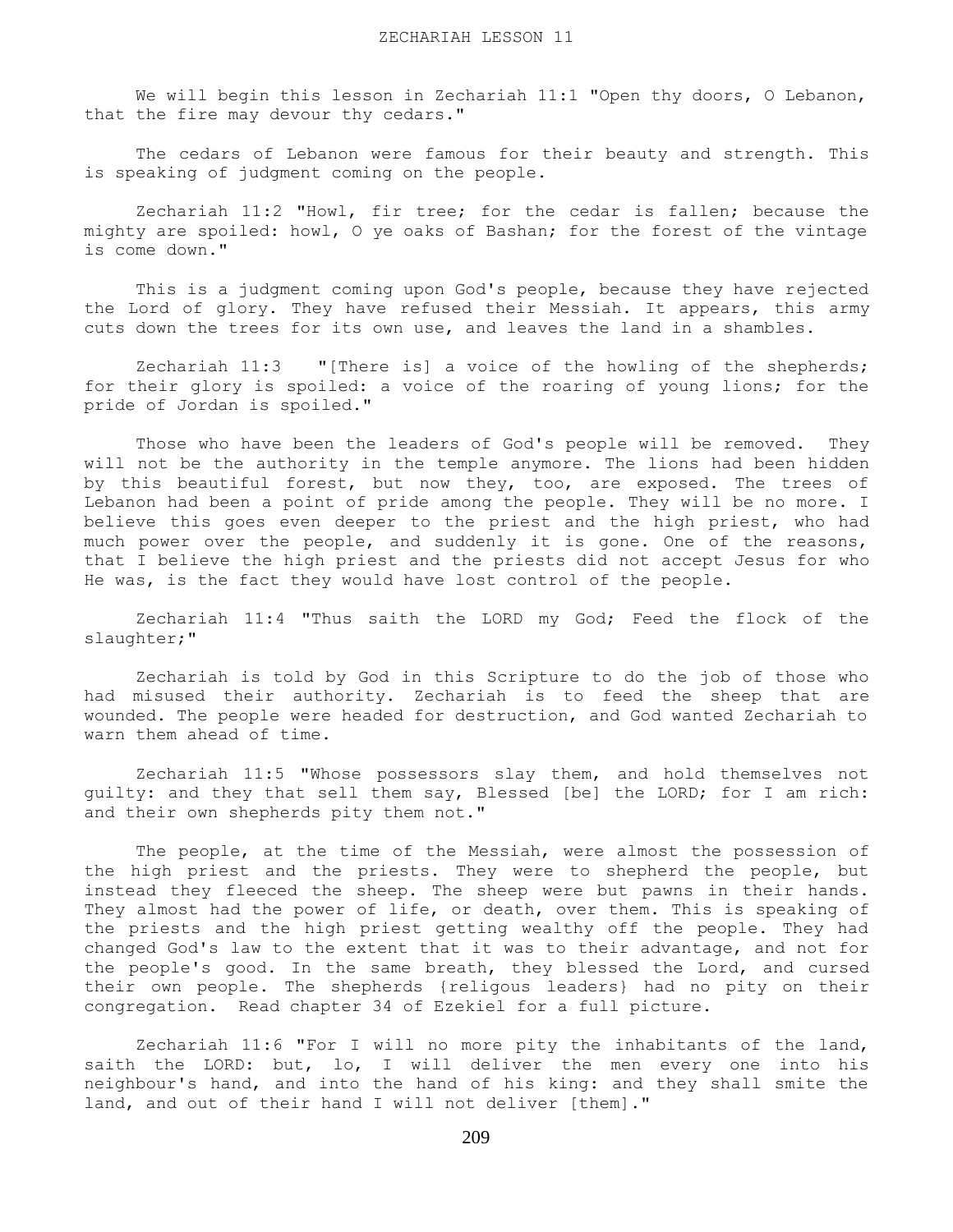God the Father had sent them a Saviour, and they had rejected Him. God will have no pity on those who rejected His Son. Psalms 50:22 "Now consider this, ye that forget God, lest I tear [you] in pieces, and [there be] none to deliver." Ephesians 5:6 "Let no man deceive you with vain words: for because of these things cometh the wrath of God upon the children of disobedience." The specific Scripture above may be speaking of the enemies of God's people in general, or it could be Israel's neighbors who were there enemies. Israel's enemies are God's enemies. He will destroy them.

 Zechariah 11:7 "And I will feed the flock of slaughter, [even] you, O poor of the flock. And I took unto me two staves; the one I called Beauty, and the other I called Bands; and I fed the flock."

 "Beauty" means grace. "Bands" means cords bound together. The grace of God is for Jew and Gentile. The grace of God binds all believers together, whether they be Jew or Gentile. They are bound together in the One Jesus Christ. Beauty and Bands are works of Jesus Christ. All of the flock is led by One Shepherd. Ephesians 2:13 "But now in Christ Jesus ye who sometimes were far off are made nigh by the blood of Christ." Ephesians 2:14 "For he is our peace, who hath made both one, and hath broken down the middle wall of partition [between us];" Ephesians 2:15 "Having abolished in his flesh the enmity, [even] the law of commandments [contained] in ordinances; for to make in himself of twain one new man, [so] making peace;" Ephesians 2:16 "And that he might reconcile both unto God in one body by the cross, having slain the enmity thereby:" The two staves are like the two sticks in Ezekiel. They come together in Christ.

 Zechariah 11:8 "Three shepherds also I cut off in one month; and my soul loathed them, and their soul also abhorred me."

We know that the wicked leaders will be cut off. We, also, know that the shepherd is the leader of the sheep. This, then, is speaking of three leaders. These three shepherds are evil, They could, possibly, be the counterfeit of the Father, Word, and Holy Ghost, who would be the antichrist, false prophet, and beast. It could, also possibly, be speaking of the scribes, Sadducees and the Pharisees, who all rejected Jesus. One month is just speaking of a short time. Since this is spoken in the past tense, I would tend to believe these would be evil forces in power, when Jesus was on the earth.

 Zechariah 11:9 "Then said I, I will not feed you: that that dieth, let it die; and that that is to be cut off, let it be cut off; and let the rest eat every one the flesh of another."

 The anger of God, to those who have rejected His precious Son, will bring terrible punishment from God. This speaks of a famine so great, they actually eat human flesh.

 Zechariah 11:10 "And I took my staff, [even] Beauty, and cut it asunder, that I might break my covenant which I had made with all the people."

We remember from the verses above, that Beauty spoke of the grace of God. God had been full of grace to His people through all of their unfaithfulness, but now, they have rejected His Son. God will no longer be their protection under all circumstances. He will no longer remember His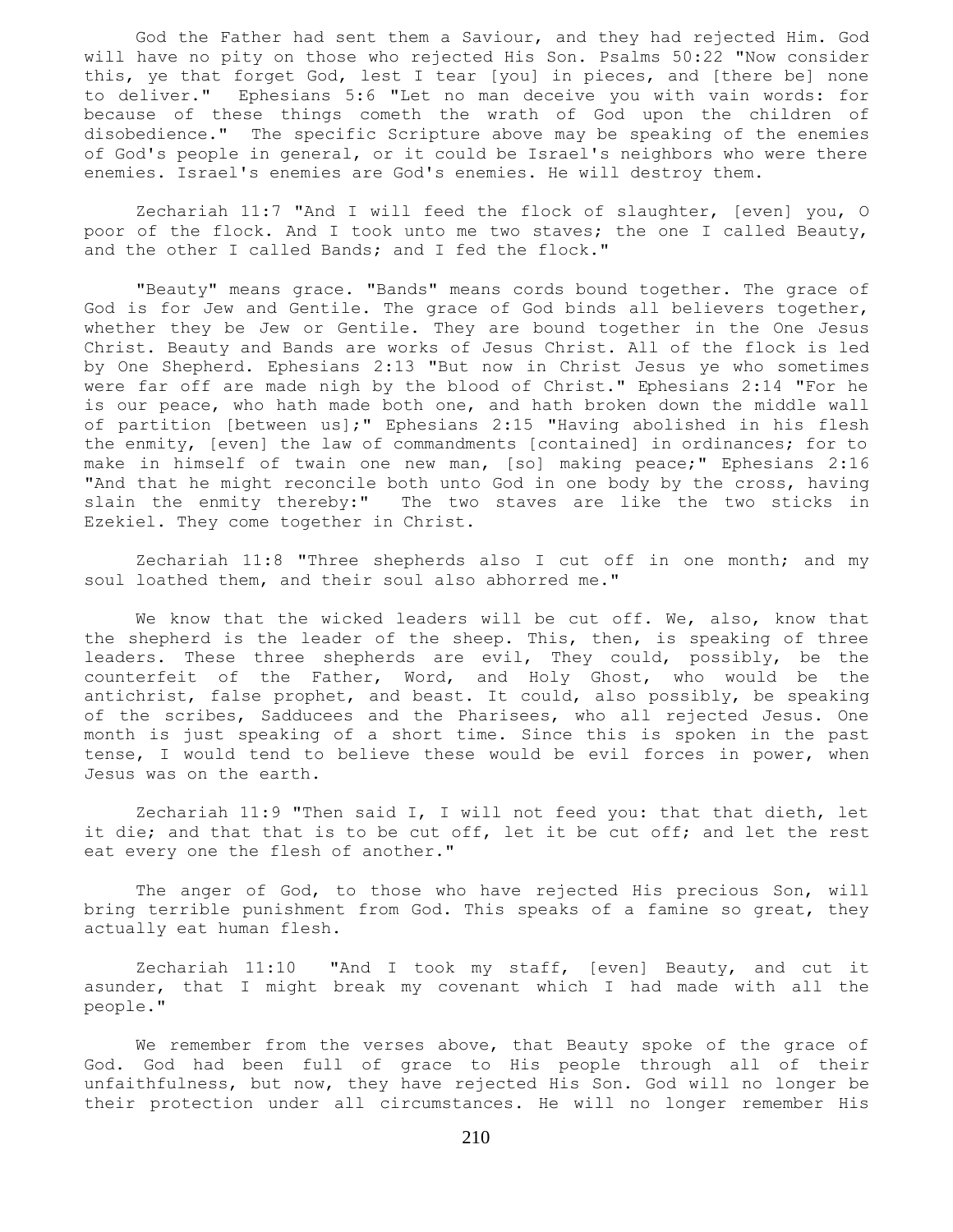covenant with them. They have broken covenant with God. Always in the past, God remembered Abraham, and forgave them. Now, He would remember those no more who reject Jesus.

 Zechariah 11:11 "And it was broken in that day: and so the poor of the flock that waited upon me knew that it [was] the word of the LORD."

 The poor seemed to take more heed to the Word of the LORD. They knew the saying was from God. The majority did not take heed, and the covenant was broken.

 Zechariah 11:12 "And I said unto them, If ye think good, give [me] my price; and if not, forbear. So they weighed for my price thirty [pieces] of silver."

 This is speaking of the thirty pieces of silver that Jesus was betrayed for. "Thirty" is ten times three. Ten symbolizes world government, and three speaks of God. "Silver" speaks of redemption. This then, is symbolic of God redeeming man from the sinful world system.

 Zechariah 11:13 "And the LORD said unto me, Cast it unto the potter: a goodly price that I was prised at of them. And I took the thirty [pieces] of silver, and cast them to the potter in the house of the LORD."

 This is speaking of the thirty pieces of silver that Judas Iscariot was paid. He did not keep it, but threw it back. They did not keep it in the treasury, but gave it to the Potter's field. Matthew 27:3 "Then Judas, which had betrayed him, when he saw that he was condemned, repented himself, and brought again the thirty pieces of silver to the chief priests and elders," Matthew 27:4 "Saying, I have sinned in that I have betrayed the innocent blood. And they said, What [is that] to us? see thou [to that]." Matthew 27:5 "And he cast down the pieces of silver in the temple, and departed, and went and hanged himself." Matthew 27:6 "And the chief priests took the silver pieces, and said, It is not lawful for to put them into the treasury, because it is the price of blood." Matthew 27:7 "And they took counsel, and bought with them the Potter's field, to bury strangers in."

 Zechariah 11:14 "Then I cut asunder mine other staff, [even] Bands, that I might break the brotherhood between Judah and Israel."

 This is showing that God has broken His relationship with those who have rejected Jesus. Romans 9:6 "Not as though the word of God hath taken none effect. For they [are] not all Israel, which are of Israel:" God had not broken His covenant with Abraham. He just will not keep covenant with them, because of blood lines. He recognizes Abraham's seed, now, as those who accepted His Son. Galatians 3:29 "And if ye [be] Christ's, then are ye Abraham's seed, and heirs according to the promise."

 Zechariah 11:15 "And the LORD said unto me, Take unto thee yet the instruments of a foolish shepherd."

 It appears, that Zechariah, as a symbol, was to take the part of the foolish shepherd.

Zechariah 11:16 "For, lo, I will raise up a shepherd in the land, [which] shall not visit those that be cut off, neither shall seek the young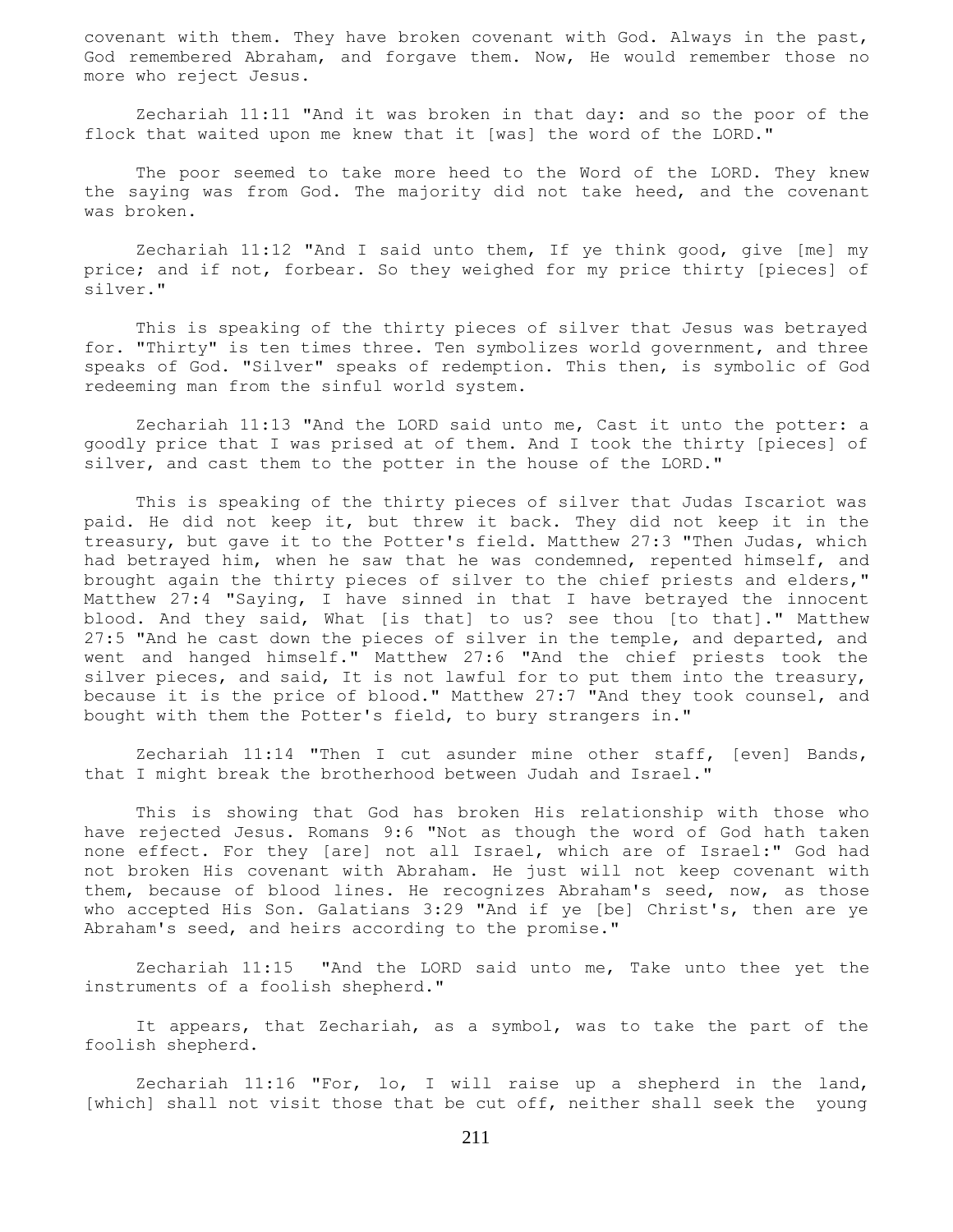one, nor heal that that is broken, nor feed that that standeth still: but he shall eat the flesh of the fat, and tear their claws in pieces."

There are a number of people this could be. It could, possibly, be that this is speaking of the shepherd of the apostate church. It could very well be speaking of antichrist. It could, also, be speaking of the Romans who ruled during the time of Jesus' crucifixion. We are warned of the shepherd who is like the ravening wolf.

 Zechariah 11:17 "Woe to the idol shepherd that leaveth the flock! the sword [shall be] upon his arm, and upon his right eye: his arm shall be clean dried up, and his right eye shall be utterly darkened."

The right side of the body represents the spirit. This, then, is speaking of the shepherd that is spiritually blind. Luke 6:39 "And he spake a parable unto them, Can the blind lead the blind? shall they not both fall into the ditch?" Matthew 13:13 "Therefore speak I to them in parables: because they seeing see not; and hearing they hear not, neither do they understand." These spiritually blind shepherds have a form of Godliness, but are not spiritual. II Timothy 3:5 " Having a form of godliness, but denying the power thereof: from such turn away." The 34th chapter of Ezekiel speaks of this type of shepherd.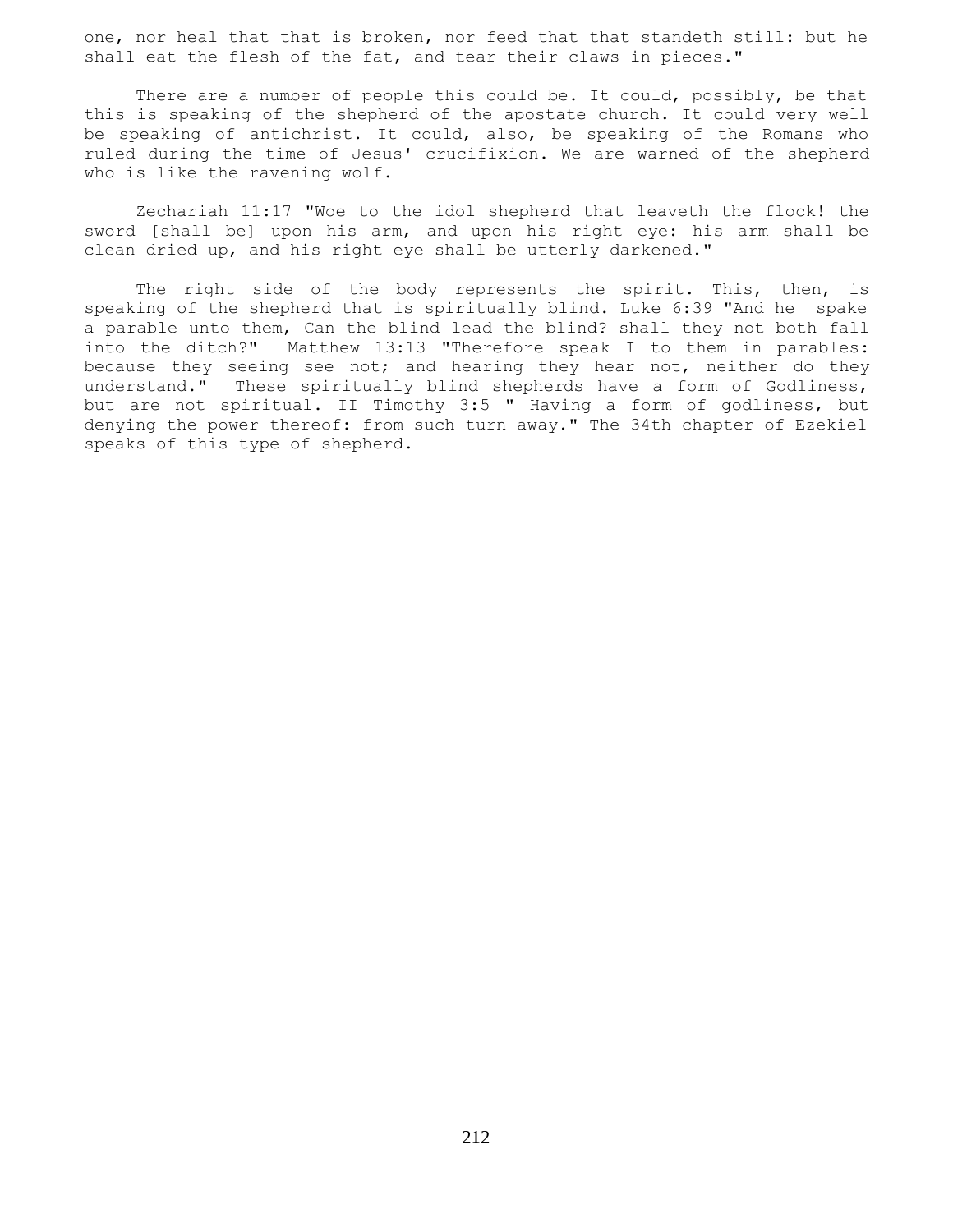1. Open thy doors, O Lebanon, that the fire may devour thy . 2. What were the cedars of Lebanon famous for? 3. What is verse 2 speaking of? 4. Why are the shepherds howling? 5. There will be no authority in the \_\_\_\_\_\_\_\_\_\_ anymore. 6. Why does the author believe the high priest and priests did not accept Jesus? 7. Who is verse 4 telling to feed the sheep? 8. What is verse 5 speaking of? 9. The **had no pity on their congregation**. 10. Quote Psalms chapter 50 verse 22. 11. Quote Ephesians chapter 5 verse 6. 12. Beauty means 13. Bands means what? 14. Quote Ephesians chapter 2 verses 13 through 16. 15. The two staves are like the two \_\_\_\_\_\_\_\_\_\_\_ in Ezekiel. 16. Who are the three shepherds, possibly? 17. What does verse 9 speak of? 18. What caused God to break His staff {Beauty}? 19. Who realized this was the Word of the LORD, that Zechariah spoke? 20. What is verse 12 speaking of? 21. Explain the symbolism in the thirty pieces of silver. 22. Quote Matthew chapter 27 verses 3 through 7. 23. Why does verse 14 say, He broke the other staff {Bands}? 24. Quote Romans chapter 9 verse 6. 25. Who are Abraham's seed? 26. Who are some of the possibilities the foolish shepherd could be? 27. Woe to the idol \_\_\_\_\_\_\_\_\_ that leaveth the flock! 28. The right side of the body represents the \_\_\_\_\_\_\_\_\_\_\_\_. 29. What kind of shepherd is this, then? 30. Quote Matthew chapter 13 verse 13.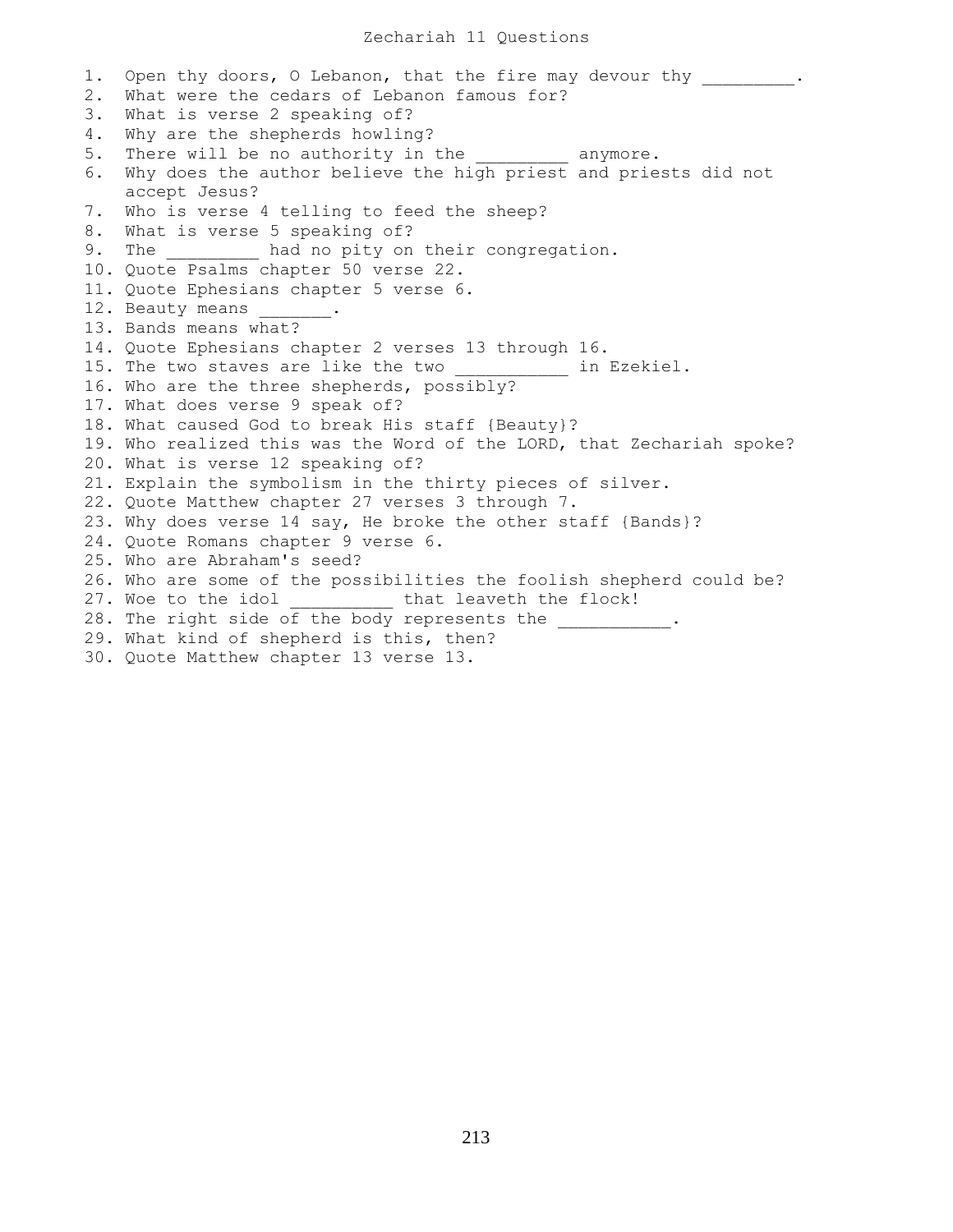We will begin this lesson in Zechariah 12:1 "The burden of the word of the LORD for Israel, saith the LORD, which stretcheth forth the heavens, and layeth the foundation of the earth, and formeth the spirit of man within him."

 Genesis 1:1 "In the beginning God created the heaven and the earth." Genesis 2:7 "And the LORD God formed man [of] the dust of the ground, and breathed into his nostrils the breath of life; and man became a living soul." John 1:1 "In the beginning was the Word, and the Word was with God, and the Word was God." John 1:2 "The same was in the beginning with God." John 1:3 "All things were made by him; and without him was not any thing made that was made." Physical Israel had broken covenant with God, when they rejected Jesus. Spiritual Israel is formed of all who believe in Jesus {every nationality}.

 Zechariah 12:2 "Behold, I will make Jerusalem a cup of trembling unto all the people round about, when they shall be in the siege both against Judah [and] against Jerusalem."

 Jerusalem will be protected of Almighty God. The heathen nations that come against Jerusalem are fighting against God. The heathen nations will fear Jerusalem, because they are actually fearing Jerusalem's God.

 Zechariah 12:3 "And in that day will I make Jerusalem a burdensome stone for all people: all that burden themselves with it shall be cut in pieces, though all the people of the earth be gathered together against it."

 This is speaking of the great armies of the heathen who come against God's people, and Jerusalem in particular. They will gather around to destroy, and will be destroyed themselves by God. It will appear the whole world is against them, but God's people will win the victory. Their battle is fought by God against those who oppose His people.

 Zechariah 12:4 "In that day, saith the LORD, I will smite every horse with astonishment, and his rider with madness: and I will open mine eyes upon the house of Judah, and will smite every horse of the people with blindness."

 This supernatural act against the forces of evil will be maddening. They will not know where to run, or who to fight. They will, in fact, begin fighting each other.

 Zechariah 12:5 "And the governors of Judah shall say in their heart, The inhabitants of Jerusalem [shall be] my strength in the LORD of hosts their God."

 Suddenly, the governors of Judah realize that God is fighting for them. This is supernatural protection from God on His people. When they see these enemies being confused and killing each other, they will know that the God of Jerusalem is their very present help.

 Zechariah 12:6 "In that day will I make the governors of Judah like an hearth of fire among the wood, and like a torch of fire in a sheaf; and they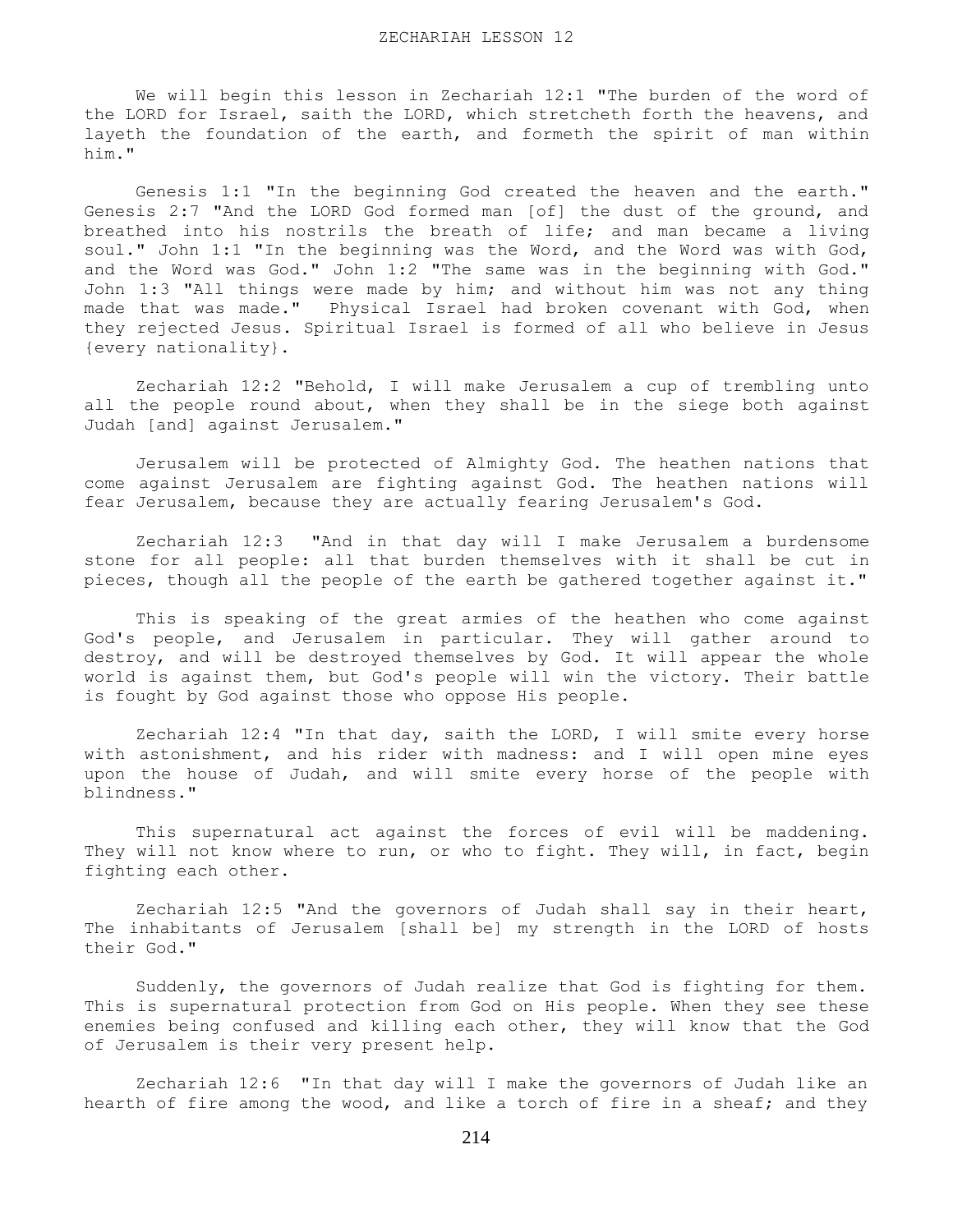shall devour all the people round about, on the right hand and on the left: and Jerusalem shall be inhabited again in her own place, [even] in Jerusalem."

 The gates of hell shall not prevail against the church {Zion}. Jerusalem is God's. We read in an earlier lesson, how the LORD placed a wall of fire to protect them from all enemies. Zechariah 2:5 "For I, saith the LORD, will be unto her a wall of fire round about, and will be the glory in the midst of her." Zechariah 9:15 "The LORD of hosts shall defend them; and they shall devour, and subdue with sling stones; and they shall drink, [and] make a noise as through wine; and they shall be filled like bowls, [and] as the corners of the altar."

 Zechariah 12:7 "The LORD also shall save the tents of Judah first, that the glory of the house of David and the glory of the inhabitants of Jerusalem do not magnify [themselves] against Judah."

 We see in this, that no one will have any way to brag about this victory over another. It is God that fights for His people, and destroys their enemies. The tents of Judah will be nearer the battle, but they do not have to fight. God fights for them.

 Zechariah 12:8 "In that day shall the LORD defend the inhabitants of Jerusalem; and he that is feeble among them at that day shall be as David; and the house of David [shall be] as God, as the angel of the LORD before them."

 The strength of God's people will be as David's strength was, when he came against the giant. I Samuel 17:45 "Then said David to the Philistine, Thou comest to me with a sword, and with a spear, and with a shield: but I come to thee in the name of the LORD of hosts, the God of the armies of Israel, whom thou hast defied." David's strength, and theirs, was actually the strength of the Lord in them. I Corinthians 1:25 "Because the foolishness of God is wiser than men; and the weakness of God is stronger than men."

 Zechariah 12:9 "And it shall come to pass in that day, [that] I will seek to destroy all the nations that come against Jerusalem."

 This is, possibly, speaking of the time when the armies of many nations come against Jerusalem. God fights the battle, and only 1 out of 6 of Gog in the land of Magog survive this battle. God, Himself, destroys these nations.

 Zechariah 12:10 "And I will pour upon the house of David, and upon the inhabitants of Jerusalem, the spirit of grace and of supplications: and they shall look upon me whom they have pierced, and they shall mourn for him, as one mourneth for [his] only [son], and shall be in bitterness for him, as one that is in bitterness for [his] firstborn."

 The only thing about Jesus that is made with human hands are the holes in His hands. This is speaking of Jesus coming to the earth as King of peace. He will pour out His grace and love on all of those who have accepted Him. Revelation 1:7 "Behold, he cometh with clouds; and every eye shall see him, and they [also] which pierced him: and all kindreds of the earth shall wail because of him. Even so, Amen."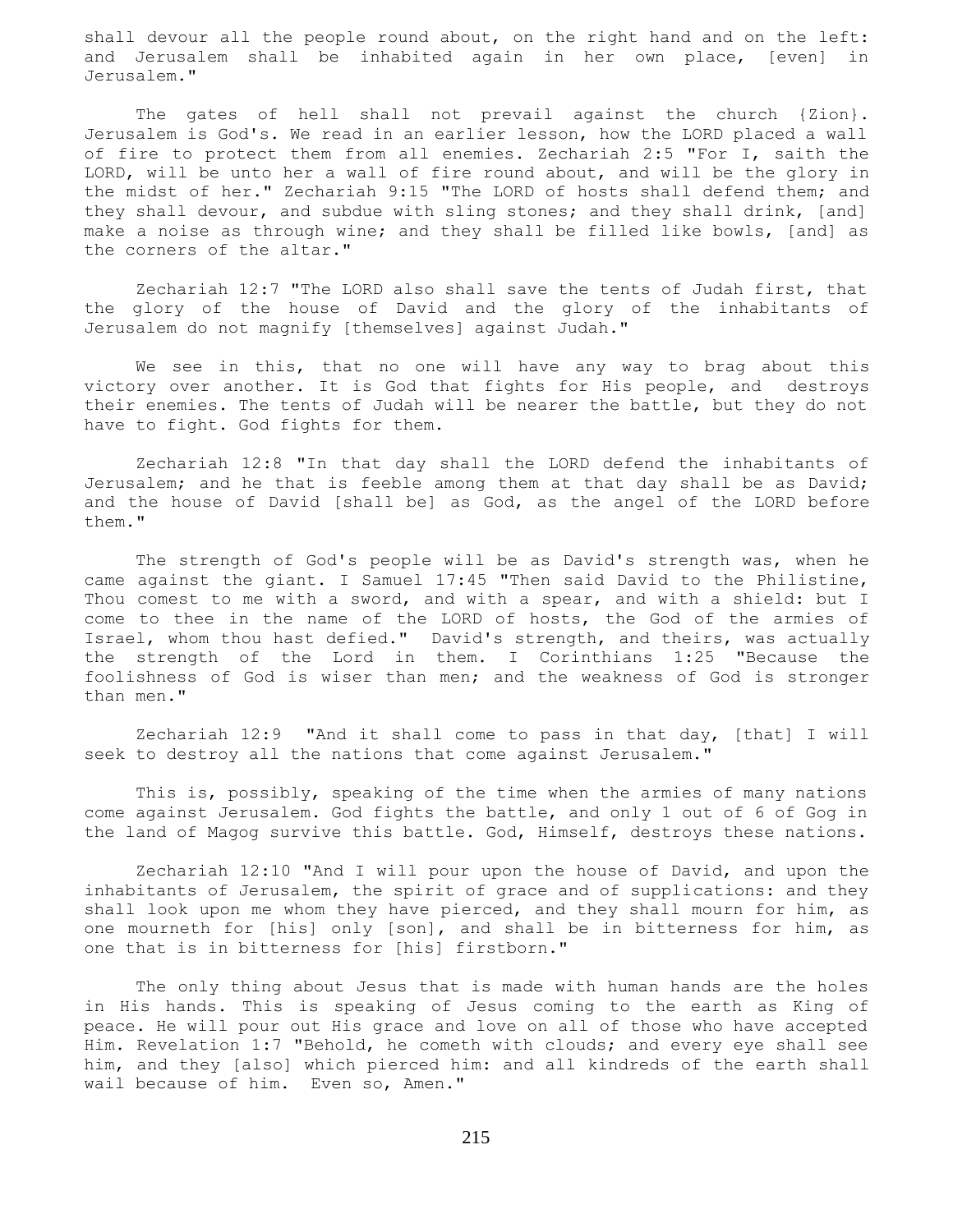Zechariah 12:11 "In that day shall there be a great mourning in Jerusalem, as the mourning of Hadadrimmon in the valley of Megiddon."

 King Josiah lost his life here, and this could be speaking of that mourning. It compares that to the mourning that went on in Jerusalem over the crucifixion of Christ. All Christians will remember that forever. The sad thing is the fact, that those who asked for His crucifixion will never forget it either. Their mourning over their sins is great. They crucified the Lord of all the earth.

 Zechariah 12:12 "And the land shall mourn, every family apart; the family of the house of David apart, and their wives apart; the family of the house of Nathan apart, and their wives apart;"

 During the time of mourning the men and women did not come together. The mention of the families show us that all mourned from the king to the poorest person.

 Zechariah 12:13 "The family of the house of Levi apart, and their wives apart; the family of Shimei apart, and their wives apart;"

 This speaks of the priestly family mourning, as well. They had plenty to mourn for, because they had a great deal to do with the crucifixion of Jesus.

 Zechariah 12:14 "All the families that remain, every family apart, and their wives apart."

 This just shows the responsibility of every human alive for the crucifixion of Jesus. We all were responsible for the crucifixion, because our sins actually nailed Him to the cross.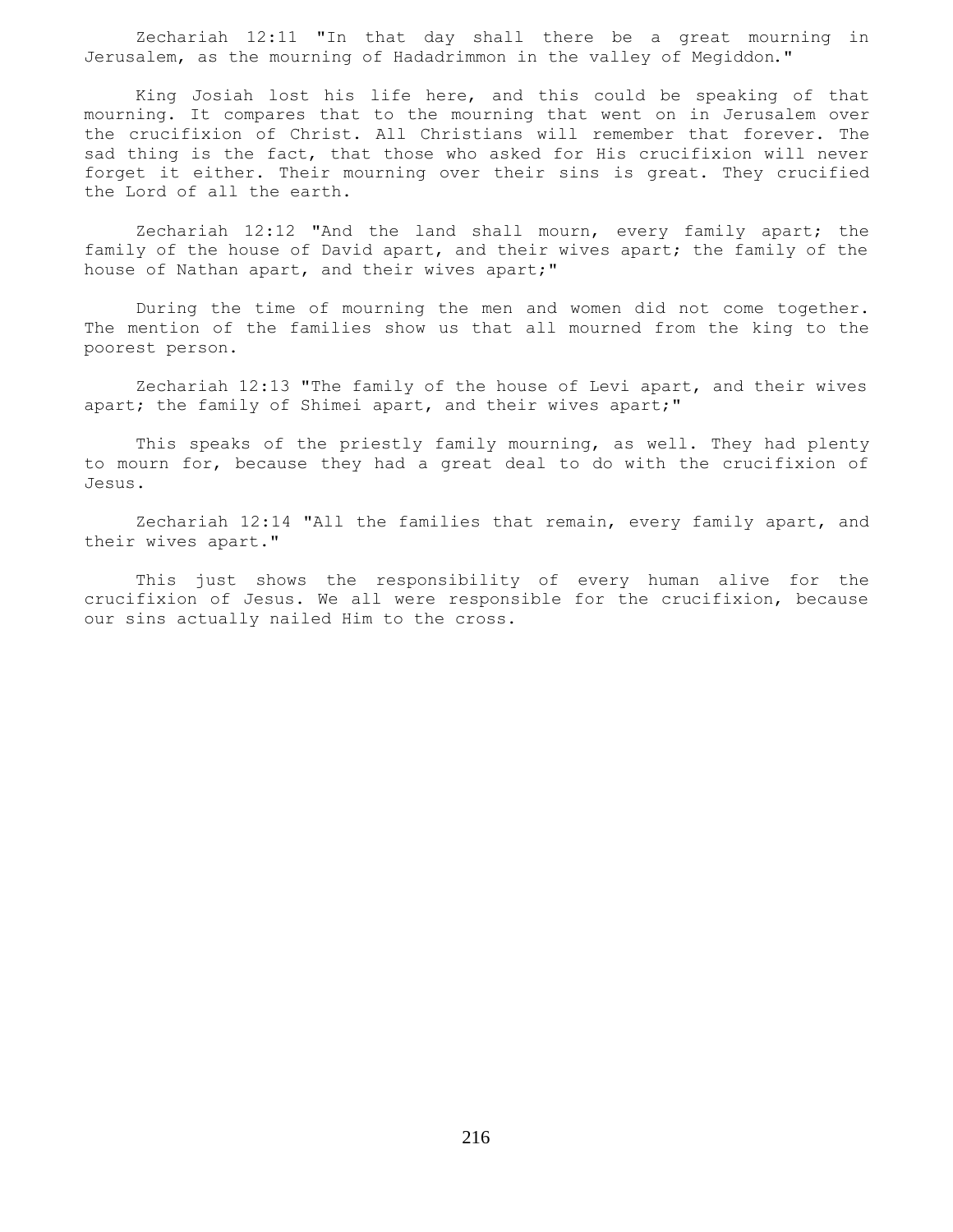1. Quote Genesis chapter 1 verse 1. 2. God formed man of the of the earth. 3. What caused man to become a living soul? 4. Quote John chapter 1 verses 1, 2, and 3. 5. When did physical Israel break covenant with God? 6. Who will protect Jerusalem? 7. What causes their enemies to tremble? 8. Who is verse 3 speaking of? 9. What supernatural thing is done, in verse 4, to confuse them? 10. What does it cause them to do? 11. What does the governor of Judah suddenly realize? 12. The gates of \_\_\_\_ shall not prevail against the church {Zion}. 13. Quote Zechariah chapter 2 verse 5. 14. The LORD of hosts shall save the tents of first. 15. He that is feeble among them at that day shall be as \_\_\_\_\_\_\_\_\_\_. 16. What is this speaking of? 17. Quote 1 Samuel chapter 17 verse 45. 18. The foolishness of God is than men. 19. How many of Gog in the land of Magog survive the battle? 20. What is verse 10 speaking of? 21. Quote Revelation chapter 1 verse 7. 22. What was the mourning of Hadadrimmon for? 23. What are all the people mourning for? 24. How high in government does the mourning go? 25. Why is the priestly family mourning? 26. Who is really responsible for the crucifixion of Jesus?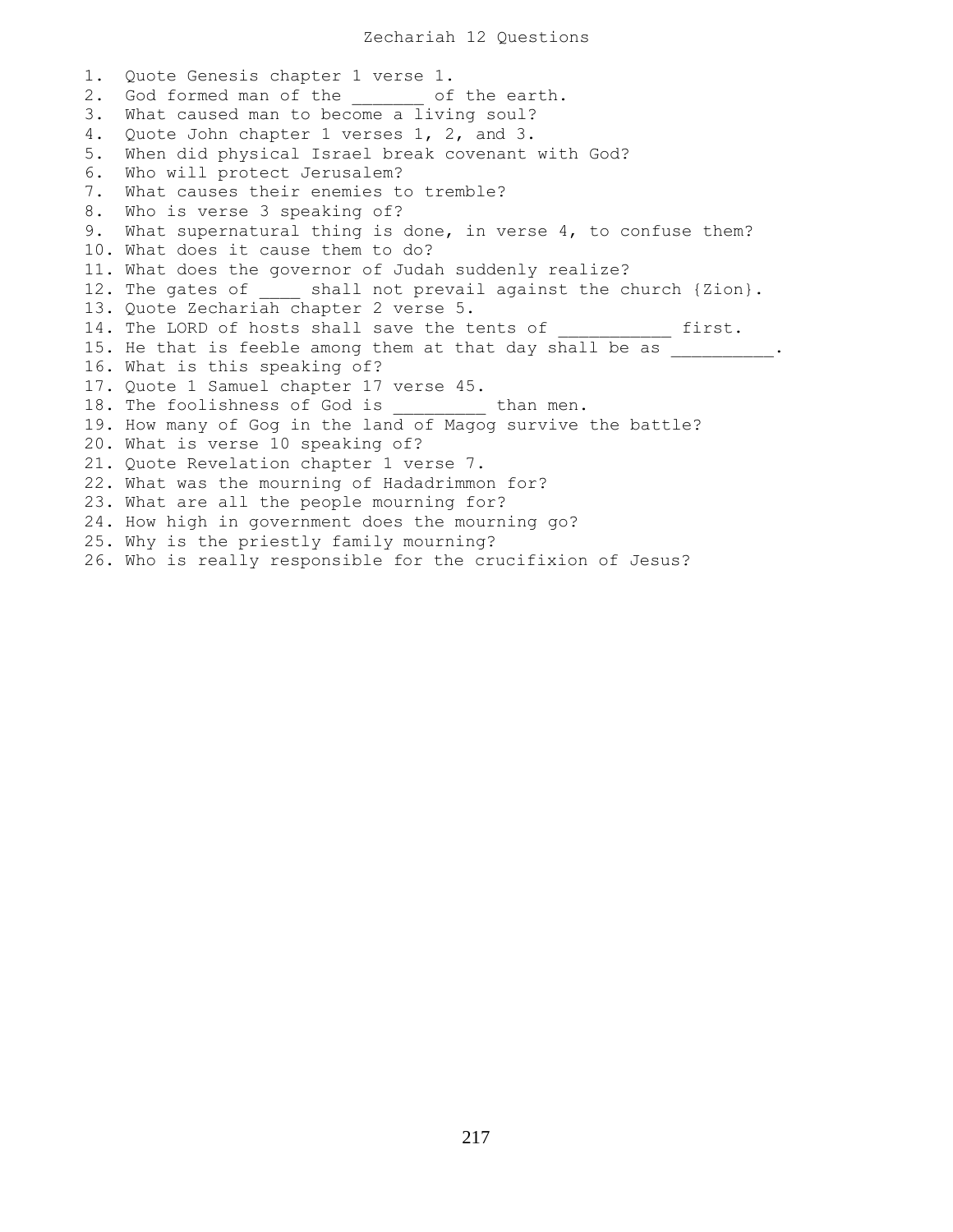We will begin this lesson in Zechariah 13:1 "In that day there shall be a fountain opened to the house of David and to the inhabitants of Jerusalem for sin and for uncleanness."

 The day, spoken of here, is in the day of Messiah. Matthew 5:4 "Blessed [are] they that mourn: for they shall be comforted." John 4:10 "Jesus answered and said unto her, If thou knewest the gift of God, and who it is that saith to thee, Give me to drink; thou wouldest have asked of him, and he would have given thee living water." The fountain, spoken of here, is that fountain of Emmanuel's blood that washes away the sin. It does away with all uncleanness and causes those washed to put on the righteousness of Christ. Revelation 1:5 " And from Jesus Christ, [who is] the faithful witness, [and] the first begotten of the dead, and the prince of the kings of the earth. Unto him that loved us, and washed us from our sins in his own blood," Hebrews 8:12 "For I will be merciful to their unrighteousness, and their sins and their iniquities will I remember no more."

 Zechariah 13:2 "And it shall come to pass in that day, saith the LORD of hosts, [that] I will cut off the names of the idols out of the land, and they shall no more be remembered: and also I will cause the prophets and the unclean spirit to pass out of the land."

 We know there will be a time when God, Himself, will do away with the idols and false prophets in the land. The unclean spirit is speaking of a devil Spirit. Jesus will chain up the devil so he, or his unclean spirits, will not be able to deceive the nations for a thousand years. Revelation 20:2 "And he laid hold on the dragon, that old serpent, which is the Devil, and Satan, and bound him a thousand years," Revelation 20:3 "And cast him into the bottomless pit, and shut him up, and set a seal upon him, that he should deceive the nations no more, till the thousand years should be fulfilled: and after that he must be loosed a little season."

 Zechariah 13:3 "And it shall come to pass, [that] when any shall yet prophesy, then his father and his mother that begat him shall say unto him, Thou shalt not live; for thou speakest lies in the name of the LORD: and his father and his mother that begat him shall thrust him through when he prophesieth."

 This is speaking of the false prophets. The punishment of death is not because he prophesies, but because he claims to prophesy from God, and it is really his own prophesy. Even his natural mother and father would be against him, because he is against God.

 Zechariah 13:4 "And it shall come to pass in that day, [that] the prophets shall be ashamed every one of his vision, when he hath prophesied; neither shall they wear a rough garment to deceive:"

 The rough garment had been an outward show that he was a prophet. This really speaks of a time, when men are afraid and ashamed to give a prophecy for fear the people would ridicule them. It, also, appears they do not want to be recognized as a prophet, so they do not wear the prophet's garment. Many in our day, do not believe in modern prophets, but the Bible speaks of it as part of the ministry of the church. I Corinthians 12:28 "And God hath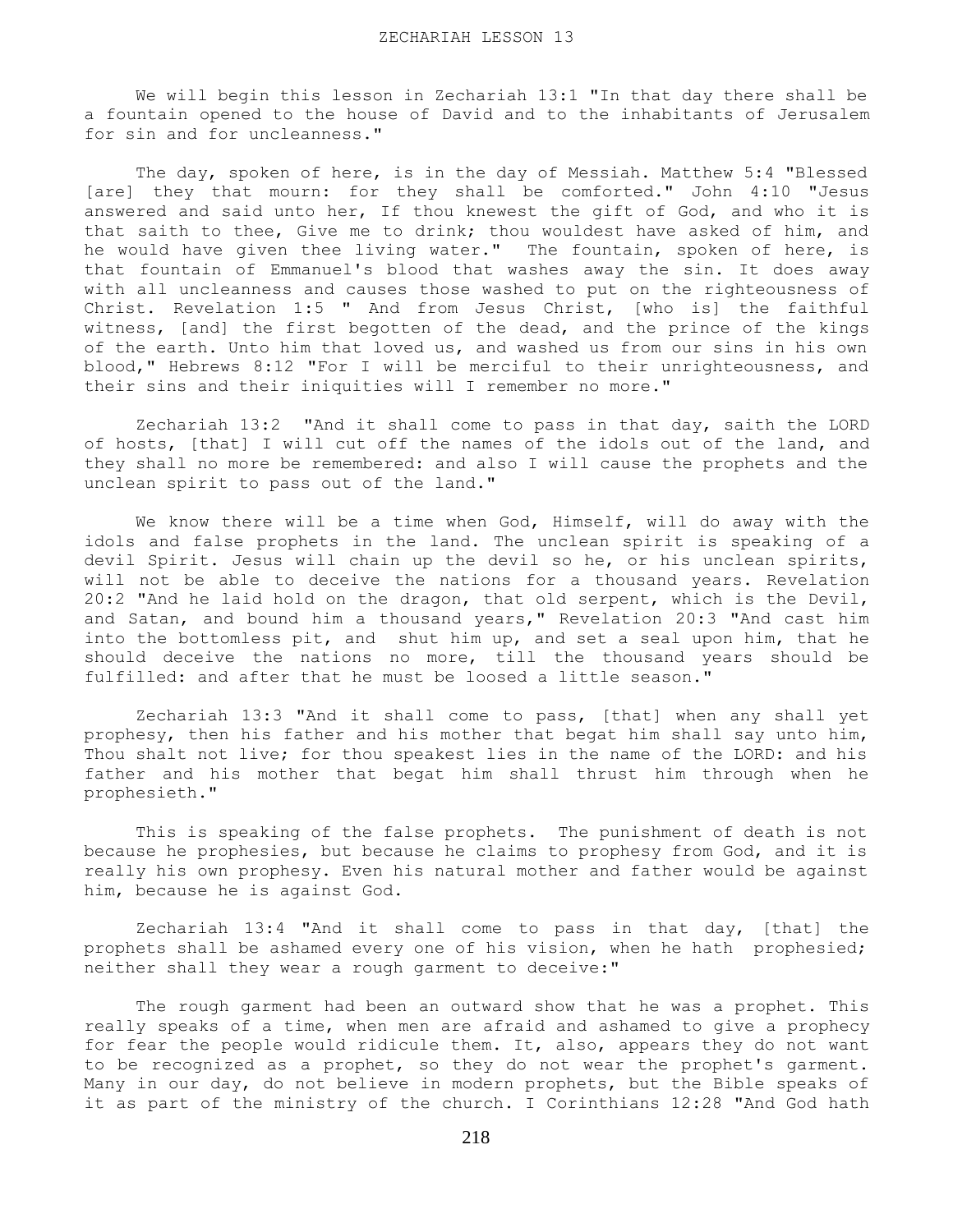set some in the church, first apostles, secondarily prophets, thirdly teachers, after that miracles, then gifts of healings, helps, governments, diversities of tongues." There is nothing worse than a false prophet, but there is nothing better than being able to be warned of God through a true prophet. We must be able to discern between the two.

 Zechariah 13:5 "But he shall say, I [am] no prophet, I [am] an husbandman; for man taught me to keep cattle from my youth."

This is a denial of being a prophet. This would be correct, if he was a false prophet. It would be bad, if he was truly called to be a prophet.

 Zechariah 13:6 "And [one] shall say unto him, What [are] these wounds in thine hands? Then he shall answer, [Those] with which I was wounded [in] the house of my friends."

 This has suddenly jumped to the mention of the Lord Jesus who came and ministered to His friends. He was a true Prophet, who was not recognized by His fellows, as such.

 Zechariah 13:7 "Awake, O sword, against my shepherd, and against the man [that is] my fellow, saith the LORD of hosts: smite the shepherd, and the sheep shall be scattered: and I will turn mine hand upon the little ones."

 Jesus is the good Shepherd. He is smitten. The idea is, that if He is smitten, His followers will scatter. We do know that the crucifixion of Jesus was part of the divine plan to save all of mankind who would believe. Luke 9:22 "Saying, The Son of man must suffer many things, and be rejected of the elders and chief priests and scribes, and be slain, and be raised the third day." John 18:14 "Now Caiaphas was he, which gave counsel to the Jews, that it was expedient that one man should die for the people." Acts 10:43 "To him give all the prophets witness, that through his name whosoever believeth in him shall receive remission of sins." It was the plan from the foundation of the world, that Jesus would become the substitute for our sin, that we might be saved. Matthew 25:34 "Then shall the King say unto them on his right hand, Come, ye blessed of my Father, inherit the kingdom prepared for you from the foundation of the world:" I Peter 1:20 "Who verily was foreordained before the foundation of the world, but was manifest in these last times for you," I would like to show one more Scripture which shows that it was the will of Jesus to be crucified, that we might be saved. John 10:17 "Therefore doth my Father love me, because I lay down my life, that I might take it again." John 10:18 "No man taketh it from me, but I lay it down of myself. I have power to lay it down, and I have power to take it again. This commandment have I received of my Father." Zechariah 13:8 "And it shall come to pass, [that] in all the land, saith the LORD, two parts therein shall be cut off [and] die; but the third shall be left therein."

 The sad part of this is the fact that the two parts are speaking of the ones who do not accept Jesus as their Saviour. This could be speaking of the double portion that was given to the firstborn. In this instance, the firstborn would be the natural Israelite. The third would be speaking of those who are not depending on their birthright to save them. They could be Jew, or Gentile, who accept Jesus as their Saviour.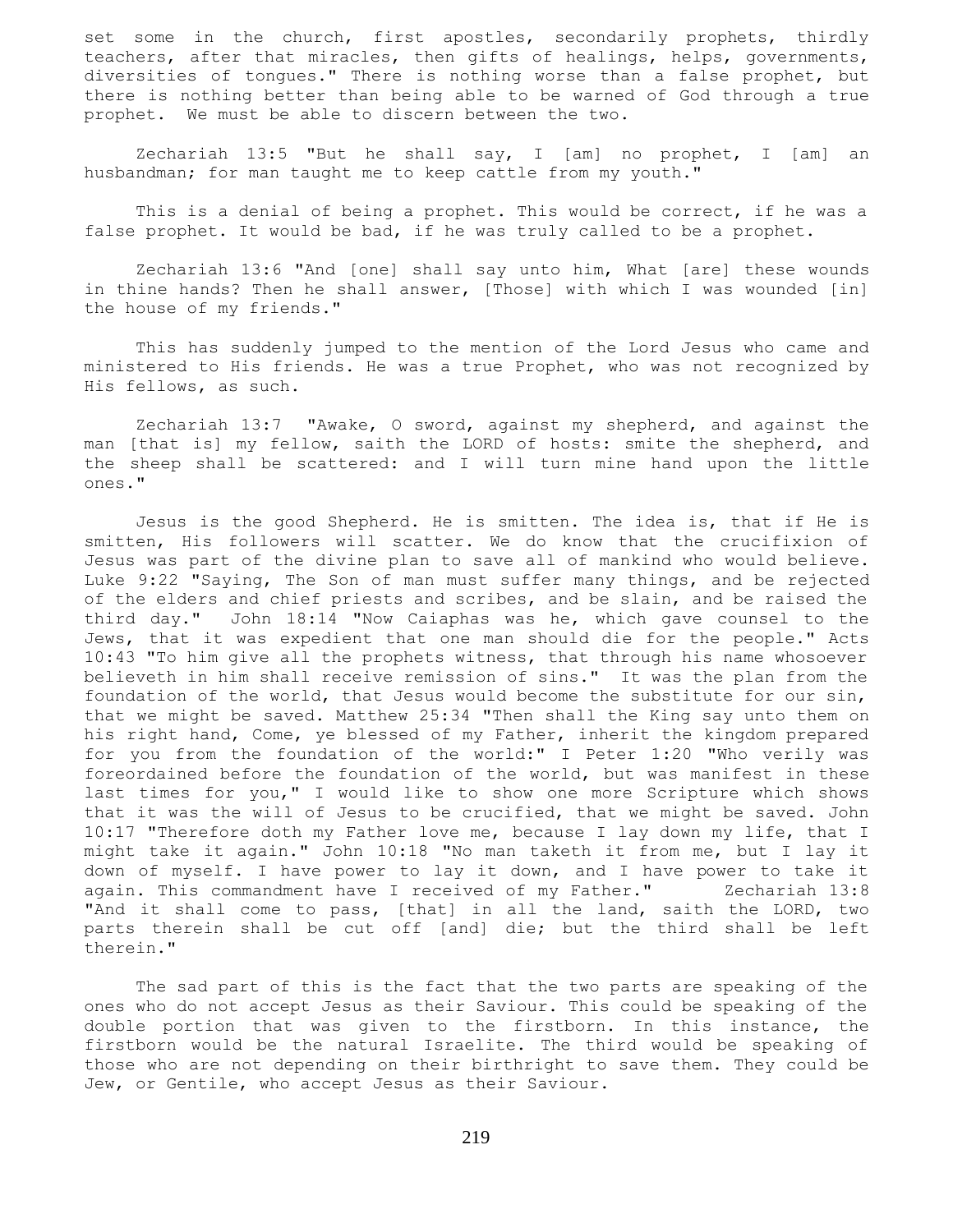Zechariah 13:9 "And I will bring the third part through the fire, and will refine them as silver is refined, and will try them as gold is tried: they shall call on my name, and I will hear them: I will say, It [is] my people: and they shall say, The LORD [is] my God."

 There is much tribulation on this earth. "Silver" symbolizes redemption. This is speaking of the redeemed. "Gold" is connected to the purity of God. This means that all of the trials the believers have on this earth bring them closer to God. Acts 2:21 "And it shall come to pass, [that] whosoever shall call on the name of the Lord shall be saved." Not only do we accept Him as our God, but He claims us as His people. Romans 8:14 "For as many as are led by the Spirit of God, they are the sons of God." Romans 10:12 "For there is no difference between the Jew and the Greek: for the same Lord over all is rich unto all that call upon him." Romans 10:13 "For whosoever shall call upon the name of the Lord shall be saved." Romans 10:14 "How then shall they call on him in whom they have not believed? And how shall they believe in him of whom they have not heard? and how shall they hear without a preacher?"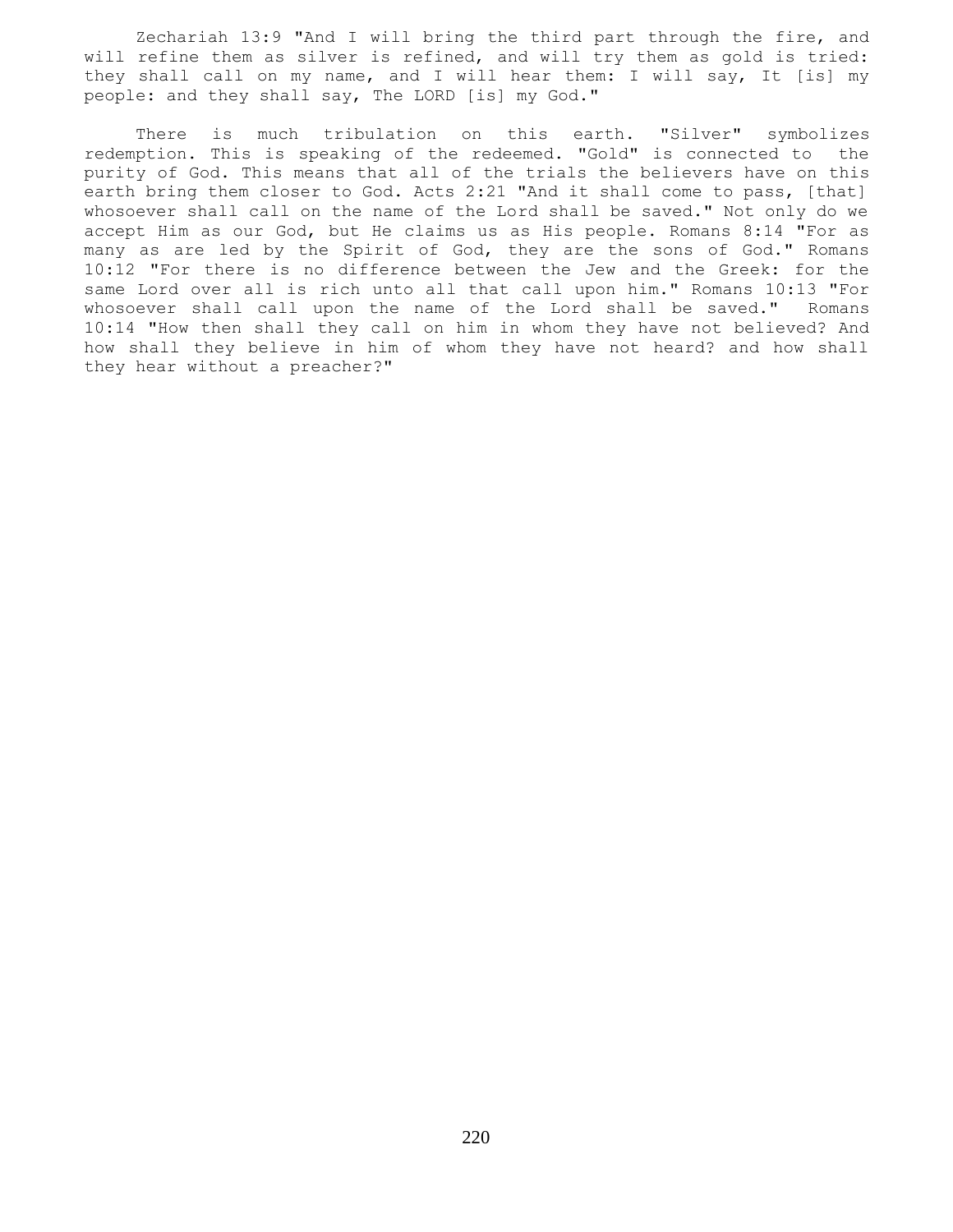1. What is the day spoken of in verse 1? 2. Quote Matthew chapter 5 verse 4. 3. What is the fountain, in verse 1, really? 4. Quote Revelation chapter 1 verse 5. 5. I will be merciful to their 6. What does God do away with, besides the idols? 7. What is the unclean spirit? 8. Quote Revelation chapter 20 verses 2 and 3. 9. What do parents do to false prophets? 10. Quote Zechariah chapter 13 verse 4. 11. Why did the prophets wear a rough garment? 12. Quote 1 Corinthians chapter 12 verse 28. 13. What is verse 5? 14. Who is verse 6 speaking of? 15. **is the good Shepherd.** 16. Quote Luke chapter 9 verse 22. 17. Who gave the counsel that one should die for the people? 18. How do we receive remission of sins? 19. When was it planned that Jesus would be the substitute for our sins? 20. Quote 1 Peter chapter 1 verse 20. 21. Quote John chapter 10 verses 17 and 18. 22. Who are the two parts speaking of in verse 8? 23. I will bring the third part through the  $\cdots$ 24. "Silver" symbolizes 25. Quote Acts chapter 2 verse 21. 26. For as many as are led by the Spirit of God, they are the was nof God. 27. Whosoever shall call upon the name of the Lord shall be \_\_\_\_\_\_\_. 28. Quote Romans chapter 10 verse 14.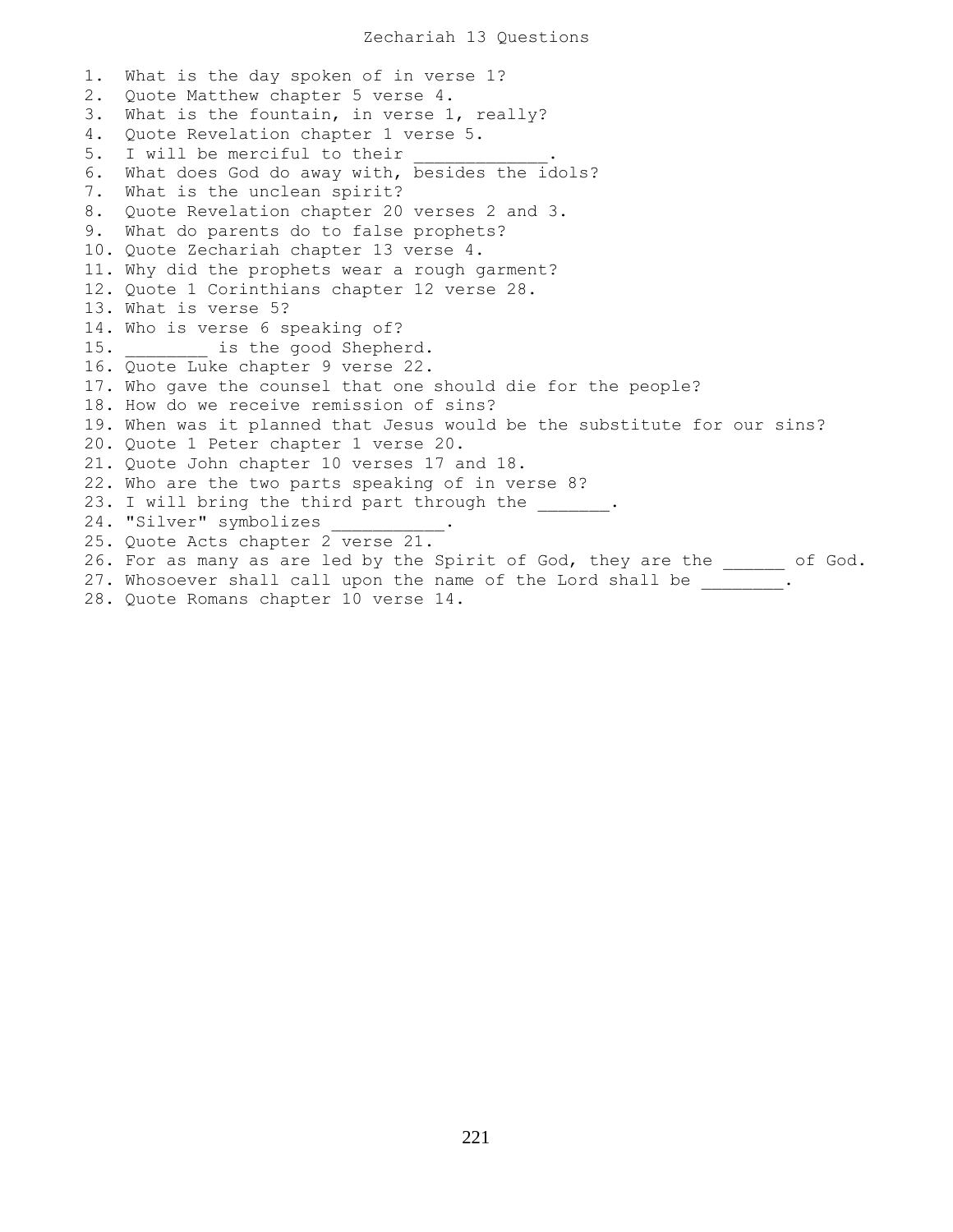We will begin this lesson in Zechariah 14:1 "Behold, the day of the LORD cometh, and thy spoil shall be divided in the midst of thee."

This is clearly a day of great trouble for Jerusalem. This, probably, happens just before the coming of the Lord as King of kings.

 Zechariah 14:2 "For I will gather all nations against Jerusalem to battle; and the city shall be taken, and the houses rifled, and the women ravished; and half of the city shall go forth into captivity, and the residue of the people shall not be cut off from the city."

 This, indeed, is a great battle where all of the heathen nations are against Jerusalem. One thing that we must remember in all of this, is at this time the wrath of God has fallen upon the earth. All of the believers in Christ are in heaven. Jesus has not come back to set up His kingdom. The fact that they are captured, reminds us of the attack by Babylon, but I personally do not believe that is the same battle. Half of the city was not left then. I do not even believe this is the battle of Armageddon, because this battle takes place in Jerusalem and many are taken. At the battle of Armageddon, no Jews are lost, and the battle is in the valley of Megiddo.

 Zechariah 14:3 "Then shall the LORD go forth, and fight against those nations, as when he fought in the day of battle."

This is not an ordinary battle. The LORD does miraculous feats, Himself in this battle. This battle is the LORD's.

 Zechariah 14:4 "And his feet shall stand in that day upon the mount of Olives, which [is] before Jerusalem on the east, and the mount of Olives shall cleave in the midst thereof toward the east and toward the west, [and there shall be] a very great valley; and half of the mountain shall remove toward the north, and half of it toward the south."

 This is speaking of a tremendous earthquake, when the Lord Jesus sets His foot on the Mount of Olives. It is interesting to know that a fault line, with earthquake potential goes right through the Mount of Olives. Seismologists tell us that a tremendous earthquake here, could trigger other earthquakes around the world. God deals with people through natural disaster many times. Throughout the Bible, God has sent earthquakes to cause people to repent. We are, also, told that near the coming of the Lord Jesus as King, there will be earthquakes in divers places. This earthquake will open the eastern gate of the city of Jerusalem, and Jesus will walk through the gate.

 Zechariah 14:5 "And ye shall flee [to] the valley of the mountains; for the valley of the mountains shall reach unto Azal: yea, ye shall flee, like as ye fled from before the earthquake in the daysof Uzziah king of Judah: and the LORD my God shall come, [and] all the saints with thee."

 This is speaking of the remnant of God's people fleeing into a chasm, where they feel they will be safe. This is at the end of wrath upon the earth, when the Lord has come to set up His kingdom. The saints will be with Him, because they will reign with Him for 1000 years. It appears many years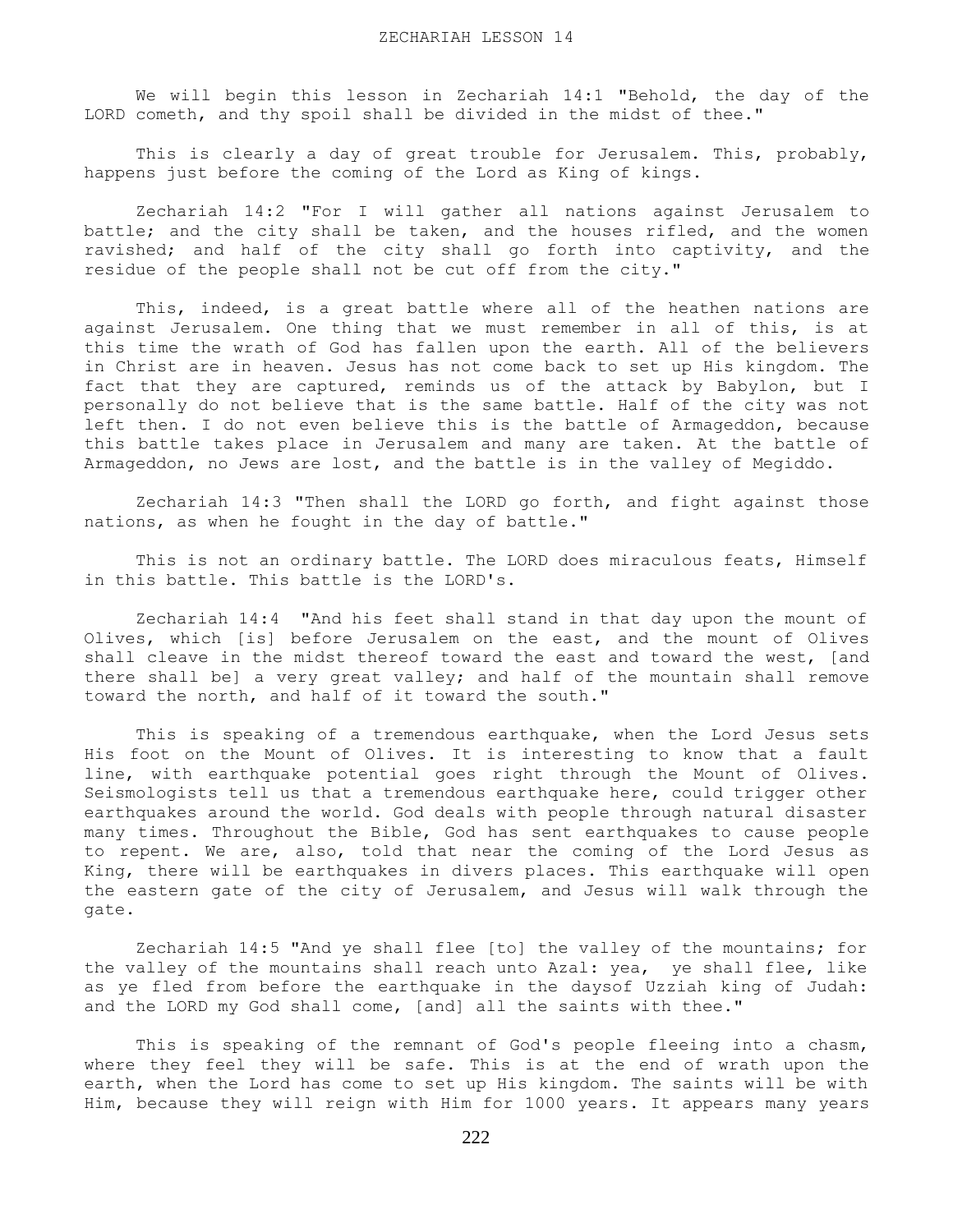earlier, there had been a devastating earthquake in this very region that caused great panic. This earthquake, however, may be the trigger for that earthquake that will be felt around the world.

 Zechariah 14:6 "And it shall come to pass in that day, [that] the light shall not be clear, [nor] dark:"

With the debris from that type of earthquake, there would be no sunlight breaking through. This would be a hazy day.

 Zechariah 14:7 "But it shall be one day which shall be known to the LORD, not day, nor night: but it shall come to pass, [that] at evening time it shall be light."

 Jesus is the Light of the world. He brings physical and spiritual Light. This is a day of uncertainties, and the fact that it is hard to determine whether it is dark, or light, adds to that. When all seems lost, Jesus comes and brings the Light. The night is turned into day.

 Zechariah 14:8 "And it shall be in that day, [that] living waters shall go out from Jerusalem; half of them toward the former sea, and half of them toward the hinder sea: in summer and in winter shall it be."

 This is speaking of that time when Jesus reigns as King. Jesus told the woman at the well, if she drank of that water, she would never thirst again. John 4:14 "But whosoever drinketh of the water that I shall give him shall never thirst; but the water that I shall give him shall be in him a well of water springing up into everlasting life." This is speaking of that water of life which flows from God Himself. These "living waters" are speaking of the blessings that will flow out to all of God's people.

 Zechariah 14:9 "And the LORD shall be king over all the earth: in that day shall there be one LORD, and his name one."

 This is speaking of that time, when Jesus will reign as King of all the earth. He will have an everlasting kingdom. Revelation 11:15 "And the seventh angel sounded; and there were great voices in heaven, saying, The kingdoms of this world are become [the kingdoms] of our Lord, and of his Christ; and he shall reign for ever and ever." Philippians 2:9 "Wherefore God also hath highly exalted him, and given him a name which is above every name:" Philippians 2:10 "That at the name of Jesus every knee should bow, of [things] in heaven, and [things] in earth, and [things] under the earth;" Philippians 2:11 "And [that] every tongue should confess that Jesus Christ [is] Lord, to the glory of God the Father."

 Zechariah 14:10 "All the land shall be turned as a plain from Geba to Rimmon south of Jerusalem: and it shall be lifted up, and inhabited in her place, from Benjamin's gate unto the place of the first gate, unto the corner gate, and [from] the tower of Hananeel unto the king's winepresses."

 This just speaks of the land around Jerusalem being a fertile plain. The blessings of the Lord are upon it. Jesus sets up the headquarters of His kingdom in Jerusalem.

 Zechariah 14:11 "And [men] shall dwell in it, and there shall be no more utter destruction; but Jerusalem shall be safely inhabited."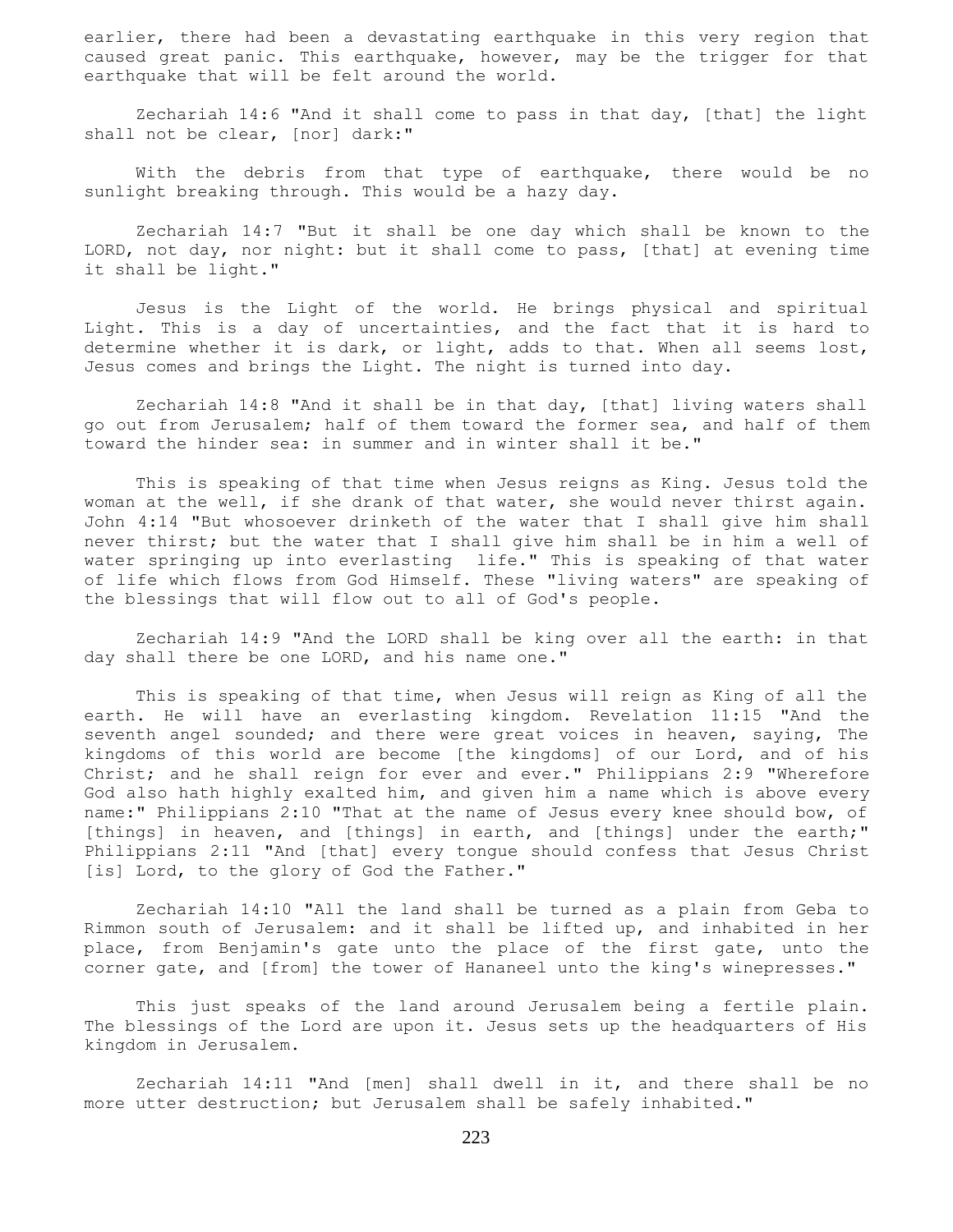The root cause of all the destruction is gone. Satan is bound for 1000 years, and they are not tempted to sin during this time. The only reason there was destruction before, was because they were tempted of Satan to be unfaithful to God. There will be perfect peace, because the King of Peace will be in Jerusalem.

 Zechariah 14:12 "And this shall be the plague wherewith the LORD will smite all the people that have fought against Jerusalem; Their flesh shall consume away while they stand upon their feet, and their eyes shall consume away in their holes, and their tongue shall consume away in their mouth."

 This speaks of a plague such as an atomic disaster. This is the only thing that would bring this type of injury. The destruction will be swift. Even before they fall to the ground their flesh, and eyes, and tongues are burned up.

 Zechariah 14:13 "And it shall come to pass in that day, [that] a great tumult from the LORD shall be among them; and they shall lay hold every one on the hand of his neighbour, and his hand shall rise up against the hand of his neighbour."

 This, again, is speaking of the heathen nations around Israel. The heathen nations will fight against each other. They will destroy each other.

 Zechariah 14:14 "And Judah also shall fight at Jerusalem; and the wealth of all the heathen round about shall be gathered together, gold, and silver, and apparel, in great abundance."

 This is really speaking of the church inheriting all the wealth of the world at this time. They will be blessed of God. Remember this church is made up of all who believe in Jesus, Jew and Gentile, alike.

 Zechariah 14:15 "And so shall be the plague of the horse, of the mule, of the camel, and of the ass, and of all the beasts that shall be in these tents, as this plague."

 This is speaking of the destruction of the animals, along with the people, in this terrible destruction.

 Zechariah 14:16 "And it shall come to pass, [that] every one that is left of all the nations which came against Jerusalem shall even go up from year to year to worship the King, the LORD of hosts, and to keep the feast of tabernacles."

 Those that are left after this terrible destruction, shall be the subjects of Jesus as King. They will come to Jerusalem once a year to worship King Jesus. This is during the thousand year reign of Jesus. Those who had been thought of as heathen have converted to the worship of the One True God. "Tabernacles" was the feast of the ingathering. This would be celebrated to remember their coming to God from the worship of heathen gods.

 Zechariah 14:17 "And it shall be, [that] whoso will not come up of [all] the families of the earth unto Jerusalem to worship the King, the LORD of hosts, even upon them shall be no rain."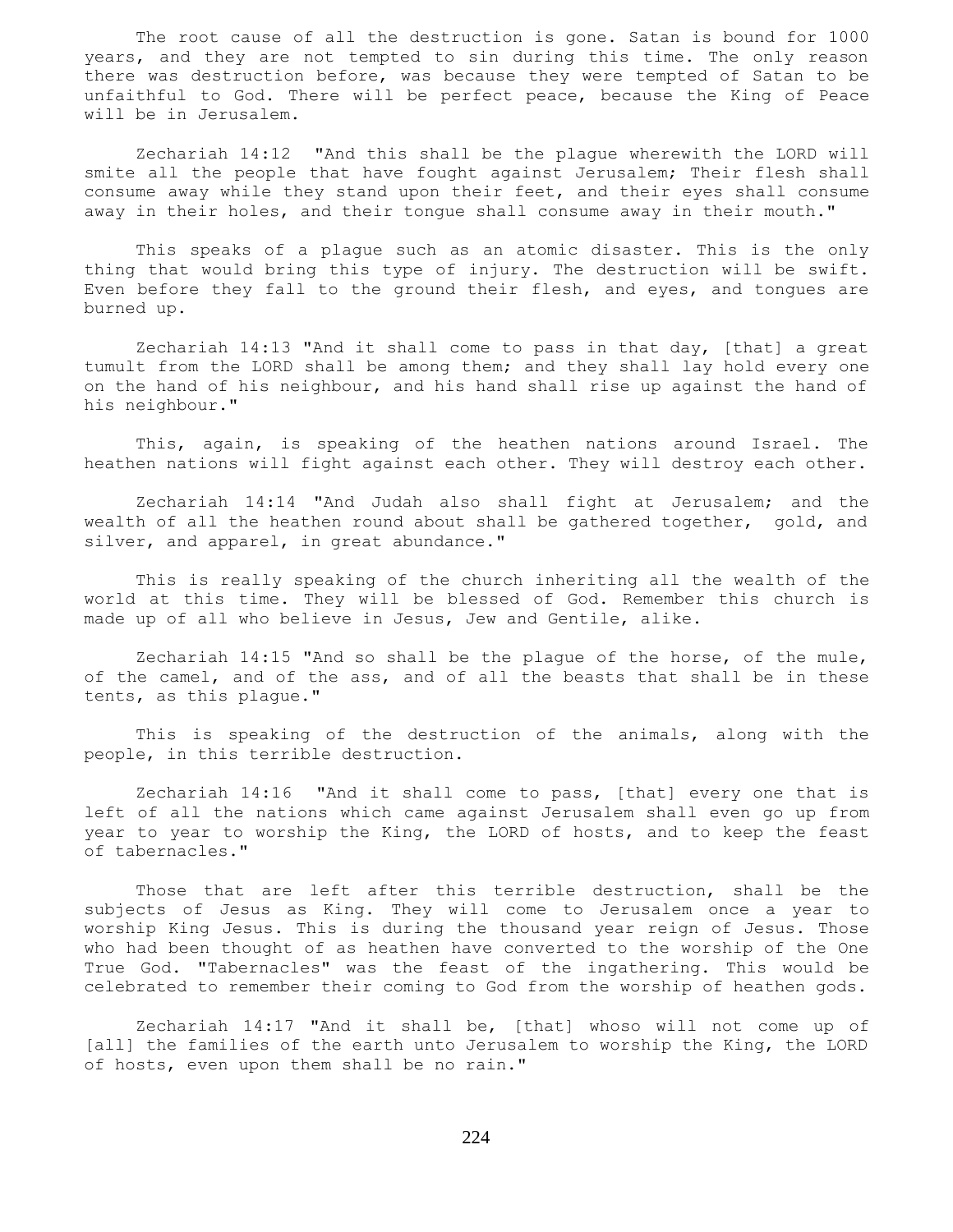This obligation of worship will be adhered to, because to not come, would bring instant punishment. They would have no rain for their crops on the years they did not come. This will not happen, because Satan is locked up and cannot tempt them to sin.

 Zechariah 14:18 "And if the family of Egypt go not up, and come not, that [have] no [rain]; there shall be the plague, wherewith the LORD will smite the heathen that come not up to keep the feast of tabernacles."

 Egypt symbolizes the world away from God. As I said, they will not be tempted not to come, because Satan is bound. If for some reason, of their own will, they do not keep the feast, God will punish them. This seems highly unlikely, however.

 Zechariah 14:19 "This shall be the punishment of Egypt, and the punishment of all nations that come not up to keep the feast of tabernacles."

These are the people that Jesus, and all of the believers, rule over. It appears, they may need some managing.

 Zechariah 14:20 "In that day shall there be upon the bells of the horses, HOLINESS UNTO THE LORD; and the pots in the LORD'S house shall be like the bowls before the altar."

 These bells are like the bells on a sleigh. They tell where the animals are at all times. They, also, are imprinted with their owner's name. This tells us that everything, and everyone, belong to God. They proclaim the HOLINESS of God every time they ring. Romans 14:17 "For the kingdom of God is not meat and drink; but righteousness, and peace, and joy in the Holy Ghost." I Peter 2:9 "But ye [are] a chosen generation, a royal priesthood, an holy nation, a peculiar people; that ye should shew forth the praises of him who hath called you out of darkness into his marvellous light:" The mitre of the high priest had this same inscription. Exodus 39:30 "And they made the plate of the holy crown [of] pure gold, and wrote upon it a writing, [like to]the engravings of a signet, HOLINESS TO THE LORD." Jesus is the great High Priest. This is just speaking of HOLINESS spreading in the entire world. It spreads from the least to the most.

 Zechariah 14:21 "Yea, every pot in Jerusalem and in Judah shall be holiness unto the LORD of hosts: and all they that sacrifice shall come and take of them, and seethe therein: and in that day there shall be no more the Canaanite in the house of the LORD of hosts."

 The mention of Canaanites is speaking of those who sold things in the temple. Matthew 21:13 "And said unto them, It is written, My house shall be called the house of prayer; but ye have made it a den of thieves." Everything, even the vessels, shall be holy. There will be no Levitical distinction. All shall be holy. All of verse 21 above, is speaking of the sacrifice of the blood. Jesus did all that for all believers in Christ, when He made the prefect sacrifice for all time for everyone who believes. Malachi 3:4 "Then shall the offering of Judah and Jerusalem be pleasant unto the LORD, as in the days of old, and as in former years."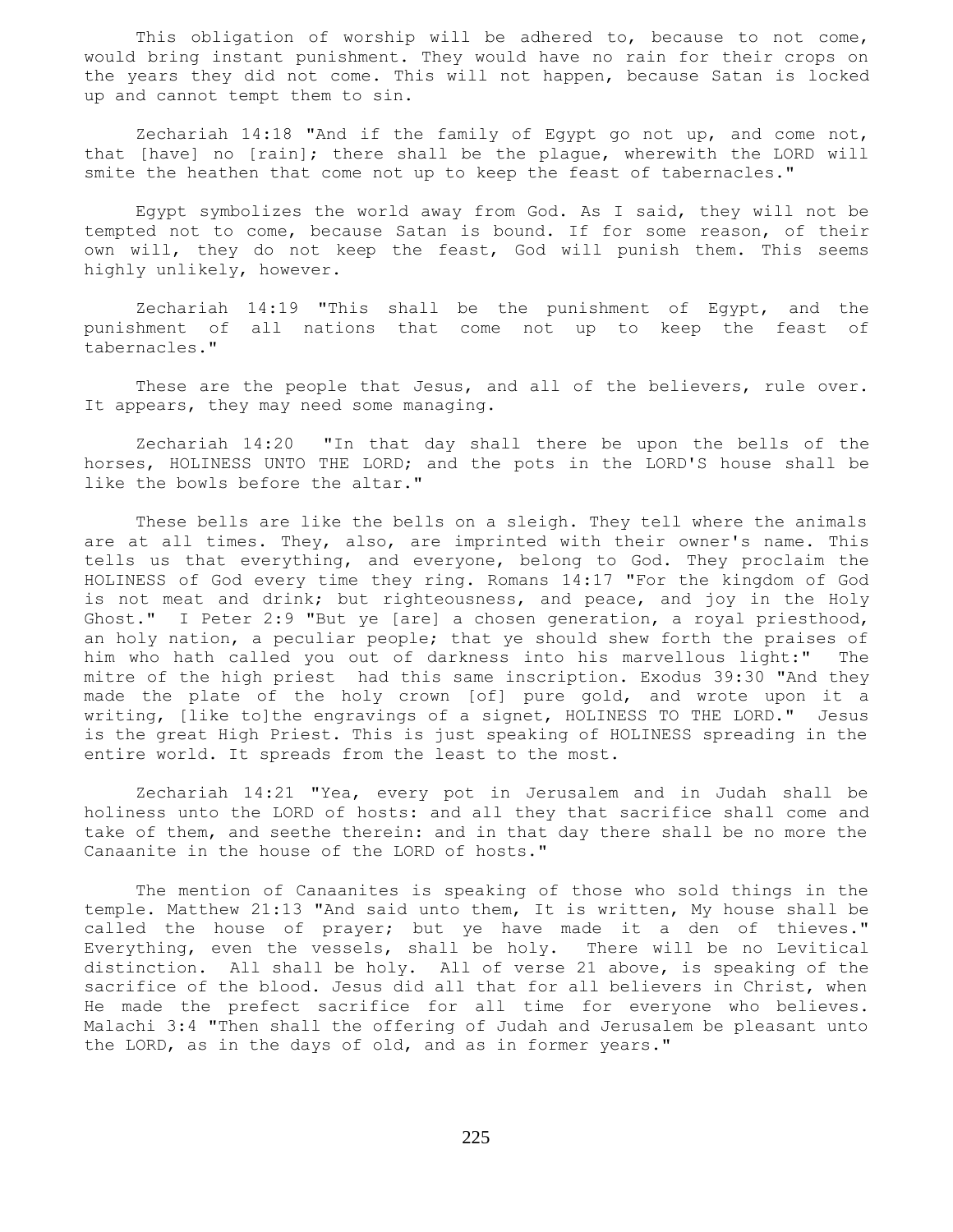## Zechariah 14 Questions

1. The nations are gathered against the same in this battle. 2. What percentage of the people go into captivity? 3. Where are the Christians, when this battle takes place? 4. Why does the author believe this is not the battle of Armageddon, or the battle where Jerusalem is taken captive to Babylon? 5. Who fights against those nations? 6. Where do Jesus' feet stand in that day? 7. What happens to the place where His feet rest? 8. What is this, really? 9. What does the author find interesting about this area? 10. What do the seismologists tell us about this fault? 11. Why did God send earthquakes? 12. What will this earthquake do, to make an entrance into Jerusalem for the Lord? 13. Where do the people flee? 14. How many years will the Christians reign with Jesus, on the earth? 15. What will cause it to be neither night, or day? 16. Who provides the Light? 17. Quote John chapter 4 verse 14. 18. What are the "living waters" speaking of? 19. Quote Revelation chapter 11 verse 15. 20. Quote Philippians chapter 2 verses 9, 10, and 11. 21. What was the root cause of all the destruction? 22. Quote Zechariah chapter 14 verse 12. 23. What type of plague is this? 24. Who is affected by this plague? 25. How often shall everyone go to Jerusalem to worship? 26. What is this feast? 27. What shall be on the bells of the horses? 28. Where had this same inscription been before? 29. Quote 1 Peter chapter 2 verse 9. 30. What are the Canaanites, in verse 21, speaking of? 31. Quote Malachi chapter 3 verse 4.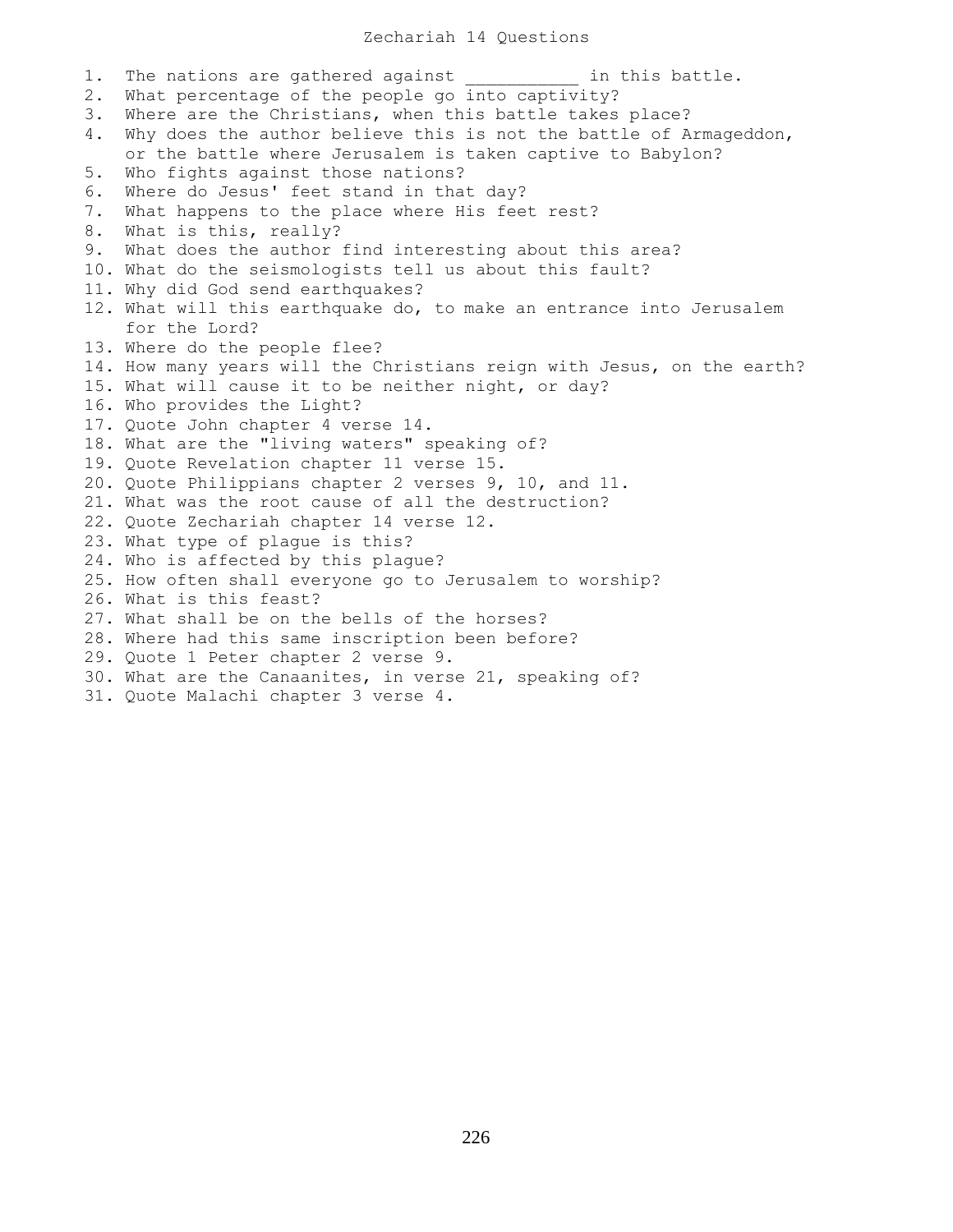Malachi was almost an unknown, except for this book that he penned. He used the expression "Ye say" instead of "Thus saith the Lord". His book shows us a picture of the degradation in the land at the closing of the Old Testament. He, also, gives hope for the future in Messiah. He speaks out against the priesthood, as well as against these ungrateful people of God. He prophesied about the time of Nehemiah.

 We will now begin in Malachi 1:1 "The burden of the word of the LORD to Israel by Malachi."

Malachi means ministrative.

 Malachi 1:2 "I have loved you, saith the LORD. Yet ye say, Wherein hast thou loved us? [Was] not Esau Jacob's brother? saith the LORD: yet I loved Jacob,"

 It is as if they are criticizing God for choosing Jacob over Esau. They forgot that Esau sold his birthright for a bowl of soup. God was angry with Esau, because he had no regard for his birthright. God does not have to explain why He chooses one over another. He is God. Romans 9:10 "And not only [this]; but when Rebecca also had conceived by one, [even] by our father Isaac;" Romans 9:11 "(For [the children] being not yet born, neither having done any good or evil, that the purpose of God according to election might stand, not of works, but of him that calleth;)" Romans 9:12 "It was said unto her, The elder shall serve the younger." Romans 9:13 "As it is written, Jacob have I loved, but Esau have I hated." God loved Israel by His own election.

 Malachi 1:3 "And I hated Esau, and laid his mountains and his heritage waste for the dragons of the wilderness."

 This is an explanation from God of why He did not destroy Judah and Jerusalem, as He had Edom. They both had sinned. They both fell into the hands of an angry God. They both deserved to be done completely away with. Edom was destroyed, and not remembered. God chose to forgive Jacob's family, and restore them.

 Malachi 1:4 "Whereas Edom saith, We are impoverished, but we will return and build the desolate places; thus saith the LORD of hosts, They shall build, but I will throw down; and they shall call them, The border of wickedness, and, The people against whom the LORD hath indignation for ever."

 They will never be known as Edom again, they had done so many things against the wishes of God. One thing they did, was refuse passage across their land to the Israelites. They were enemies of the Israelites from the very beginning. God would not bless them, because they were enemies of His chosen people.

 Malachi 1:5 "And your eyes shall see, and ye shall say, The LORD will be magnified from the border of Israel."

227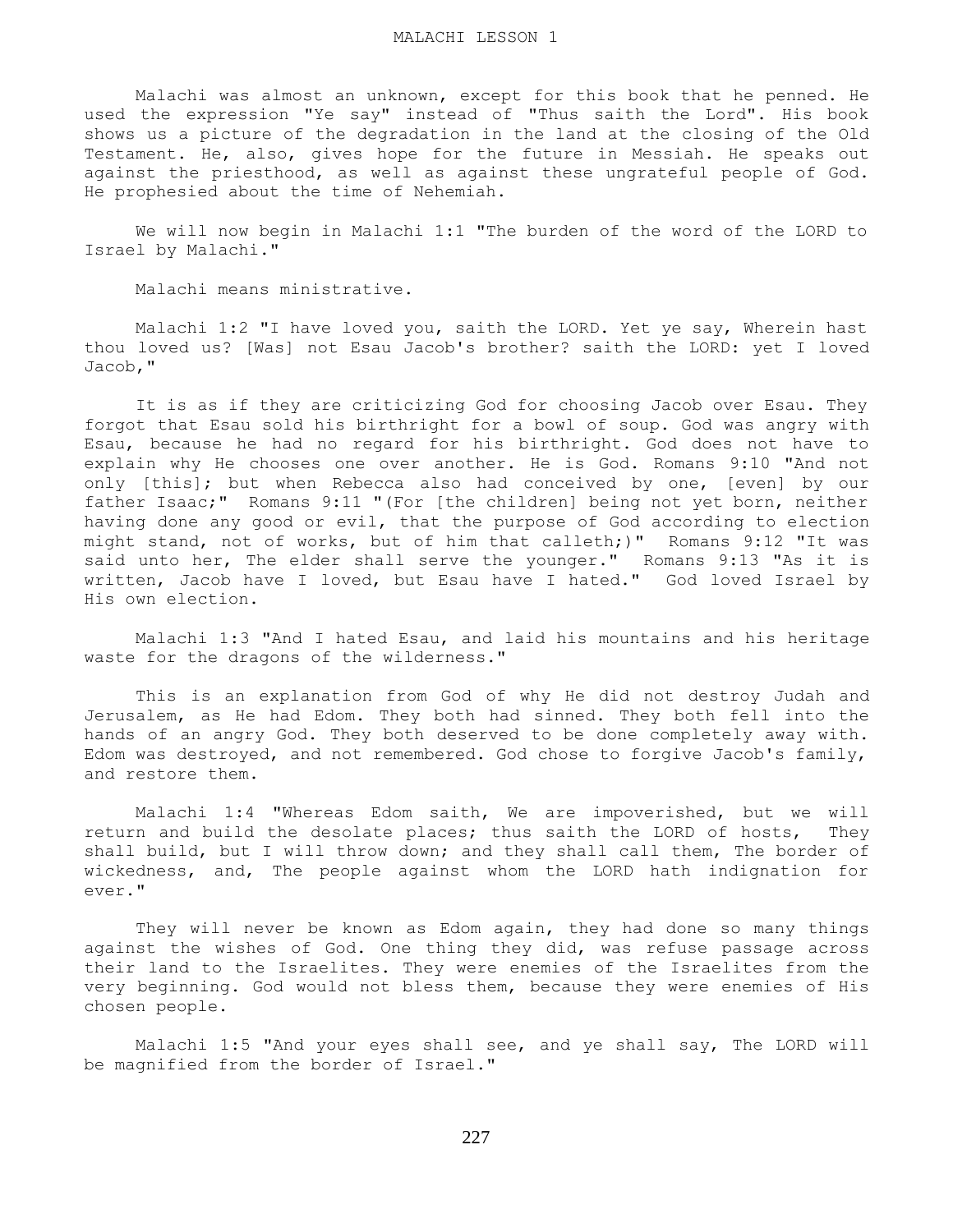Jacob's family should have realized the special favor God had shown them. God gave His law to these sons of Jacob. They were to be the example for the whole world. God will be magnified in this land He has claimed for His own, even if He has to clean it up Himself. He will be magnified in Jerusalem.

 Malachi 1:6 "A son honoureth [his] father, and a servant his master: if then I [be] a father, where [is] mine honour? and if I [be] a master, where [is] my fear? saith the LORD of hosts unto you, O priests, that despise my name. And ye say, Wherein have we despised thy name?"

 These chosen people of God had shown no thankfulness for all of the blessings He had bestowed upon them. They had not honored Him as their Father. They had been unfaithful in worshipping false gods. They had not even thought of Him as the One to serve. They had no "fear" {reverence} of Him. Even the priests, who were the spiritual leaders, did not show Him respect. The priests should have instructed the people in righteousness and holiness. Instead of instructing others, they fell into idolatry themselves. Ezekiel 22:26 "Her priests have violated my law, and have profaned mine holy things: they have put no difference between the holy and profane, neither have they shewed [difference] between the unclean and the clean, and have hid their eyes from my sabbaths, and I am profaned among them." We can take a lesson from this now. In 2 Timothy chapter 3, it speaks of our generation loving pleasure more than we love God.

 Malachi 1:7 "Ye offer polluted bread upon mine altar; and ye say, Wherein have we polluted thee? In that ye say, The table of the LORD [is] contemptible."

 The polluted bread could be many different things. The animals they used to sacrifice must not be blemished in any way. The sacrifices had fallen short of the Levitical requirements. They were using imperfect animals to sacrifice. They were not careful of the leaven of the bread either. "Leaven" symbolized sin. This is degrading to God.

 Malachi 1:8 "And if ye offer the blind for sacrifice, [is it] not evil? and if ye offer the lame and sick, [is it] not evil? offer it now unto thy governor; will he be pleased with thee, or accept thy person? saith the LORD of hosts."

 The animals for sacrifice were a type and shadow of the great sacrifice of the Lord Jesus. They were to be without spot of any kind. They were to be perfect in their body, as Jesus was perfect in His body. They offered these lame and blind, because they were cheaper than an animal without blemish. God would not accept this type of offering. They would not dare offer something like this to an earthly ruler. How sad they would offer this to God.

 Malachi 1:9 "And now, I pray you, beseech God that he will be gracious unto us: this hath been by your means: will he regard your persons? saith the LORD of hosts."

 They must repent and seek God's face. The priests should have refused this type of offering. They were the guardian of spiritual things, and they had failed. God will not overlook so great a sin, just because they hold down a position in the church.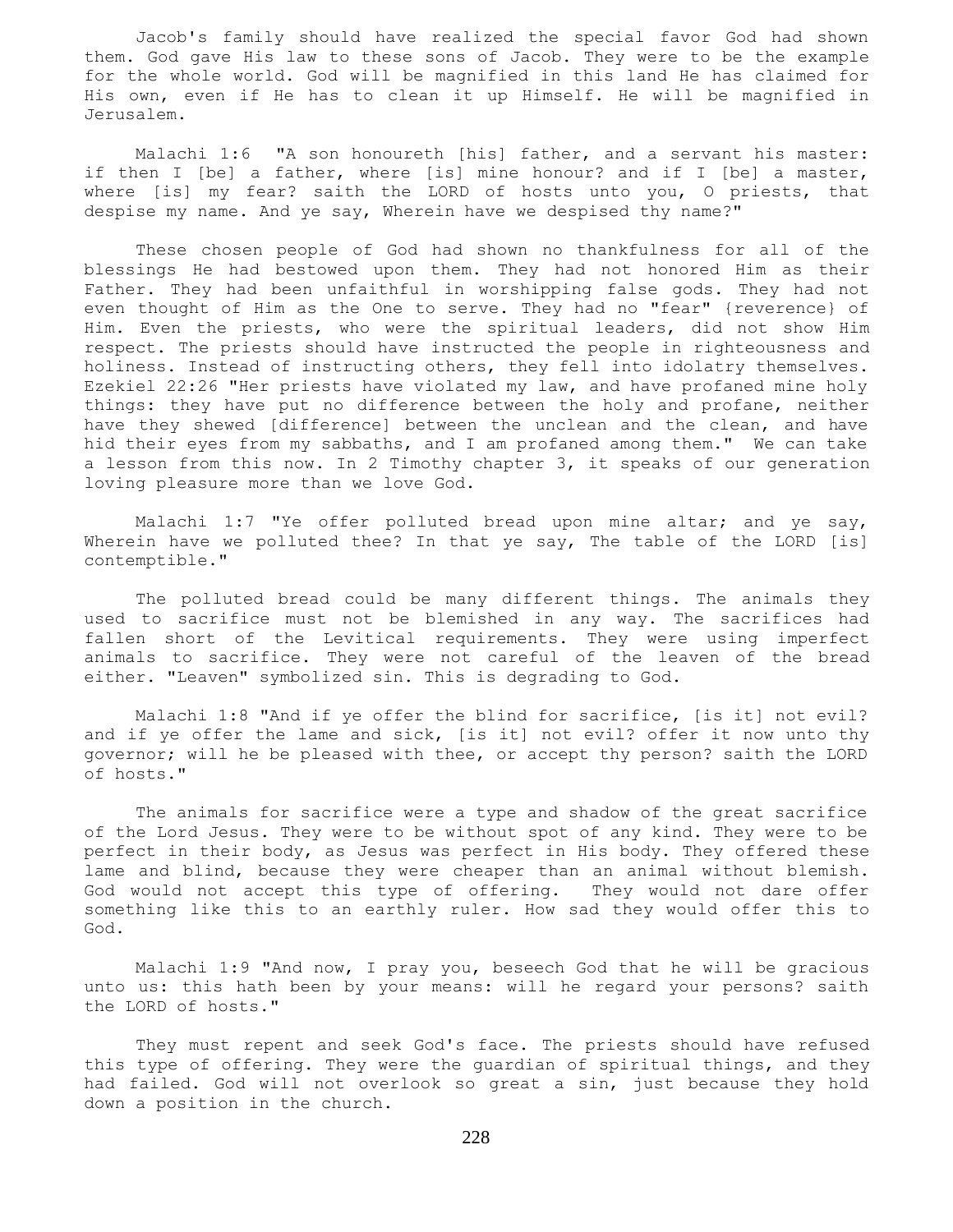Malachi 1:10 "Who [is there] even among you that would shut the doors [for nought]? neither do ye kindle [fire] on mine altar for nought. I have no pleasure in you, saith the LORD of hosts, neither will I accept an offering at your hand."

 God is not pleased with priests, who do not guard the sanctity of the offerings. The priests had gained financially from the sale of these injured animals. They were in the priesthood for the monetary gain. They were not willing to do anything, because it was the right thing to do. They wanted to gain financially for themselves. God would not accept an offering from such unclean hands. Preachers, it is not wrong to take a salary from the church to live on. It is wrong to be a preacher for the money you can make. The reason is wrong.

 Malachi 1:11 "For from the rising of the sun even unto the going down of the same my name [shall be] great among the Gentiles; and in every place incense [shall be] offered unto my name, and a pure offering: for my name [shall be] great among the heathen, saith the LORD of hosts."

 This is saying, that the Jews are God's people, but if they will not recognize Him for who He is, the Gentiles will. He will go to the Gentiles, and make believers out of them. The "incense" is symbolic of the prayers of the saints which rise to heaven. The name of Jesus is great among the Gentile believers.

 Malachi 1:12 "But ye have profaned it, in that ye say, The table of the LORD [is] polluted; and the fruit thereof, [even] his meat, [is] contemptible."

 The priests have rejected the salvation God offered, now God will turn to the Gentiles. It is interesting, to me, that the Gentiles accepted Jesus more readily than the Jews did. The priesthood had fallen to the point, that the priests had polluted the altar and the offerings on the altar.

 Malachi 1:13 "Ye said also, Behold, what a weariness [is it]! And ye have snuffed at it, saith the LORD of hosts; and ye brought [that which was] torn, and the lame, and the sick; thus ye brought an offering: should I accept this of your hand? saith the LORD."

 They were not offering to God because of their faith in Him, or their love for Him. They were doing the offerings, because of obligation. They were just going through the motion of worshipping Him. They offered animals and bread that was not fit for human consumption. They gave Him the scraps. God would not accept this type of offering. The answer to the question above, is no. The God of all glory should not have to accept such. This was very degrading.

 Malachi 1:14 "But cursed [be] the deceiver, which hath in his flock a male, and voweth, and sacrificeth unto the Lord a corrupt thing: for I [am] a great King, saith the LORD of hosts, and my name [is] dreadful among the heathen."

We see from this, that they did have animals that were not damaged, that they could have offered. They gave the cast-aways to God. These were some they would have thrown away anyway. They thought so little of God, they would do this. God spoke curses to those who did not keep His commandments.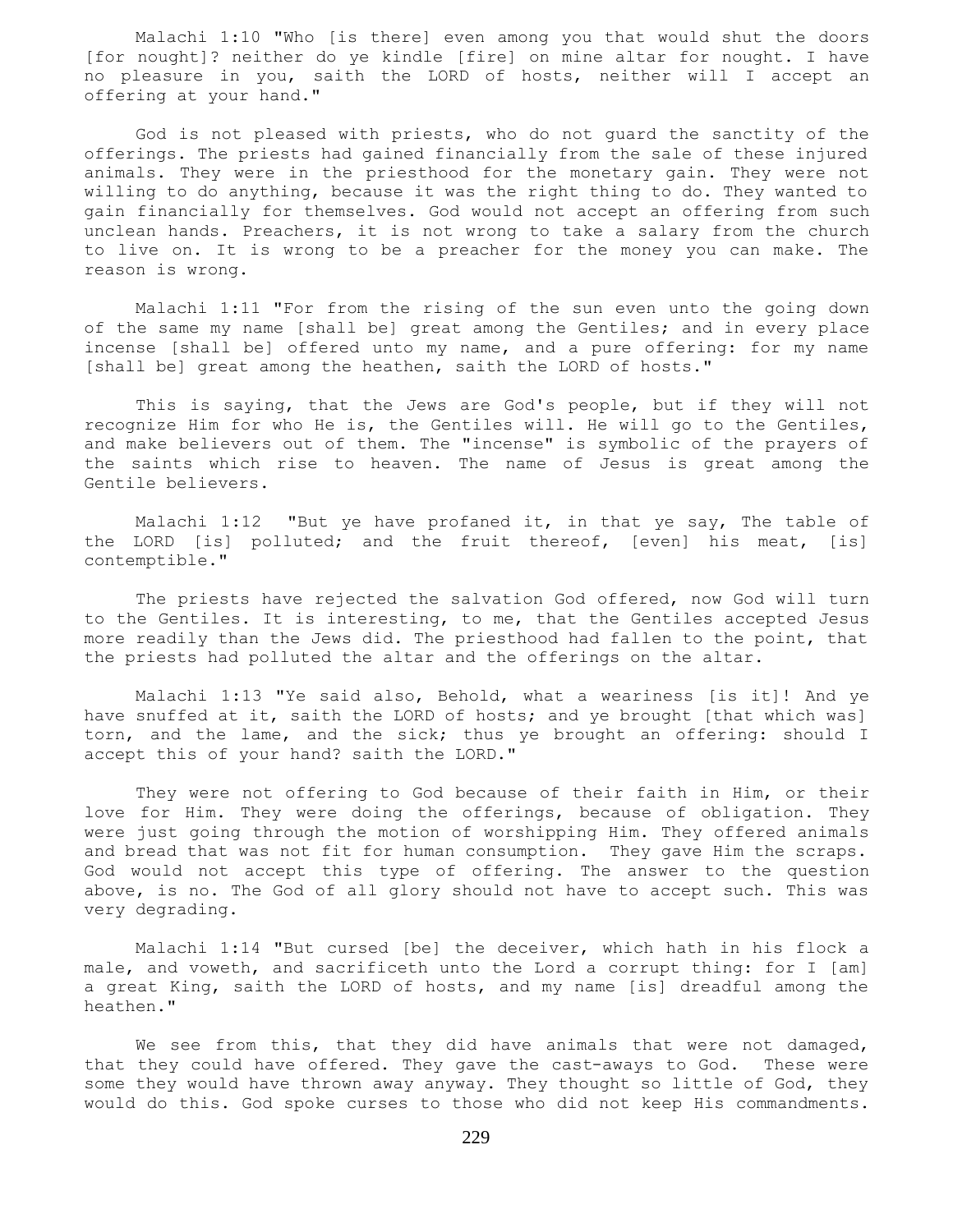They have brought the curse upon themselves. They have chosen not to obey God. They have chosen to sin greatly before God. They have become so casual about their worship, they have forgotten His ordinances. The heathen are in awe of such a God. They have more fear and respect for God, than His own people do. God will not allow His people to defame Him. He is Holy. He is Righteous. He is Almighty. He is our All in All.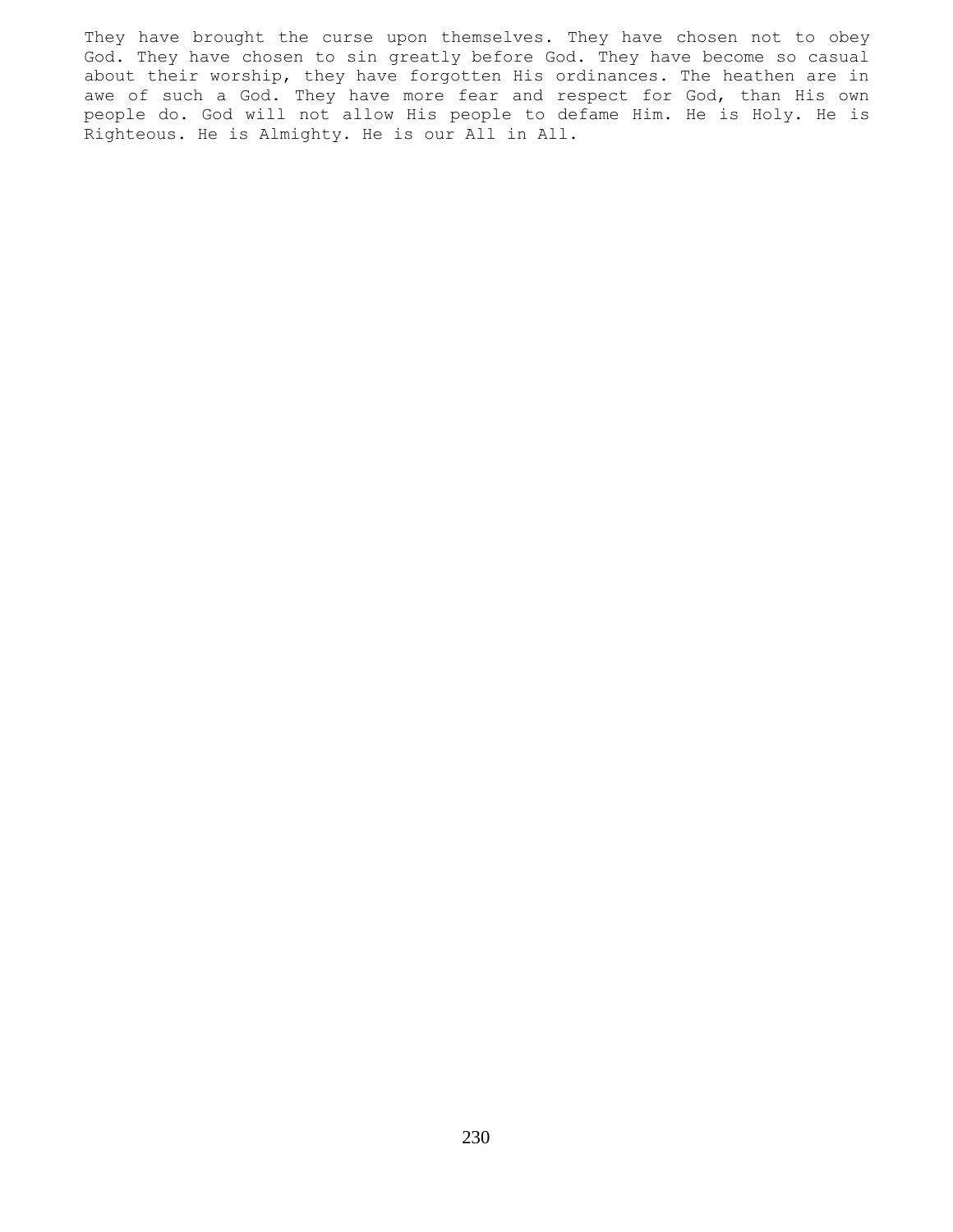## Malachi 1 Questions

1. Malachi gives hope for the future in \_\_\_\_\_\_\_\_\_. 2. He prophesied about the time of 3. What were they accusing God of? 4. Esau sold his birthright for a \_\_\_\_\_\_\_\_\_\_ of 5. Quote Romans chapter 9 verses 10 through 13. 6. What is verse 3 an explanation of? 7. What happened to Edom? 8. What was one specific thing Edom had done against God's people? 9. What should Jacob's family have realized? 9.  $v_{\text{max}}$  .  $v_{\text{max}}$  .  $v_{\text{max}}$  . 11. A servant honoreth his 12. How had they been unfaithful to God? 13. What is "fear" speaking of? 14. Quote Ezekiel chapter 22 verse 26. 15. What lesson can we take from this? 16. What does 2 Timothy say about our generation? 17. What were some of the things the polluted bread was speaking of? 18. "Leaven" symbolizes 19. The animals sacrificed were a type and shadow of what? 20. Why did they offer lame and blind animals for sacrifice? 21. Who, on this earth, would they not offer these sick animals to? 22. They must repent and seek 23. What were the priests guardian of? 24. Why were the priests willing to accept these lame and blind animals? 25. What warning is in this to preachers? 26. If the Jews will not accept God, who will? 27. What is the "burning of the incense" symbolic of? 28. The name of \_\_\_\_\_\_\_\_\_ is great among Gentile believers. 29. Why would God not accept their offerings? 30. Cursed be the \_\_\_\_\_\_\_\_\_.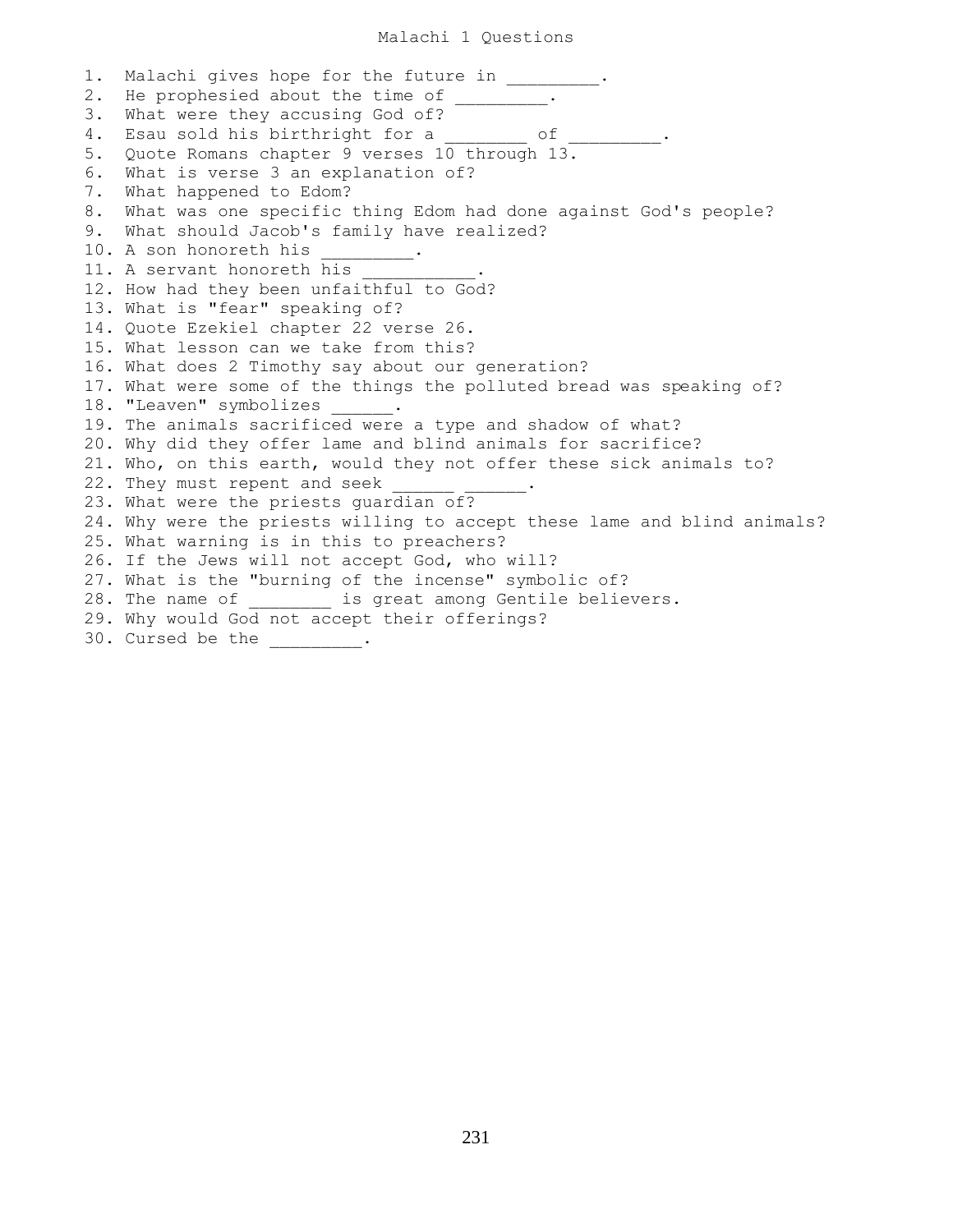We will begin this lesson in Malachi 2:1 "And now, O ye priests, this commandment [is] for you."

 This message is addressed specifically to the priests. The priests were to represent God to the people, and the people to God. It appears, they had failed to do the job God had for them to do.

 Malachi 2:2 "If ye will not hear, and if ye will not lay [it] to heart, to give glory unto my name, saith the LORD of hosts, I will even send a curse upon you, and I will curse your blessings: yea, I have cursed them already, because ye do not lay [it] to heart."

 They were supposed to be God's agents to carry out the spiritual things on this earth. God had given the priests the authority to bless the people, but now their blessing will be turned to a curse. They will be cursed themselves, because of their unfaithfulness to God. We spoke in the last lesson, how the priesthood was no longer because of a call in their life, but a way of making a living. They did not have their heart in doing the will of God. They were just going through the motions to get what they could for themselves out of it.

 Malachi 2:3 "Behold, I will corrupt your seed, and spread dung upon your faces, [even] the dung of your solemn feasts; and [one] shall take you away with it."

 God has lost all respect for the priests. He is speaking of them being treated like filth, that they deserve to be treated like.

 Malachi 2:4 "And ye shall know that I have sent this commandment unto you, that my covenant might be with Levi, saith the LORD of hosts."

 God had called the tribe of Levi to work in the temple. The priests and high priest were to come from this tribe. They were to eat of the offerings of the temple. Their job was to see that the offerings and sacrifices were continued, in the way God would have them done. Now, the priesthood had become polluted with those who were not called, but seeking a way of making a living. They had broken covenant with God, by the way they were performing their duties.

 Malachi 2:5 "My covenant was with him of life and peace; and I gave them to him [for] the fear wherewith he feared me, and was afraid before my name."

 God had promised them life and peace, if they obeyed Him and reverenced Him. They had broken the covenant. They no longer feared, or reverenced, God.

 Malachi 2:6 "The law of truth was in his mouth, and iniquity was not found in his lips: he walked with me in peace and equity, and did turn many away from iniquity."

 They were the guardian of God's law. They spoke truth. They lived holy before their Lord. The anointing of God was upon the Levi. God spoke to the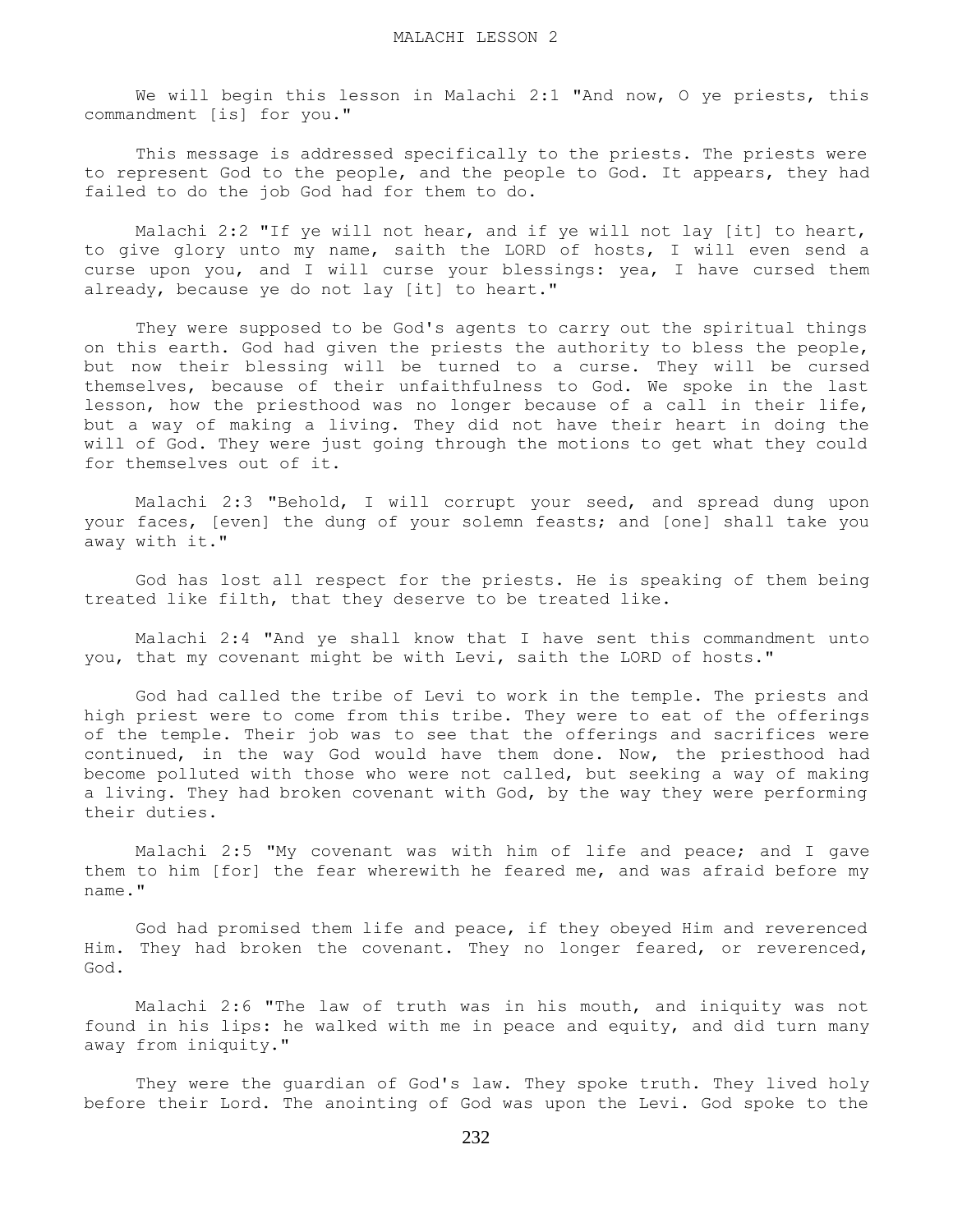people through the Urim and Thummim, which the high priest wore. His job was to keep God's people in right standing with God.

 Malachi 2:7 "For the priest's lips should keep knowledge, and they should seek the law at his mouth: for he [is] the messenger of the LORD of hosts."

 This is speaking of the Lord speaking through the priest's lips. He was an ambassador, or a messenger, to take the message of God to His people. The priests should have never spoken their own words, while they were ministering. The Words of the LORD should be the Words they ministered.

 Malachi 2:8 "But ye are departed out of the way; ye have caused many to stumble at the law; ye have corrupted the covenant of Levi, saith the LORD of hosts."

 The priests had not lived before the people the holy life, that should have been an example for the others. They, too, had been involved in idol worship. The poor example they set, had caused others to stumble and fall. This, again, should speak to our leaders in our churches today. They must set an example of holy living. There are some new Christians who need an example to follow.

 Malachi 2:9 "Therefore have I also made you contemptible and base before all the people, according as ye have not kept my ways, but have been partial in the law."

 The people had lost respect for them. Their partiality in their judgments had caused the people to actually hate them. The had one set of rules for the people, and another for themselves. They were supposed to set a good example for the people, and instead, they were sinners themselves.

 Malachi 2:10 "Have we not all one father? hath not one God created us? why do we deal treacherously every man against his brother, by profaning the covenant of our fathers?"

 God created all men. Some men had chosen heathen gods. The Jews worshipped the One True God. God did not want the Hebrews mixing in marriage with the heathen nations around them. The priests had married outside the Hebrews themselves.

 Malachi 2:11 "Judah hath dealt treacherously, and an abomination is committed in Israel and in Jerusalem; for Judah hath profaned the holiness of the LORD which he loved, and hath married the daughter of a strange god."

 It seems, that the whole nation had become involved in this treachery. The women of the heathen nations introduced their husbands to the worship of these false gods. God had set His people aside to be a holy nation. They are now mixing with the heathen. We are warned ourselves, if we are Christians, not to be unequally yoked with those of unbelief. This was the very thing that destroyed Solomon's relationship with God. Solomon married women of the heathen nations around them, and they brought idols into God's holy land.

 Malachi 2:12 "The LORD will cut off the man that doeth this, the master and the scholar, out of the tabernacles of Jacob, and him that offereth an offering unto the LORD of hosts."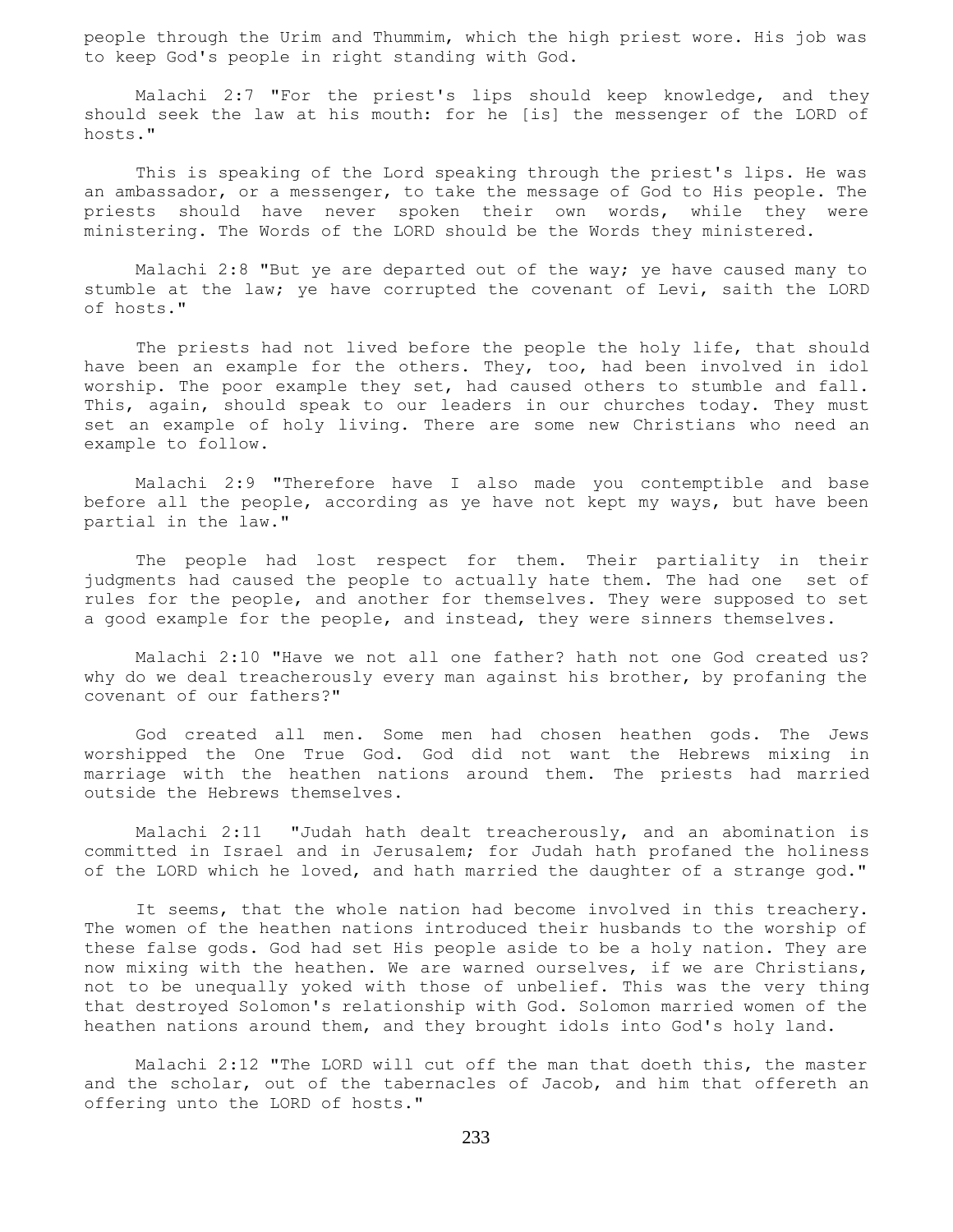Look at the seriousness of this in the following Scriptures. Joshua 23:12 "Else if ye do in any wise go back, and cleave unto the remnant of these nations, [even] these that remain among you, and shall make marriages with them, and go in unto them, and they to you:" Joshua 23:13 "Know for a certainty that the LORD your God will no more drive out [any of] these nations from before you; but they shall be snares and traps unto you, and scourges in your sides, and thorns in your eyes, until ye perish from off this good land which the LORD your God hath given you." It really does not make any difference about their station in life. God will punish them all.

 Malachi 2:13 "And this have ye done again, covering the altar of the LORD with tears, with weeping, and with crying out, insomuch that he regardeth not the offering any more, or receiveth [it] with good will at your hand."

 They had not only married heathen women, but they divorced their Hebrew wives. It seems, this sin had gone on over and over. Men who are mean to their legitimate wives cannot get their prayers heard. God will not receive anything at their hand, because they have broken His commandments.

 Malachi 2:14 "Yet ye say, Wherefore? Because the LORD hath been witness between thee and the wife of thy youth, against whom thou hast dealt treacherously: yet [is] she thy companion, and the wife of thy covenant."

 They are so caught up in this sin, that they do not repent, and ask God what He is displeased with them about. Sin has a way of causing us to have hardened hearts. The more sins we commit, the less guilty we feel. The Lord is very displeased, that they have left the wives of their youth and married heathen women. God does not like divorce. He will not tolerate divorce for the reason these people got their divorces. Marriage is a covenant with the two partners, but it is, also, a covenant with God.

 Malachi 2:15 "And did not he make one? Yet had he the residue of the spirit. And wherefore one? That he might seek a godly seed. Therefore take heed to your spirit, and let none deal treacherously against the wife of his youth."

 God did not want them to marry heathens, because He wanted their children to be Hebrew, as well. Had they followed the leading of the Spirit, they would have remained with their Hebrew wives of their youth. They listened to the call of their flesh to sin, instead. This is displeasing to God.

 Malachi 2:16 "For the LORD, the God of Israel, saith that he hateth putting away: for [one] covereth violence with his garment, saith the LORD of hosts: therefore take heed to your spirit, that ye deal not treacherously."

The warfare for a man's soul is between the spirit, which wants to obey God, and the flesh which wants to sin. Galatians 5:17 "For the flesh lusteth against the Spirit, and the Spirit against the flesh: and these are contrary the one to the other: so that ye cannot do the things that ye would." Romans 8:13 "For if ye live after the flesh, ye shall die: but if ye through the Spirit do mortify the deeds of the body, ye shall live."

234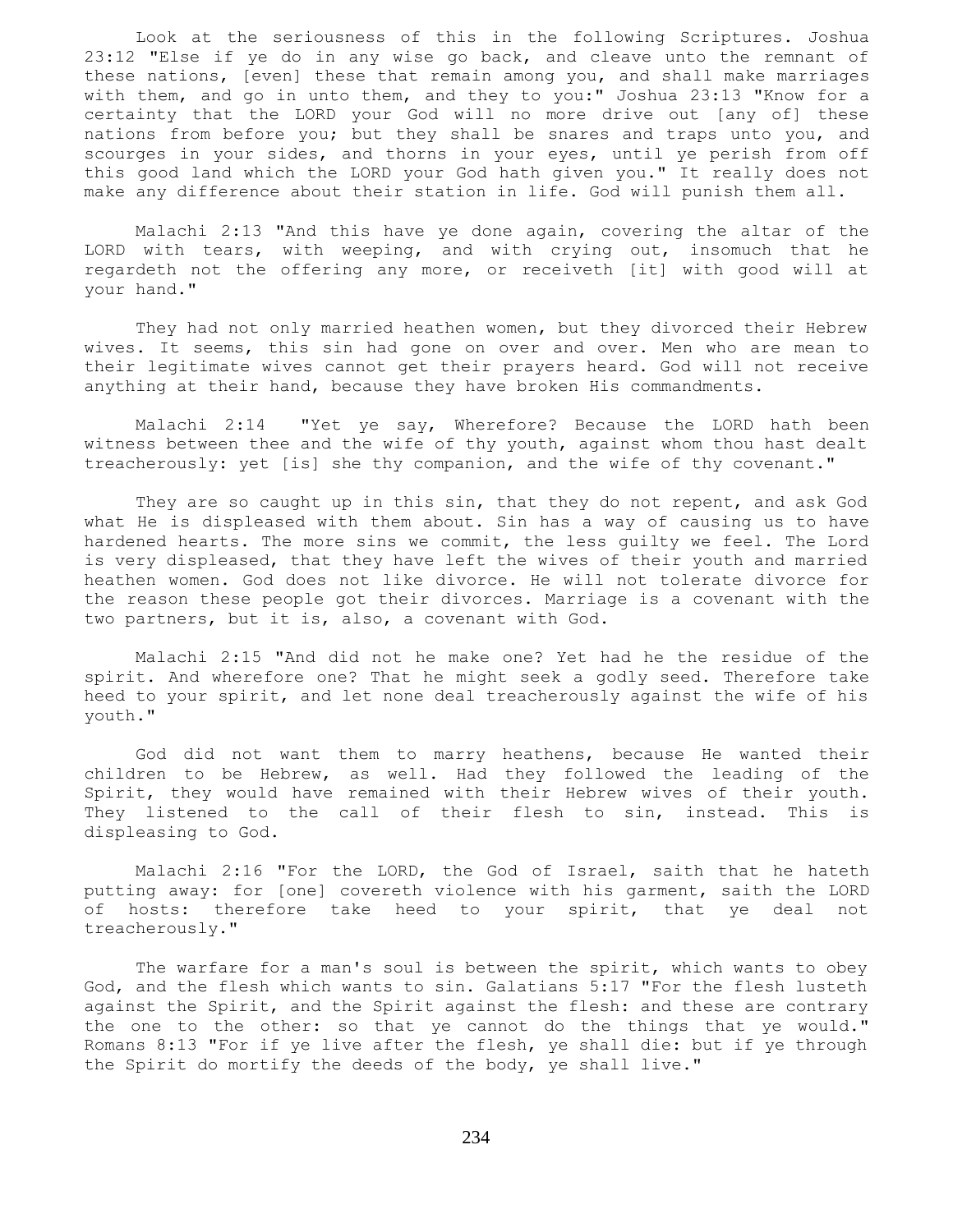Malachi 2:17 "Ye have wearied the LORD with your words. Yet ye say, Wherein have we wearied [him]? When ye say, Every one that doeth evil [is] good in the sight of the LORD, and he delighteth in them; or, Where [is] the God of judgment?"

 God has lost patience with this evil generation. They say one thing, and do another. This reminds me so much of those who will stand before Jesus on judgment day. Matthew 7:21 "Not every one that saith unto me, Lord, Lord, shall enter into the kingdom of heaven; but he that doeth the will of my Father which is in heaven." Matthew 7:22 "Many will say to me in that day, Lord, Lord, have we not prophesied in thy name? and in thy name have cast out devils? and in thy name done many wonderful works?" Matthew 7:23 "And then will I profess unto them, I never knew you: depart from me, ye that work iniquity." You see, it is not what you say with your mouth, but what you believe in your heart that pleases God. They have gone so far into sin, they do not even believe God is coming to judge. II Peter 3:3 "Knowing this first, that there shall come in the last days scoffers, walking after their own lusts," II Peter 3:4 "And saying, Where is the promise of his coming? for since the fathers fell asleep, all things continue as [they were] from the beginning of the creation." God is the all-seeing eye. Nothing escapes Him. He is coming, and He will judge each person on the earth.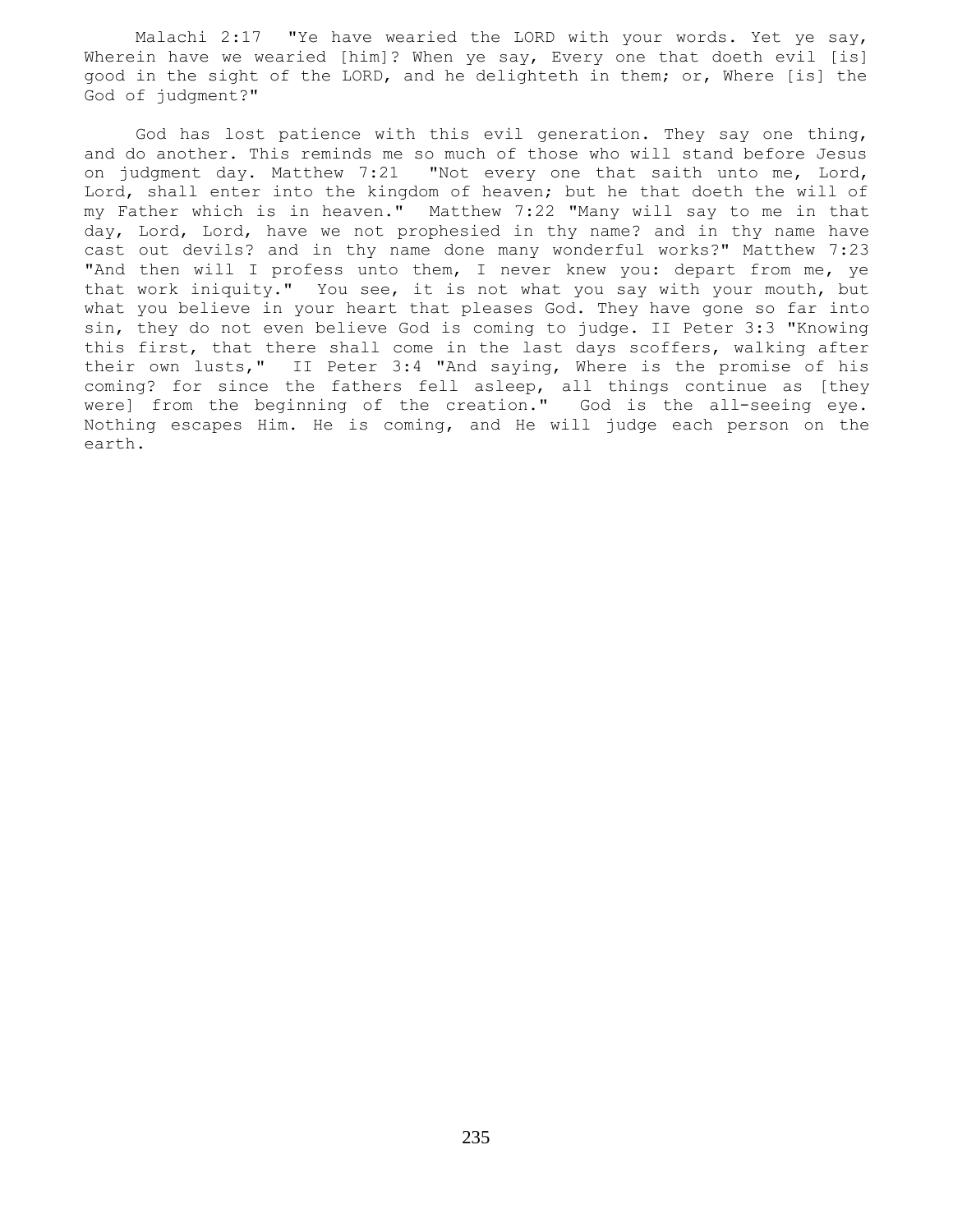Malachi 2 Questions

1. Who is this addressed to? 2. What was the purpose of the priests? 3. Why is God putting a curse upon them and their blessings? 4. What special privilege had God given the priests? 5. Instead of being a call, the priesthood had become what to them? 6. What does God say, He will do to them in verse 3? 7. God's covenant had been with \_\_\_\_\_\_\_. 8. My covenant was with him of \_\_\_\_\_\_\_\_\_ and \_\_ 9. \_\_\_\_\_\_\_\_\_\_\_\_ was found in his mouth. 10. How had God spoken to the people? 11. The priest was an \_\_\_\_\_\_\_\_\_\_\_, or a \_\_\_\_\_\_\_\_\_, to take the message of God to His people. 12. Beside sinning themselves, what had they done? 13. Preachers should set an electric for others. 14. Why had the people lost respect for them? 15. If God created all men, why did some not get saved? 16. Who had married heathen women? 17. The whole \_\_\_\_\_\_\_\_\_\_ had become involved in this treachery. 18. What hurt Solomon's relationship with God? 19. Quote Joshua chapter 23 verses 12 and 13. 20. Who was covering the altar with tears? 21. Why will God not receive their offerings. 22. Why did God not want them to marry heathens? 23. What is the warfare we are in? 24. Quote Galatians chapter 5 verse 17. 25. Quote Romans chapter 8 verse 13. 26. God has lost \_\_\_\_\_\_\_\_\_\_ with this evil generation. 27. Quote Matthew chapter 7 verses 21 through 23. 28. Quote 2 Peter chapter 3 verses 3 and 4.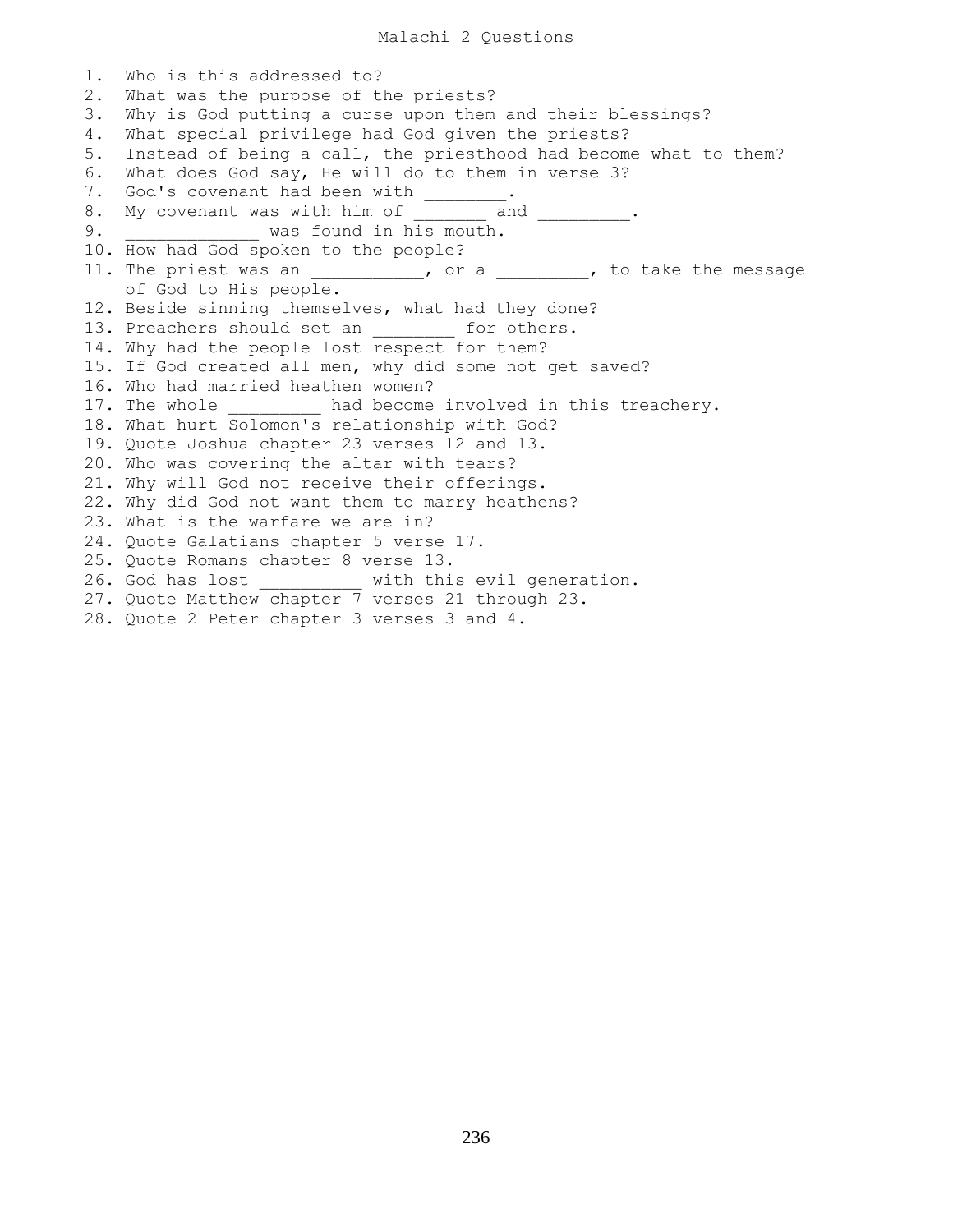We will begin in Malachi 3:1 "Behold, I will send my messenger, and he shall prepare the way before me: and the Lord, whom ye seek, shall suddenly come to his temple, even the messenger of the covenant, whom ye delight in: behold, he shall come, saith the LORD of hosts."

 Certainly we know that John the Baptist was a messenger sent to proclaim the coming of the Lord. Luke 7:26 "But what went ye out for to see? A prophet? Yea, I say unto you, and much more than a prophet." Luke 7:27 "This is [he], of whom it is written, Behold, I send my messenger before thy face, which shall prepare thy way before thee." Luke 7:28 "For I say unto you, Among those that are born of women there is not a greater prophet than John the Baptist: but he that is least in the kingdom of God is greater than he." Jesus was brought to the temple on the 40th day to dedicate Him. Simeon and Anna, both old in years, recognized Jesus as the promised Messiah, when He was brought to the temple. Jesus was Emmanuel {God with us}. He is the Mediator of the New Testament. John is the messenger to proclaim Jesus, and Jesus is the messenger to proclaim God.

 Malachi 3:2 "But who may abide the day of his coming? and who shall stand when he appeareth? for he [is] like a refiner's fire, and like fullers' soap:"

 The coming of Jesus {Messiah} at His physical birth did not bring peace. Families were separated, because some believed He was Messiah, and others did not believe. This will have a greater fulfillment, when He comes as King and Lord. The sheep will be separated from the goats at that time. The refiners fire and the fullers soap both get rid of the dross. The Christians are tried as by fire, to see what they are made of. They are washed and made white as snow, when they receive the righteousness of Christ. The judgment is spoken of here. It is the judgment separating the sheep {Christians} from the goats {unbelievers}.

 Malachi 3:3 "And he shall sit [as] a refiner and purifier of silver: and he shall purify the sons of Levi, and purge them as gold and silver, that they may offer unto the LORD an offering in righteousness."

 This is the fire that burns up all the dross, and leaves the pure silver {redeemed}. I Corinthians 3:13 "Every man's work shall be made manifest: for the day shall declare it, because it shall be revealed by fire; and the fire shall try every man's work of what sort it is." II Timothy 2:20 "But in a great house there are not only vessels of gold and of silver, but also of wood and of earth; and some to honour, and some to dishonour." II Timothy 2:21 "If a man therefore purge himself from these, he shall be a vessel unto honour, sanctified, and meet for the master's use, [and] prepared unto every good work." The fire of God takes out all of the evil, so the vessel will be pure.

 Malachi 3:4 "Then shall the offering of Judah and Jerusalem be pleasant unto the LORD, as in the days of old, and as in former years."

 After the sin is purged away, then God will accept their offerings from a pure heart.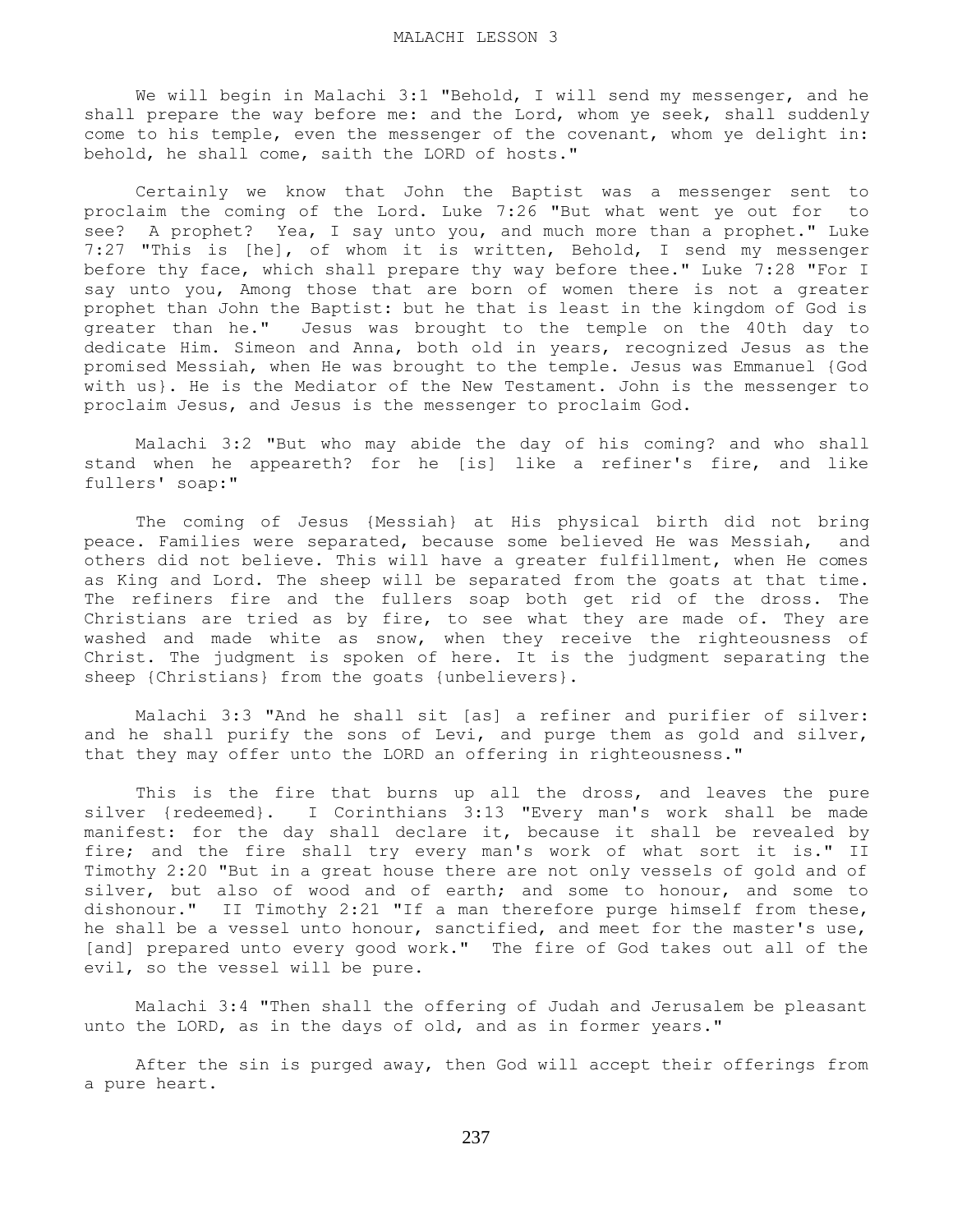Malachi 3:5 "And I will come near to you to judgment; and I will be a swift witness against the sorcerers, and against the adulterers, and against false swearers, and against those that oppress the hireling in [his] wages, the widow, and the fatherless, and that turn aside the stranger [from his right], and fear not me, saith the LORD of hosts."

They had asked, "where is the judgment?". Now, He tells them, it will extend to all of the people, as well as to the priests. God judges His own family first. Then, He judges the sinful of this world. The sins, listed above, are those He really hates. Notice, He starts with sorcerers. These were pertaining to magic and witchcraft. Many of these sins, they had learned from their heathen neighbors. The sins, listed here, are sins against God and their neighbors. I Corinthians 6:9 "Know ye not that the unrighteous shall not inherit the kingdom of God? Be not deceived: neither fornicators, nor idolaters, nor adulterers, nor effeminate, nor abusers of themselves with mankind," I Corinthians 6:10 "Nor thieves, nor covetous, nor drunkards, nor revilers, nor extortioners, shall inherit the kingdom of God." There is no need to explain each sin. It is enough to know, that these sins will keep us out of heaven.

 Malachi 3:6 "For I [am] the LORD, I change not; therefore ye sons of Jacob are not consumed."

 God is the same yesterday, today, and forever. He never changes. The things that were a sin in the sight of God 2000 years ago, are a sin now. The sons of Jacob are not consumed, because of God's covenant. God not only is the same in judgment, He stays the same in the calling we have on our lives. When God calls you, He never changes His mind about wanting you for that purpose.

 Malachi 3:7 "Even from the days of your fathers ye are gone away from mine ordinances, and have not kept [them]. Return unto me, and I will return unto you, saith the LORD of hosts. But ye said, Wherein shall we return?"

 If you study the wilderness wanderings, you will discover how unfaithful they really have been. God has forgiven them over and over. The Ten Commandments that God spoke from the mountain to the people before Moses went to the mountain to get them engraved on stone, was spoken aloud to them all. They broke the very first commandment, when they built the golden calf. God forgave them, and started them out again. It was their lack of faith that caused them to wander 40 years. They were disobedient, and God let the faithless die off, before He allowed their descendents to go into the promised land. I could give many more examples. Even in this lesson, God wants them to repent, and turn to Him. They are so calloused with sin, they are not even aware they have sinned.

 Malachi 3:8 "Will a man rob God? Yet ye have robbed me. But ye say, Wherein have we robbed thee? In tithes and offerings."

 The tithe {one tenth} belongs to God. We have not given anything really, until we have paid our tithe. Offerings are over and above tithes. We see from this, that they had failed to pay their tithes. That is like robbing God.

 Malachi 3:9 "Ye [are] cursed with a curse: for ye have robbed me, [even] this whole nation."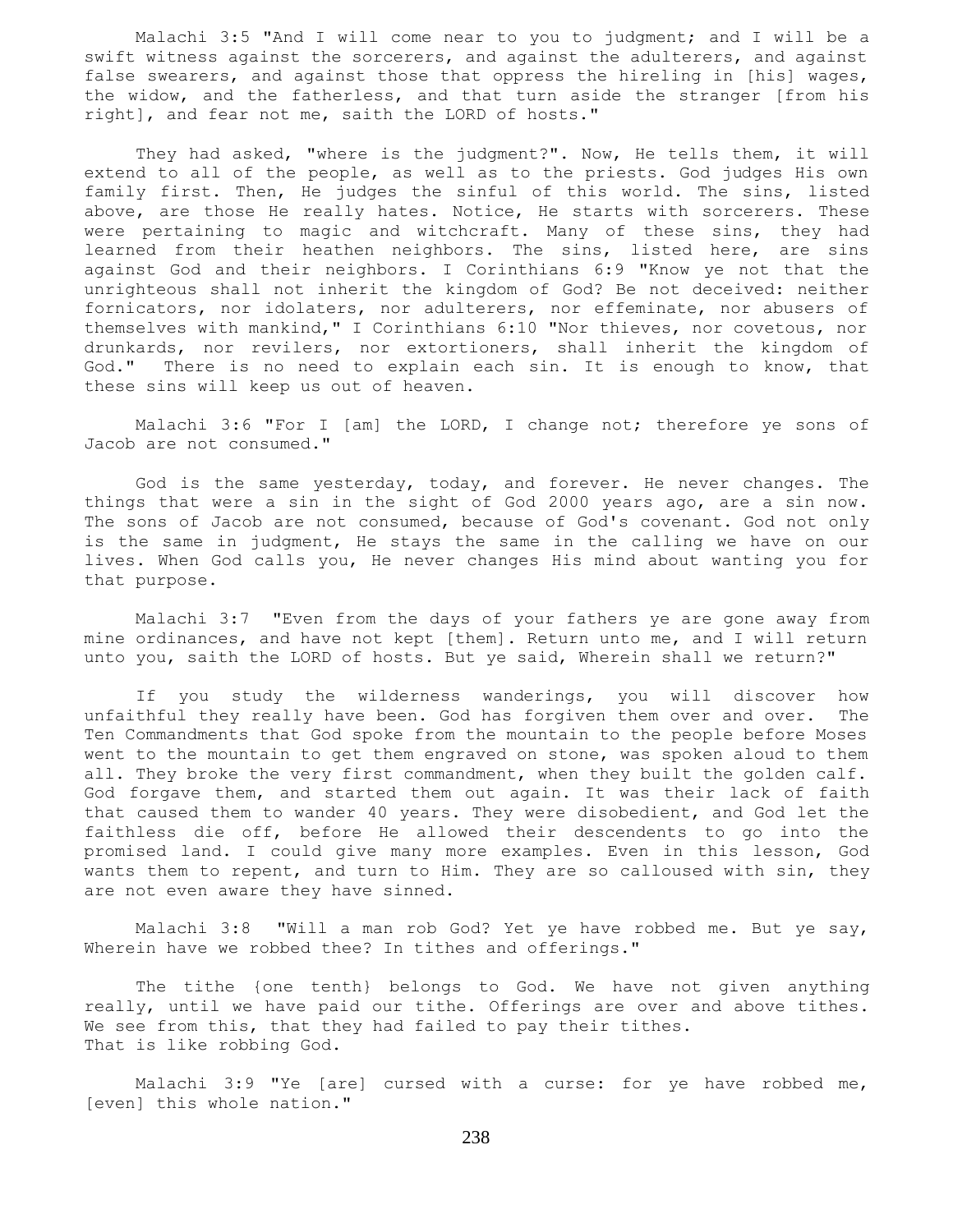You cannot multiply something, until there is something to start with. It seems the whole nation had stopped giving to God.

 Malachi 3:10 "Bring ye all the tithes into the storehouse, that there may be meat in mine house, and prove me now herewith, saith the LORD of hosts, if I will not open you the windows of heaven, and pour you out a blessing, that [there shall] not [be room] enough [to receive it]."

 God has challenged them. God will multiply all that they give Him so abundantly, that they will not have enough containers to hold it all. I have seen this work in my own life. It is not just money that we should tithe. If we give God His tithe of our time, we will find we get much more done in the time left, than we could have with all the time. Christians believe in firstfruits giving. We give in anticipation, not one tenth of what we have already made.

 Malachi 3:11 "And I will rebuke the devourer for your sakes, and he shall not destroy the fruits of your ground; neither shall your vine cast her fruit before the time in the field, saith the LORD of hosts."

 The blessings God bestows on the one who gives abundantly to God's work are not just money. God blesses everything they put their hand to. God sends the rain at the proper time and the sun. Their crops grow abundantly.

 Malachi 3:12 "And all nations shall call you blessed: for ye shall be a delightsome land, saith the LORD of hosts."

All nations will realize that they are blessed of God.

 Malachi 3:13 "Your words have been stout against me, saith the LORD. Yet ye say, What have we spoken [so much] against thee?"

 Again, they have committed so much sin, that they are not aware they have sinned against God. Romans 9:20 "Nay but, O man, who art thou that repliest against God? Shall the thing formed say to him that formed [it], Why hast thou made me thus?" Jude 1:15 "To execute judgment upon all, and to convince all that are ungodly among them of all their ungodly deeds which they have ungodly committed, and of all their hard [speeches] which ungodly sinners have spoken against him."

 Malachi 3:14 "Ye have said, It [is] vain to serve God: and what profit [is it] that we have kept his ordinance, and that we have walked mournfully before the LORD of hosts?"

 Now, we see the statement they have made against God. They are looking for a reward for the things they have done for God. This, in itself, is a bad attitude. They were doing good to get something in return, not to please God.

 Malachi 3:15 "And now we call the proud happy; yea, they that work wickedness are set up; yea, [they that] tempt God are even delivered."

 God had spoken over and over about His dislike for those who murmured. This is almost as if, they are jealous of the sinners. This reminds me of Jonah, who thought God should not save Nineveh.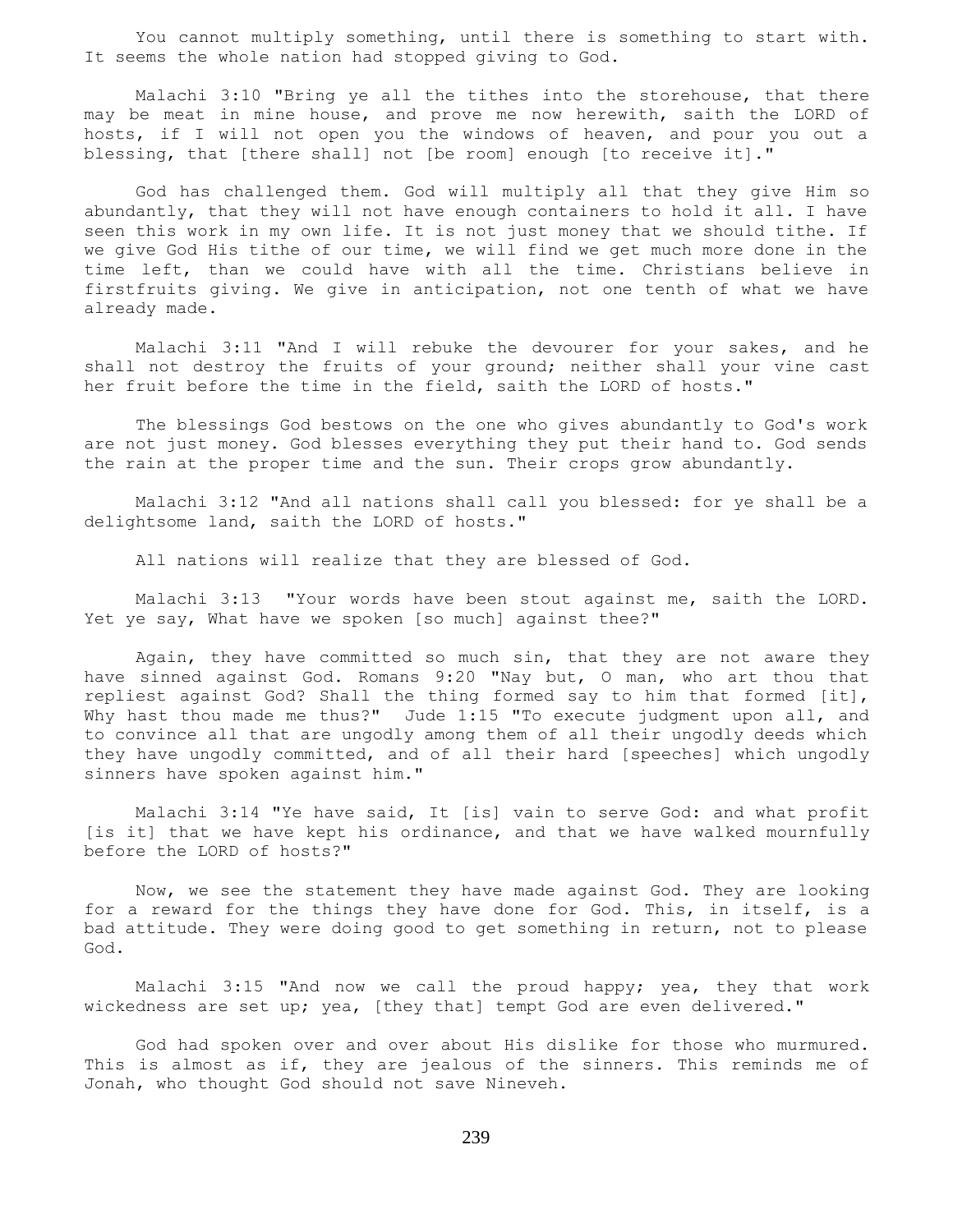Malachi 3:16 "Then they that feared the LORD spake often one to another: and the LORD hearkened, and heard [it], and a book of remembrance was written before him for them that feared the LORD, and that thought upon his name."

 There was a group who feared and reverenced God. This did not go unnoticed. Those who remembered God will be remembered on judgment day, when they stand before the Lord. When He opens the books, He will say, "Well done, thy good and faithful servant".

 Malachi 3:17 "And they shall be mine, saith the LORD of hosts, in that day when I make up my jewels; and I will spare them, as a man spareth his own son that serveth him."

 We, Christians, have been bought and paid for by the precious blood of Jesus. We belong to Jesus. We have taken on the name of Christ {Christian}. Matthew 25:34 " Then shall the King say unto them on his right hand, Come, ye blessed of my Father, inherit the kingdom prepared for you from the foundation of the world:" John 10:27 "My sheep hear my voice, and I know them, and they follow me:" John 10:28 "And I give unto them eternal life; and they shall never perish, neither shall any [man] pluck them out of my hand." John 10:29 "My Father, which gave [them] me, is greater than all; and no [man] is able to pluck [them] out of my Father's hand."

 Malachi 3:18 "Then shall ye return, and discern between the righteous and the wicked, between him that serveth God and him that serveth him not."

 Romans 6:16 "Know ye not, that to whom ye yield yourselves servants to obey, his servants ye are to whom ye obey; whether of sin unto death, or of obedience unto righteousness?" The following Scripture tells what happens to the righteous {wheat}, and what happens to the chaff {wicked}. Matthew 3:12 "Whose fan [is] in his hand, and he will throughly purge his floor, and gather his wheat into the garner; but he will burn up the chaff with unquenchable fire."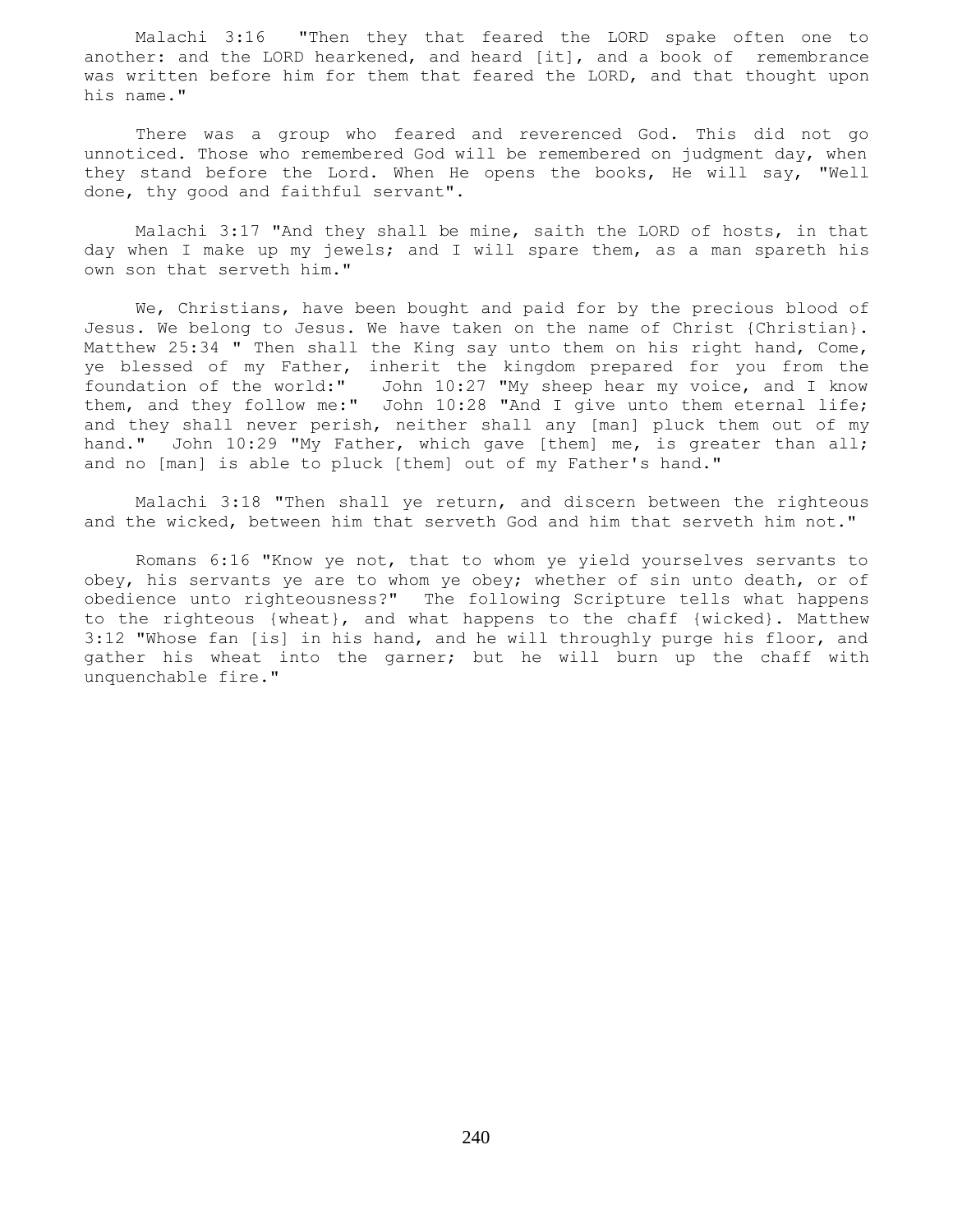1. Who was the messenger in verse 1? 2. Quote Luke chapter 7 verses 26 through 28. 3. Jesus was brought to the temple on the any day to dedicate. 4. Who were the two, in the temple, that recognized Jesus as Messiah? 5. What does "Emmanuel" mean? 6. He is the control of the New Testament. 7. Why were families separated over Jesus? 8. The Christians are tried as of by 9. Quote 1 Corinthians chapter 3 verse 13. 10. What are the vessels of honor in the house? 11. When shall Jerusalem's and Judah's offerings be pleasant unto the Lord? 12. What evil people are mentioned, in verse 5, that God will judge swiftly? 13. What question had they asked God? 14. Who does God judge first? 15. Where did they learn this evil? 16. Quote 1 Corinthians chapter 6 verses 9 and 10. 17. God is the same yesterday, and and 18. Why are the sons of Jacob not consumed? 19. What do you find about the sons of Jacob, if you study the wilderness wanderings? 20. What caused them to have to wander 40 years? 21. Who did God allow to go into the promised land? 22. Why do they not realize they have sinned? 23. How can you rob God? 24. Why are they cursed with a curse? 25. Quote Malachi chapter 3 verse 10. 26. How does the Christian's giving differ from tithing? 27. What blessings do they receive, other than multiplying their gift from God? 28. All nations shall call you 29. Quote Romans chapter 9 verse 20. 30. They had said it was to serve God. 31. How did God feel about murmuring? 32. What will God say to those who work for Him? 33. Quote John chapter 10 verses 27, 28, and 29. 34. What happens to the righteous at judgment? 35. What happens to the chaff.

Malachi 3 Questions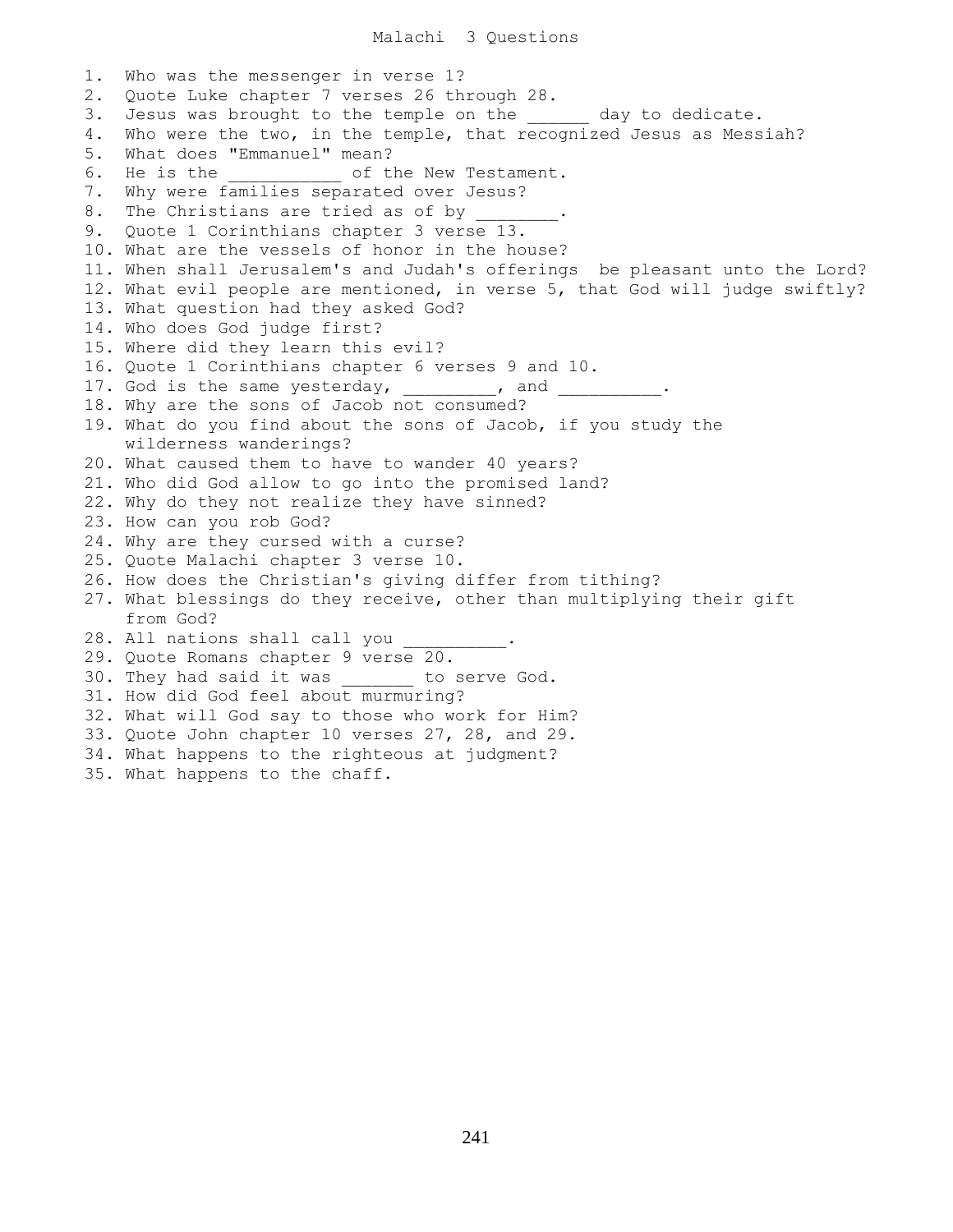We will begin this lesson in Malachi 4:1 "For, behold, the day cometh, that shall burn as an oven; and all the proud, yea, and all that do wickedly, shall be stubble: and the day that cometh shall burn them up, saith the LORD of hosts, that it shall leave them neither root nor branch."

 This is speaking of that day of judgment on all the earth. God is associated with fire many times. Hebrews 12:29 "For our God [is] a consuming fire." God judges with His fire. Sometimes, the fire is speaking from a spiritual nature, and sometimes, it is literal. Matthew 13:30 "Let both grow together until the harvest: and in the time of harvest I will say to the reapers, Gather ye together first the tares, and bind them in bundles to burn them: but gather the wheat into my barn." God gives everyone ample time to turn from their sin. When they do not, He destroys them. II Peter 3:7 "But the heavens and the earth, which are now, by the same word are kept in store, reserved unto fire against the day of judgment and perdition of ungodly men."

 Malachi 4:2 "But unto you that fear my name shall the Sun of righteousness arise with healing in his wings; and ye shall go forth, and grow up as calves of the stall."

 This is that great day of separation. This speaks of those who have put their faith and trust in Jesus, receiving their rewards. This is when the Sun of righteousness brings healing and warmth to those of His own. There will be no more sorrow. We will be filled with the Light of God at this time. Luke 17:24 "For as the lightning, that lighteneth out of the one [part] under heaven, shineth unto the other [part] under heaven; so shall also the Son of man be in his day." Revelation 11:18 "And the nations were angry, and thy wrath is come, and the time of the dead, that they should be judged, and that thou shouldest give reward unto thy servants the prophets, and to the saints, and them that fear thy name, small and great; and shouldest destroy them which destroy the earth." Revelation 21:4 "And God shall wipe away all tears from their eyes; and there shall be no more death, neither sorrow, nor crying, neither shall there be any more pain: for the former things are passed away."

 Malachi 4:3 "And ye shall tread down the wicked; for they shall be ashes under the soles of your feet in the day that I shall do [this], saith the LORD of hosts."

 The wicked will be ruled over by the saints of God. Jesus will reign 1000 years upon the earth and the Christians , who had been oppressed, will reign with Him. The ashes are caused by the fire of judgment that has come upon them.

 Malachi 4:4 "Remember ye the law of Moses my servant, which I commanded unto him in Horeb for all Israel, [with] the statutes and judgments."

 This reverts back to give them one more warning to keep the law of Moses, so they will not be cursed and burned by the fire of God. Those who truly knew the Old Testament the way they should have, would have known Jesus was the Messiah. This is the very reason I stress Bible study so much.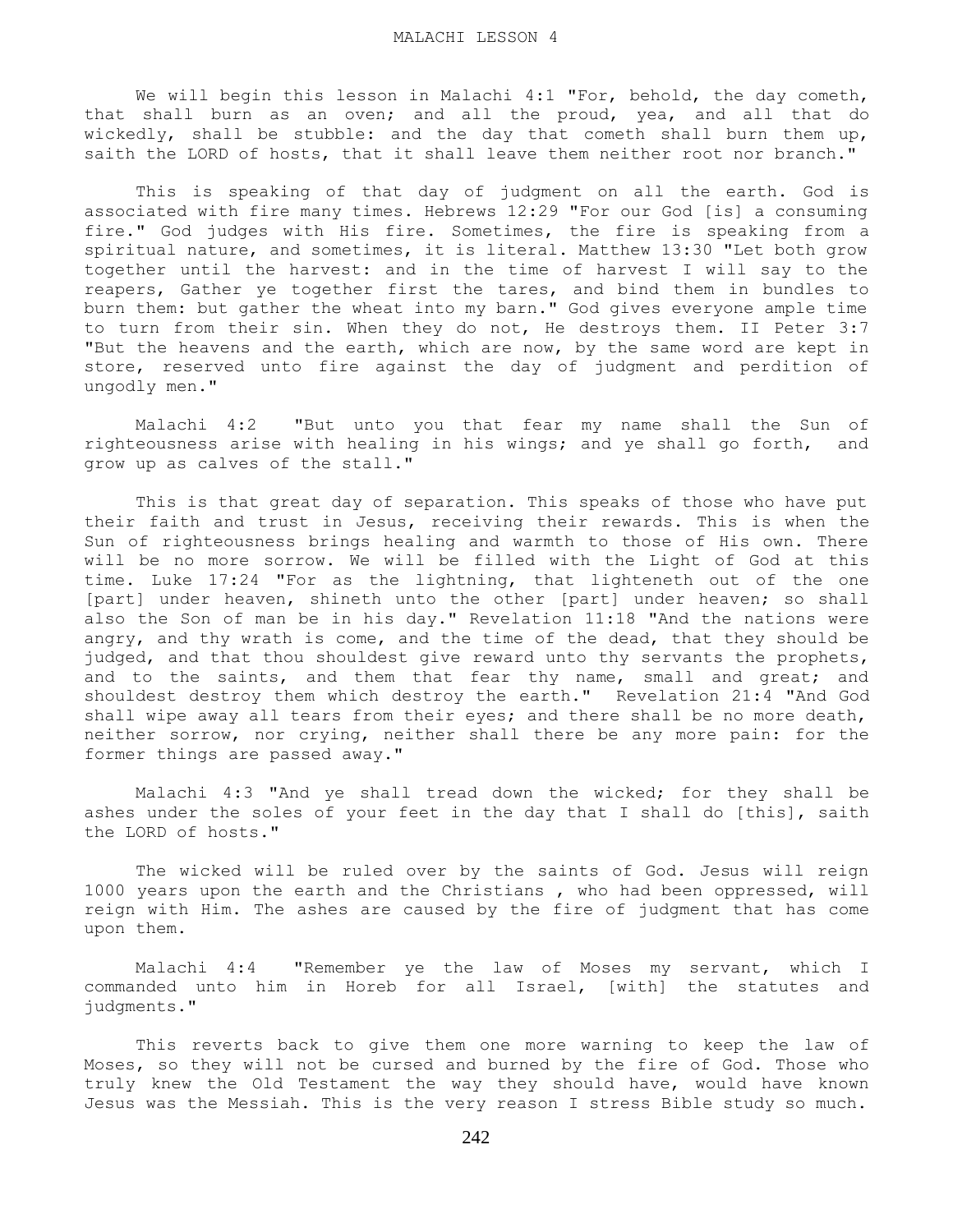We will not be deceived by the antichrist, if we have hidden away the Words of the Bible in our hearts. Let me give the Law of Moses here. Exodus 20:3 "Thou shalt have no other gods before me." Exodus 20:4 "Thou shalt not make unto thee any graven image, or any likeness [of any thing] that [is] in heaven above, or that [is] in the earth beneath, or that [is] in the water under the earth:" Exodus 20:5 "Thou shalt not bow down thyself to them, nor serve them: for I the LORD thy God [am] a jealous God, visiting the iniquity of the fathers upon the children unto the third and fourth [generation] of them that hate me;" Exodus 20:6 "And shewing mercy unto thousands of them that love me, and keep my commandments." Exodus 20:7 "Thou shalt not take the name of the LORD thy God in vain; for the LORD will not hold him guiltless that taketh his name in vain." Exodus 20:8 "Remember the sabbath day, to keep it holy." Exodus 20:9 "Six days shalt thou labour, and do all thy work:" Exodus 20:10 "But the seventh day [is] the sabbath of the LORD thy God: [in it] thou shalt not do any work, thou, nor thy son, nor thy daughter, thy manservant, nor thy maidservant, nor thy cattle, nor thy stranger that [is] within thy gates:" Exodus 20:11 "For [in] six days the LORD made heaven and earth, the sea, and all that in them [is], and rested the seventh day: wherefore the LORD blessed the sabbath day, and hallowed it." Exodus 20:12 "Honour thy father and thy mother: that thy days may be long upon the land which the LORD thy God giveth thee." Exodus 20:13 "Thou shalt not kill." Exodus 20:14 "Thou shalt not commit adultery." Exodus 20:15 "Thou shalt not steal." Exodus 20:16 "Thou shalt not bear false witness against thy neighbour." Exodus 20:17 "Thou shalt not covet thy neighbour's house, thou shalt not covet thy neighbour's wife, nor his manservant, nor his maidservant, nor his ox, nor his ass, nor any thing that [is] thy neighbour's."

 Let us look at what Jesus said about this. Matthew 5:17 "Think not that I am come to destroy the law, or the prophets: I am not come to destroy, but to fulfil." Matthew 5:18 "For verily I say unto you, Till heaven and earth pass, one jot or one tittle shall in no wise pass from the law, till all be fulfilled." Matthew 5:19 "Whosoever therefore shall break one of these least commandments, and shall teach men so, he shall be called the least in the kingdom of heaven: but whosoever shall do and teach [them], the same shall be called great in the kingdom of heaven." Matthew 5:20 "For I say unto you, That except your righteousness shall exceed [the righteousness] of the scribes and Pharisees, ye shall in no case enter into the kingdom of heaven."

 Malachi 4:5 "Behold, I will send you Elijah the prophet before the coming of the great and dreadful day of the LORD:"

 Some of the Bibles say, one like unto Elijah. Matthew 11:13 "For all the prophets and the law prophesied until John." Matthew 11:14 " And if ye will receive [it], this is Elias, which was for to come." Matthew 17:3 "And, behold, there appeared unto them Moses and Elias talking with him." Matthew 17:10 "And his disciples asked him, saying, Why then say the scribes that Elias must first come?" Matthew 17:11 "And Jesus answered and said unto them, Elias truly shall first come, and restore all things." Matthew 17:12 "But I say unto you, That Elias is come already, and they knew him not, but have done unto him whatsoever they listed. Likewise shall also the Son of man suffer of them."

243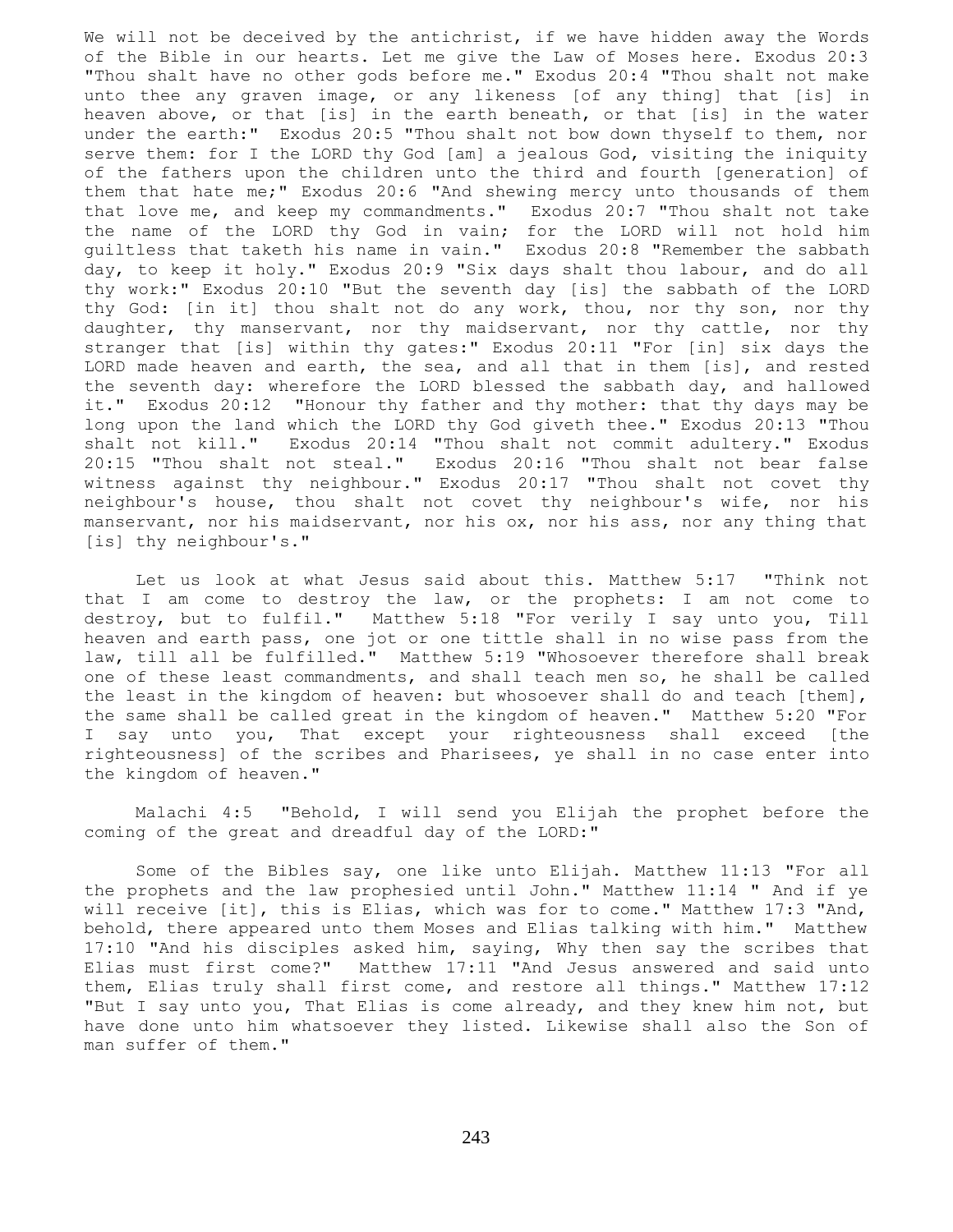Malachi 4:6 "And he shall turn the heart of the fathers to the children, and the heart of the children to their fathers, lest I come and smite the earth with a curse."

There had been a terrible time, when there was no love between parents and children. This is speaking of Elijah, as John the Baptist, when he preached repentance. Repent for the Lord is coming, was his cry. I would like to leave you with the following Scriptures, which are my way of saying, "The Lord is coming".

 Matthew 24:27 "For as the lightning cometh out of the east, and shineth even unto the west; so shall also the coming of the Son of man be." Matthew 24:28 "For wheresoever the carcase is, there will the eagles be gathered together." Matthew 24:29 "Immediately after the tribulation of those days shall the sun be darkened, and the moon shall not give her light, and the stars shall fall from heaven, and the powers of the heavens shall be shaken:" Matthew 24:30 "And then shall appear the sign of the Son of man in heaven: and then shall all the tribes of the earth mourn, and they shall see the Son of man coming in the clouds of heaven with power and great glory."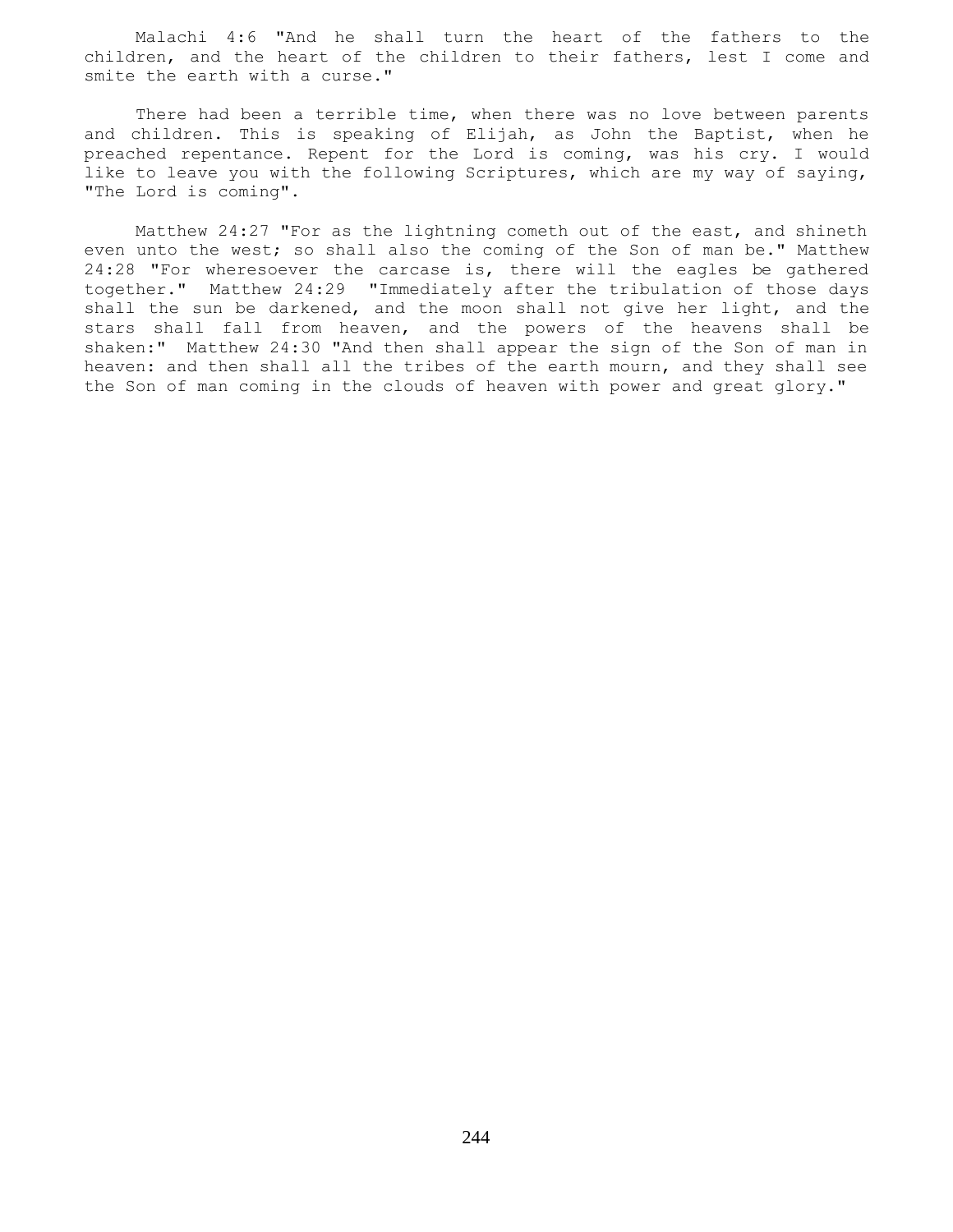## Malachi 4 Questions

1. Who does verse 1 say will be burned as stubble? 2. What day is this speaking of? 3. Quote Hebrews chapter 12 verses 29 and 30. 4. Who does 2 Peter chapter 3 verse 7 say, this terrible punishment is reserved for? 5. The Sun of righteousness rises with the line his wings. 6. Quote Luke chapter 17 verse 24. 7. God shall wipe away all \_\_\_\_\_\_\_\_\_ from their eyes. 8. Who rule over the wicked? 9. Why are they as ashes? 10. What law does Malachi caution the Jews to remember? 11. Why does the author stress Bible study? 12. Read the Ten Commandments aloud. 13. Did Jesus come to destroy the law? 14. What did He come to do? 15. Quote Matthew chapter 5 verses 19 and 20. 16. Who will God send before the coming of that great and dreadful day. 17. Who does Matthew chapter 11 say he was? 18. Quote Matthew chapter 17 verse 12. 19. Verse 6 is speaking of whom? 20. What was the cry of John the Baptist? 21. What is the author's way of saying, "The Lord is coming"?